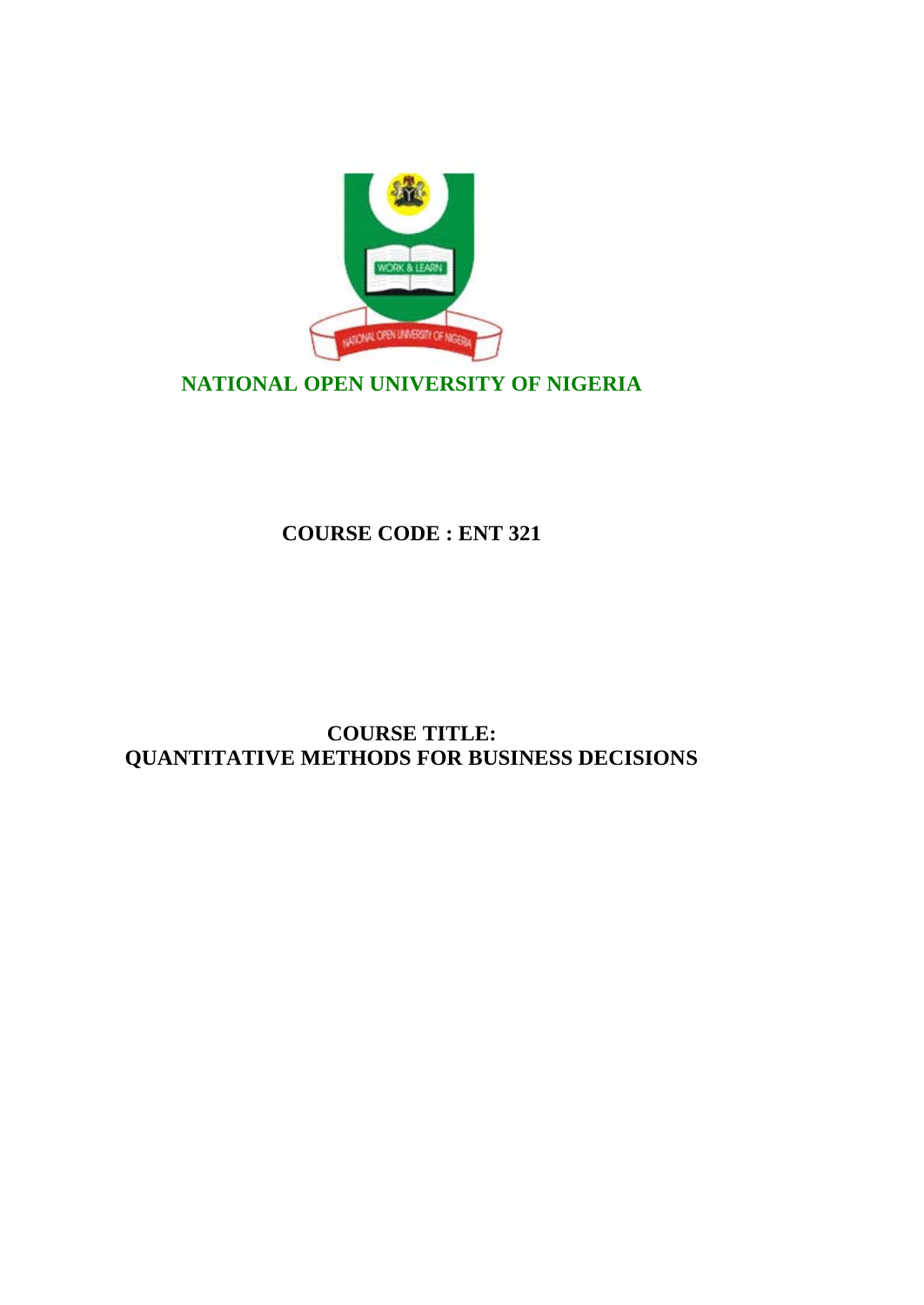# **COURSE GUIDE**

# **ENT 321 QUANTITATIVE METHODS FOR BUSINESS DECISIONS**

Course Team Onyemaechi J. Onwe, Ph.D. (Developer/Writer) – NOUN Ibrahim Idrisu (Coordinator) – NOUN Onyemaechi J. Onwe, Ph.D. (Prog. Leader) – NOUN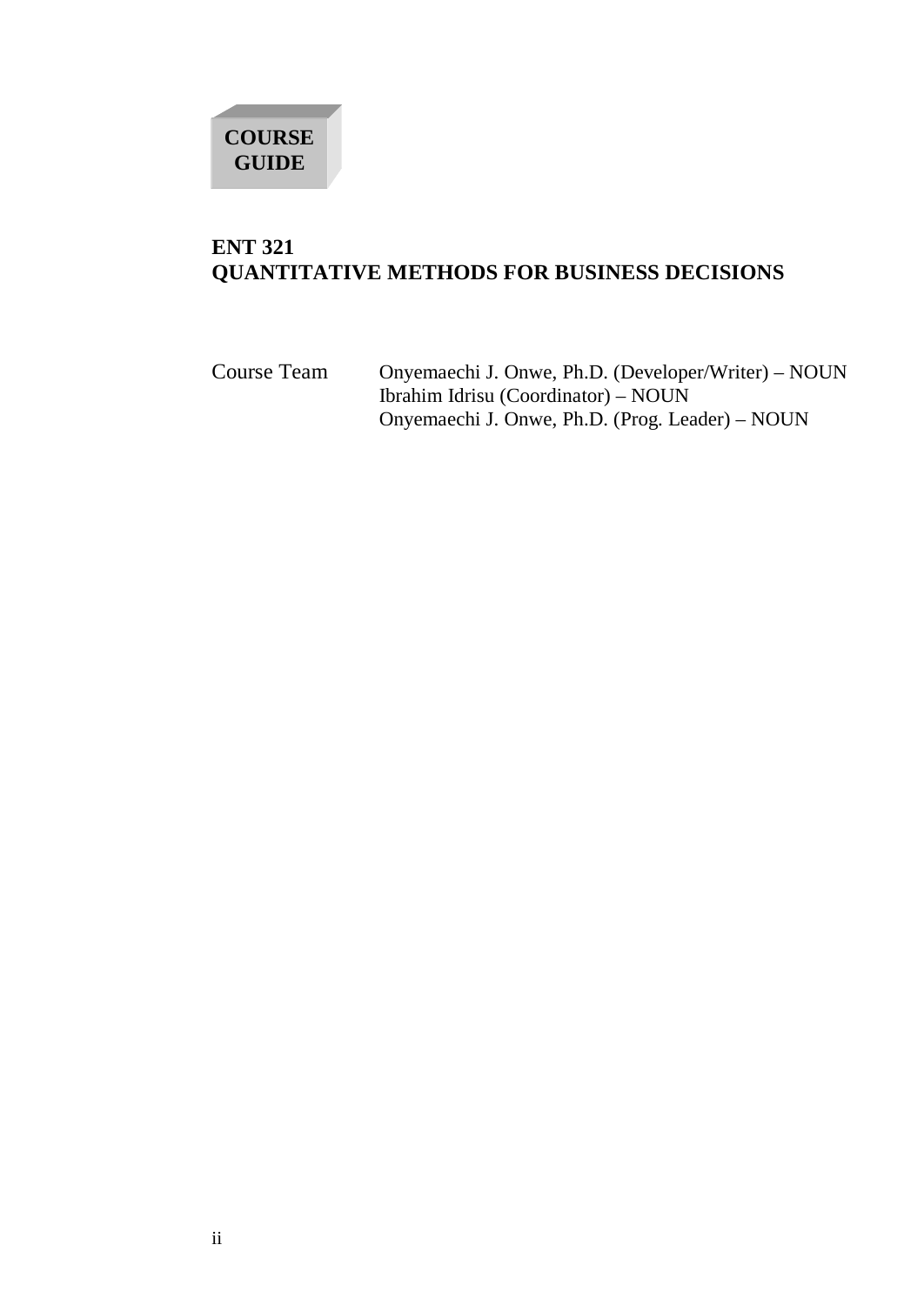

National Open University of Nigeria **Headquarters** 14/16 Ahmadu Bello Way Victoria Island Lagos

Abuja Office 5, Dar es Salaam Street Off Aminu Kano Crescent Wuse II, Abuja Nigeria

e-mail: [centralinfo@nou.edu.ng](mailto:centralinfo@nou.edu.ng) URL: [www.nou.edu.ng](http://www.nou.edu.ng/)

Published By: National Open University of Nigeria

First Printed 2010

ISBN: 978-058-548-6

All Rights Reserved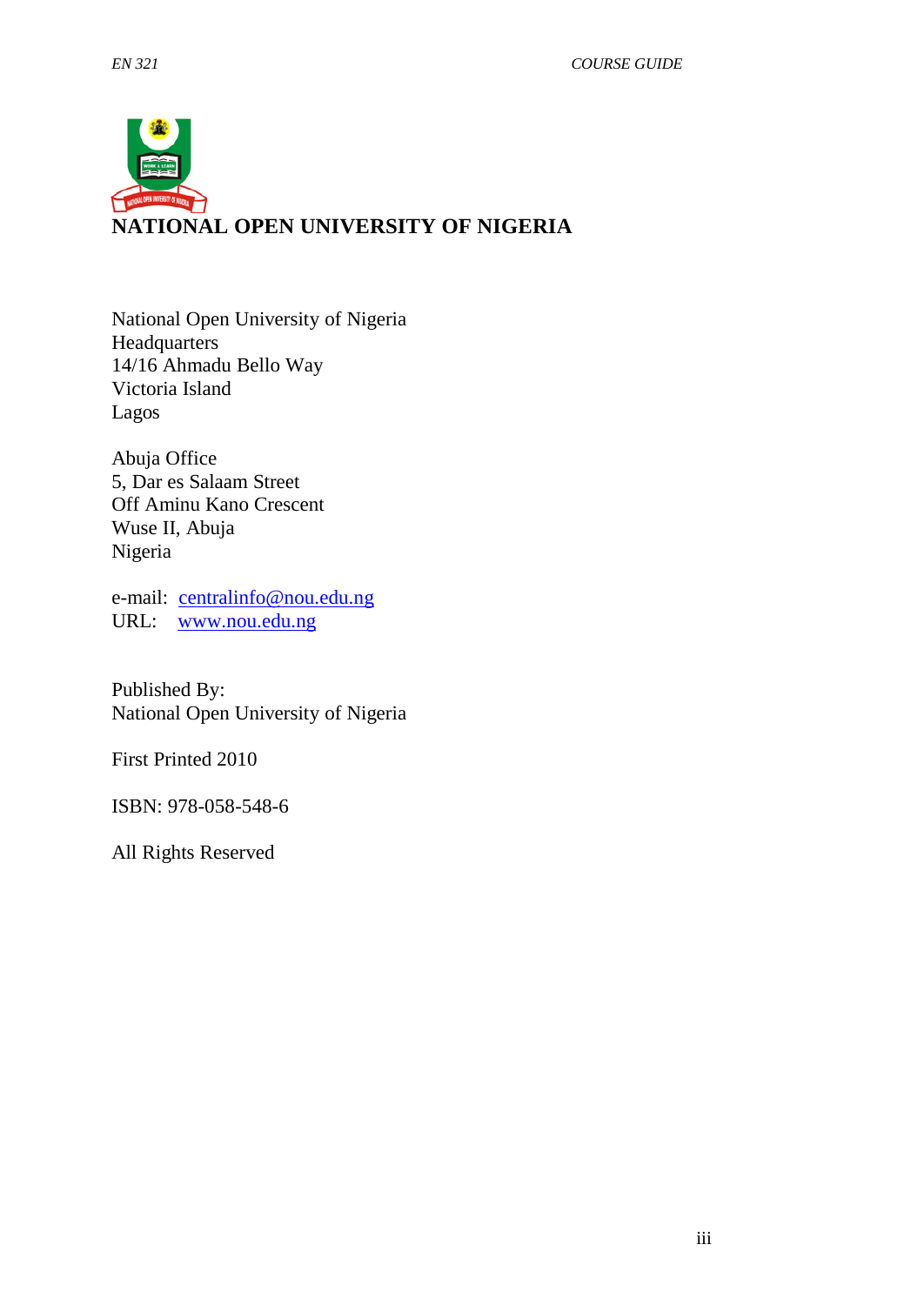# **CONTENTS PAGE**

| Assignments                           |  |
|---------------------------------------|--|
|                                       |  |
|                                       |  |
| $\sim$ 3                              |  |
| Final Examination and Grading         |  |
| $\ldots$ $\ldots$ $\ldots$ $\ldots$ 3 |  |
|                                       |  |
|                                       |  |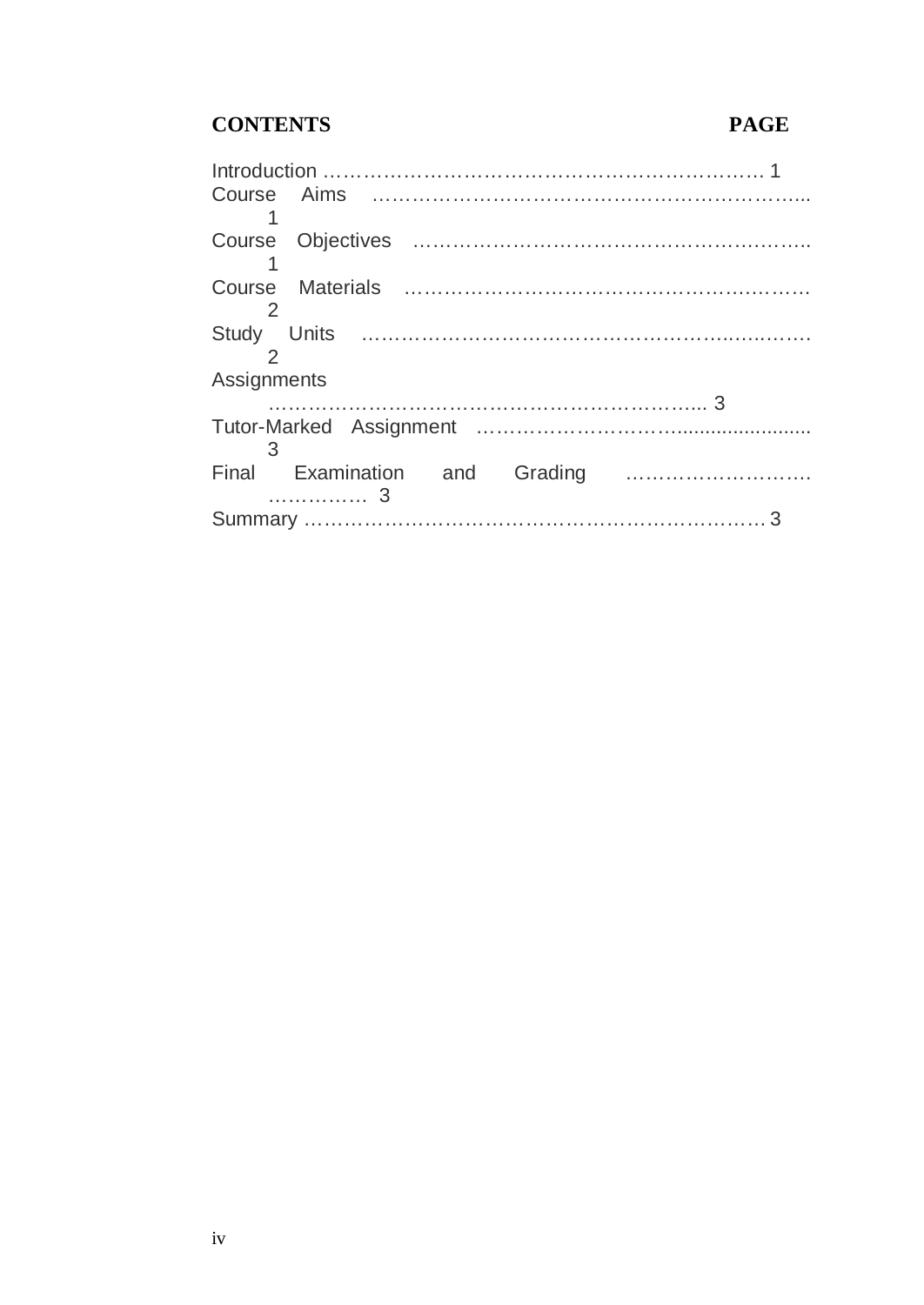# **Introduction**

This course, ENT 321: Quantitative Methods for Business Decisions is a two credit unit compulsory course for students studying Entrepreneurial Development and Small Business Management and related programmes in the School of Business and Human Resources Management.

The course has been conveniently arranged for you in eighteen distinct but related units of study activities. In this course guide, you will find out what you need to know about the aims and objectives of the course, components of the course material, arrangement of the study units, assignments, and examinations.

# **The Course Aim**

The course is aimed at acquainting you with what quantitative techniques are all about and letting you understand the practical applications of quantitative techniques in business and economic decision making. To ensure that this aim is achieved, some important background information will be provided and discussed, including:

- definition of quantitative techniques
- uses of quantitative techniques
- tools and applications of quantitative techniques
- the correlation theory
- forecasting and time-series analysis
- index numbers
- inventory control
- decision analysis
- network planning and analysis
- arithmetic and geometric progression
- interest rate and depreciation
- present value and investment appraisals

# **The Course Objectives**

At the end of the course you should be able to:

- 1. appreciate the uses and importance of quantitative methods in decision making;
- 2. formulate and solve decision problems in quantitative terms;
- 3. discuss business forecasts based on past data;
- 4. compute real monetary values for investment projects;
- 5. explain profitable inventory decisions;
- 6. plan network activities for productive business operations.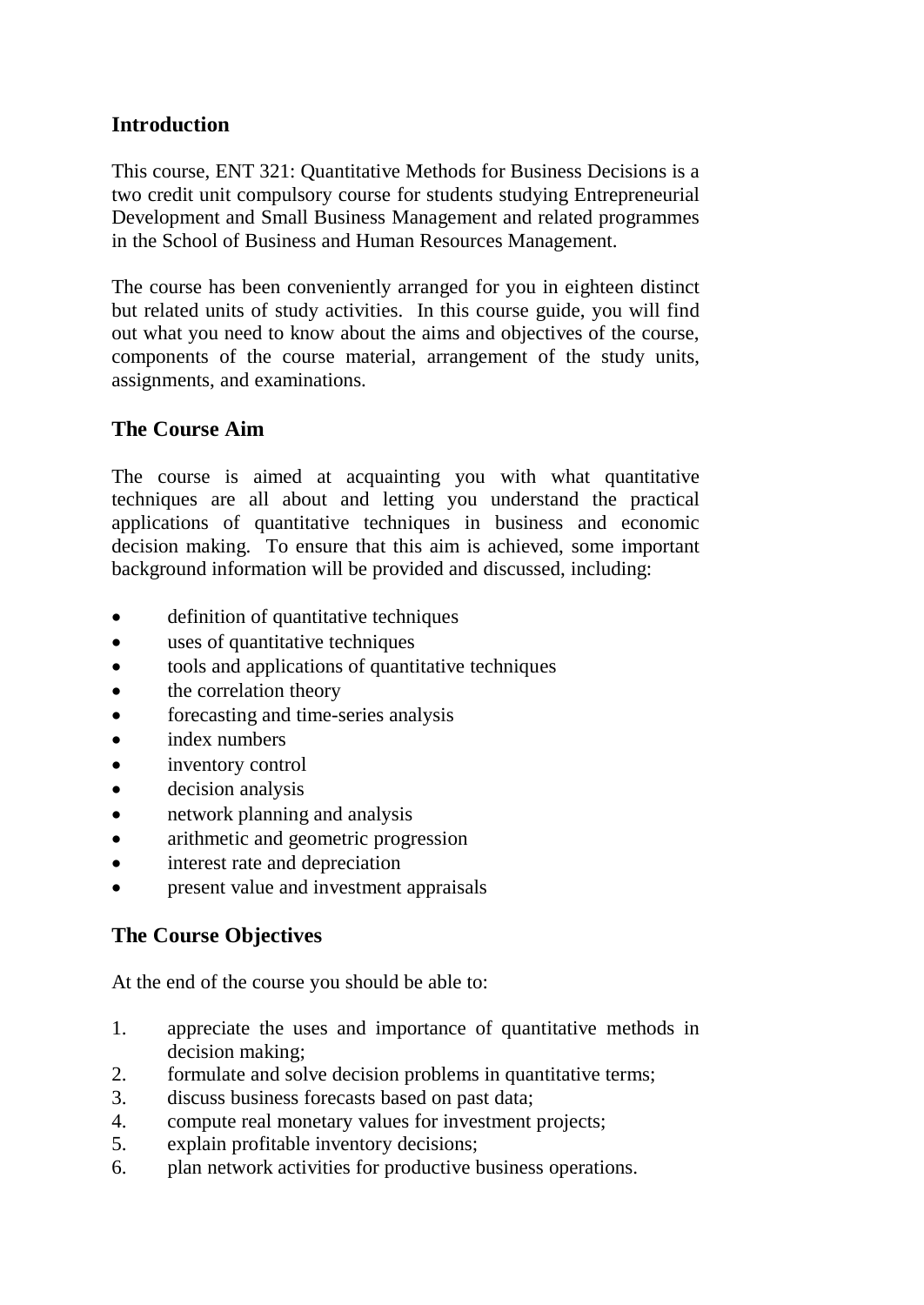# **Course Material**

The course material package is composed of:

- The Course Guide
- The Study Units
- Self-Assessment Exercises
- Tutor-Marked Assignments
- References/Further Readings

# **The Study Units**

The study units are as listed below:

# **Module 1**

- Unit 1 Uses, Importance, and Tools of Quantitative Techniques in Decision Making
- Unit 2 Mathematical Tools I: Equation and Inequalities
- Unit 3 Mathematical Tools I: Simultaneous Equations, Linear Functions, and Linear Inequalities
- Unit 4 Mathematical Tools II: Introduction to Matrix Algebra
- Unit 5 Mathematical Tools III: Applied Differential Calculus

# **Module 2**

- Unit 1 Statistical Tool I: Measures of Averages
- Unit 2 Statistical Tools II: Measures of Variability or Dispersion
- Unit 3 Statistical Tools III: Sets and Set Operations
- Unit 4 Statistical Tools IV: Probability Theory and Applications
- Unit 5 Correlation Theory

# **Module 3**

- Unit 1 Forecasting and Time-Series Analysis
- Unit 2 Index Numbers
- Unit 3 Inventory Control
- Unit 4 Decision Analysis
- Unit 5 Network Planning and Analysis

# **Module 4**

- Unit 1 Arithmetic and Geometric Progression
- Unit 2 Interest Rate and Depreciation
- Unit 3 Present Values and Investment Analysis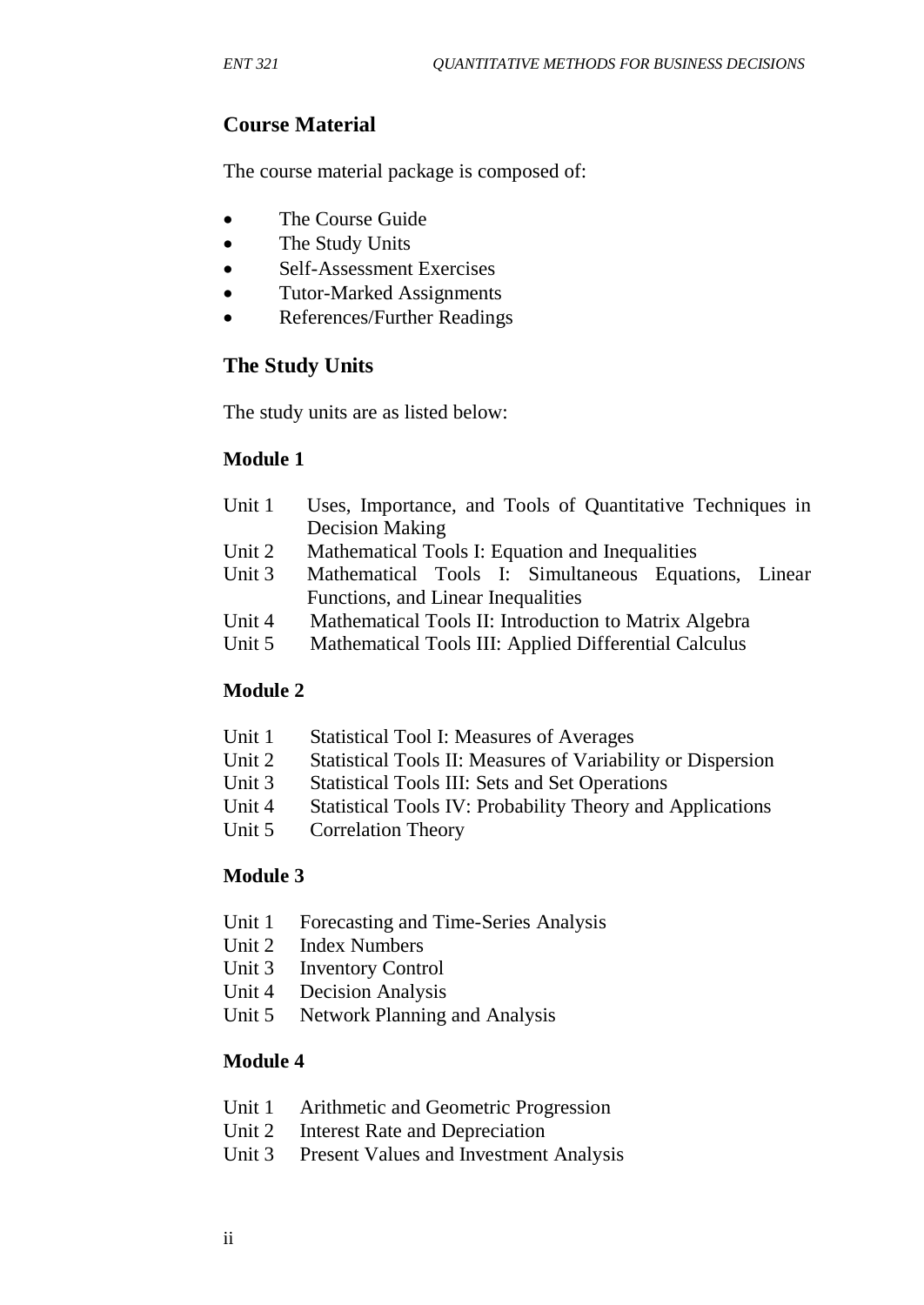# **Assignments**

Each unit of the course has a self assessment exercise. You will be expected to attempt them as this will enable you understand the content of the unit.

# **Tutor-Marked Assignment**

The Tutor-Marked Assignments at the end of each unit are designed to test your understanding and application of the concepts learned. It is important that these assignments are submitted to your facilitators for assessments. They make up 30 percent of the total score for the course.

# **Final Examination and Grading**

At the end of the course, you will be expected to participate in the final examinations as scheduled. The final examination constitutes 70 percent of the total score for the course.

# **Summary**

This course, ENT 321: Quantitative Methods for Business Decisions is ideal for today's computerised business environment. It will enable you apply quantitative techniques in such business functions as planning, controlling, forecasting, and evaluation. Having successfully completed the course, you will be equipped with the latest global knowledge on business decisions. Enjoy the course.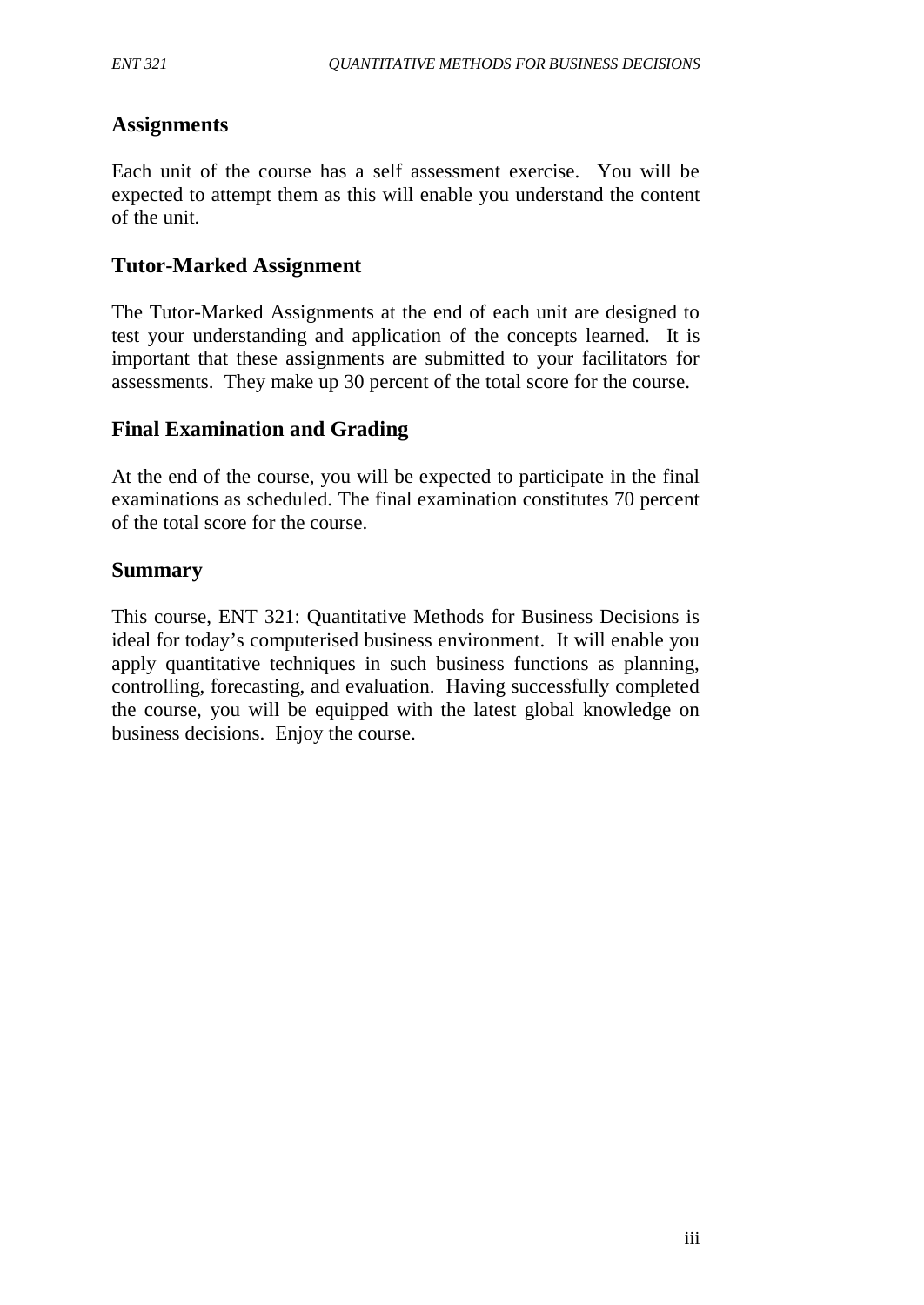| ENT 321 | <b>QUANTITATIVE METHODS FOR BUSINESS DECISIONS</b> |
|---------|----------------------------------------------------|
|         |                                                    |

| Course Code  | <b>ENT 321</b>                                     |
|--------------|----------------------------------------------------|
| Course Title | <b>Quantitative Methods for Business Decisions</b> |

Course Team Onyemaechi J. Onwe, Ph.D. (Developer/Writer) – NOUN Ibrahim Idrisu (Coordinator) – NOUN Onyemaechi J. Onwe, Ph.D. (Prog. Leader) – NOUN

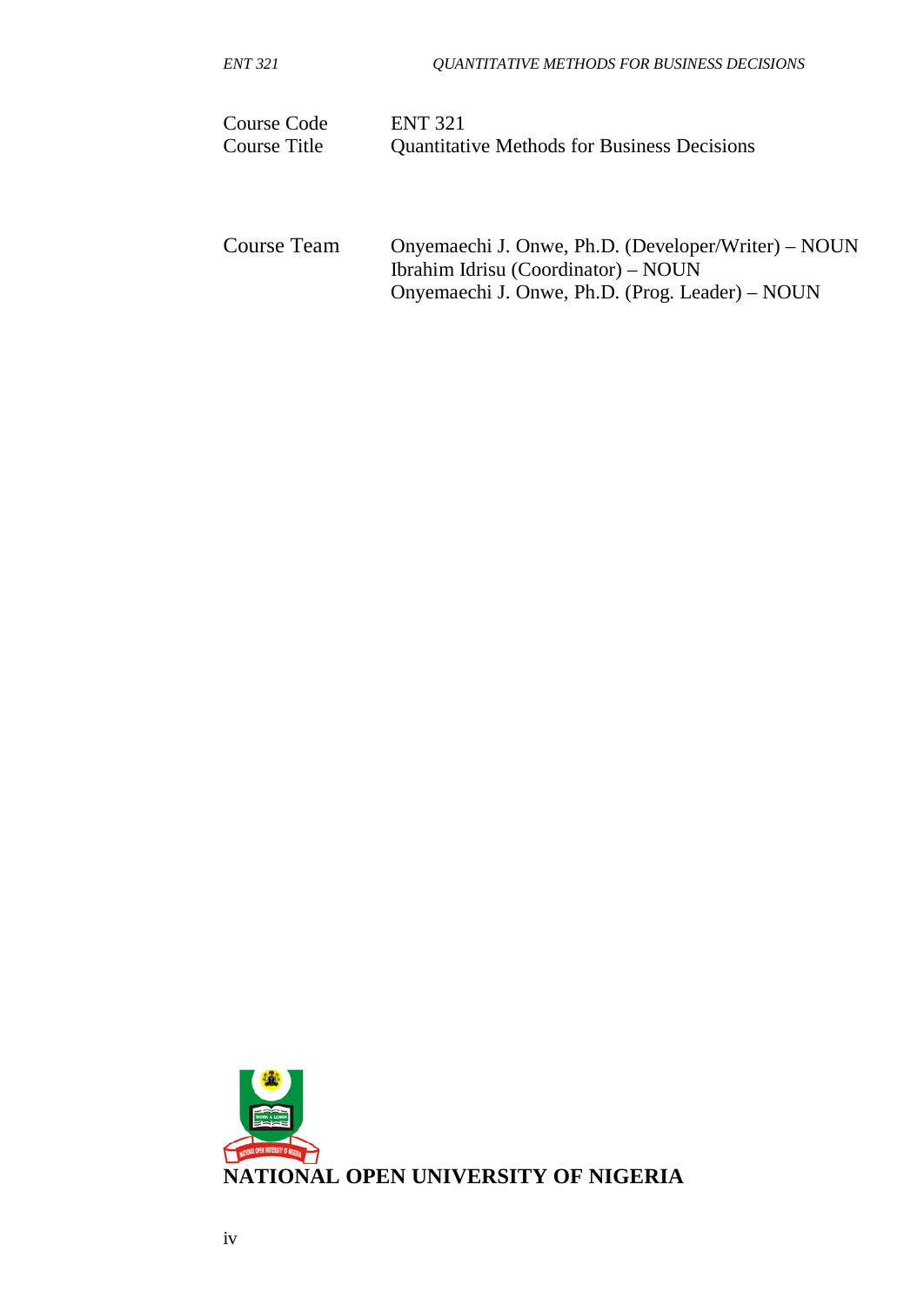National Open University of Nigeria **Headquarters** 14/16 Ahmadu Bello Way Victoria Island Lagos

Abuja Office 5, Dar es Salaam Street Off Aminu Kano Crescent Wuse II, Abuja Nigeria

e-mail: [centralinfo@nou.edu.ng](mailto:centralinfo@nou.edu.ng) URL: [www.nou.edu.ng](http://www.nou.edu.ng/)

Published By: National Open University of Nigeria

First Printed 2010

ISBN: 978-058-548-6

All Rights Reserved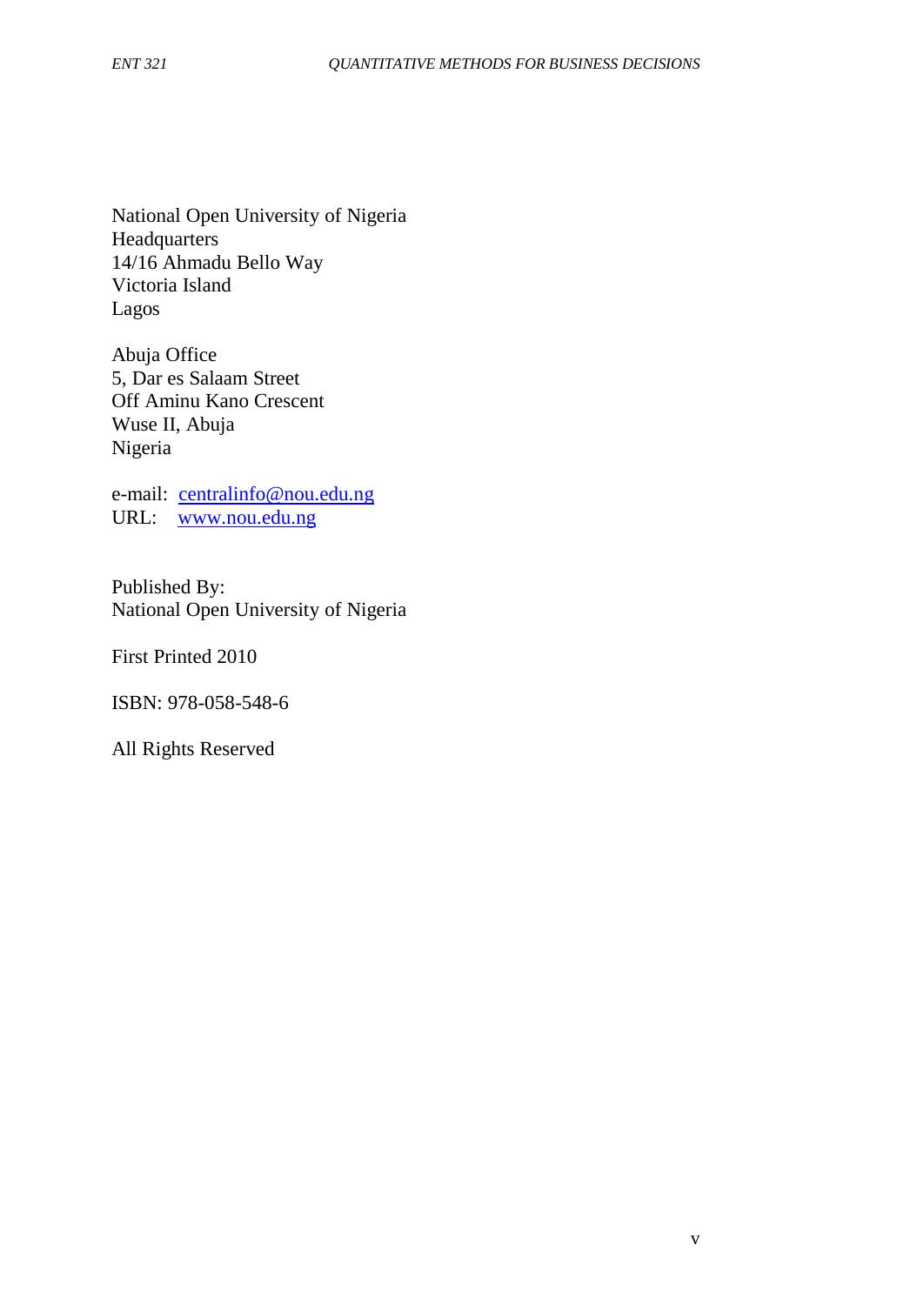# **CONTENTS PAGE**

|        |                                                  | 1            |
|--------|--------------------------------------------------|--------------|
| Unit 1 | Uses, Importance, and Tools of Quantitative      |              |
|        |                                                  | $\mathbf{1}$ |
| Unit 2 | Mathematical Tools I: Equation and Inequalities  | 6            |
| Unit 3 | Mathematical Tools I: Simultaneous Equations,    |              |
|        | Linear Functions and Linear Inequalities         | 15           |
| Unit 4 | Mathematical Tools II: Introduction to Matrix    |              |
|        |                                                  | 24           |
| Unit 5 | Mathematical Tools III: Applied Differential     |              |
|        |                                                  | 30           |
|        |                                                  | 40           |
| Unit 1 | Statistical Tools I: Measures of Averages        | 40           |
| Unit 2 | Statistical Tools II: Measures of Variability or |              |
|        |                                                  | 50           |
| Unit 3 | Statistical Tools III: Sets and Set Operations   | 61           |
| Unit 4 | Statistical Tools IV: Probability Theory and     |              |
|        |                                                  | 69           |
| Unit 5 |                                                  | 84           |
|        |                                                  | 97           |
| Unit 1 | Forecasting and Time-Series Analysis             | 97           |
| Unit 2 |                                                  | 106          |
| Unit 3 |                                                  | 120          |
| Unit 4 |                                                  | 132          |
| Unit 5 |                                                  | 144          |
|        |                                                  | 155          |
| Unit 1 | Arithmetic and Geometric Progression             | 155          |
| Unit 2 |                                                  | 162          |
| Unit 3 | Present Value and Investment Analysis            | 171          |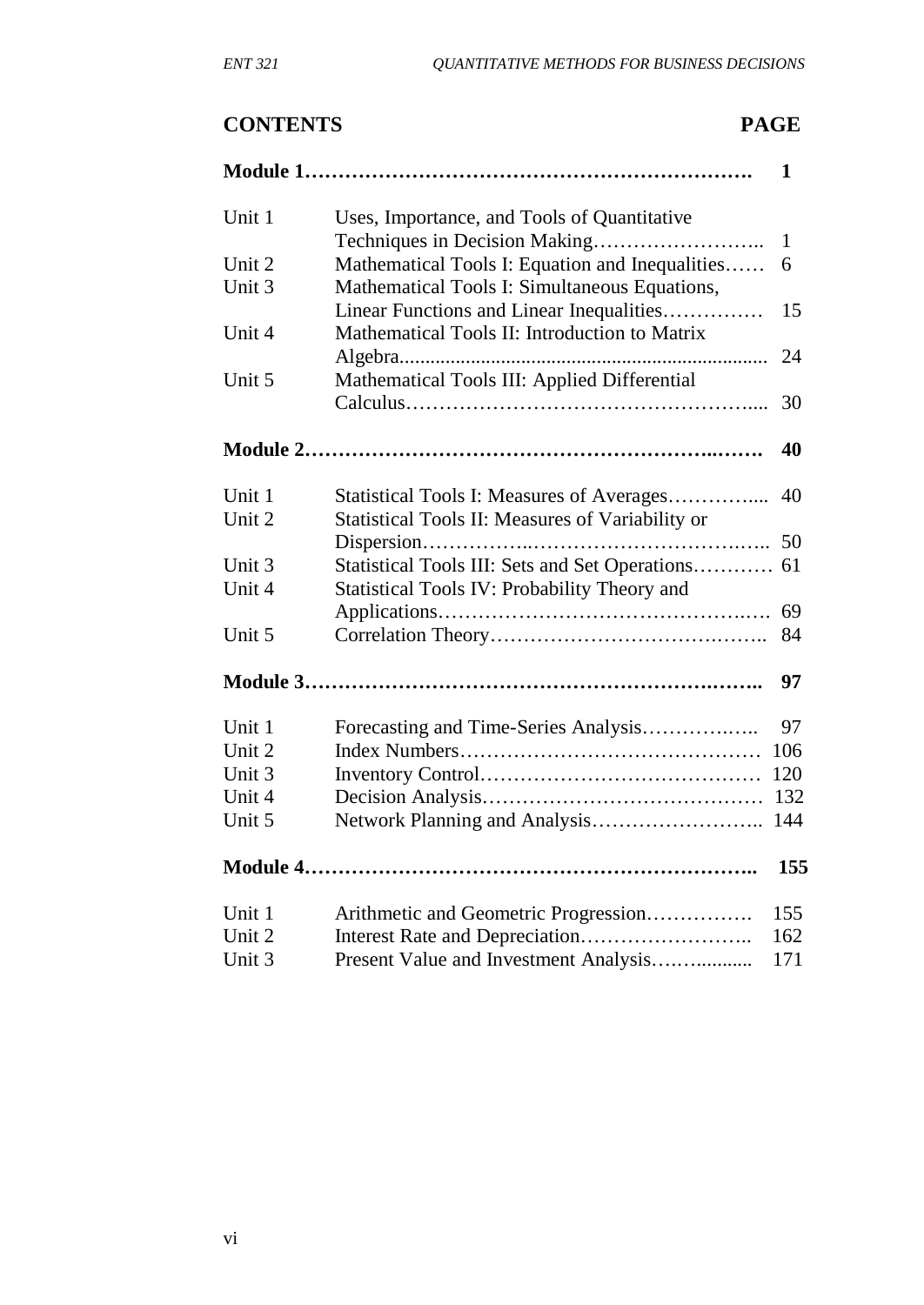# **MODULE 1**

- Unit 1 Uses, Importance, and Tools of Quantitative Techniques in Decision Making
- Unit 2 Mathematical Tools I: Equation and Inequalities
- Unit 3 Mathematical Tools I: Simultaneous Equations, Linear Functions, and Linear Inequalities
- Unit 4 Mathematical Tools II: Introduction to Matrix Algebra
- Unit 5 Mathematical Tools III: Applied Differential Calculus

# **UNIT 1 USES, IMPORTANCE, AND TOOLS OF QUANTITATIVE TECHNIQUES IN DECISION MAKING**

# **CONTENTS**

- 1.0 Introduction
- 2.0 Objectives
- 3.0 Main Content
	- 3.1 Definition and Importance of Quantitative Techniques
		- 3.1.1 Definition of Quantitative Techniques
		- 3.1.2 Importance of Quantitative techniques
	- 3.2 Tools of Quantitative Analysis
- 4.0 Conclusion
- 5.0 Summary
- 6.0 Tutor-Marked Assignment
- 7.0 References/Further Reading

# **1.0 INTRODUCTION**

The complexity of the modern business operations, high costs of technology, materials and labour, as well as competitive pressures and the limited time frame in which many important decisions must be made, all contribute to the difficulty of making effective business economic decisions. These call for the need of decision makers to apply such alternative approaches as quantitative techniques.

In recent times, very few business and economic decisions are made without the application of quantitative techniques. For example, a decision on the location of a new manufacturing plant would be primarily based on such economic factors with quantitative measures as construction costs, prevailing wage rates, taxes, energy and pollution control costs, marketing and transportation costs, and related factors. An understanding of the applicability of quantitative methods to economic decisions is, therefore, of fundamental importance to any economics student.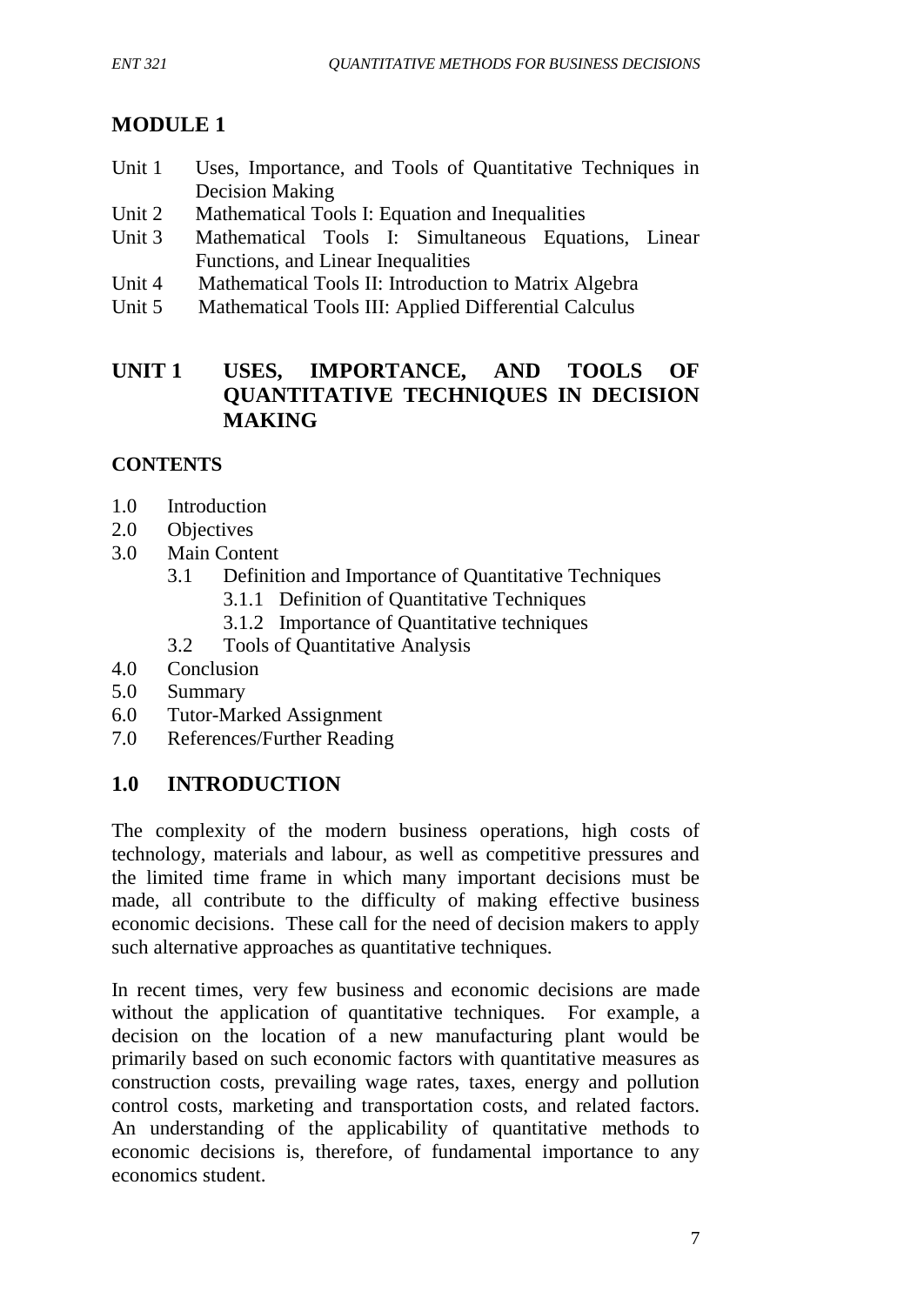# **2.0 OBJECTIVES**

At the end of this unit, you should be able to:

- appreciate both the meaning and importance of quantitative techniques
- state the uses of quantitative techniques
- identify tools of quantitative analysis.

# **3.0 MAIN CONTENT**

# **3.1 Definition and Importance of Quantitative Techniques**

# **3.1.1 Definition of Quantitative Techniques**

A quantitative technique can be viewed as a scientific approach to decision making with special emphasis on the quantification rather than qualification of decision variables. To buttress this definition, consider the following management decision on pricing of a new product:

The XYZ Company is in the business of manufacturing and distributing electronics equipment: radios, stereos, etc. The company decides to make a new two-way Citizen's Band (CB) radio. The question is **what should** be **the price of the new** CB radio?

Through market research and comparison with other products, management agrees that the product could be priced between N60 and N100 and still compete effectively in the market place.

We reduce the choice to the prices of:

N60, N70, N85, and N100.

The decision-making process reduces to the selection of one of these four prices. So what is the **best price**, that is, the price that maximises the profit of the company?

Market research predicts that the quantities sold at the prices of N60, N70, N85, and N100 would be 2600, 2200, 1600, and 1000 units respectively. The price, production and cost schedules are given below:

| $\epsilon$  |                       |          |                 |                  |
|-------------|-----------------------|----------|-----------------|------------------|
| P           | N <sub>60</sub>       | N70      | N <sub>85</sub> | N <sub>100</sub> |
|             | 2,600                 | 2,200    | 1,600           | 1,000            |
|             | N <sub>141</sub> ,000 | N127,000 | N106,000        | N85,000          |
| $\mathbf R$ | N156,000              | N154,000 | N136,000        | N100,000         |
|             | N15,000               | N27,000  | N30,000         | N15,000          |

**Pricing Alternatives**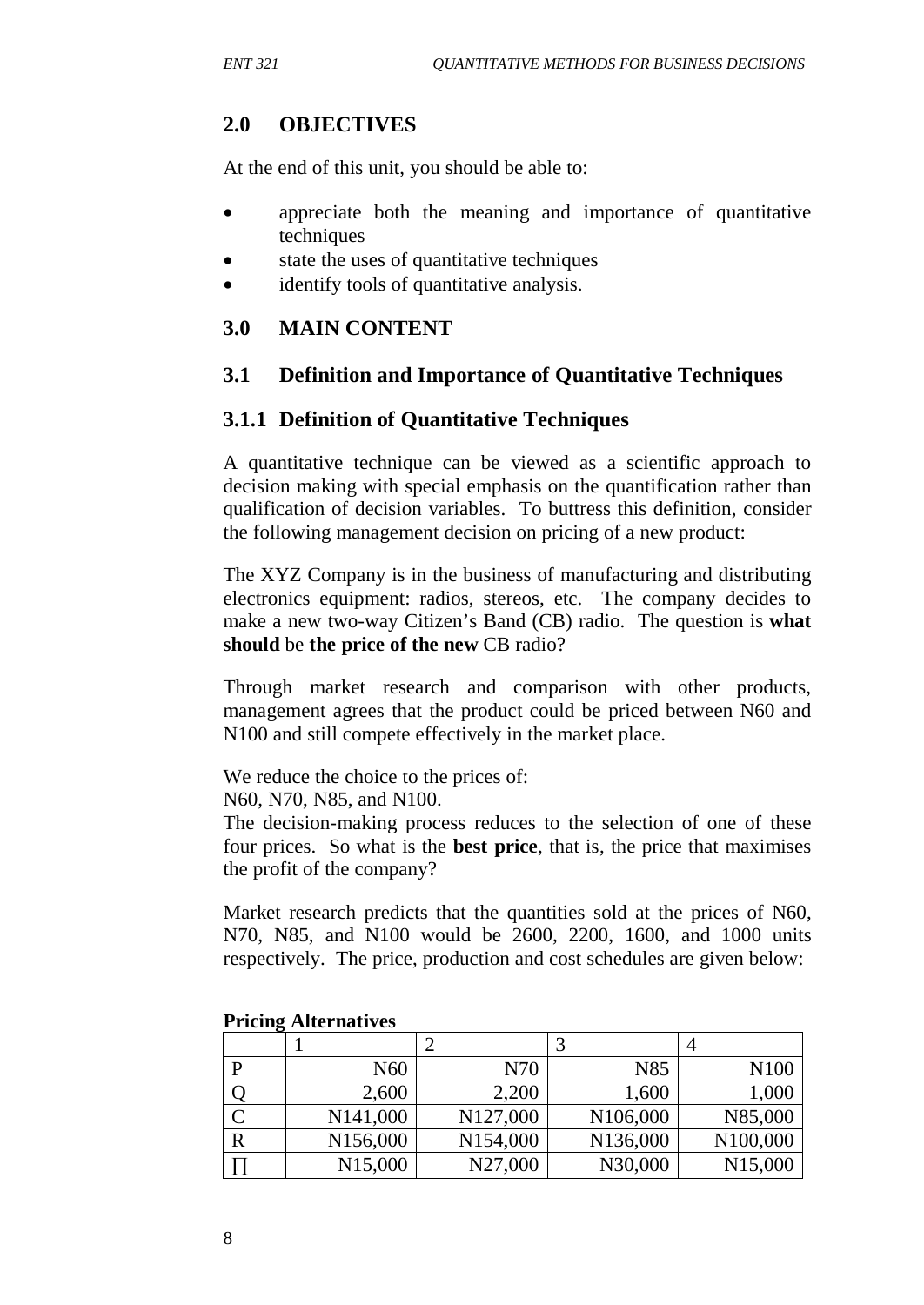By definition,

 $R = PQ$  (for each price alternative)  $\Pi = R-C$  (for each price alternative).

From the table, we observed that the best price is the price for which the maximum profit can be obtained. This price is the no. 3 alternative, that is, N88/unit, with profit of N30, 000. The second best price alternative is N70/unit, with profit of N27, 000.

The assumptions under which this solution is optimum are:

- 1. only the prices N60, N70, N85, and N100 are possible;
- 2. the corresponding sales and cost are known exactly;
- 3. the criterion is to maximise profit.

# **3.1.2 Importance of Quantitative Techniques**

Today's scholar would want to know if quantitative technique, as a course, is necessary in the study of business and entrepreneurship management. The thinking has been that this is a course to be worried about by students in economics and related studies. The truth is that today's business cannot do without some form of quantitative aptitude. Accounting principles are built on the premises of quantitative techniques. So also are production and pricing principles.

Apart from the above, quantitative techniques are essentially valuable in the following areas of management decisions.

- 1. Planning
- 2. Forecasting
- 3. Control
- 4. Evaluation

# **3.2 Tools of Quantitative Analysis**

Quantitative analysis basically constitutes two tools.

- 1) Mathematical tools
- 2) Statistical tools

It is the aim of our discussion to concentrate on the application of these tools.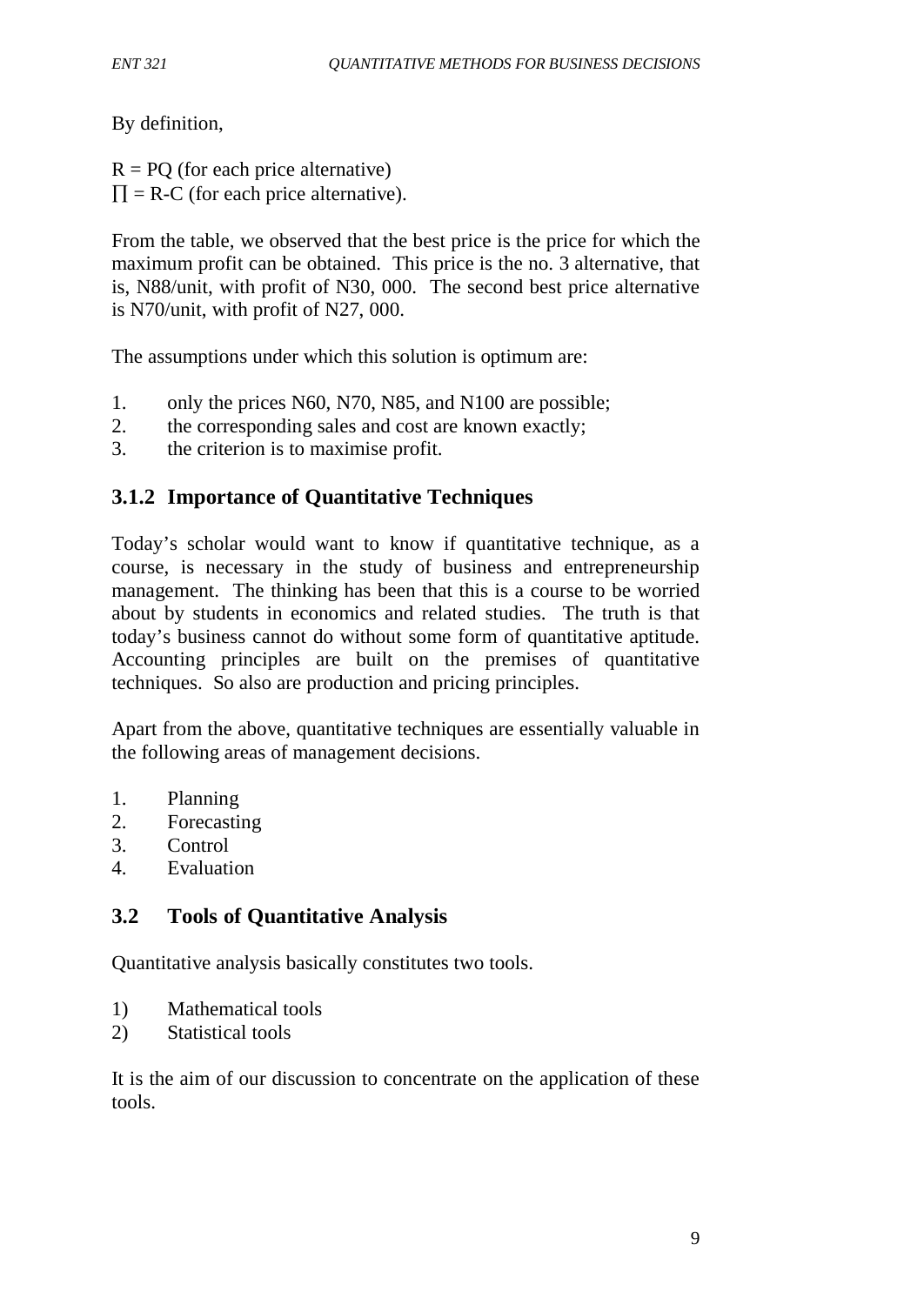**Mathematical Tools** are used in developing mathematical models. The general approach to the development of mathematical models of economic decisions can be outlined as follows:

- **1. Formulate the Problem:** Determine the variables involved and categorise them into those over which you have no control and those over which you have control. The latter are referred to as decision variables. Specify all relevant constraints, such as production requirements, costs, and the like.
- **2. Establish the Criterion for Optimality:** This involves the definition of an appropriate goal. Optimal solutions involve either profit maximisation or cost minimisation.
- **3. Develop the Model:** Determine the specific mathematical relationship which exists among the different variables. These are stated in the form of an equation or a set of equations.
- **4. Perform the analysis:** Substitute the values of the uncontrollable variables in the mathematical model and determine the values of the decision variables, which lead to an optimal or a minimum solution.

In practice, the development of a mathematical model should be strongly influenced by the objective for which the model is being constructed.

**Statistical Tools** are complementary to mathematical tools. Statistics can be viewed as the application of scientific model in the analysis of numerical data for the purpose of drawing inferences that are useful in making rational economic decisions.

There are basically two types of statistics:

- **1) Primary Statistics:** Involving the analysis of primary data.
- **2) Secondary Statistics:** Involving the analysis of secondary data.

Further classification of statistics includes:

- **1) Descriptive Statistics**  Involving the collection, presentation and characterisation of a set of data in order to properly describe the various features of the given set of data.
- **2) Inferential Statistics** Those tools that are used in the estimation of a characteristic of a population or the making of a decision concerning a population based only upon sample results.

# **4.0 CONCLUSION**

Quantitative technique is a course to be worried about by students in economics and related studies. The truth is that today's business cannot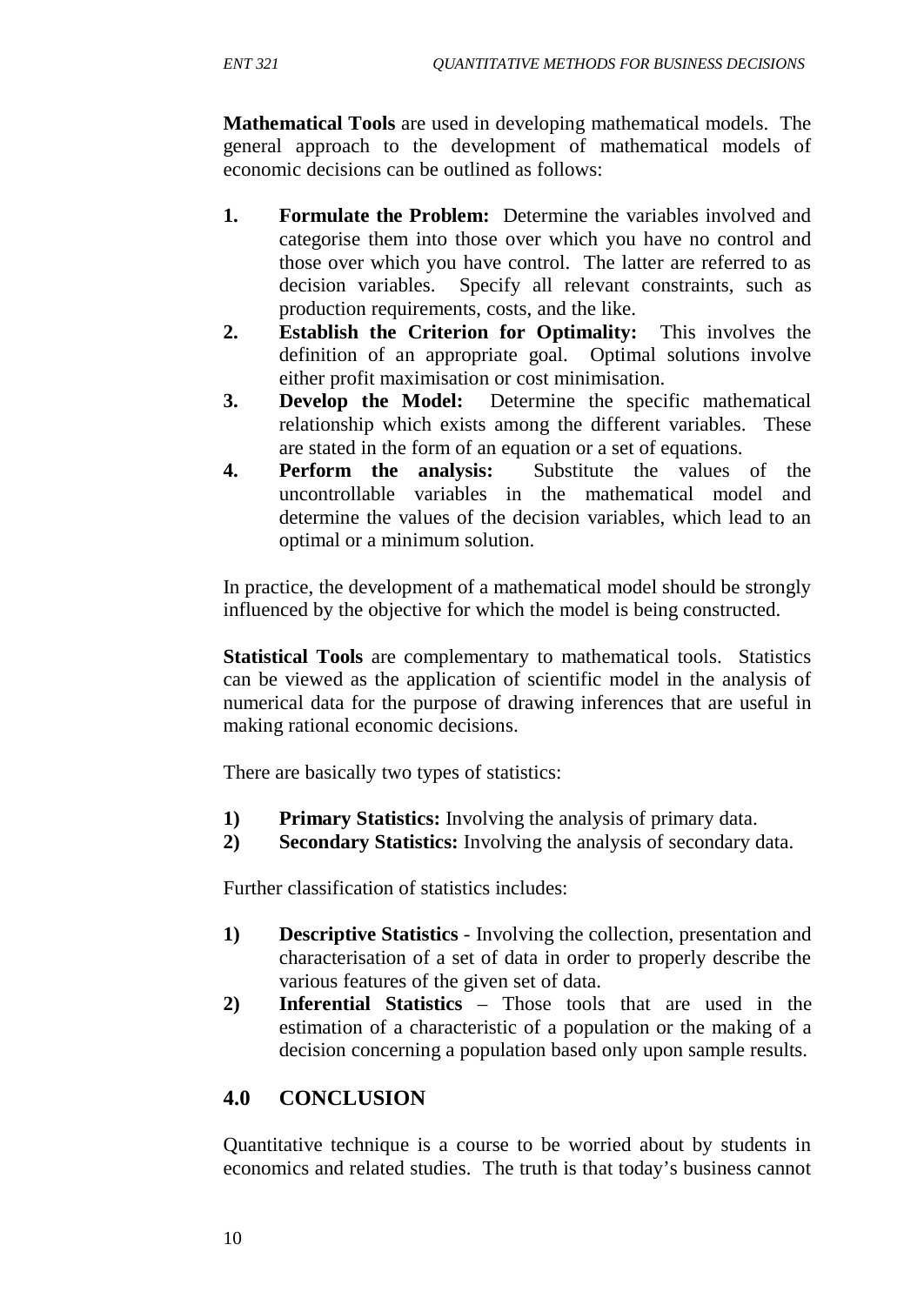do without some form of quantitative aptitude. Accounting principles are built on the premises of quantitative techniques. So also are production and pricing principles.

Apart from the above, quantitative techniques are essentially valuable in the following areas of management decisions.

- 1. Planning
- 2. Forecasting
- 3. Control
- 4. Evaluation

# **5.0 SUMMARY**

This unit provided some background information on the study of quantitative methods. In a nutshell, the followings were the major information obtained from the discussions.

- 1. A quantitative technique can be viewed as a scientific approach to decision making with special emphasis on the quantification rather than qualification of decision variables.
- 2. Quantitative analysis basically constitutes two tools:
	- Mathematical tools
	- Statistical tools
- 3. The development of a mathematical model should be strongly influenced by the objective for which the model is being constructed. Statistical tools are complementary to mathematical tools. Statistics in general, can be viewed as the application of scientific model, in the analysis of numerical data, for the purpose of drawing inferences that are useful in making rational economic decisions.

# **6.0 TUTOR-MARKED ASSIGNMENT**

# **7.0 REFERENCES/FURTHER READING**

Haessuler, E. F. and Paul, R. S. (1976). *Introductory Mathematical* Analysis for Students of Business and Economics, (2<sup>nd</sup> edition.) Reston Virginia: Reston Publishing Company.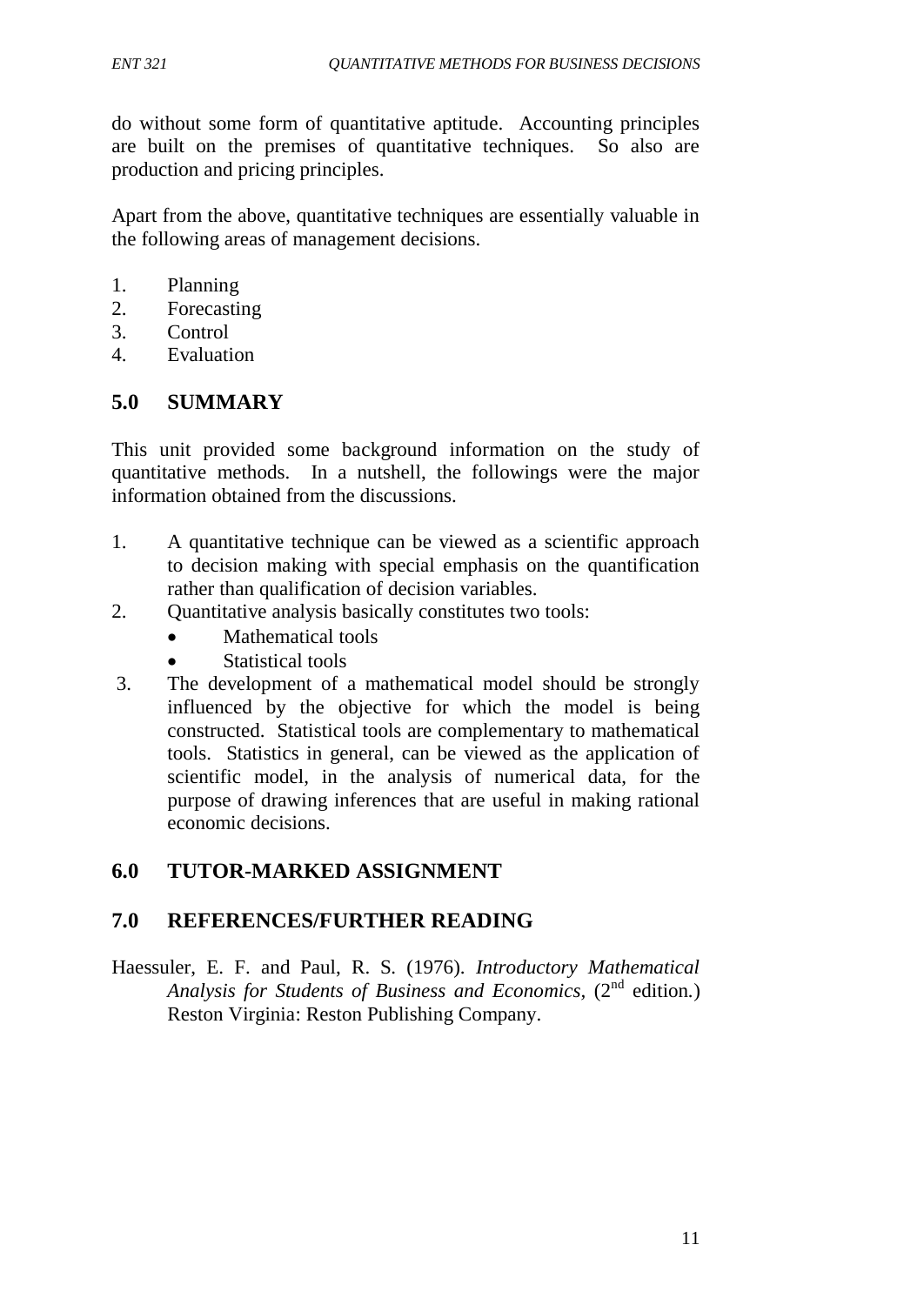# **UNIT 2 MATHEMATICAL TOOLS I: EQUATIONS AND INEQUALITIES**

#### **CONTENTS**

- 1.0 Introduction
- 2.0 Objectives
- 3.0 Main Content
	- 3.1 Linear Equations
	- 3.2 Quadratic Equations
		- 3.3.1 Solving By Factorisation
		- 3.3.2 Solving by the Quadratic Formula
- 4.0 Conclusion
- 5.0 Summary
- 6.0 Tutor-Marked Assignment
- 7.0 References/Further Reading

# **1.0 INTRODUCTION**

An *Equation* is a mathematical model expressing the relationship between variables. An *Inequality,* on the other hand, expresses the differences among variables.

Although there are several types of equations and inequalities, depending on the degree of relationship, our major concern here is on Linear and Quadratic Equations, as well as Linear Inequalities.

# **2.0 OBJECTIVES**

At the end of this unit, you should be able to:

- explain what mathematical equations are all about and how to formulate them
- state the business applications of linear and quadratic equations
- recognise the linear equations that are applicable to business decisions
- formulate equations for the solution of simple decision problems.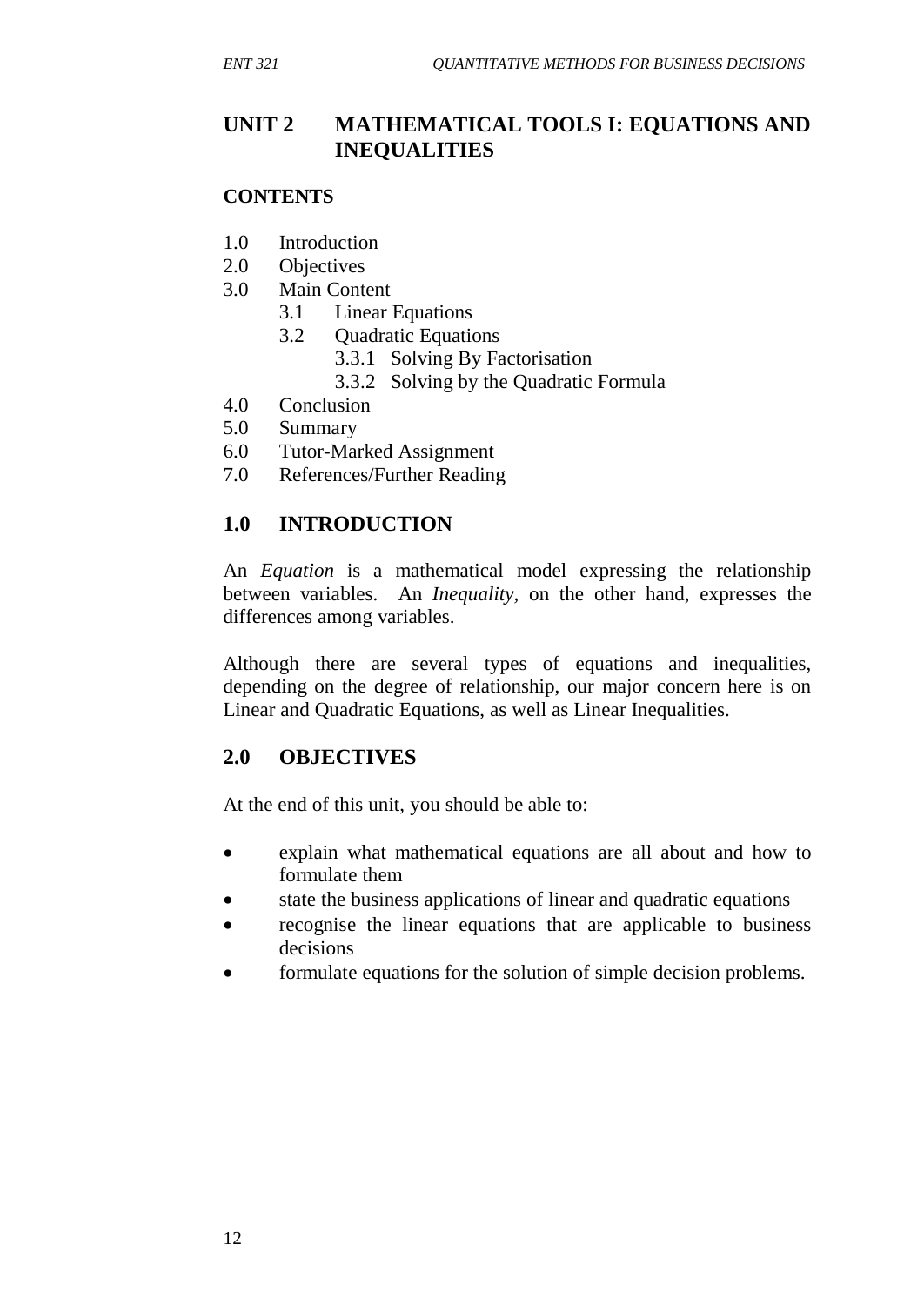# **3.0 MAIN CONTENT**

# **3.1 Linear Equations and Quadratic Equations**

# **3.2 Linear Equations**

A linear equation in the variable, X, for example, can be written in the form:

$$
\boldsymbol{a} \mathbf{X} + \boldsymbol{b} = 0,
$$

Where **a** and **b** are constants and  $\mathbf{a} \neq 0$ .

Linear equations are classified as first-degree equations. Unknown variables in a linear equation can be solved for, using simple algebraic operations, as you can observe from the following examples.

# **Examples**

Solve for the unknowns in the following linear equations:

(i)  $5X - 6 = 3X$ 

## **Solution:**

 $5X - 3X = 6$  $(5-3)X = 6$  $2X = 6$  $2X = 6$ 2 2  $X = 3$ 

(ii)  $2(p+4) = 7p+2$ 

# **Solution:**

$$
2p + 8 = 7p + 2
$$
  
\n
$$
2p - 7p = 2-8
$$
  
\n
$$
(2 - 7)p = -6
$$
  
\n
$$
-5p = -6
$$
  
\n
$$
-5p = -6
$$
  
\n
$$
-5 - 5
$$
  
\n
$$
p = 6/5 = 1.2
$$
  
\n(iii) 
$$
\frac{7X + 3}{2} - \frac{9X - 8}{4} = 6
$$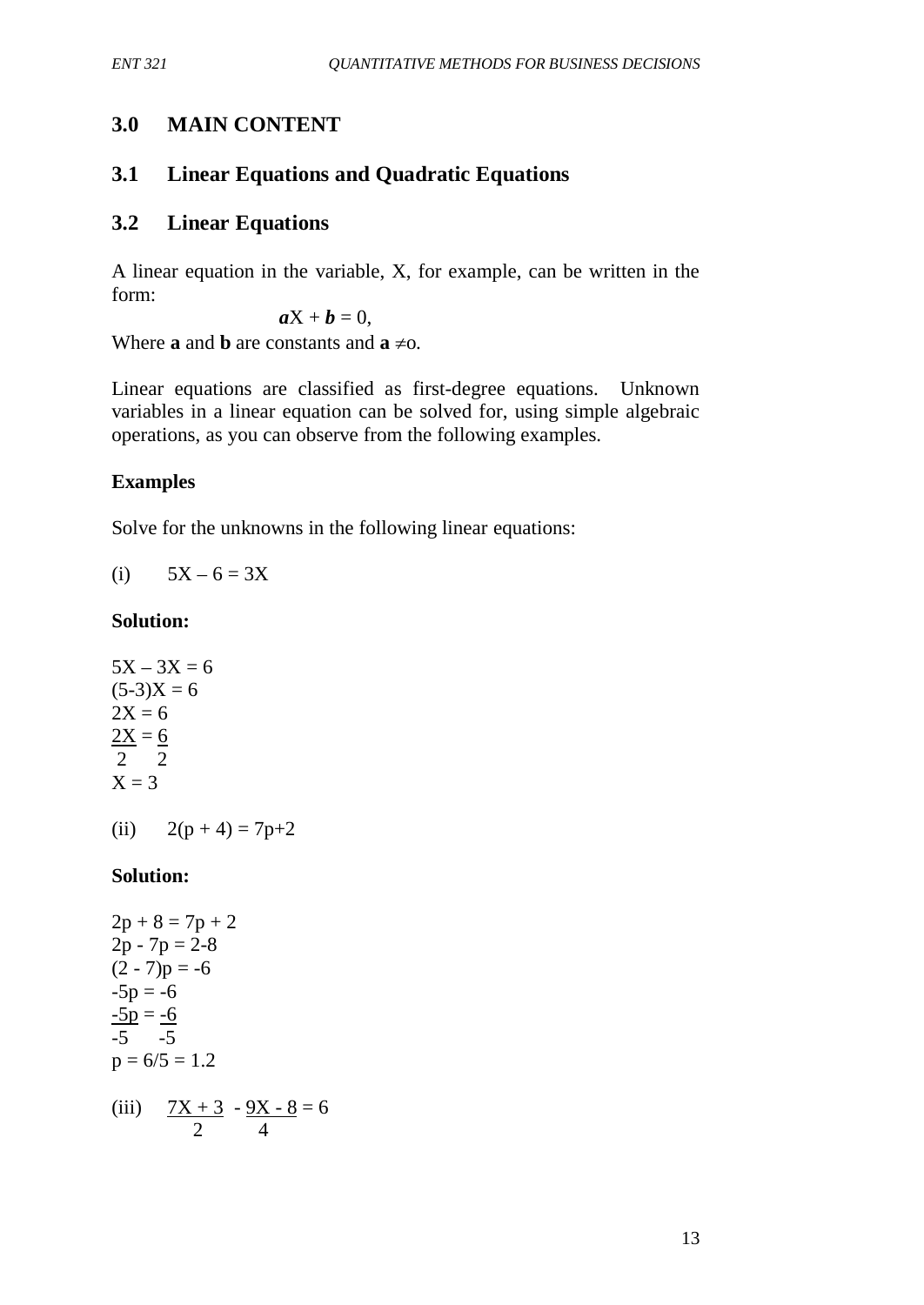#### **Solution**:

$$
4(7X + 3) - 4(9X - 8) = 4(6)
$$
  
\n2 (7X + 3) - 1(9X - 8) = 24  
\n14X + 6 - 9X + 8 = 24  
\n14X - 9X = 24 - 6 - 8  
\n(14-9)X = 10  
\n5X = 10  
\n5X = 10  
\n5X = 2

#### **Applications:**

1. XYZ Company produces product A for which cost (including labour and material) is N6/unit. Fixed cost is N80, 000. Each unit is sold for N10. Determine the number of units which must be sold for the company to earn a profit of N60, 000.

#### **Solution:**

By definition, Profit =  $\Pi$  = Revenue-Cost That is  $\Pi = R - C$ 

Let x represent the level of output, so that:

Total Cost =  $C$  = Fixed Cost (FC) + Variable Cost (VC), That is,  $C = FC + VC$ 

From the problem,  $FC = N80,000$ The variable cost (VC) per unit produced is N6, so that for x units,  $VC = 6X$  $C = FC + VC = 80,000 + 6X$ 

Revenue  $(R) = (unit price)$  (quantity sold)

Thus,  $R = PX$ 

From the problem,  $P = 10$ , so that,  $R = PX = 10X$ 

The expected profit  $(\Pi)$  is:  $\Pi = N60, 000$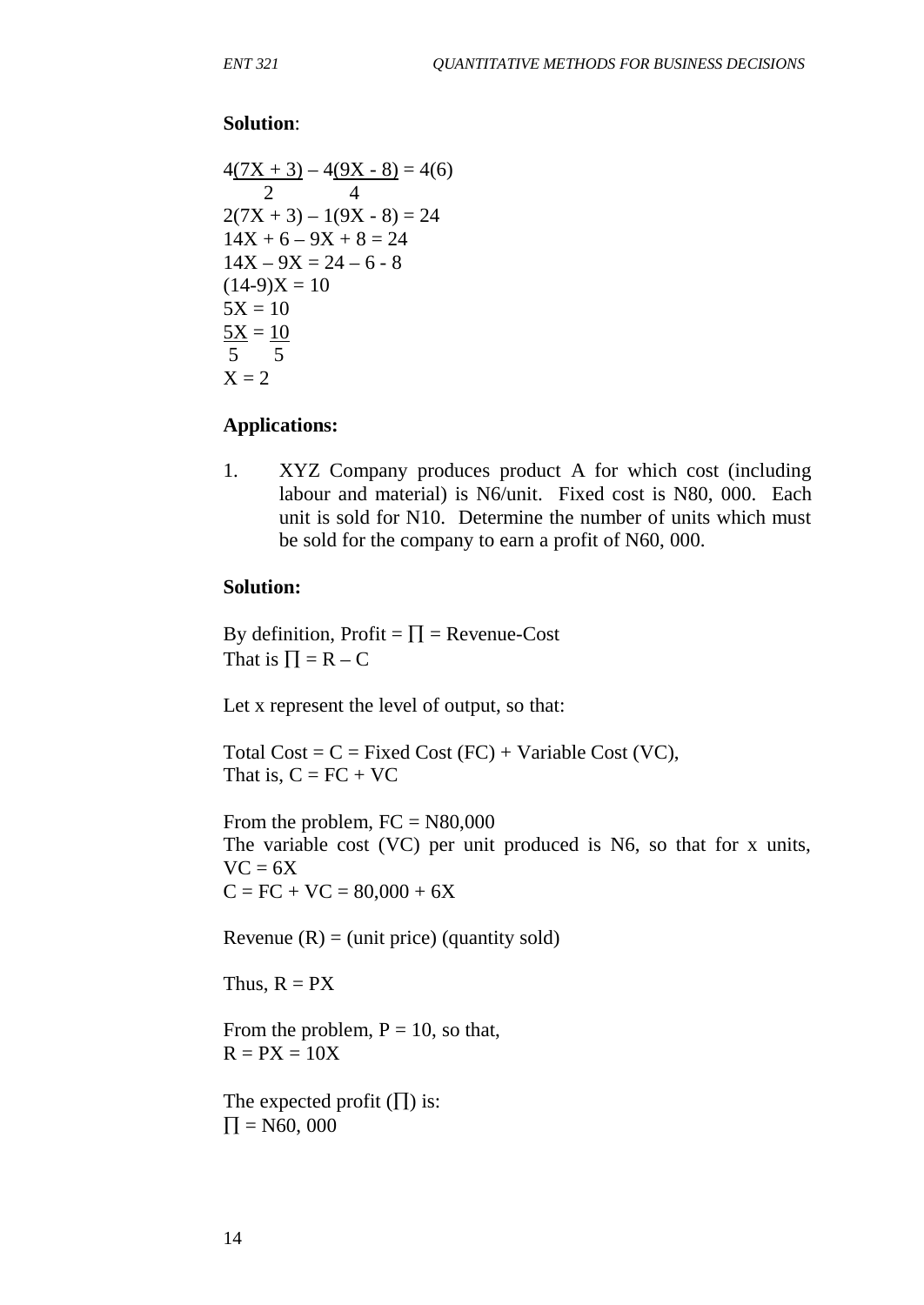It follows that:

 $\Pi = R - C$  $60,000 = 10x - (80,000 + 6X)$ Solving for X, we get:  $10X - (80,000 + 6X) = 60,000$  $10X - 80,000 - 6X = 60,000$  $10X - 6X = 60,000 + 80,000$  $(10 - 6)X = 140,000$  $4X = 140,000$  $4X = 140,000$ 4 4  $X = 35,000$ 

Therefore, 35,000 units must be sold to earn a profit of N60, 000.

2. A total of N10, 000 was invested in two business ventures, A and B. At the end of the first year, A and B yielded returns on the original investments of 6 percent and 5.75 percent respectively. How was the original amount allocated if the total amount earned was N588.75?

### **Solution**

Let  $x =$  amount invested at 6 percent Then 10,000-x was invested at 5.75 percent

The interest earnings are therefore:

0.06(x) and 0.0575(10,000-x), which must total N588.75.

It follows that:

 $0.06x + 0.0575(10,000-x) = 588.75$ 

Solving for x, we get:

 $0.06 x+ 575 - 00575x = 588.75$  $0.06$  x  $-0.0575x=588.75-575$  $(0.06 - 0.0575)$  x=13.75

 $0.0025x = 13.75$  $0.0025x = 13.75$ 0.0025 0.0025  $x = 5,500$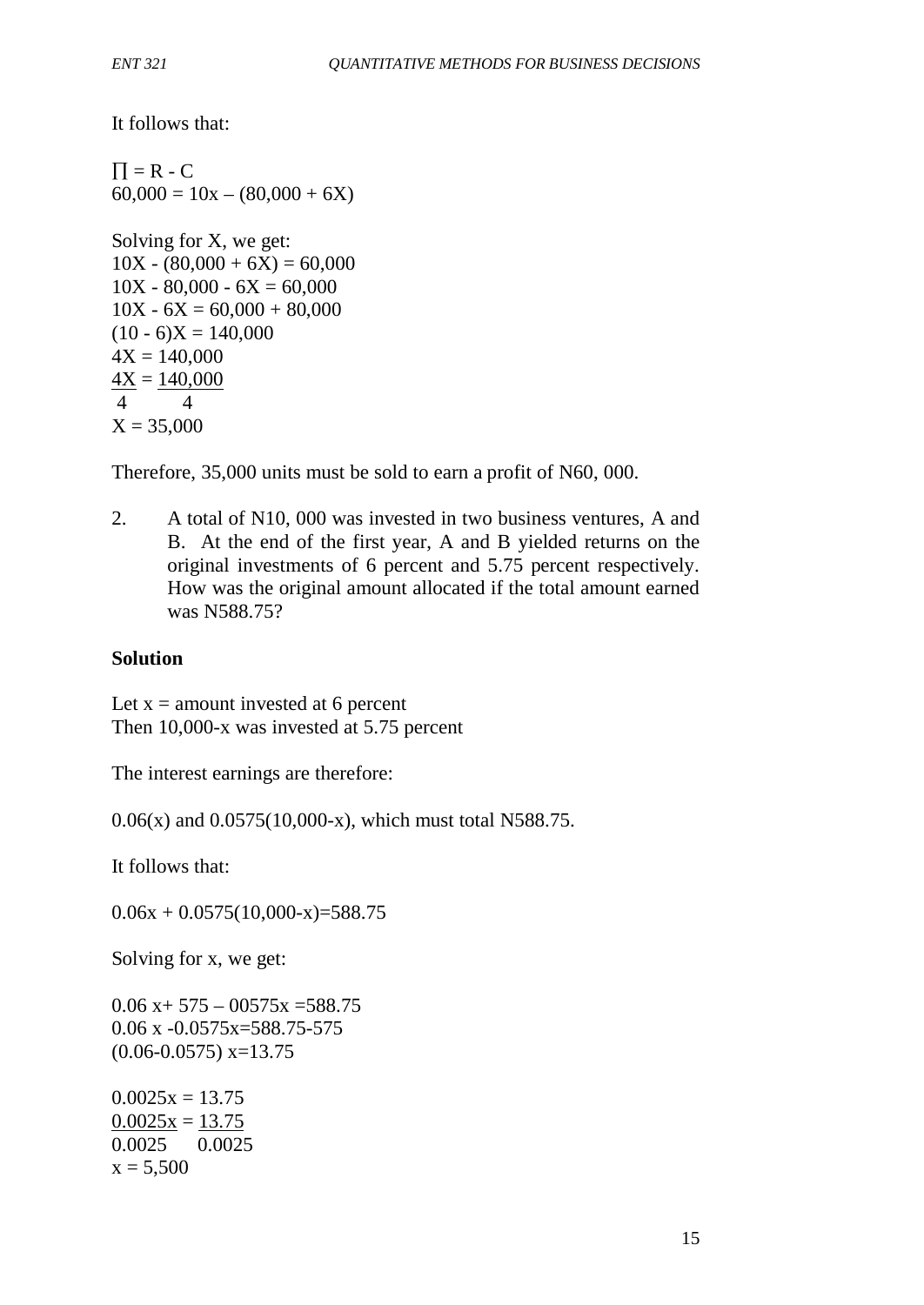Thus, N5, 500 was invested at 6 percent, while N  $(10,000-5,500) = N4$ , 500 was invested at 5.75 percent.

## **3.2 Quadratic Equations**

A Quadratic Equation is an equation of the second degree. It is of the form:

 $aX^2 + bX + c = 0$ ,

Where *a*, *b*, and *c* are constant numbers, and  $a \neq 0$ 

There are two basic **methods of solving quadratic equations**:

- (1) By Factorisation
- (2) By the use of Quadratic formula.

# **3.2.1 Solving By Factorisation**

This involves the determination of the factors that form the given quadratic equation. This will then make the solutions for the unknown easy to come by, as you can see from the following examples.

### **Examples**

(1) Solve for x in the quadratic equation:  $X^2 + X - 12 = 0$ 

Factorising the left hand side, we get:



 $(X - 3)$  and  $(X + 4)$  are the factors, so that  $(X - 3)(X + 4) = 0$ 

For this equation to hold, either  $X - 3 = 0$  or  $X + 4 = 0$ 

It follows that:

If  $X - 3 = 0$ then,  $X = 3$  and if  $X + 4 = 0$ then,  $X = -4$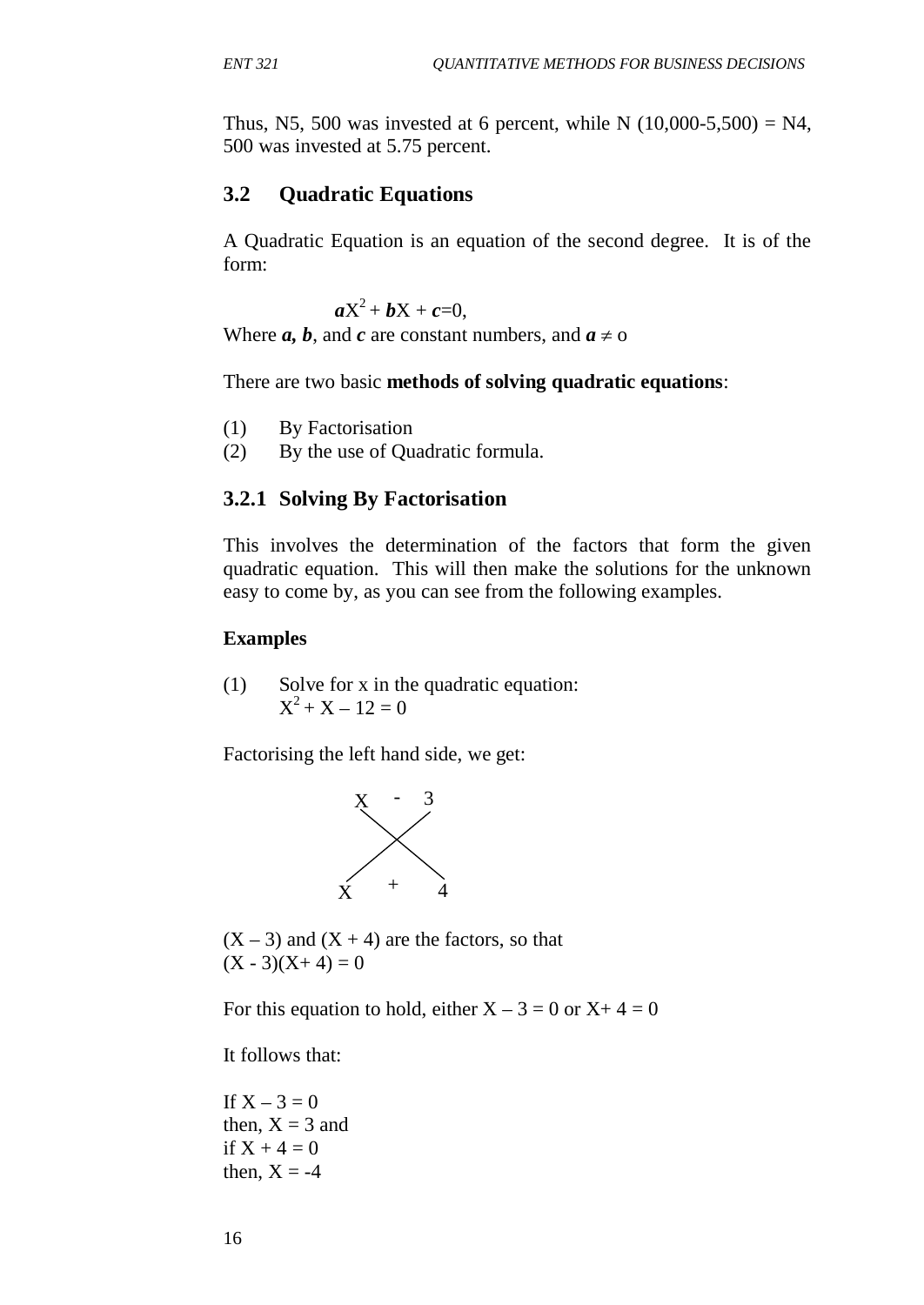The solution set becomes: [3, - 4]

(2) The length of a shop space is 8 meters more than the width. If the shop space is 48 square meters, what are the dimensions of the space?

## **Solution:**

Let X metres be the width of the shop space. From the given information, Length =  $(X + 8)$  meters.

 $Area = Length X width$  $=(X+8)X$ 

The area is given as 48 square metres, so that:

 $48 = (X + 8)X$ or  $(X+8)X = 48$  $X^2 + 8X = 48$  $X^2 + 8X - 48 = 0$  (quadratic equation)

By factorisation, we get:  $(X+12)(X-4) = 0$ 

For this equation to hold, either

 $X + 12 = 0$ , or  $X - 4 = 0$ If  $X + 12 = 0$ ,  $X = -12$ If  $X - 4 = 0$ ,  $X = 4$ 

The width cannot be negative, so that

Width  $=$  4 metres Length =  $(4+8)$  metres = 12 metres.

Thus, the dimension of the shop space is (4 x 12) metres.

# **3.3.2 Solving by the Quadratic Formula**

If  $ax^2 + bX + c = 0$  is a quadratic equation, then, the solution of X is defined by the quadratic formula:

$$
X = \frac{-b \pm \sqrt{b^2 - 4ac}}{2a},
$$

where the values of x are the roots of the quadratic equation.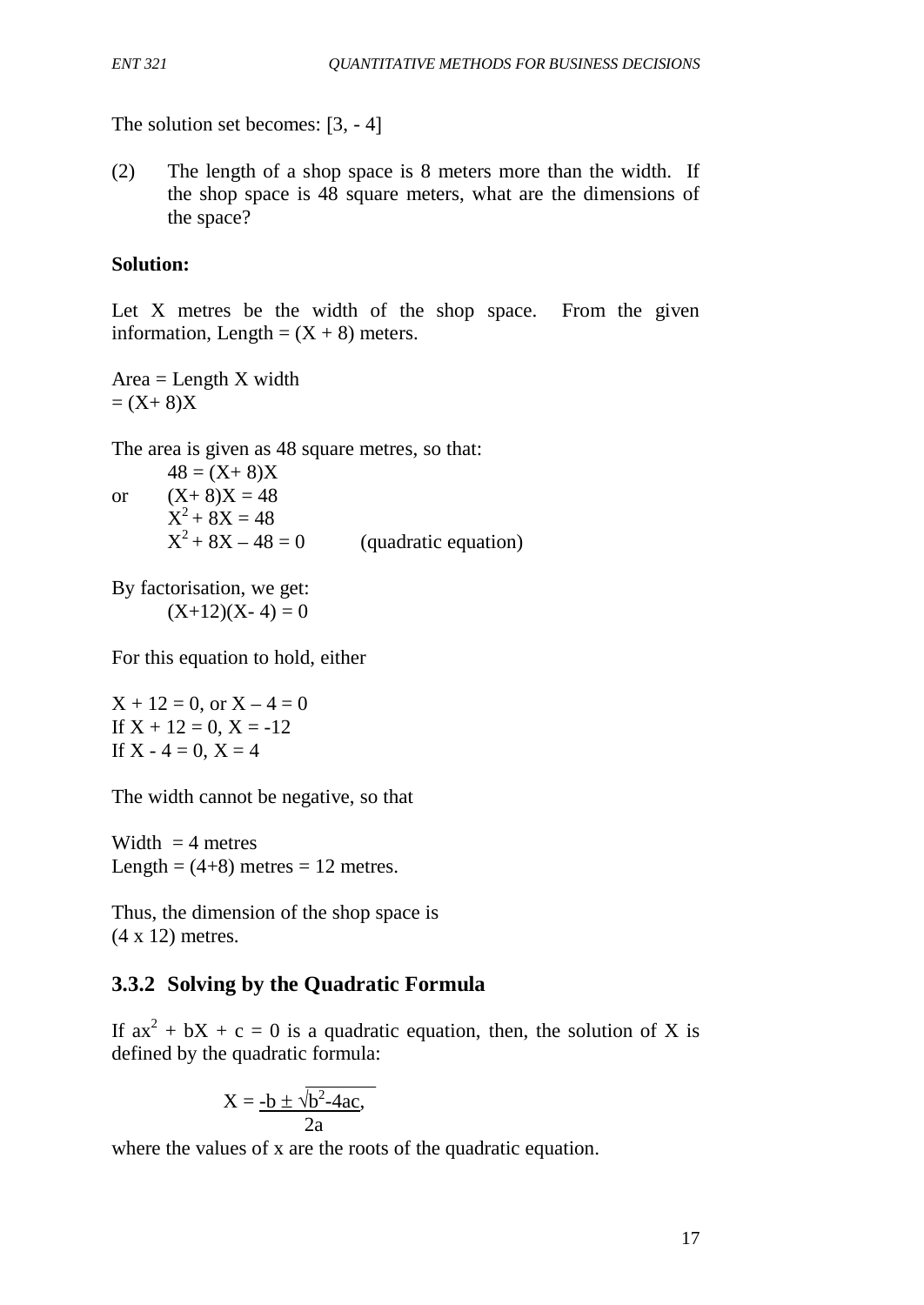# **Examples:**

(1) Solve for x in:  
 
$$
4x^2 - 17x + 15 = 0
$$

#### **Solution:**

Using the quadratic formula,  $a = 4$ ;  $b = -17$ ;  $c = 15$ . By substitution to the formula, we get:

$$
X = \frac{-b \pm \sqrt{b2 - 4ac}}{2a}
$$
  
=  $\frac{-(-17) \pm \sqrt{(-17)^2 - 4(4)(15)}}{2(4)}$   
=  $\frac{17 \pm \sqrt{289 - 240}}{8}$   
=  $\frac{17 \pm \sqrt{49}}{8}$   
 $X = \frac{17 \pm 7}{8}$  or  $X = \frac{17 - 7}{8}$   
 $X = 3$  or  $X = 1.25$   
(2) Solve for Y in:  
 $2 + 6\sqrt{2y + 9y^2}$ 

#### **Solution:**

By the quadratic formula,  $a = 9$ ;,  $b = 6\sqrt{2}$ ,  $c = 2$ 

By substitution,

Y = 
$$
-6\sqrt{2\pm\sqrt{(6\sqrt{2})^2 - 4(9)(2)}}
$$
  
\n=  $-6\sqrt{2\pm\sqrt{36(2)-72}}$   
\n=  $-6\sqrt{2\pm\sqrt{0}}$   
\n18  
\nY =  $-6\sqrt{2+0}$  or Y =  $-6\sqrt{2-0}$   
\n18  
\n18

Thus,  $Y = \frac{-1}{2} = \frac{1.414}{3}$  3 3  $= 0.471$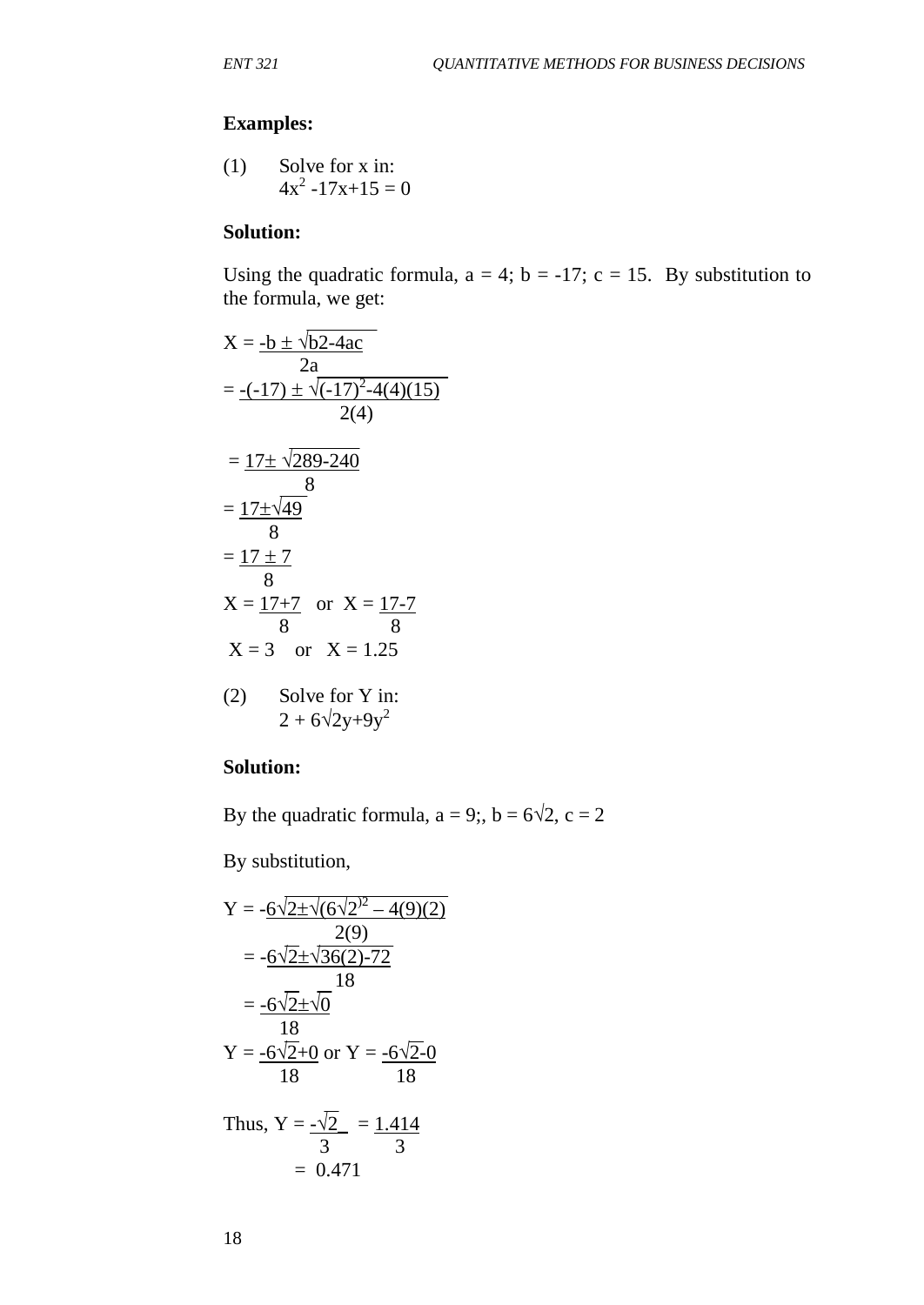# **Application:**

1. The board of directors of Chizy Co. Ltd. agrees to redeem some of its bonds in 2 years. At that time, N1, 102,500 will be required for the redemption. Let us suppose N1, 000,000 is presently set aside. At what compound annual rate of interest will the N1, 000,000 have to be invested in order that its future value will be sufficient to redeem the bonds?

# **Solution:**

Let  $r =$  annual rate of interest

At the end of the first year, the accumulated amount will be:

 $N1, 000, 000 +$  the interest on it  $= 1,000,000 + 1,000,000$  (r)  $= 1,000,000$  (1+r)

Since the interest is compounded, at the end of the second year, the accumulated amount would be:

1,000,000 (1+r)+interest on it: 1,000,000 (1+r)+1,000,000 (1+r)r

According to the problem, the total value at the end of the second year is:

 $1,000,000$   $(1+r)+1,000,000$   $(1+r)r = 1,102,500$ 

Solving for r, we get:

```
1,000,000 (1+r)+1,000,000(1+r)r=1,102,500
1,000,000 [(1+r)+(1+r)r] = 1,102,5001,000,000 [1+r+r+r^2] = 1,202,5001,000,000 (r^2+2r+1)=1,102,5001,000,000 (1+r)(1+r)=1,102,5001,000,000 (1+r)^2=1,102,500(1+r)^2 = 1,102,500 1,000,000
=1.1031+r = \pm \sqrt{1.103}r = -1 \pm \sqrt{1.103} = -1 \pm 1.05r=-1+1.05 or r=-1-1.05r = 0.05 or r = -2.05
```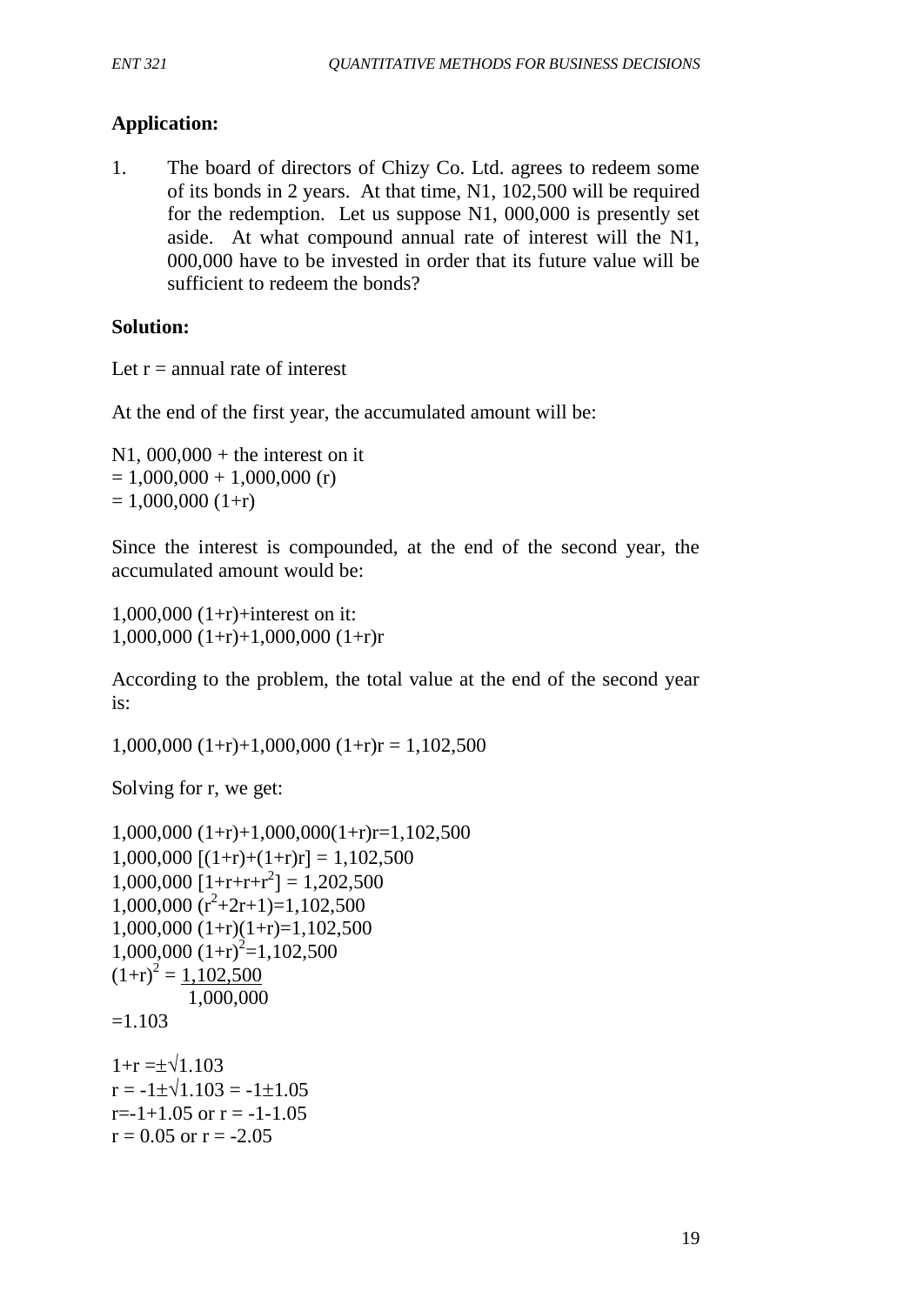Interest rate cannot be negative, therefore, the desired rate of interest is - .05 or 5 percent.

## **SELF ASSESSMENT EXERCISE 1**

A company produces product X at a unit cost of N10. If fixed costs are N450, 000, and each unit sells for N25, how many must be sold for the company to make a positive profit of N510,000.

# **4.0 CONCLUSION**

You have been acquainted with the concepts of equalities and inequalities, how they can be formulated, solved and applied to practical business decisions. Specifically, two types of equations were discussed, these are linear equations and quadratic equations. You must also have been exposed to the two basic methods of solving quadratic equations: the use of factors; and, the use of quadratic formula.

# **5.0 SUMMARY**

- 1. Linear equations are classified as first-degree equations. Unknown variables in a linear equation can be solved for, using simple algebraic operations.
- 2. A quadratic equation is an equation of the second degree. It is of the form:

 $aX^2 + bX + c = 0$ ,

where *a*, *b*, and *c* are constant numbers, and  $a \neq 0$ 

There are two basic **methods of solving quadratic equations**:

- (i) By factorisation
- (ii) By use of the quadratic formula

# **6.0 TUTOR-MARKED ASSIGNMENT**

To produce 1 unit of a new product, a company determines that the cost for material is N2.50 per unit and the cost of labour is N4 per unit. The constant overhead cost is N5, 000. If the cost to a wholesaler is N7.50 per unit, determine the least number of units that must be sold by the company to realise a positive profit.

# **7.0 REFERENCES/FURTHER READING**

Haessuler, E. F. and Paul, R. S. (1976). *Introductory Mathematical* Analysis for Students of Business and Economics, (2<sup>nd</sup> edition.) Reston Virginia: Reston Publishing Company.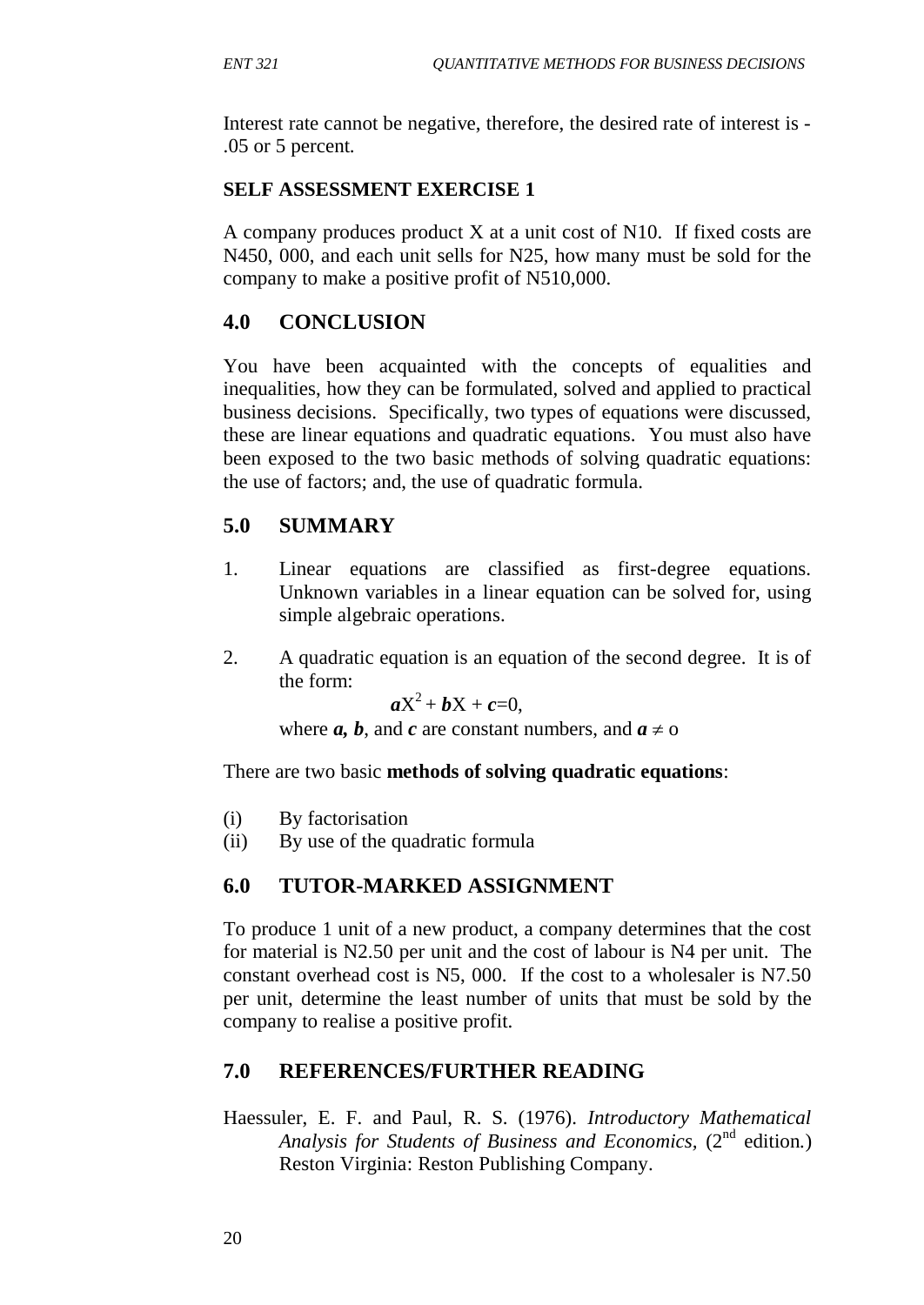# **UNIT 3 MATHEMATICAL TOOLS I (CONTINUED): SIMULTANEOUS EQUATIONS, LINEAR FUNCTIONS, AND LINEAR INEQUALITIES**

# **CONTENTS**

- 1.0 Introduction
- 2.0 Objectives
- 3.0 Main Content
	- 3.1 Simultaneous Equations
	- 3.2 Linear Functions
	- 3.3 Linear Inequalities
- 4.0 Conclusion
- 5.0 Summary
- 6.0 Tutor-Marked Assignment
- 7.0 References/Further Reading

# **1.0 INTRODUCTION**

This unit is a continuation of our discussions on mathematical tools. This focuses on the other aspects of equations and inequalities that are useful in business and economic decisions.

# **2.0 OBJECTIVES**

At the end of this unit, you should be able to:

- explain what simultaneous equation systems are all about
- describe how simultaneous equation systems are formulated and solved
- analyse business conditions using linear functions and linear inequalities.

# **3.0 MAIN CONTENT**

# **3.1 Simultaneous Equations**

A simultaneous equation system is a set of equations with two or more unknown. The mostly used method of solving a simultaneous equation system is the so-called "Addition-Subtraction" or "Elimination" method.

Consider the following example:

Solve for X and Y in the system of equations: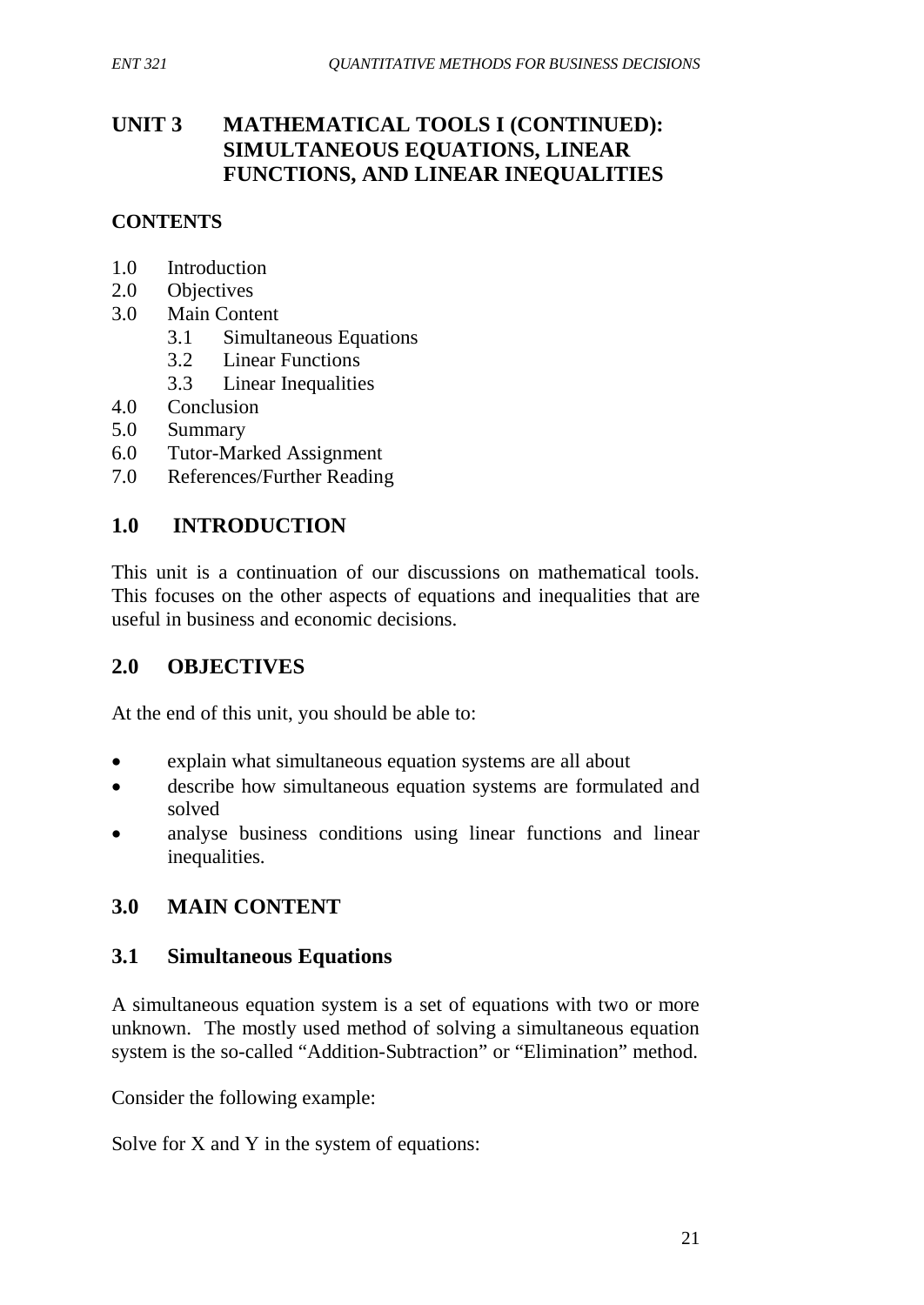$$
3X - 4Y = 13
$$
  
3Y + 2X = 3 (2)

#### **Solution:**

Rearranging equation (1) and (2), we get:

$$
3X - 4Y = 13
$$
  
2X + 3Y = 3 (2)

Multiplying equation (1) by 2 (the coefficient of X in equation (2)) and equation (2) by 3 (the coefficient of X in equation (1), we get:

 $6X - 8Y = 26$  (3)  $6X + 9Y = 9$  (4)

Subtract equation (4) from equation (3) to get:

 $6X - 8Y = 26$  $-(6X + 9Y = 9)$  $0-17Y = 17$  $-17Y = 17$  $Y = -1$ 

Substituting the value of  $Y = -1$  to equation (1), we get:

$$
3X - 4(-1) = 13
$$
  
\n
$$
3X + 4 = 13
$$
  
\n
$$
3X = 13 - 4
$$
  
\n
$$
3X = 9
$$
  
\n
$$
X = 3
$$
  
\nThe solution is therefore  $X = 3$ ;  $Y = -1$ .  
\nNote that this substitution will yield the same result if equation (2)

Note that this substitution will yield the same result if equation (2) is used in the substitution.

#### **Application:**

1. Suppose a factory manager is setting up a production schedule for two models, A and B, of a new product. Model A requires 4 units of labour input and 9 units of capital input. Model B requires 5 units of labour input and 14 units of capital input. The total available labour input for the production of the product is 335 man-hours per day, and that of capital is 850 units per day. How many of each model should the manager plan to make each day so that all the available labour hours and capital inputs are used.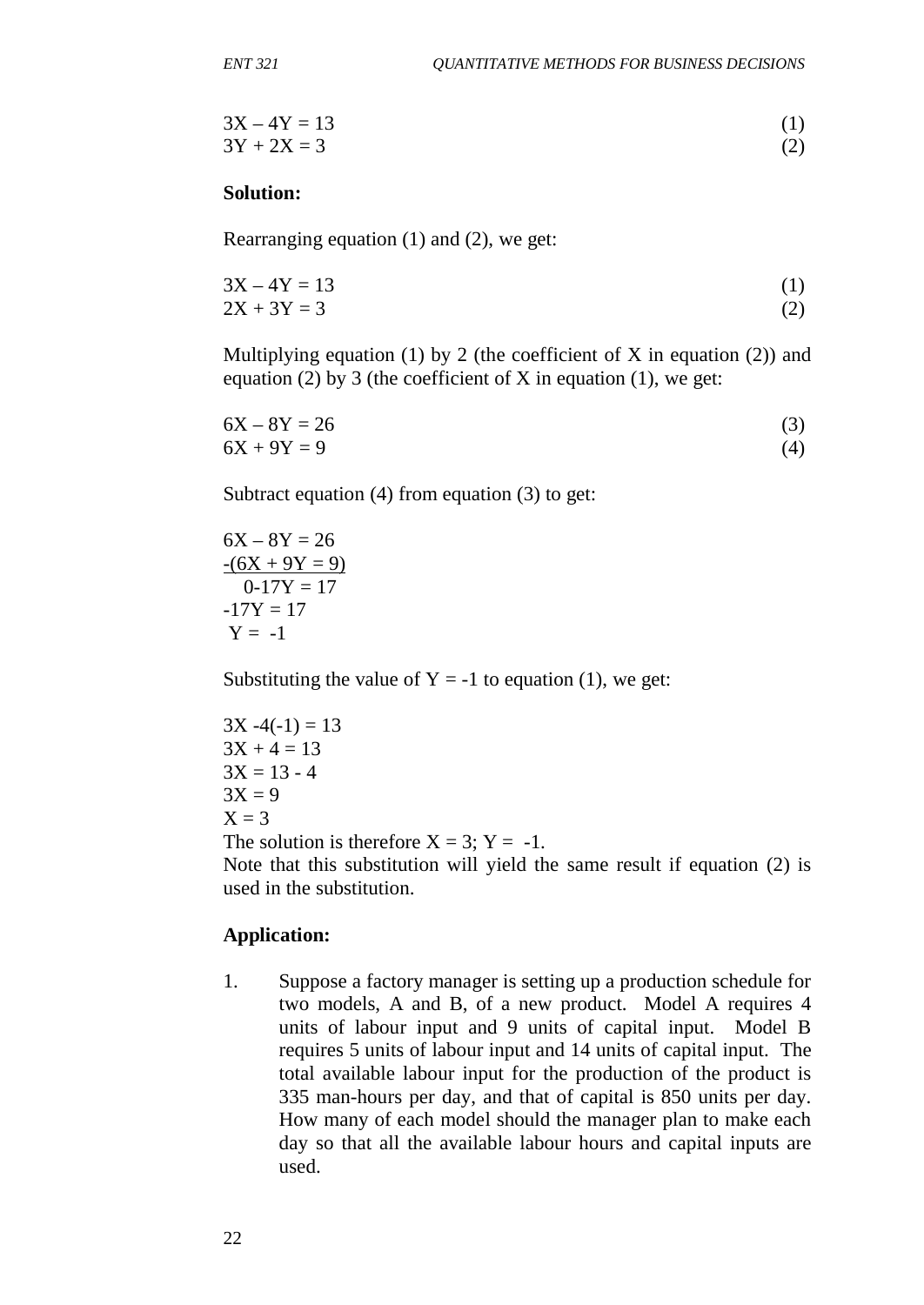### **Solution:**

Tabulating the schedule, we get:

| Input   | <b>Model A</b> | <b>Model B</b> | <b>Total</b>     |
|---------|----------------|----------------|------------------|
|         |                |                | <b>Available</b> |
| Labour  |                |                | 335              |
| Capital | Q              | 14             | 850              |

Let  $X =$  number produced of model A per day  $Y =$  number produced of model B per day

These require a total of:

 $4X + 5Y = 335$  (labour) and  $9X + 14Y = 850$  (capital)

We now have the simultaneous equations:

 $4X + 5Y = 335$  (1)  $9X + 14Y = 850$  (2)

Solving for X and Y simultaneously, we get:

Multiplying eq.  $(1)$  by 9 and eq.  $(2)$  by 4:

 $36X + 45Y = 3015$  (3)  $36X + 56Y = 3400$  (4)

eq.  $(1)$  – eq.  $(2)$ :

 $36X + 45Y = 3015$  $-(36X + 56Y) = 3400$  $0 - 11Y = -385$  $-11Y = -385$  $Y = -385 = 35$ -11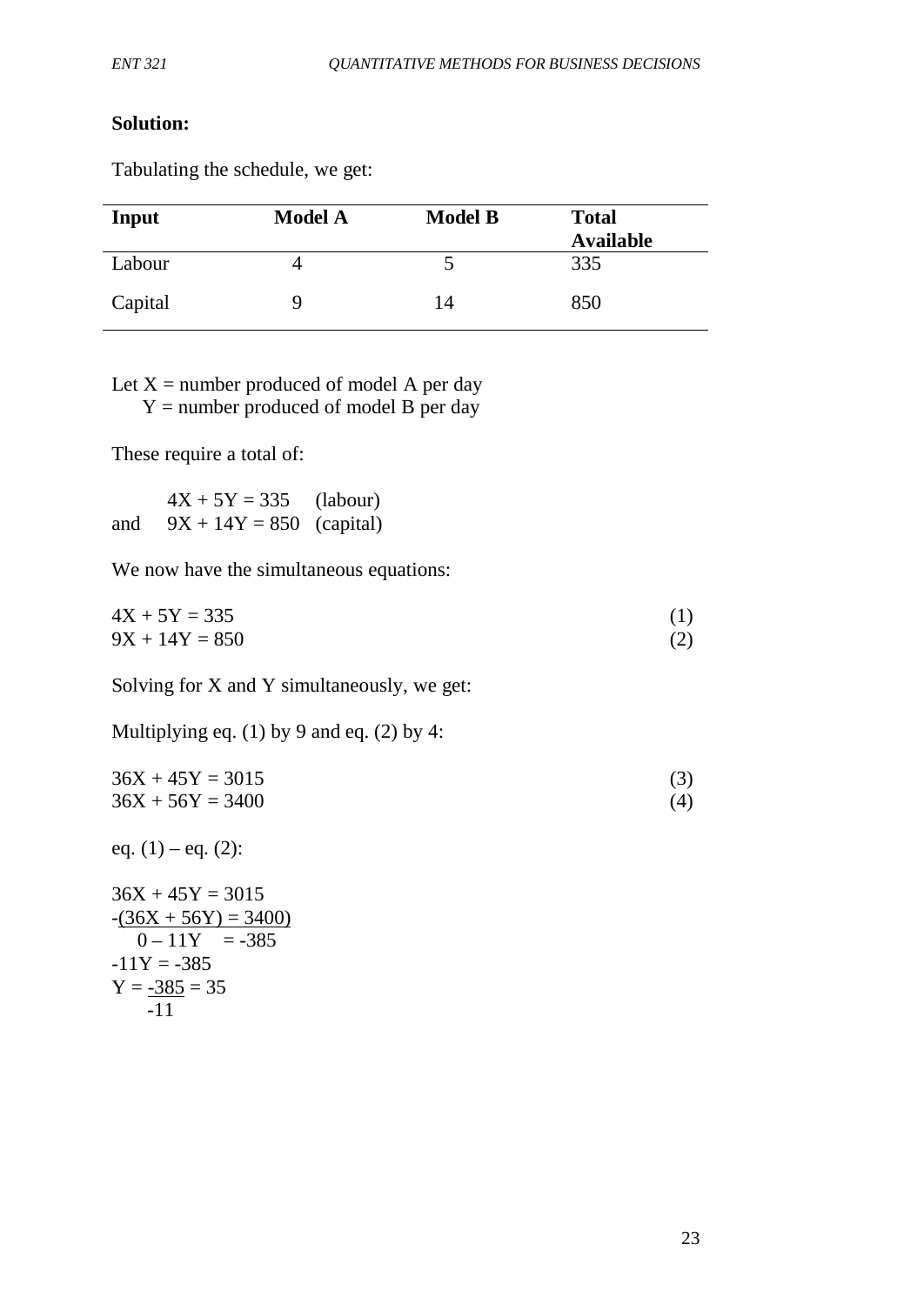Substituting for y in eq. (1):

 $4X + 5(35) = 335$  $4X + 175 = 335$  $4X = 335 - 175$  $4X = 160$  $X = 40$ 

The solution values,  $Y = 35$  and  $X = 40$  indicate that, according to the specified constraints, the manager should plan to make 40 units of model A and 35 units of model B.

## **3.2 Linear Functions**

A function, f, is said to be a linear function if  $f(x)$  can be written in a form:

 $f(x) = ax + b$ ;  $a \ne 0$ 

The function:  $Y = f(x)$  ax+b is an equation of a straight line, with slope  $=$  a and Y – intercept  $=$  b.

#### **Examples:**

(1) Suppose f is a linear function with slope of 2 and  $f(4) = 8$ , find  $f(x)$ .

### **Solution:**

The linear function is of the form:

```
f(x) = ax + bHere, a = 2 and
f(4) = 8 = 2(4) + b
```
 $8 = 8 + b$  $B = 8 - 8 = 0$ 

Thus,  $f(x) = 2x + b$  $= 2x + 0$  $=2x$  $f(x) = 2x$ 

(2) In testing an experimental diet for hens, it was determined that the average live weight, w, (in kgs.) of a hen was statistically a linear function of the number of days, d, after the diet was begun,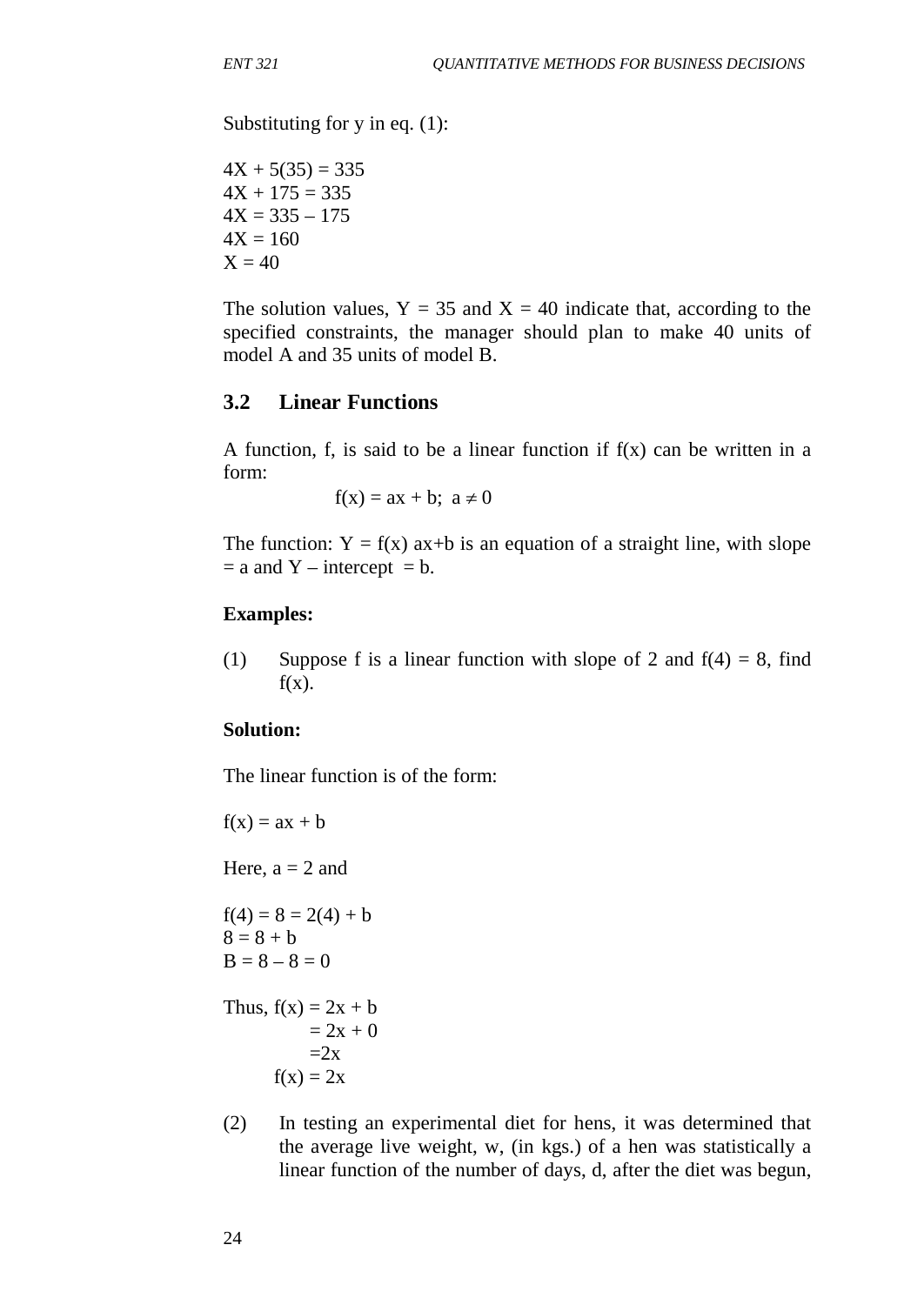where  $0 \le d \le 50$ . Suppose the average weight of a hen beginning the diet was 4kg. And 25 days later, it was 7kg.

- a) Determine w as a linear function of d.
- b) What is the average weight of a hen for a 10 days period?

## **Solutions**

a) The required function is of the form:  $W = f(d) = md + b$ ,

where m is the slope and b is the constant intercept.

By definition, m=
$$
\frac{\Delta W}{\Delta d} = \frac{W_2 - W_1}{d_2 - d_1}
$$

From the given information:

when  $d = 0$ ;  $w = 4$  and when  $d = 25$ ;  $w = 7$ .

It follows that,  $W_1 = 4$ ;  $w_2 = 7$ ,  $d_1 = 10$ ,  $d_2 = 25$ 

$$
m = \frac{7-4}{25-0} = \frac{3}{25}
$$

Using the so-called point-slope form of a linear function:

w - w<sub>1</sub> = m(d - d<sub>1</sub>), we get:  
w - 4 = 
$$
\underline{3}
$$
 (d - 0)  
25  
w - 4 = 0.12d  
w = 0.12d + 4

Thus, the required linear function is  $W = 0.12d + 4$ 

(b) When 
$$
d = 10
$$
,  $w = 0.12 (10) + 4$   
= 5.2

Thus, the average weight of a hen for a 10 days period is 5.2 kg.

# **3.3 Linear Inequalities**

An Inequality is simply a statement that two numbers are not equal. A **linear inequality** in the variable, X, is an inequality that can be written in the form: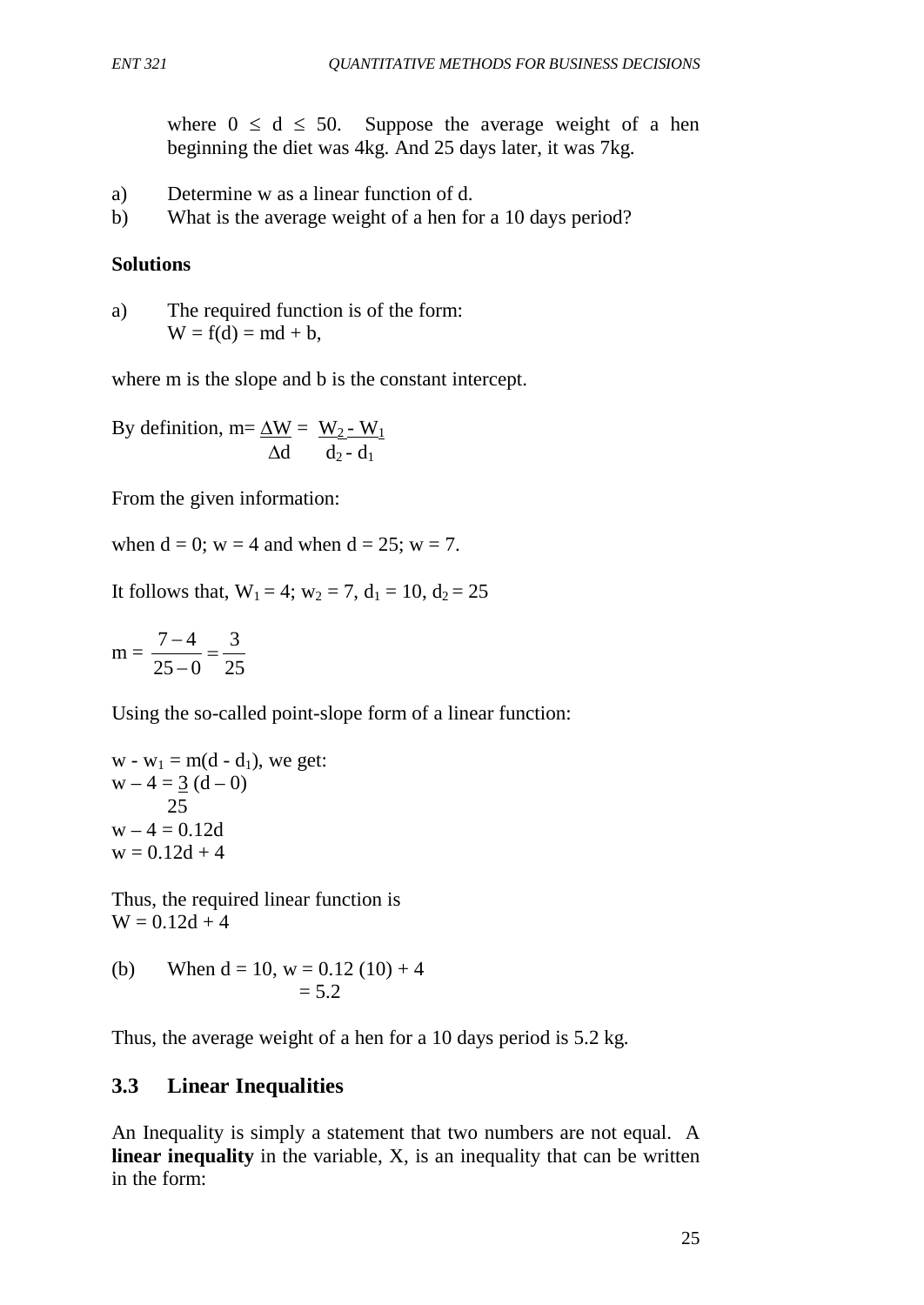$aX + b < 0$  or  $aX + b \le 0$ ;  $(a \ne 0)$ .

#### **Examples**

Solve the inequalities:

| (1) | $2(X - 3) < 4$ |
|-----|----------------|
| (2) | $3 - 2X \le 6$ |

#### **Solutions**

 $(1)$   $2(X - 3) < 4$  $2X - 6 < 4$  $2X < 4 + 6$  $2X < 10$  $2X < 10$  2 2  $X < 5$ 

(2) 
$$
3-2X \le 6
$$
  
\n $-2X + 3 \le 6$   
\n $-2X \le 6-3$   
\n $-2X \le 3$   
\n $-2X \le 3$   
\n $-2$   
\n $-2$   
\n $X \ge -3/2$ 

The reverse in inequality sign is due to the negative effect.

#### **Application:**

1. The current ratio of any business organisation is the ratio of its current assets to its current liabilities. The Managing Director of ACE Equipment Co. has decided to obtain a short-term loan to build up inventory. The company has current assets of N350, 000 and current liabilities of N80, 000. How much can the Managing Director borrow if the company's current ratio must be not less than 2.5?

**Note** that funds received are considered current assets and loans are considered current liability.

### **Solution**

Let  $X =$  the amount to be borrowed Then, current assets  $= 350,000 + X$ Current liability =  $80,000 + X$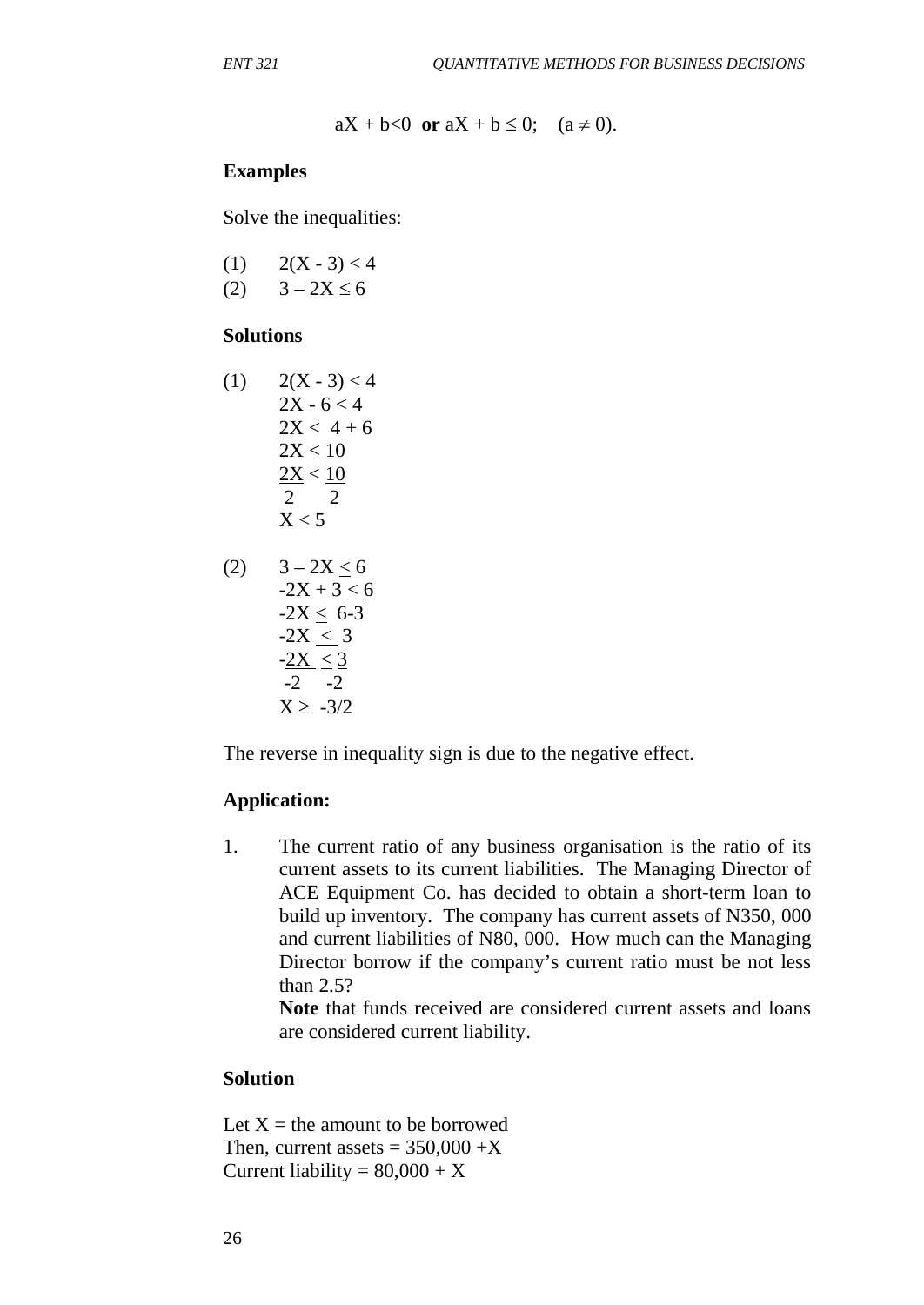By definition,

Current ratio = Current Assets Current Liabilities  $= 350,000 + X$  $80,000 + X$ 

Thus, according to the specification:  $350,000+X \geq 2.5$  $80,000 + X$ 

Solving, we get:

 $350,000 + X \ge 2.5 (80,000 + X)$  $350,000 + X \ge 200,000 + 2.5X$  $X - 2.5 X \ge 200,000 - 350,000$  $-1.5$  X  $\geq$   $-150,000$  $-1.5$  X  $\ge -150,000$  $-1.5$   $-1.5$  $X \le 100,000$ 

Thus, the Managing Director can borrow not more than or as much as N100, 000 and still maintain a current ratio of not less than 2.5.

2. A publishing company finds that the cost of publishing each copy of a magazine is N0.38. The revenue from dealers of the magazine is N0.35 per copy. The advertising revenue is 10% of the revenue received from dealers for all copies sold beyond 10,000 units. What is the least number of copies which must be sold so as to have a positive profit?

# **Solution**

Let  $x =$  number of copies to be sold.

By definition,

Profit  $(\Pi) = R-C$ Where  $R =$  Revenue from dealers  $+$  Revenue from adverts.

Revenue from dealers  $= N0.35x$ Revenue from adverts =  $0.10$  [ $0.35(x-10,000)$ ] Total Cost  $(C) = 0.38x$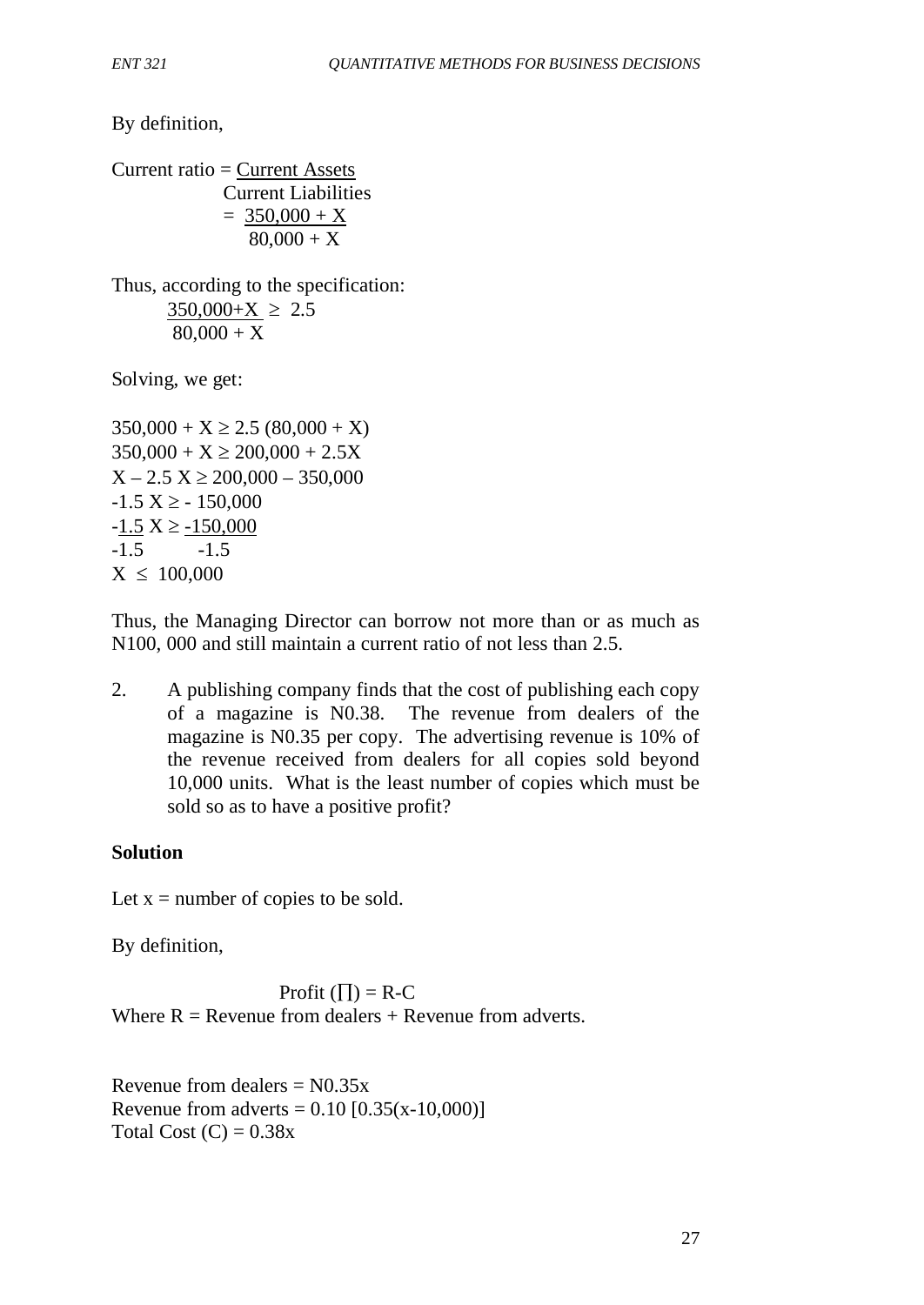Thus,

Profit ( $\Pi$ ) = 0.35x+0.10[0.35(x-10,000)] – 0.38 x > 0

Solving, we get:

 $0.35x + 0.10$  [0.35x – 3500] – 0.38 x > 0  $0.35x + 0.035x - 350 - 0.38x > 0$  $0.35x + 0.035x - 0.38x > 350$  $0.005 x > 350$  $0.005 x > 350$ 0.005 0.005  $x > 70,000$ 

Thus, the total number of copies to be sold must be greater than 70,000. That is, at least 70,001 copies.

#### **SELF ASSESSMENT EXERCISE**

1. Solve the inequality:  $9Y + 1 \leq 2Y - 1$ 4

2. Using inequality symbols, symbolise the statement: The number of man-hours, X, to produce a commodity is not less than 2.5 nor more than 4.

### **4.0 CONCLUSION**

This unit has focused on simultaneous equations, linear functions and linear inequalities as extension to the most basic mathematical tools of quantitative analysis. The unit looked at these subjects with some emphasis on the practical business applications.

### **5.0 SUMMARY**

- 1. A simultaneous equation system is a set of equations with two or more unknown. The mostly used method of solving a simultaneous equation system is the so-called "Addition-Subtraction" or "Elimination" method.
- 2. A function, f, is said to be a linear function if  $f(x)$  can be written in a form:

 $f(x) = ax + b$ ;  $a \ne 0$ 

The function:  $Y = f(x)$  ax+b is an equation of a straight line, with slope = a and  $Y$  – intercept = b.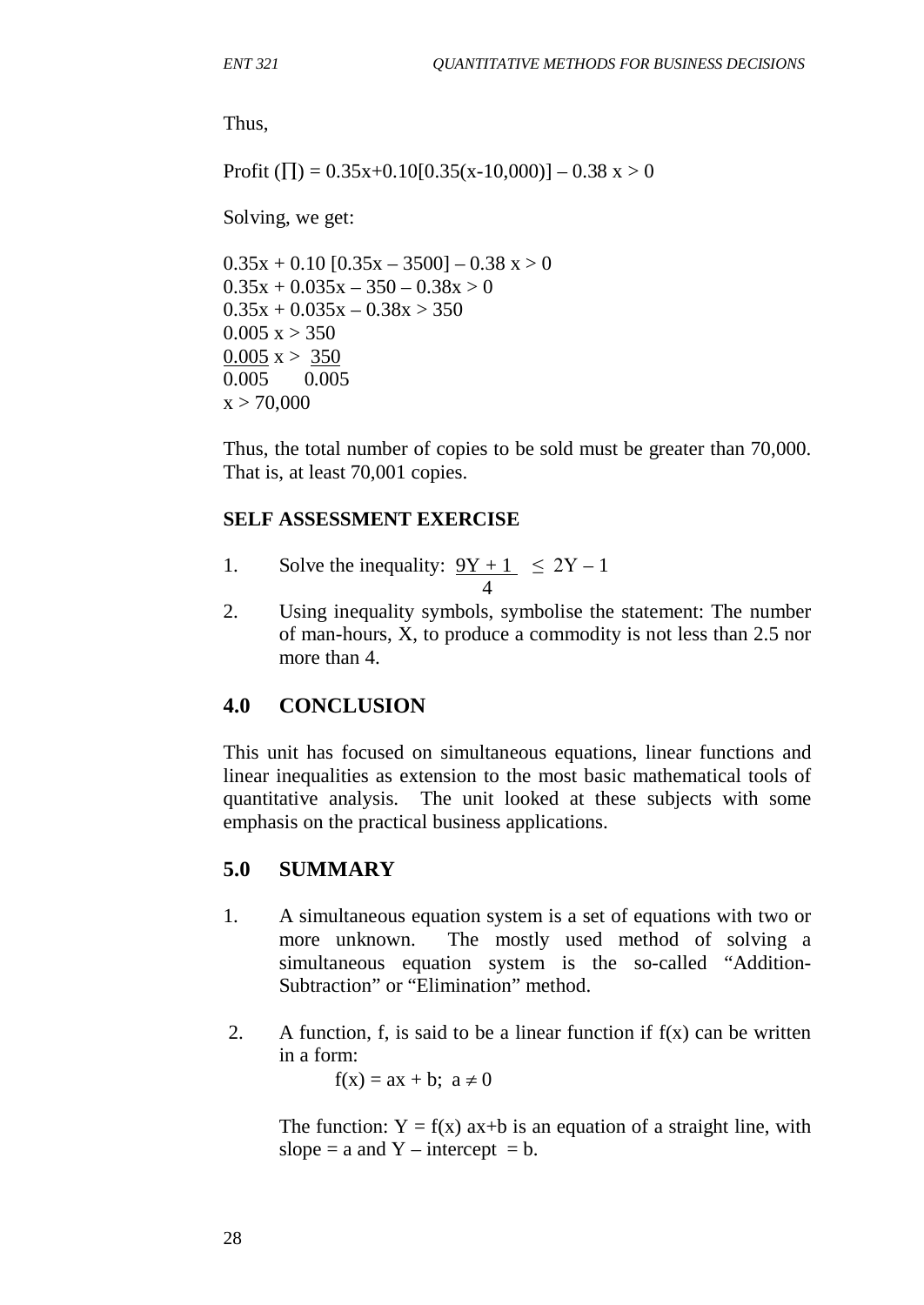3. An inequality is simply a statement that two numbers are not equal. A **linear inequality** in the variable, X, is an inequality that can be written in the form:

 $aX + b < 0$  or  $aX + b \le 0$ ;  $(a \ne 0)$ .

# **6.0 TUTOR-MARKED ASSIGNMENT**

Let  $P = 0.09q + 50$  be the supply equation for a manufacturer. The demand equation for his product is:

 $P = 0.07q + 65$ 

- a) If a tax of N1.50/unit is to be imposed on the manufacturer, how will the original equilibrium price be effected if the demand remains the same?
- b) Determine the total revenue obtained by the manufacturer at the equilibrium point, both before and after the tax.

# **7.0 REFERENCES/FURTHER READING**

Haessuler, E. F. and Paul, R. S. (1976). *Introductory Mathematical* Analysis for Students of Business and Economics, (2<sup>nd</sup> edition.) Reston Virginia: Reston Publishing Company.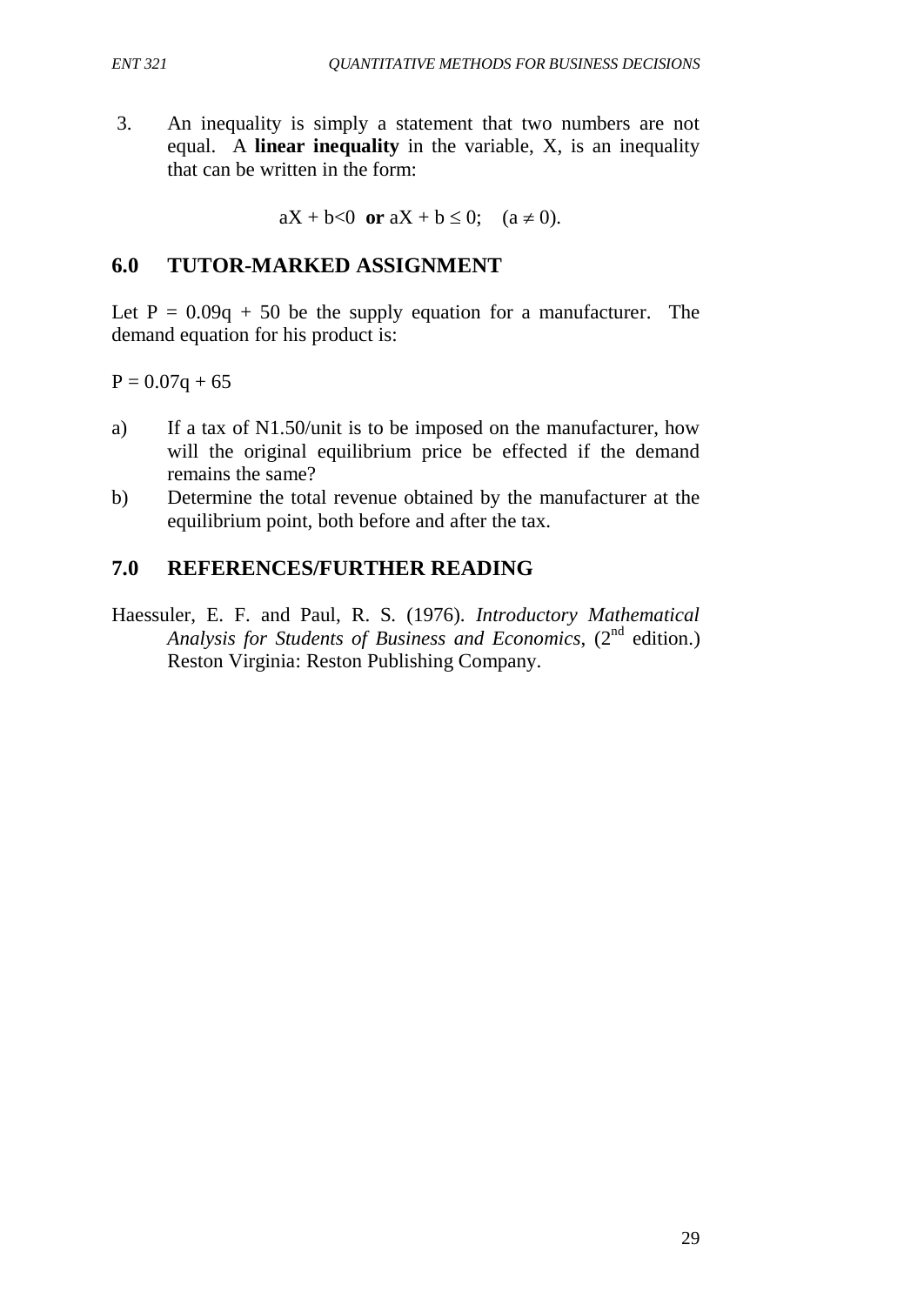# **UNIT 4 MAHEMATICAL TOOLS II: INTRODUCTION TO MATRIX ALGEBRA**

### **CONTENTS**

- 1.0 Introduction.
- 2.0 Objectives
- 3.0 Main Content
	- 3.1 Equality of Matrices
	- 3.2 Matrix Addition
	- 3.3 Scalar Multiplication
	- 3.4 Matrix Multiplication
- 4.0 Conclusion
- 5.0 Summary
- 6.0 Tutor-Marked Assignment
- 7.0 References/Further Reading

## **1.0 INTRODUCTION**

An understanding of matrices and their operations is essential for input output analysis in business and economic decisions. It is also essential for solving complicated problems in simultaneous equation systems. In this unit, you will just be introduced to the basic rudimentary of matrices, with some simple applications.

A matrix is a rectangular array of numbers, called entries. Examples are:

Matrix  $A = \begin{bmatrix} 1 & 2 \\ 3 & 4 \end{bmatrix}$  Matrix  $B = \begin{bmatrix} 2 & 1 \\ -1 & 3 \end{bmatrix}$ 

Matrix  $C = \begin{bmatrix} 1 & 5 & 3 \end{bmatrix} = row matrix$ 

Matrix  $D = \begin{bmatrix} 7 \\ 0 \\ 0 \end{bmatrix}$  = column matrix

### **2.0 OBJECTIVES**

At the end of this unit, you should be able to:

- state the basic principles of matrix algebra
- analyse the important mathematical operations of matrices
- apply matrices in business decisions.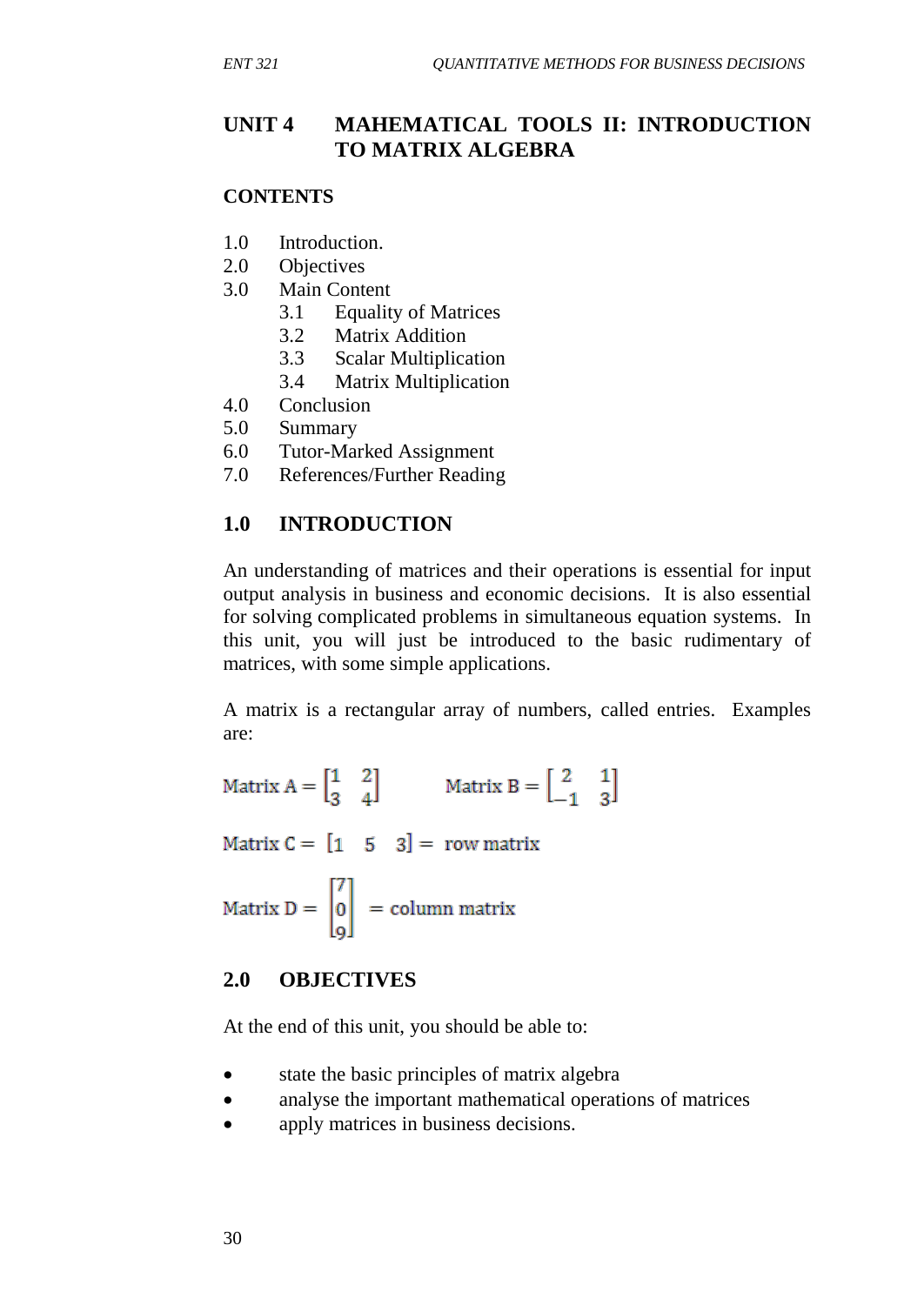# **3.0 MAIN CONTENT**

## **3.1 Equality of Matrices**

Two matrices, A and B, are said to be equal,  $A = B$ , if they have the same dimension and their corresponding entries are equal.

#### **Example:**

Given  $A = \begin{bmatrix} X & Y+1 \\ 2Z & 5W \end{bmatrix}$   $B = \begin{bmatrix} 2 & 7 \\ 4 & 2 \end{bmatrix}$ 

For  $A = B$ ,  $X = 2$ ;  $Y + 1 = 7$ ;  $2Z = 4$ ;  $5w = 2$ 

# **3.2 Matrix Addition**

If A and B are two matrices with the same dimension, then the sum,  $A + B$  is the matrix obtained by adding the corresponding entries in A and B.

### **Example**

Consider an automobile dealer who sells two brands, Peugeot and Mercedes. Each is available in two colours, Red and Blue. Suppose the dealer's sales for January and February are represented respectively by the sales matrices:

$$
\text{Peugeot } \text{Mercedes} \\ \text{January} \begin{array}{c} \text{Red} \\ \text{FebruaB} \\ \text{PebruaB} \\ \text{Blue} \end{array} = \begin{bmatrix} 1.4 \\ 1.8 \\ 1.8 \\ 1.0 \end{bmatrix} \begin{bmatrix} 1.7 \\ 3 & 2.3 \end{bmatrix} \begin{bmatrix} 1 \\ 3 \\ 2 \end{bmatrix}
$$

The total sales for each brand and colour for the two months, J and F, is obtained by adding the corresponding entries in the matrices, J and F:

$$
J+F=\begin{bmatrix}1&2\\3&5\end{bmatrix}+\begin{bmatrix}3&1\\4&2\end{bmatrix}=\begin{bmatrix}4&3\\7&7\end{bmatrix}
$$

# **3.3 Scalar Multiplication**

If A is an  $(m \times n)$  matrix and K is a real number (or scalar), then KA is a scalar multiplication.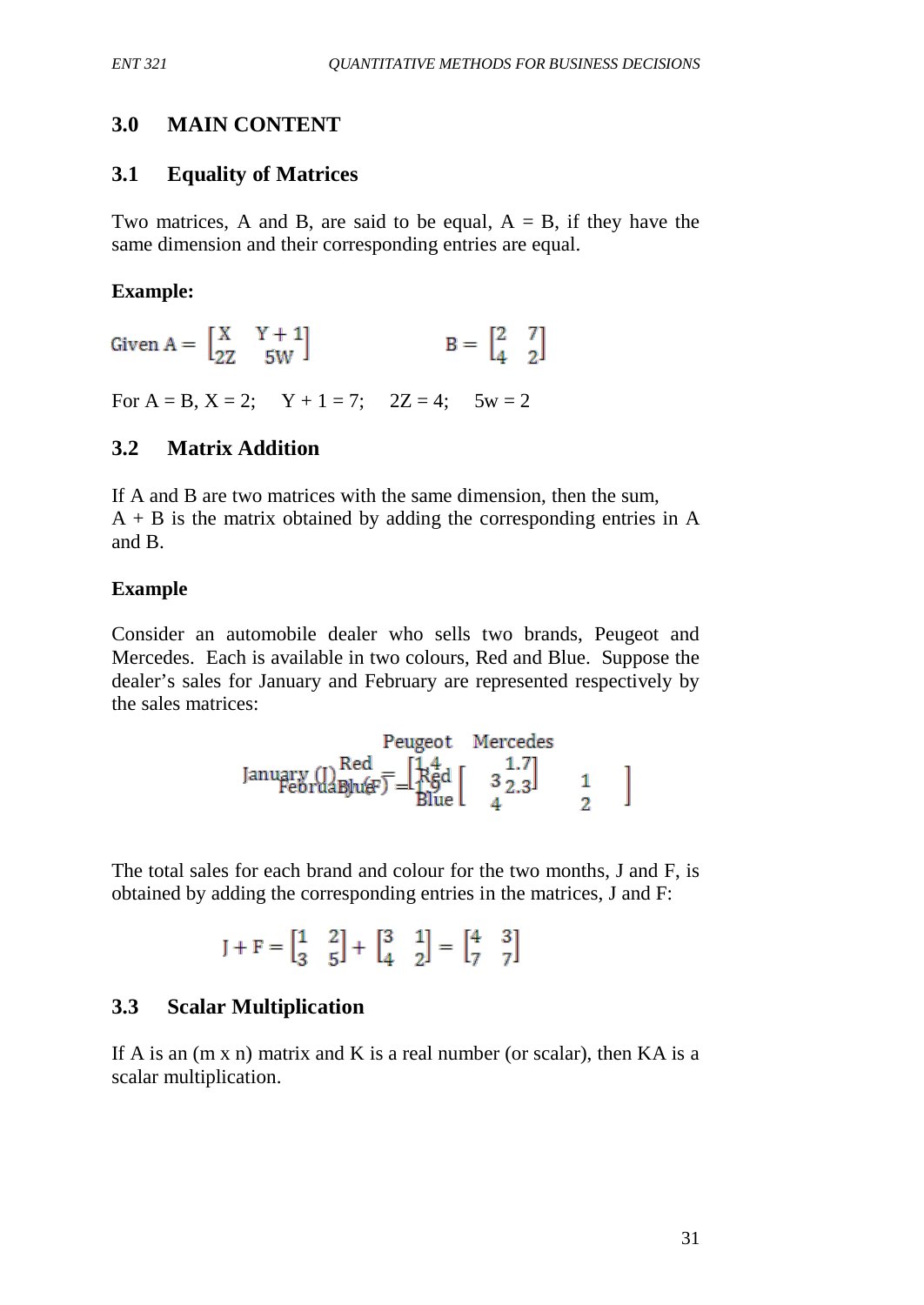#### **Example**

If 
$$
A = \begin{bmatrix} 1 & 2 \\ 4 & -2 \end{bmatrix}
$$
 and  $K = 10$   
then  $KA = 10 \begin{bmatrix} 1 & 2 \\ 4 & -2 \end{bmatrix} = \begin{bmatrix} 10 & 20 \\ 40 & -20 \end{bmatrix}$ 

### **3.4 Matrix Multiplication**

If A is an  $(m x n)$  matrix and B is an  $(n x p)$  matrix, the product  $AB = C$ is of dimension (m x p). For this product to exist, the number of columns in A (that is, n) must equal the number of rows in B (that is, n). It follows that if:

 $A = (2 X 3) \begin{bmatrix} a_{11} & a_{12} & a_{13} \\ a_{21} & a_{22} & a_{23} \end{bmatrix}$ B=(3X3)  $\begin{bmatrix} b_{11} & b_{12} & b_{13} \ b_{21} & b_{22} & b_{23} \ b_{31} & b_{32} & b_{33} \end{bmatrix}$ then, AB = C = (2 X 3)  $\begin{bmatrix} C_{11} & C_{12} & C_{13} \\ C_{21} & C_{22} & C_{23} \end{bmatrix}$ 

Where:  $C_{11} = a_{11}b_{11} + a_{12}b_{21} + a_{13}b_{31}$  $C_{12} = a_{11}b_{12} + a_{12}b_{12} + a_{13}b_{32}$  $C_{13} = a_{11}b_{13} + a_{12}b_{23} + a_{13}b_{33}$  $C_{21} = a_{21}b_{11} + a_{22}b_{21} + a_{23}b_{31}$  $C_{22} = a_{21}b_{12} + a_{22}b_{22} + a_{23}b_{32}$  $C_{23} = a_{21}b_{13} + a_{22}b_{23} + a_{23}b_{33}$ 

#### **Examples**

1. Suppose the prices in N per unit for products A,B, and C are represented by the price matrix:

 Price of A B C  $P =$   $[2 \t 3 \t 4]$  $(1x3)$ 

The quantities purchased are given by the quantity matrix:

$$
Q = \begin{bmatrix} 7 \\ 5 \\ 11 \end{bmatrix}
$$
 units of B  
units of B  
units of C

Compute the total expenditure on the products.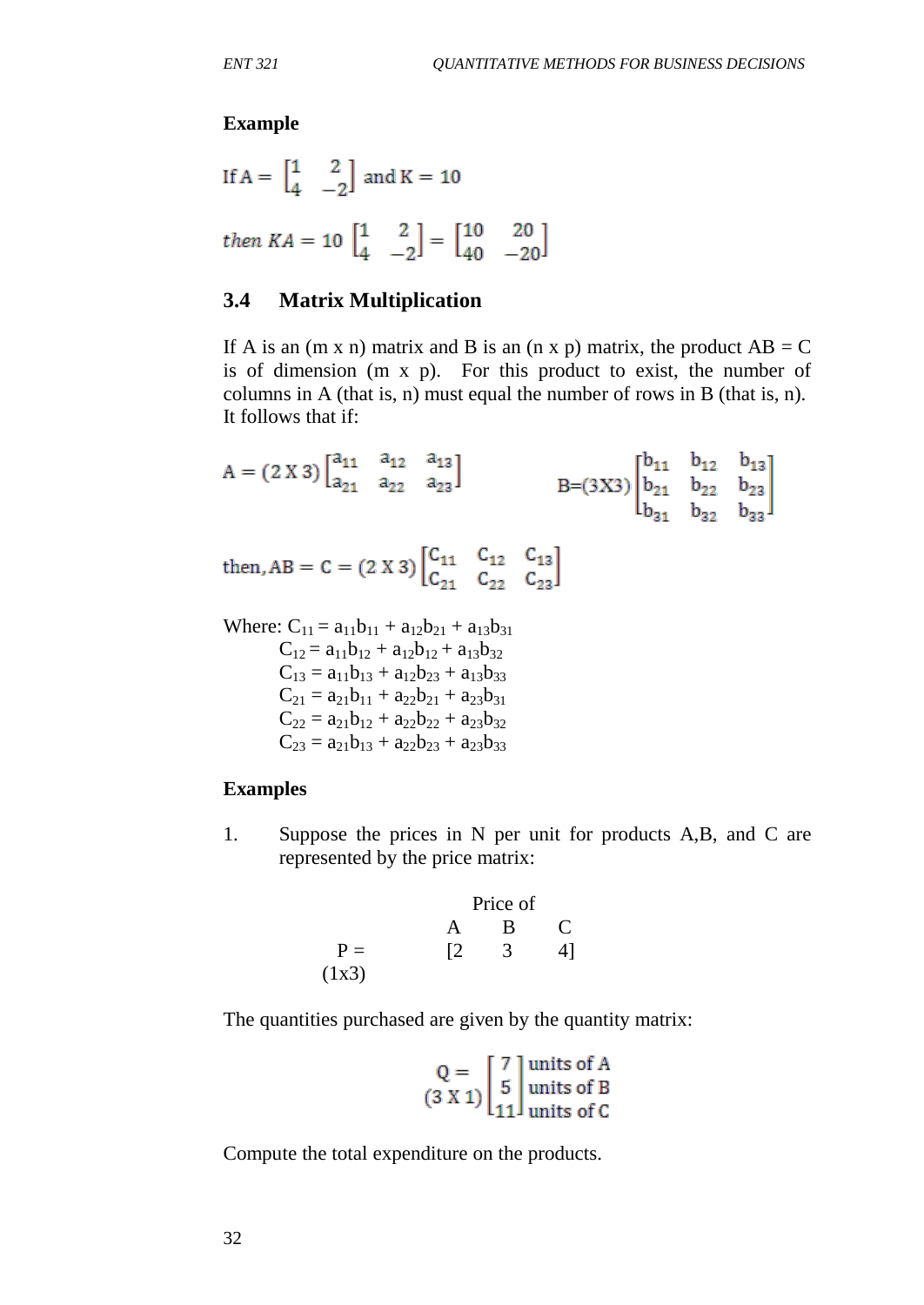## **Solution**

Required to compute PQ:

PQ = 
$$
\begin{bmatrix} 2 & 3 & 4 \end{bmatrix} \begin{bmatrix} 7 \\ 5 \\ 11 \end{bmatrix}
$$
  
= 2(7) + 3(5) + 4(11)  
=  $\begin{bmatrix} 73 \\ 1 \end{bmatrix}$   
(1x1)

Thus, the total expenditure on products A,B, and C is N73.

2. A manufacturer of calculators has an East Coast and a West Coast plant, each of which produces Business Calculators and Standard Calculators. The manufacturing time requirements (in hours per calculator) and the assembly and packaging costs (in naira per hour) are given by the following matrices:

| Hours per Unit         |                          |  |  |
|------------------------|--------------------------|--|--|
| Assembly               | Packaging                |  |  |
| $T = \left[0.2\right]$ | 0.1 Business Calculators |  |  |
| $\vert 0.2 \vert$      | 0.1 Standard Calculators |  |  |



- a) What is the total cost of manufacturing a business calculator on the East Coast?
- b) Calculate the manufacturer's total cost of producing the calculators in the two plant locations.

#### **Solutions**

Question (a) and (b) requires the product matrix:

|       | $TC = \begin{bmatrix} 0.2 & 0.1 \\ 0.3 & 0.1 \end{bmatrix} \begin{bmatrix} 5 & 6 \\ 4 & 5 \end{bmatrix} = D = \begin{bmatrix} D_{11} & D_{12} \\ D_{21} & D_{22} \end{bmatrix}$ |  |
|-------|---------------------------------------------------------------------------------------------------------------------------------------------------------------------------------|--|
| Where | $D_{11} = 0.2(5) + 0.1(4) = 1.4$<br>$D_{12} = 0.2(6) + 0.1(5) = 1.7$<br>$D_{21} = 0.3(5) + 0.1(4) = 1.9$<br>$D_{22} = 0.3(6) + 0.1(5) = 2.3$                                    |  |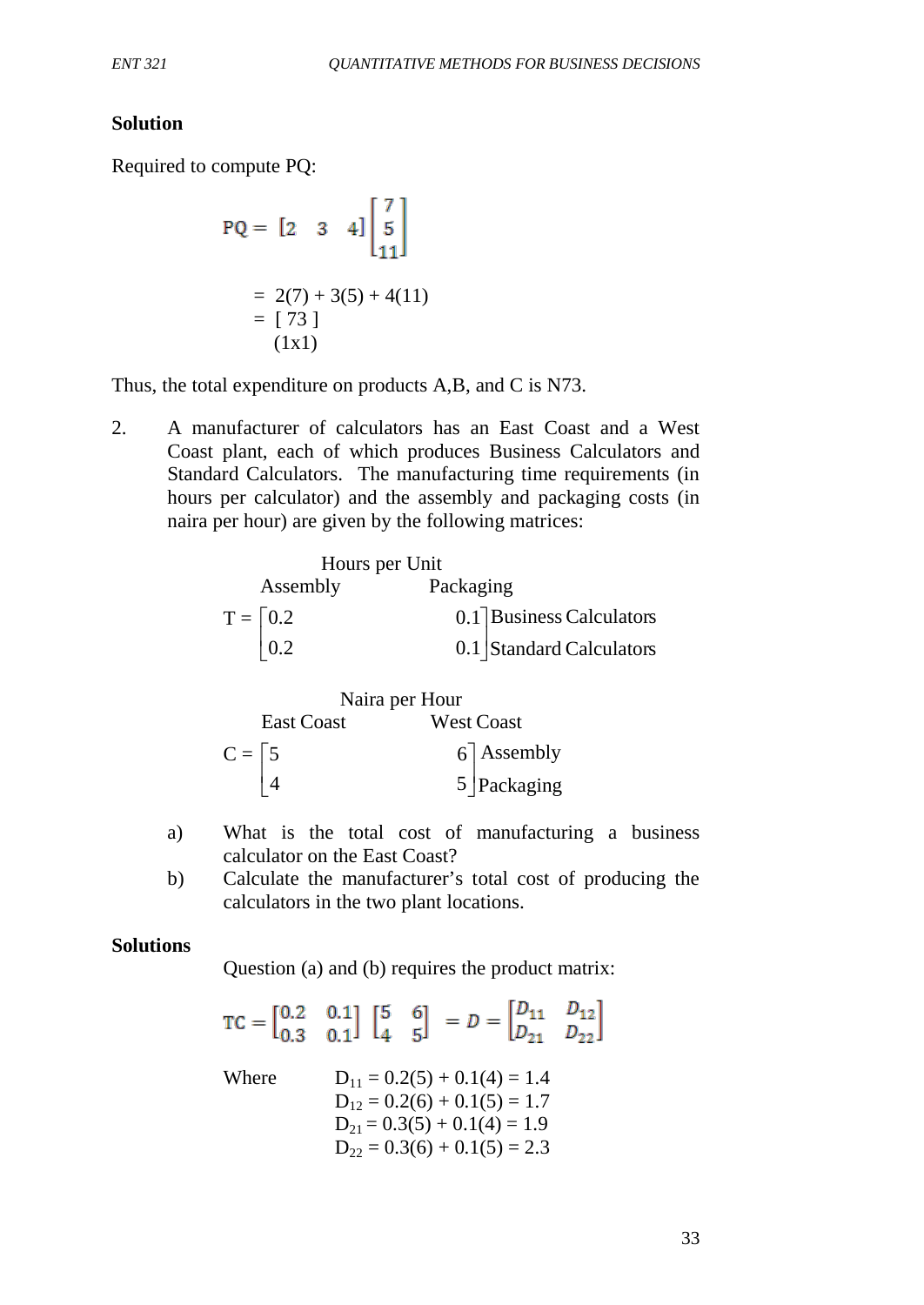It follows that the cost matrix:

| <b>East Coast</b> | <b>West Coast</b>       |
|-------------------|-------------------------|
| $\vert$ 1.4       | 1.7 Business Calculator |
| $\vert$ 1.9       | 2.3 Standard Calculator |

- a) The total cost of manufacturing a Business Calculator in the East Coast is the entry in  $D11 = N1.40$ .
- b) The cost matrix, D, indicates that the total cost of producing 1 unit of Business Calculator is N1.40 in the East Coast, and N1.70 in the West Coast. The cost of producing 1 unit of Standard Calculator is N1.90 in the East Coast, and N2.30 in the West Coast.

## **SELF ASSESSMENT EXERCISE 1**

A square matrix, M, of dimension,  $(3x3)$ , has elements Mij = 3j Where i represents row and i represents column. Write out the matrix.

## **4.0 CONCLUSION**

This unit had exposed you to the basic principles of matrices. Of most importance are the operations in matrices, similar to mathematical operations, including:

- (i) equality of matrices;
- (ii) addition of matrices;
- (iii) scalar multiplication; and,
- (iv) matrix multiplication.

The unit also made some simple applications of such matrix operations.

## **5.0 SUMMARY**

You had learned the followings from the unit's discussions:

- 1. Two matrices, A and B, are said to be equal,  $A = B$ , if they have the same dimension and their corresponding entries are equal.
- 2. If A and B are two matrices with the same dimension, then the sum,  $A + B$  is the matrix obtained by adding the corresponding entries in A and B.
- 3. If A is an (m x n) matrix and K is a real number (or scalar), then KA is a scalar multiplication.
- 4. If A is an (m x n) matrix and B is an (n x p) matrix, the product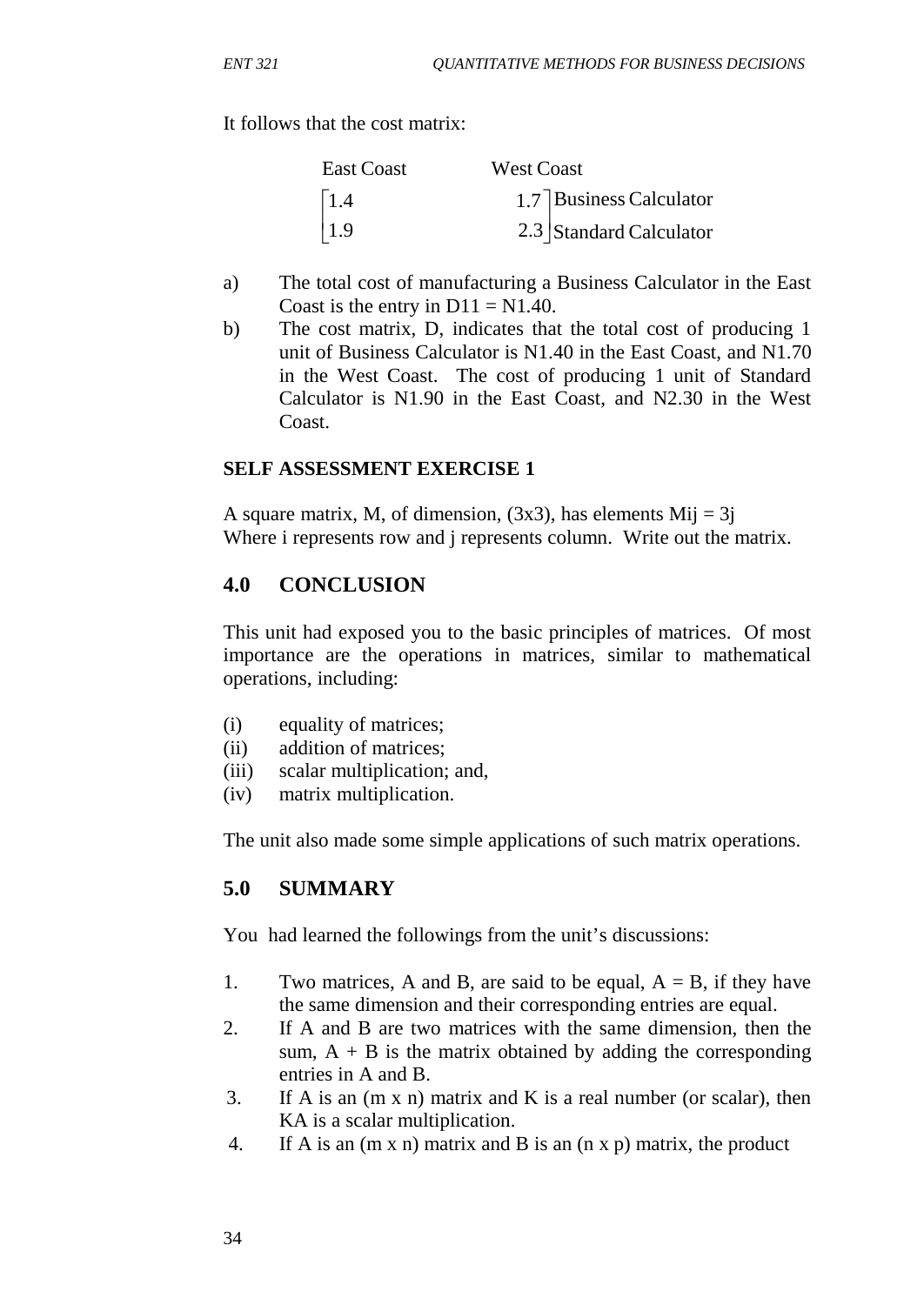$AB = C$  is of dimension (m x p). For this product to exist, the number of columns in A (that is, n) must equal the number of rows in B (that is, n).

# **6.0 TUTOR-MARKED ASSIGNMENT**

Suppose a building contractor has accepted orders for five ranch style houses, seven cape cod-style houses and twelve colonial-style houses. These orders can be represented by the row matrix

$$
Q = [5 \quad 7 \quad 12]
$$

Furthermore, suppose the raw materials that go into each type of house are steel, wood, glass, paint, and labour. The entries in the matrix R below give the number of units of each raw material going into each type of house:

|                                      |     |    |   | Steel Wood Glass Paint Labour |
|--------------------------------------|-----|----|---|-------------------------------|
| Ranch [5]                            | -20 | 16 |   | 171                           |
| $R = \text{Cape } \text{Cod} \mid 7$ | 18. | 12 | о | $\overline{21}$               |
| Colonial L6                          | 25  |    | ь | 21 I                          |

- a) Compute the product, QR, the amount of each raw material needed for the contract.
- b) Suppose that steel costs N15/unit, wood costs N8/unit, glass, paint and labour cost N5, N1, and N10 per unit respectively. These costs are represented in the column matrix:

$$
C = \begin{bmatrix} 15 \\ 8 \\ 5 \\ 1 \\ 10 \end{bmatrix}
$$

Compute the product RC, that is, the cost of each type of house.

# **7.0 REFERENCES/FURTHER READING**

Haessuler, E. F. and Paul, R. S. (1976), *Introductory Mathematical Analysis for Students of Business and Economics, 2nd edition*. Reston Virginia: Reston Publishing Company.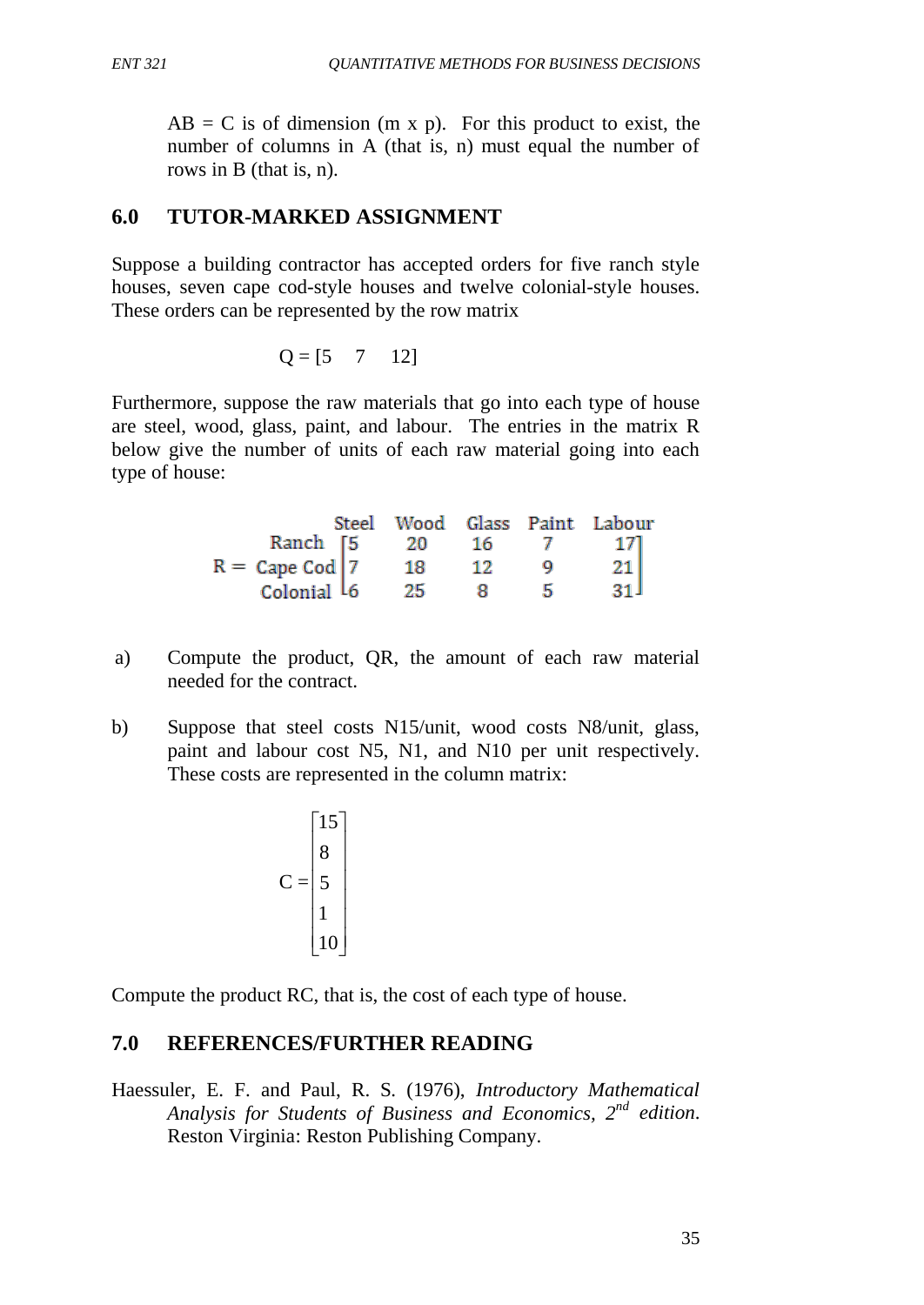# **UNIT 5 MATHEMATICAL TOOL III: APPLIED DIFFERENTIAL CALCULUS**

#### **CONTENTS**

- 1.0 Introduction
- 2.0 Objectives
- 3.0 Main Content
	- 3.1 Derivatives and Rules of Differentiation
		- 3.1.1 Derivatives
		- 3.1.2 Rules of Differentiation
	- 3.2 Applications of Derivatives.
		- 3.2.1 The Marginal Cost
	- 3.3 Applied Maxima and Minima
- 4.0 Conclusion
- 5.0 Summary
- 6.0 Tutor-Marked Assignment
- 7.0 References/Further Reading

## **1.0 INTRODUCTION**

This unit provides some foundations in topics of calculus that are relevant to students in business and economic decisions. You need to note that the ideas involved in calculus differ from those of algebra and geometry. One of the major problems dealt with in calculus is that of finding the rate of change, of decision variables, such as the rate of change of profit over time, the rate of change of revenue with respect to changes in product prices, and the like.

## **2.0 OBJECTIVES**

At the end of this unit, you should be able to:

- define 'derivate' of function
- apply the techniques of finding the derivatives by proper application of rules
- differentiate between the "maxima" and "minima" principles
- apply calculus in business and economic decisions.

## **3.0 MAIN CONTENT**

## **3.1 Derivatives and Rules of Differentiation**

## **3.1.1 Derivatives**

For a given function, f, the derivative of f at Xo, denoted by  $f'(X_0)$ , is the limit: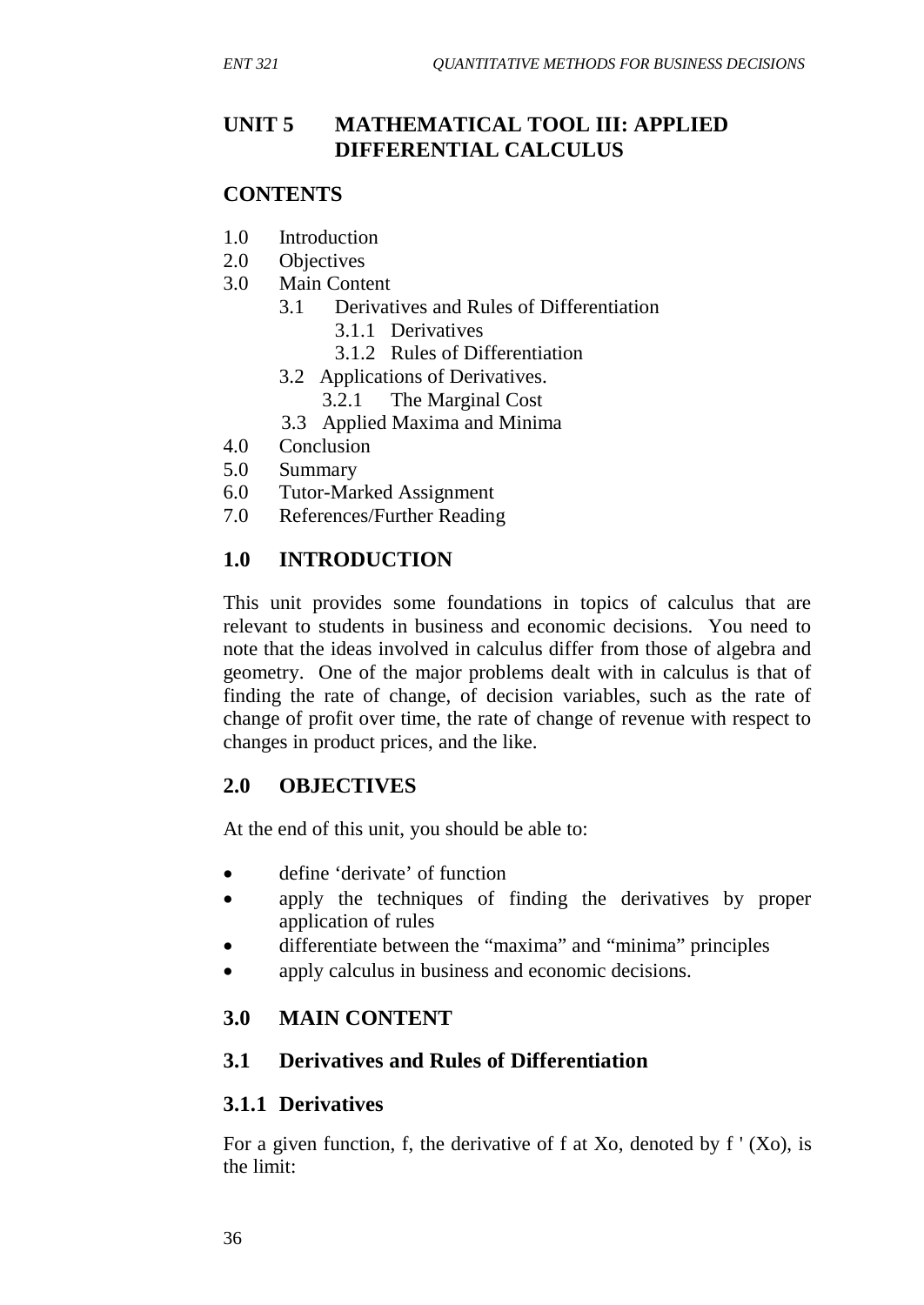$$
f'(X_0) = \lim_{h \to 0} \frac{f(X_0 + h) - f(X_0)}{h}
$$

If a given function, f, has a derivative at Xo, we say that f is differentiable at Xo. To find the derivative of f is to differentiate f, and the process of finding a derivative is called differentiation.

If a function,  $f(X)$ , has a derivative of  $f'(X_0)$  at Xo, then:

- (a) the instantaneous rate of change of  $f(X)$  relative to X at Xo is f '  $(X<sub>0</sub>)$
- (b) the slope of the curve (or the slope of the tangent line to the curve),

$$
Y = f(X)
$$
 at  $(X_0, f(X_0))$  is  $f'(X_0)$ 

In general, for a given function f, the derivative of f is the function of f ' (X) given by:

$$
f'(X) = \lim_{h \to 0} \frac{f(X+h) - f(X)}{h}
$$

We can refer to the derivative  $f'(X)$  as a function whose output value at Xo is the slope of the curve,  $Y = f(X)$  at  $(Xo, f(Xo))$  or the instantaneous rate of change in  $f(X)$  at  $X = X_0$ .

#### **Example**

Let f be defined by  $f(X) = X^2$ . Then, the derivative is:

$$
f'(X) = \lim_{h \to 0} \frac{f(X+h) - f(X)}{h} = \lim_{h \to 0} \frac{(X+h)^2 - X^2}{h}
$$

$$
X^2 + 2Xh + h^2 + X^2
$$

$$
= \lim_{h\to 0} \frac{X^2 + 2Xh + h^2 + X}{h}
$$
  
=  $\lim_{h\to 0} (2X + h)$   
= 2X as h $\to 0$ 

The symbol, dy/dx, is used to represent the derivative of a function,  $Y = f(X)$ . Thus, if  $Y = f(X)$ , where f is differentiable, then

$$
\frac{dy}{dx} = f'(X)
$$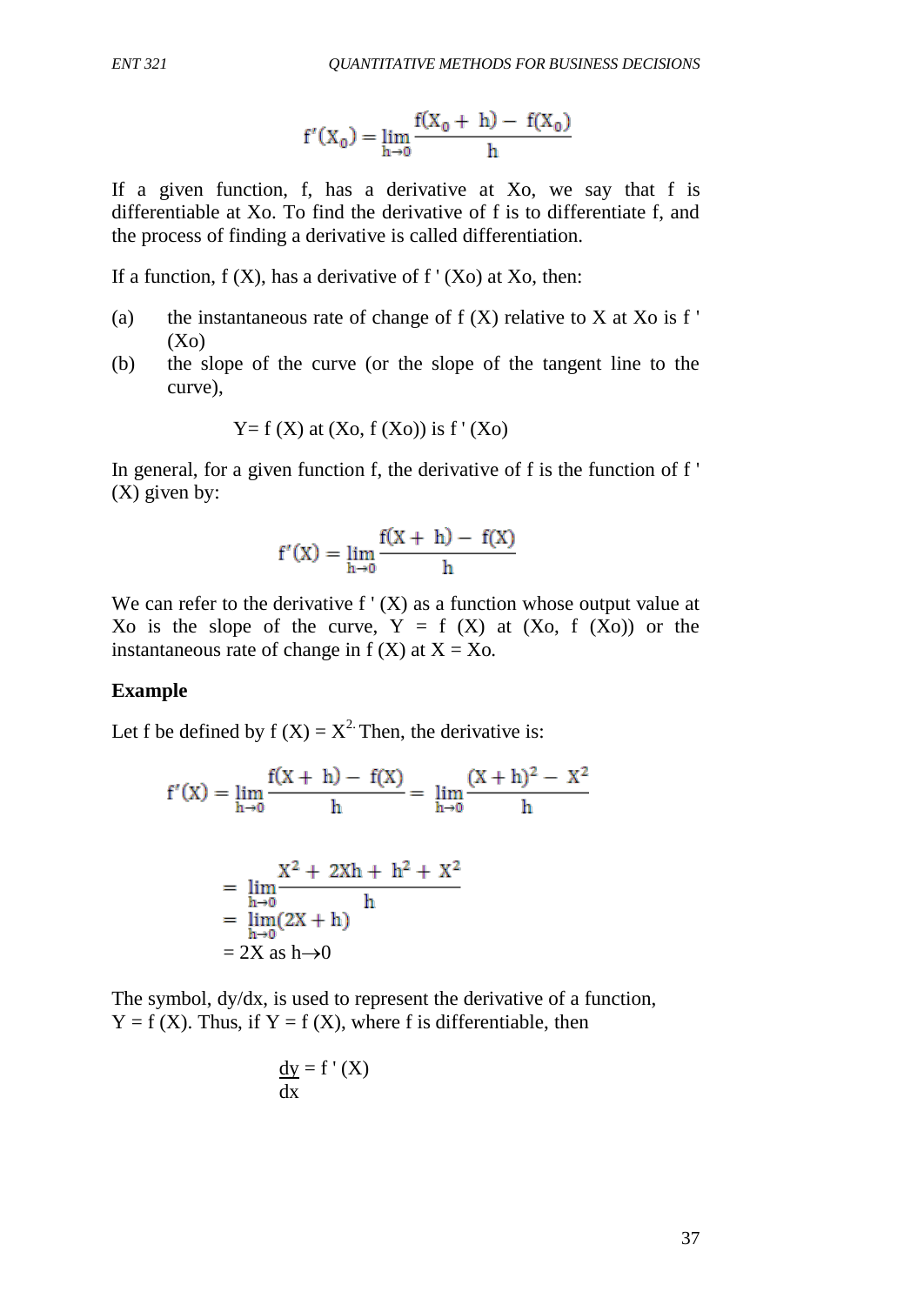then

## **3.1.2 Rules of Differentiation**

The rules of differentiation give us some efficient shortcuts for calculating derivatives. It is, therefore, not necessary to use the limit procedures, as in the example above. The rules are as follows:

**Rule 1 (Constant Rule):** This states that the derivative of a constant function is zero. Thus, if  $Y = f(X) = C$ , where C is any constant number,

$$
dy/dx = f'(X) = 0
$$

**Rule 2 (Constant Multiplier Rule):** If the function f, is differentiable at X, then so is any constant multiple of f;

$$
\frac{d}{dx} = [CF(X)] = Cf'(X)
$$

**Rule 3 (The Power Rule):** For any positive integer, n, the function f (X) =  $X^n$  is differentiable everywhere, and  $\frac{d}{dx} = (X^n) = nX^{n-1}$ 

**Rule 4 (Sum and Difference Rule):** If f (X) and g (X) are both differentiable at X, then so are  $f(X) + g(X)$  and  $f(X) - g(X)$ . And

$$
\frac{d}{dx} = [f(x) \pm g(x)] = \frac{d}{dx}[f(x)] \pm \frac{d}{dx}[g(x)]
$$

**Examples**

$$
\frac{d}{dx} = (X^5 + X^4) = \frac{d}{dx}(X^5) + \frac{d}{dx}(X^4) = 5X^4 + 4X^3
$$

$$
\frac{d}{dx} = (1 - X^3) = \frac{d}{dx}(1) - \frac{d}{dx}(X^3) = 0 + 3X^2 = 3X^2
$$

**Rule 5 (The Product Rule):** If the functions  $f(X)$  and  $g(X)$  are both differentiable at X, then so is their product,  $f(X)g(X)$ . And,

$$
\frac{d}{dx}[f(x), g(x)] = f(x)\frac{d}{dx}[g(x)\frac{d}{dx}[g(x)] + g(x)\frac{d}{dx}[f(x)]
$$

**Example**

$$
\frac{d}{dx}\left[X^5+2X^3\ 5\right)(3X^4-2X^2+8)
$$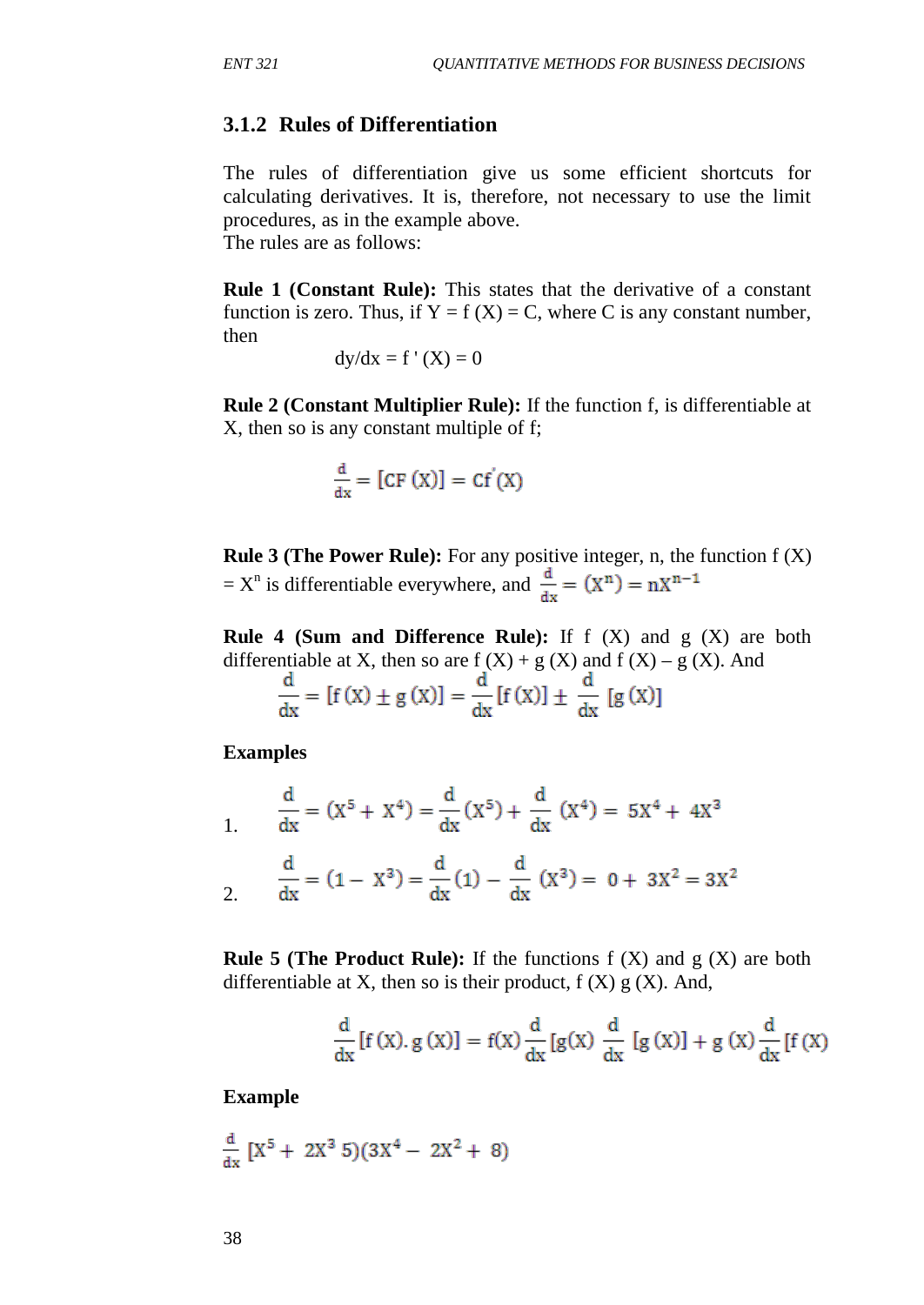= 
$$
(X^5 + 2X^3 - 5)\frac{d}{dx}[3X^4 - 2X^2 + 8] + (3X^4 - 2X^2 + 8)\frac{d}{dx}[X^5 + 2X^3 - 5]
$$
  
=  $(X^5 + 2X^3 - 5)(12X^3 - 4X) + (3X^4 - 2X^2 + 8)(5X^4 + 6X^2)$ 

**Rule 6 (The Quotient Rule):** If the functions f (X) and g (X) are differentiable at X, then so is their quotient,  $f(X)/g(X)$ , provided that g  $(X) \neq 0$ . And,

$$
\frac{d}{dx} \left[ f \stackrel{(X)}{\sim} / g \stackrel{(X)}{\sim} \right] = \frac{g \stackrel{(X)}{dx} \frac{d}{dx} [f(X)] - f(X) \frac{d}{dx} [g(X)]}{[g(X)]^2}
$$
\n
$$
= \frac{g(X)f'(X) - f(X)g'(X)}{[g(X)]^2}
$$

#### **Example**

If  $Y = \frac{3X^2 - 1}{X + 2}$  then by the quotient rule:

$$
\frac{dy}{dx} = \frac{(X+2)\frac{d}{dx}(3X^2-1) - (3X^2-1)\frac{d}{dx}(X+2)}{(X+2)^2}
$$

$$
= \frac{(X+2)(6X) - (3X^2-1)(1)}{(X+2)^2}
$$

**Rule 7 (The Chain Rule):** If  $Y = f(U)$  is a differentiable function of U, and  $U = g(X)$  is a differentiable function of X, then the composite function,  $Y = f(g(X))$  is a differentiable function of X. And,

$$
\frac{dy}{dx} = \frac{dy}{du} \bullet \frac{du}{dx}
$$

**Example**

Find  $d/dx(2X^3 - 5X^2)^{78}$ 

#### **Solution**

Let Y = f(U) and U =  $g(X) = 2X^3 - 5X^2$ , then Y = U<sup>78</sup>

$$
\frac{dy}{dx} = \frac{dy}{du} \bullet \frac{du}{dx}
$$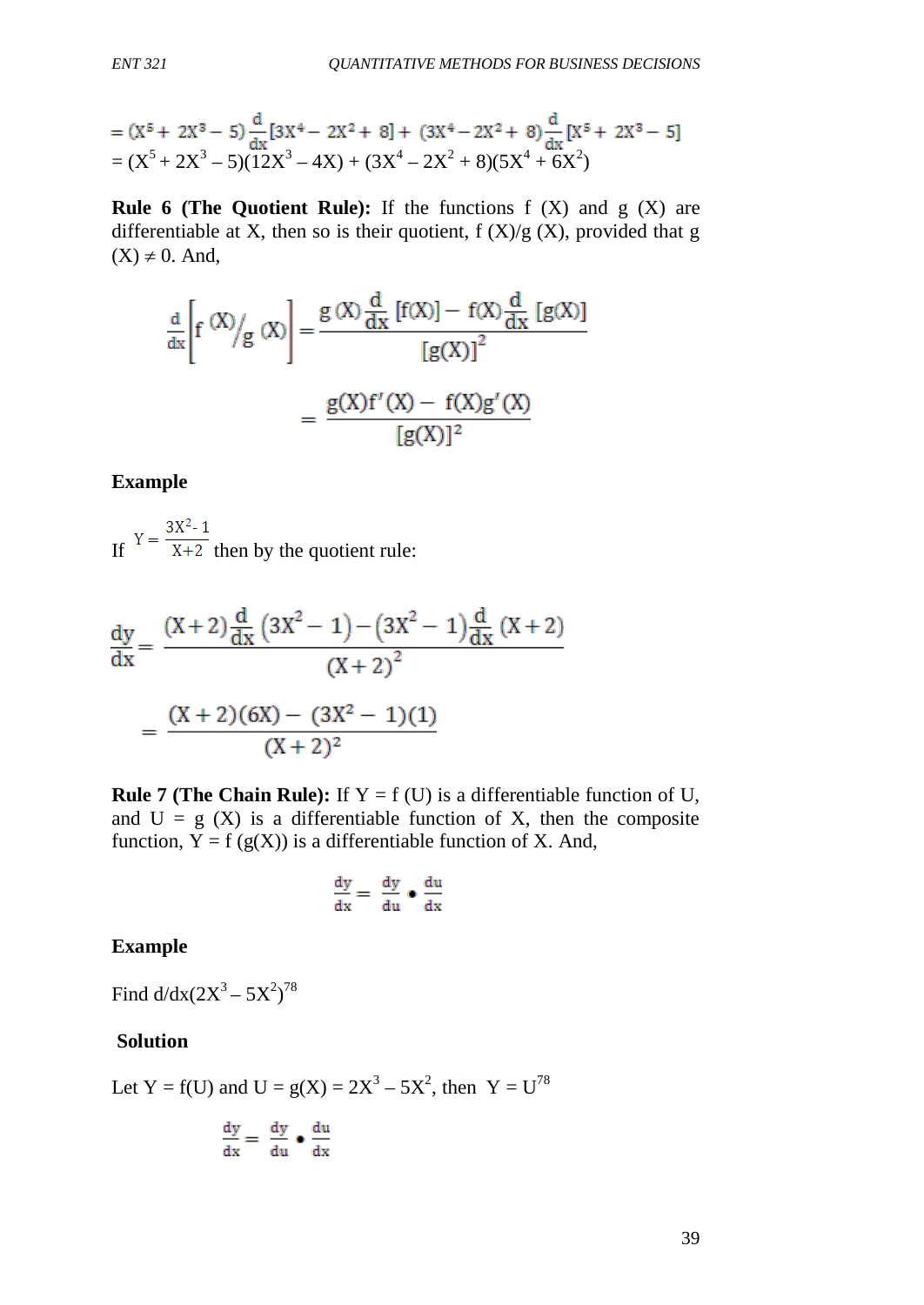where 
$$
\frac{dy}{du} = 78U^{77}
$$
;  $\frac{du}{dx} = 6X^2 - 10x$   
Thus  $\frac{dy}{dx} = 78U^{77}(6X^2 - 10x)$ 

$$
= 78(2X^3 - 5X^2)^{77} (6X^2 - 10X)
$$
  
(Since U = 2X<sup>3</sup> - 5X<sup>2</sup>)

## **3.2 Applications of Derivatives**

The following few examples demonstrate the economic applications of the concept of derivatives.

1. Find the rate of change of the variable  $Y = X^4$  with respect to X. Evaluate the rate when  $X = 2$  and when  $X = -1$ .

## **Solution**

By the concepts of derivatives, if  $Y = X^4$ ,

$$
\frac{\mathrm{dx}}{\mathrm{dx}} = 4x^3
$$

When 
$$
X = 2
$$
,  $\frac{dy}{dx} = 4(2)^3 = 32$ 

This implies that if X increases by a small amount, then Y will increase approximately 32 times as much. Or put differently, Y increases 32 times as fast as X does.

When 
$$
X = -1
$$
,  $\frac{dy}{dx} = 4(-1)^3 = -4$ 

Implying that Y decreases 4 times as fast as X increases.

2. Let  $P = 100 - q2$  represent a demand function. Find the rate of change of price, P, with respect to unit changes in q. How fast is the price changing with respect to q, when  $q = 5$ , assuming that P is in naira?

#### **Solution**

The rate of change of P with respect to q is: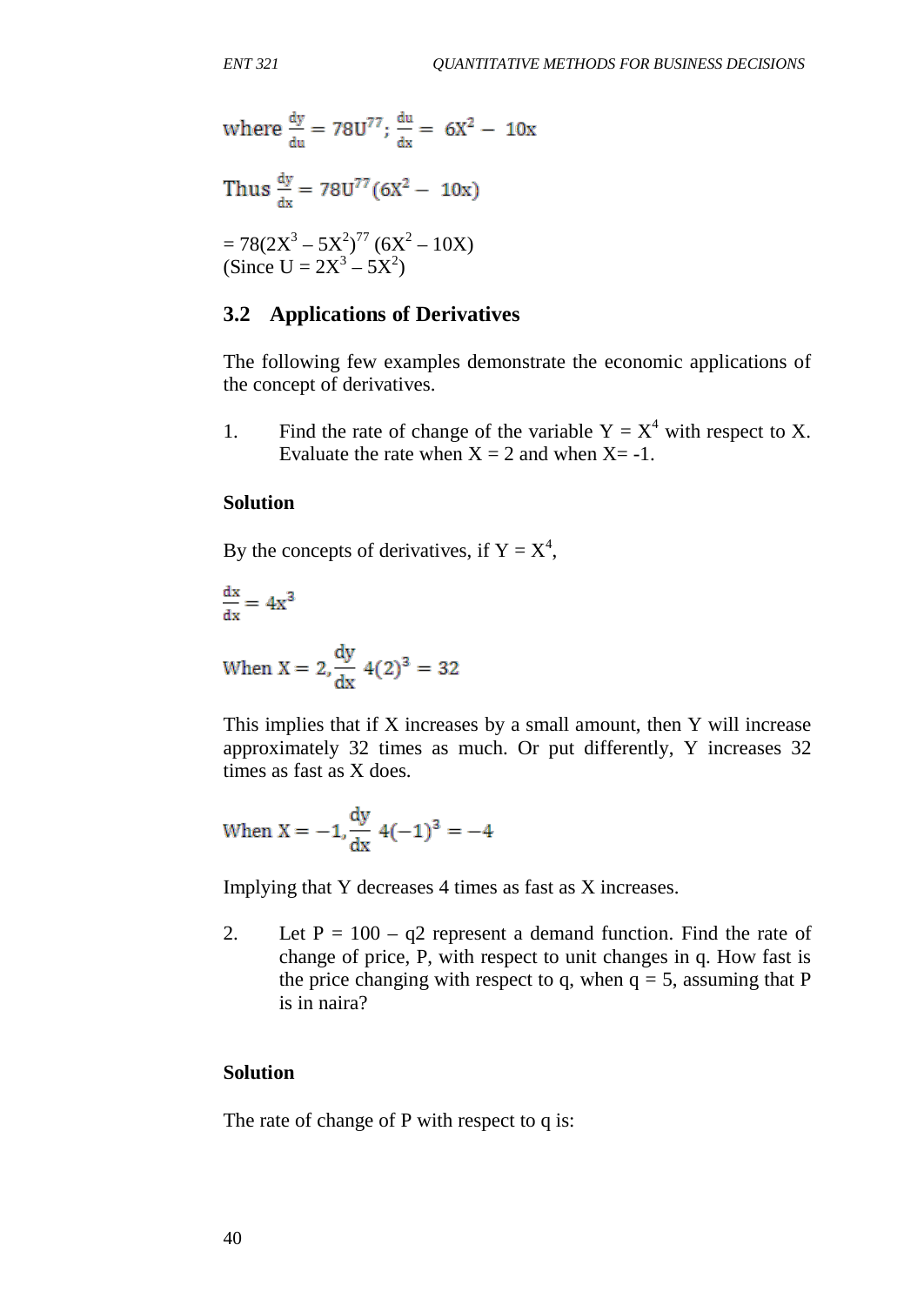$$
\frac{dP}{dq} = \frac{d}{dq} (100 - q^2 = -2q
$$
  
when q = 5,  $\frac{dP}{dq} = -2(5) = -10$ 

This implies that when 5 units are demanded, an increase of one extra unit of demand will correspond to a decrease of approximately N10 in the price per unit that consumers are willing to pay.

## **3.2.1 The Marginal Cost**

A manufacturer's total cost function,  $C = f(q)$ , gives the total cost of producing and marketing q units of a product. The rate at which costs, C, changes with respect to output, q, is referred to as the marginal cost. Thus, by definition:

Marginal Cost (MC) = 
$$
\frac{dC}{dq}
$$

## **Example**

Suppose  $C = f(q) = 0.1q^2 + 3$  is a cost function, where C is in naira and q is in kgs.

Then, the marginal cost of production would be:

$$
MC = \frac{dC}{dq} = \frac{d}{dq} [0.1q^2 + 3]
$$

$$
= 0.2q
$$

The marginal cost when 4kg are produced, for example, is

$$
\frac{dC}{dq}
$$
 given that  $q = 4 = 0.2$  (4) = 0.80

This means that the additional cost of producing an additional kg. of output is N0.80.

## **3.2.2 The Marginal Revenue (MR)**

Suppose  $R = f(q)$  is the Total Revenue Function of a manufacturer. dR Then  $MR = \frac{dR}{dq}$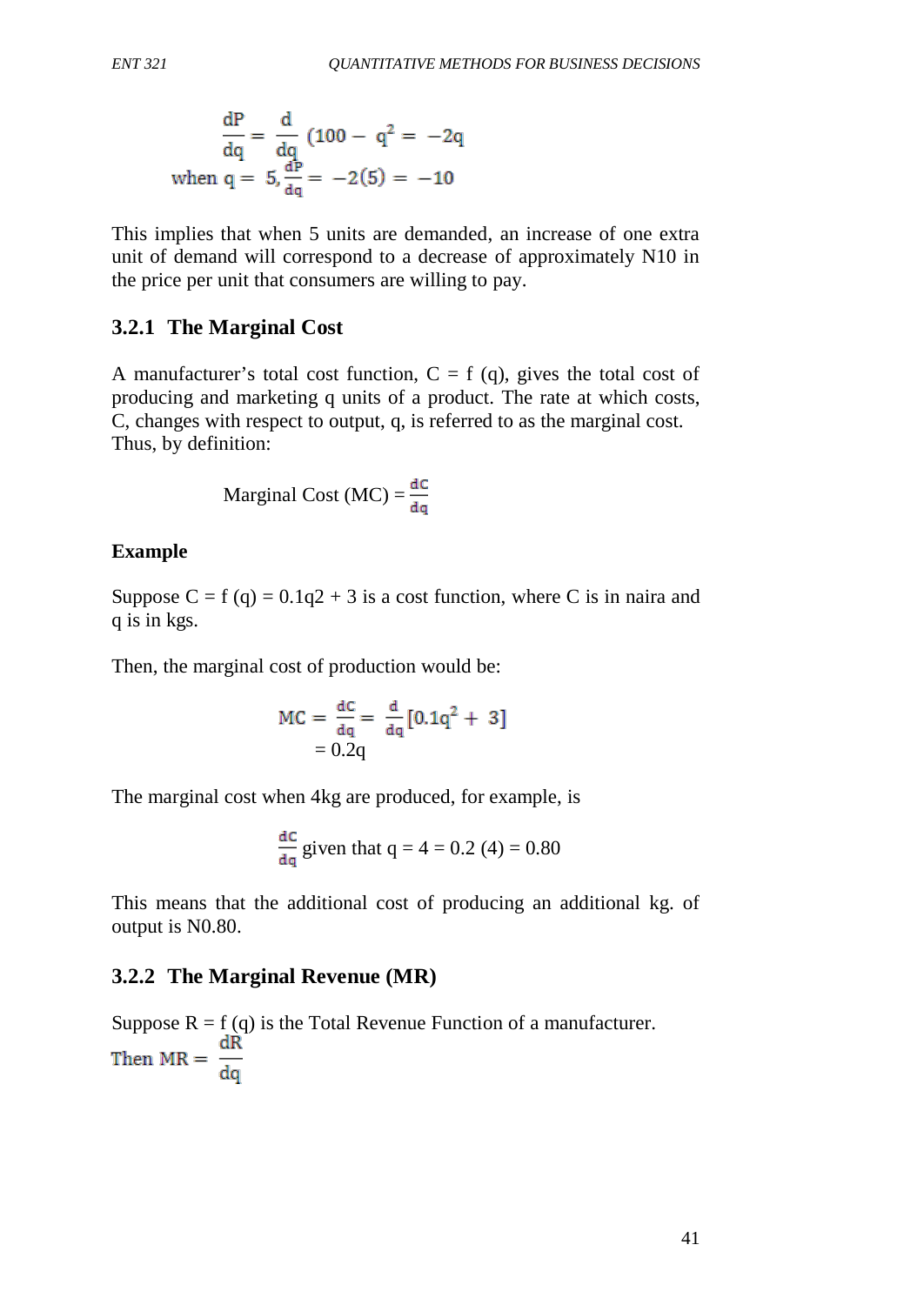## **Example**

Suppose a manufacturer sells a product at N2 per unit. If q units are sold, the total revenue:

$$
R = pq = 2q
$$

Marginal Revenue (MR) =  $\frac{dR}{da}$  = P = 2 = N2

This implies that the revenue is changing at the rate of N2 per unit, regardless of the number of units sold.

## **3.3 Applied Maxima and Minima**

The concept of derivatives can be used in solving maximisation and minimisation problems. To maximise or minimise an objective function all we need is to differentiate the function, set it equal to zero and solve for either the maximum or minimum values, depending on the objective function. This process of differentiating the objective function and setting the result equal to zero is referred to as the First – Order Condition (FOC) for maximisation and minimisation.

To confirm maximum or minimum conditions, we take the second derivative of the objective function. By evaluation, if the second derivative exceeds zero, then we will be at the minimum point, and the values at this point will be the minimum values. On the other hand, if the second derivative is less than zero, we will be at the maximum point, with the associated values being the maximum values.

The process of taking the second derivative and evaluating is called the Second – Order Condition (SOC).

These concepts are illustrated in the following examples.

1. A manufacturer's cost function is given by:<br>  $C = \frac{q^2}{4} + 3q + 400 = 0.25q^2 + 3q + 400$ where  $q =$  number of units produced.

At what level of output will average cost per unit be a minimum? What is the minimum cost?

## **Solution**

By definition, the Average Cost (AC) function is given by: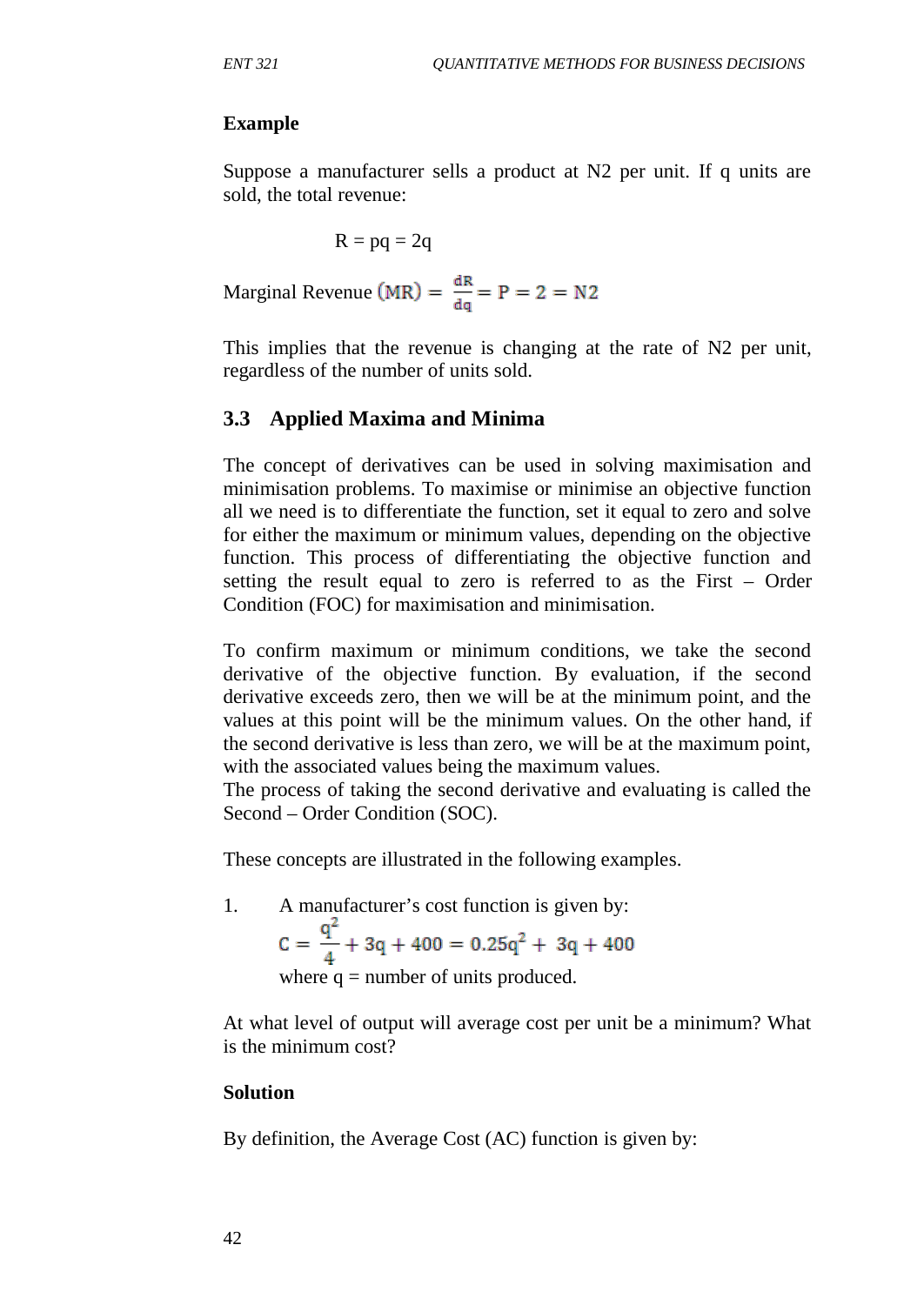$$
AC = \overline{C} = \frac{C}{q}
$$
  
= 
$$
\frac{0.25q^2 + 3q + 400}{q}
$$
  
= 0.25q + 3 + 400q<sup>-1</sup>  
To minimise the Average Cost, we differentiate to get:

$$
AC = \frac{d\overline{c}}{dq} = 0.25 - 1(400)q^{-1}
$$

Setting this equal to zero according to the FOC, we get:

$$
0.25 - 400q^{2} = 0
$$
  
=  $\frac{400}{q^{2}}$   

$$
0.25q^{2} = 400
$$
  

$$
q^{2} = \frac{400}{0.25} = 1600
$$
  

$$
q = \pm \sqrt{1600} = \pm 40
$$

For  $q > 0$ , the cost minimising level of output is  $q = 40$  units. Thus, the level of output for which average cost per unit will be minimum is 40 units.

2. The demand equation for a manufacturer's product is given by:

$$
P = \frac{80 - X}{4}
$$

- (a) At what value of X will there be a maximum revenue?
- (b) What is the maximum revenue?

## **Solution**

By definition, revenue  $(R) = PX$ 

Thus,  $R = PX = (20 - 0.25X)X$  $= 20X - 0.25X^2$ 

By the first - order condition:

$$
\frac{dR}{dX} = 20 - 0.5X
$$

Setting this equal to zero and solving for X, we get:

$$
20-0.5X=0
$$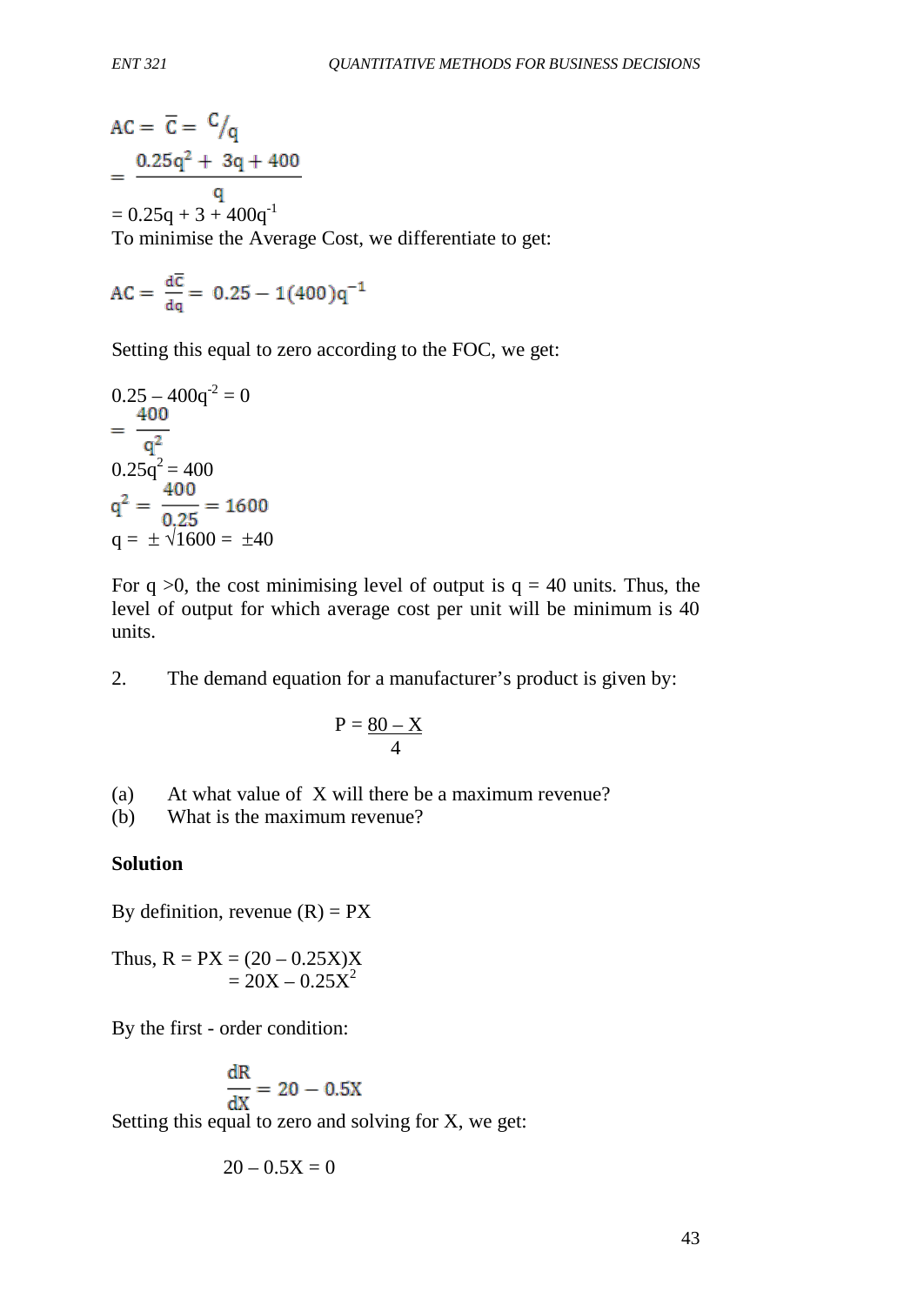$$
0.5X = 20
$$
  

$$
X = \frac{20}{0.5} = 40
$$

Thus, the value of X which the revenue will be maximised is 40 units.

## **SELF ASSESSMENT EXERCISE 1**

A Computer Service Bureau generates revenue at the rate R  $(t) = 20 +$  $16t - t^2$  thousand naira in its t years of operation, while its average cost of operation is

$$
\overline{C}(t) = 2t - \frac{65}{t} - 20
$$
 thousand naira

- (a) When is the revenue of the firm greatest and what is its value?
- (b) For how many years is the operation of the firm profitable?
- (c) When is the profit of the firm optimum?

# **4.0 CONCLUSION**

This unit has provided you with some foundations in topics of calculus that are relevant to students in business and economic decisions. You need to note that the ideas involved in calculus differ from those of algebra and geometry. You should also note that the major problems dealt with in calculus is that of finding the rate of change of decision variables, such as the rate of change of profit over time, the rate of change of revenue with respect to changes in product prices, and the like.

You observed from this unit that the concept of derivatives can be used in solving maximisation and minimisation problems. To maximise or minimise an objective function all we need is to differentiate the function, set it equal to zero and solve for either the maximum or minimum values, depending on the objective function. This process of differentiating the objective function and setting the result equal to zero is referred to as the First – Order Condition (FOC) for maximisation and minimisation.

To confirm maximum or minimum conditions, you take the second derivative of the objective function. By evaluation, if the second derivative exceeds zero, then we will be at the minimum point, and the values at this point will be the minimum values. On the other hand, if the second derivative is less than zero, we will be at the maximum point, with the associated values being the maximum values.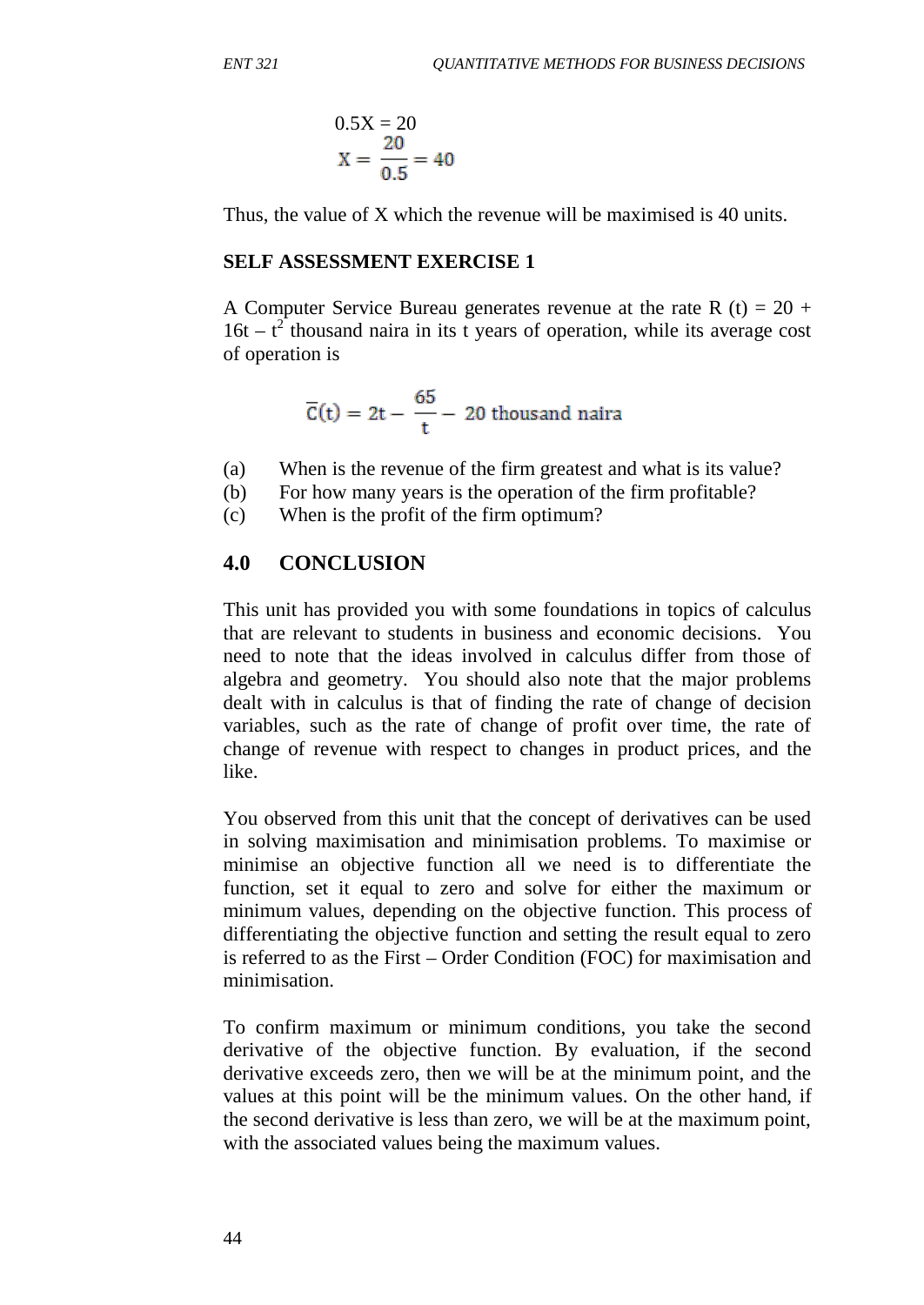The process of taking the second derivative and evaluating is called the Second – Order Condition (SOC).

# **5.0 SUMMARY**

In general, for a given function f, the derivative of f is the function of f ' (X) given by:

$$
f'(X) = \lim_{h \to 0} \frac{f(X+h) - f(X)}{h}
$$

We can refer to the derivative  $f'(X)$  as a function whose output value at Xo is the slope of the curve,  $Y = f(X)$  at  $(Xo, f(Xo))$  or the instantaneous rate of change in  $f(X)$  at  $X = X_0$ .

The rules of differentiation give us some efficient shortcuts for calculating derivatives. It is, therefore, not necessary to use the limit procedures, as in the example above.

The rules are as follows:

A manufacturer's total cost function,  $C = f(q)$ , gives the total cost of producing and marketing q units of a product. The rate at which costs, C, changes with respect to output, q, is referred to as the marginal cost. Thus, by definition:

Marginal Cost (MC) = 
$$
\frac{dC}{dq}
$$

# **6.0 TUTOR-MARKED ASSIGNMENT**

A manufacturer has found that if his product is priced at N90/unit then his weekly demand is 50 units, but the demand rises to 60 units per week if the selling price is N70/unit. His weekly fixed cost is N3, 000 and variable cost N20/unit.

Find the level of production which maximises profit and determine the maximum profit.

# **7.0 REFERENCES/FURTHER READING**

Haessuler, E. F. and Paul, R. S. (1980). *Calculus for the Managerial, Life, and Social Sciences*. Reston Virginia: Reston Publishing Inc.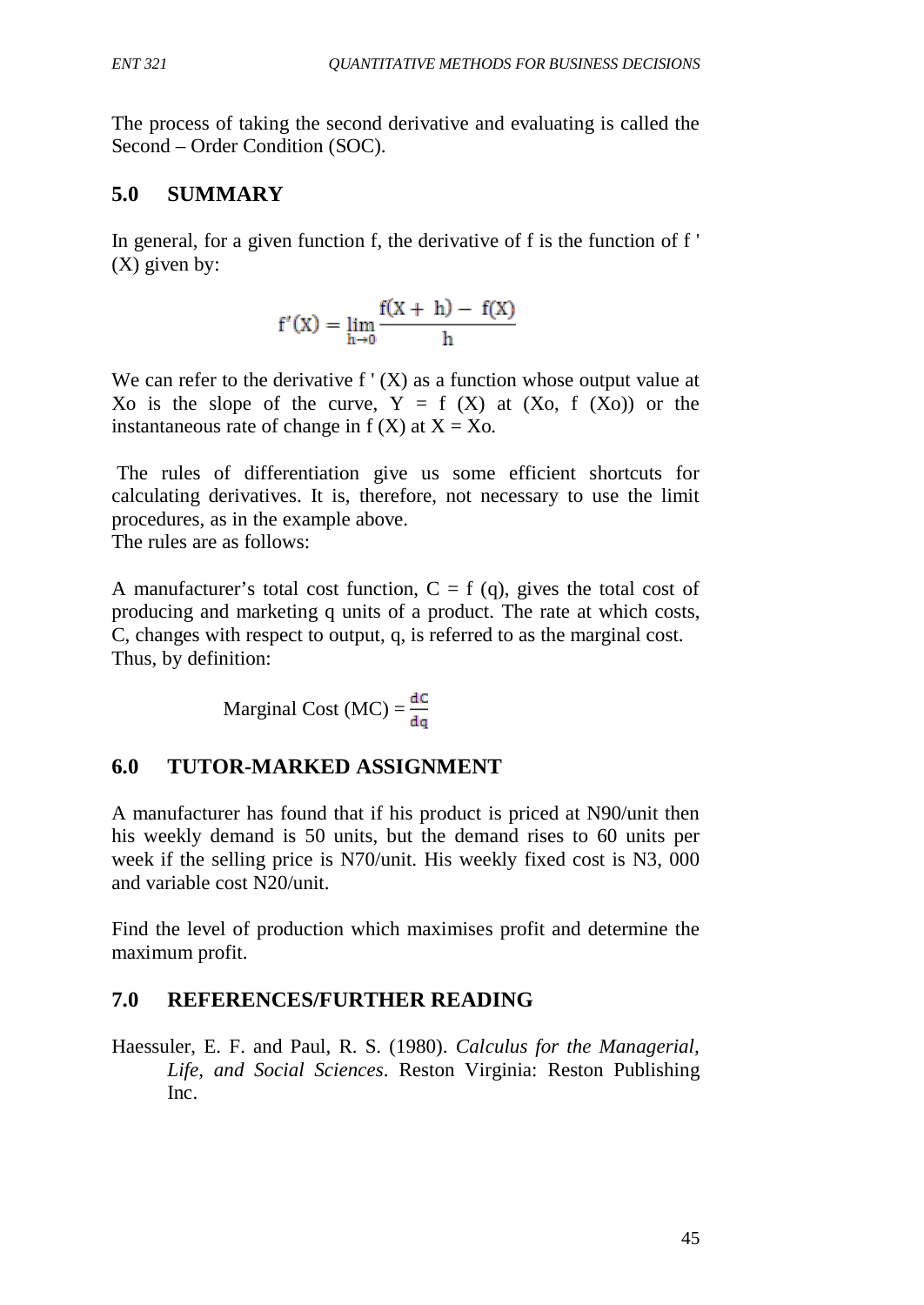## **MODULE 2**

| <b>Statistical Tool I: Measures of Averages</b> |
|-------------------------------------------------|
|                                                 |

- Unit 2 Statistical Tools II: Measures of Variability or Dispersion<br>Unit 3 Statistical Tools III: Sets and Set Operations
- Statistical Tools III: Sets and Set Operations
- Unit 4 Statistical Tools IV: Probability Theory and Applications
- Unit 5 Correlation Theory

## **UNIT 1 STATISTICAL TOOLS I: MEASURES OF**

## **AVERAGES**

- 1.0 Introduction
- 2.0 Objectives
- 3.0 Main Content
	- 3.1 Arithmetic Mean
	- *3.1.1 Arithmetic Mean for Observations of Equal Weight*
	- *3.1.2 Weighted Arithmetic Mean*
		- 3.1.3 Arithmetic Mean for a Grouped Data
	- 3.2 The Median
		- 3.2.1 Median for a Grouped Data
	- 3.3 The Mode

## *3.3.1 Mode for a Grouped Data*

- 4.0 Conclusion
- 5.0 Summary
- 6.0 Tutor-Marked Assignment
- 7.0 References/Further Reading

## **1.0 INTRODUCTION**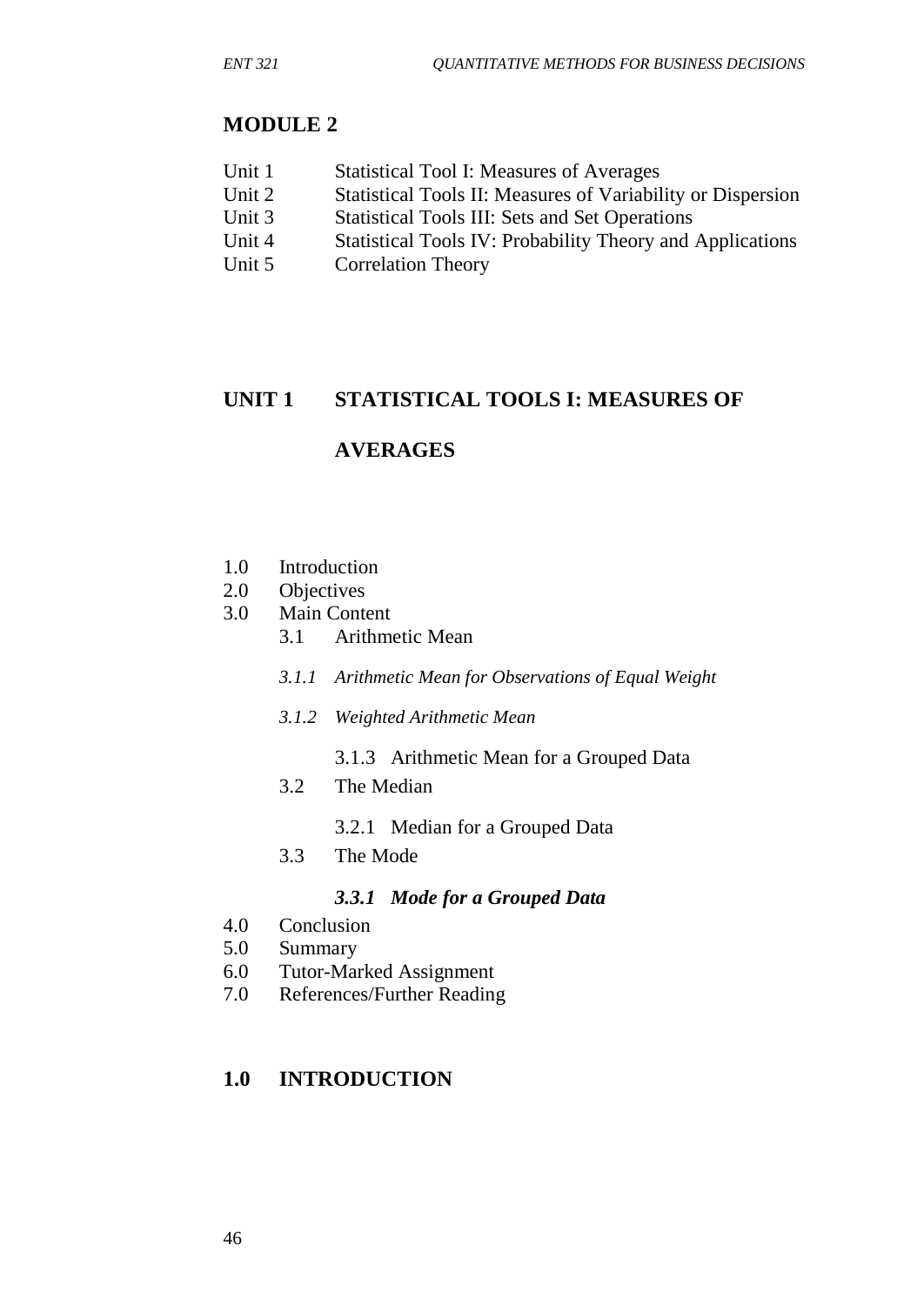Units 1 and 2 will be devoted mainly to the simple statistical tools needed for business and economic decisions. In this unit, we focus on the concept of averages. It is essential for any business person to understand this concept as it forms the basis for the establishment of targets and yardsticks for measures of success. The units introduce two important and often used statistical measures in quantitative techniques:

- the measure of central tendency
- the measure of disper.

# **2.0 OBJECTIVES**

At the end of this unit, you should be able to:

- state the importance and measures of central tendency or averages
- state the measures and uses of dispersion or deviations from averages
- apply the principles of averages and dispersion in day-to-day business decisions.

# **3.0 MAIN CONTENT**

## **3.1 Measures of Central Tendency or Averages**

The three important measures of central tendency to be discussed here, among others include:

- 1. arithmetic mean
- 2. median
- 3. mode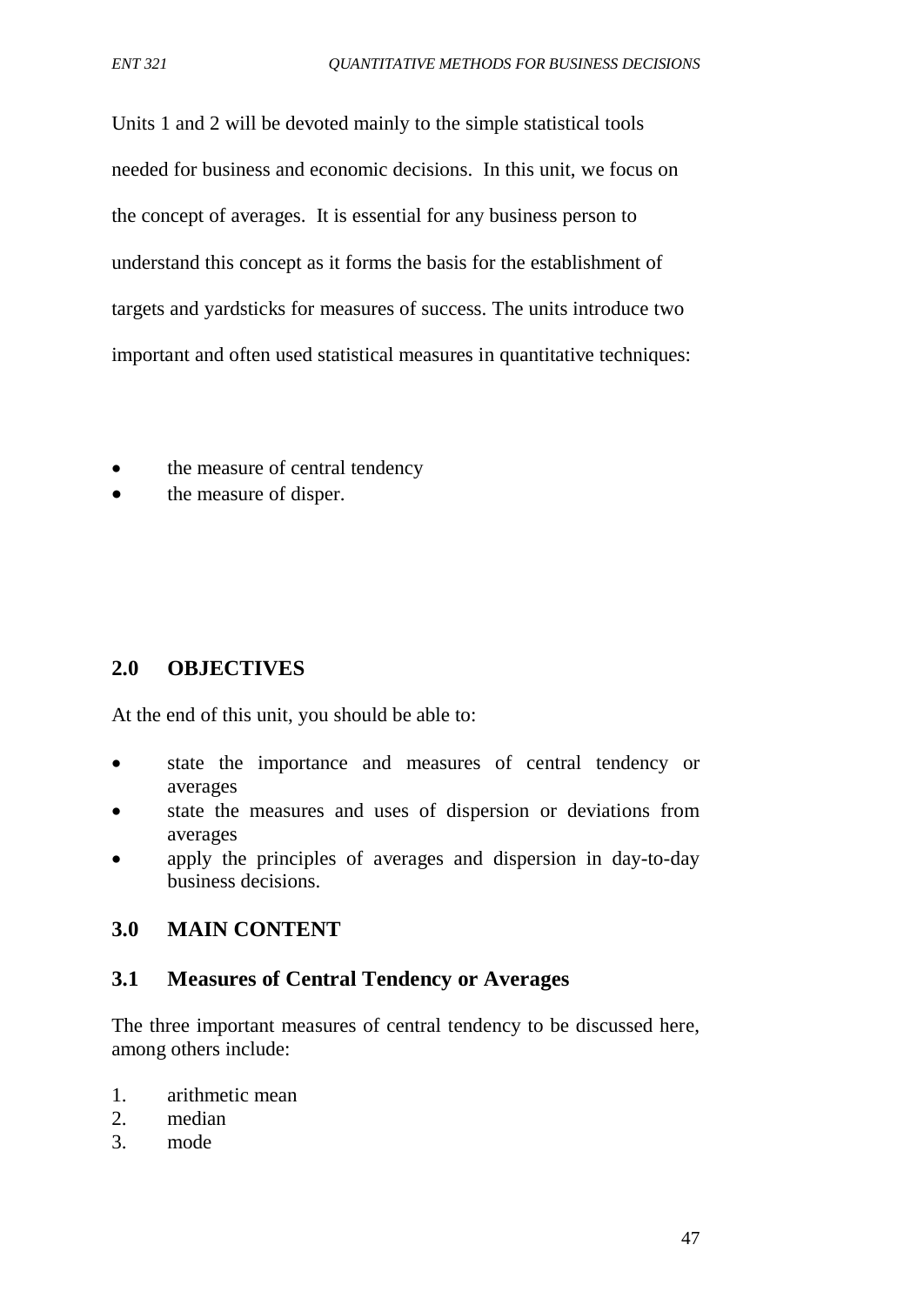# **3.2 Arithmetic Mean**

The arithmetic mean is used in estimating the average of a given set of observations. It is the most accurate measure of an average. Of major concern in the present discussion are three levels of estimates:

- arithmetic mean of observations of equal weights or levels of importance.
- arithmetic mean of weighted set of observations (weighted arithmetic mean)
- arithmetic mean for a grouped data (or set of observations)

# *3.2.1 Arithmetic Mean for Observations of Equal Weight*

The computation of arithmetic mean for a set of observations of equal weight or of equal levels of importance follows the following process:

Let X represent a variable of which the observations that are of equal weights are given as

$$
X_i
$$
 (i= 1,2,3,...,n).

Then, the arithmetic mean of this set of observations is defined by:

$$
\bar{X} = \frac{\sum x_i}{n} = \frac{X_1 + X_2 + X_3 + ... + X_n}{n}
$$

Where  $n =$  number of observations

# **Example**

Let 
$$
X_i = 2, 2, 4, 7, 3, 1
$$

$$
\overline{X} = \frac{\sum x_i}{n} = \frac{1+2+2+3+4+7}{6} = \frac{19}{6} = 3.1667
$$

Notice that the set of observations were presented in an array before the computation of the mean. It is therefore advisable to always array a set of observations before processing them for subsequent analysis. By an "array", we mean the presentation of observations in either an ascending or descending order.

# *3.1.2 Weighted Arithmetic Mean*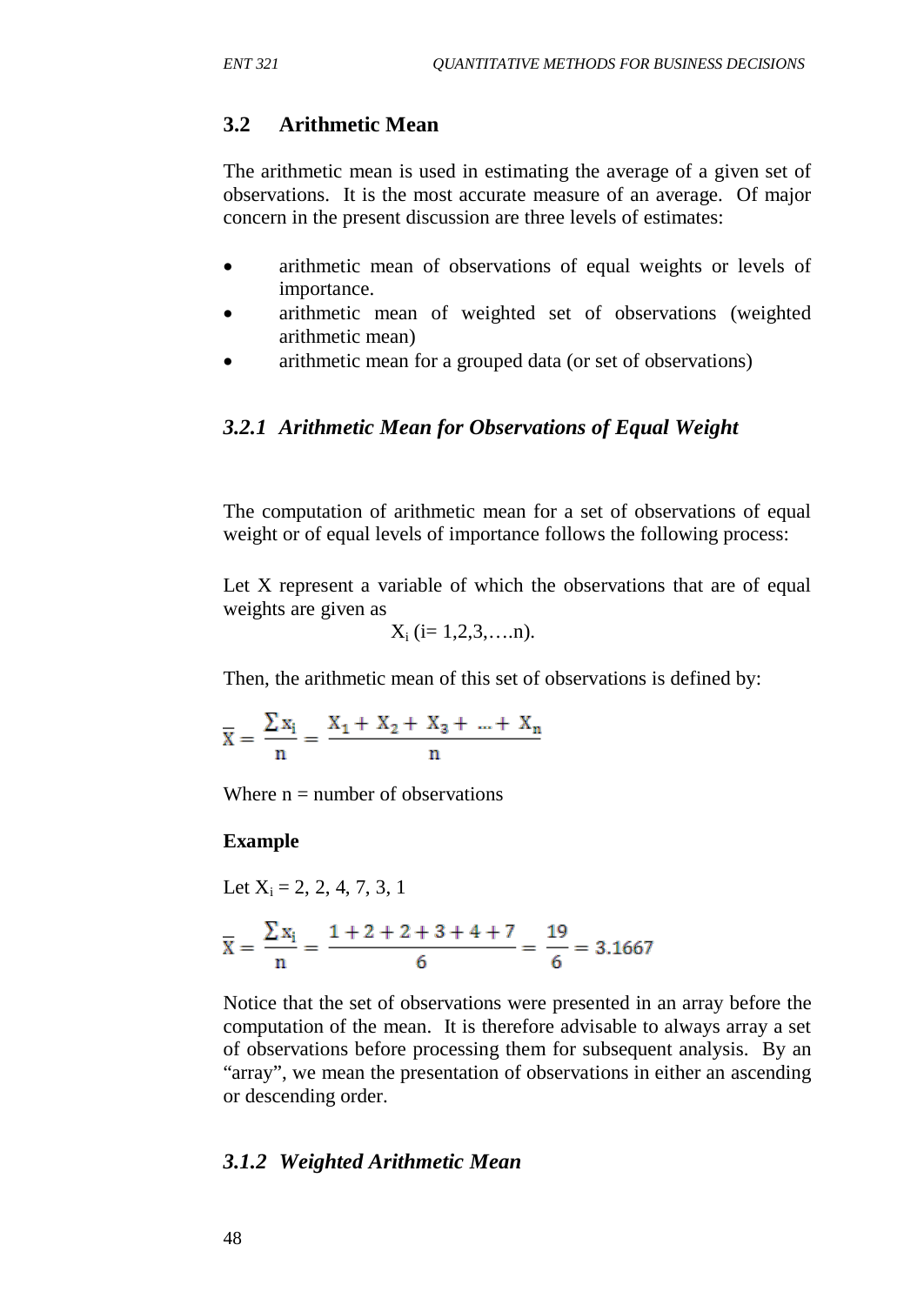When a set of observations are of different weights or levels of importance, the computation of the arithmetic mean takes into account the individual weights. By definition, Let X represent a variable, with observations of different weights, and

Let  $X_i(i=1,2,3,...,n)$  = individual observations on the variable X  $w_i(i=1,2,3,...,n)$  = weights attached to individual observation  $\overline{X}_w$  = weighted mean of the observations on X

Then, 
$$
\overline{X} = \frac{\sum w_i x_i}{\sum w_i} = \frac{w_1 x_1 + w_2 x_2 + w_3 x_3 + \dots + w_n x_n}{w_1 + w_2 + w_3 + \dots + w_n}
$$

## *Example*

Assume three levels of examinations, Quiz, Mid-semester, and Final examination. The weights assigned to each of these examinations and scores for a particular participant is as summarized below:

| Exam         | $Weight(w_i)$ | $Score(x_i)$ |
|--------------|---------------|--------------|
| Quiz         |               | 65           |
| Mid-Semester |               | 50           |
| Final Exam   | n             | 45           |

What is the average score of the participant for the three examinations?

## *Solution*

Using our definition,

$$
\overline{x}_w = \frac{\Sigma w_i x_i}{\Sigma w_i}
$$

We compute as follows:

| Exam         | Weight $(w_i)$              | Score $(x_i)$ |                                             |
|--------------|-----------------------------|---------------|---------------------------------------------|
|              |                             |               | $W_iX_i$                                    |
| Quiz         |                             | 65            | 65                                          |
| Mid-Semester | $\mathbf 3$                 | 50            | 150                                         |
| Final Exam   |                             | 45            | 270                                         |
|              | $\Sigma$ w <sub>i</sub> =10 |               | $\Sigma$ w <sub>i</sub> x <sub>i</sub> =485 |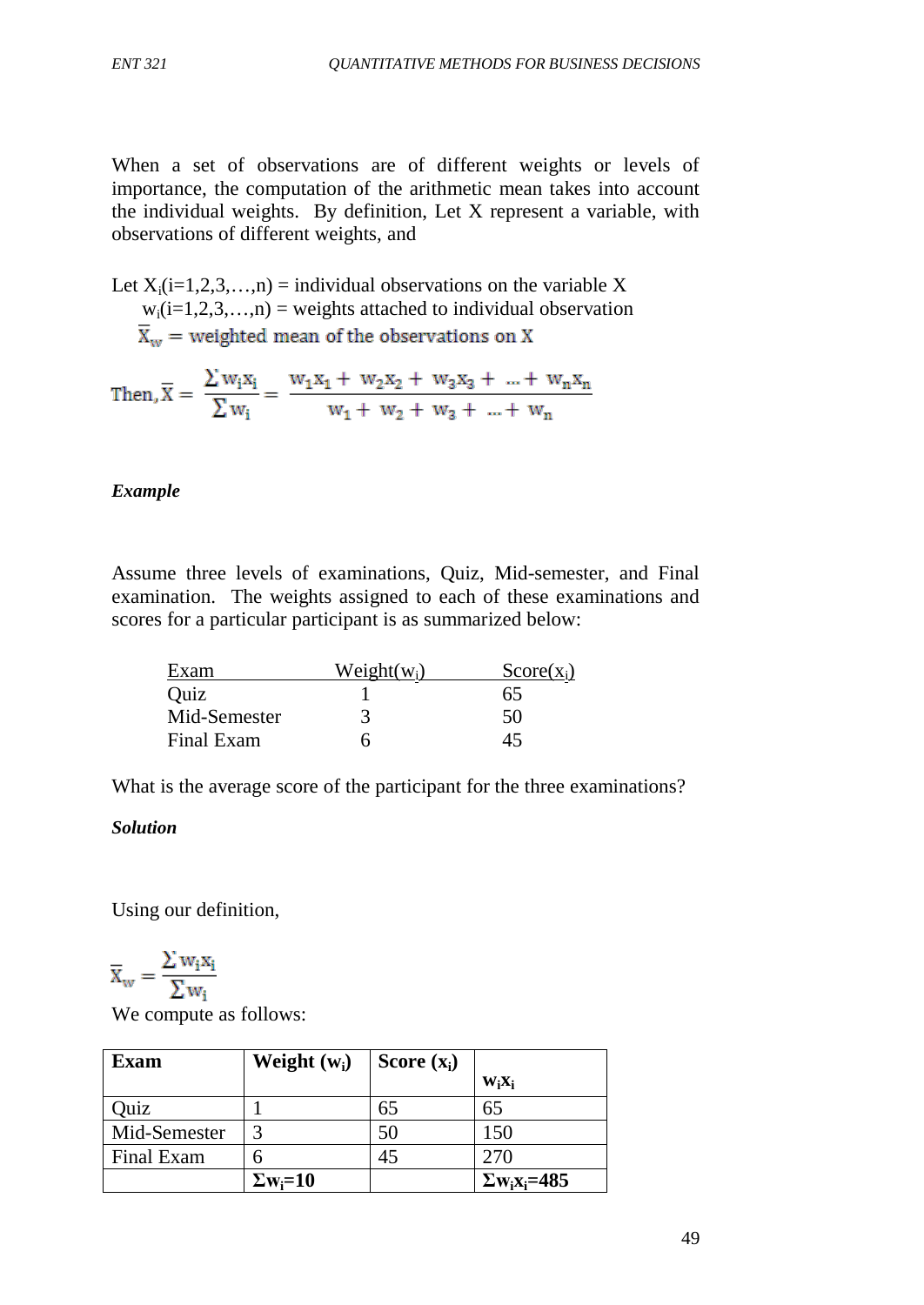$$
\overline{X}_{\rm w} = \frac{\sum w_i x_i}{\sum w_i} = \frac{485}{10} = 48.5
$$

The required average score is 48.5

#### **3.1.3 Arithmetic Mean for a Grouped Data**

When a set of observations is presented in a grouped form or in class limits or boundaries, the computation of the arithmetic mean is done according to the following definitions:

$$
\overline{X}_g = \frac{\Sigma \, \text{fx}}{\Sigma \, \text{f}} = \ \frac{\Sigma \, \text{fx}}{n}
$$

Where  $\Sigma f = n$ 

 $Xg =$  Grouped mean of the set of data on variable x.

 $f = frequency of$  observations

 $x = mid$ -value of each class limit defined by

 $X =$  Lower Class Limit + Upper Class Limit,

$$
\overline{a} = a
$$

for each class limit.

#### **Example**

The following is a data on the daily wages paid to workers in a given factory:

| Daily Wages (in N) |           | No. of Workers (f) |
|--------------------|-----------|--------------------|
| $200 - 300$        |           | 15                 |
| $301 - 401$        |           | 30                 |
| $402 - 502$        |           | 45                 |
| $503 - 603$        |           | 60                 |
|                    | Total 150 |                    |

*Compute the average daily wages.*

## **Solution**

We re-tabulate the data as follows:

**Daily Wages f x fx**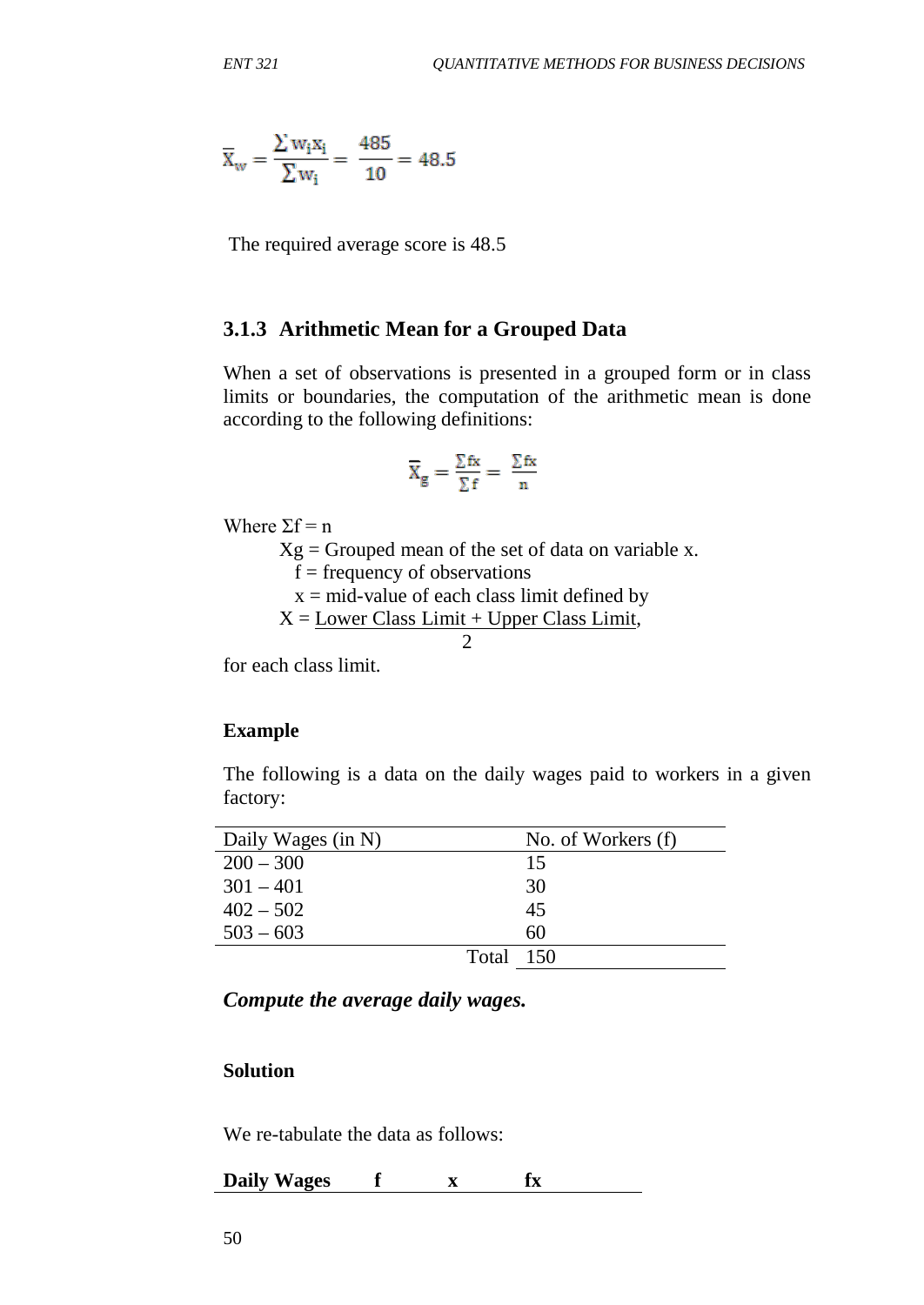| 200-300     | 15 | 250 | 3750                |
|-------------|----|-----|---------------------|
| $301 - 401$ | 30 | 351 | 10530               |
| 402-502     | 45 | 452 | 20340               |
| 503-603     | 60 | 553 | 33180               |
|             |    |     | $\Sigma$ fx = 67800 |

Note: Computation of the values of X (i.e., the mid-value of classes) is as follows:

*200 + 300 = 500 = 250* 2 2  $301 + 401 = 702 = 351$  2 2  $402 + 502 = 904 = 452$  2 2  $503 + 603 = 1106 = 553$ 2 2

## **3.2 The Median**

The average of a given set of data can also be estimated using the median. The median is a measure of central tendency which appears in the "middle" of an ordered sequence of values or observations. That is, half of the observations in a set of data are lower than the median value and half are greater than it. To compute the median from a set of raw data, we must first array the data. If we have odd number of observations, the median is represented by the numerical value of the  $(n+1)$ th  $/2$  arrayed observation. On the other hand, if the number of observations in the sample is an even number, the median is represented by the mean or average of the two middle values in the ordered array**.**

## *Example*

Consider the following raw data on hourly wage rate for six executive secretaries**:**

| Raw data (in $=N=$ ) |             |  |
|----------------------|-------------|--|
| $X_1 = 950$          | $X_4 = 950$ |  |
| $X_2 = 300$          | $X_5 = 850$ |  |
| $X_3 = 1000$         | $X_6 = 750$ |  |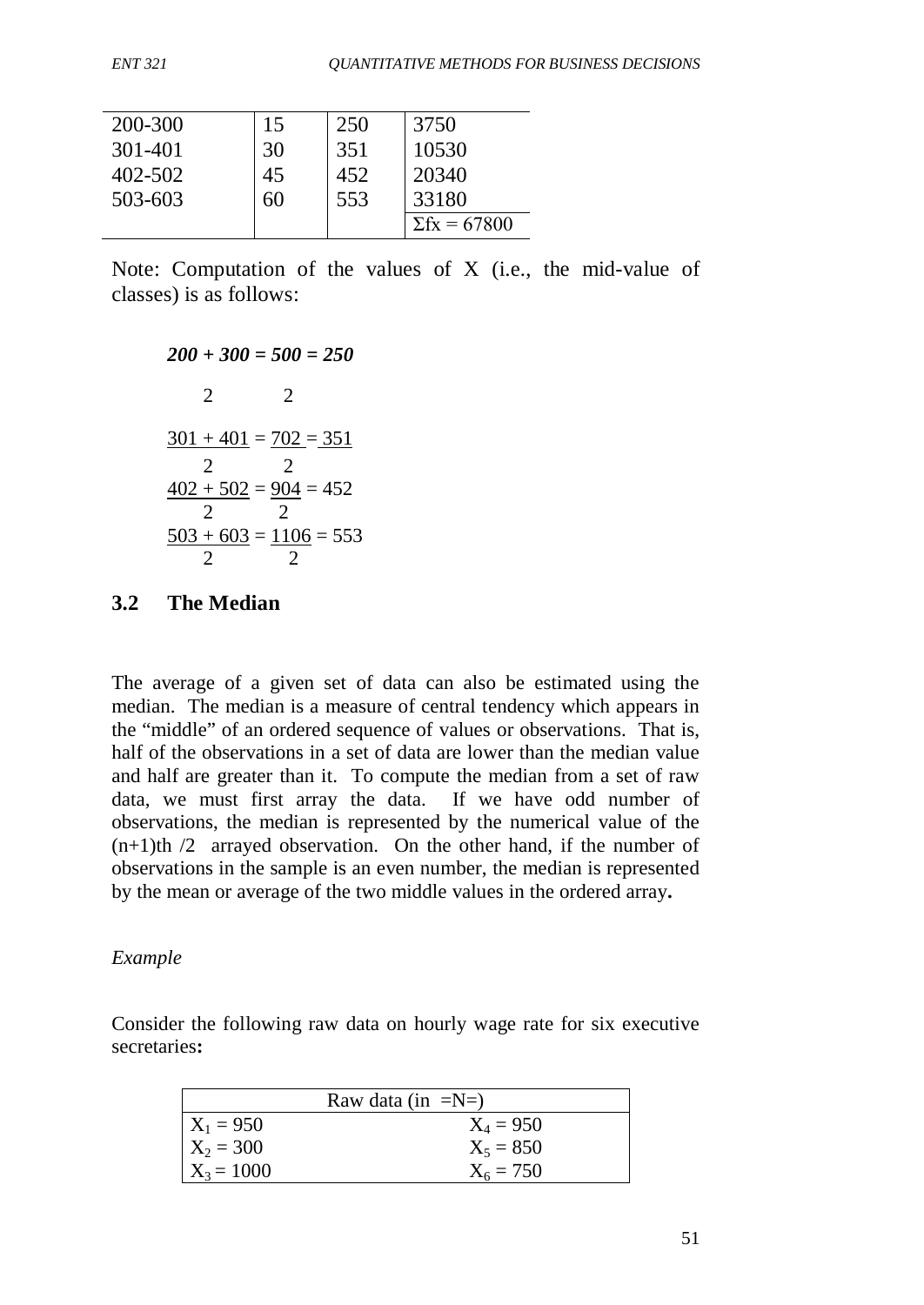Compute the median hourly wage rate for the six secretaries. **Solution**

#### **Ordered Array**

 $X_i = 300, 750, 850, 950, 950, 1000$ 

Since this involves an "even" number of observations, the median will be the average of the two middle values:

$$
=\frac{850+950}{2}=\frac{1800}{2}=900
$$

Thus, the median hourly wage rate is N900

As another example, consider the following ordered array of  $n = 5$ students' mid-semester examination results:

$$
X_i = 64, 79, 88, 90, 94
$$

The median score will be the  $\frac{(n+1)}{2}$ th ordered observation, that is, 3<sup>rd</sup> ordered observation, which is 88, since this involves "odd" number of observations.

#### **3.2.1 Median for a Grouped Data**

The median value for a grouped data is computed according to the following definitions:

For a grouped data:

$$
\text{Median} = L + \frac{\binom{N}{2}-f_b)C}{f_m}
$$

Where  $L =$  Lower actual class limited of the median group, where the median group can be regarded as the group (or class limit) with the highest frequency.

- $N = \Sigma f$  = total number of observations in the given data
- $f_b$  = total frequency of all classes below the median group
- $C =$  class width for the actual class limit.
- $f_m$  = frequency of the median group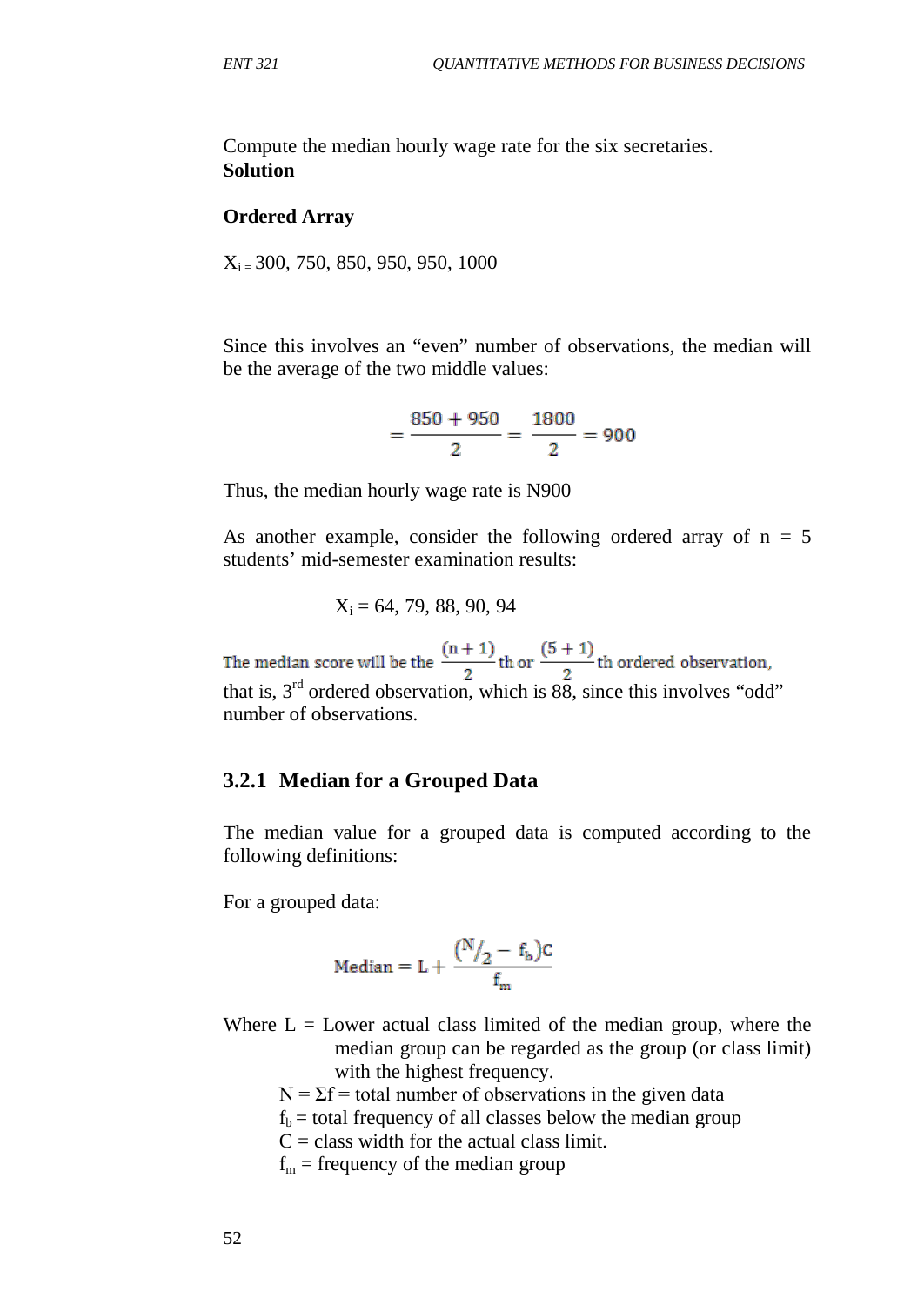**Note:** Class Width = Upper Class Limit – Lower Class Limit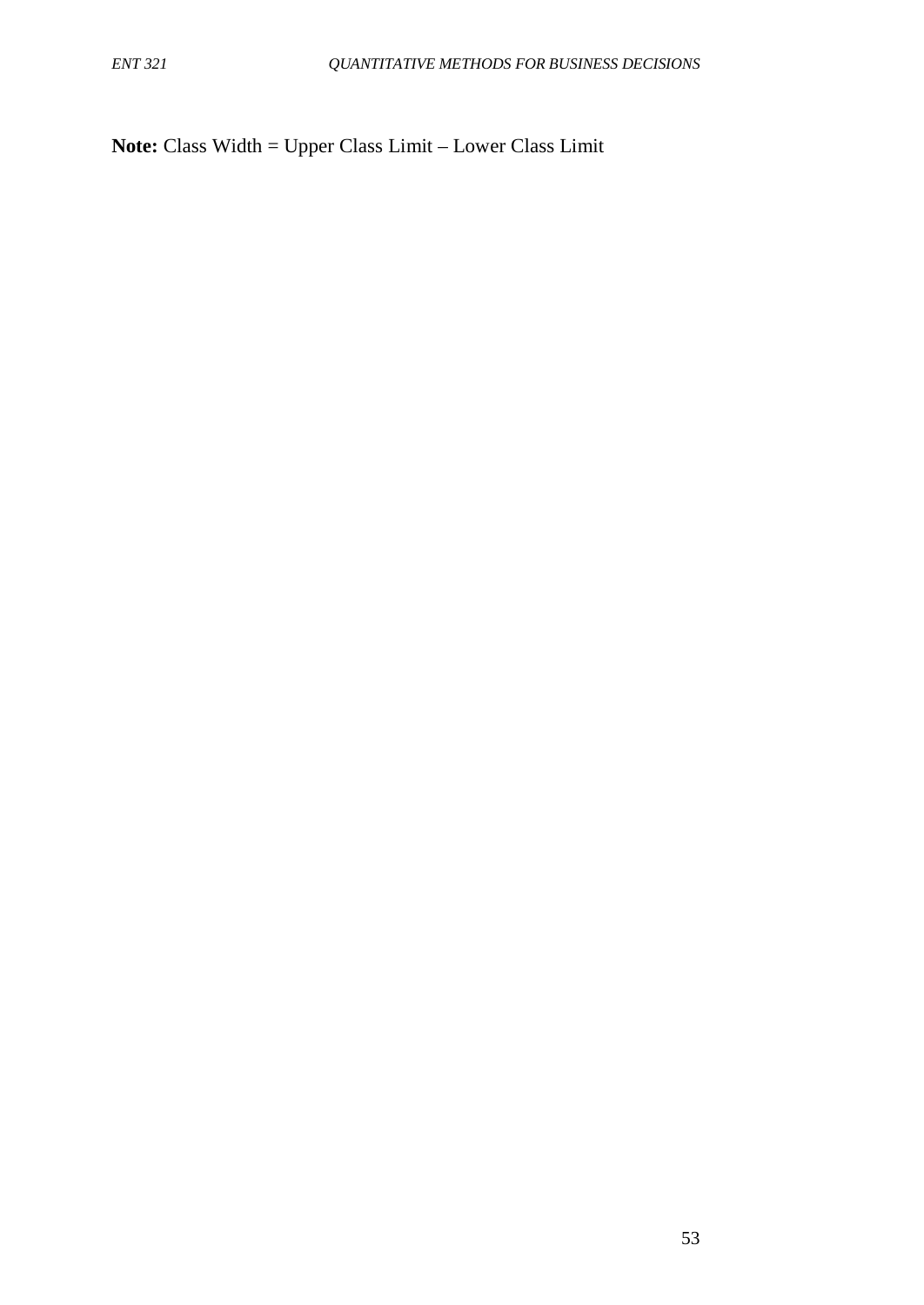#### **Example**

Giving the following table on the share prices of a quoted company over a period of 60 days:

| Price in $=N=$ | No. of Days (f) |
|----------------|-----------------|
| 110-114        | 2               |
| 115-119        | 6               |
| 120-124        | 8               |
| 125-129        | 12              |
| 130-134        | 14              |
| 135-139        | 8               |
| 140-144        | 6               |
| 145-149        | 4               |
|                | $\Sigma f = 60$ |

Find the median share price.

#### *Solution*

We re-tabulate the data to get the needed computational values:

| <b>State Class Limits</b> | <b>Actual Class Limits</b> | <b>Frequency (f)</b> |
|---------------------------|----------------------------|----------------------|
| 100-114                   | 109.5-114.5                | $\overline{2}$       |
| 115-119                   | 114.5-119.5                | 6                    |
| 120-124                   | 119.5-124.5                | 8                    |
| 125-129                   | 124.5-129.5                | 12                   |
| 130-134                   | 129.5-134.5                | 14                   |
| 130-139                   | 134.5-139.5                | 8                    |
| 140-144                   | 139.5-144.5                | 6                    |
| 145-149                   | 144.5-149.5                |                      |
|                           |                            | $\Sigma f = 60$      |

From the re-tabulated data, the median group, that is, the group with the highest frequency (14) is (129.5-134.5).

By definition,

$$
\text{Median Price} = L + \frac{(N_{2} - f_{b})C}{f_{m}}
$$

Where L = 129.5; N = 60;  $f_b = 12+8+6+2 = 28$ ; C = 5; fm = 14.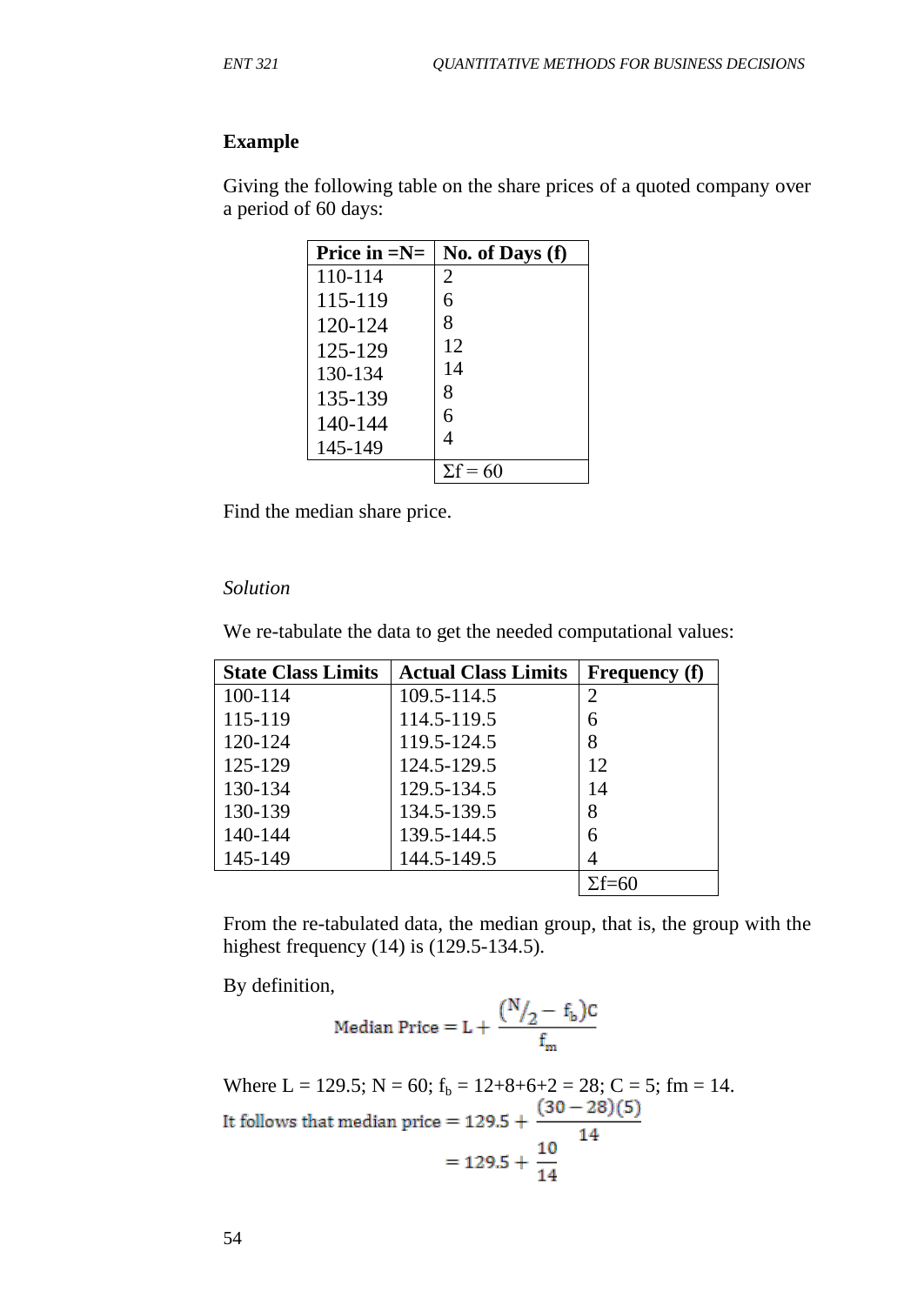$$
= 129.5 + 0.71
$$
  
= 130.21

Thus, the median share price is N130.21

# **3.3 The Mode**

The mode is a quick measure of central tendency or average. The mode is the most typical or most frequently observed value in a given set of data. It is the observation with the highest frequency in a given set.

For the set of data,  $X = 1,2,2,4$ , the value with the highest frequency is 2. Hence, the mode for the given data is 2.

# *3.4.1 Mode for a Grouped Data*

The computational process for the mode of a grouped data is similar to that of the median. The process is as follows:

$$
\text{Mode} = L + \frac{(fm-f_L)C}{(f_m-f_L)+(f_m-fh)}
$$

Where  $L =$  Lower actual class limit of the model group  $f_m$  = frequency of the model group  $f_L$  = frequency of the group before the model group  $f<sub>h</sub>$  = frequency of the group after the model group  $C =$  class width for the actual class limit

# *Example*

Consider the following data on the sales by 90 sales representatives:

| Sales $(N'000s)$ | No. of Sales Reps.(f) |
|------------------|-----------------------|
| $10 - 15$        | 10                    |
| $16 - 21$        | 36                    |
| $22 - 27$        | 28                    |
| $28 - 33$        | 10                    |
| $34 - 39$        |                       |

Calculate the modal value of sales.

# **Solution**

Re-tabulating the data, we get: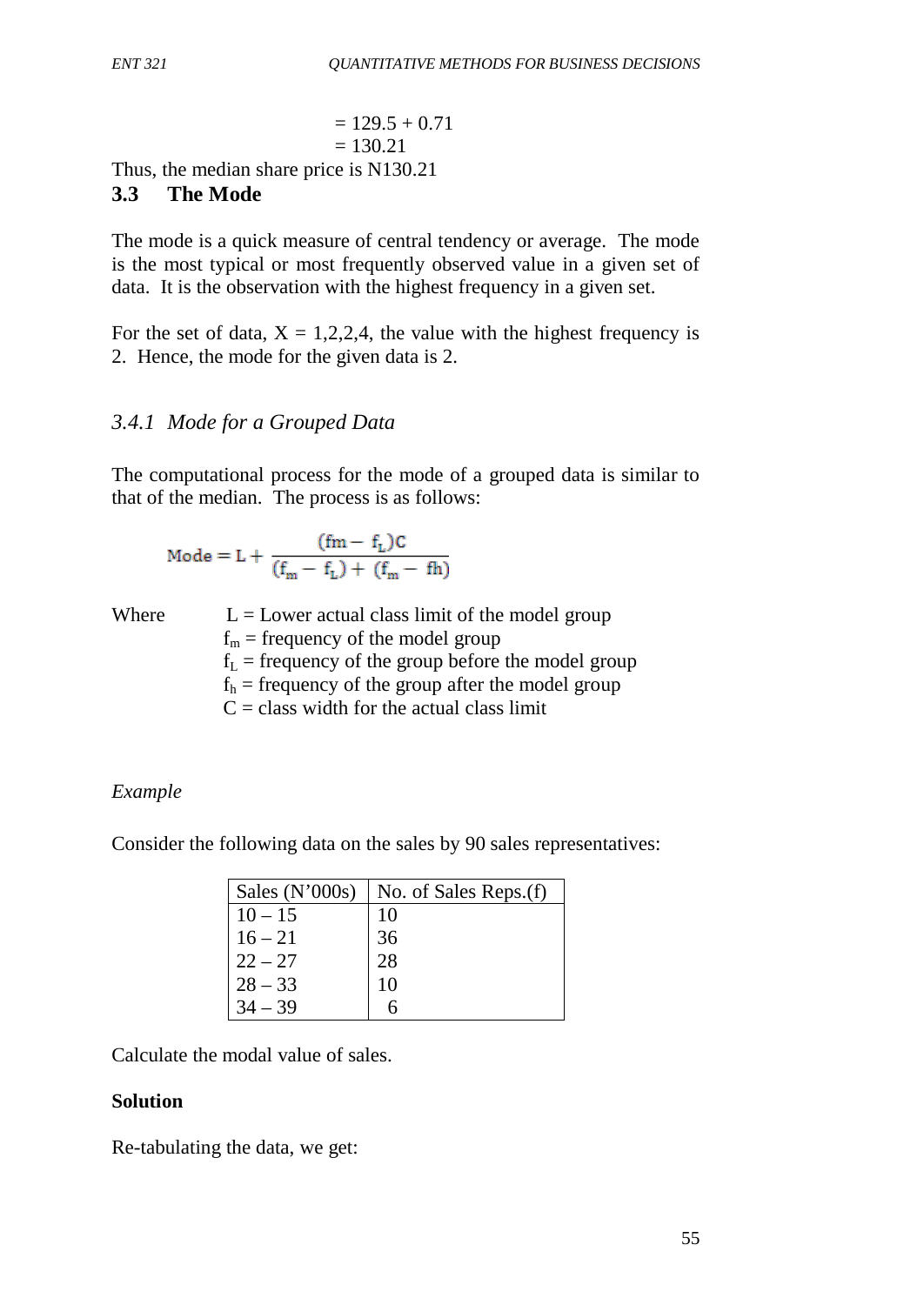| <b>Stated Class Limits</b> | <b>Actual Class Limits</b> | <b>Frequency</b> (f) |
|----------------------------|----------------------------|----------------------|
| $10-15$                    | $9.5 - 15.5$               |                      |
| $16-21$                    | $15.5 - 21.5$              | 36                   |
| $22 - 27$                  | 21.5-27.5                  | 28                   |
| 28-33                      | 27.5-33.5                  | 10                   |
| 34-39                      | 33.5-39.5                  |                      |

From the re-tabulated data, L = 15.5;  $f_m = 36$ ;  $f_L = 10$ ;  $f_h = 28$ ; C = 6.

It follows that:

Mode = L + 
$$
\frac{(fm - f_L)C}{(f_m - f_L) + (f_m - fh)}
$$
  
= 15.5 + 
$$
\frac{(36-10)(6)}{(36-10) + (36-28)}
$$
  
= 15.5 + 
$$
\frac{156}{34}
$$
  
= 20.09

Thus, the modal value of sales is  $N(20.09x1000) = N20,090$  (since values are in thousands).

## **SELF ASSESSMENT EXERCISE 1**

Enumerate, with simple examples, three important measures of averages in a business environment.

# **4.0 CONCLUSION**

To be in command of the latest management techniques, you have to be knowledgeable on basic statistical tools. You will find it difficult making reasonable and effective business projections without some backgrounds in the basic principles of statistics, ranging from measures of averages to forecasting techniques. This unit served as the starting point in the knowledge of these basic principles. It identifies the basic measures of averages including: the arithmetic mean, the median, and the mode, with some simple business applications.

# **5.0 SUMMARY**

In a nutshell, this unit has exposed you to the following statistical concepts:

1. The **arithmetic mean** used in estimating the average of a given set of observations. It is the most accurate measure of an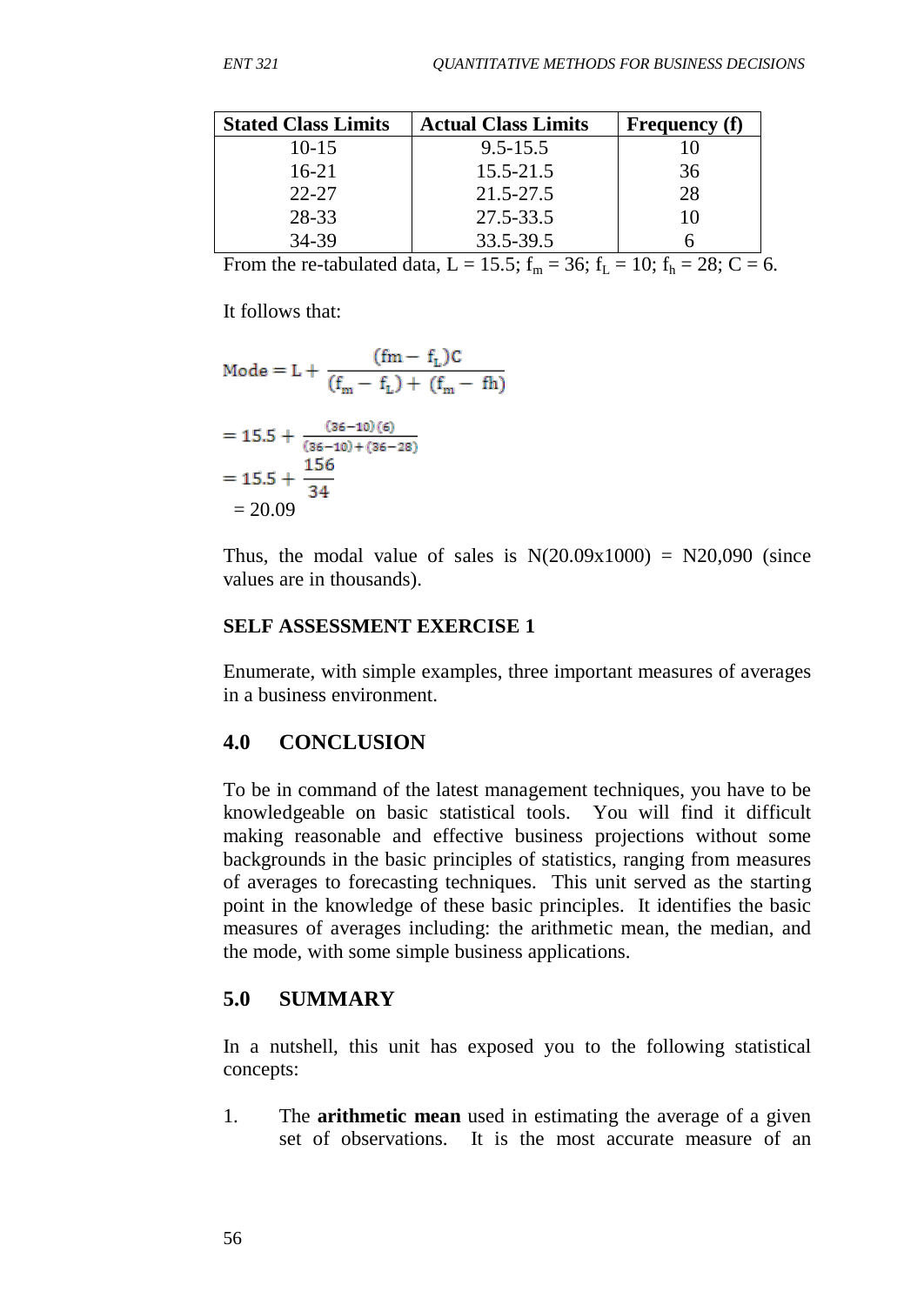average, and of major concern in the present discussion are three levels of estimates:

- Arithmetic Mean of observations of equal weights or levels of importance.
- Arithmetic Mean of weighted set of observations (weighted Arithmetic Mean)
- Arithmetic Mean for a grouped data (or set of observations)
- 2. The **median,** a measure of central tendency which appears in the "middle" of an ordered sequence of values or observations. That is, half of the observations in a set of data are lower than the median value and half are greater than it.
- 3. The **mode** which is a quick measure of central tendency or average. The mode is the most typical or most frequently observed value in a given set of data. It is the observation with the highest frequency in a given set.

# **6.0 TUTOR-MARKED ASSIGNMENT**

The award of a contract is based on a contractor's scores on credibility test over five years in business. The scores are weighted as follows:

| Year:  |  |  |  |
|--------|--|--|--|
| Weight |  |  |  |

If the score of five of the contractors (Adamu, Okoli, Babalola, Udoh and Okoh) are as shown below:

| Contractor      |    |    | Year |    |    |
|-----------------|----|----|------|----|----|
|                 |    | 2  | 3    |    | 5  |
| Adamu           | 62 | 62 | 50   | 61 | 48 |
| Okoli           | 46 | 56 | 67   | 50 | 62 |
| <b>Babalola</b> | 51 | 54 | 60   | 55 | 58 |
| Udoh            | 63 | 60 | 49   | 52 | 61 |
| Okoh            | 58 | 6/ | 60   | 52 | 70 |

and a contract will be awarded to the contractor with the highest average score, which contractor will the contract, be given to?

# **7.0 REFERENCES/FURTHER READING**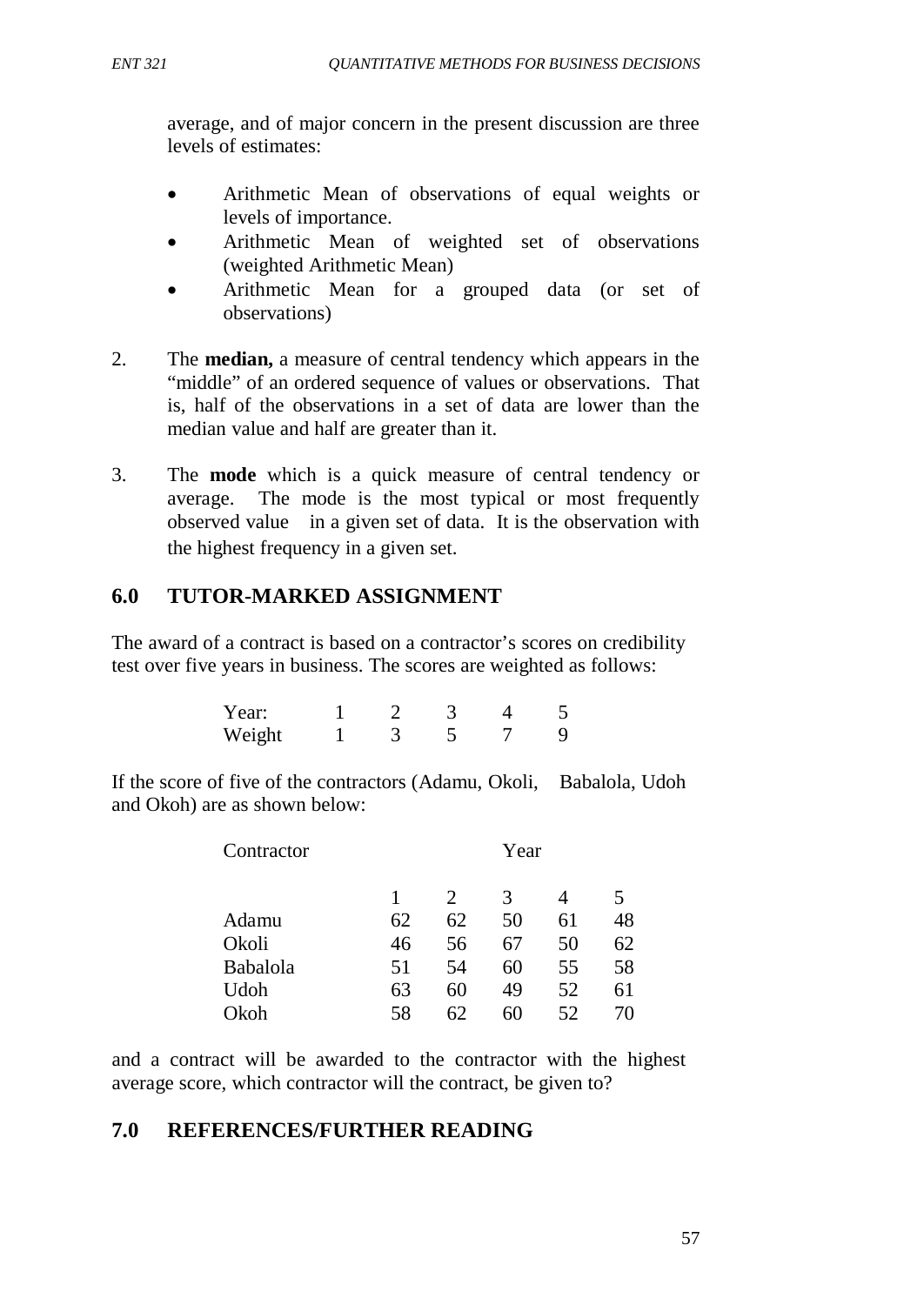Haessuler, E. F. and Paul, R. S. (1976). *Introductory Mathematical Analysis for Students of Business and Economics, 2nd edition*. Reston Virginia: Reston Publishing Company.

# **UNIT 2 STATISTICAL TOOLS II: MEASURES OF VARIABILITY OR DISPERSION**

## **CONTENTS**

- 1.0 Introduction
- 2.0 Objectives
- 3.0 Main Content
	- 3.1 The Measures of Variations or Dispersion
		- 3.1.1 The Range
	- 3.2 The Mean Deviation (MD)
	- 3.3 The Variance
	- 3.4 The Standard Deviation
		- 3.4.1 Variance and Standard Deviation for a Grouped Data
	- 3.5 The Coefficient of Variation
	- 3.6 The Measures of Skewness
		- 3.6.1 The Pearson's No. 1 Coefficient of Skewness
		- 3.6.2 The Pearson's No. 2 Coefficient of Skewness
- 4.0 Conclusion
- 5.0 Summary
- 6.0 Tutor-Marked Assignment
- 7.0 References/Further Reading

## **1.0 INTRODUCTION**

The second most important characteristic which describes a set of data is the amount of variation, deviation, scatter, or spread in the data. Deviation from an established average is a signal that a problem requiring managerial solution exists. A sales person in a commercial bank who consistently performs below an established average or target, for example, signals a problem in his or her marketing activities, which requires managerial decision. In this unit, we outline five important measures of variations, including:

- 1. the range
- 2. mean deviation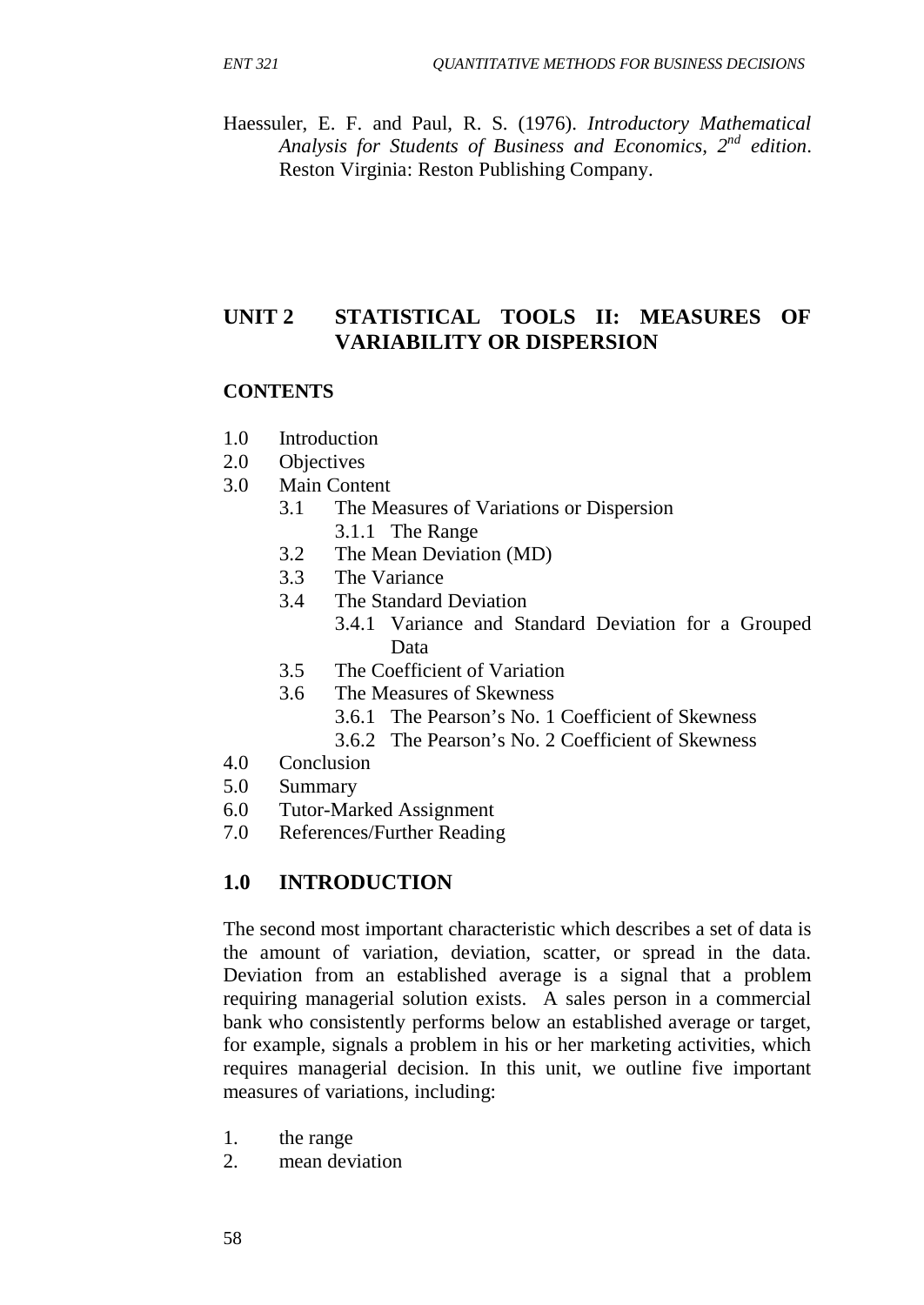- 3. variance
- 4. standard deviation
- 5. coefficient of variation

The variation or dispersion measures the degree of non-uniformity of observations in a given set of data. The greater the variation, the more non-uniform the observations in a given set of data is A manager role is to ensure uniform set of observations as this is essential for reliability in forecasting and planning.

# **2.0 OBJECTIVES**

At the end of this unit, you should be able to:

- explain the different measures of variation or deviations
- identify the best unbiased measure of variation
- recognise when a set of data is biased or unreliable
- state the managerial implications of non-uniformity in data behaviours
- recognise a decision problem needing managerial solutions.

## **3.0 MAIN CONTENT**

## **3.1 The Measures of Variations or Dispersion**

As noted above, for the purpose of this course, we discuss five major measures of dispersion in the behaviour of business and/or economic variables: the range, the mean deviation, the variance, the standard deviation, and the coefficient of variation. Another important related measure that is primarily concerned with distribution of some business data is the Pearson Coefficient of Skewness. You will be exposed to its computation, interpretations, and managerial implications.

## **3.1.1 The Range**

The Range (R) of a given set of ungrouped data can be determined from an ordered array as the difference between the highest observation and the lowest observation.

Let  $X_h$  = Highest observation  $X_I$  = Lowest observation

The n,  $R = X_h - X_L$ 

Given the arrayed data:  $X = 2,5,8,9,12,13,18$ , the range will be:  $R = 18 - 2 = 16.$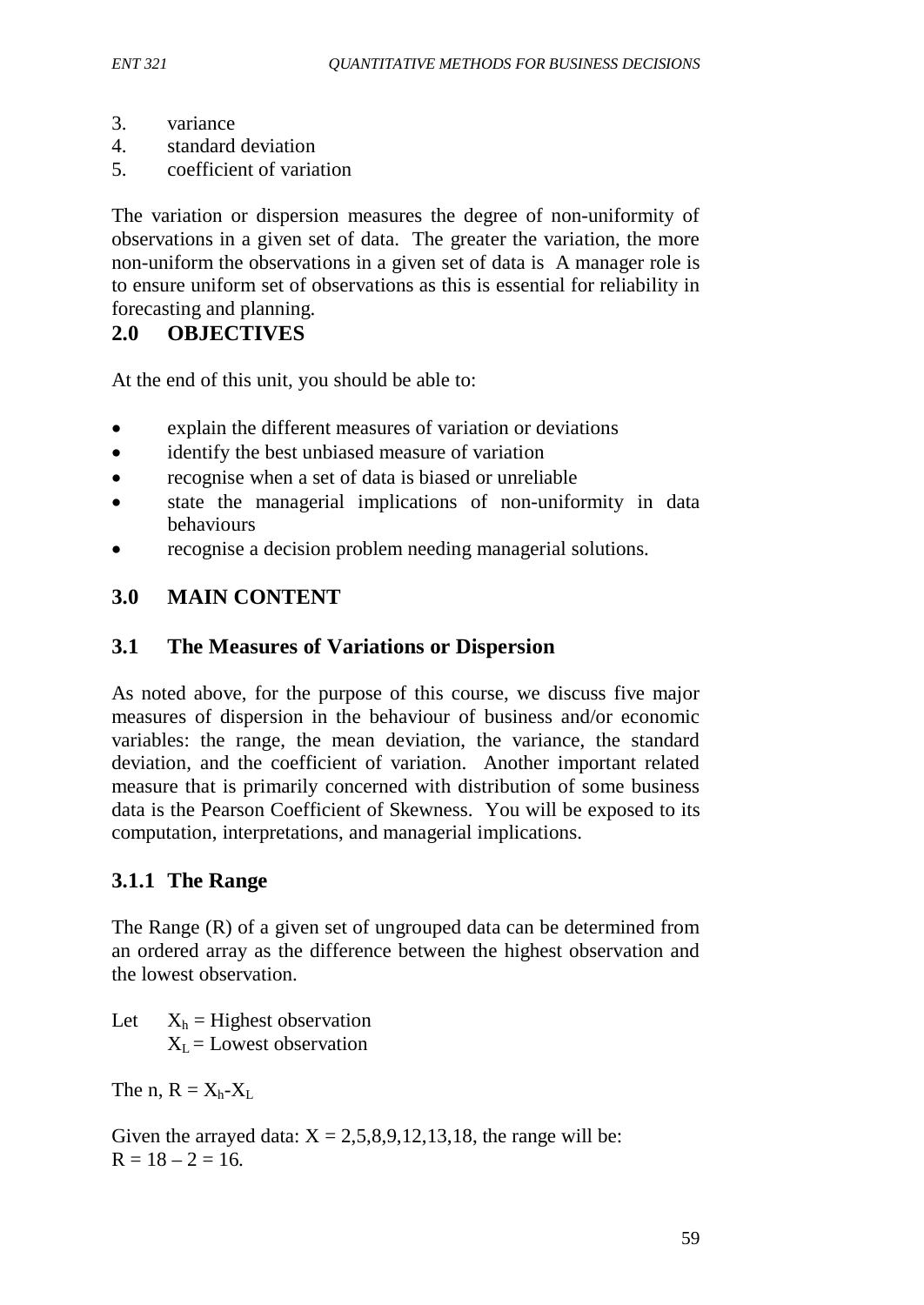# **3.2 The Mean Deviation (MD)**

The Mean Deviation can be defined simply by the following relationship:

$$
MD = \frac{\sum/X - \overline{X}/}{n}
$$

where  $\frac{\sum (X - \overline{X})}{n}$  = sum of the absolute values of deviation from

arithmetic mean

 $n =$  number of observation

As an example, consider again the arrayed data,  $X = 2,5,8,9,12,13,18$ . The mean deviation, MD, can be computed as follows:

$$
\overline{X} = \frac{\sum X}{n} = \frac{67}{7} = 9.57
$$

By tabulation,

| $\boldsymbol{X}$ |                       |      |
|------------------|-----------------------|------|
| 2                | $-7.57$               | 7.57 |
| 5                | $-2.57$               | 2.57 |
| 8                | $-1.57$               | 1.57 |
| 9                | $-0.57$               | 0.57 |
| 12               | 2.43                  | 2.43 |
| 13               | 3.43                  | 3.43 |
| 18               | 8.43                  | 8.43 |
|                  | $\Sigma$ /X-X/= 26.57 |      |

Thus,

$$
MD = \frac{\sum /X - \overline{X}}{n} = \frac{26.57}{7} = 3.7957
$$

## **3.4 The Variance**

The Variance for a given set of an ungrouped data can be defined by:

$$
\text{Variance}=\ S^2=\frac{\sum X^2-(\sum X\hspace{-0.1cm}\not|\hspace{0.1cm} n)^2}{n-1}
$$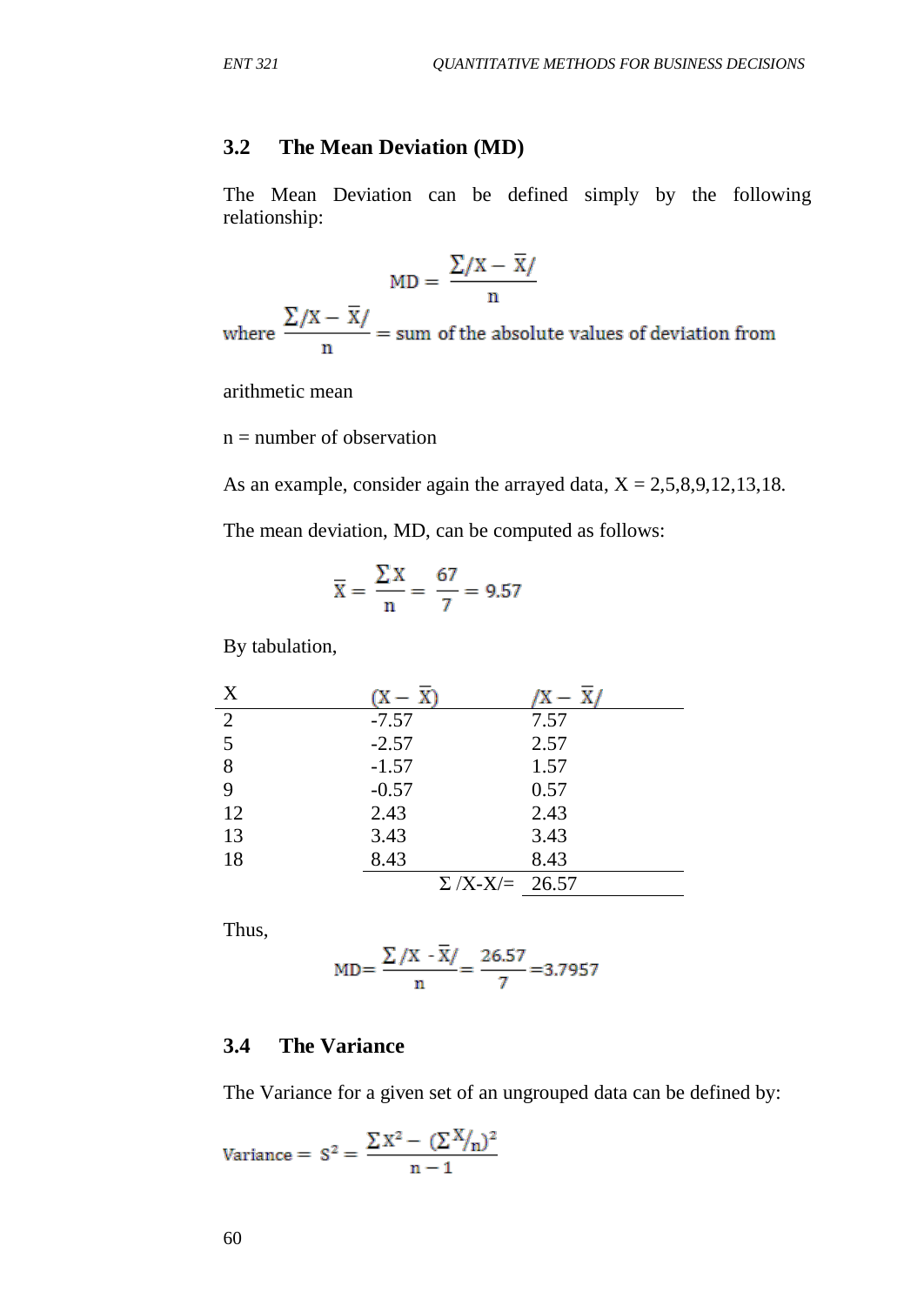where X represents the numerical values of the given set of an ungrouped data.

Continuing with our earlier example, where

 $X = 2,5,8,9,12,13,18$ , and by tabulation:

| X              | $X^2$ |
|----------------|-------|
| $\overline{2}$ | 4     |
| 5              | 25    |
| 8              | 64    |
| 9              | 81    |
| 12             | 144   |
| 13             | 169   |
| 18             | 324   |

$$
\sum X = 67; \sum X^2 = 811;
$$
  
\n
$$
S^2 = \frac{(\sum X)^2}{n} = \frac{(67)}{7} = \frac{4489}{7} = 641.29
$$
  
\nThus,  $S^2 = \frac{\sum X^2 - (\sum X)^2 / n}{n - 1} = \frac{811 - 641.29}{7 - 1} = \frac{169.71}{6} = 28.285$ 

Thus, the variance of the given set of ungrouped data is 28.285. This is often regarded as a crude and over-estimated measure of dispersion. By interpretation of this result, you can infer that, on the average, each individual observation in the given data differs from the established average of 9.57 by about 28 units. Observe that this type of data will be difficult to make forecasting with and plan with.

## **3.4 The Standard Deviation**

Simply stated, the standard deviation is the most useful measure of variation. It can be defined as the square root of the variance for a given set of data.

Thus,

```
Standard deviation = S = \sqrt{S^2}
```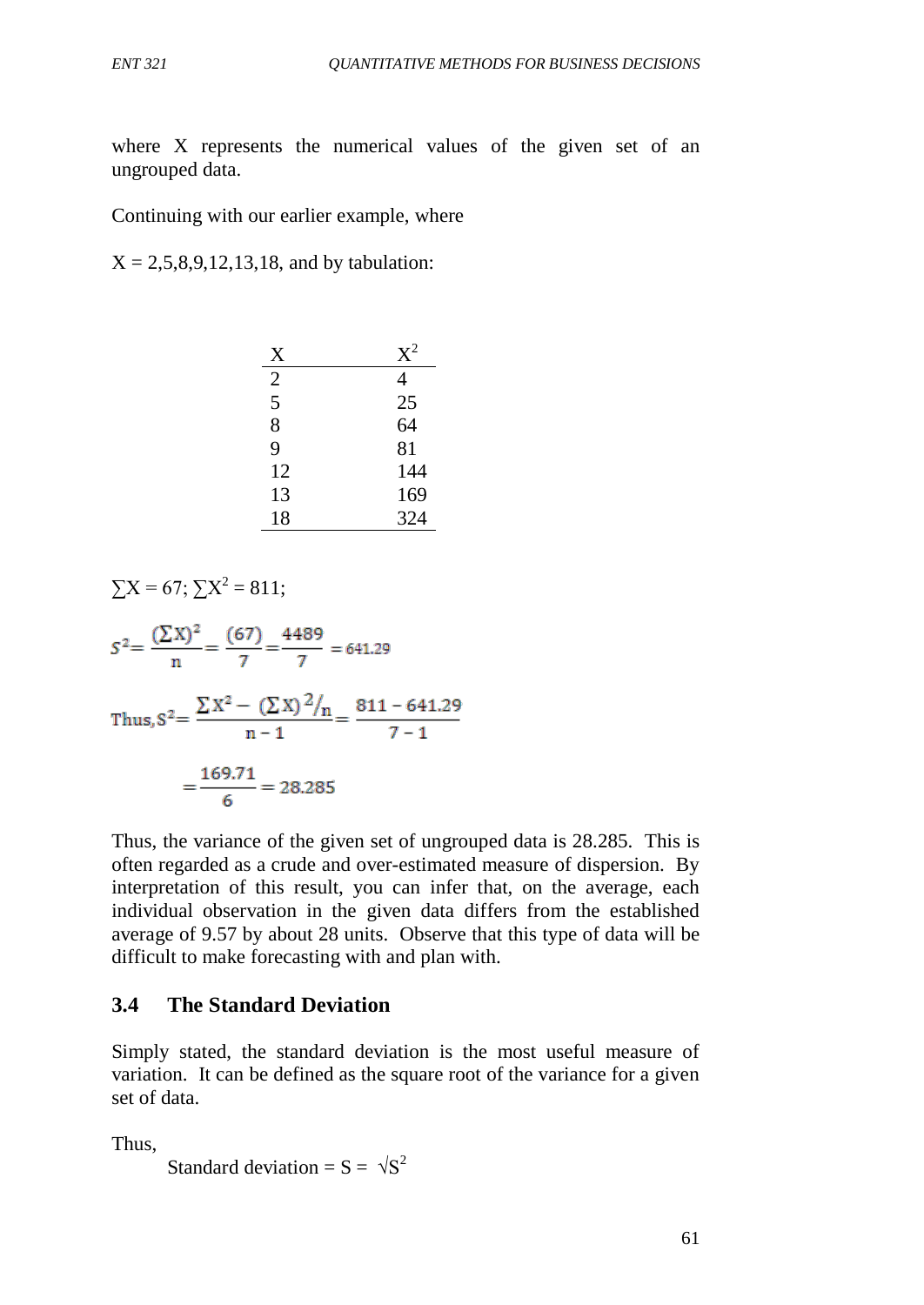Or,

$$
S = \sqrt{\frac{\sum X^{2-} (\sum X)^2 / n}{n \cdot 1}}
$$
, for ungrouped data

The standard deviation for the last example is:  $S = \sqrt{S^2} = \sqrt{28.285} = 5.318$ 

Again, by interpretation, this implies that each individual observation in the given set of data deviates from the established average of 9.57 by about 5 units.

## **3.4.1 Variance and Standard Deviation for a Grouped Data**

The computation of variance and standard deviation for a grouped data is illustrated by the following example.

The Variance and Standard Deviation for a grouped data are defined by the following formulations:

$$
\text{Variance} = S^2 = \frac{\sum fx^2 - (\sum fx)^2 / n}{n - 1}
$$

Standard Deviation = 
$$
\sqrt{S^2}
$$
 =  $\sqrt{\frac{\sum fx^2 - (\sum fx)^2/n}{n-1}}$ 

#### **Example**

The following data presents the profit ranges of 100 firms in a given industry.

| Profits (N'millions) | No. of Firms $(f)$   |
|----------------------|----------------------|
| $10 - 15$            | 8                    |
| $16 - 21$            | 18                   |
| $22 - 27$            | 20                   |
| $28 - 33$            | 12                   |
| $34 - 39$            | 15                   |
| $40 - 45$            | 17                   |
| $46 - 51$            | 10                   |
|                      | $\Sigma f = n = 100$ |

We are required to compute the variance and standard deviation of profits within the industry.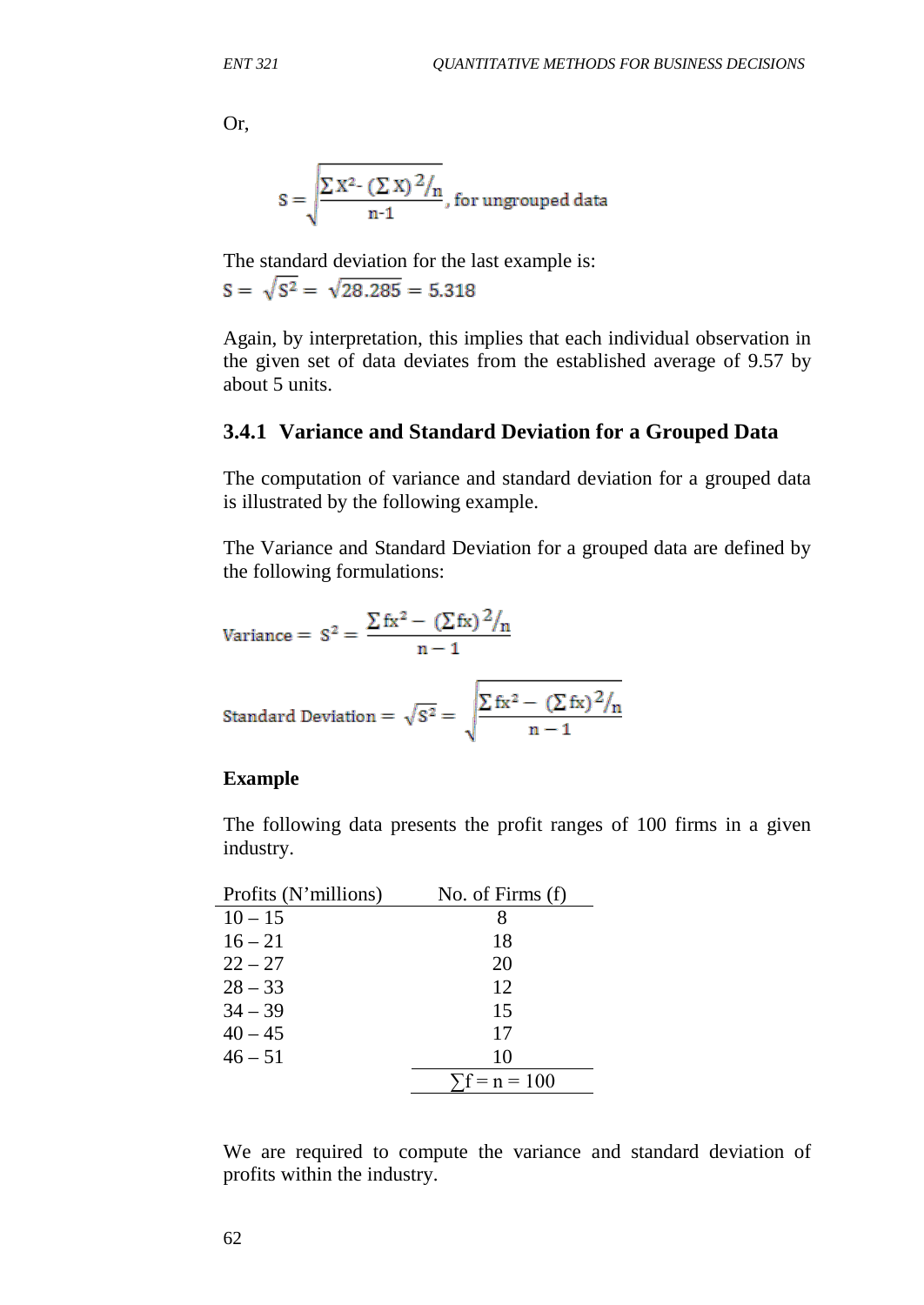# **Solutions**

By definition,

By definition,  
\n
$$
\text{Variance} = S^2 = \frac{\sum fx^2 - (\sum fx)^2 / n}{n - 1}
$$
\n
$$
\text{Standard Deviation} = \sqrt{S^2} = \sqrt{\frac{\sum fx^2 - (\sum fx)^2 / n}{n - 1}}
$$

The computational process is as follows:

| $\text{fx}^2$            |
|--------------------------|
|                          |
| 1250                     |
| 6160.5                   |
| 12005                    |
| 11163                    |
| 19983.75                 |
| 30706.25                 |
| 23522.50                 |
| $104791=$                |
| $\overline{\text{f}x}^2$ |
|                          |

# **Summary**

$$
\frac{\sum fx=3044}{\sum \left( \frac{K}{2} \right)^2} = \frac{(3044)^2}{100} = 92659.36
$$

$$
\Sigma fx^2 = 104791
$$

It follows that:

Variance = 
$$
S^2 = \frac{\sum fx^2 - (\sum fx)^2 / n}{n - 1} = \frac{104791 - 92659.36}{100 - 1}
$$
  
=  $\frac{12131.64}{99} = 122.54$ 

Standard Deviation =  $\sqrt{s^2} = \sqrt{122.54} = 11.07$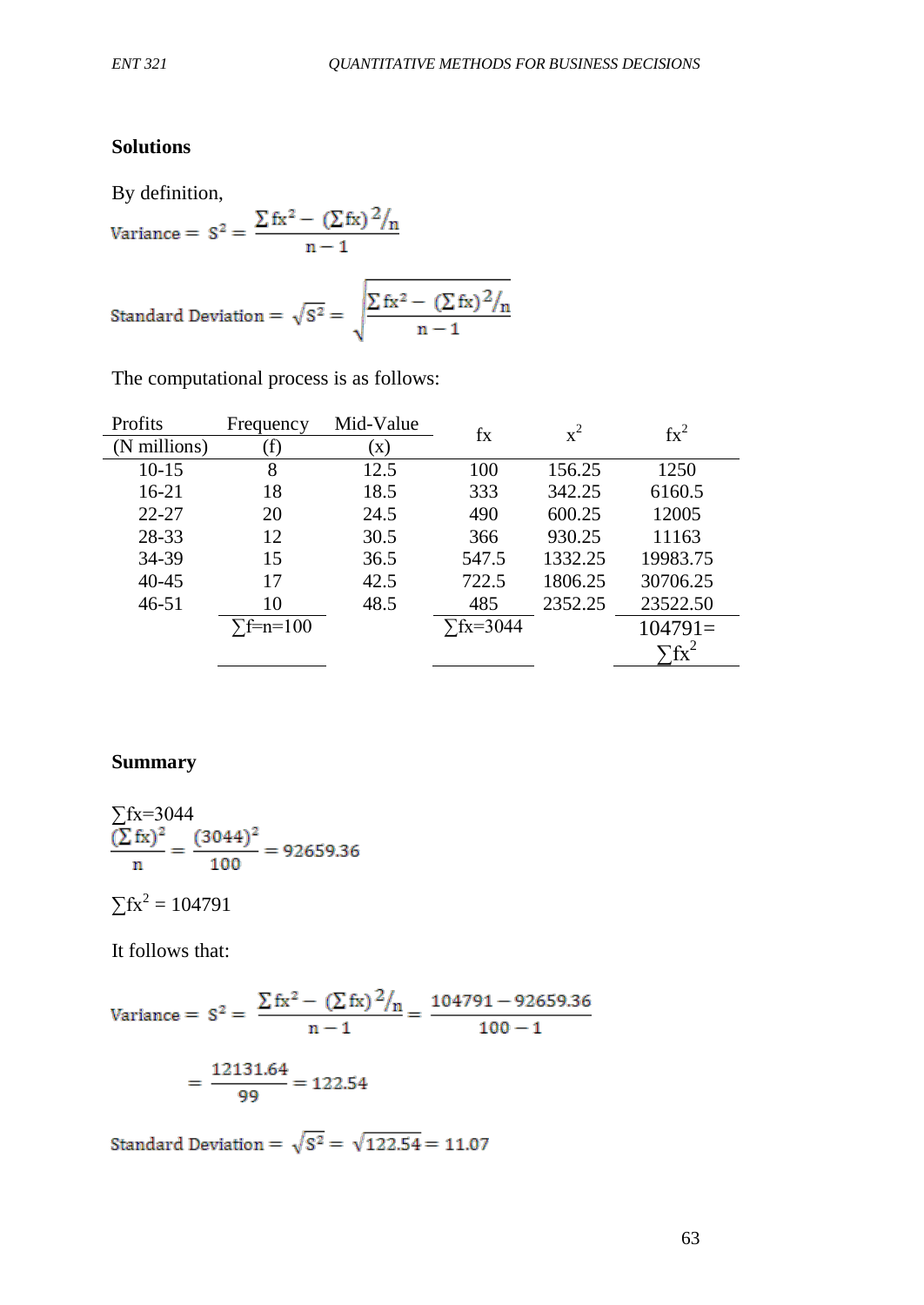Thus, the required variance and standard deviation are 122.54 and 11.07 respectively.

# **3.5 The Coefficient of Variation**

Unlike other measures of variability, the coefficient of variation is a relative measure. It is particularly useful when comparing the variability of two or more sets of data that are expressed in different units of measurements.

The coefficient of variation measures the standard deviation relative to the mean and is computed by:

Coefficient of Variation =  $CV = \frac{[S]}{X}$  100%

The coefficient of variation is also useful in the comparison of two or more sets of data which are measured in the same units but differ to such an extent that a direct comparison of the respective standard deviations is not very helpful.

**As an example**, suppose a potential investor is considering the purchase of shares in one or two companies, A or B, which are listed on the Nigerian Stock Exchange (NSE). If neither company offered dividends to its shareholders and if both companies were rated equally high in terms of potential growth, the potential investor might want to consider the volatility of the two stocks to aid in the investment decision.

Now, suppose each share of stock in Company A has an average of N50 over the past months with a standard deviation of N10. In addition, suppose that in this same time period, the price per share for Company B's stock averaged N12 with a standard deviation of N4. Observe that in terms of actual standard deviations, the price of Company A's shares seems to be more volatile than that of Company B. However, since the average prices per share for the two stocks are so different, it would be more appropriate for the potential investor to consider the variability in price relative to the average price in order to examine the volatility/stability of two stocks.

The coefficient of variation of company A's stock is

$$
CV_A = \frac{[S_A]}{X_A} \; 100\% = \frac{[N10]}{N50} \; 100\% = 20\%
$$

That of Company B is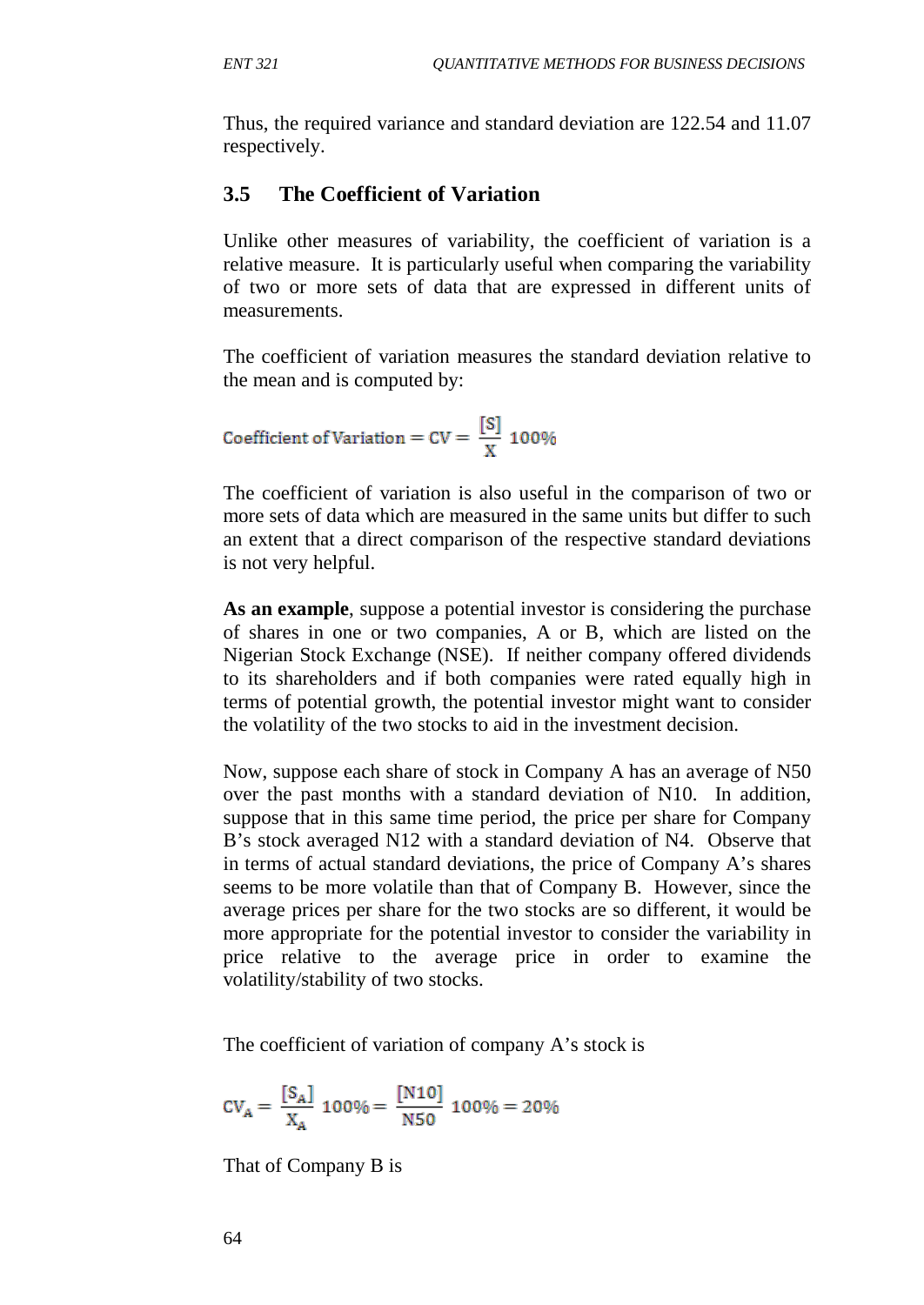$$
CV_B = \frac{[S_B]}{X_B} \, 100\% = \frac{[N4]}{N12} \, 100\% = 33.3\%
$$

It follows that relative to the average, the share price of company B's stock is much more variable/unstable than that of Company A.

## **3.6 The Measures of Skewness**

The measures of skewness are generally called Pearson's first coefficient of skewness and Pearson's second coefficient of skewness. Measures of skewness are used in determining the degree of asymmetry of a distribution; a distribution which is not symmetrical is said to be skewed.

## **3.6.1 The Pearson's No. 1 Coefficient of Skewness**

The formula used in calculating Pearson's No. 1 coefficient is:

$$
Sk = \frac{Mean - Mode}{\sigma}
$$

Notice that the mean, the mode, and the standard deviation are all expressed in the units of the original data. When the difference between the mean and the mode is computed as a fraction of the standard deviation (or average spread of the data around the mean), the original units cancel out in the fraction. The result will be a coefficient of skewness, a number which tells you the extent of the skewness in the distribution.

## **Example**

Consider a set of data on monthly sales of a company's product, the mean of which was found to be N240, 000; the mode found to be N135, 000; and the standard deviation found to be N85, 000. The Pearson's No. 1 Coefficient of skewness would be calculated as follows:

 $Sk = \frac{Mean - Mode}{\sigma} = \frac{240,000 - 135,000}{85,000}$  $= 1.24$ 

Generally, a complete absence of skewness would have a coefficient of skewness equal to zero. In our example, since the mean was larger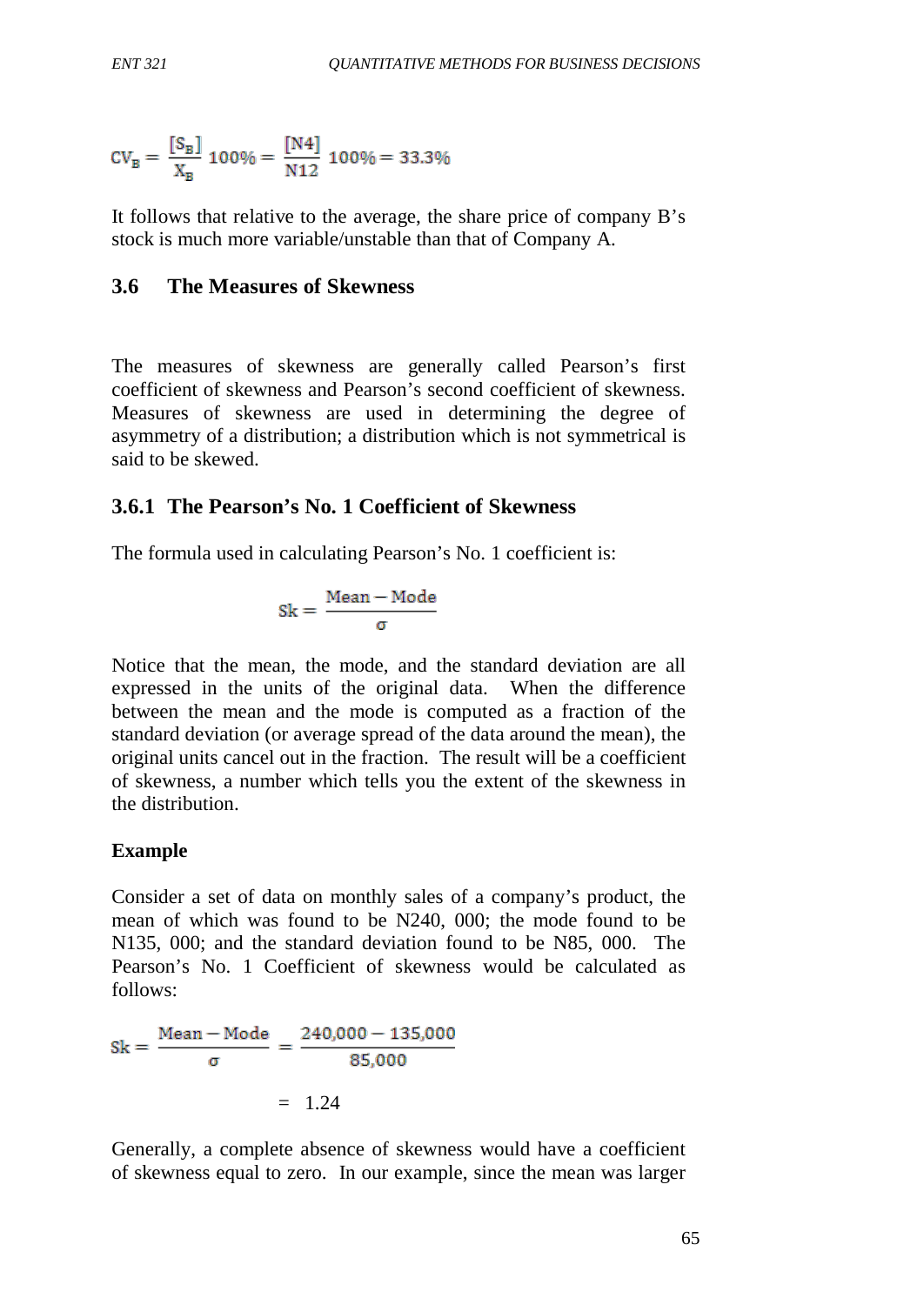than the mode, we obtained a positive coefficient of skewness to the extent of 124% of the standard deviation.

# **3.6.2 The Pearson's No. 2 Coefficient of Skewness**

This type of the Pearson's coefficient of skewness came as a result of the fact that a precise calculation of mode is difficult in many distributions. Hence, Pearson's No. 2 coefficient of skewness uses the difference between the mean and the median of the distribution instead of the difference between the mean and the mode. In this calculation,

you have the formula:<br> $Sk = \frac{3(\text{mean} - \text{median})}{\text{mean}}$ 

This formula should give you a more accurate measure of skewness than that of the Pearson's No. 1 formula.

## **SELF ASSESSMENT EXERCISE 1**

Why is it important for a manager to know and understand the use of the measures of dispersion or variation?

# **4.0 CONCLUSION**

This unit complemented unit 6 in its presentation of the basic principles of dispersion or measures of uniformity or measures of variability in a statistical data set. Five measures of dispersion in the behaviour of business and/or economic variables were presented as: the range, the mean deviation, the variance, the standard deviation, and the coefficient of variation. Another important related measure that is primarily concerned with distribution of some business data is the Pearson Coefficient of Skewness. The computation, interpretations, and managerial implications of these measures were discussed.

# **5.0 SUMMARY**

We summarise the basic measures of variations as discussed in this unit in the following form.

- 1. The Range (R) of a given set of ungrouped data can be determined from an ordered array as the difference between the highest observation and the lowest observation.
	- Let  $X_h$  = Highest observation  $X_L$  = Lowest observation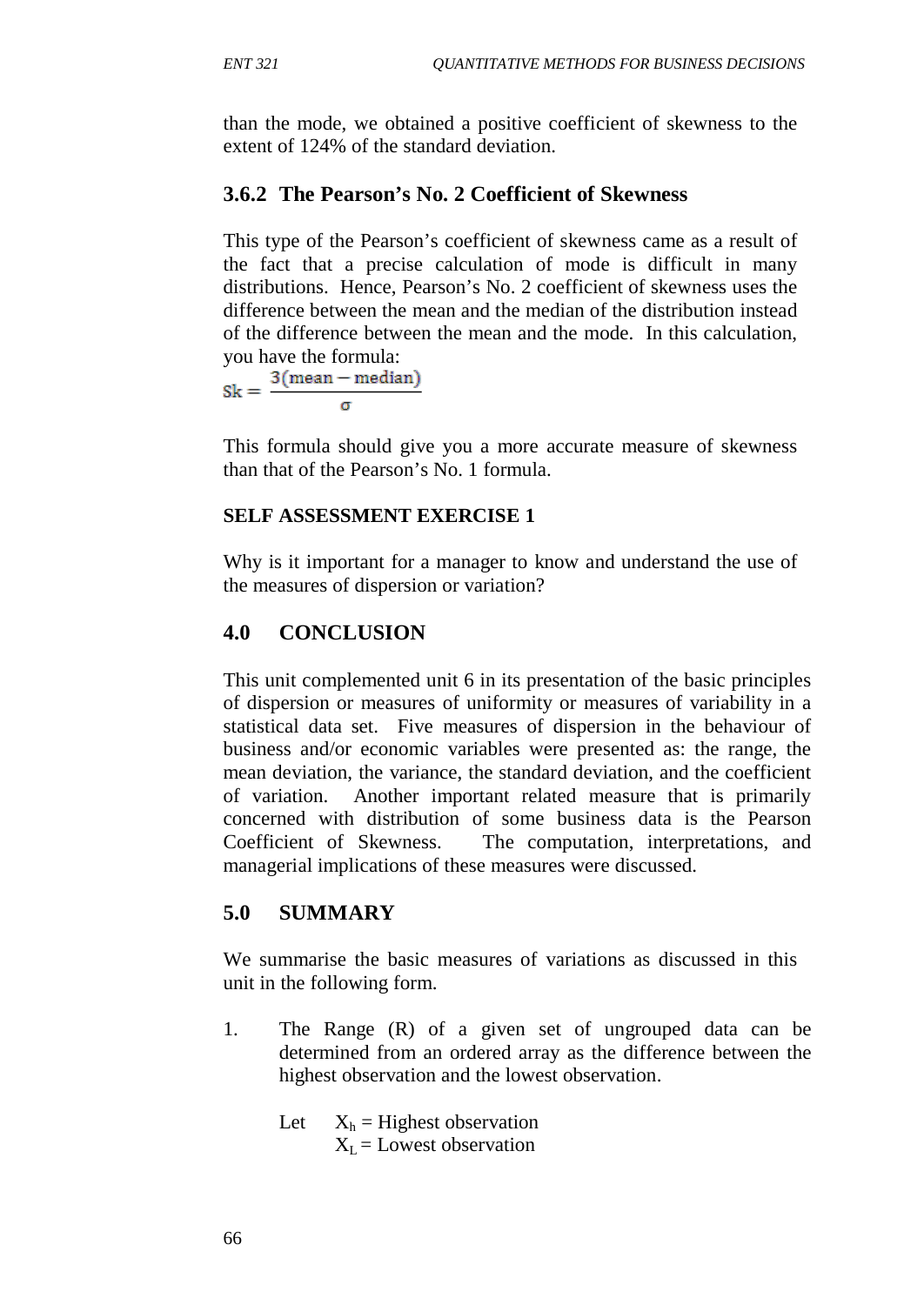The n,  $R = X_h - X_L$ 

2. The Mean Deviation can be defined simply by the following relationship:

$$
MD = \frac{\sum /X - \overline{X}}{n}
$$
  
n = number of  
observation  

$$
\sum /X - \overline{X}/
$$

where  $\frac{\sum (X - X)}{n}$  = sum of the absolute values of deviation from arithmetic mean

3. The Variance for a given set of an ungrouped data can be defined by:

$$
\text{Variance} = S^2 = \frac{\sum X^2 - (\sum X/n)^2}{n-1}
$$

where X represents the numerical values of the given set of an ungrouped data.

4. The standard deviation is the most useful measure of variation. It can be defined as the square root of the variance for a given set of data.

Thus, Standard deviation =  $S = \sqrt{S^2}$ Or,

$$
S = \sqrt{\frac{\sum X^2 - (\sum X)^2 / n}{n-1}}
$$
, for ungrouped data

5. The coefficient of variation is a relative measure. It is particularly useful when comparing the variability of two or more sets of data that are expressed in different units of measurements.

The coefficient of variation measures the standard deviation relative to the mean and is computed by:

Coefficient of Variation = 
$$
CV = \frac{[S]}{X}
$$
 100%

6. The measures of skewness are generally called Pearson's first coefficient of skewness and Pearson's second coefficient of skewness. Measures of skewness are used in determining the degree of asymmetry of a distribution; a distribution which is not symmetrical is said to be skewed.

# **6.0 TUTOR-MARKED ASSIGNMENT**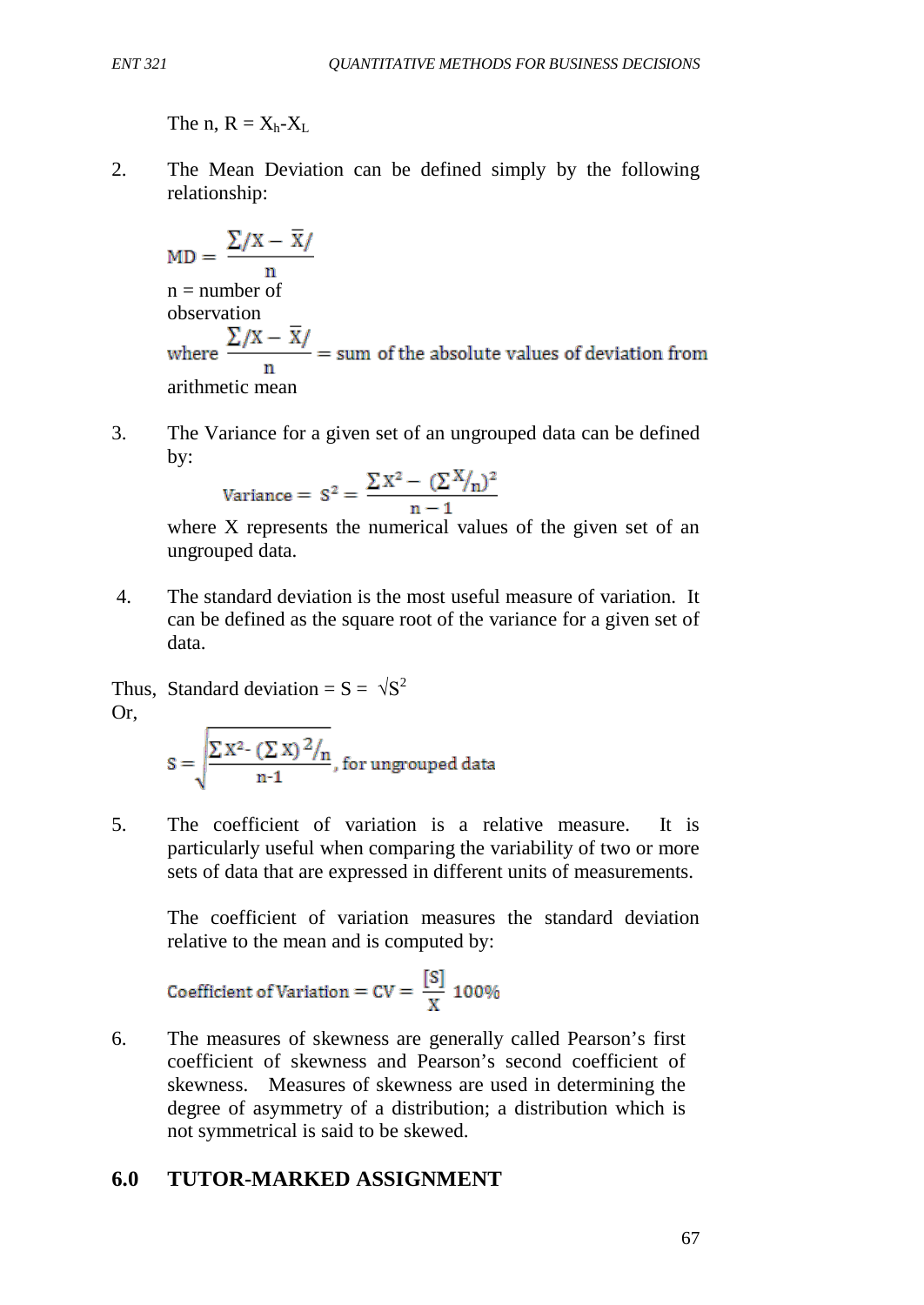| Income $(NO00'S)$ | Number of subscribers |
|-------------------|-----------------------|
| $20 - 30$         | 20                    |
| $31 - 41$         | 15                    |
| $42 - 52$         | 10                    |
| $53 - 63$         |                       |

The income distribution of a sample of 50 MTN subscribers in Nigeria is as follows:

Compute:

- (a) the arithmetic mean of the subscribers' incomes
- (b) the modal and median incomes
- (c) the standard deviation of the income distribution
- (d) the coefficient of variation of the income distribution.

## **7.0 REFERENCES/FURTHER READING**

Haessuler, E. F. and Paul, R. S. (1976). *Introductory Mathematical Analysis for Students of Business and Economics, 2nd edition.*  Reston Virginia: Reston Publishing Company.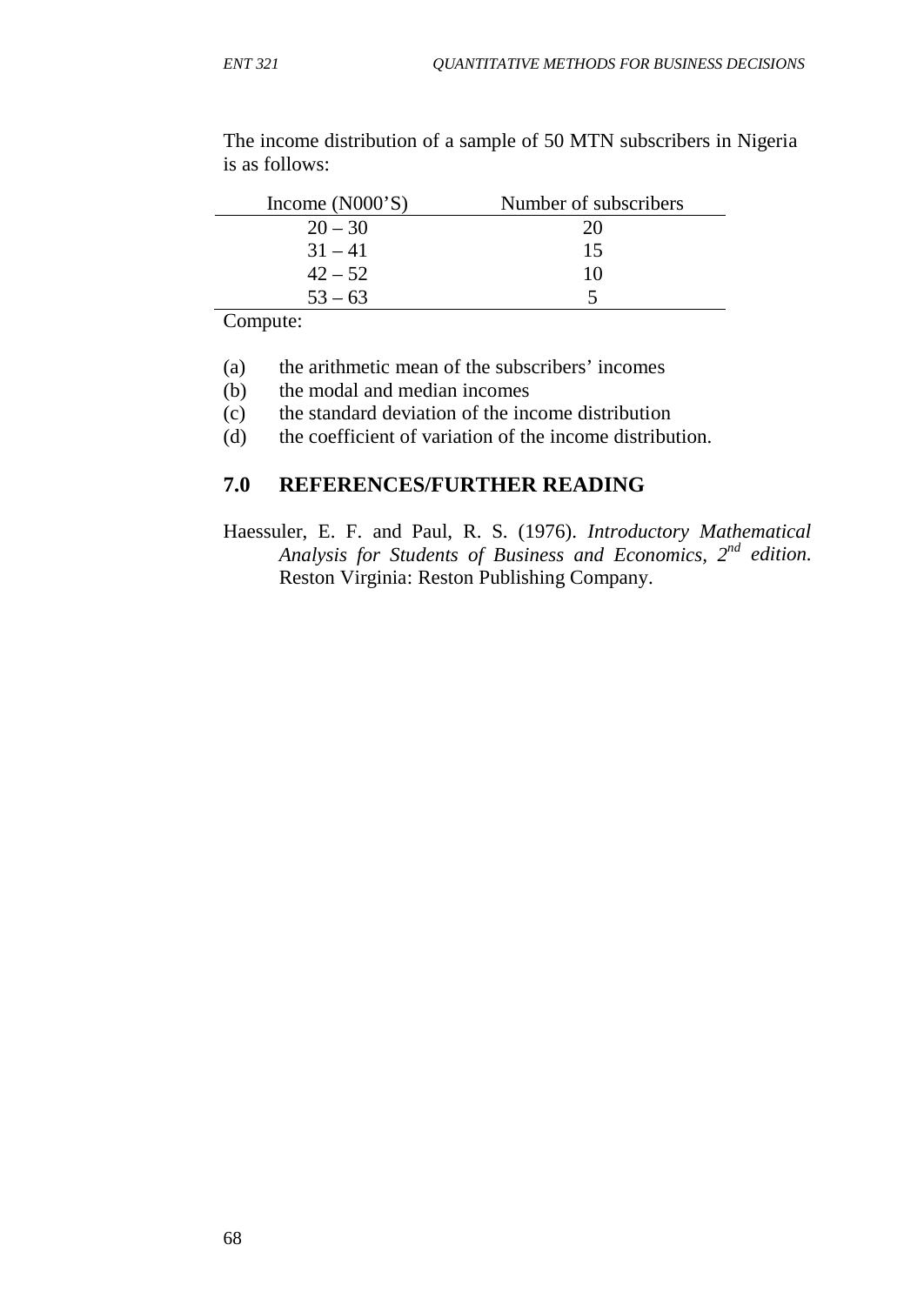# **UNIT 3 STATISTICAL TOOLS III: SETS AND SET OPERATIONS**

# **CONTENTS**

- 1.0 Introduction
- 2.0 Objectives
- 3.0 Main Content
	- 3.1 The Theory of Sets
		- 3.1.1 Subsets, Number of a Set, Set Equality, Universal Set, Complement of a Set, and the Venn Diagram
	- 3.2 Operations on Sets
		- 3.2.1 General Solutions to Enumeration Problems
	- 3.3 Summary of the General Enumeration Problem
- 4.0 Conclusion
- 5.0 Summary
- 6.0 Tutor-Marked Assignment
- 7.0 References/Further Reading

# **1.0 INTRODUCTION**

In this unit, we develop the basic principles of probabilistic analysis, with special emphasis on the applications of set operations and events.

## **2.0 OBJECTIVES**

At the end of this unit, you should be able to:

- interprete the concept of sets as they are used in mathematical operations
- explain the theory of sets and how it is used in probability analysis.
- explain set enumerations and how they can be applied in solving business-related problems

# **3.0 MAIN CONTENT**

## **3.1 The Theory of Sets**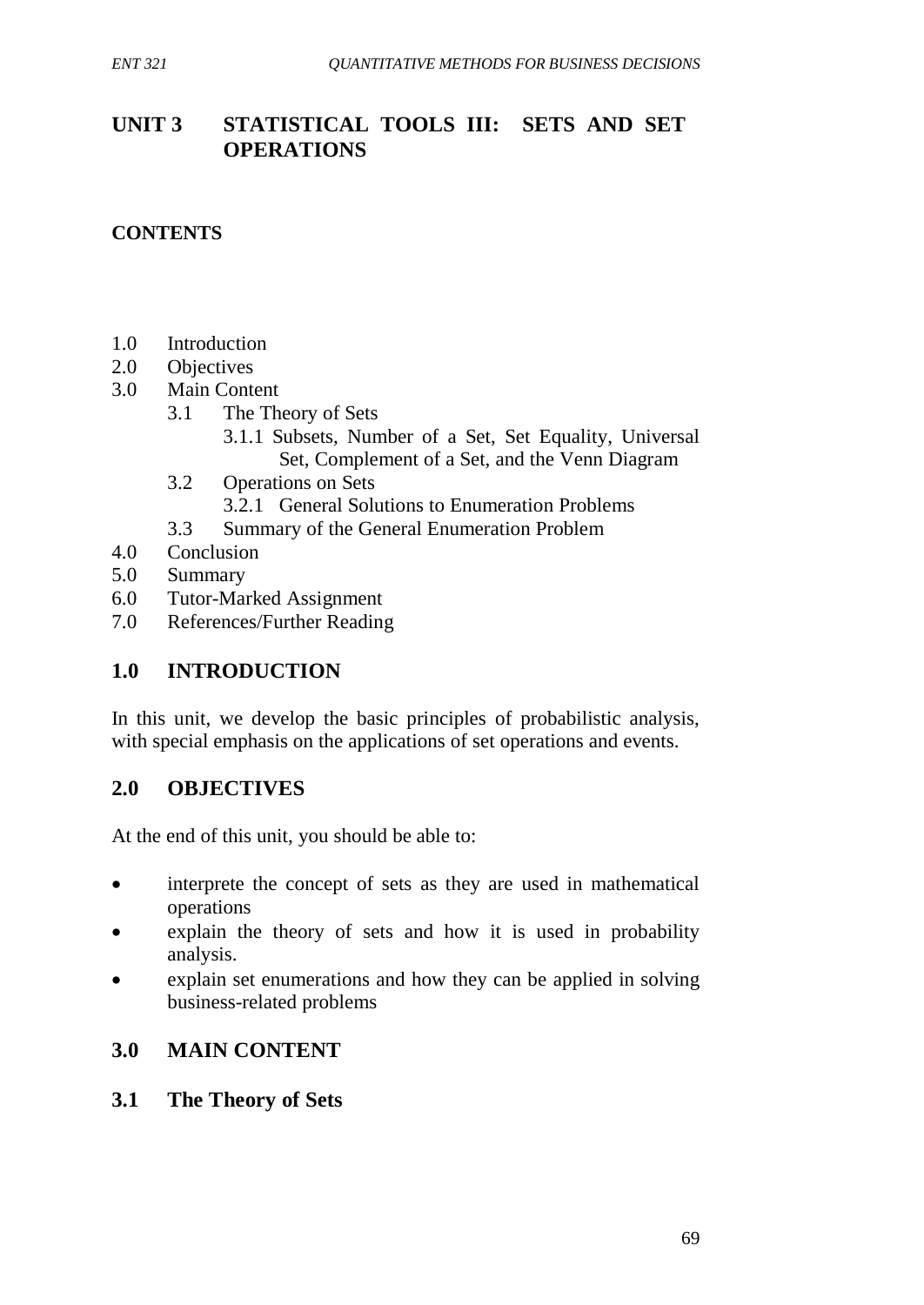The theory of sets serves as a preliminary concept necessary for the understanding of the theory of probabilities. A mathematical set is a collection of distinct objects, often referred to as *elements* or *members.*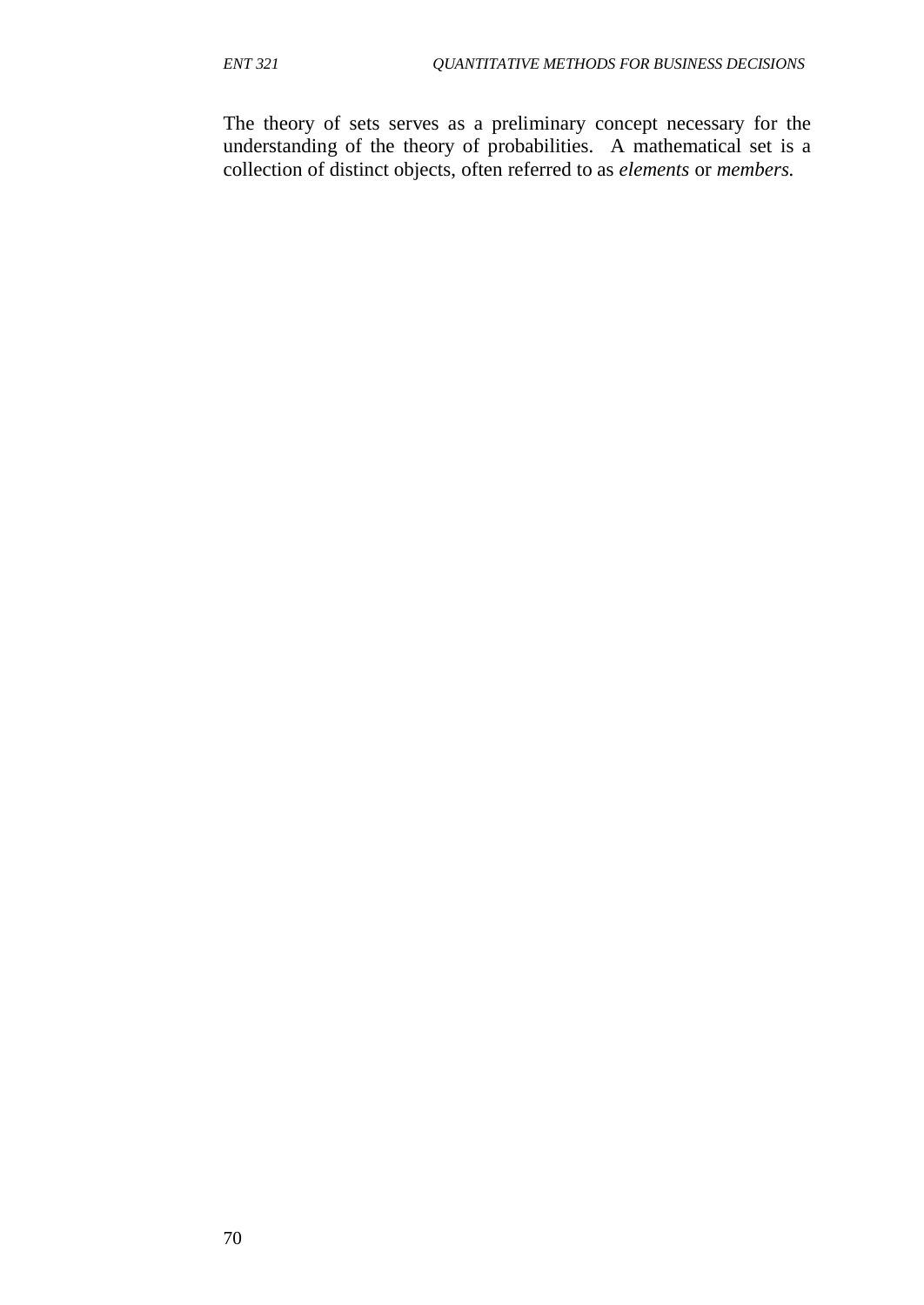### **Examples**

(a) The employees of a company working in the Public Relations Department could be represented as:

PR = {Joseph, Adamu, Adebola, Nkom, Margerate}

(b) The location of shops for a big automobile parts dealer could be represented as:

S = {Abuja, Enugu, Lagos, Aba, Onitsha, Kano, Ikot Ekpene}

# **3.1.1 Subsets, Number of a Set, Set Equality, Universal Set, Complement of a Set, and the Venn Diagram**

#### **Subsets**

A subset of a set, say A, is a set which contains some of the elements of set A. For instance:

If set  $A = \{a, e, i, o, u\}$ , then:

 $X = \{a, e, i\}$  is a subset of A  $Y = \{e, i\}$  is a subset of A  $Z = \{i, o, u\}$  is a subset of A

#### **The Number of a Set**

The *number* of a set A, written as n[A], is defined as the number of elements in set A. For example:

If  $A = \{a, e, i, o, u\}$ , then  $n[A] = 5$  (that is, 5 elements in set A).

## **Set Equality**

Two sets are said to be equal only when they have identical elements. For example:

If  $A = \{1, 2, 3\}$  and  $B = \{1, 2, 3\}$ , then Set  $A = Set B$ .

## **Universal Set**

A universal set, denoted by U is a set containing different subsets of its elements. For example, a combination of different behaviours in a given population can be considered as universal, while a selected sample of such behaviours are referred to as the subsets. A set of all English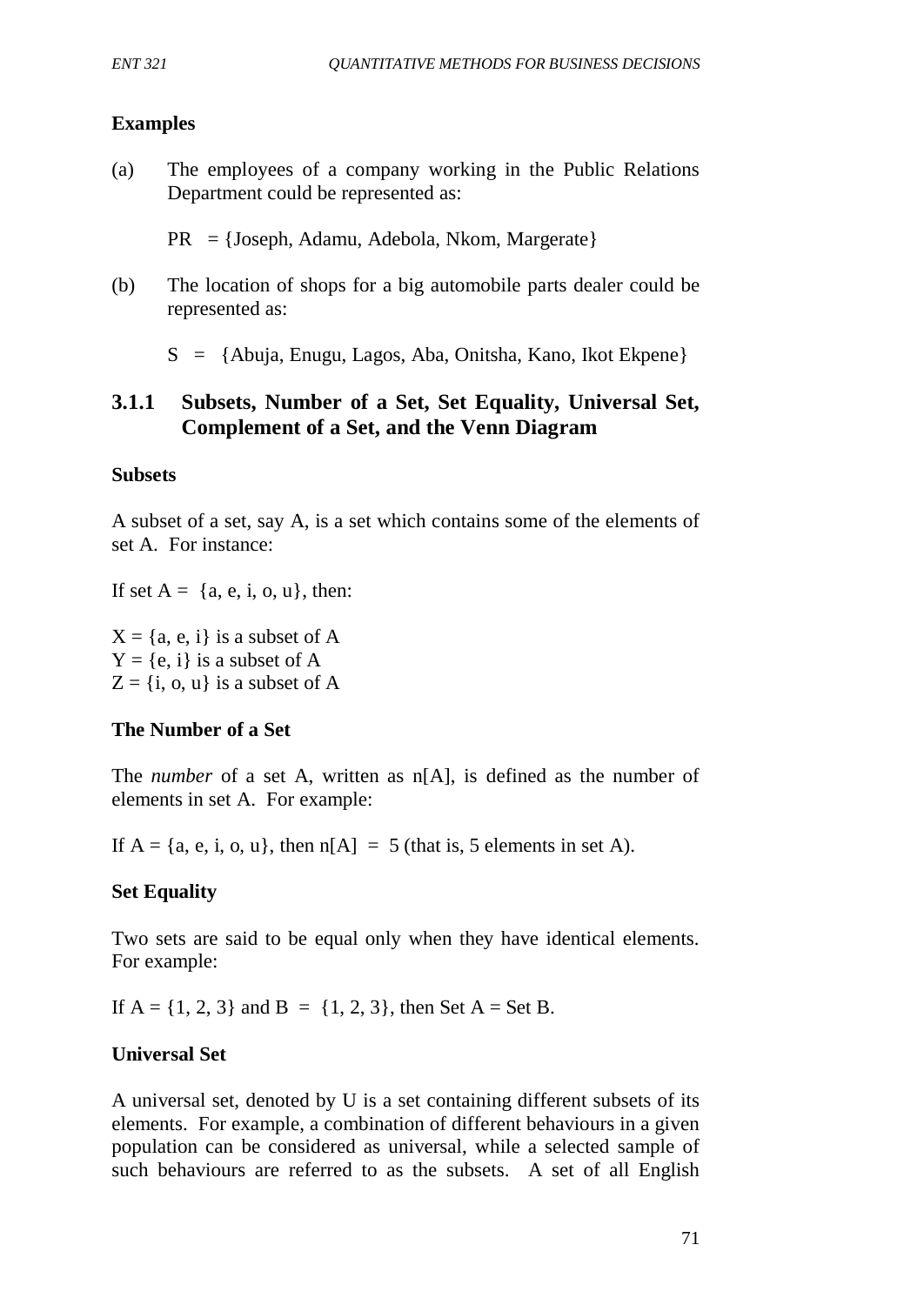alphabets make up the universal set, while a set containing the vowels would be referred to as the subset.

## **Complement of a Set**

The complement of a set A (denoted by A') contained in a given universal set, U, is the set of elements in the universal set that are not contained in set A. For example: If set A represents the set of all skilled workers in a given universal set, U, then the complement of set A, A', is the set of unskilled workers who are members of the universal set.

### **Venn Diagrams**

Venn diagrams are simple pictorial representations of a set. They are useful for demonstrating relationships between sets.

## **3.2 Operations on Sets**

There are two basic operations on sets, including:

- 1. set union
- 2. set intersection

### **Set Union**

The union of two sets X and Y, denoted by  $X \cup Y$ , is defined as the set which contains all the elements in X and Y. For example, if  $X = \{1, 2, \ldots\}$ 3, 4} and Y =  $\{3, 4, 5\}$ , then, without repetition of elements,  $X \cup Y =$  $\{1,2,3,4,5\}$ , so that any element of X must be an element of X∪Y; similarly, any element of Y must be an element of  $X \cup Y$ .

#### **Set Intersection**

The intersection of two sets X and Y denoted by  $X \cap Y$  is defined as a set containing all the elements common to sets X and Y.

The union or intersection of three or more sets is a natural extension of the examples above and below.

As an example of intersection of two sets, consider the two sets X and Y above:

 $X \cap Y = \{3,4\}$ ; 3 and 4 are common to sets X and Y.

This can be represented by a Venn diagram as follows:



72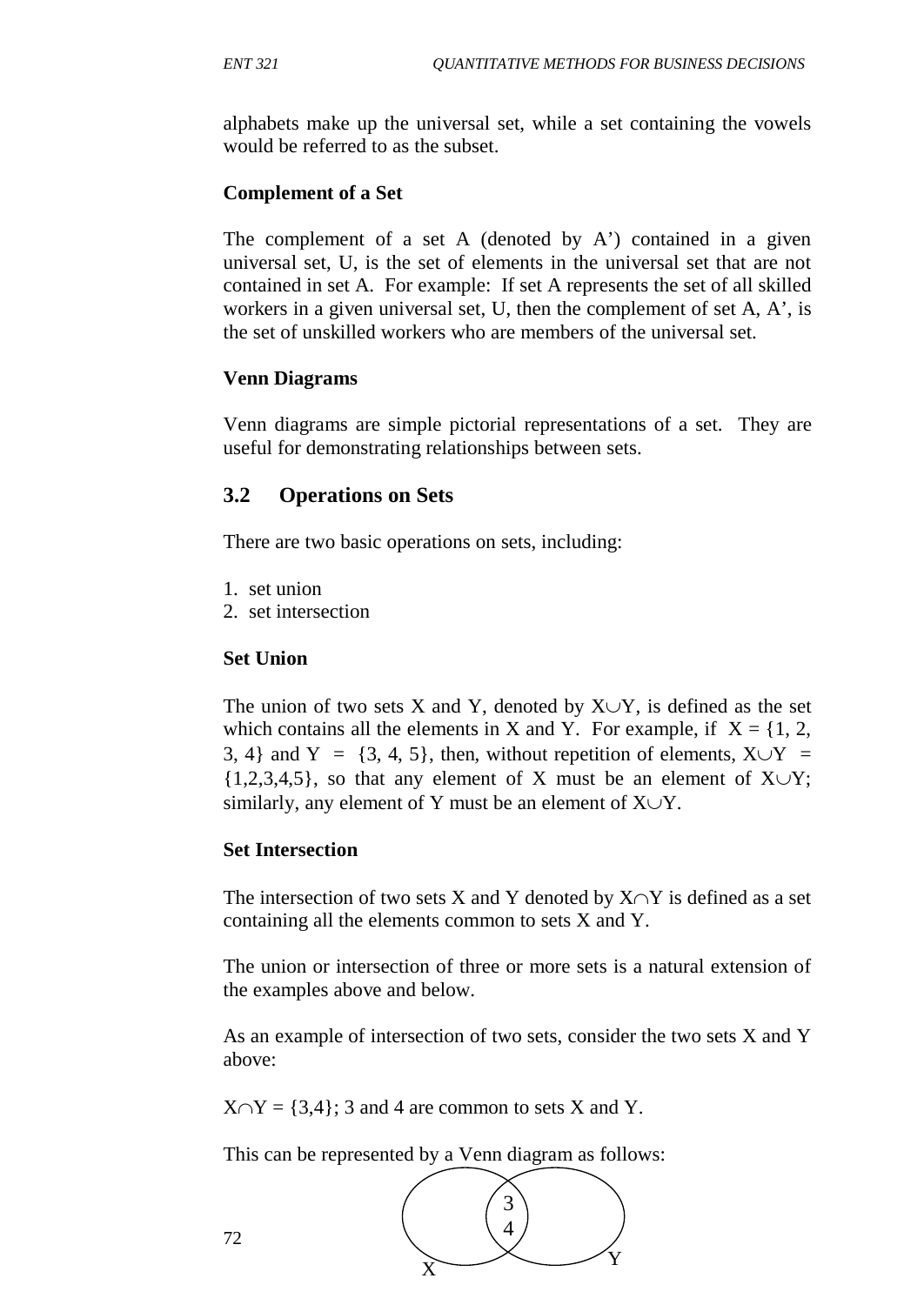The elements  $\{3, 4\}$  are contained in the circle common to sets X and Y.

### **Set Enumeration**

Set enumeration considers sets in terms of number of elements contained within the various areas defined by their union or intersection. Identifying the number of elements in these areas is known as set enumeration. As an illustration, consider the following enumeration problem.

Suppose an accounting firm currently employs 16 staff members. Given that three staff members have no formal qualifications, and of the seven staff members, who are graduates, 5 are also qualified as chartered accountants, it is possible to evaluate: (a) the number of staff who are non-graduates, chartered accountants and (b) the number of graduates who are not qualified chartered accountants.

The two values can be calculated as follows:

- 1. Since three staff members have no formal qualifications, there should be  $16-3 = 13$  staff members with at least one of the two qualifications that is, a graduate or a chartered accountant.
- 2. But there are 7 staff members who are graduates, which implies that  $16 -7-3= 6$  must be non-graduate, qualified chartered accountants, which gives the answer to possibility (a) above.
- 3. In addition, since 5 staff members are qualified chartered accountants and graduates, there would be  $7 - 5 = 2$  staff who are graduates only. This gives answer to possibility (b) above.

In an extended problem, the above approach is not structured enough for the solution. In the following discussions, we present a more structured procedure which solves the above problems and forms a basis for more logical approach for solving enumerations problems in general.

# **3.2.1 General Solutions to Enumeration Problems**

The above problem can be solved stepwise as follows: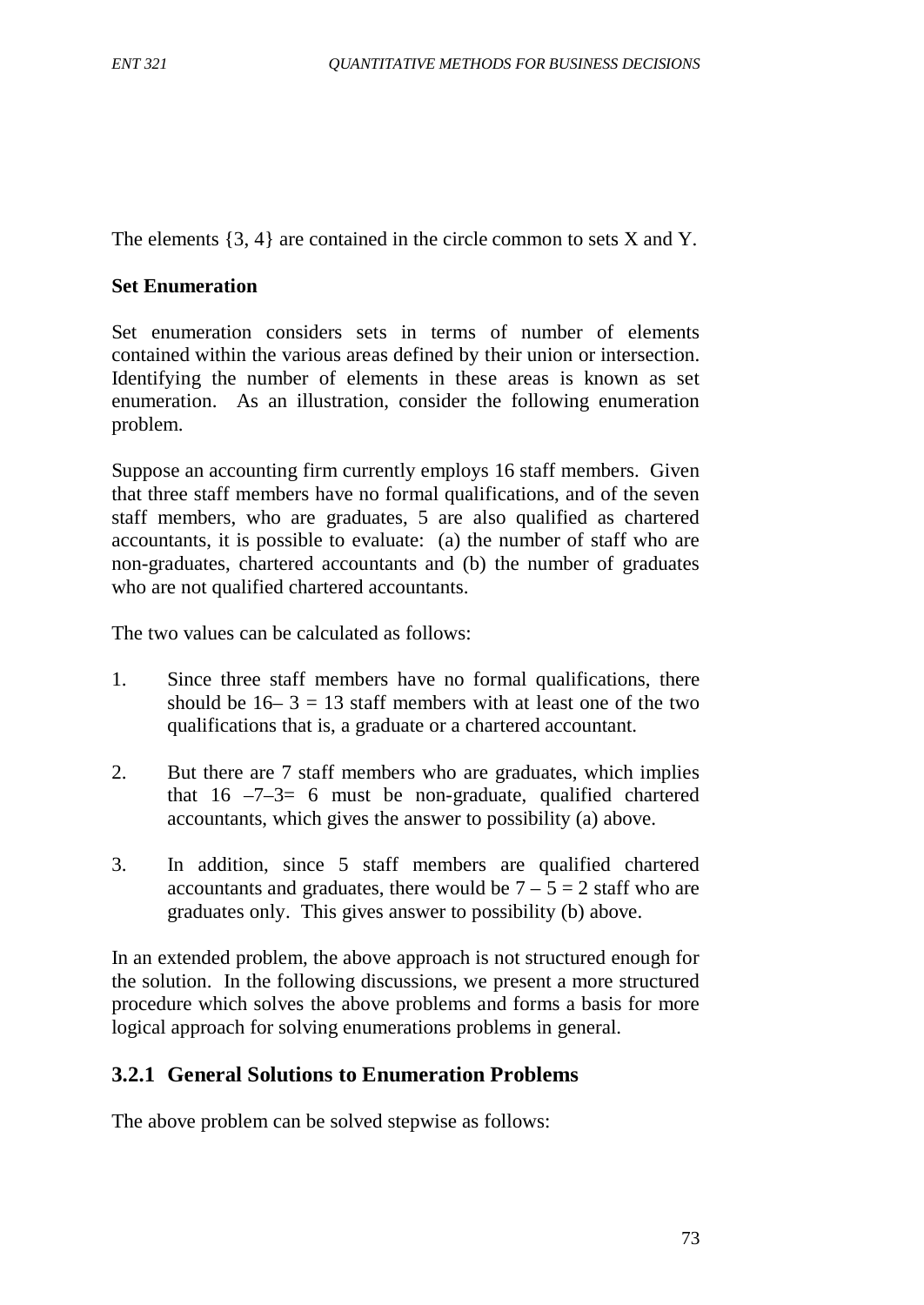- **Step 1:** We identify the attribute sets. The attribute sets in the problem at hand are 'Graduate status' (define this as set G) and 'Qualified Chartered Accountants' (define this as set A). Note that there is a universal set involved, that is, 'Accounting Firm's Staff'.
- **Step 2:** We draw an **outline Venn Diagram** showing the sets that are involved:



**Figure 8.1: Universal Set of Accounting Firm's Staff**

Do the following to form the required Venn diagram:

- (i) Draw a big circle enclosing all figures and letters above. This becomes the universal set
- (ii) Draw a circle to enclose x and 5 and label it A to form Set A

(iii) Draw another circle to enclose 5 and 2 and label it G to form Set  $G$  .

Observe that the figure 3 stands alone in the universal set. And the figure 5 is at the intersection of Sets A and G.

The diagram contains four defined regions with values (2, 3, 5, and x), representing the number of elements in each of the regions.

**Step 3:** Use the information given to fill in as much of the Venn diagram as possible. Observe that if two sets intersect within some defined universal set, there will be four defined distinct areas. In the present example: 'A∩G'; "A alone'; 'G alone'; and 'neither A nor G', technically defined as  $(A\cup G)$ .

Since there are total of 16 staff members, the sum of the numbers in the four areas must be 16.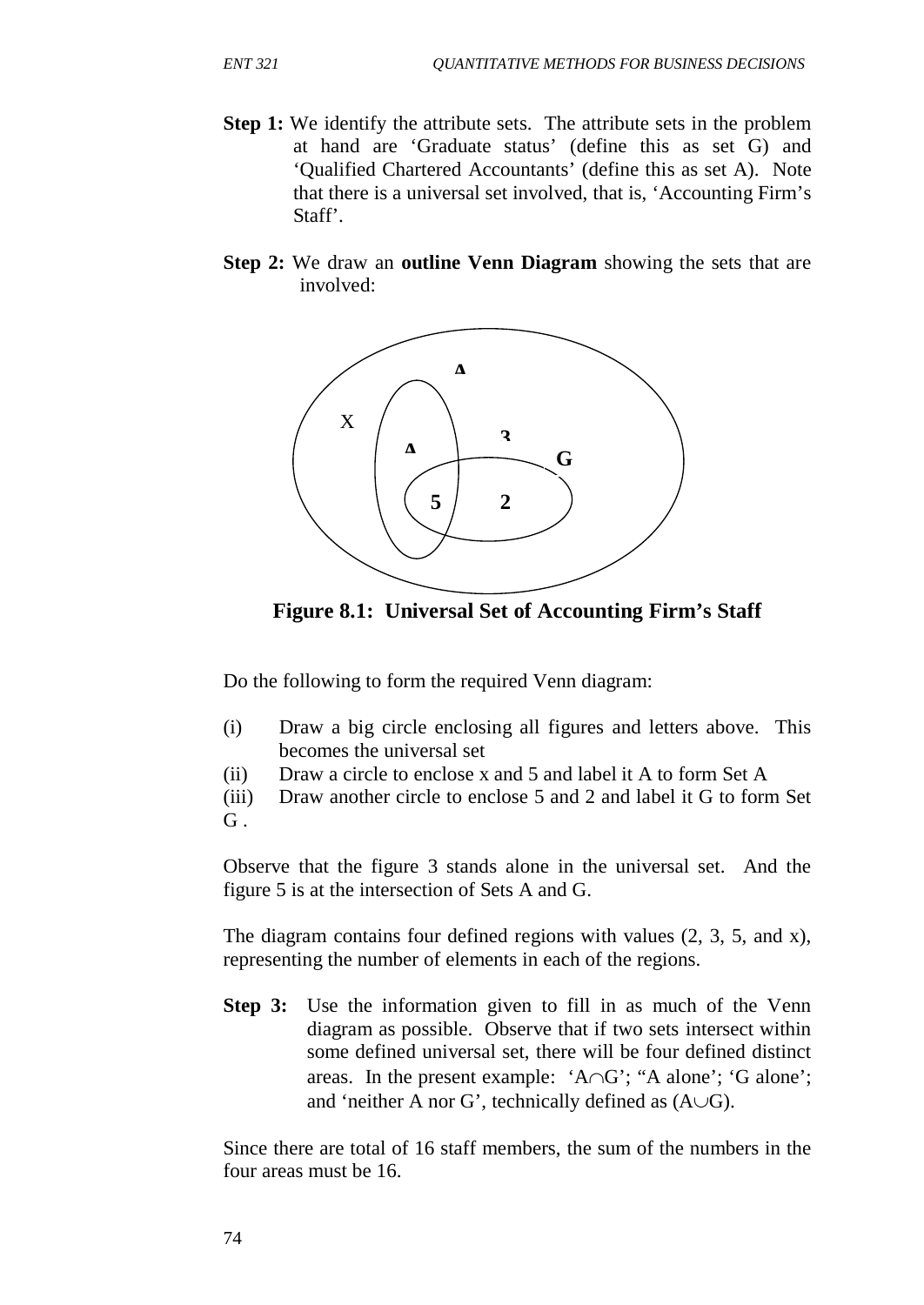Interpreting the Venn diagrams above:

- 1. 5 staff members are graduates and qualified chartered Accountants. This number is thus entered in the ' $(A \cap G)$ ' area.
- 2. Since there are 7 graduates in all, there must be  $7 5 = 2$ graduates who are not chartered accountants. This number is thus entered in the 'G alone' area.
- 3. three (3) of the staff had no qualifications at all. This number is thus entered in the 'neither A nor G or A∪G' area.
- **Step 4:** Finally, we evaluate the number of elements in any remaining unknown areas. As indicated by the above diagram, x is an unknown number in the area 'A alone'. We need to solve for x as required, that is, the number of chartered accountants who are not graduates.

Putting x as the unknown number:

 $3 + 5 + 2 + x = 16$  (the total number of staff)

Solving for x, we get:  $x = 6$ .

# **3.3 Summary of the General Enumeration Problems**

Note in particular that there are:

- (a) 4 distinct areas for two attribute sets, and
- (b) 8 distinct areas for three attribute sets.

The general procedure for solving enumeration problems follows the following steps:

- **Step 1:** Identify the attribute sets
- **Step 2:** Draw an outline Venn diagram
- **Step 3:** Use the information given to fill in as much of the diagram as possible
- **Step 4:** Evaluate the number of elements in unknown areas.

Consider the following example:

A survey was carried out by a researcher, one of the aims being to discover the extent to which computers are being used by firms in a given area. 32 firms had both stock control and payroll computerised, 65 firms had just one of these two functions computerised, and 90 firms had a computerised payroll. If 22 firms had neither of these functions computerised, how many firms were included in the survey?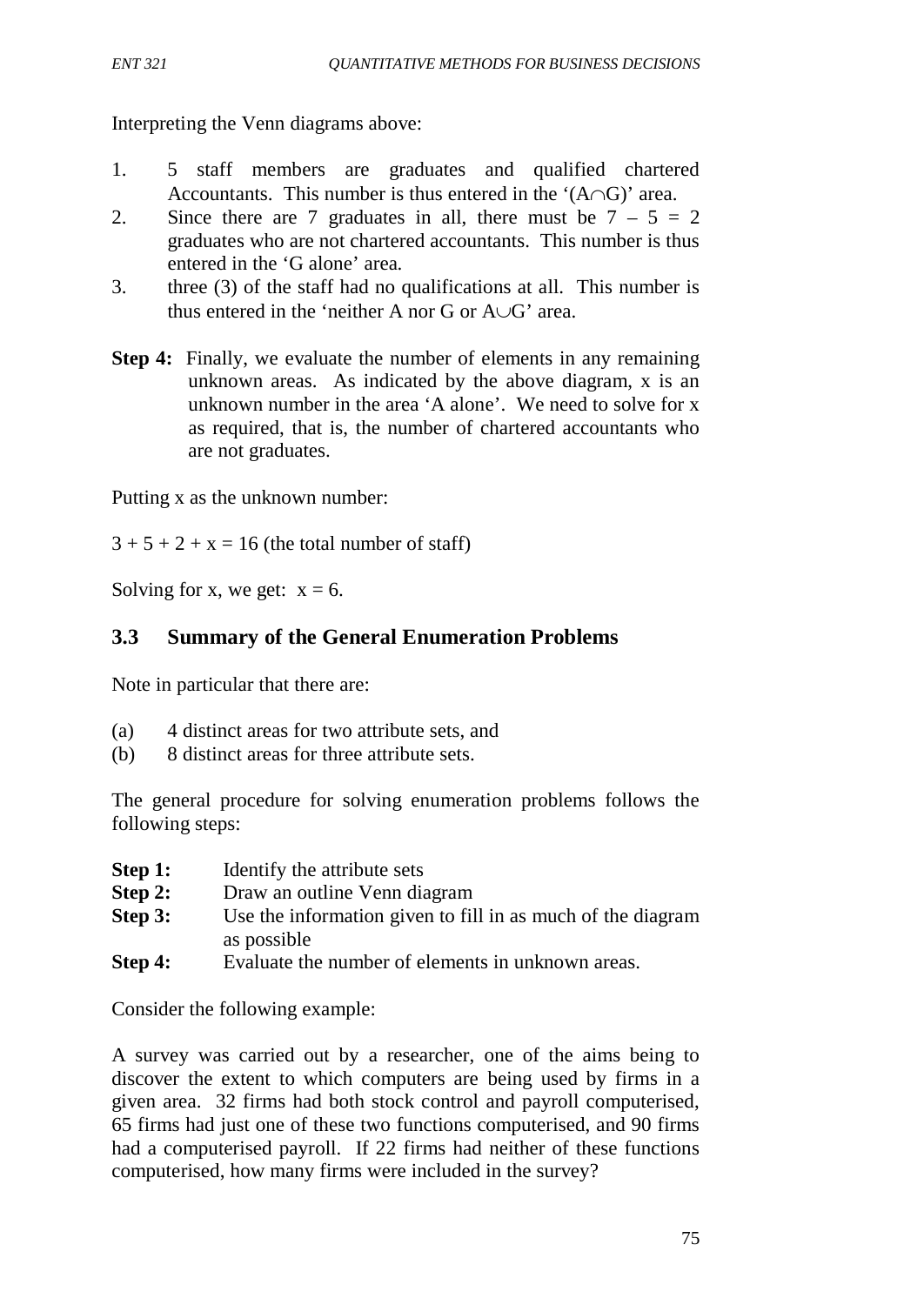#### **Solution**

- **Step 1:** The two attributes involved are computerised payroll, with set (say P), and computerised stock control, with set (say S).
- **Step 2:** Using standard notations, Let  $p =$  number of firms with a computerised payroll only; s = number of firms with a computerised stock control only;

 ps = number of firms with both payroll and stock control computerised; and

 $x =$  number of firms with neither functions computerised, construct a Venn diagram describing the situation.

**Step 3:** The following equations can be set up from the given information.

| $ps = 32$ |  | (1) |
|-----------|--|-----|
|           |  |     |

| $p + s = 65$  | (2) |
|---------------|-----|
| $ps + p = 90$ | (3) |

$$
x = 22 \tag{4}
$$

**Step 4:** Substituting for  $ps = 32$  in equation 3, we get  $p = 58$ 

Substituting for  $p = 58$  in equation, we get  $s = 7$ .

It follows that the number of firms included in the survey equals:

 $p + s + ps + x = 58 + 7 + 32 + 22 = 119.$ 

#### **SELF ASSESSMENT EXERCISE 1**

1. If  $X = \{a,4,3,d,e\}$ ;  $Y = \{3,d,e,f\}$ ; and  $Z = \{a,3,d,e,g,h\}$  within a universal set of  $U = \{a,4,3,d,e,f,g,h,i\}$ , list the elements of the following sets: (a)  $X \cup Y$  (b)  $X \cap Y$  (c)  $Y' \cap Z'$  (d)  $X \cup Y \cap Z$ 

## **4.0 CONCLUSION**

The theory of set is currently used in several business operations. It is used in much software programming, in the study of consumer behaviour, and in solving complex business problems. The unit has put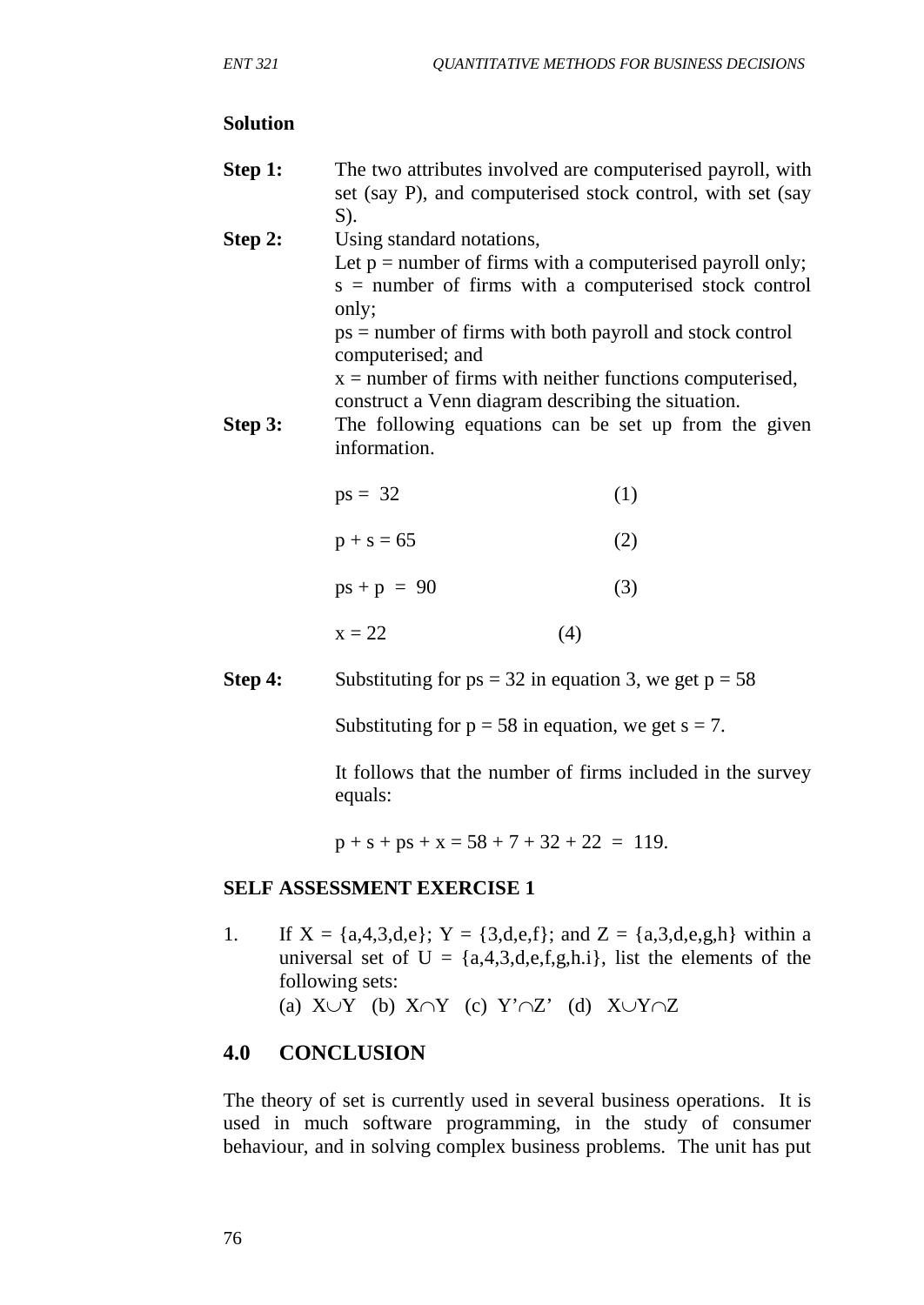together some preliminary concepts in set notations. You must have been exposed to the simple operations on sets.

# **5.0 SUMMARY**

The basic points in our discussions on sets and set operations can be summarised in few words as follows.

A mathematical set is a collection of distinct objects, often referred to as **elements or members**.

The **number** of a set A, written as n[A], is defined as the number of elements in set A.

There are two basic operations on sets, including:

- 1. set union
- 2. set intersection

Set enumeration considers sets in terms of number of elements contained within the various areas defined by their union or intersection. Identifying the number of elements in these areas is known as set enumeration.

The general procedure for solving enumeration problems follows the following steps:

- **Step 1:** Identify the attribute sets
- **Step 2:** Draw an outline Venn diagram
- **Step 3:** Use the information given to fill in as much of the diagram as possible
- **Step 4:** Evaluate the number of elements in unknown areas.

# **6.0 TUTOR-MARKED ASSIGNMENT**

A and B are two intersecting sets and a, b, ab, and # represent the usual symbols for the number of elements contained in the four defined areas of the associated Venn diagram. Find the values of ab and a if:  $n[A] = 28$ ; a +b = 36; and,  $\# = 48$ . The number of elements in the universal set is 96

# **7.0 REFERENCES/FURTHER READING**

A. Francis (1998). *Business Mathematics and Statistics, 5th edition.*  Great Britain: Ashford Colour Press.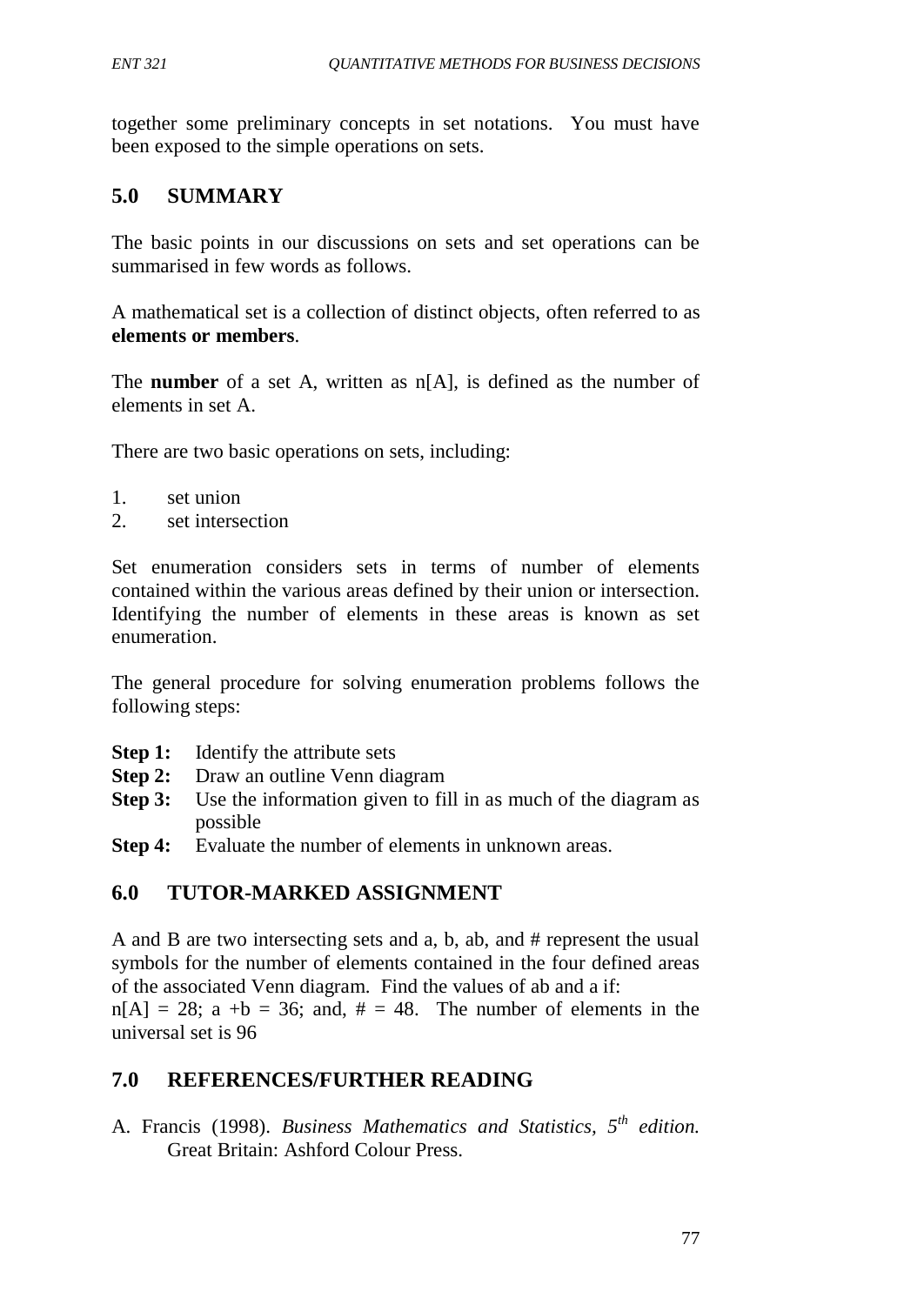# **UNIT 4 STATISTICAL TOOLS IV: PROBABILITY THEORY AND APPLICATIONS**

#### **CONTENTS**

- 1.0 Introduction
- 2.0 Objectives
- 3.0 Main Content
	- 3.1 Definitions of Probability
	- 3.2 Law of Probability
	- 3.3 Computational Formula for Multiple Occurrence of an Event
	- 3.4 Joint, Marginal, Conditional Probabilities, and the Bayes Theorem
		- 3.4.1 Joint Probabilities
		- 3.4.2 Marginal Probabilities
		- 3.4.3 Conditional Probability
		- 3.4.4 The Bayes Theorem
	- 3.5 Probability and Expected Values
- 4.0 Conclusion
- 5.0 Summary
- 6.0 Tutor-Marked Assignment
- 7.0 References/Further Reading

# **1.0 INTRODUCTION**

In this unit, we pay a special attention to the concept of probability, probability laws, computation of probabilities, and their applications to business decisions. At the end of this lecture, students will be expected to be able to make effective decisions under uncertainties.

The basic elements of probability theory are the outcomes of the process or phenomenon under study. Each possible type of occurrence is referred to as **an event.** The collection of all the possible events is called the **sample space.**

A **compound or joint event** is an event that has two or more characteristics. For example, the event of a student who is "an economics major and B or above average" is a joint or compound event since the student must be an economics major and have a B or above average.

The event "black ace" is also a compound event since the card must be both black and ace in order to qualify as a black ace.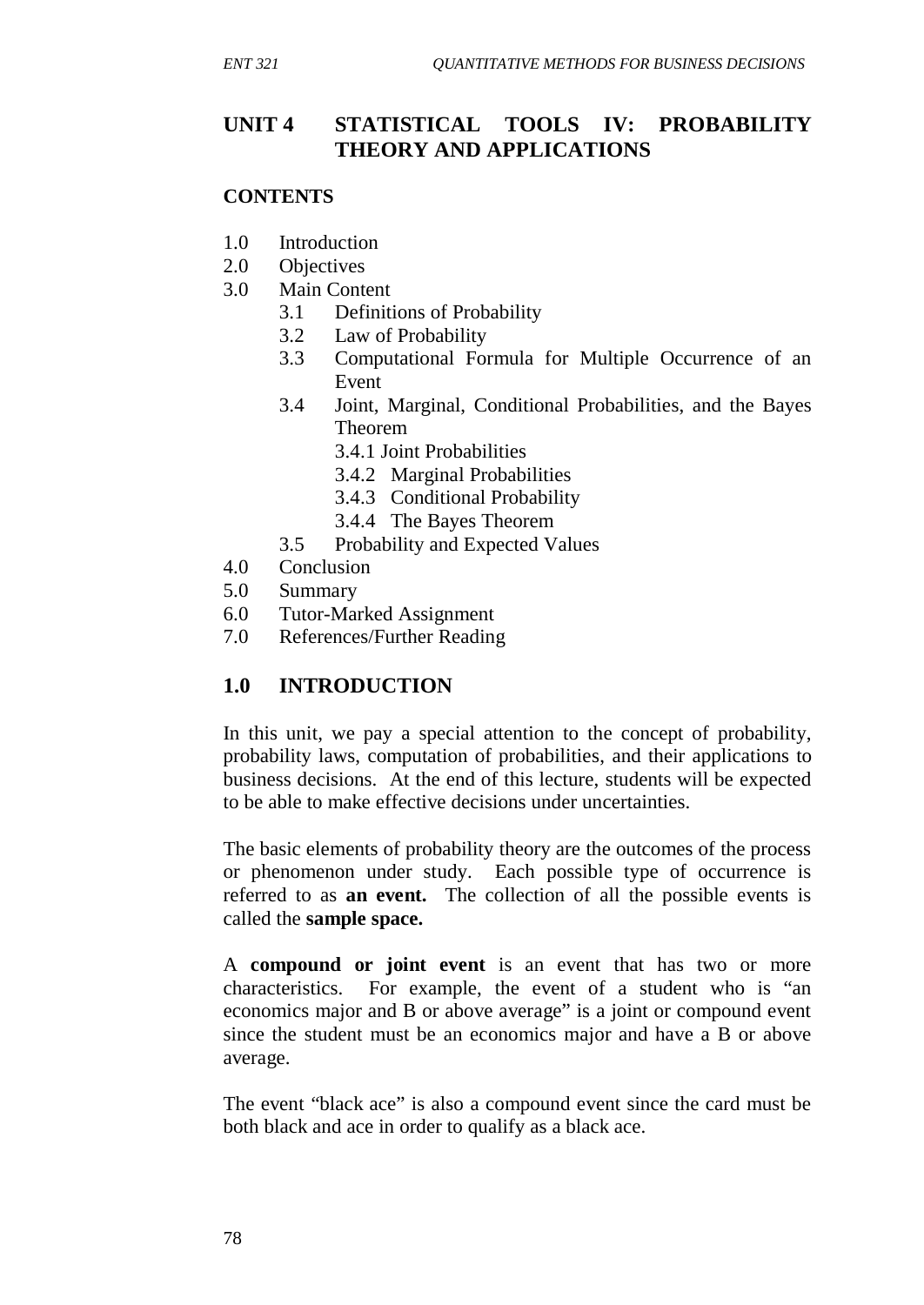**Probability** is a concept that most people understand naturally, since such words as "chance," "likelihood," "possibility" and "proportion are used as part of everyday speech. For example, most of the following, which might be heard in any business situation, are in fact statements of probability.

- a) "There is a 30% chance that this job will not be finished in time".
- b) "There is every likelihood that the business will make a profit next year".
- c) "Nine times out of ten, he arrives late for his appointments".

In statistical sense, probability simply puts a well defined structure around the concept of everyday probability, enabling a logical approach to problem solving to be followed.

# **2.0 OBJECTIVES**

At the end of this unit, you should be able to:

- explain the theory of probability
- define probability
- recognise the laws of probability
- calculate probabilities
- apply probabilities in making decisions involving uncertainties.

# **3.0 MAIN CONTENT**

# **3.1 Definitions of Probability**

There are basically two separate ways of calculating probability.

- 1. Calculation based on **theoretical probability**. This is the name given to probability that is calculated without an experiment that is, using only information that is known about the physical situation.
- 2. Calculation based **on empirical probability***.* This is probability calculated using the results of an experiment that has been performed a number of times. Empirical probability is often referred to as *relative frequency* or *Subjective probability.*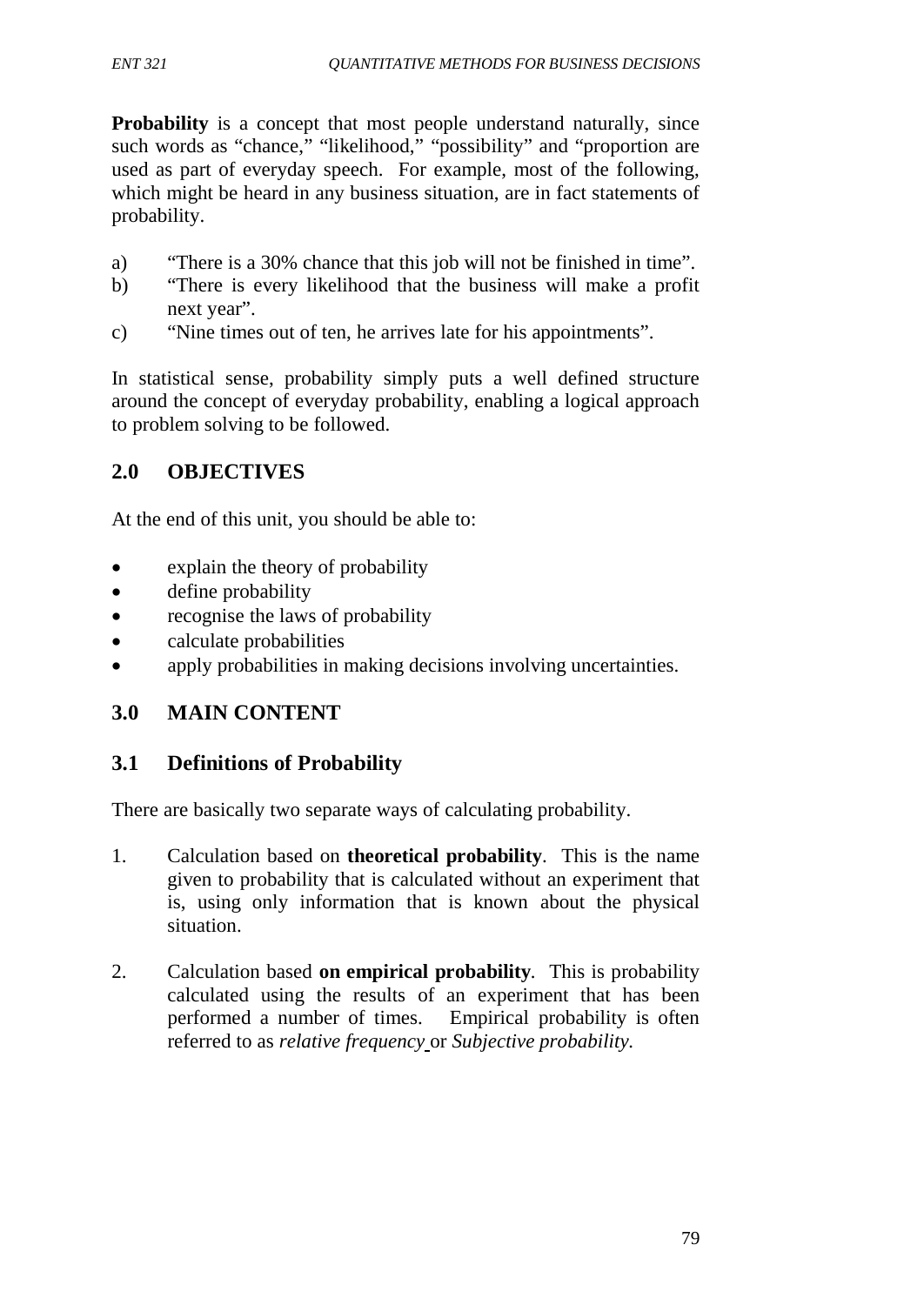#### **Definition of Theoretical Probability**

Let E represent an event of an experiment that has an equally likely outcome set, U, then the theoretical probability of event E occurring when the experiment is written as Pr  $(E)$  and given by:

 $Pr(E) = \frac{number of different ways that the event can occur}{number of different possible outcomes}$ number of different possible outcomes

$$
= \frac{n(E)}{n(U)}
$$

Where  $n(E)$  = the number of outcomes in event set E

 $n(U)$  = total possible number of outcomes in outcome set, U.

If, for example, an ordinary six-sided die is to be rolled, the equally likely outcome set, U, is  $\{1,2,3,4,5,6\}$  and the event "even number" has event set {2,4,6}. It follows that the theoretical probability of obtaining an even number can be calculated as:

$$
Pr(even numbers) = \frac{n(even numbers)}{n(U)} = \frac{3}{6} = 0.50
$$

#### **Other Examples**

A wholesaler stocks heavy (2B), medium (HB), fine (2H) and extra fine (3H) pencils which come in packs of 10. Currently in stock are 2 packs of 3H, 14 packs of 2H, 35 packs of HB and 8 packs of 2B. If a pack of pencil is chosen at random for inspection, what is the probability that they are:

(a) medium (b) heavy (c ) not very fine (d) neither heavy nor medium?

#### **Solutions**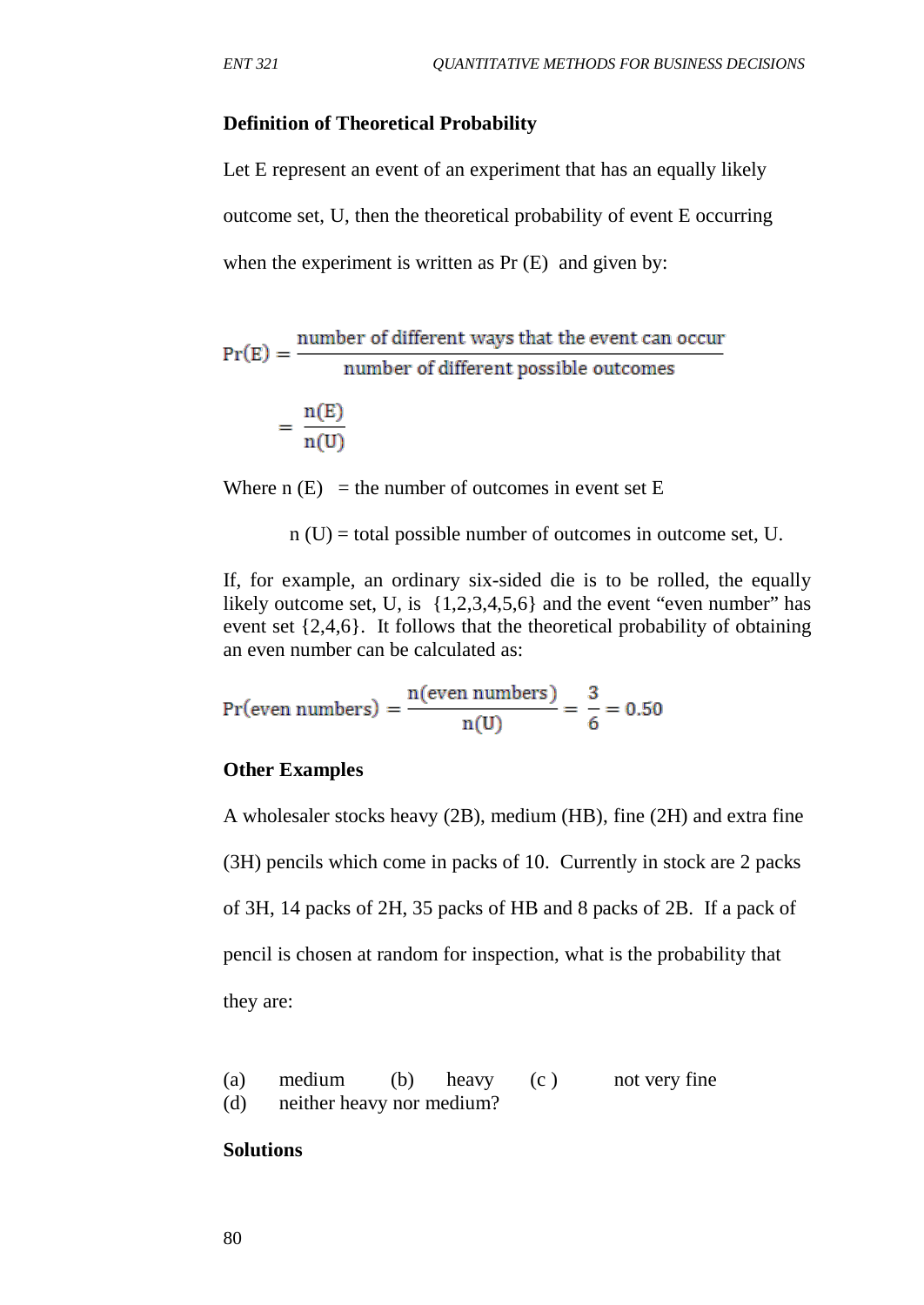Since the pencil pack is chosen at random, each separate pack of pencils can be regarded as a single equally likely outcome. The total number of outcomes is the number of pencil packs, that is,  $2+14+35+8=59$ .

Thus,  $n(U) = 59$ 

(a) Pr(medium) = 
$$
\frac{n(\text{medium})}{n(U)} = \frac{35}{59} = 0.593
$$

(b) 
$$
Pr(heavy) = {n(heavy) \over n(U)} = {8 \over 59} = 0.136
$$

(c) Pr (not very fine). Note that the number of pencil packs that are not very fine is  $14+35+8 = 57$ 

Therefore, Pr(not very fine) =  $\frac{n(not very fine)}{n(U)} = \frac{57}{59} = 0.966$ 

(d) "Neither heavy nor medium" is equivalent to "fine" or "very fine" in the problem. There is  $2+14 = 16$  of these pencil packs.

Thus, Pr (neither heavy nor medium)  $=\frac{n(\text{neither heavy nor medium})}{(1.0 \times 10^{14} \text{ J/m})} = \frac{16}{50} = 0.271$ 59 16 n(U)  $\frac{n(\text{neither heavy nor medium})}{\sigma} = \frac{16}{78} =$ 

#### **Definition of Empirical (Relative Frequency) Probability**

If E is some event of an experiment that has been performed a number of times, yielding a frequency distribution of events or outcomes, then the empirical probability of event E occurring when the experiment is performed one more time is given by:

 $=\frac{\text{number of times the event occurred}}{\text{number of times the experiment was performed}} = \frac{f(E)}{\sum f}$ number of times the experiment was performed  $Pr(E) = \frac{number\ of\ times\ the\ event\ occurred}{1 - 1}$ 

Where  $f(E) =$  the frequency of event E

 $\Sigma f$  = total frequency of the experiment.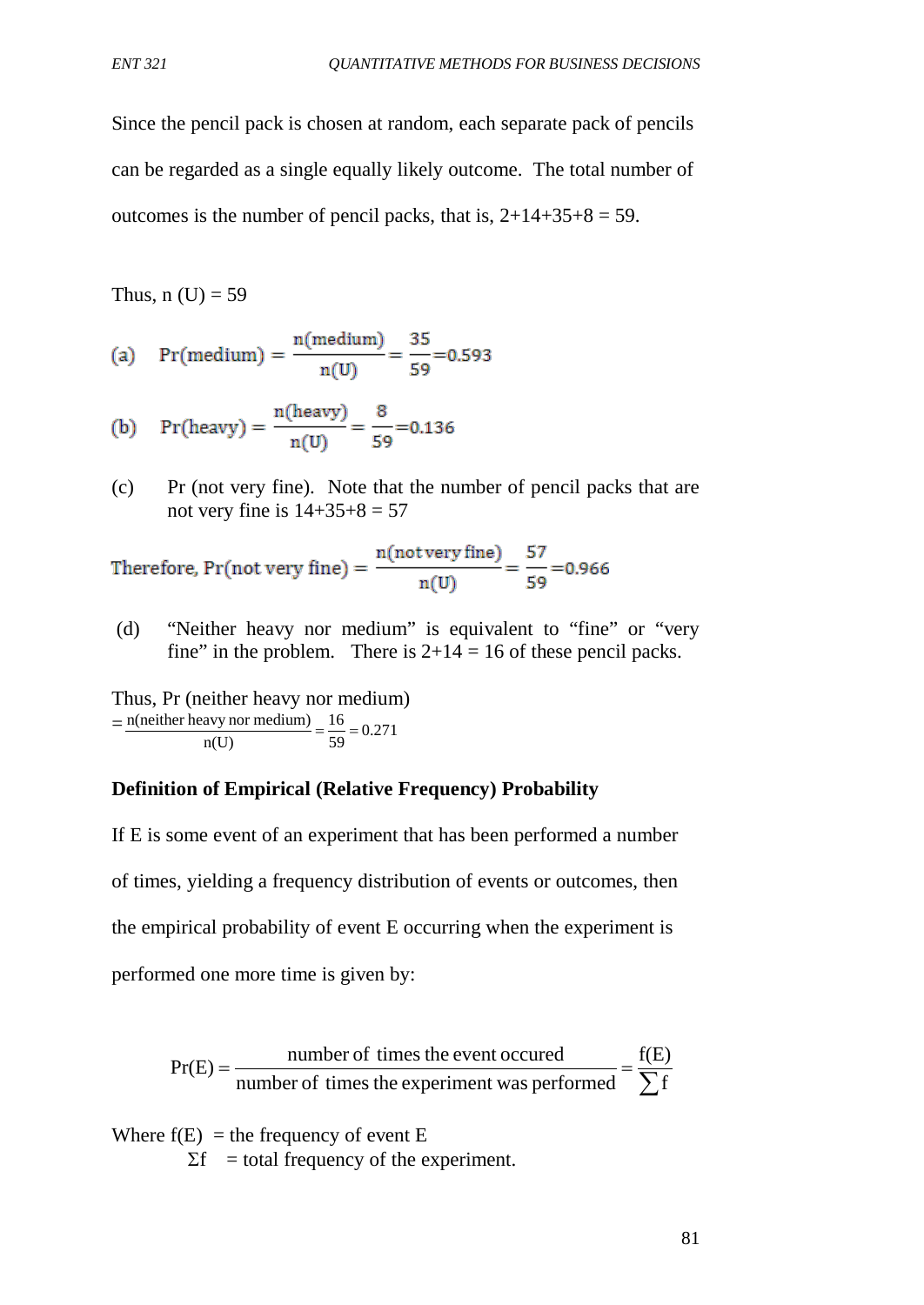Put differently, the empirical probability of an event E occurring is simply the proportion of times that event E actually occurred when the experiment was performed.

For example, if, out of 60 orders received so far this financial year, 12 were not completely satisfied, the proportion,  $12/60 = 0.2$  is the empirical probability that the next order received will not be completely satisfied.

### **Other Examples**

A number of families of a particular type were measured by the number

of children they have, given the following frequency distribution:

| Number of children: |  |                |  | 0 1 2 3 4 5 or more |
|---------------------|--|----------------|--|---------------------|
| Number of families: |  | 12 28 22 8 2 2 |  |                     |

Use this information to calculate the (relative frequency) probability that another family of this type chosen at random will have:

| (a) | $2$ children (b)     | 3 or more children |
|-----|----------------------|--------------------|
| (c) | less than 2 children |                    |

#### **Solutions**

Here,  $\Sigma f =$  total number of families = 74

(a) 
$$
\text{Pr}(2 \text{ children}) = \frac{f(2 \text{ children})}{\sum f} = \frac{22}{74} = 0.297
$$

(b) f (3 or more children) = 
$$
8+2+2 = 12
$$
  
Thus, Pr(3 or more children =  $\frac{12}{74} = 0.162$ 

(c) Pr(less than 2 children) = 
$$
\frac{f(\text{less than 2 children})}{\sum f} = \frac{12 + 28}{74} = 0.541
$$

## **3.2 Laws of Probability**

There are four basic laws of probability.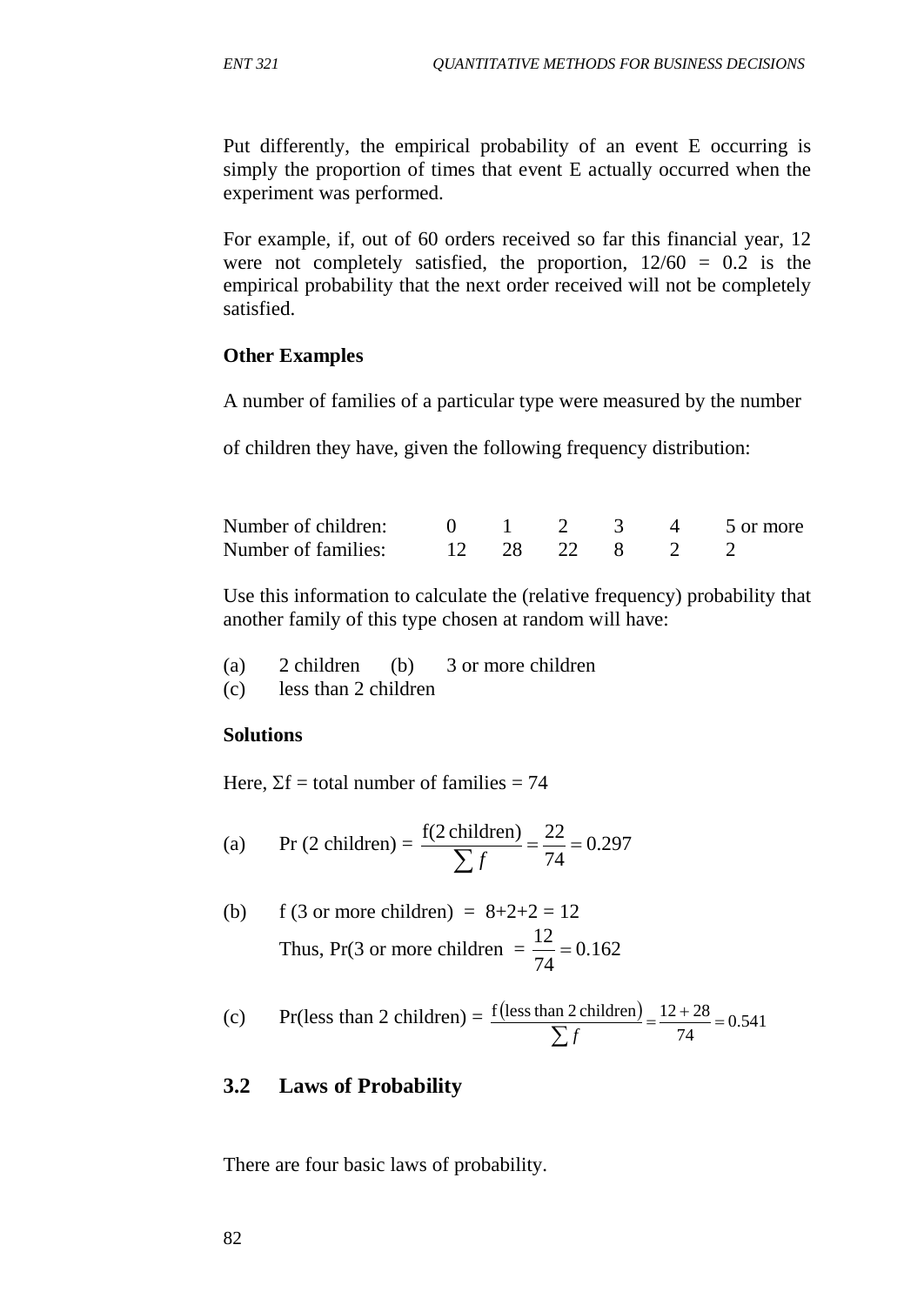- 1. Addition Law for mutually exclusive events
- 2. Addition Law for events that are not mutually exclusive<br>3. Multiplication Law for Independent events
- 3. Multiplication Law for Independent events
- 4. Multiplication Law for Dependent events.

## **Addition Law for Mutually Exclusive Events**

Two events are said to be mutually exclusive events if they cannot occur

at the same time. The addition law states that if events A and B are

mutually exclusive events, then:  $Pr(A \text{ or } B) = Pr(A) + Pr(B)$ 

# **Examples**

The purchasing department of a big company has analysed the number

of orders placed by each of the 5 departments in the company by type as

follows: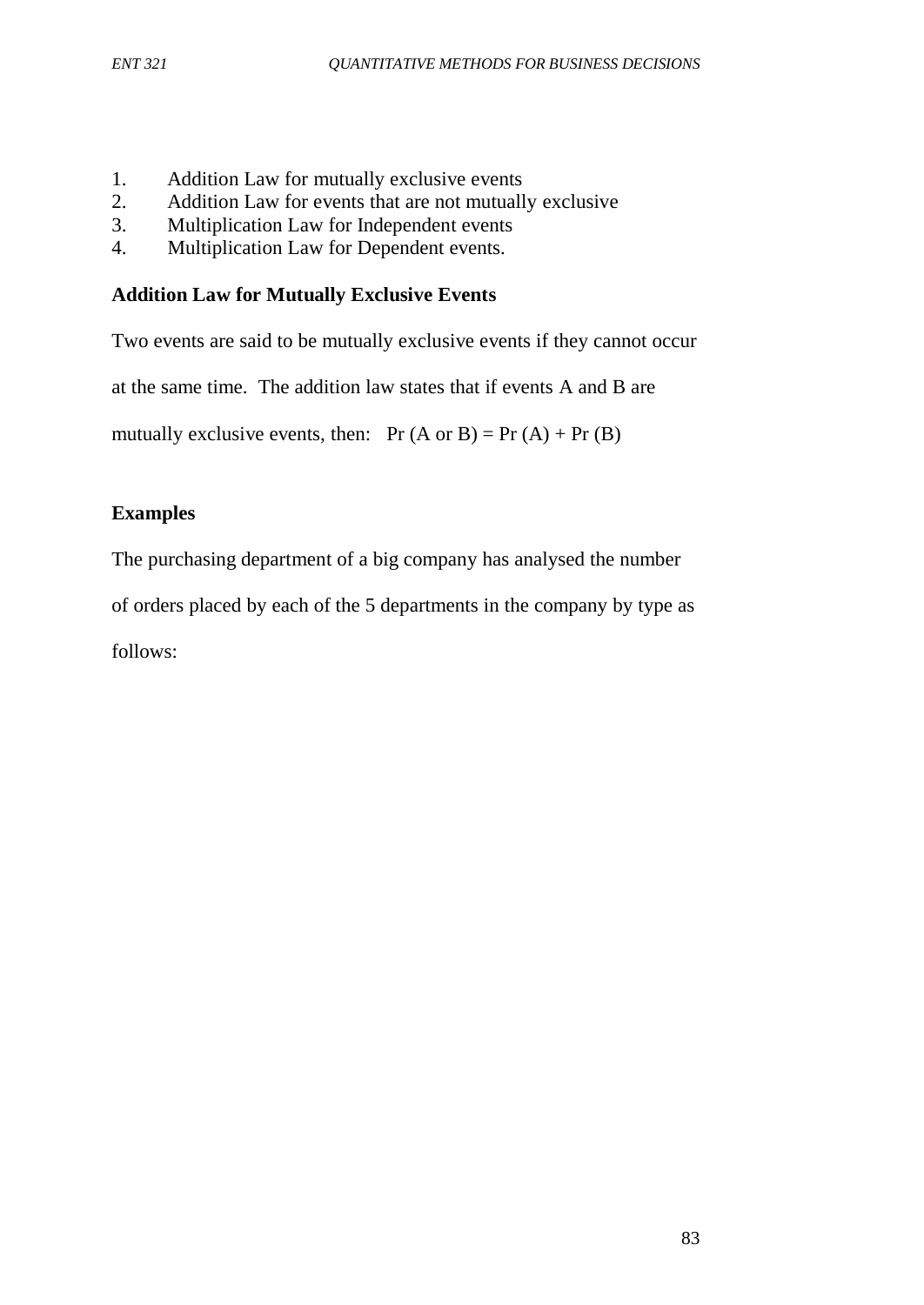| of<br>Type<br>order |           | Department |  |  |                                                          |       |  |  |
|---------------------|-----------|------------|--|--|----------------------------------------------------------|-------|--|--|
|                     |           |            |  |  | Sales   Purchasing   Production   Accounts   Maintenance | Total |  |  |
| Consumables         | $\mid$ 10 |            |  |  |                                                          | 38    |  |  |
| Equipment           |           | 3          |  |  |                                                          |       |  |  |
| Special             |           |            |  |  |                                                          |       |  |  |
| Total               |           |            |  |  |                                                          | 60    |  |  |

#### **Table 9.1: Departmental Orders**

An error has been found in one of these orders. What is the probability that the incorrect order:

- a) came from maintenance?
- b) came from production?
- c) came from maintenance or production?
- d) came from neither maintenance nor production?

#### **Solutions**

a) Since there are 7 maintenance orders out of the 60, 0.117 60 Pr(maintenance) =  $\frac{7}{60}$  = 0.117

b) Similarly, Pr (Production) = 
$$
\frac{17}{60}
$$
 = 0.283

- c) Maintenance and production departments are two mutually exclusive events so that, Pr(maintenance or production) = Pr(maintenance) + Pr(production =  $0.117 + 0.283 = 0.40$
- d) Pr (neither maintenance nor production)  $= 1-Pr$  (maintenance or production)  $= 1-0.4 = 0.6$

#### **Addition Law for Events that are Not Mutually Exclusive Events**

If events A and B are not mutually exclusive, that is, they can either occur together or occur separately, then according to the Law:

$$
Pr (A or B or Both) = Pr(A) + Pr(B) - Pr(A).Pr(B)
$$

#### **Example**

Consider the following contingency table for the salary range of 94 employees: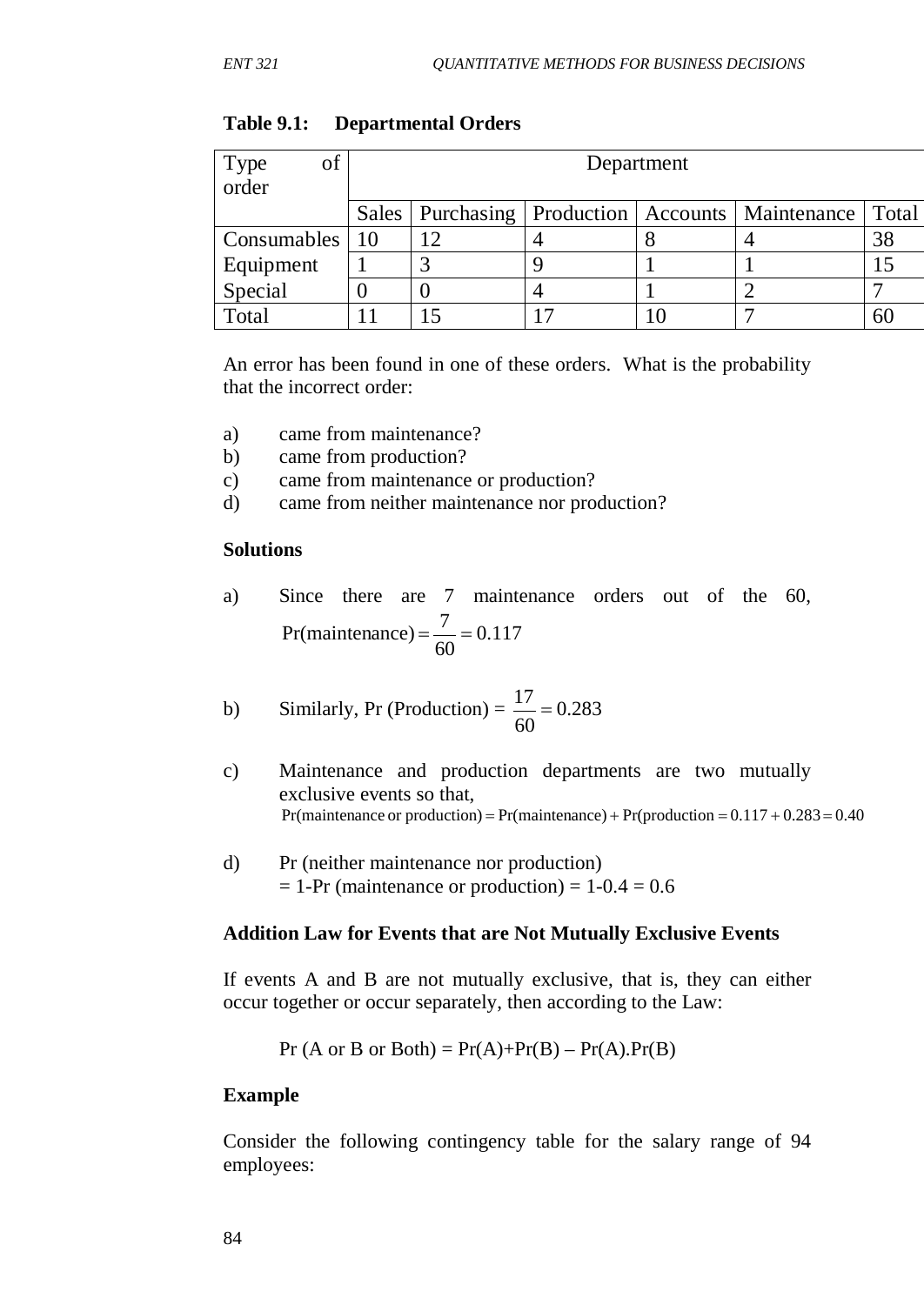#### **Table 9.2: Contingency Table for the Salary range of 94 Employees**

| Salary/month                                 | Men | Women | Total |
|----------------------------------------------|-----|-------|-------|
| $\textcolor{blue}{\text{N}}10,000$ and above | 20  |       |       |
| <b>Below 10,000</b>                          |     |       |       |
| Total                                        |     |       |       |

What is the probability of selecting an employee who is a man or earns below N10, 000 per month?

### **Solution**

The two events of being a man and earning below  $\mathbb{H}10$ , 000 is not mutually exclusive. It follows that:

 $Pr(\text{man or below N10,00}) = Pr(\text{man}) + Pr(\text{below N10,000}) - Pr(\text{man}) \cdot Pr(\text{below N10,000})$ 

 $=\frac{33}{94}+\frac{37}{94}-\frac{(33)(37)}{(94)(94)}$  $\frac{35}{21} + \frac{37}{21} - \frac{(35)(37)}{(21)(21)}$  $= 0.372 + 0.394 - (0.372)(0.394)$  $= 0.766 - 0.147$  $= 0.619$  or 61.9%

## **Multiplication Law for Independent Events**

This law states that if A and B are independent events, then:

 $Pr(A \text{ and } B) = Pr(A)$ .  $Pr(B)$ 

As an **example**, suppose, in any given week, the probability of an assembly line failing is 0.03 and the probability of a raw material shortage is 0.1.

If these two events are independent of each other, then the probability of an assembly line failing and a raw material shortage is given by:

Pr (Assembly line failing and Material shortage) =  $(0.03)(0.1)$  $= 0.003$ 

#### **Multiplication Law for Dependent Events**

This Law states that if A and B are dependent events, then: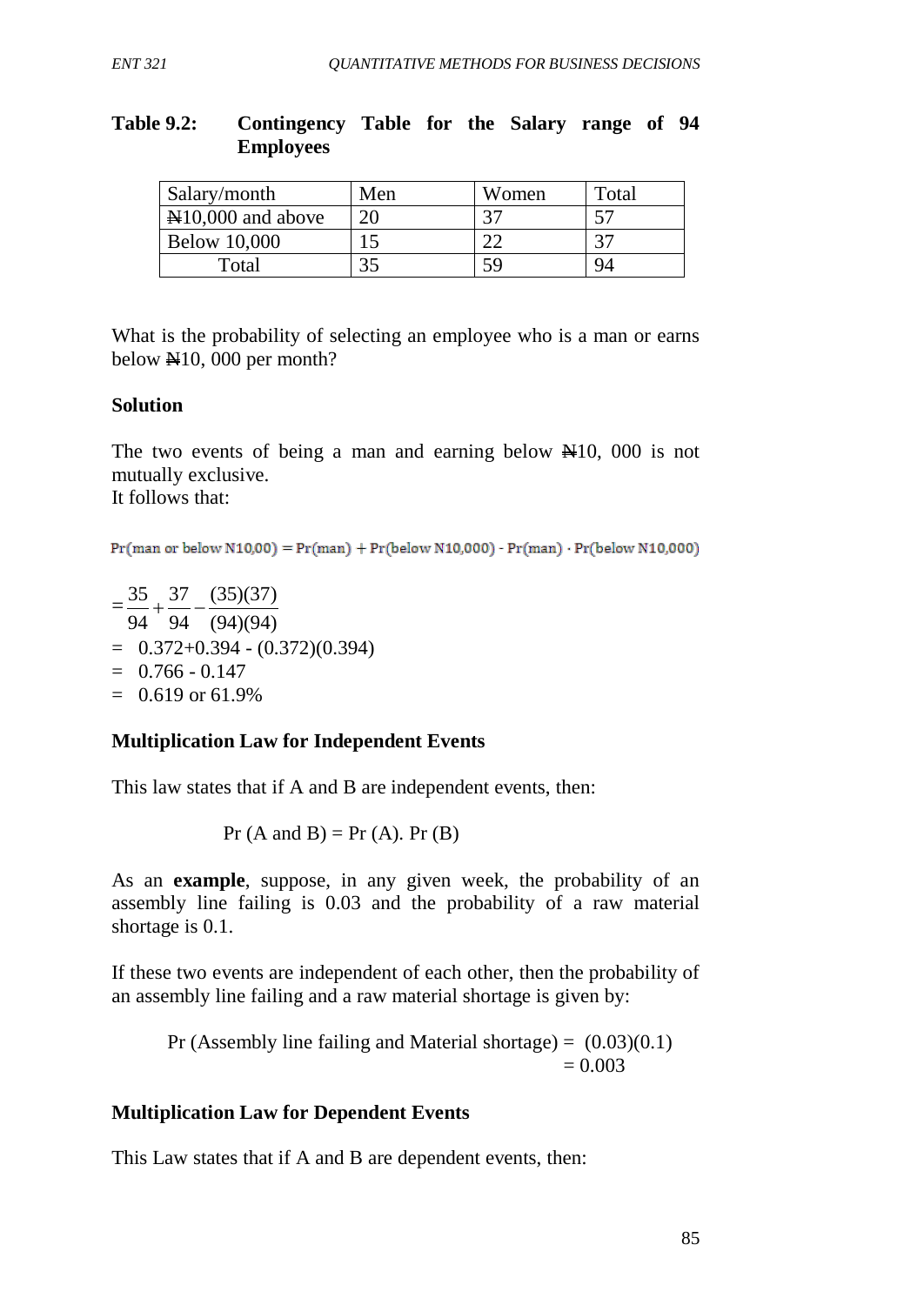$Pr(A \text{ and } B) = Pr(A).Pr(B/A)$ 

Note that Pr (B/A) in interpreted as probability of B given that event A has occurred.

### **Example**

A display of 15 T-shirts in a Sports shop contains three different sizes: small, medium and large. Of the 15 T-shirts:

3 are small 6 are medium 6 are large.

If two T-shirts are randomly selected from the T-shirts, what is the probability of selecting both a small T-shirt and a large T-shirt, the first not being replaced before the second is selected?

#### **Solution**

Since the first selected T-shirt is not replaced before the second T-shirt is selected, the two events are said to be dependent events. It follows that:

> Pr (Small T-shirt and Large T-shirt) = Pr(Small).Pr(Large/Small)  $= (3/15)(4/14)$  $= (0.2)(0.429)$  $= 0.086$

# **3.3 Computational Formula for Multiple Occurrence of an Event**

The probability of an event, E occurring X times in n number of trials are given by the formula:

$$
Pr(E_{x}^{n})=C_{n,x}p^{x}q^{(n-x)}
$$

Where 
$$
C_{n,x} = \frac{n!}{X!(n-x)!}
$$
  
\n $p =$  probability of success  
\n $q =$  probability of failure  
\n $p + q = 1$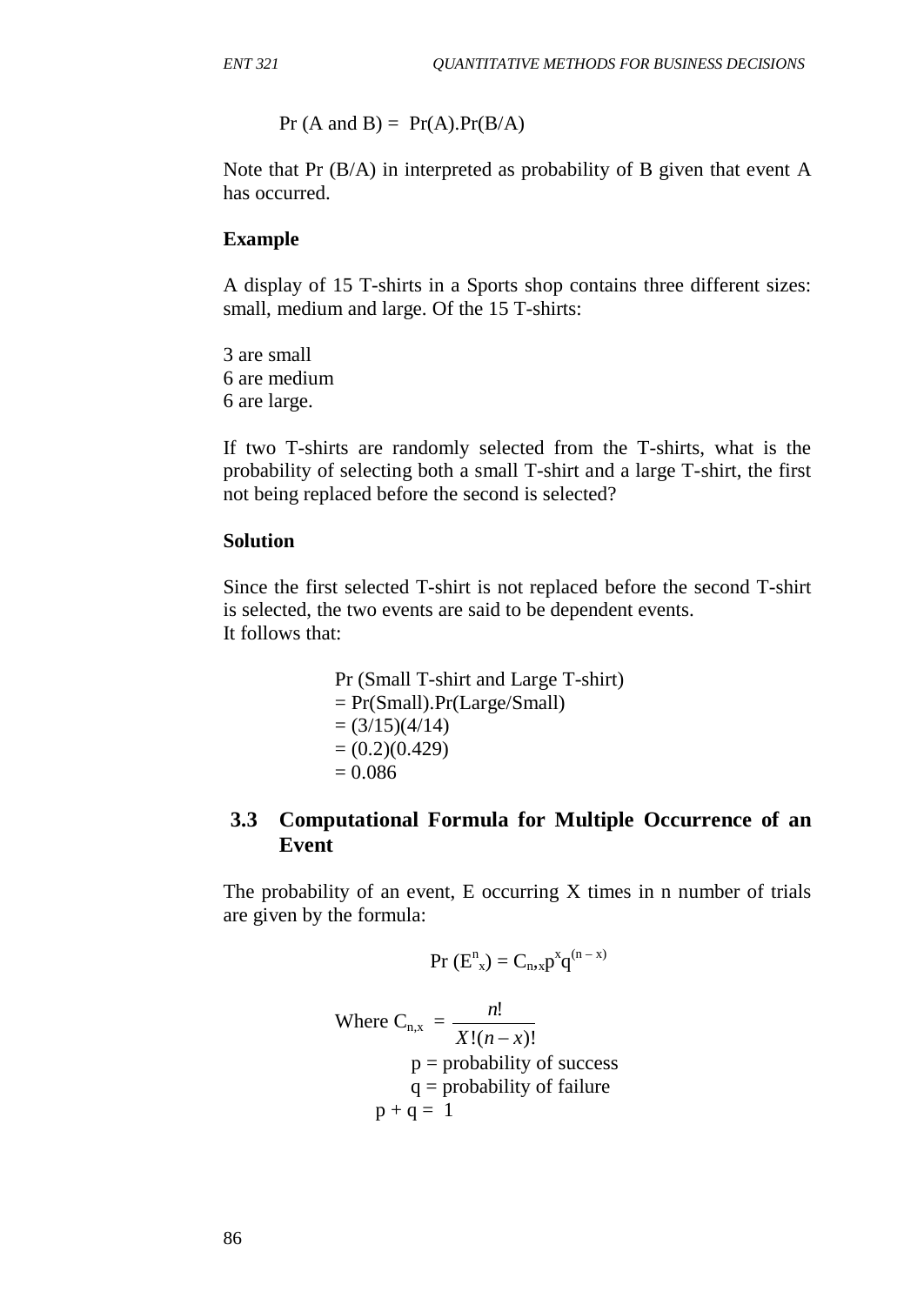# **Example**

Assume there is a drug store with 10 antibiotic capsules of which 6 capsules are effective and 4 are defective. What is the probability of purchasing the effective capsules from the drug store?

## **Solution**

From the given information: The probability of purchasing an effective capsule is:  $P = 6/10 = 0.60$ 

Since 
$$
p + q = 1
$$
;  $q = 1 - 0.60 = 0.40$ ;  $n = 10$ ;  $x = 6$   
\n
$$
Pr(E^{10}{}_{6}) = \text{probability of purchasing the 6 effective capsules}
$$
\n
$$
= C_{10,6}(0.6)^{6}(0.4)^{4}
$$
\n
$$
= 10!/(6!(10-6)!)(0.047)(0.026)
$$
\n
$$
= 10.9.8.7.6\underline{!(0.0012)}
$$
\n
$$
= 6! 4!
$$
\n
$$
= 210(0.0012) = 0.252
$$

Hence, the probability of purchasing the 6 effective capsules out of the 10 capsules is 25.2 percent

# **3.4 Joint, Marginal, Conditional Probabilities, and the Bayes Theorem**

# **3.4.1 Joint Probabilities**

A joint probability implies the probability of joint events. Joint

probabilities can be conveniently analysed with the aid of joint

probability tables.

# **The Joint Probability Table**

A joint probability table is a contingency table in which all possible events for a variable are recorded in a row and those of other variables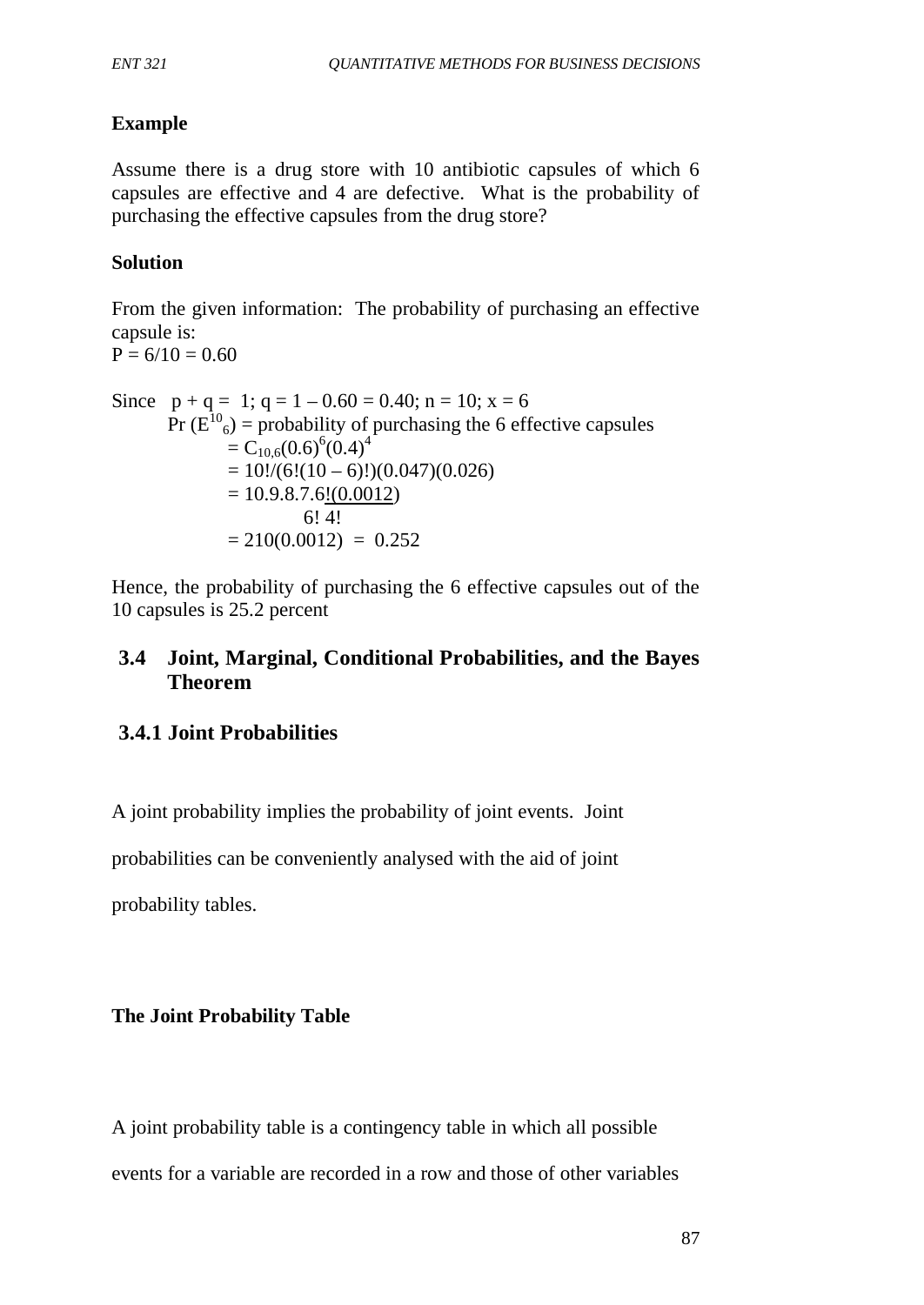are recorded in a column, with the values listed in corresponding cells as in the following example.

#### **Example**

Consider a research activity with the following observations on the number of customers that visit XYZ supermarket per day. The observations (or events) are recorded in a joint probability table as follows:

#### **Table 9.3: Joint Probability Table**

| Age (Years)      | Male $(M)$ | Female (F) | Total |
|------------------|------------|------------|-------|
| Below $30(B)$    | 60         |            | 130   |
| 30 and Above (A) | 60         |            | 80    |
| Total            |            |            | 21()  |

We can observe four joint events from the above table:

Below 30 and Male  $(B \cap M) = 60$ Below 30 and Female (B∩F) = 70 30 and Above and Male  $(A \cap M) = 60$ 30 and Above and Female  $(A \cap F) = 20$ 

Total events or sample space  $= 210$ 

The **joint probabilities** associated with the above joint events are:

$$
Pr(B \cap M) = \frac{60}{210} = 0.2857
$$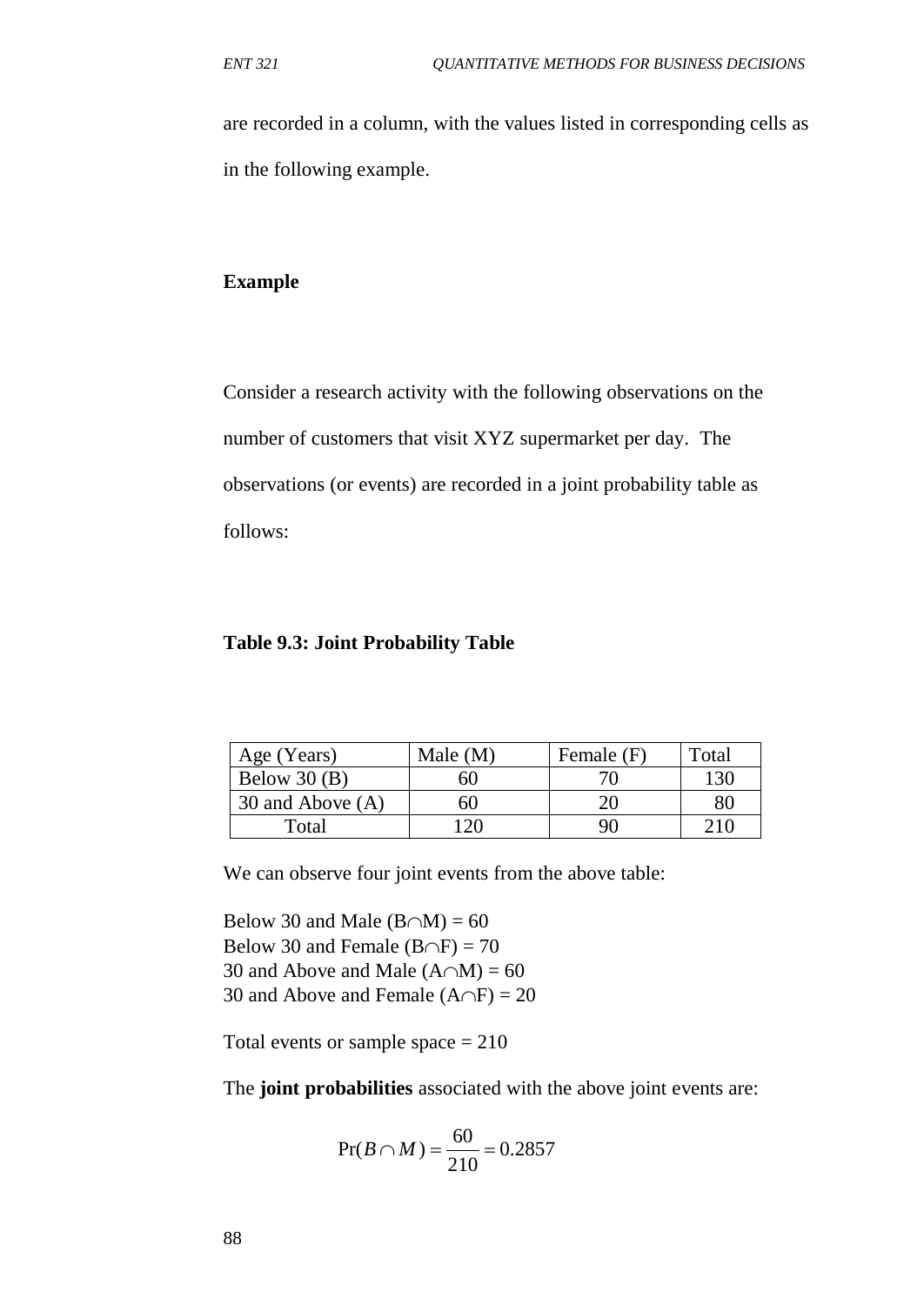$$
Pr(B \cap F) = \frac{70}{210} = 0.3333
$$

$$
Pr(A \cap M) = \frac{60}{210} = 0.2857
$$

$$
Pr(A \cap F) = \frac{20}{210} = 0.0952
$$

#### **3.4.2 Marginal Probabilities**

The Marginal Probability of an event is its simple probability of occurrence, given the sample space. In the present discussion, the results of adding the joint probabilities in rows and columns are known as marginal probabilities.

The marginal probability of each of the above events:

Male (M), Female (F), Below 30 (B), and Above 30 (A) are as follows:

Pr (M) = Pr(B∩M) + Pr(A∩M) =  $0.2857 + 0.2857 = 0.57$ 

Pr (F) = Pr(B∩F)+Pr(A∩F) =  $0.3333 + 0.0952 = 0.43$ 

Pr (B) = Pr(B∩M)+Pr(B∩F) =  $0.2857+0.3333 = 0.62$ Pr (A) =  $\{r(A \cap M) + Pr(A \cap F) = 0.2857 + 0.0952 = 0.38\}$ 

The joint and marginal probabilities above can be summarised in a contingency table as follows:

| Age                         | Male $(M)$ | Female (F) | Marginal Probability |
|-----------------------------|------------|------------|----------------------|
| Below $30(B)$               | 0.2857     | 0.3333     | 0.62                 |
| 30 and Above (A)            | 0.2857     | 0.0952     | 0.38                 |
| <b>Marginal Probability</b> | 0.57       | 0.43       | .00.                 |

**Table 9.4: Joint and Marginal Probability Table.**

#### **3.4.3 Conditional Probability**

Assuming two events, A and B, the probability of event A, given that event B has occurred is referred to as the conditional probability of event A.

In symbolic term:

$$
Pr(\frac{A}{B}) = \frac{Pr(A \cap B)}{Pr(B)} = \frac{Pr(A) \cdot Pr(B)}{Pr(B)} = Pr(A)
$$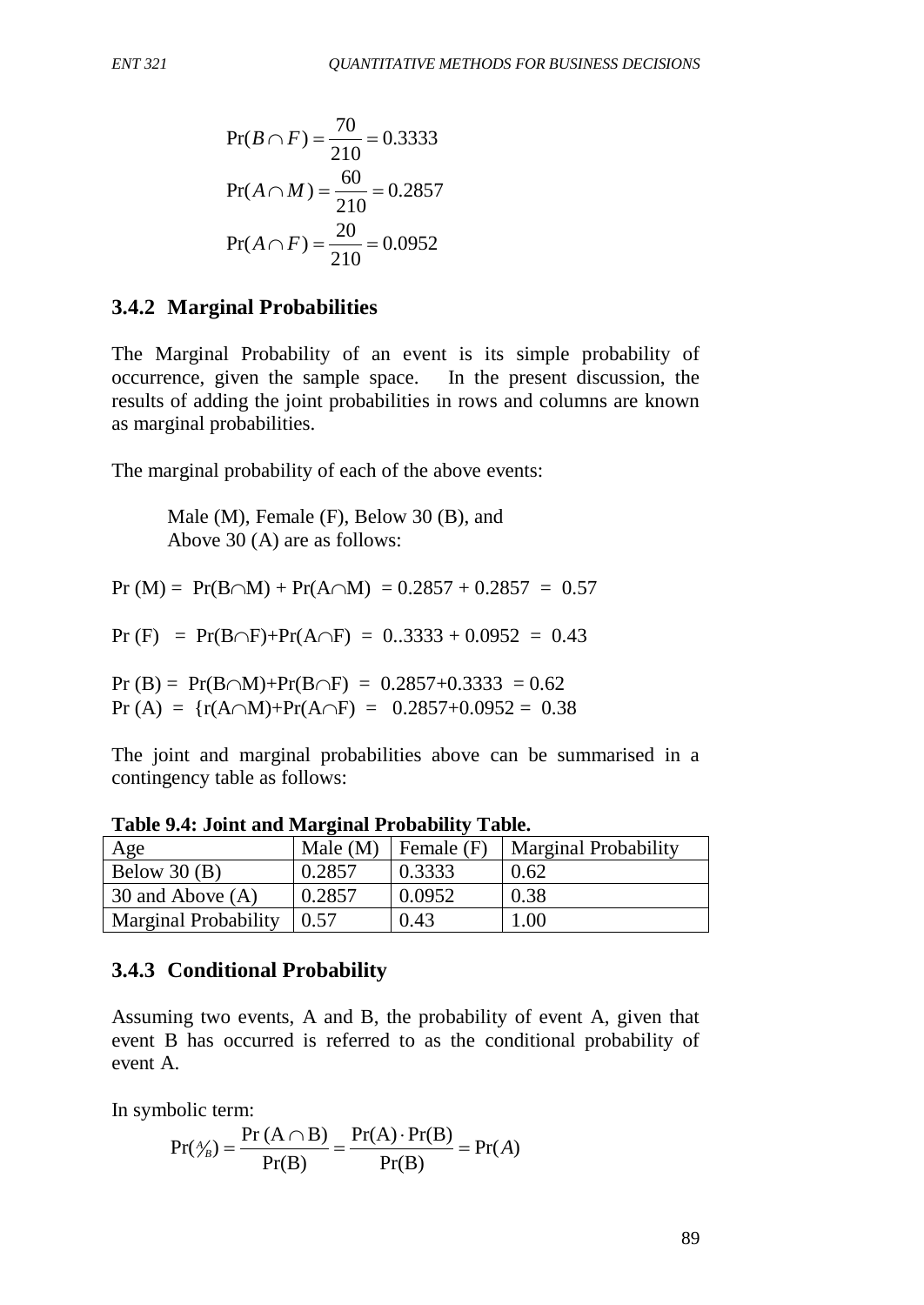Where  $Pr(A/B) =$  conditional probability of event A Pr  $(A \cap B)$  = joint probability of events A and B  $Pr(B)$  = marginal probability of event B

In general,

$$
Pr(\frac{\lambda}{B}) = \frac{\text{Joint Probability of events A and B}}{\text{Marginal Probability of event B}}
$$

#### **3.4.4 The Bayes Theorem**

Bayes theorem is a formula which can be thought of as "reversing" conditional probability. That is, it finds a conditional probability, A/B given, among other things, its inverse, B/A.

According to the theorem, given events A and B,

$$
Pr(\frac{A}{B}) = \frac{Pr(A) \cdot Pr(\frac{B}{A})}{Pr(B)}
$$

As an example in the use of Bayes theorem, if the probability of meeting a business contract date is 0.8, the probability of good weather is 0.5 and the probability of meeting the date given good weather is 0.9, we can calculate the probability that there was good weather given that the contract date was met.

Let  $G = \text{good weather}$ , and  $m = \text{contract date was met}$ 

Given that: Pr (m) = 0.8; Pr (G) = 0.5; Pr (m/G) = 0.9, we need to find  $Pr(G/m)$ :

From the Bayes theorem:

$$
Pr(\frac{G}{m}) = \frac{Pr(G) \cdot Pr(\frac{m}{G})}{Pr(m)} = \frac{(0.5)(0.9)}{0.8}
$$
  
= 0.5625 or 56.25%

#### **3.5 Probability and Expected Values**

The expected value of a set of values, with associated probabilities, is the arithmetic mean of the set of values. If some variable, X, has its values specified with associated probabilities, P, then:

Expected value of 
$$
X = E(X) = \sum PX
$$

**Example**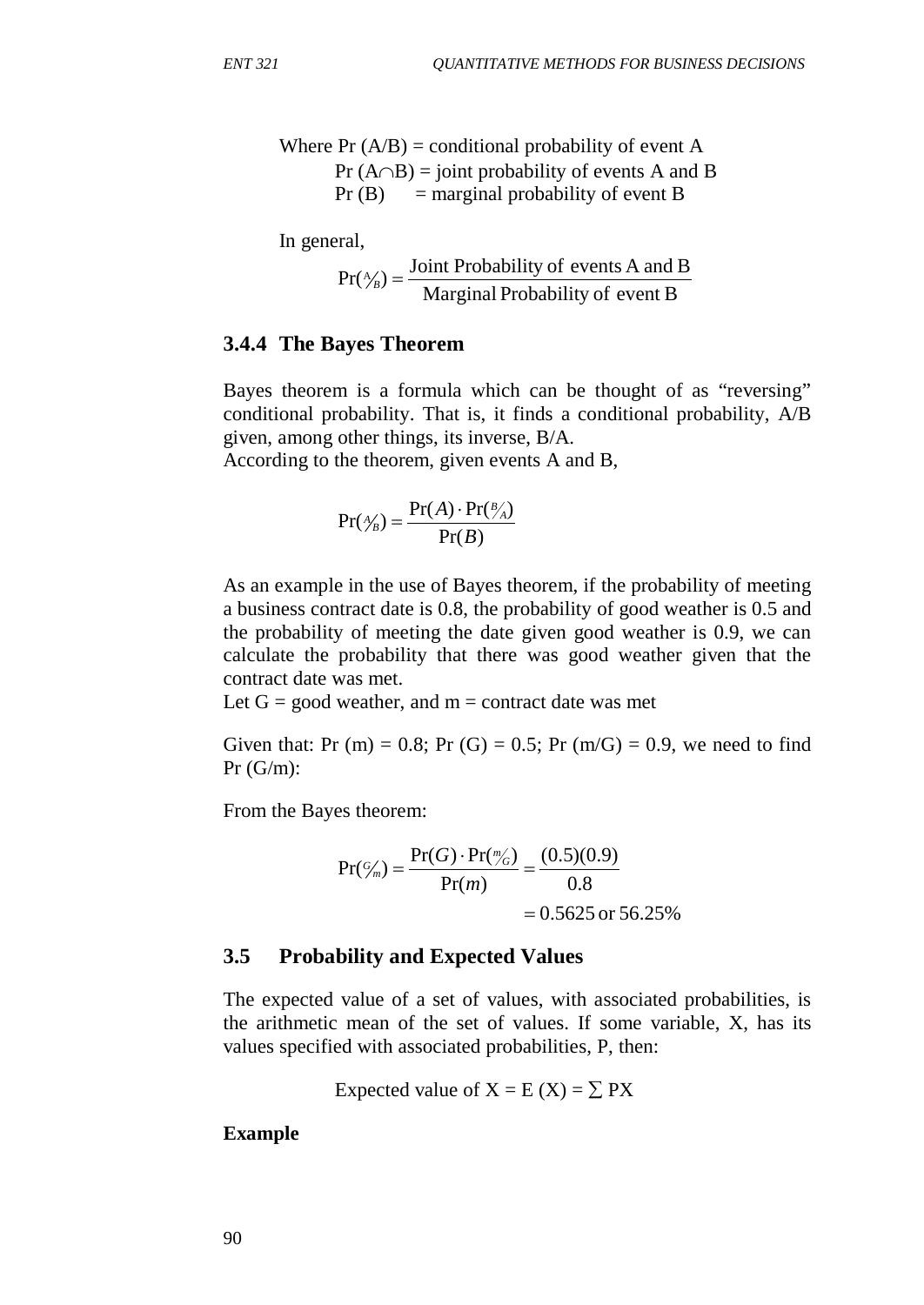An ice-cream salesman divides his days into 'Sunny' 'Medium' or 'Cold'. He estimates that the probability of a sunny day is 0.2 and that 30% of his days are cold. He has also calculated that his average revenue on the three types of days is N220, N130, and N40 respectively. If his average total cost per day is N80, calculate his expected profit per day.

### **Solution**

We first calculate the different values of profit that are possible since we are required to calculate expected profit per day, as well as their respective probabilities.

Given that Pr (sunny day) =  $0.2$ ; Pr (cold day) =  $0.3$ 

Since in theory, Pr (sunny day) + Pr (cold day) + Pr (medium day) = 1

It follows that: Pr (medium day) =  $1 - 0.2 - 0.3 = 0.5$ 

The total costs are the same for any day (N80), so that the profits that the salesman makes on each day of the three types of day are:

> Sunny day:  $N (220-80) = N140$ Medium day: N  $(130-80) = N50$ Cold day:  $N (40-80) = -N40 (loss)$

We can summarise the probability table as follows:

#### **Table 9.5: Probability Table**

|              | Sunny | Medium | Cold   |
|--------------|-------|--------|--------|
| Profit $(N)$ | 140   | 50     | $-4()$ |
| Probability  | 0.2   | 0.5    | 0.3    |

From this Table, the expected profit per day is:

E (profit) = N (0.2 (140) + 0.5 (50) – 0.3 (40)) = N41

#### **SELF ASSESSMENT EXERCISE 2**

- 1. What do we mean by the terms "mutually exclusive events" and "independent events?"
- 2. State, with simple examples, the four laws of probability.

## **4.0 CONCLUSION**

**Probability** is a concept that most people understand naturally, since such words as "chance," "likelihood," "possibility" and "proportion are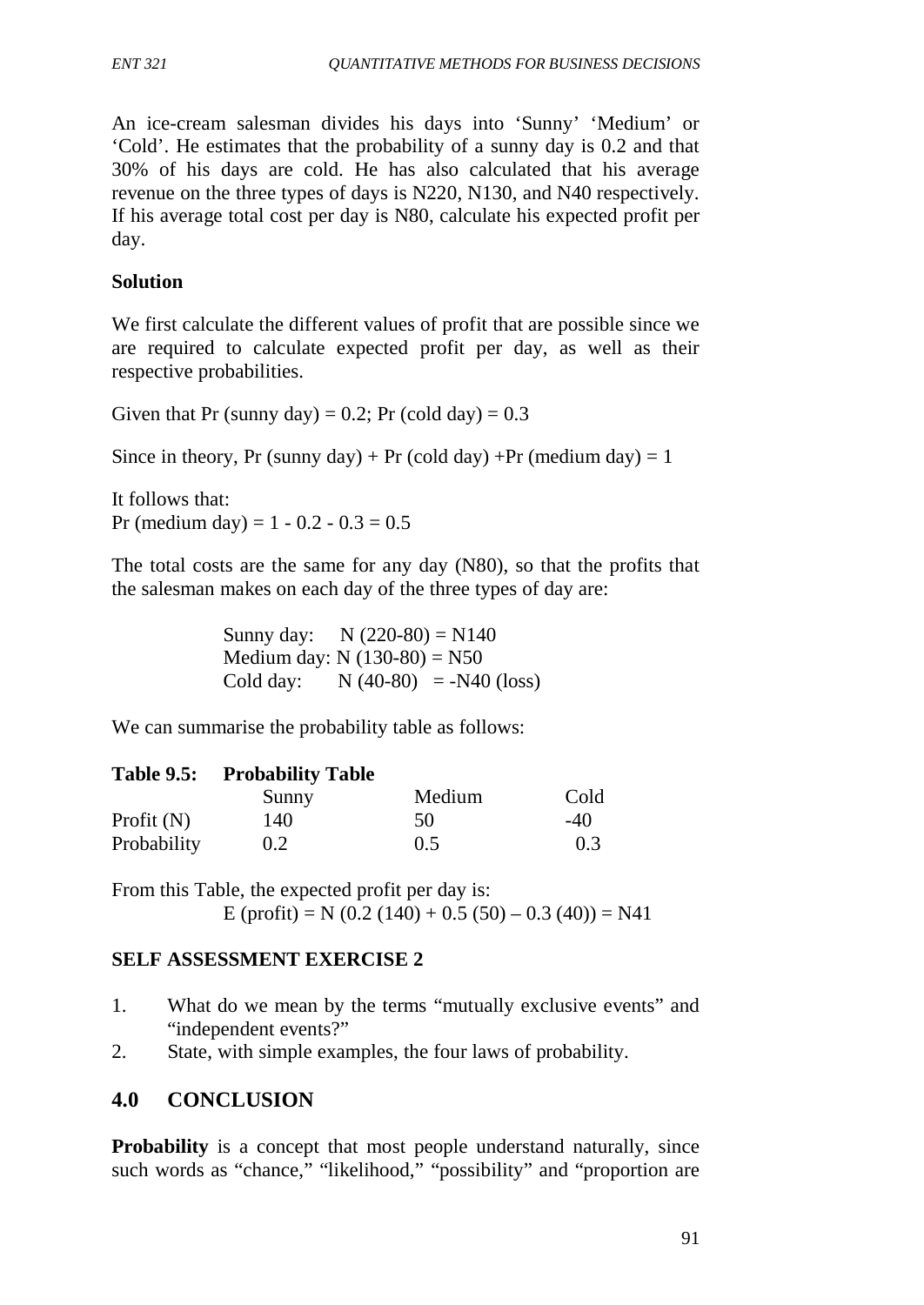used as part of everyday speech. It is a term used in making decisions involving uncertainty. Though the concept is often viewed as very abstract and difficult to relate to real world activities, it remains the best tool for solving uncertainties problems.

To remove some of the abstract nature of probabilities, this unit has provided you with the simplest approach to understanding and calculating, as well as applying the probability concept. It defines probability in two basic forms:

- (i) the theoretical definition; and
- (ii) the empirical definition.

# **5.0 SUMMARY**

The issues discussed in this unit can be summarised in the following way:

there are basically two separate ways of calculating probability which are as stated below:

- i. **theoretical probability**: this is calculated without an experiment, that is, using only information that is known about the physical situation.
- ii. calculation based on **empirical probability***.* This is probability calculated using the results of an experiment that has been performed a number of times. Empirical probability is often referred to as **Relative frequency** or **Subjective probability.**

There are four basic **laws of probability**:

- 1. addition law for mutually exclusive events
- 2. addition law for events that are not mutually exclusive
- 3. multiplication law for independent events
- 4. multiplication law for dependent events.

The probability of an event, E occurring an X time in n number of trials is given by the formula:

$$
Pr(E_{n,x}^{n}) = C_{n,x} p^{x} q^{(n-x)}
$$
  
Where  $C_{n,x} = \frac{n!}{X!(n-x)!}$   
 $p =$  probability of success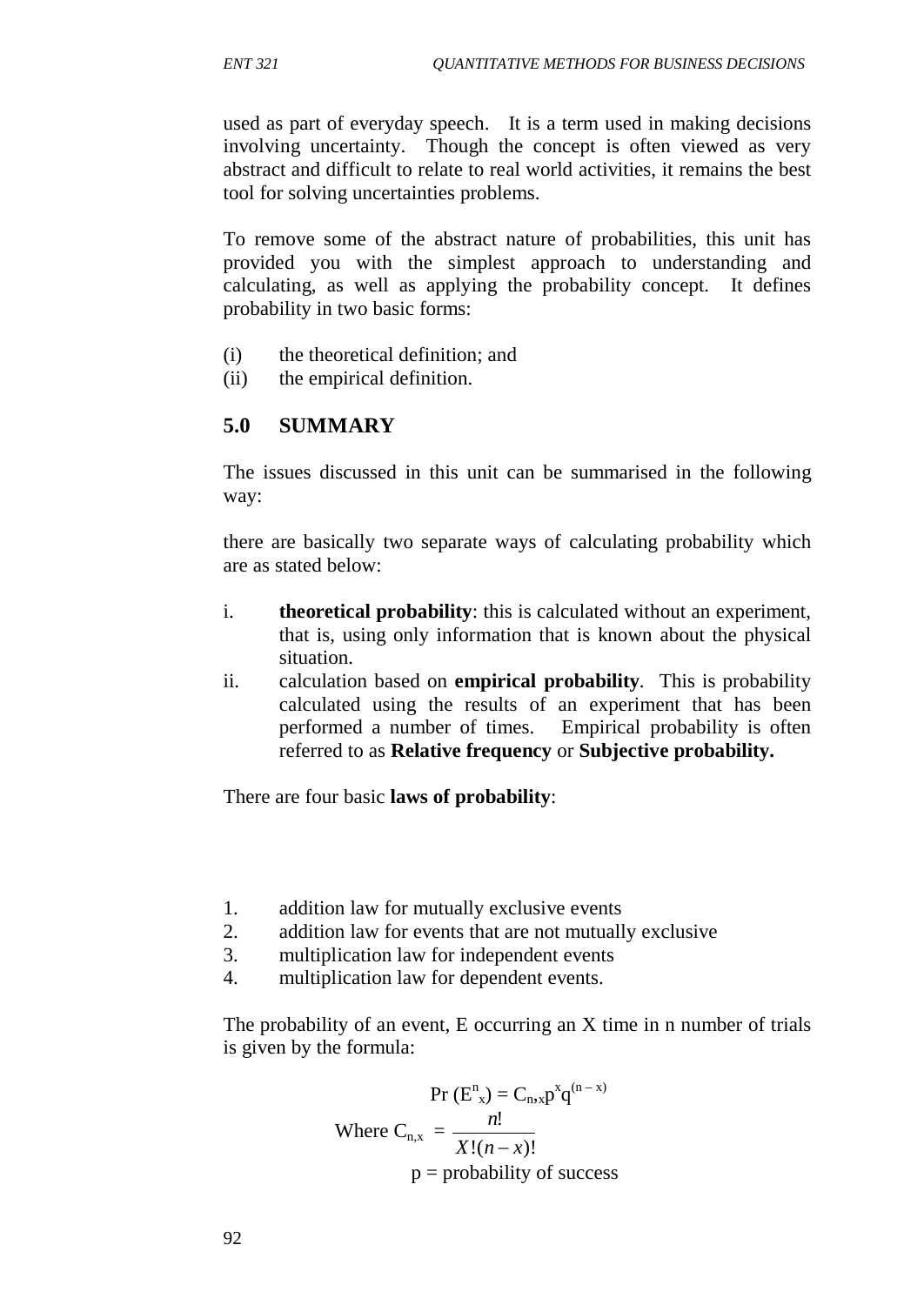$q =$  probability of failure  $p + q = 1$ 

A **joint probability** implies the probability of joint events. Joint probabilities can be conveniently analysed with the aid of joint in which all possible events for a variable are recorded in a row and those of other variables are recorded in a column, with the values listed in corresponding cells.

The **Marginal Probability** of an event is its simple probability of

occurrence, given the sample space.

Assuming two events, A and B, the probability of event A, given that event B has occurred is referred to as the **conditional probability** of event A.

The expected value of a set of values, with associated probabilities, is the arithmetic mean of the set of values. If some variable, X, has its values specified with associated probabilities, P, then:

Expected value of  $X = E(X) = \sum PX$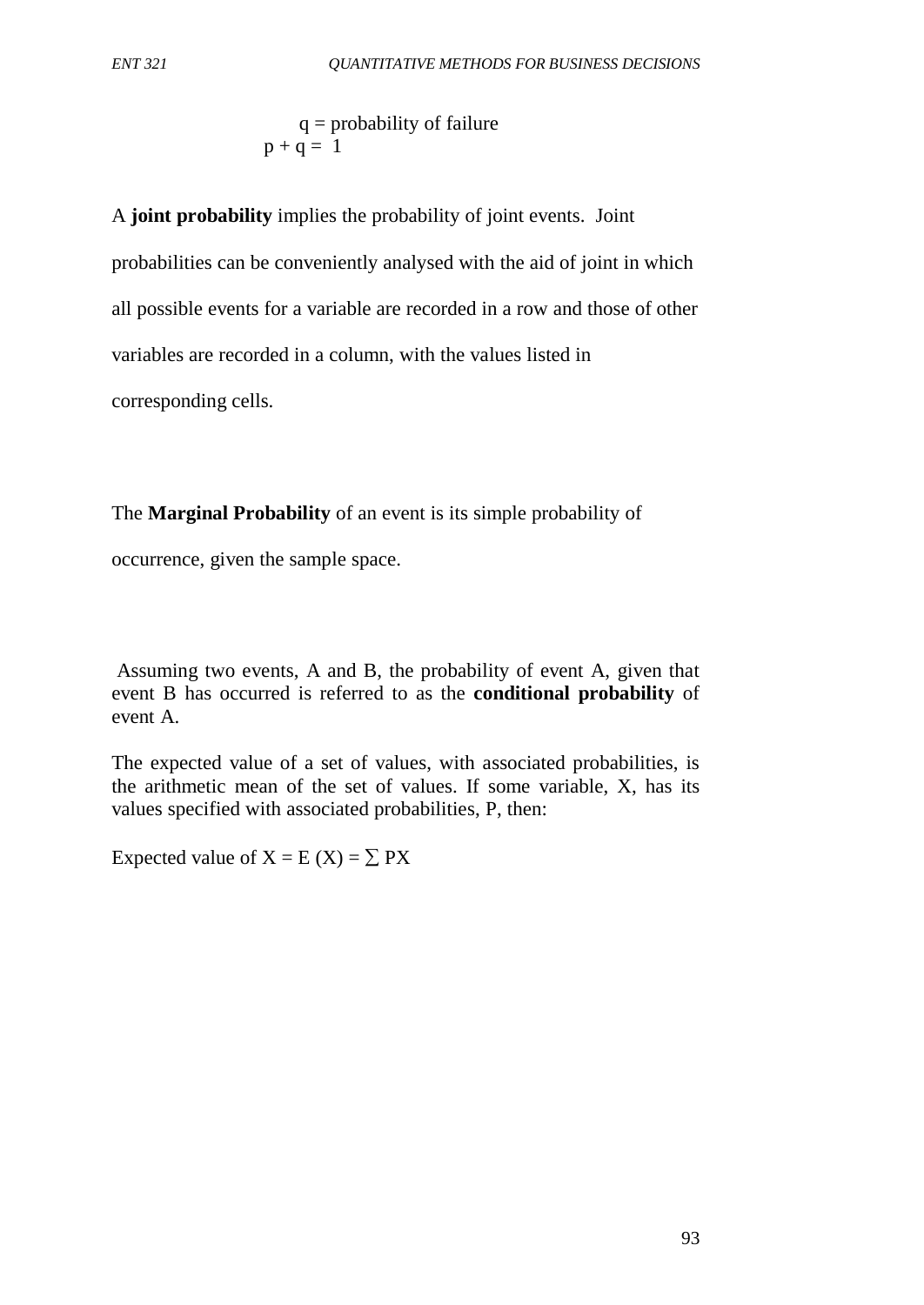## **6.0 TUTOR-MARKED ASSIGNMENT**

A firm has tendered for two independent contracts. It estimates that it has probability 0.4 of obtaining contract A and probability 0.1 of obtaining contract B. Find the probability that the firm:

- (a) obtains both contracts
- (b) obtains neither of the contracts
- (c) obtains exactly one contract

## **7.0 REFERENCES/FURTHER READING**

A. Francis (1998). *Business Mathematics and Statistics, 5th edition.*  Great Britain: Ashford Colour Press.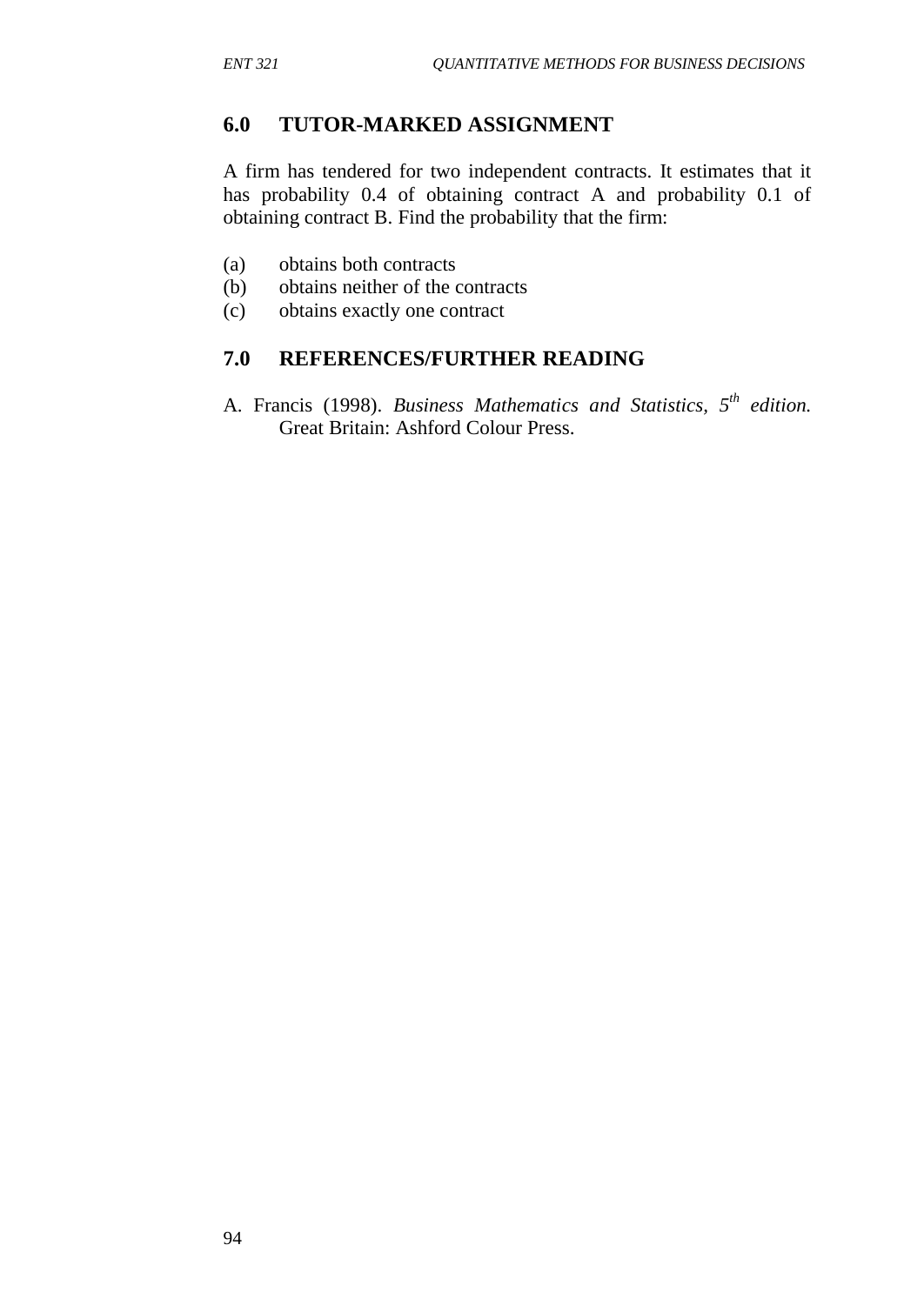# **UNIT 5 CORRELATION THEORY**

# **CONTENTS**

- 1.0 Introduction
- 2.0 Objectives
- 3.0 Main Content
	- 3.1 Linear Correlation

### *3.2 Rank Correlation*

# 3.3 Partial Correlations

# *3.4 Limitations of the Theory of Linear Correlations*

- 4.0 Conclusion
- 5.0 Summary
- 6.0 Tutor-Marked Assignment
- 7.0 References/Further Reading

# **1.0 INTRODUCTION**

The simplest methods of measuring relationships existing between economic variables are correlation analysis and regression analysis.

Correlation can be defined as the degree of relationship between two or more variables. The degree of relationship between two variables is called simple correlation. The degree of relationship existing among three or more variables is called multiple correlations.

Correlation may be linear for scatter diagram on the values of two variables, (X and Y) are clustered near a straight line, or nonlinear, when all points on the scatter lie near a curve.

Two variables may have a positive correlation or a negative correlation, or they may be unrelated. These correlations are represented in the following diagrams:

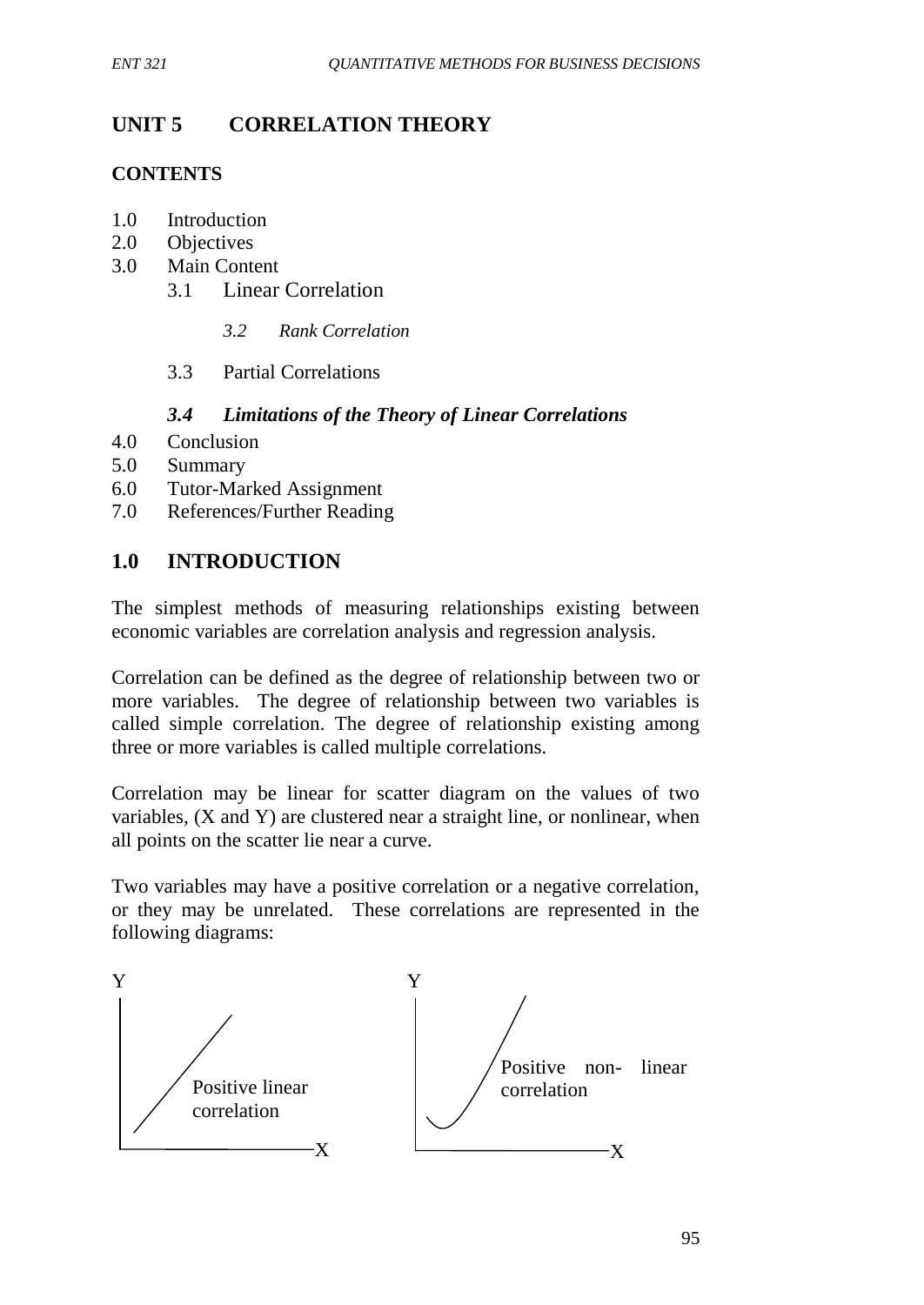

# *2.0 OBJECTIVES*

At the end of this unit, you should be able to:

- describe the computation of linear correlation coefficients explain the computation of rank correlation coefficients
- explain the computation of partial correlation coefficients
- apply the concept of correlations in business decisions.

# **3.0 MAIN CONTENT**

# **3.1 Linear Correlation**

We can determine the kind of correlation between two variables by direct observation of the scatter diagrams. In addition, the scatter diagram indicates the strength of the relationship between the two variables. If the points lie close to the line, the correlation is strong. A greater dispersion of points about the line implies weaker correlation.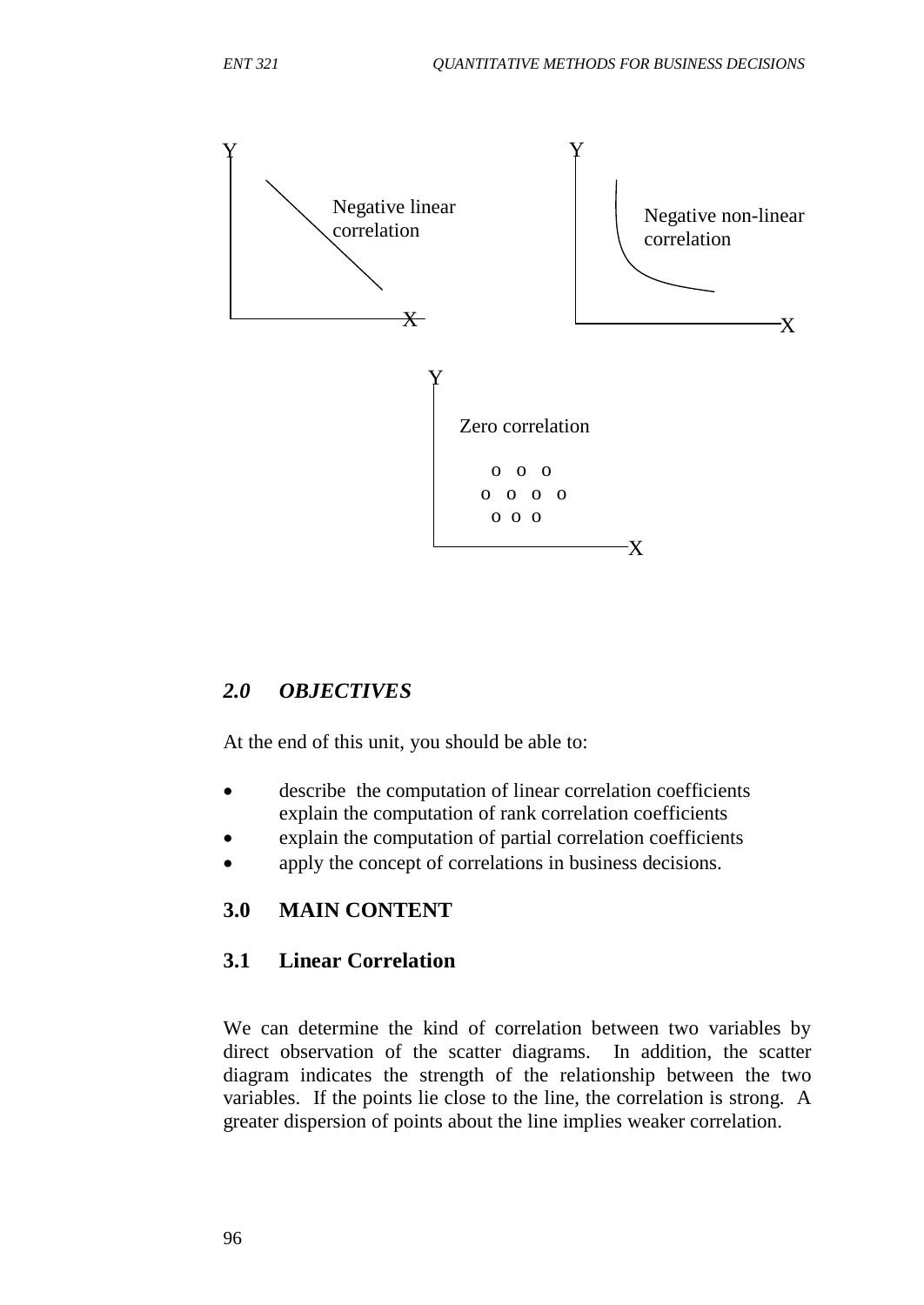Note that the inspection of a scatter diagram only gives a rough picture of the relationship between two variables. For a precise quantitative measurement of the degree of correlation between two variables, say X and Y, we use a parameter  $\rho$  referred to as the correlation coefficient. The sample estimate of this parameter is referred to as r. The simple correlation coefficient is computed by:

$$
r_{xy} = \frac{\sum (X_i - \overline{X})(Y_i - \overline{Y})}{\sqrt{n \sum (X_i - \overline{X})^2} \sqrt{\sum (Y_i - \overline{Y})^2}}
$$

$$
= \frac{n \sum X_i Y_i - \sum (X_i)(\sum Y_i)}{\sqrt{n \sum X_i^2 - (\sum X_i)^2} \sqrt{n \sum X_i^2 - (\sum Y_i)^2}}
$$

#### **Example**

We want to determine the correlation between Price, X, and quantity supplied, Y, Given the following data

| Time           | Period | (in | Quantity supply $(Y_i)$ (in   Unit Price $(X_i)$ | (in                |
|----------------|--------|-----|--------------------------------------------------|--------------------|
| days)          |        |     | tons)                                            | Naira)             |
| 1              |        |     | 10                                               | $\overline{2}$     |
| $\overline{2}$ |        |     | 20                                               | 4                  |
| 3              |        |     | 50                                               | 6                  |
| $\overline{4}$ |        |     | 40                                               | 8                  |
| 5              |        |     | 50                                               | 10                 |
| 6              |        |     | 60                                               | 12                 |
| 7              |        |     | 80                                               | 14                 |
| 8              |        |     | 90                                               | 16                 |
| 9              |        |     | 90                                               | 18                 |
| 10             |        |     | 120                                              | 20                 |
| $n = 10$       |        |     | $\Sigma$ Y <sub>i</sub> = 610                    | $\Sigma X_i = 110$ |

$$
\overline{X} = \frac{\sum X_i}{n} = \frac{110}{10} = 11, \overline{Y} = \frac{\sum Y_i}{n} = \frac{610}{10} = 61
$$

It can be shown that the formula:

$$
r = \frac{\sum (X_i - \overline{X})(Y_i - \overline{Y})}{\sqrt{n \sum (X_i - \overline{X})^2} \sqrt{\sum (Y_i - \overline{Y})^2}}
$$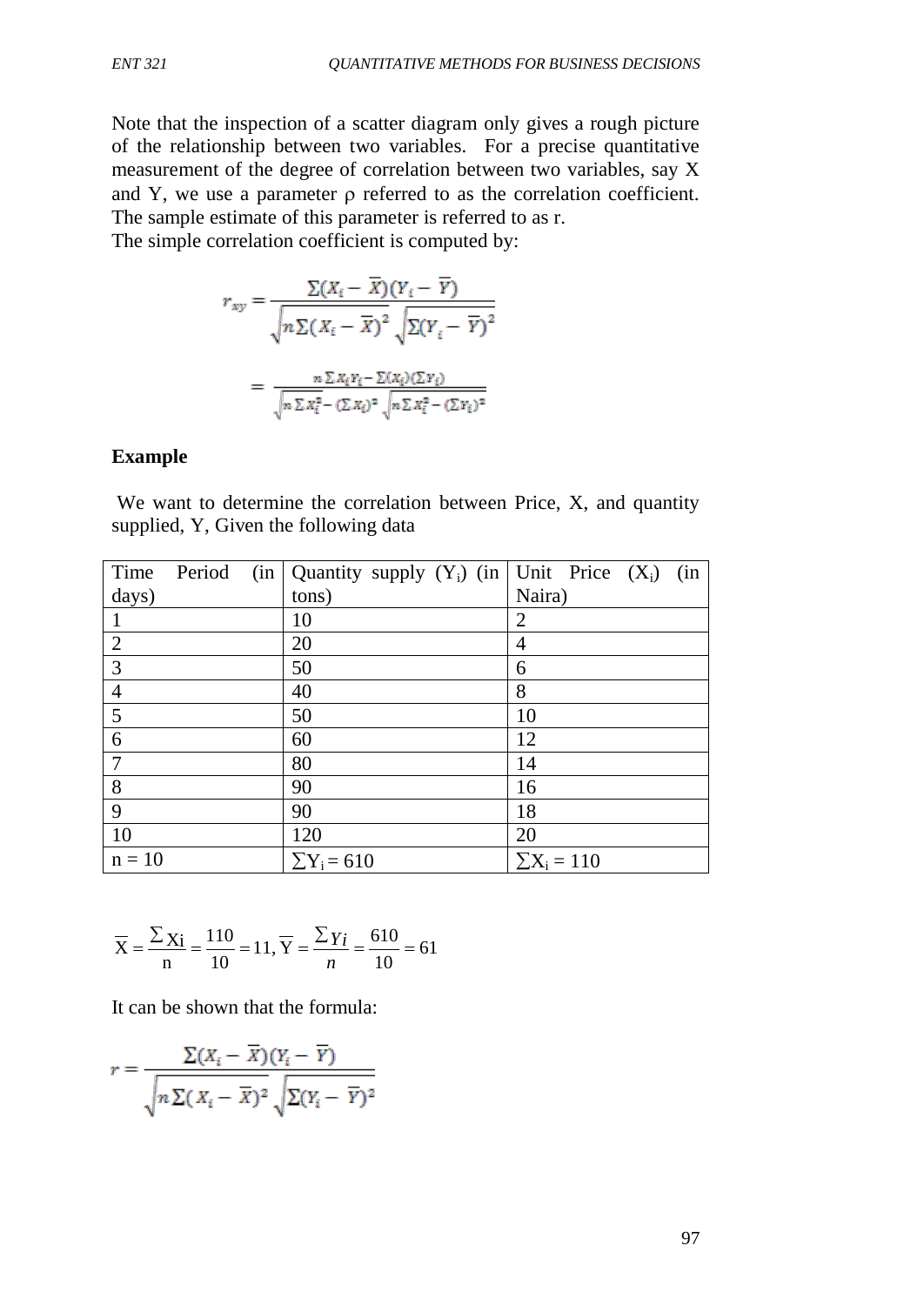$$
= \frac{{}_{n}\sum X_{i}Y_{i}-(\sum X_{i})(\sum Y_{i})}{\sqrt{n}\sum X_{i}^{2}-(\sum X_{i})^{2}}\sqrt{n}\sum Y_{i}^{2}-(\sum Y_{i})^{2}}
$$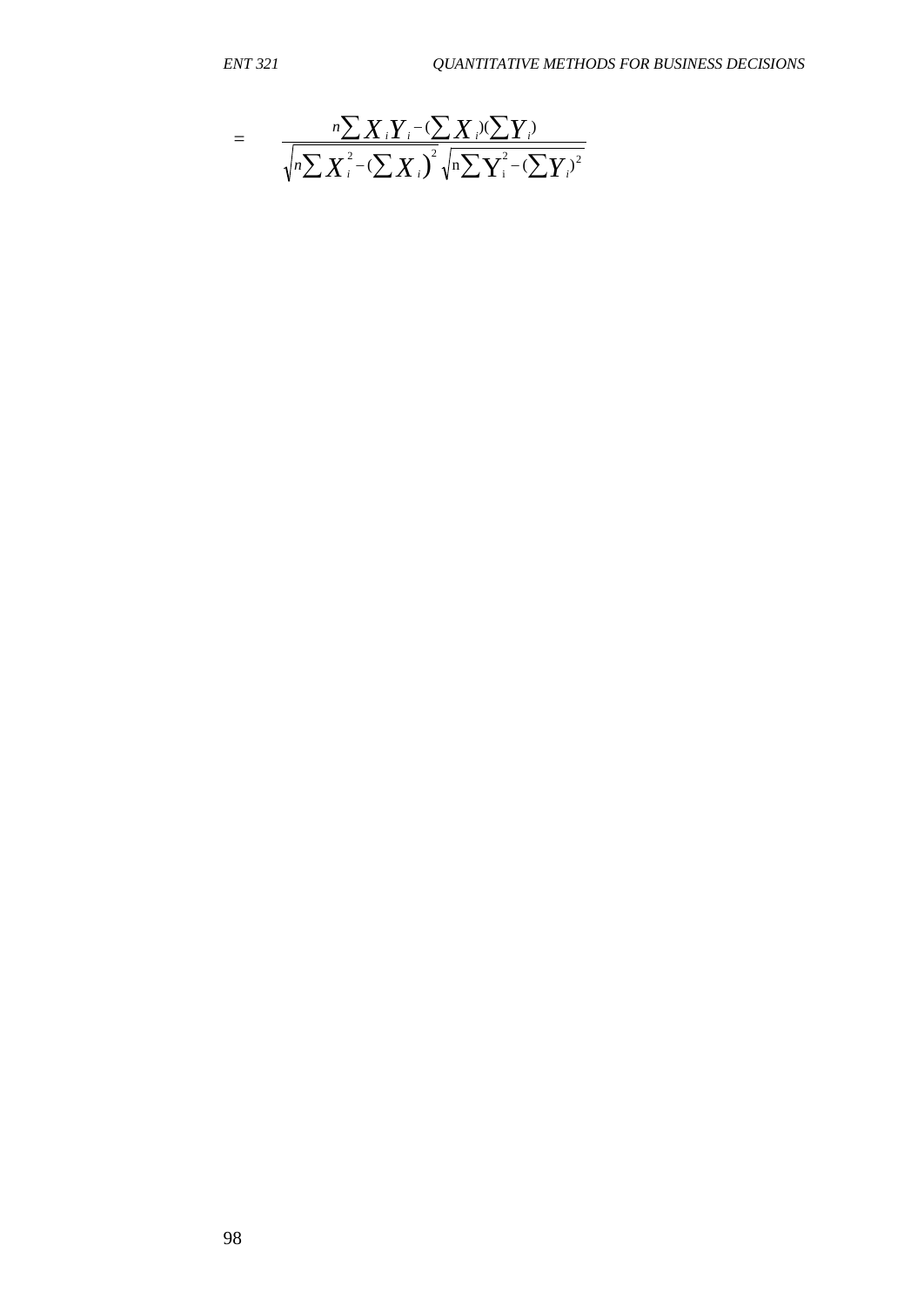#### Using the table

| $X_i$          | $Y_i$ | $X_iY_i$ | $X_i^2$ | $Y_i^2$ |
|----------------|-------|----------|---------|---------|
| $\overline{2}$ | 10    | 20       | 4       | 100     |
| $\overline{4}$ | 20    | 80       | 16      | 400     |
| 6              | 50    | 300      | 36      | 2,500   |
| 8              | 40    | 320      | 64      | 1,600   |
| 10             | 50    | 500      | 100     | 2,500   |
| 12             | 60    | 720      | 144     | 3,600   |
| 14             | 80    | 1120     | 196     | 6,400   |
| 16             | 90    | 1,440    | 256     | 8,100   |
| 18             | 90    | 1620     | 324     | 8100    |
| 20             | 120   | 2400     | 400     | 14400   |

$$
r = \frac{n \sum X_i Y_i - (\sum X_i)(\sum Y_i)}{\sqrt{n \sum X_i^2 - (\sum X_i)^2} \sqrt{n \sum Y_i^2 - (\sum Y_i)^2}}
$$

$$
= \frac{10(8520) - (110)(610)}{\sqrt{10(1540) - (110)^2} \sqrt{10(47700) - (610)^2}}
$$
  
= 
$$
\frac{85200 - 67100}{\sqrt{15400 - 12100} \sqrt{477000 - 372100}}
$$
  
= 
$$
\frac{18100}{\sqrt{3300} \sqrt{104900}} = \frac{18100}{(57.45)(323.88)}
$$
  
= 
$$
\frac{18100}{18606.91} = 0.972 \text{ approx.}
$$

### **3.3 Rank Correlation**

Rank correlation coefficient is used for qualitative variables, whereby the variables cannot be measured numerically. Examples of such variables include profession, education, preferences for a particular brand of commodity and the like.

In such cases, we rank the observations in a specific sequence, such as in order of size, importance, etc., using numbers 1, 2… n. We therefore, assign ranks to the data and measure the relationships between their ranks instead of their actual numerical values.

If two variables, X and Y are ranked, the rank correlation coefficient is computed by:

$$
r_{\rm s} = 1 - \frac{6\sum d^2}{n^3 - n}
$$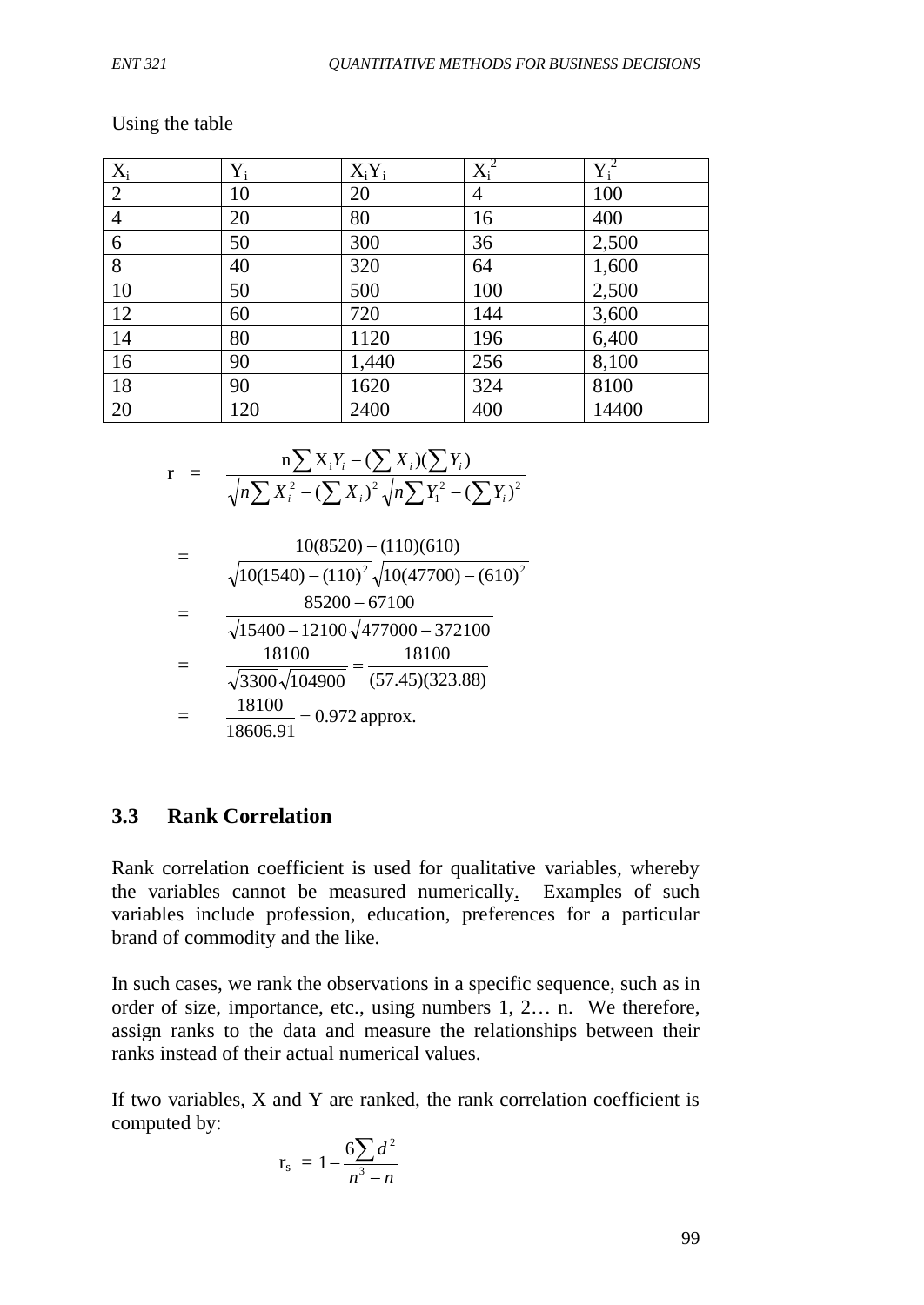Where  $d^2 = [R(X)-R(Y)]^2$  = squared difference between ranks of corresponding pairs of X and Y.

- $R(X)$  = individual ranks assigned to X values
- $R(Y)$  = individual ranks assigned to Y values
	- $n =$  number of pairs of observations

There are two important points to note about the rank correlation coefficient:

- 1. It does not matter whether the ranking of the observations is in ascending or descending order.
- 2. If two or more observations have the same value, we assign to each observation the **Mean rank**.

#### **Examples**

1. Consider the following table showing how 10 students were ranked according to their performance in their class work and their final examinations. Let us find out whether there is a relationship between the accomplishments of the students during the year and their performance in their examinations.

|                |            | Student   Ranking Based on   Ranking Based on   d |                          | d <sup>2</sup>    |
|----------------|------------|---------------------------------------------------|--------------------------|-------------------|
|                | Class Work | Exam. Marks                                       |                          |                   |
| A              | 2          |                                                   |                          |                   |
| $\mathbf B$    | 5          | 6                                                 |                          |                   |
| $\mathbf C$    | 6          | 4                                                 | $\overline{c}$           |                   |
| D              |            | $\overline{2}$                                    | $\overline{\phantom{0}}$ |                   |
| E              |            | 3                                                 |                          |                   |
| $\mathbf{F}$   | 10         |                                                   | 3                        | 9                 |
| $\overline{G}$ |            | 8                                                 | $-1$                     |                   |
| H              | 9          | 10                                                |                          |                   |
|                | 3          | 5                                                 | $-2$                     |                   |
|                | 8          | 9                                                 | $\overline{a}$           |                   |
|                |            |                                                   |                          | $\Sigma d^2 = 24$ |

The correlation coefficient in this example is:

$$
r_s = 1 - \frac{6\sum d^2}{n^3 - n} = 1 - \frac{6(24)}{10^3 - 10} = 1 - 0.145 = 0.855
$$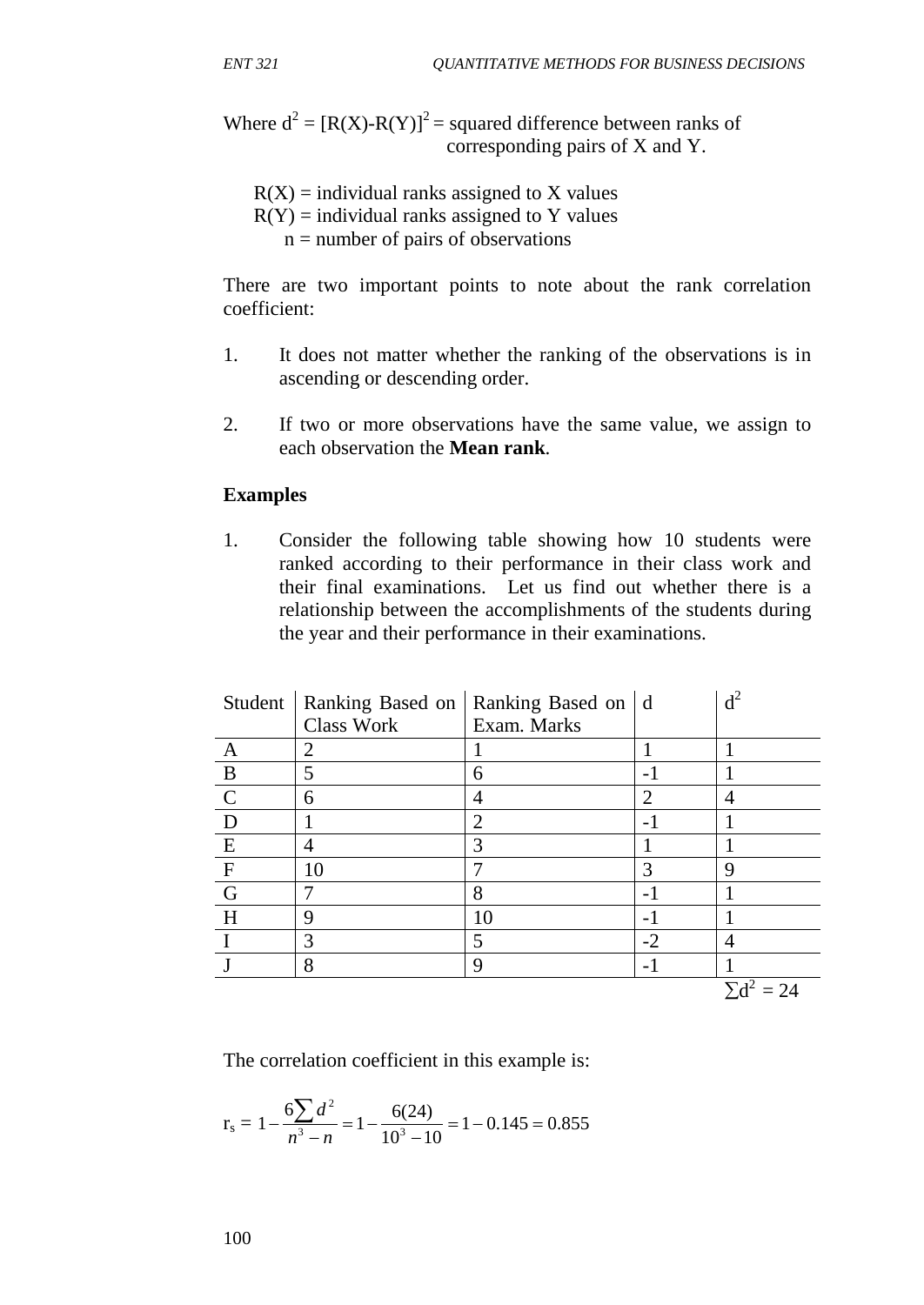The value of  $r_s = 0.855$  indicates a close relationship between class work and examination performance, so that students with good records throughout the year do well in their examination and vice versa.

2. In a recent research project, a student attempted to find out if the demand for one specific product is affected by expenditures on television advertisements.

| Year | Qd (in<br>thousands) | <b>Expenditure</b><br>on TV   |      |      | $\mathbf d$ | $\overline{\mathbf{d}^2}$ |
|------|----------------------|-------------------------------|------|------|-------------|---------------------------|
|      | <b>(Q)</b>           | Adverts $(X)$<br>(N'millions) | R(X) | R(Q) | $R(x)-R(Q)$ | ${R(x) - R(Q)}^2$         |
| 1980 | 35.00                | 0.05                          | 3.0  | 3.5  | $-0.50$     | 0.025                     |
| 1981 | 37.50                | 0.09                          | 7.0  | 5.0  | 2.00        | 4.00                      |
| 1982 | 39.20                | 0.04                          | 1.5  | 7.0  | $-5.50$     | 30.25                     |
| 1983 | 22.00                | 0.04                          | 1.5  | 1.0  | 0.50        | 0.25                      |
| 1984 | 33.00                | 0.10                          | 8.5  | 2.0  | 6.50        | 42.25                     |
| 1985 | 41.60                | 0.10                          | 8.5  | 8.0  | 0.50        | 0.25                      |
| 1986 | 44.80                | 0.11                          | 10.  | 9.0  | 1.00        | 1.00                      |
| 1987 | 35.00                | 0.08                          | 6.0  | 3.5  | 2.50        | 6.25                      |
| 1988 | 38.00                | 0.06                          | 4.0  | 6.0  | $-2.00$     | 4.00                      |
| 1989 | 51.80                | 0.12                          | 11.0 | 10.0 | 1.00        | 1.00                      |
| 1990 | 62.05                | 0.14                          | 13.0 | 12.0 | 1.00        | 1.00                      |
| 1991 | 63.00                | 0.13                          | 12.0 | 13.0 | $-1.00$     | 1.00                      |
| 1992 | 58.30                | 0.07                          | 5.0  | 11.0 | $-6.00$     | 36.00                     |
| 1993 | 70.00                | 0.20                          | 14.0 | 15.0 | $-1.00$     | 1.00                      |
| 1994 | 68.08                | 0.21                          | 15.0 | 14.0 | $-1.00$     | 1.00                      |
| 1995 | 72.00                | 0.27                          | 16.0 | 16.0 | 0.00        | 0.00                      |
|      |                      |                               |      |      |             | $\Sigma d^2 = 129.50$     |

The following data were obtained from the reference firm:

The rank correlation coefficient can be computed as follows:

$$
r_s = 1 - \frac{6\sum d^2}{n^3 - n} = 1 - \frac{6(129.50)}{16^3 - 16}
$$

$$
= 1 - \frac{777}{4080} = 0.81
$$

The value,  $r_s = 0.81$  indicates a strong positive correlation between the quantity demanded of the specific product (Q) and expenditure on TV adverts (X).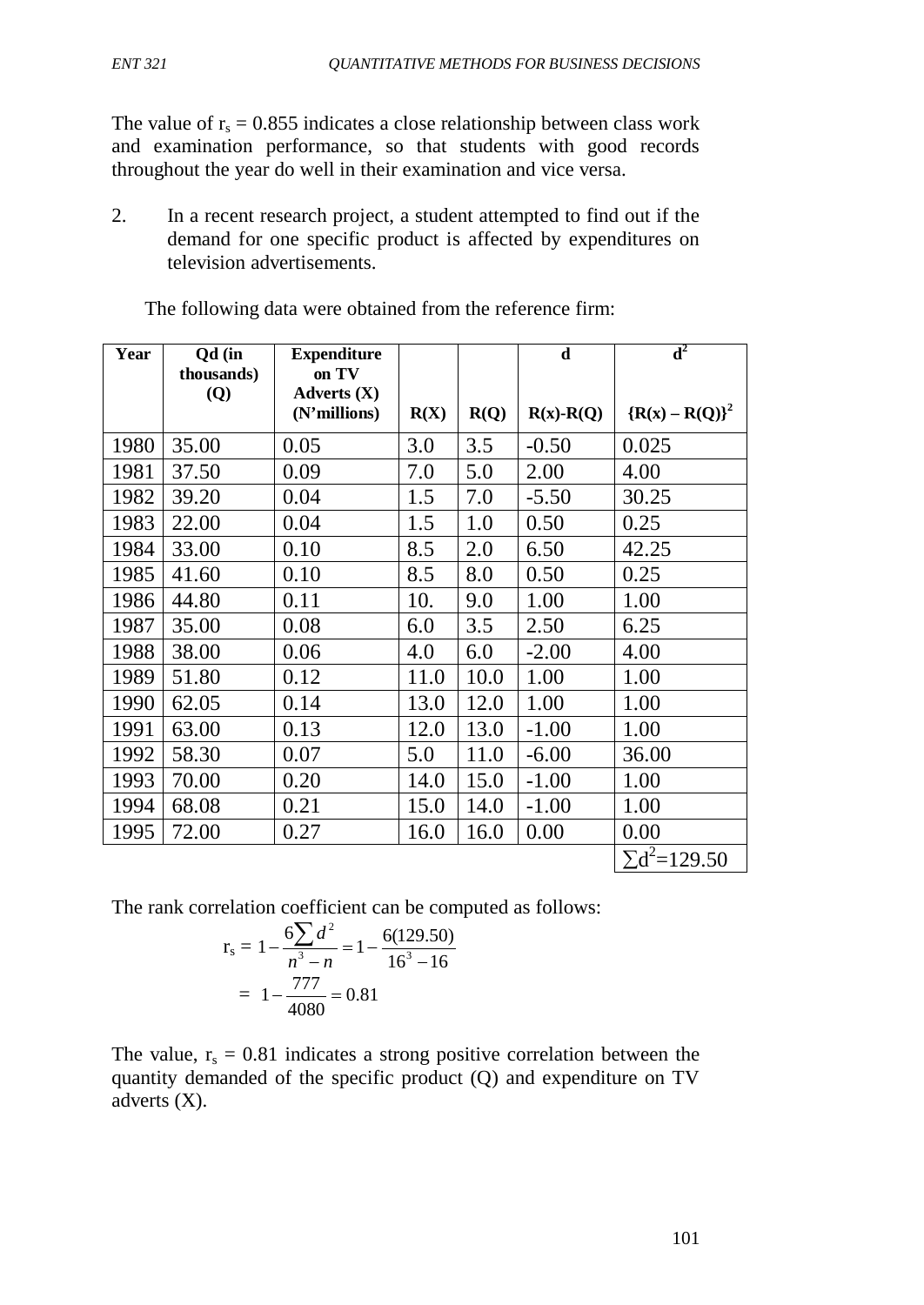#### *3.3 Partial Correlations*

A *partial correlation coefficient* measures the relationship between any two variables, keeping other variables constant.

Assume a multiple relationship between three variables,  $X_1$ ,  $X_2$ , and  $X_3$ . To measure the true correlation between  $X_1$  and  $X_2$ , we find the partial correlation coefficient between  $X_1$  and  $X_2$ , keeping  $X_3$  constant.

The partial correlation coefficient is determined in terms of the simple correlation coefficients among the various variables involved in a multiple relationship. For the three variables,  $X_1$ ,  $X_2$  and  $X_3$ , three simple correlation coefficients are involved as follows:

- (1)  $r_{12}$  = correlation coefficient between  $X_1$  and  $X_2$
- (2)  $r_{13}$  = correlation coefficient between  $X_1$  and  $X_3$
- (3)  $r_{23}$  = correlation coefficient between  $X_2$  and  $X_3$ .

There are also two partial correlation coefficients involved:

(1)  $r_{12,3}$  = partial correlation coefficient between  $X_1$  and  $X_2$ , keeping  $X_3$  constant.

This is given by:

$$
r_{12.3} = \frac{r_{12} - (r_{13})(r_{23})}{\sqrt{[1 - (r_{13})^2][1 - (r_{23})^2]}}
$$

(2)  $r_{13.2}$  = partial correlation coefficient between  $X_1$  and  $X_3$ , keeping  $X_2$  constant:

$$
\mathbf{r}_{13.2} = \frac{r_{13} - (r_{13})(r_{23})}{\sqrt{[1 - (r_{13})^2][1 - (r_{23})^2]}}
$$

The formula for partial correlation coefficient can be extended to relationships involving any number of explanatory variables.

#### *Examples*

An automobile dealer observes the following results on his business variables for 6 months:

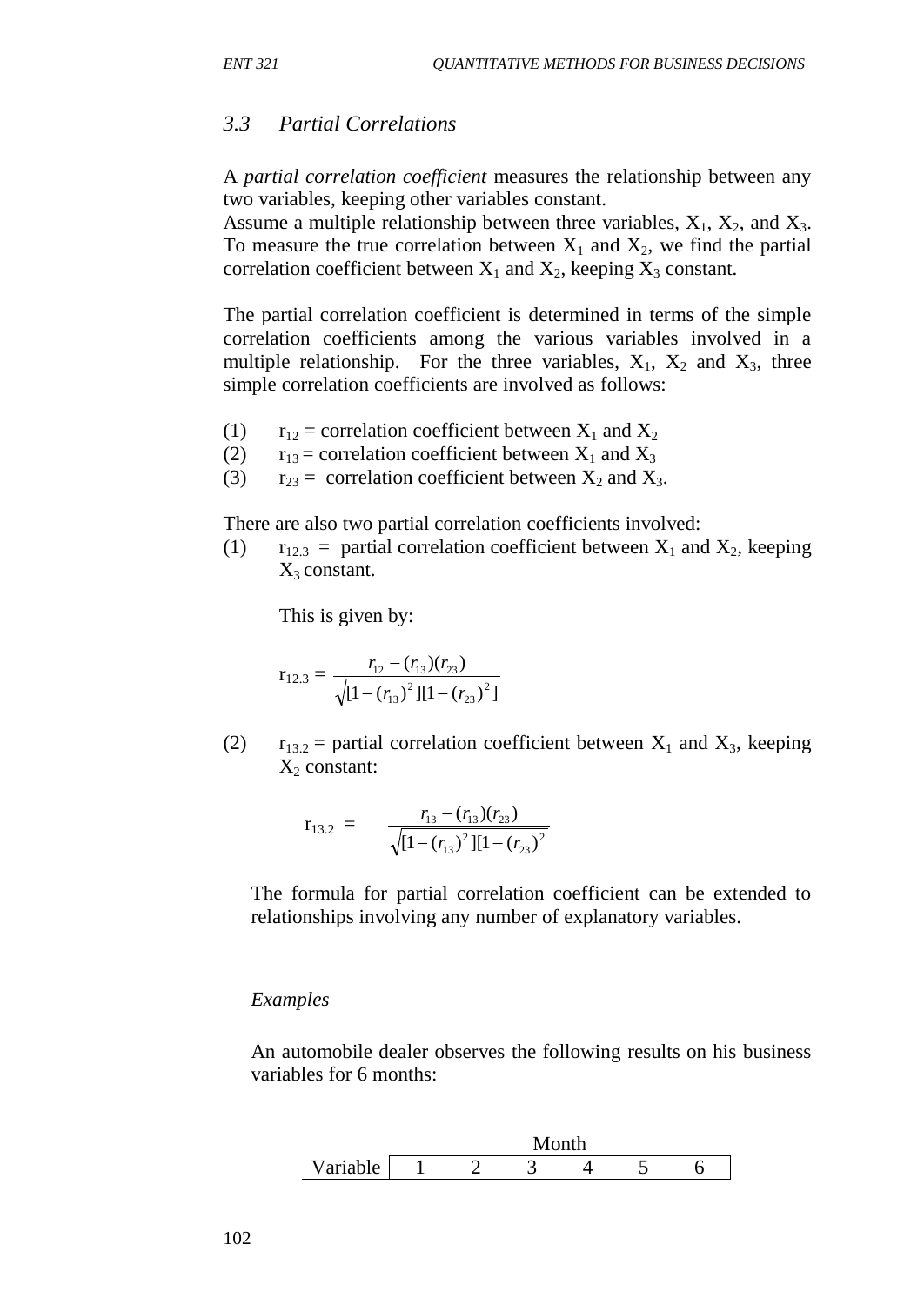| $X_1$   10 10 20 30 40 40     |  |          |          |  |
|-------------------------------|--|----------|----------|--|
| $X_2$   0   1   2   2   3   4 |  |          |          |  |
| $X_3$   1 _ 0 _ 2             |  | $\sim$ 3 | $\sim$ 3 |  |

where,

 $X_1$  = number of new cars sold per month  $X_2$  = number of 10 minute local TV spot advert during the month  $X_3$  = number of full-page newspaper advert during the month.

(a) Compute the simple correlation coefficient:

- i) between  $X_1$  and  $X_2$ ,  $(r_{12})$ <br>ii) between  $X_1$  and  $X_3$ ,  $(r_{13})$
- between  $X_1$  and  $X_3$ ,  $(r_{13})$
- iii) between  $X_2$  and  $X_3$ ,  $(r_{23})$

(b) Compute the partial correlation coefficient:

- i) between  $X_1$  and  $X_2$ , keeping  $X_3$  constant, ( $r_{12,3}$ )
- ii) between  $X_1$  and  $X_3$ , keeping constant,  $(r_{13.2})$

*Solutions*

a. (i) 
$$
r_{12} = \frac{n\sum X_1 X_2 - \sum X_1 \sum X_2}{\sqrt{n\sum X_1^2 - (\sum X_1)^2} \sqrt{n\sum X_2^2 - (\sum X_2)^2}}
$$
  
\t $\frac{X_1}{10} = \frac{X_2}{100} = \frac{X_1^2}{100} = \frac{X_2^2}{100} = \frac{X_1X_2}{100} = \frac{X_1X_2}{100} = \frac{X_1X_2}{100} = \frac{X_1X_2}{100} = \frac{X_1X_2}{100} = \frac{X_1X_2}{100} = \frac{X_1X_2}{100} = \frac{X_1X_2}{100} = \frac{X_1X_2}{100} = \frac{X_1X_2}{100} = \frac{X_1X_2}{100} = \frac{X_1X_2}{100} = \frac{X_1X_2}{100} = \frac{X_1X_2}{100} = \frac{X_1X_2}{100} = \frac{X_1X_2}{100} = \frac{X_1X_2}{100} = \frac{X_1X_2}{100} = \frac{X_1X_2}{100} = \frac{X_1X_2}{100} = \frac{X_1X_2}{100} = \frac{X_1X_2}{100} = \frac{X_1X_2}{100} = \frac{X_1X_2}{100} = \frac{X_1X_2}{100} = \frac{X_1X_2}{100} = \frac{X_1X_2}{100} = \frac{X_1X_2}{100} = \frac{X_1X_2}{100} = \frac{X_1X_2}{100} = \frac{X_1X_2}{100} = \frac{X_1X_2}{100} = \frac{X_1X_2}{100} = \frac{X_1X_2}{100} = \frac{X_1X_2}{100} = \frac{X_1X_2}{100} = \frac{X_1X_2}{100} = \frac{X_1X_2}{100} = \frac{X_1X_2}{100} = \frac{X_1X_2}{100} = \frac{X_1X_2}{100} = \frac{X_1X_2}{100} = \frac{$ 

 $n\sum X_1X_2 = 6(390) = 2340$  $\sum X_1 \sum X_2 = 150(12) = 1800$  $n\sum X_i^2 = 6(4700) = 28,200$  $n\Sigma X_2^2 = 6(34) = 204$  $(\Sigma X_1)^2 = (150)^2 = 22500$  $(\sum X_2)^2 = (12)^2 = 144$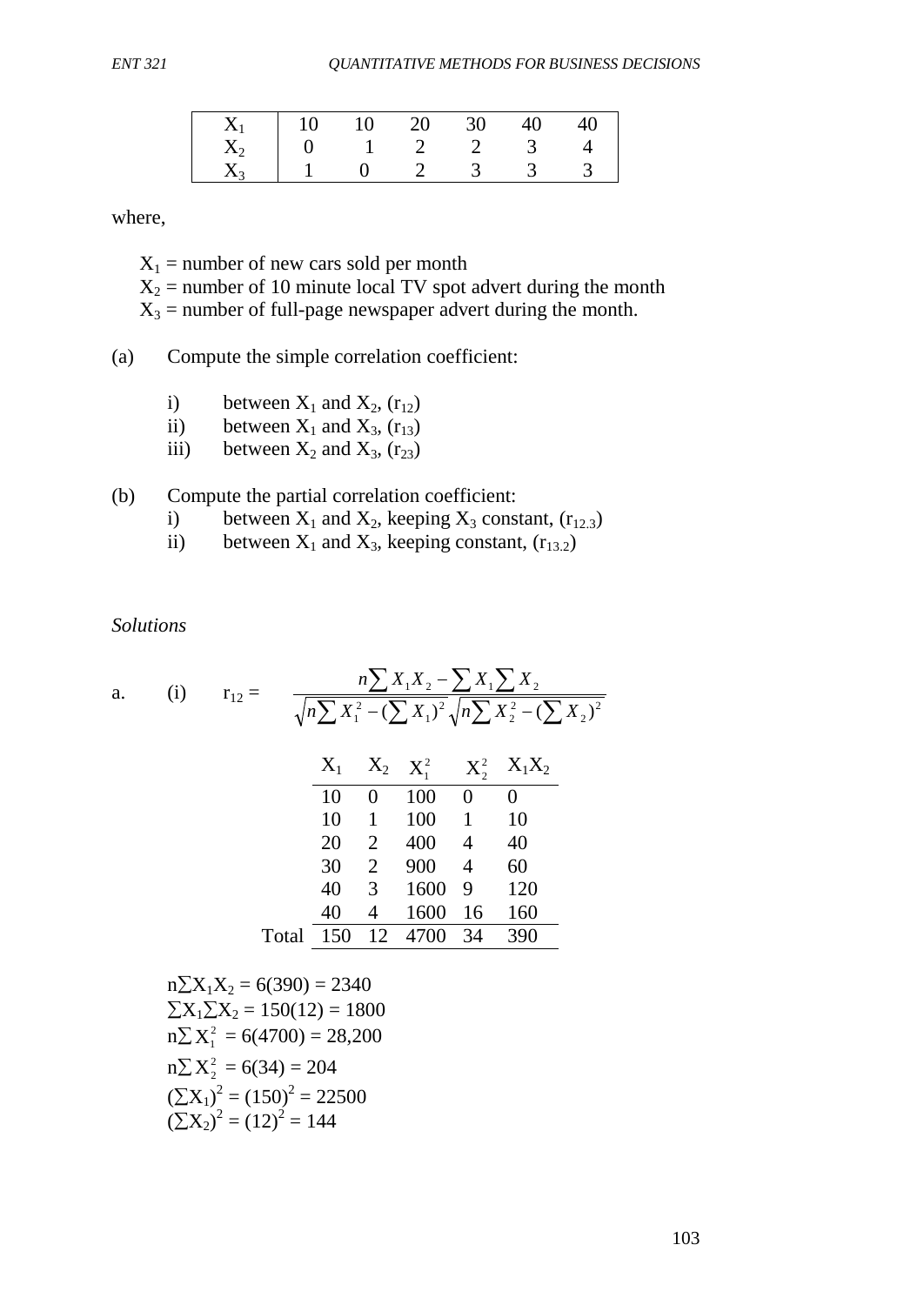$$
r_{12} = \frac{2340 - 1800}{\sqrt{28200 - 22500}\sqrt{204 - 144}}
$$

$$
= \frac{540}{\sqrt{(75.4983)(7.7460)}}
$$

$$
= \frac{540}{584.81} = 0.923
$$

This implies a very close relationship between the number of cars sold per month and the number of 10-minute local TV spot adverts during the month.

a. (ii) 
$$
r_{13} = \frac{n \sum X_i X_3 - \sum X_i \sum X_2}{\sqrt{n \sum X_i^2 - (\sum X_1)^2} \sqrt{n \sum X_3^2 - (\sum X_3)^2}}
$$

Using the table below:

|              | $X_1$ | $\mathrm{X}_3$ | $X_2^2$ | $X_3^2$ | $X_1X_3$ |
|--------------|-------|----------------|---------|---------|----------|
|              | 10    |                | 100     |         | 10       |
|              | 10    |                | 100     | 0       | 0        |
|              | 20    | $\overline{2}$ | 400     | 4       | 40       |
|              | 30    | 3              | 900     | 9       | 90       |
|              | 40    | 3              | 1600    | 9       | 120      |
|              | 40    | 3              | 1600    | 9       | 120      |
| <b>TOTAL</b> | 150   | 12             | 4700    | 32      | 380      |

 $n\Sigma X_1X_3 = 6(380) = 2280$  $\Sigma X_1 \Sigma X_3 = 150(12) = 1800$  $n\Sigma X_1^2 = 6(4700) = 28200$  $n\Sigma X_3^2 = 6(32) = 192$  $(\Sigma X_1)^2 = (150)^2 = 22500$  $(\Sigma X_3)^2 = (12)^2 = 144$ 2280 1800

$$
r_{13} = \frac{2280 - 1800}{\sqrt{28200 - 22500}\sqrt{192 - 144}}
$$
  
= 
$$
\frac{480}{(75.4983)(6.9282)}
$$
  
= 
$$
480/523.0673 = 0.918
$$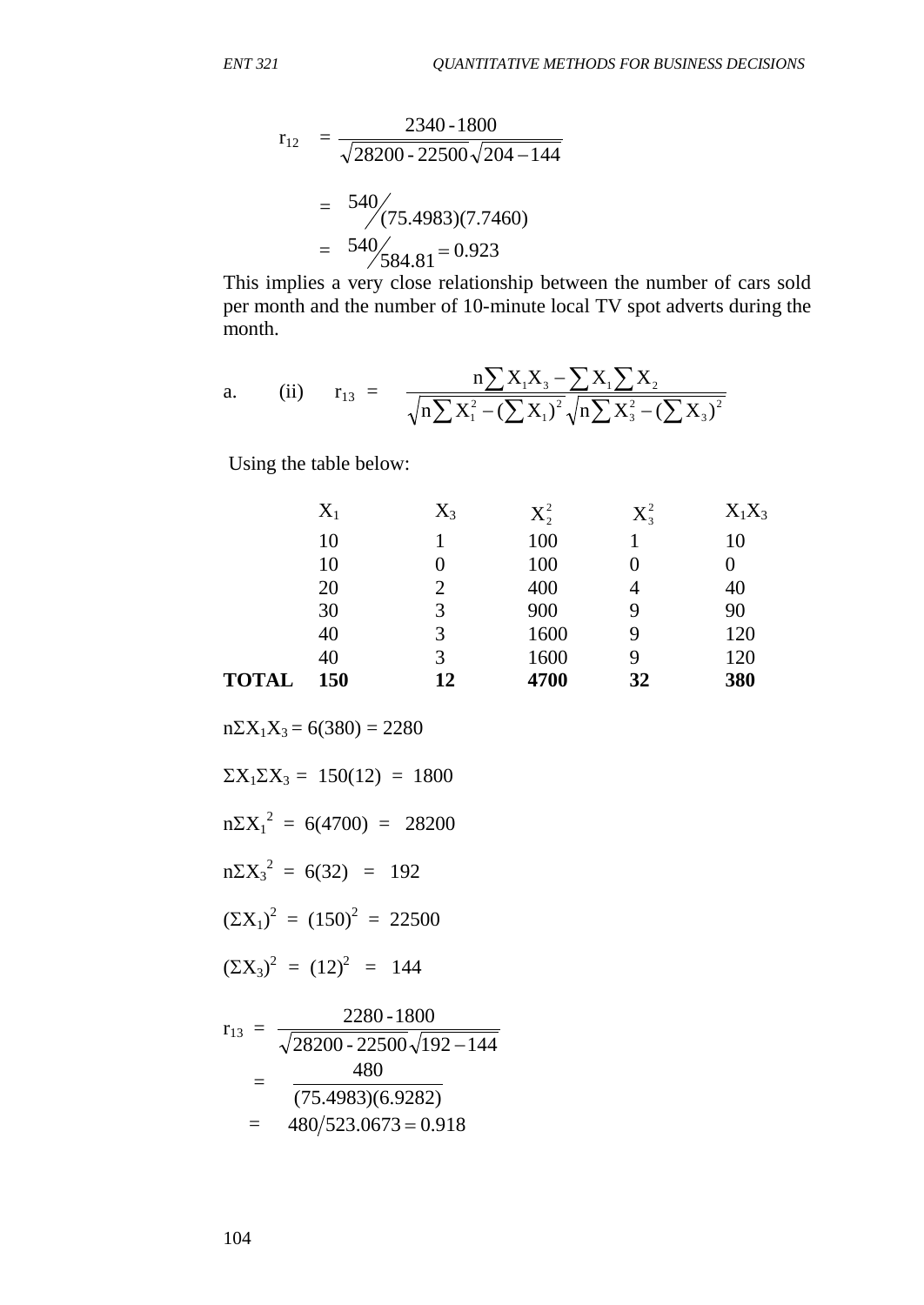Again, the coefficient implies a strong relationship between number of new cars sold per month and number of full page newspaper advert during the month.

a. (iii) 
$$
r_{23} = \frac{n \sum X_2 X_3 - \sum X_2 \sum X_3}{\sqrt{n \sum X_2^2 - (\sum X_2)^2} \sqrt{n \sum X_3^2 - (\sum X_3)^2}}
$$

The expressions in the formula can be calculated using the following table:

| $X_2$          | $X_3$ | $X_2^2$ | $\mathrm{X_3}^2$ | $X_2X_3$ |
|----------------|-------|---------|------------------|----------|
| $\overline{0}$ |       |         |                  |          |
|                |       |         |                  |          |
| $\overline{2}$ |       |         |                  |          |
| $\overline{2}$ |       |         |                  |          |
| 3              |       | Q       |                  |          |
| 4              |       | 16      |                  | 12       |
| $Total = 12$   | 12    | 34      | 32               | 31       |

 $n\Sigma X_2X_3 = 6(31) = 186$ 

$$
\Sigma X_2 \Sigma X_3 = 12(12) = 144
$$
  
\n
$$
n\Sigma X_2^2 = 6(34) = 204
$$
  
\n
$$
(\Sigma X_2)^2 = (12)^2 = 144
$$
  
\n
$$
n\Sigma X_3^2 = 6(32) = 192
$$
  
\n
$$
(\Sigma X_3)^2 = (12)^2 = 144
$$

$$
r_{23} = \frac{186 - 144}{\sqrt{(204 - 144)} \sqrt{(192 - 144)}}
$$
  
= 42/(7.746)(6.9282)  
= 42/53 = 0.783

b (i) Using the figures obtained in  $a(i)$ ,  $a(ii)$ , and  $a(iii)$  above, we compute the partial correlation coefficients,  $r_{12.3}$  as follows:

$$
r_{12.3} = \frac{r_{12} - (r_{13})(r_{23})}{\sqrt{[1 - (r_{13})^2][1 - (r_{23})^2]}}
$$

$$
= \frac{0.923 - (0.918)(0.783)}{\sqrt{[1 - (0.918)^2][1 - (0.783)^2]}}
$$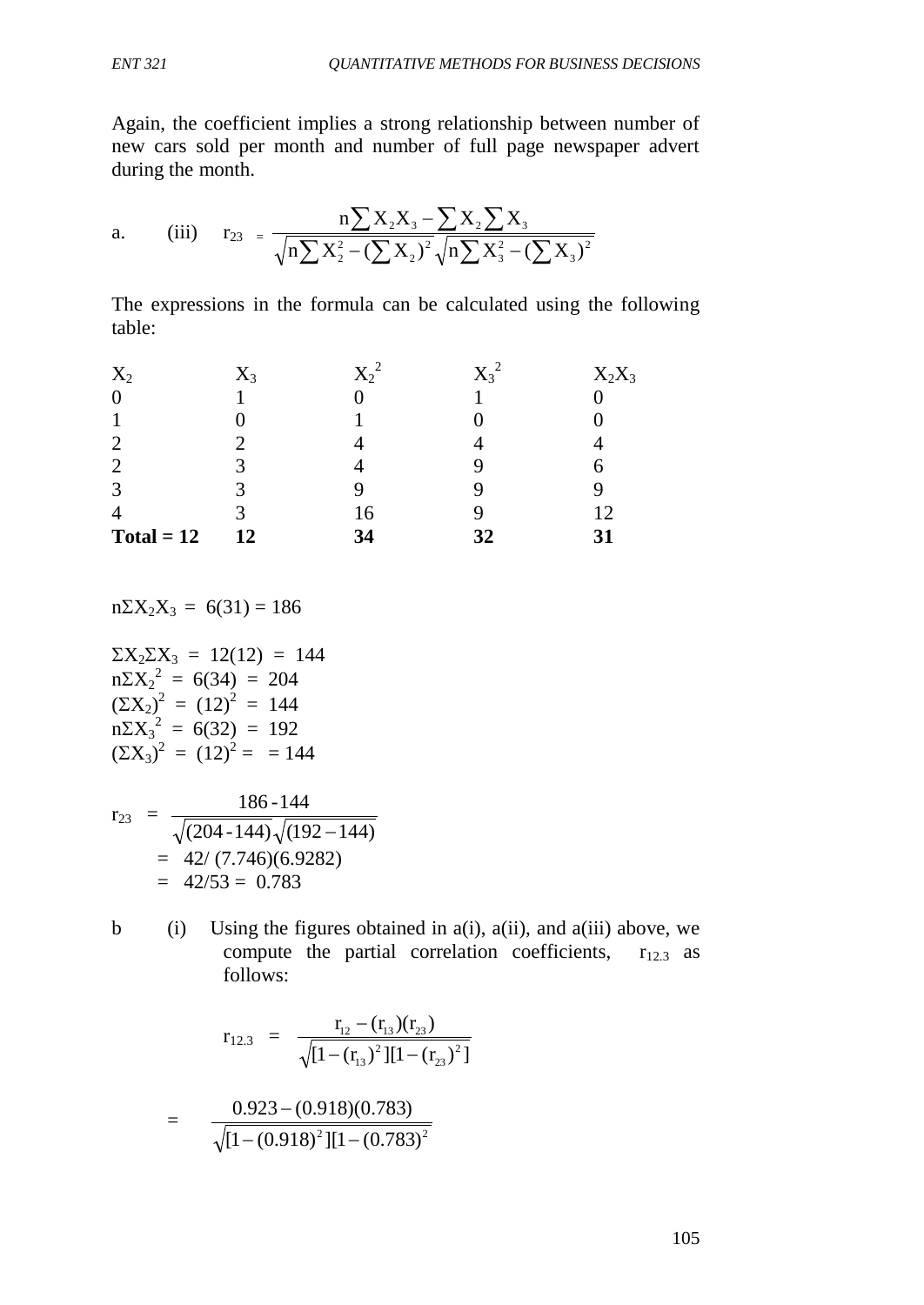$$
= \frac{0.923 - 0.7188}{\sqrt{(0.1573)(0.3869)}}
$$

$$
= \frac{0.2042}{\sqrt{(0.6082)}}
$$

$$
= 0.2042/0.2467 = 0.8277
$$

It follows that the partial correlation between the number of new cars sold per month,  $X_1$ , and the number of 10-minute local TV spot advert during the month,  $X_2$ , keeping the number of full-page advert,  $X_3$ , constant is high.

b (ii) The partial correlation between the number of new cars sold per month and the number of full-page newspaper advert during the month, keeping the number of 10-minute advert during the month,  $r_{13.2}$ , can be similarly obtained as follows:

$$
r_{13.2} = \frac{r_{13} - (r_{12})(r_{23})}{\sqrt{[1 - (r_{12})^2][1 - (r_{23})^2]}}
$$
  
= 
$$
\frac{0.918 - (0.923)(0.783)}{\sqrt{[1 - (0.923)^2][1 - (0.783)^2]}}
$$
  
= 
$$
\frac{0.1953}{\sqrt{(0.1489)(0.3869)}}
$$
  
= 0.1953/0.2400 = 0.8138

The computed coefficient indicates a high partial correlation between the number of new cars sold and the number of full-page advert during the month, keeping the number of 10-minute spot advert constant.

#### **3.4 Limitations of the Theory of Linear Correlations**

The limitations of linear correlations as a technique for the study of economic relations are as follows:

- 1. The formula for correlation coefficient applies only to linear relationships between variables.
- 2. That correlation coefficient is a measure of co-variability of variables does not imply any functional relationship between the variables concerned.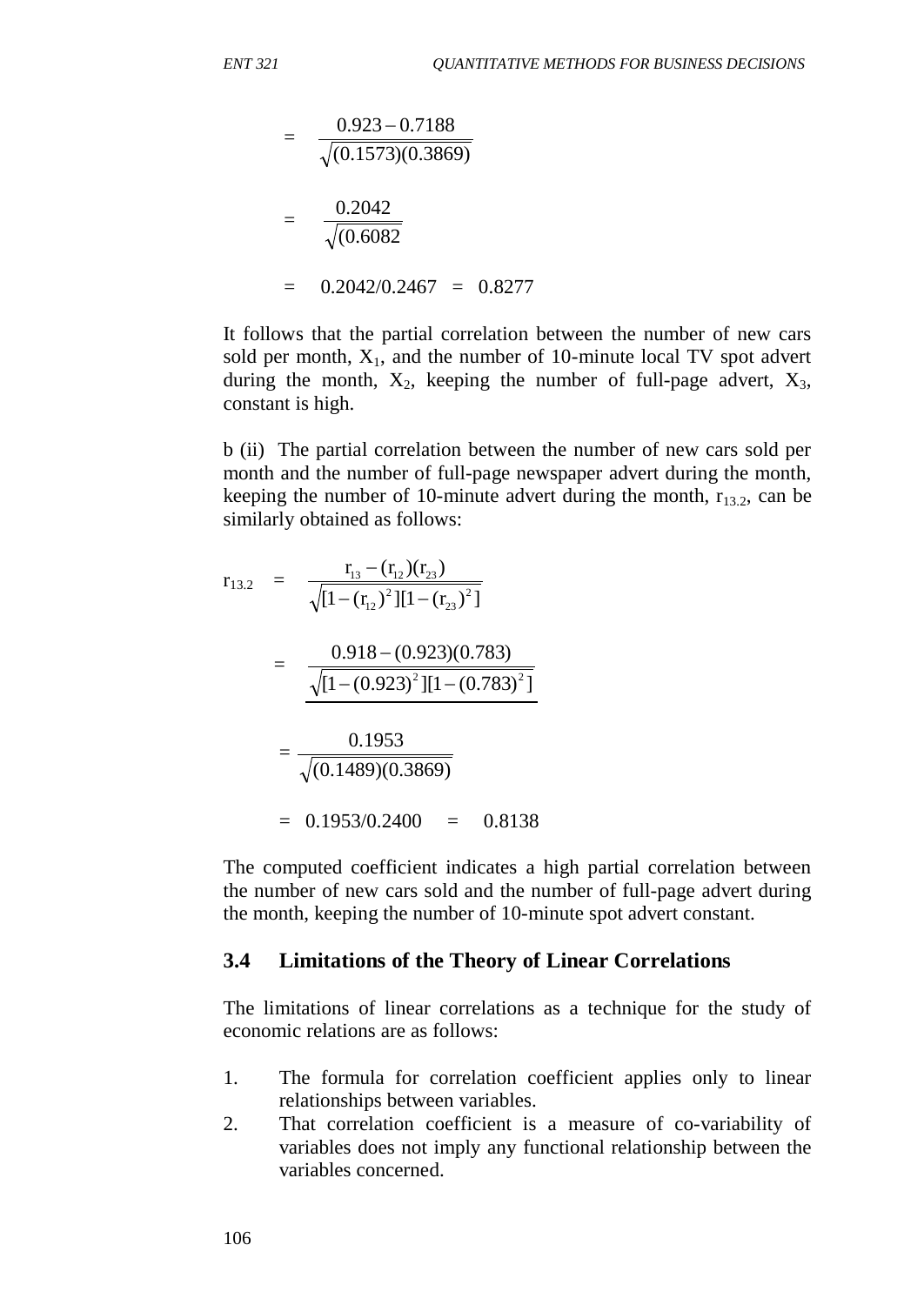### **SELF ASSESSMENT EXERCISE 1**

- 1. How does simple correlation differ from partial correlation?<br>2. Use graphs to illustrate: positive linear correlation, neg
- Use graphs to illustrate: positive linear correlation, negative nonlinear correlation, and zero correlation between two variables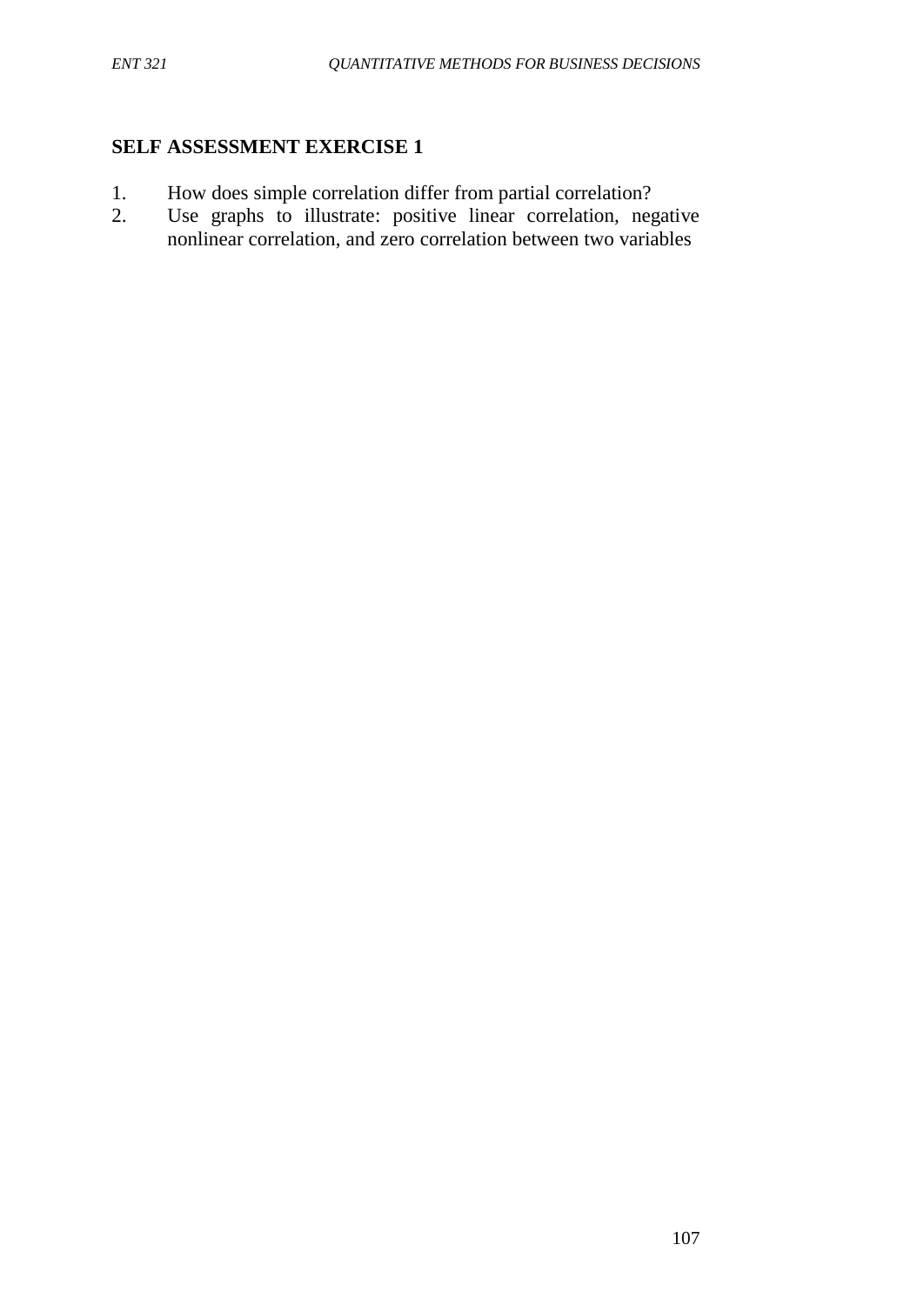## **4.0 CONCLUSION**

The relationships among business variables can simply be identified using correlation coefficients. Two variables can either be positively or negatively correlated. This correlation can be linear or nonlinear depending on variable characteristics.

Three basic types of correlations were discussed in this unit: (i) the simple linear correlation; (ii) rank correlation; and, (iii) partial correlation. You should note that partial correlations involve more than two different variables. Here, the correlation between two identified variables, are obtained holding other variables constant.

# **5.0 SUMMARY**

For a precise quantitative measurement of the degree of correlation between two variables, say X and Y, we use a parameter  $\rho$  referred to as the correlation coefficient. The sample estimate of this parameter is referred to as r.

**Rank Correlation Coefficient** is used for qualitative variables, whereby the variables cannot be measured numerically. Examples of such variables include profession, education, preferences for a particular brand of commodity and the like.

A **partial correlation coefficient** measures the relationship between any two variables, keeping other variables constant.

The limitations of linear correlations as a technique for the study of economic relations are as follows:

- 1. The formula for correlation coefficient applies only to linear relationships between variables.
- 2. That correlation coefficient as a measure of co-variability of variables does not imply any functional relationship between the variables concerned.

# **6.0 TUTOR-MARKED ASSIGNMENT**

The following data give the actual sales of a company in each of 8 States of a hypothetical country, together with the forecast of sales by two different methods: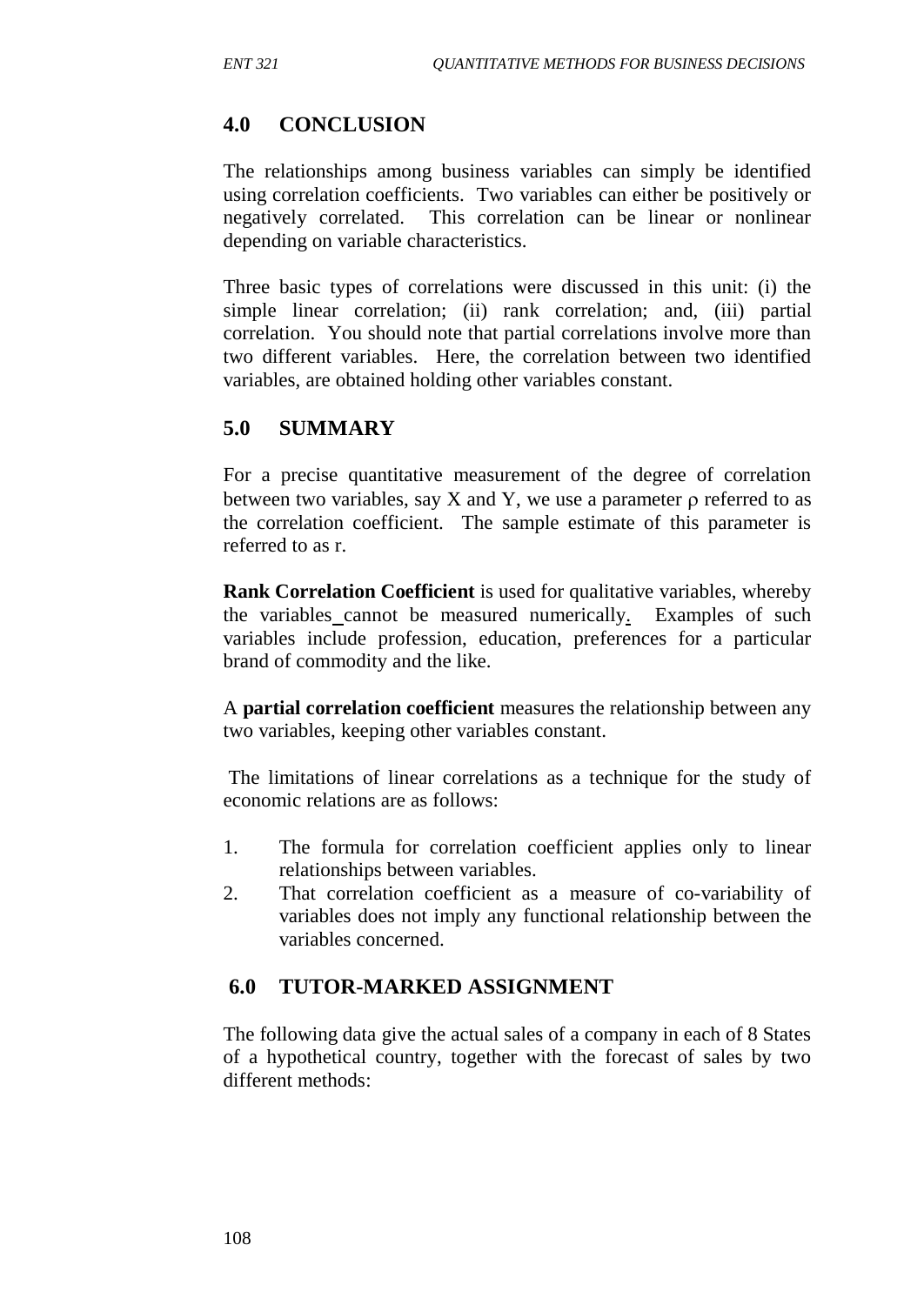| <b>State</b> | <b>Actual Sales</b><br>$(N'$ million $)$ | <b>Forecast 1</b> | <b>Forecast 2</b> |
|--------------|------------------------------------------|-------------------|-------------------|
|              | 15                                       | 13                | 16                |
| B            | 19                                       | 25                | 19                |
| $\mathsf{C}$ | 30                                       | 23                | 26                |
|              | 12                                       | 26                | 14                |
| E            | 58                                       | 48                | 65                |
| F            | 10                                       | 15                | 19                |
| G            | 23                                       | 28                | 27                |
|              |                                          |                   | 22                |

(a) Calculate the rank correlation coefficient between:

(i) actual sales and forecast 1

(ii) actual sales and forecast 2

(b) Which forecasting method would you recommend next year and why?

## **7.0 REFERENCES/FURTHER READING**

A. Francis (1998). *Business Mathematics and Statistics, 5th edition.*  Great Britain: Ashford Colour Press.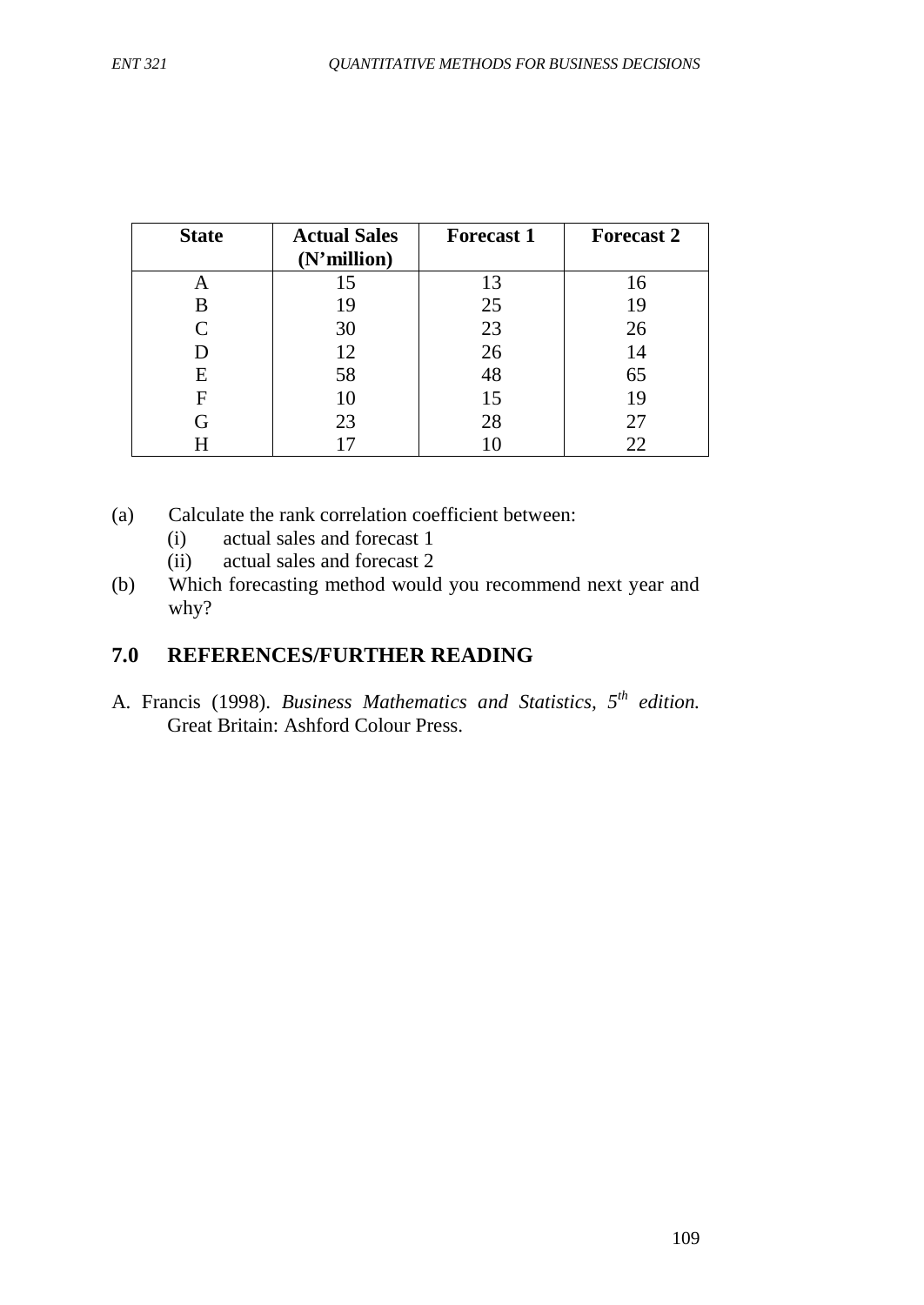# **MODULE 3**

- Unit 1 Forecasting and Time-Series Analysis
- Unit 2 Index Numbers<br>Unit 3 Inventory Contr
- **Inventory Control**
- Unit 4 Decision Analysis
- Unit 5 Network Planning and Analysis

## **UNIT 1 FORECASTING AND TIME-SERIES ANALYSIS**

### **CONTENTS**

- 1.0 Introduction
- 2.0 Objectives
- 3.0 Main Content
	- 3.1 Steps in Forecasting
	- 3.2 Types of Forecasts
	- 3.3 Forecasting Techniques
		- 3.3.1 Moving Averages
		- 3.3.2 Least Squares or Trend Lines
- 4.0 Conclusion
- 5.0 Summary
- 6.0 Tutor-Marked Assignment
- 7.0 References/Further Reading

## **1.0 INTRODUCTION**

Forecasts are based on past performances. In other words, future values are predicted from past values. This assumes that the future will be basically the same as the past and present, implying that the relationships underlying the phenomenon of interest are stable overtime.

Forecasting can be performed at different levels, depending on the use to which it will be put. Simple guessing, based on previous figures, is occasionally adequate. However, where there is a large investment at stake, structured forecasting is essential.

Any forecasts made, however technical or structured should be treated with caution, since the analysis is based on past data and there could be unknown factors present in the future. However it is often reasonable to assume that patterns that have been identified in the analysis of past data will be broadly continued, at least into the short-term future.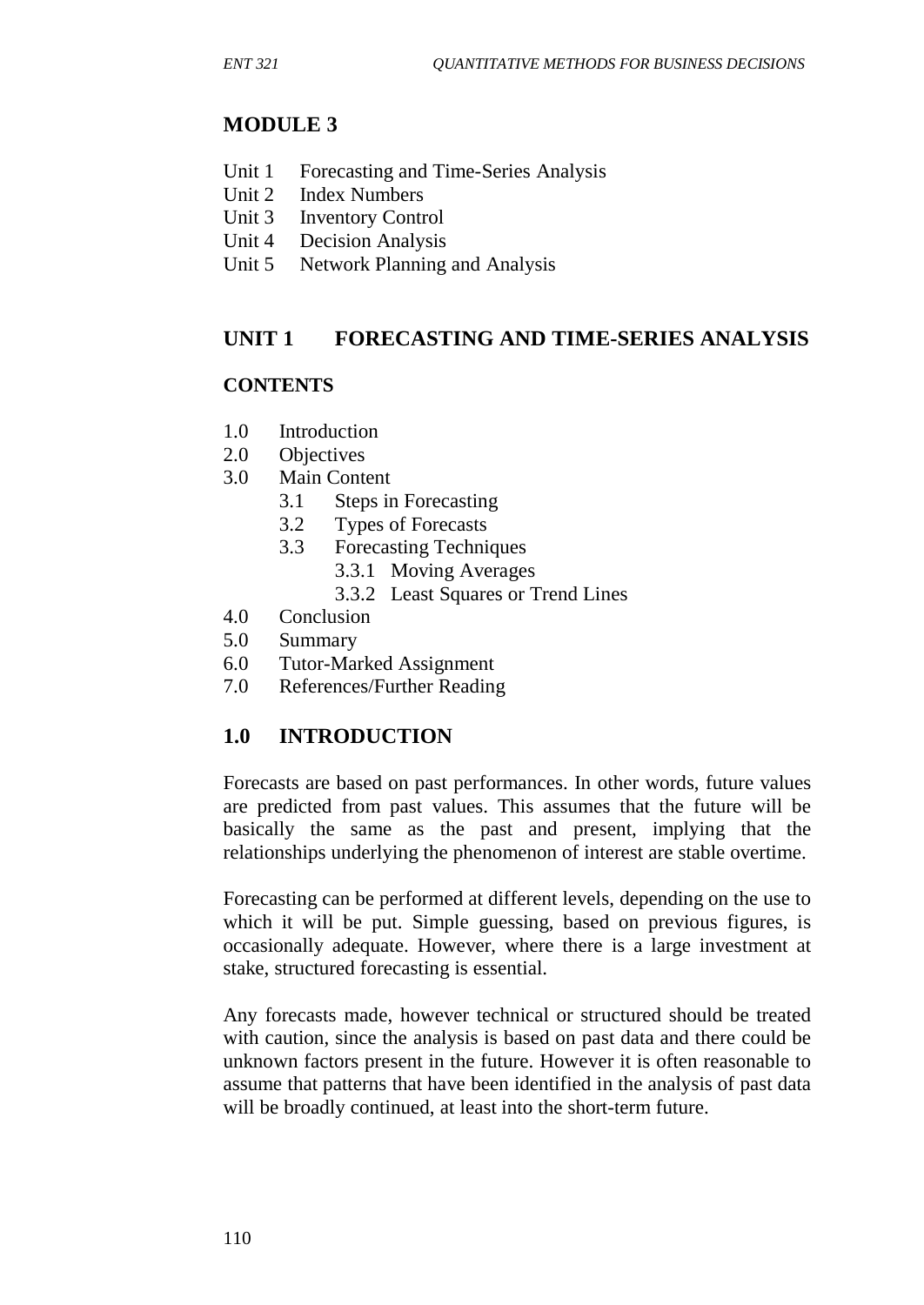## **2.0 OBJECTIVES**

At the end of this unit, you should be able to:

- list the necessary steps in forecasting activities
- enumerate the different types of forecasting
- apply the basic forecasting techniques.

## **3.0 MAIN CONTENT**

### **3.1 Steps in Forecasting**

We outline the basic steps in forecasting as follows:

- **Step 1** Gather past data: daily, weekly, monthly and yearly.
- **Step 2** Adjust or clean up the raw data against inflationary factors. Index numbers can be used in deflating inflationary factors.
- **Step 3** Make forecasts from the "refined" data
- **Step 4** When the future data (which is been forecast) becomes available, compare forecasts with actual values, by so doing, you will be able to establish the error due to forecasting.

### **3.2 Types of Forecasts**

The basic types of forecasts are outlined below:

- 1. Short-term forecasts: these are forecasts concerning the near future. They, are characterised by few uncertainties and therefore more accurate then distant future forecasts
- 2. Long term forecasts: these concern the distant future. They are characterised by more uncertainties than short – term forecasts.
- 3. Extrapolation: these are forecasts based solely on past and present values of the variable to be forecast. In this case, future values are extrapolated from past and present values.
- 4. Forecasts based on established relationships between the variable to be forecast and other variables.

## **3.3 Forecasting Techniques**

The two generally used methods of forecasting include:

- 1. moving averages
- 2. trend lines or least squares.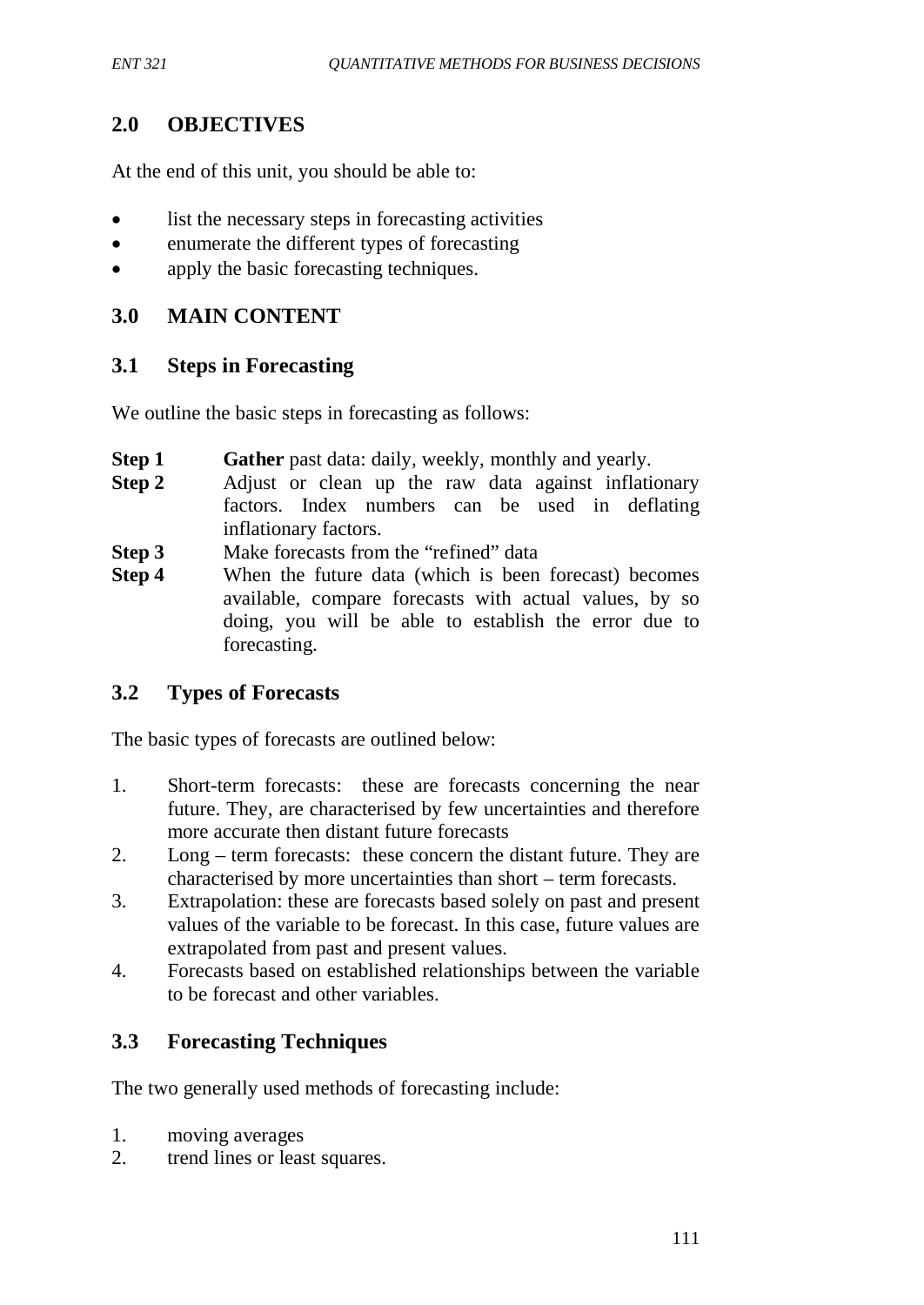## **3.3.1 Moving Averages**

Moving averages can be used to generate the general picture (or trend) behind a set of data or time series. The general pattern generated can be used to forecast future values.

Note that a time series is a name given to numerical data described over a uniform set of time points. Time series occur naturally in all spheres of business activity.

The method of moving averages can be illustrated by the following example.

A monthly sales data is given:

| Sales (N) Jan Feb March April May June |  |  |  |
|----------------------------------------|--|--|--|
| Past (Actual) 50 55 70 50 45 90        |  |  |  |

Using a 3 – period moving averages, the forecast values are:

| $\frac{50+55+70}{2} = 58$<br>3                     | (Feb) |
|----------------------------------------------------|-------|
| $\frac{55 + 70 + 50}{2} = 58$ (March)              |       |
| $\frac{70+50+45}{ }$ = 55 (April)<br>$\mathcal{R}$ |       |
| $\frac{50+55+70}{2} = 58$ (May)                    |       |

We can thus summarise the forecast sales as follows:

| Forecast sales (N) Jan Feb March April May June |  |       |                                           |
|-------------------------------------------------|--|-------|-------------------------------------------|
| Future (forecast) - 58 58                       |  | 55 62 | <b>Service Contract Contract Contract</b> |

These can be presented in a graph as in figure 11.1 below: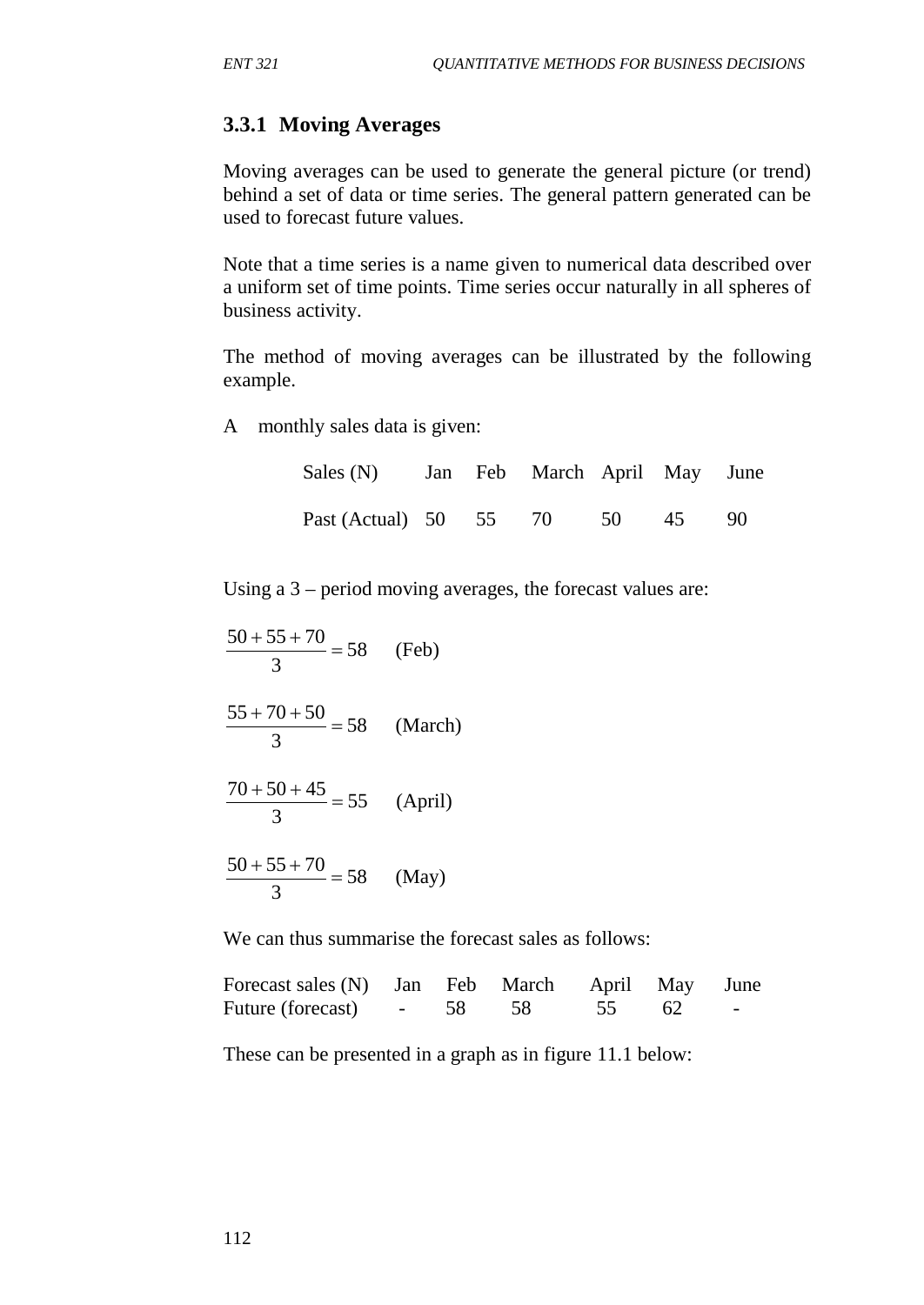

### **Figure 11.1: Graph of Sales Forecasts**.

## **3.3.2 Least Squares or Trend Lines**

The idea behind the use of trend lines in forecasting is based on the assumption that the general picture underlying a given set of data can be reasonably approximated by a straight line. Such a straight line can be extended backwards or forward for predicting past or future values.

### **Example**

Suppose the line AB in the following straight line reasonably approximates a set of data for 1995 – 2000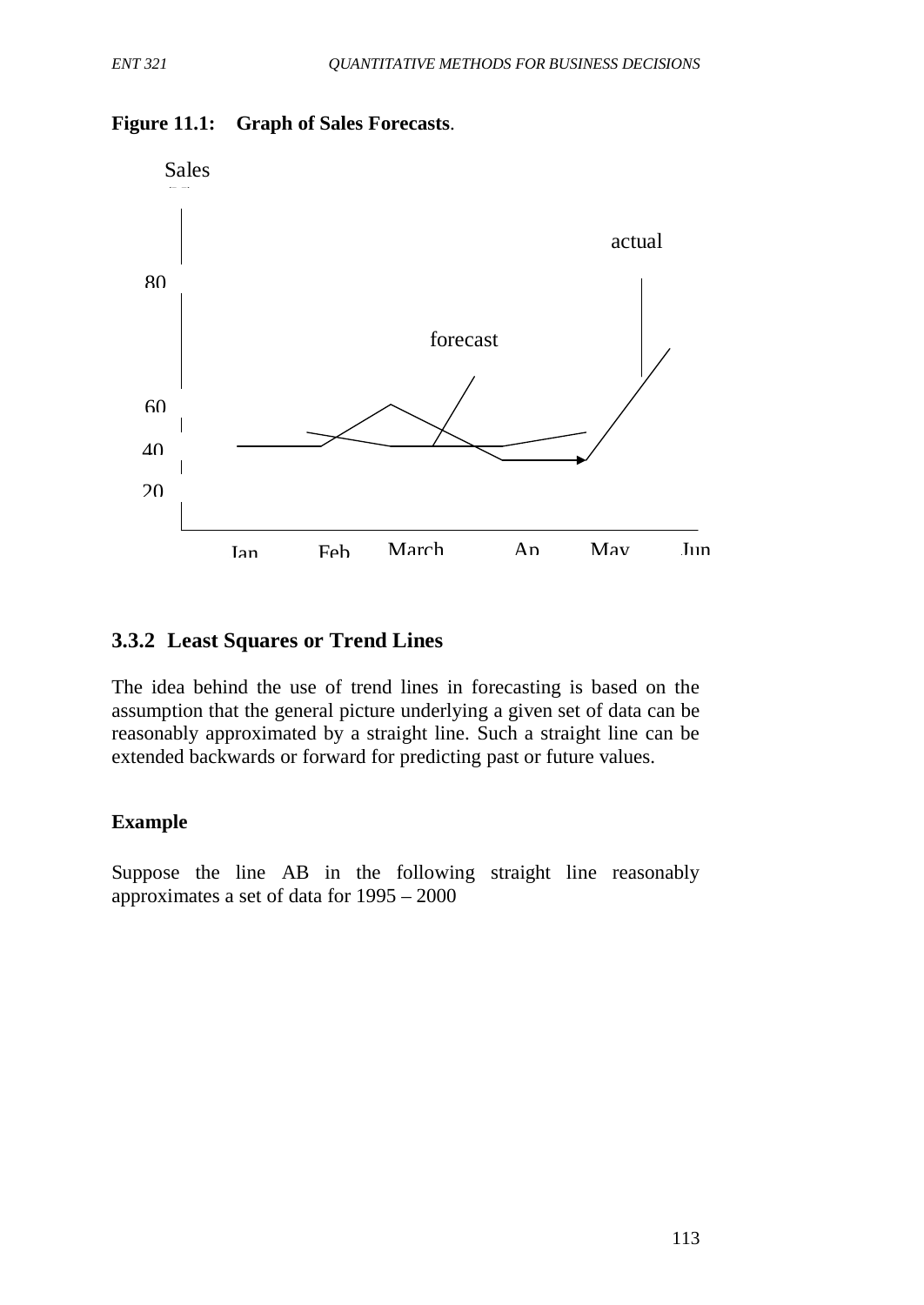#### **Figure 11.2: Trend line**



Figure 11.2 indicates that we can forecast profit backwards for years below 1995, using the dotted line AC. Similarly, profits can be forecast for years beyond 2000, using the dotted line BD.

The basic task in using a trend line for forecasting is to determine a line similar to line AB in figure 11.2: then forecasting backwards or forwards is a straight forward activity. The most effective way of determining such a line is the Least-Squares method.

#### **The Least – Squares Method**

The least–squares method provides a sound mathematical basis for choosing the best trend line of all possible trend lines for a given set of time series. This method provides an equation (with its numerical coefficients) so that the value corresponding to any given year (or period) can be determined by substituting the given year (or period) into the equation.

For **example,** consider the following periodic data: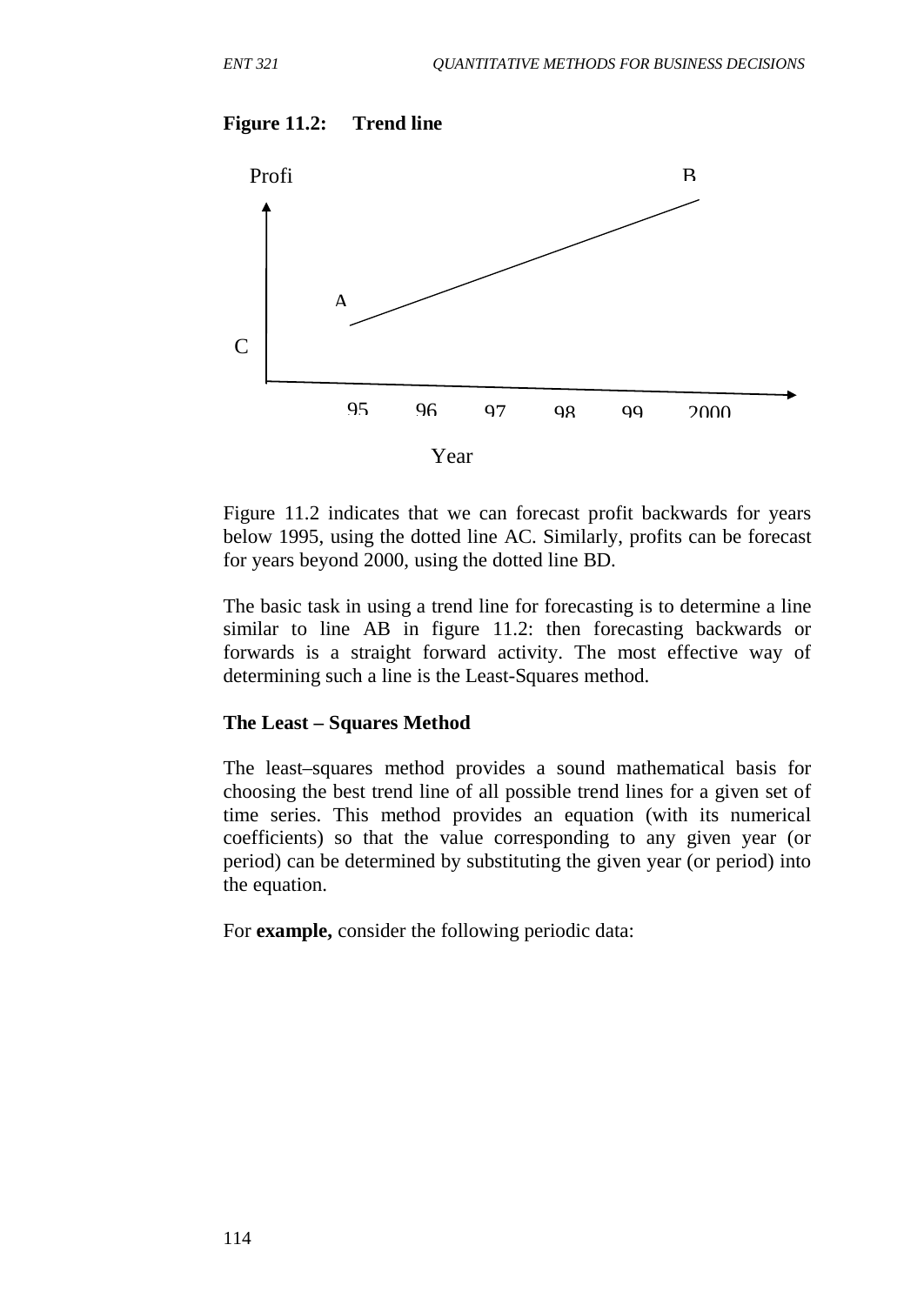| <b>Year (Period)</b> | Output |
|----------------------|--------|
| (t)                  | (Y)    |
| 1990                 | 50     |
| 1991                 | 80     |
| 1992                 | 90     |
| 1993                 | 49     |
| 1994                 | 75     |
| 1995                 | 58     |
| 1996                 | 82     |
| 1997                 | 73     |
| 1998                 | 95     |
|                      |        |

## **Table 11.1: Time Series Data**

With t representing period and Y representing output, the equation showing the relationship between time and output (or the estimated trend line) is given below:

$$
\hat{\mathbf{Y}} = \hat{\mathbf{a}} + \mathbf{b} \mathbf{t}
$$

The Least–Squares method is then used to determine the numerical values of the parameters, â and b

We assume:

 $t = 1$  in 1990  $t = 2$  in 1991  $t = 3$  in 1992  $t = 4$  in 1993  $t = 5$  in 1994  $t = 6$  in 1995  $t = 7$  in 1996  $t = 8$  in 1997  $t = 9$  in 1998

Table 11.1 can thus be rewritten as:

| t              | $\mathbf Y$     |
|----------------|-----------------|
| 1              | $\overline{50}$ |
| $\frac{2}{3}$  | 80              |
|                | 90              |
| $\overline{4}$ | 49              |
| 5              | 75              |
| 6              | 58              |
| 7              | 82              |
| 8              | 73              |
| 9              | 95              |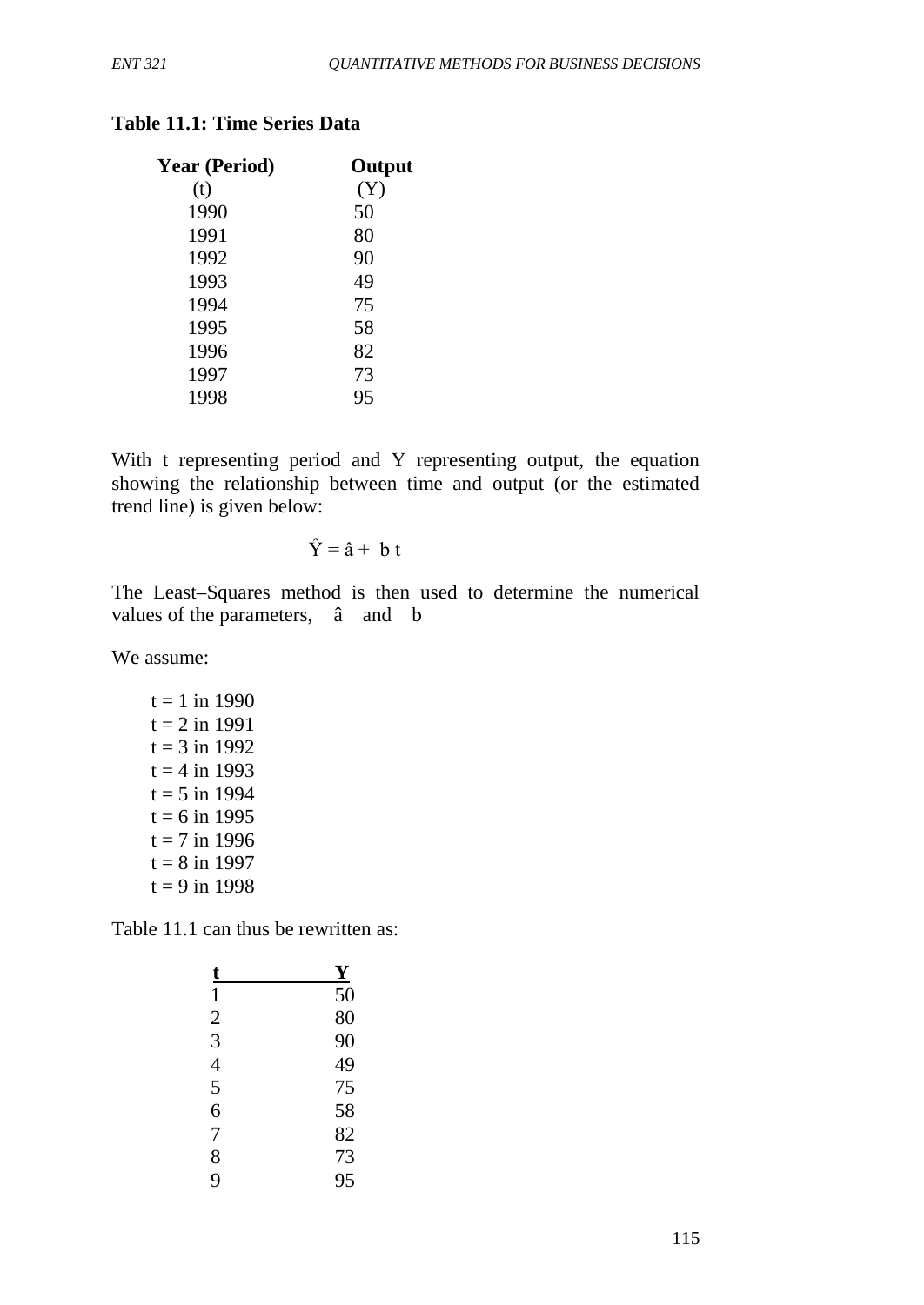The formulas for the least – squares estimates are as follows:

$$
\hat{a} = \overline{Y} - \hat{b}t
$$

Where  $Y = \sum Y$ ;  $t = \sum t$ ; n = number of pairs of observations n n

$$
\hat{b} = \frac{n\sum tY - \sum t\sum Y}{n\sum t^2 - (\sum t)^2}
$$

Using the given data and second formula, we get:

| t.             | Y   | tY   |     |
|----------------|-----|------|-----|
|                |     |      |     |
| 1              | 50  | 50   | 1   |
| $\overline{2}$ | 80  | 160  | 4   |
| 3              | 90  | 270  | 9   |
| $\overline{4}$ | 49  | 196  | 16  |
| 5              | 75  | 375  | 25  |
| 6              | 58  | 348  | 36  |
| 7              | 82  | 574  | 49  |
| 8              | 73  | 584  | 64  |
| 9              | 95  | 855  | 81  |
| 45             | 652 | 3412 | 285 |

Thus,  $n\Sigma tY = 9(3412) = 30708$ 

$$
\Sigma t \Sigma Y = 45(652) = 29340
$$
  
\n
$$
n \Sigma t^2 = 9(285) = 2565
$$
  
\n
$$
(n \Sigma t)^2 = (45)^2 = 2025
$$
  
\n
$$
\overline{y} = \frac{\Sigma Y}{n} = \frac{652}{9} = 72.44
$$
  
\n
$$
\overline{t} = \frac{\Sigma t}{n} = \frac{45}{9} = 5
$$
  
\nIt follows that:

It follows that:

$$
\hat{b} = \frac{30708 - 29340}{2562 - 2025} = \frac{1368}{540} = 25.53
$$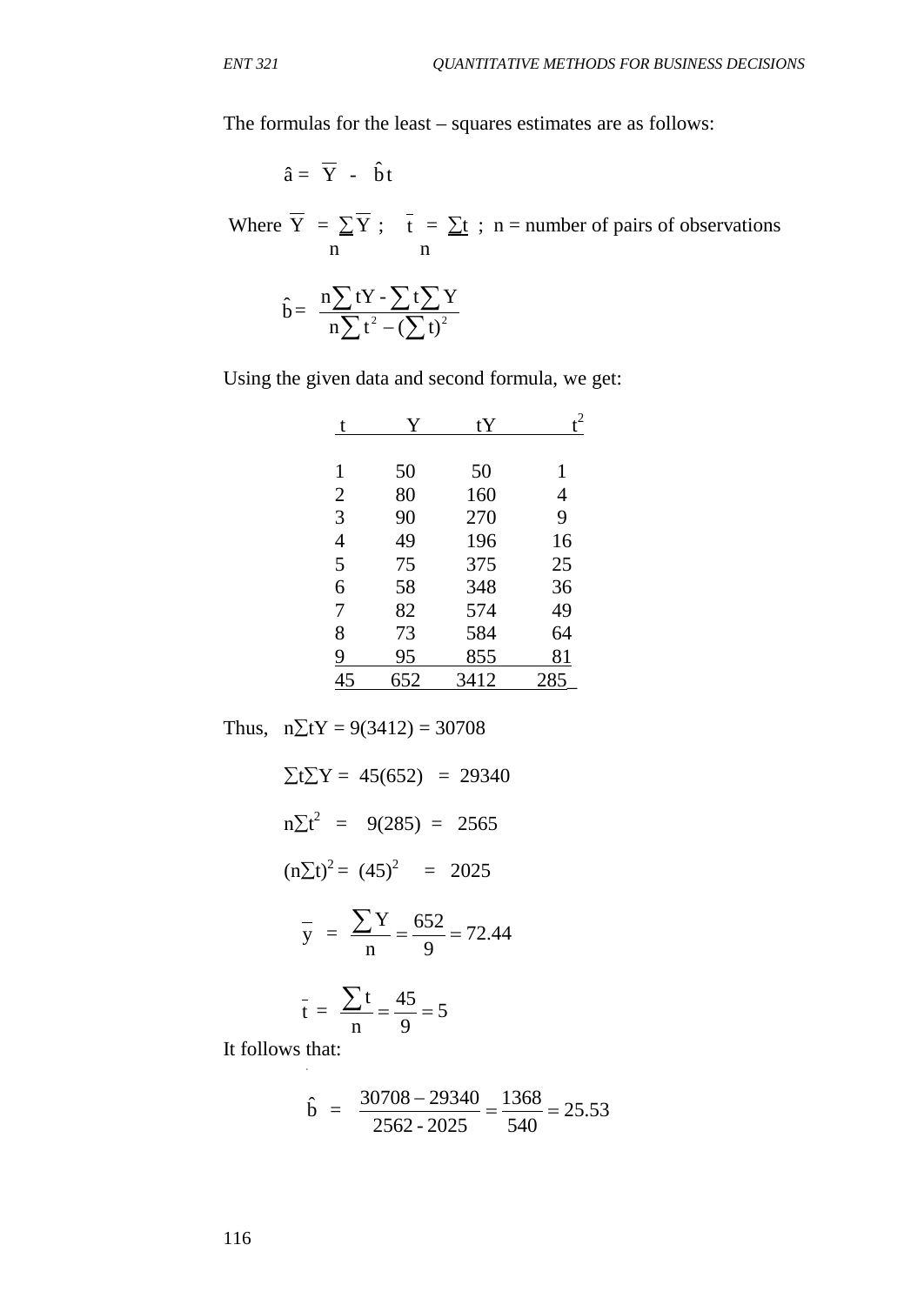$$
\begin{aligned}\n\hat{a} &= \overline{Y} - b t \\
&= 72.44 - 2.53 (5) \\
&= 72.44 - 12.65 \\
&= 59.79\n\end{aligned}
$$

The least – squares line becomes:

$$
\hat{Y} = 59.79 + 2.53
$$
 t.

This equation can be used any time to forecast the value of any given year, provided the numerical value of the year is appropriately identified.

For example, let use forecast the value of output, Y, for year 2003. Following the systematic process, the year 2003 is associated with the numerical value,  $t = 14$ , so that for  $t = 14$ ,

 $Y_{2003}$  = 59.79 + 2.53 (14) (by substitution)  $= 59.79 + 35.4$  $= 95.21$ 

Therefore, the forecast value for output in year 2003 is 95.21

#### **SELF ASSESSMENT EXERCISE 1**

List the two generally used forecasting techniques and outline the advantages and disadvantages of each.

### **4.0 CONCLUSION**

This unit has exposed you to the basic principles of business forecasting. Forecasts are based on past performances. In other words, future values are predicted from past values. Forecasting can be performed at different levels, depending on the use to which it will be put. Simple guessing, based on previous figures, is occasionally adequate. However, where there is a large investment at stake, structured forecasting is essential.

We were meant to understand that any forecasts made, however technical or structured should be treated with caution, since the analysis is based on past data and there could be unknown factors present in the future. However it is often reasonable to assume that patterns that have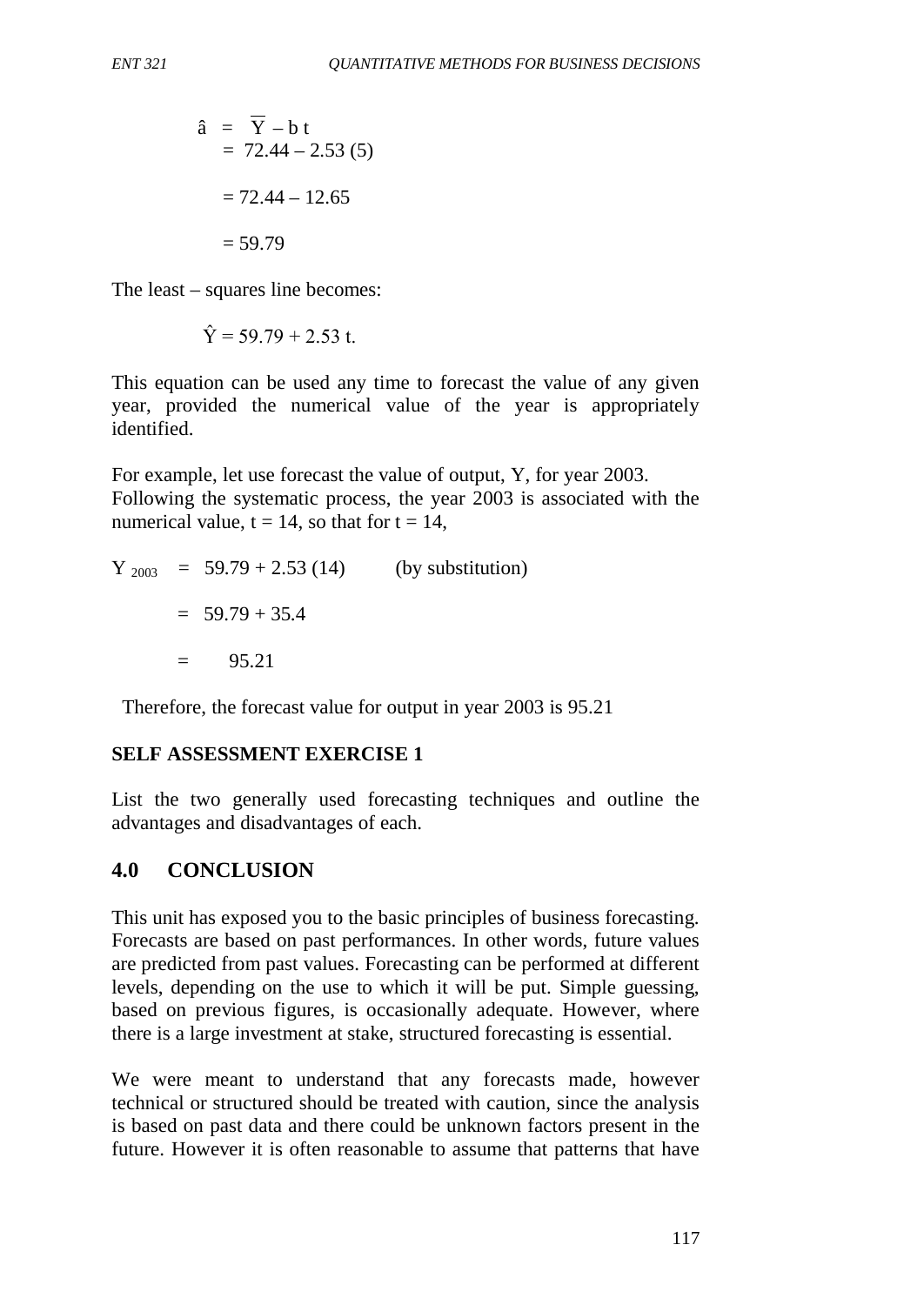been identified in the analysis of past data will be broadly continued, at least into the short-term future.

## **5.0 SUMMARY**

The two generally used methods of forecasting include:

- 1. moving averages
- 2. trend lines or least- squares.

Moving averages can be used to generate the general picture (or trend) behind a set of data or time series. The general pattern generated can be used to forecast future values.

The idea behind the use of trend lines in forecasting is based on the assumption that the general picture underlying a given set of data can be reasonably approximated by a straight line. Such a straight line can be extended backwards or forward for predicting past or future values.

The least–squares method provides a sound mathematical basis for choosing the best trend line of all possible trend lines for a given set of time series. This method provides an equation (with its numerical coefficients) so that the value corresponding to any given year (or period) can be determined by substituting the given year (or period) into the equation.

## **6.0 TUTOR-MARKED ASSIGNMENT**

Given the following time-series data, with t representing time period and Y representing data on a business variable referred to as Y:

|  | $t = 1$ 2 3 4 5 6 7 8 9 10      |  |  |  |  |  |
|--|---------------------------------|--|--|--|--|--|
|  | $Y = 8$ 11 10 21 4 9 12 10 23 5 |  |  |  |  |  |

- (a) Calculate a set of moving averages of 3 periods
- (b) Using the least-square method, estimate the trend equation for the variable, Y.

### **7.0 REFERENCES/FURTHER READING**

- A. Francis (1998). *Business Mathematics and Statistics, 5th edition.*  Great Britain: Ashford Colour Press.
- Onwe, O. J. (2007). *Statistical Methods for Business and Economic Decisions: A Practical Approach*. Lagos: Samalice Publishers.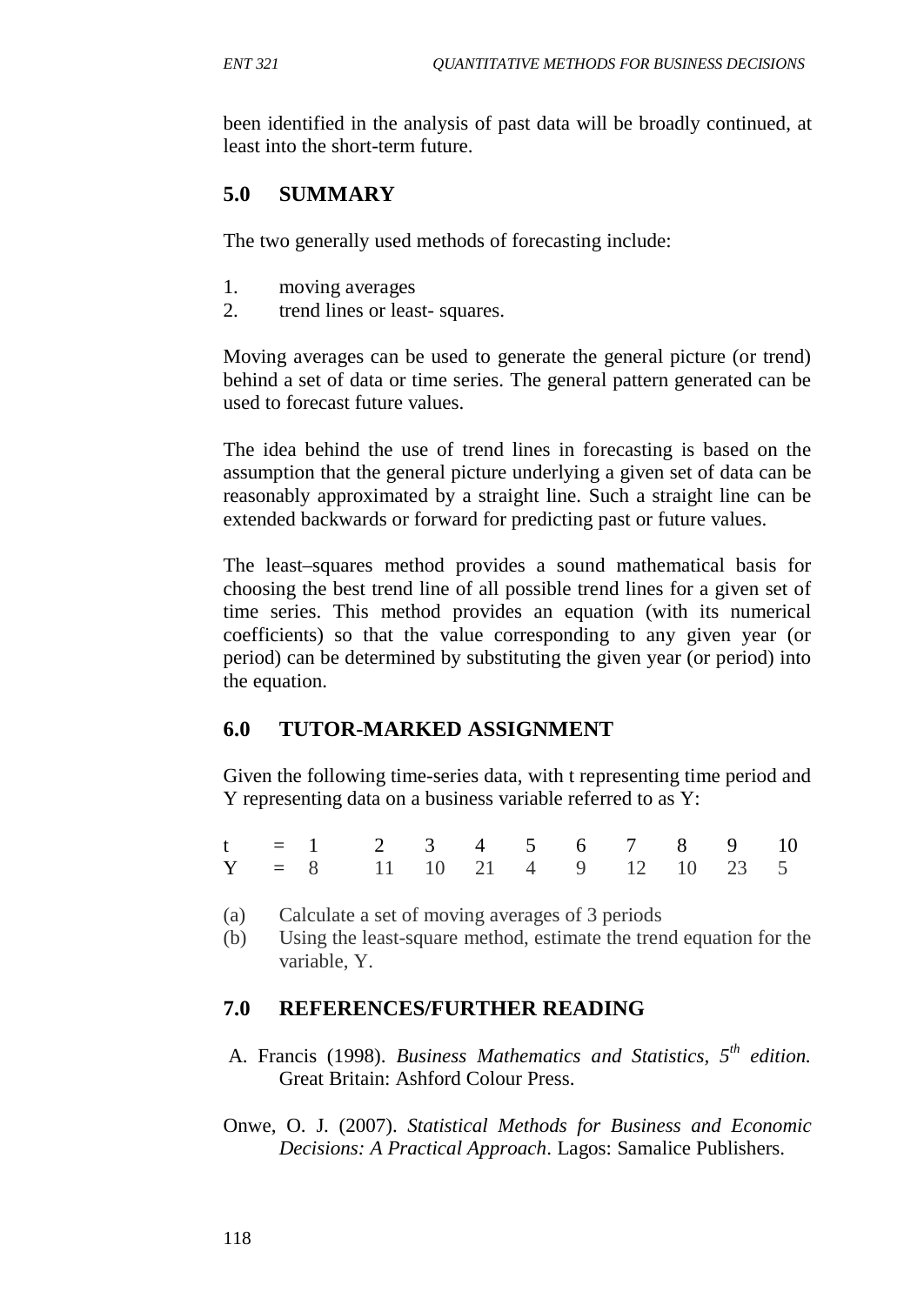# **UNIT 2 INDEX NUMBERS**

### **CONTENTS**

- 1.0 Introduction
- 2.0 Objectives
- 3.0 Main Content
	- 3.1 Index Relatives
	- 3.2 The Simple Aggregate Price Index
	- 3.3 Weighted Aggregate Price Index
	- 3.4 The Laspeyres and Paasche Indices
	- 3.5 Comparing Laspeyres with Paasche Price Indices
	- 3.6 Uses and Limitations of Index Numbers
		- 3.6.1 Uses of Index Numbers
		- 3.6.2 Limitations of Index Numbers
- 4.0 Conclusion
- 5.0 Summary
- 6.0 Tutor-Marked Assignment
- 7.0 References/Further Reading

## **1.0 INTRODUCTION**

Index numbers are often used in stabilising the time value of money and in deflating nominal values. An index number measures the percentage change in the value of some economic commodity over a period of time. Index numbers are expressed in terms of a base of 100. Economic commodity is a term used to describe anything measurable and has some economic relevance. Examples include price, wage quantity, productivity, expenditure, and the like.

Two or more time periods are usually involved in the computation of an index number. One of these time periods represents the base time period. The value of the base time period stands as the standard point of comparison, while the values at the other time periods are used to show the percentage in value from the standard value of the base period.

#### **Examples**

1. Suppose we wish to compare the average monthly salaries of workers in a given company for:

1985, 1990, 1995, 2000, 2005 and 2010, using 1985 as the base year. The salary index for each of the six years can be calculated using the following relationship: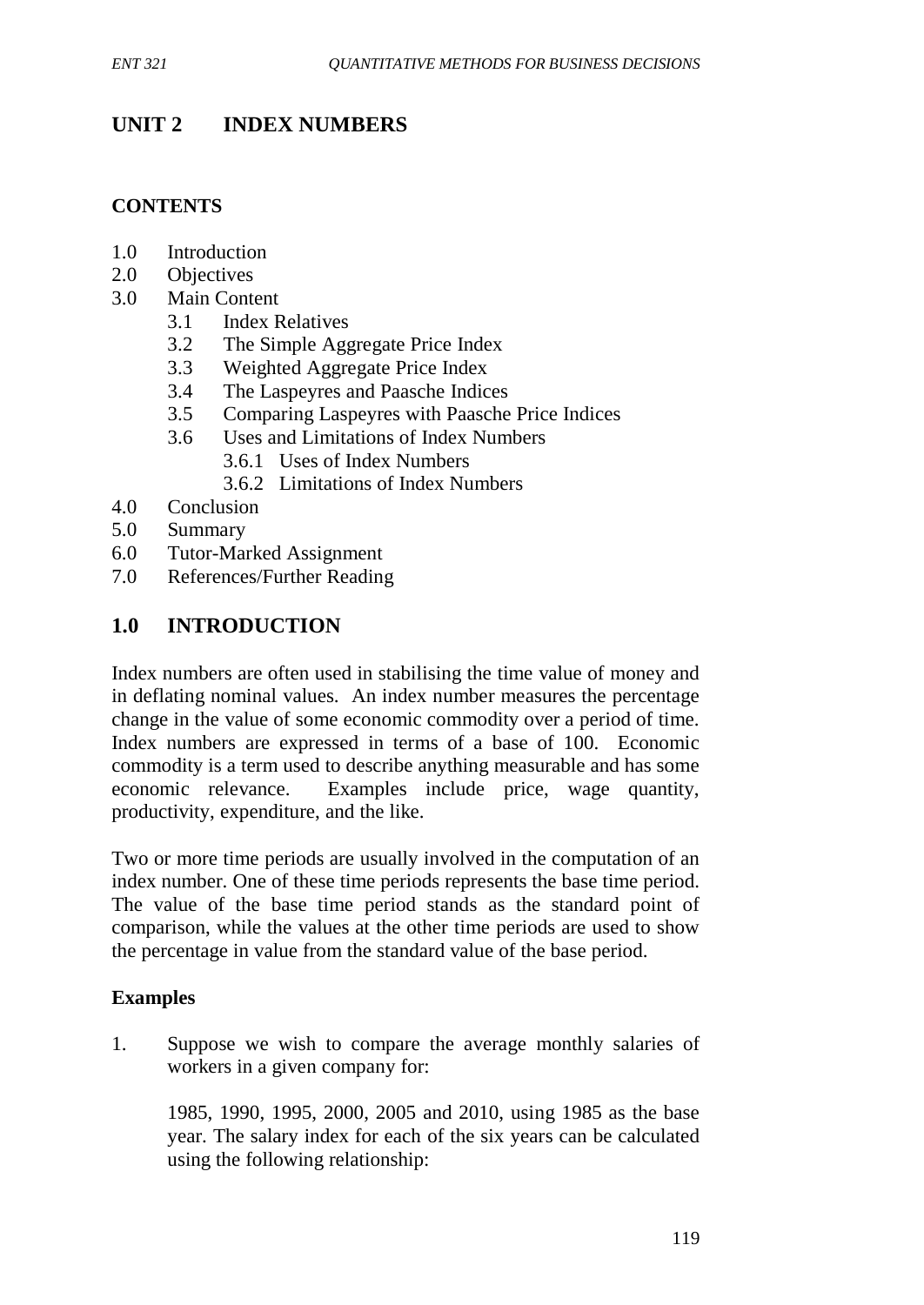$$
I_k = \frac{(Average monthly salary in year K)}{Average monthly salary in 1985} \times 100
$$

The average monthly salaries and their computed index number for each of the six years are presented in table 12.1, referred to as *Index Time Series.*

| Year | <b>Average monthly</b> | <b>Salary</b>       |
|------|------------------------|---------------------|
|      | salaries(N)            | $Index(1985 = 100)$ |
| 1985 | 1,200                  | 100%                |
| 1990 | 2,000                  | 166.7               |
| 1995 | 2,800                  | 233.33              |
| 2000 | 3,600                  | 300                 |
| 2005 | 5,000                  | 416.7               |
| 2010 | 6,500                  | 541.7               |

As can be observed from the above, each wage index is a percentage that indicates the percentage of 1985 salaries that were earned in a given year. For example, the salary index in 1995 indicates that the monthly salary in 1995 was 233.3% of the 1985 monthly salary.

2. Suppose the unit price of a standard exercise book was N80 in January and rose to N100 in September, the percentage change in the price of exercise books can be calculated as:

$$
\frac{100 - 80}{80} = \frac{20}{80} = 0.25 = 25\%
$$

It follows that the price of standard exercise books rose by 25 percent between January and September. Using index number terminology, the 25 percent increase is added to the base price of 100 to get 125. Thus the *price index of standard exercise books in September was 125 (January = 100)*

Note that any increase or decrease must be related to time period, or else it will be meaningless. Index numbers are no exception, hence the (January  $= 100$ ) as stated above. This: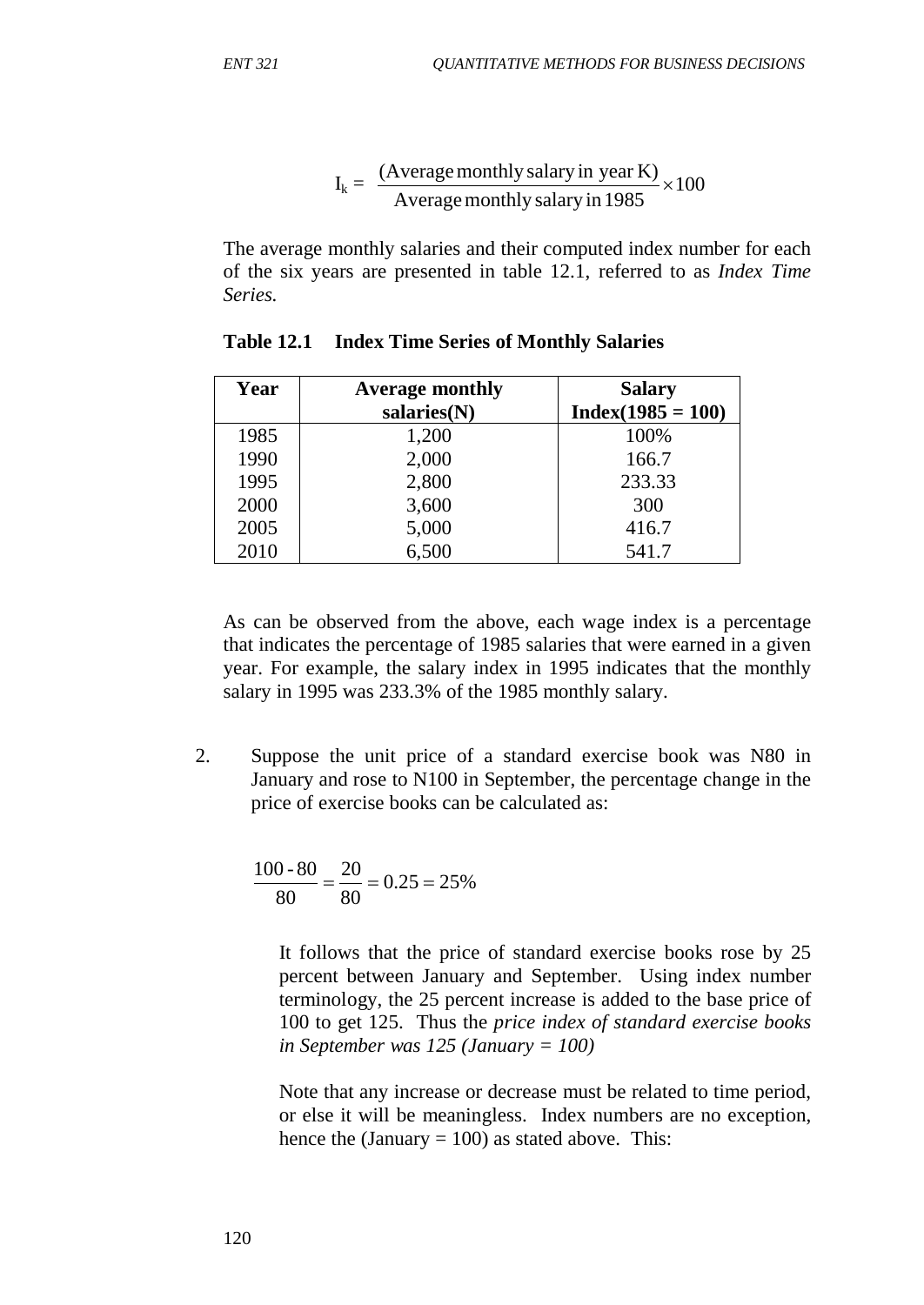- (i) gives the starting point (here, January) over which the increase in price is being measured
- (ii) emphasises the base value (100) of the index number
- 3. If the productivity of a firm (measured in terms of labour productivity per day) decreased by 10 percent over the periods 2000 to 2006, this 10 percent will be subtracted from 100 to give an index number of 90. This would imply that the productivity index for the company concerned was 90 in the year 2006 (2000  $= 100$ ).

At this point, let us look at some index number notations. These notations are useful in the application of the relevant formulas:

 $P<sub>o</sub> = Price$  at base time point

 $P_n$  = *Price* at some other time point

 $Q_0 =$  *Quantity* at base time point

 $Q_n$  = Quantity at some other time point

# **2.0 OBJECTIVES**

At the end of this unit, you should be able to:

- describe the term 'indices' and be able to apply them in investment decisions
- state the different classifications of index numbers.

# **3.0 MAIN CONTENT**

## **3.1 Index Relatives**

An index relative measures the change in a single distinct commodity. A price relative was illustrated in example (2) above, and a productivity relative was computed in example (3) above.

There exists, however more direct ways of calculating index relatives than those demonstrated in examples (2) and (3). In the following formulas we show the method of calculating price and quantity relatives:

Price Relative:  $I_p = P_p/P_0 \times 100$ 

Quantity Relative:  $I_q = Qn/Q_0 x 100$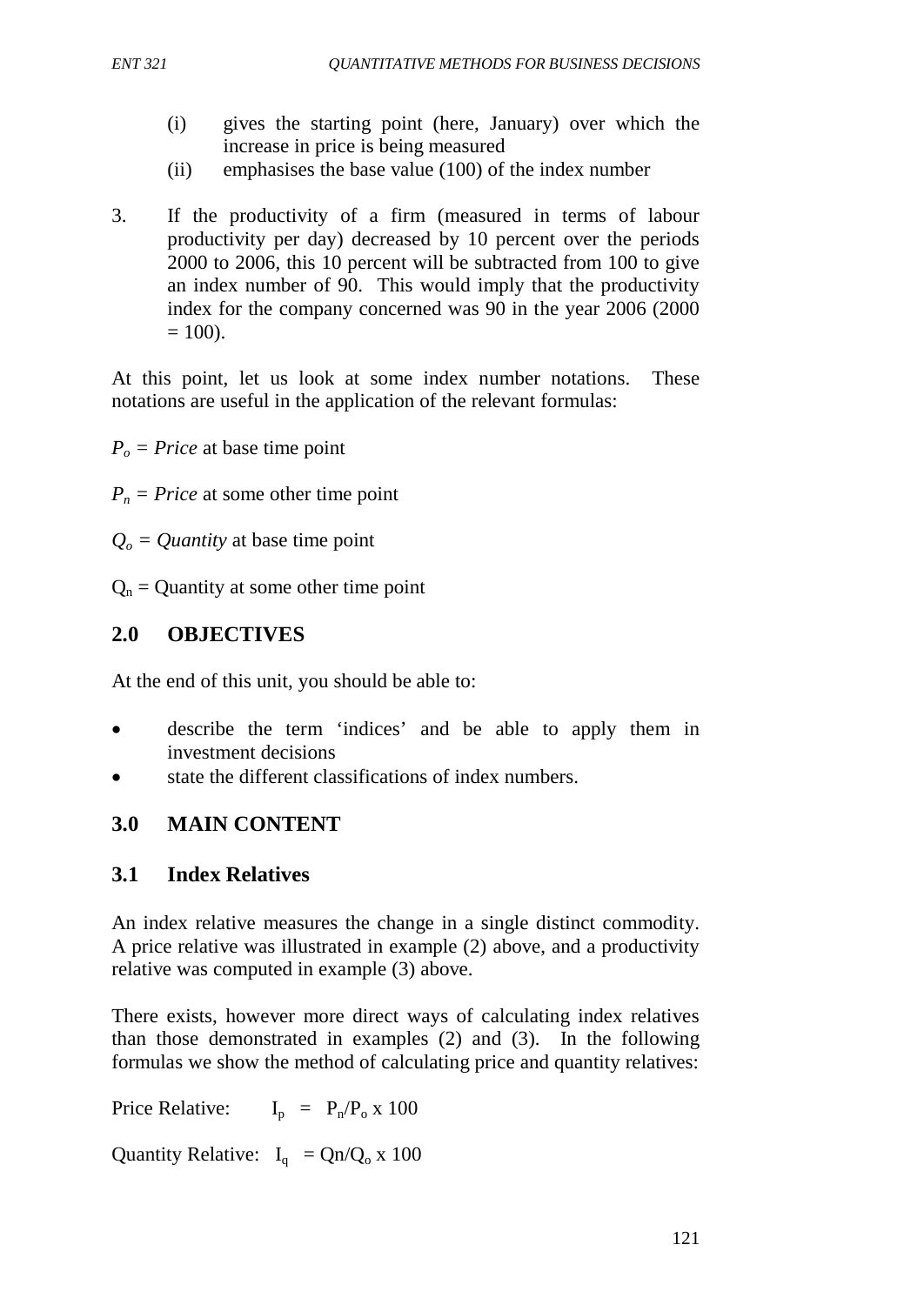### **Examples**

Table 12.2 below gives details of price and quantities sold of two items (Video and Television) in a particular Cash and Carry Merchandise store over two years (2007 and 2008)

### **Table 12.2 Price and Quantity Relatives for 2008**

|                | 2007                 |                       |                      | 2008     |  |  |
|----------------|----------------------|-----------------------|----------------------|----------|--|--|
| Item           | Price                | Quantity              | Price                | Quantity |  |  |
|                | $P_{\alpha}$         | $\mathcal{Q}_{\rm o}$ |                      | $Q_{n}$  |  |  |
| Video Recorder | N <sub>12</sub> ,500 | 40                    | N <sub>12</sub> ,700 | 25       |  |  |
| Television     | N30,000              | 28                    | N32,000              | 40       |  |  |

You are required to calculate the price and quantity relatives for both items for the year  $2008 (2007 = 100)$ 

#### **Video:**

Price Relative = Ivp = 
$$
\frac{P_n}{P_o} \times 100 = \frac{12,700}{12,500} \times 100 = 101.60
$$

$$
Quantity Relative = Ivq = \frac{Q_n}{Q_o} \times 100 = \frac{25}{40} \times 100 = 62.50
$$

### **Television:**

Price Relative = I<sub>tp</sub> = 
$$
\frac{P_n}{P_o} \times 100 = \frac{32,000}{30,000} \times 100 = 106.67
$$

Quantity Relative =  $I_{\text{tq}} = Q_{\text{n}}/Q_{\text{o}} \times 100 = 40/28 \times 100 = 142.86$ 

### **3.3 The Simple Aggregate Price Index**

The Simple Price Index can be defined as the ratio of the sum of commodity prices in a given current period to the sum of same commodity prices in the selected base year (or period).

Symbolically,

Simple Price Index, PI = 
$$
\frac{\sum P_n}{\sum P_o} \times 100
$$
,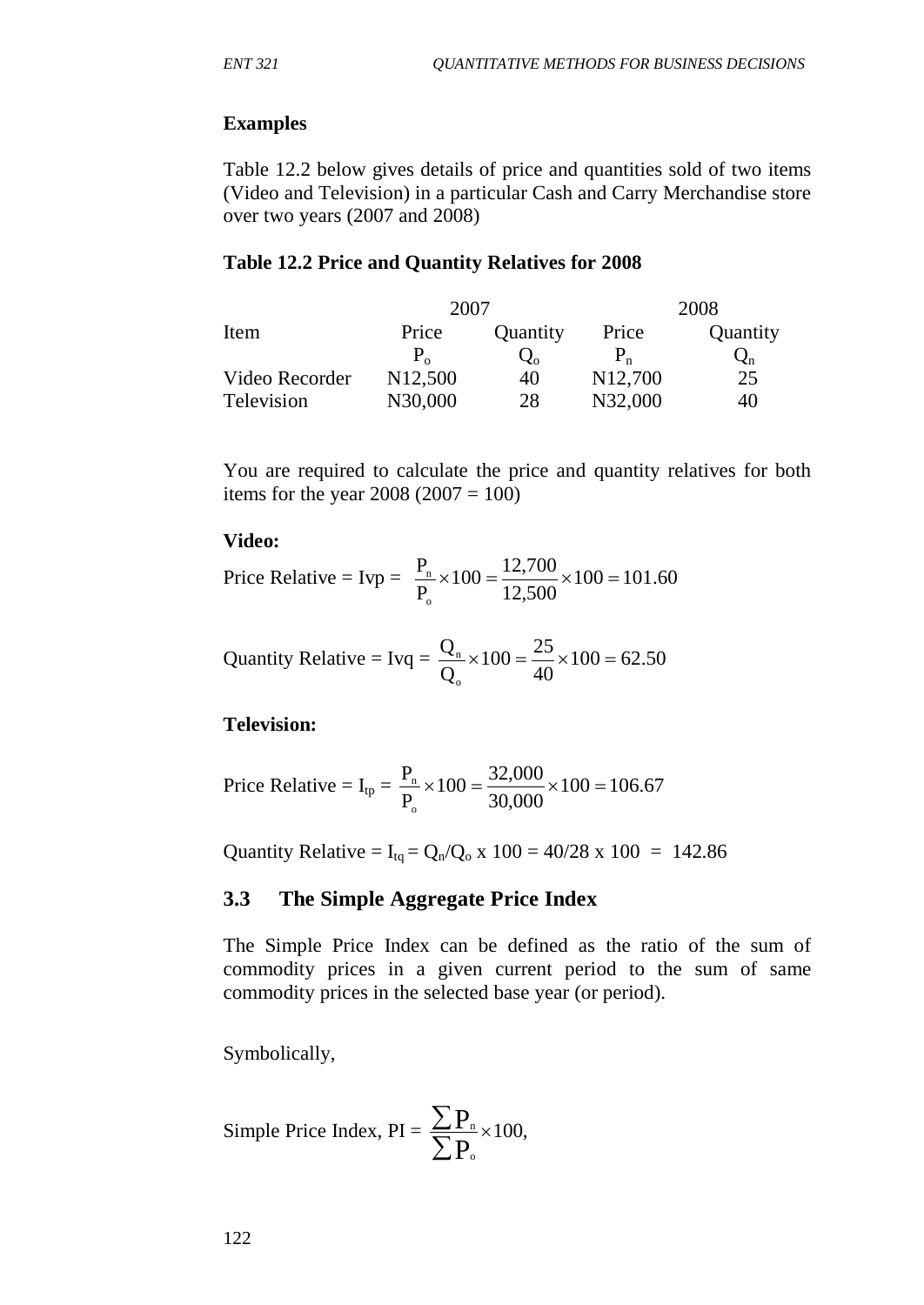Where  $P_n$  = current year's prices.  $P<sub>o</sub>$  = base year's prices. Note that, given the *Quantity Index (QI)* defined by:

$$
QI = \frac{\sum Q_n}{\sum Q_o} \times 100
$$

The corresponding *Value Index (VI)* is computed by:

$$
VI = \frac{\sum P_n Q_n}{\sum P_o Q_o} \times 100
$$

The simple aggregate price index is commonly used in comparing two sets of prices from a wide variety of items.

### **Example:**

The average consumer prices, in naira per Kg, for some staple food items in 2000 and 2006 are given in the following table 12.3. We are required to find the Aggregate Price Index for 2006, using 2000 as the base year.

### **Table 12.3 Average Consumer Prices for Selected Staple Food Items**

| <b>Item</b>        | <b>2000</b> | 2006 |
|--------------------|-------------|------|
| Sugar              | 10          | 40   |
| <b>Wheat Flour</b> | 11          | 20   |
| <b>Butter</b>      | 71          | 99   |
| Ground beef        | 91          | 186  |
| Frying Chicken     | 39          | 88   |

## **Solution:**

The required aggregate price index for 2006 is: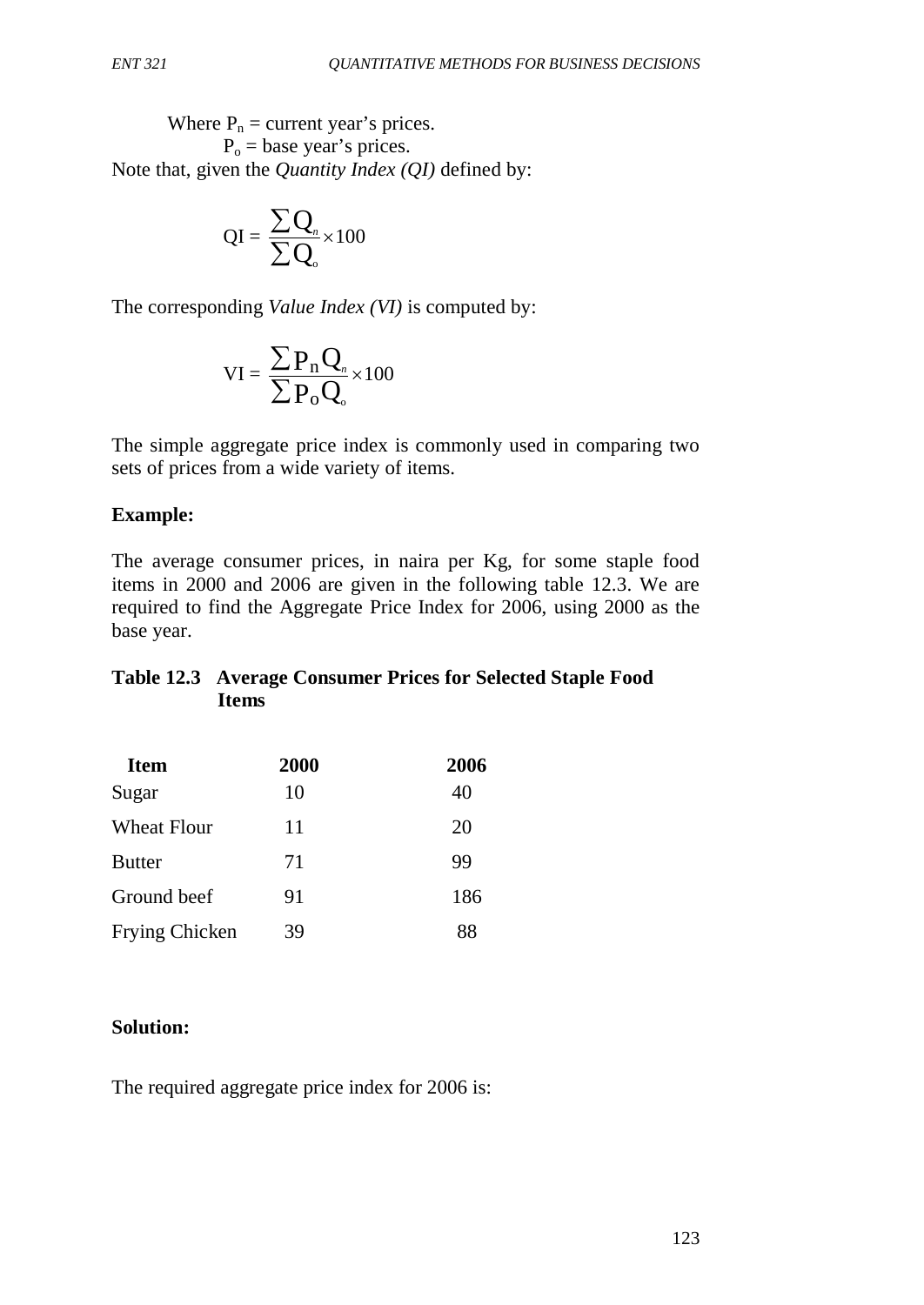$$
I_{2006} = \frac{40 + 20 + 99 + 186 + 88}{10 + 11 + 71 + 91 + 39} = \frac{433}{222} \times 100
$$
  
= 195.06

This implies that the prices of the five items are higher by 95.06 percent in 2006 than in 2000.

## **3.4 Weighted Aggregate Price Index**

The weighted aggregate price index is the ratio of an aggregate of weighted commodity prices for a given year, K, to an aggregate of the weighted prices of the same commodities in some base year, expressed as a percentage.

Symbolically,

$$
I_k = n \underset{n}{\sum_{i=1}} \underline{P_{ki}} \, \underline{q_{ki}} \, \underset{x \; 100}{\underbrace{x_{100}}}
$$

#### **Example:**

An investor's holding in the shares of four companies in 2004 and 2006 is shown in Table 12.4 below:

|         | No of shares |      | Price per share $(N)$ |       |  |  |
|---------|--------------|------|-----------------------|-------|--|--|
| Company | 2004         | 2006 | 2004                  | 2006  |  |  |
|         | 350          | 400  | 0.50                  | 1.25  |  |  |
| B       | 200          | 180  | 1.25                  | 3.75  |  |  |
|         | 140          | 200  | 6.25                  | 12.50 |  |  |
|         |              | 50   | .2.50                 | 18.75 |  |  |

**Table 12.4 Investor's Holding of Four Companies**

Using 2004 as base year, calculate:

(a) a simple aggregate price index and

(b) a weighted aggregate price index for the investor's holding of shares.

#### **Solutions:**

(a) The simple aggregate index is:

$$
I_{p2006} = \frac{\sum P_{2006}}{\sum P_{2004}} \times 100 = \frac{400 + 180 + 200 + 150}{350 + 200 + 140 + 130} \times 100
$$
  
= 1.134 x 100  
= **113.4**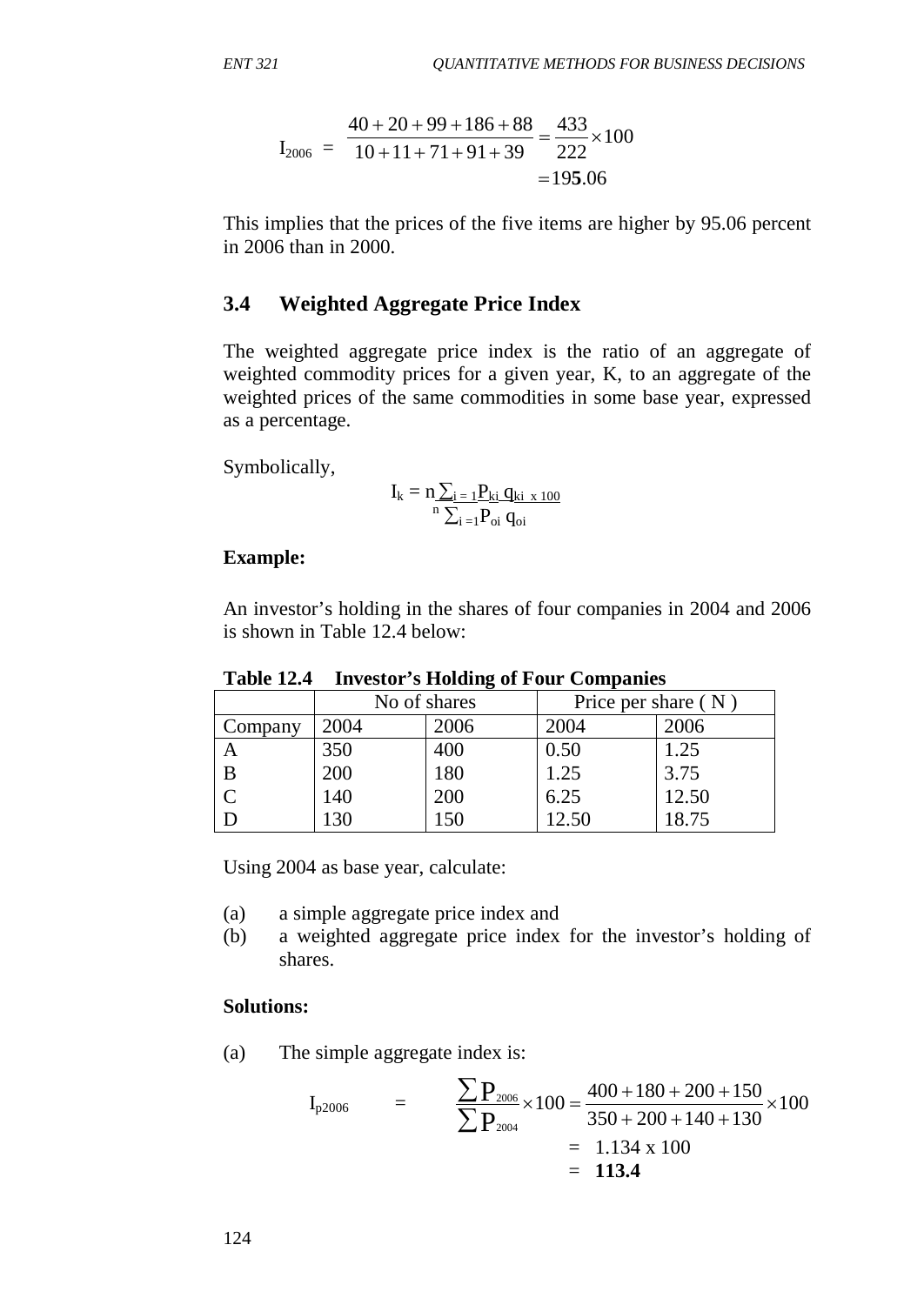(b) The weighted aggregate price index is:

$$
I_{wp\ 2006} = \frac{\sum P_{rms} Q_{rms}}{\sum P_{rms}} \times 100
$$
  
=  $\frac{1.25(400) + 3.75(180) + 12.50(200) + 18.75(150)}{0.50(350) + 1.25(200) + 6.25(140) + 12.5(130)} \times 100$   
=  $\frac{500 + 675 + 2500 + 281.5}{175 + 250 + 875 + 1625} \times 100$   
=  $\frac{6487.5}{2925}$  = 2.218×100  
= 221.79

### **3.4 The Laspeyres and Paasche Indices**

A **Laspeyres index** is a special case of weighted aggregate index. This index uses base time period weights. It is usually associated with price and quantity indices where:

A Laspeyres *Price Index* uses base time period *quantities* as weights A Laspeyres *Quantity Index* uses base time period *prices* as weights

The formulae for calculating a Laspeyres Index is derived from the general formula for weighted aggregate index. The commonly use formulae are as follows:

1. Price Index = 
$$
L_p = \frac{\sum P_n Q_o}{\sum P_o Q_o} \times 100
$$

2. Quantity Index = 
$$
L_q = \frac{\sum P_o Q_n}{\sum P_o Q_o} \times 100
$$

#### **The Paasche Indices**

The **Paasche index** is another special case of weighted aggregate indices. It uses current time period weights, and is most commonly associated with price and quantity indices, where:

A Paasche *Price Index* uses current time period *quantities* as weights A Paasche *Quantity Index* uses current time period *prices* as weights.

As with the Laspeyres index, the formulae most commonly used for calculating a Paasche Index is given as: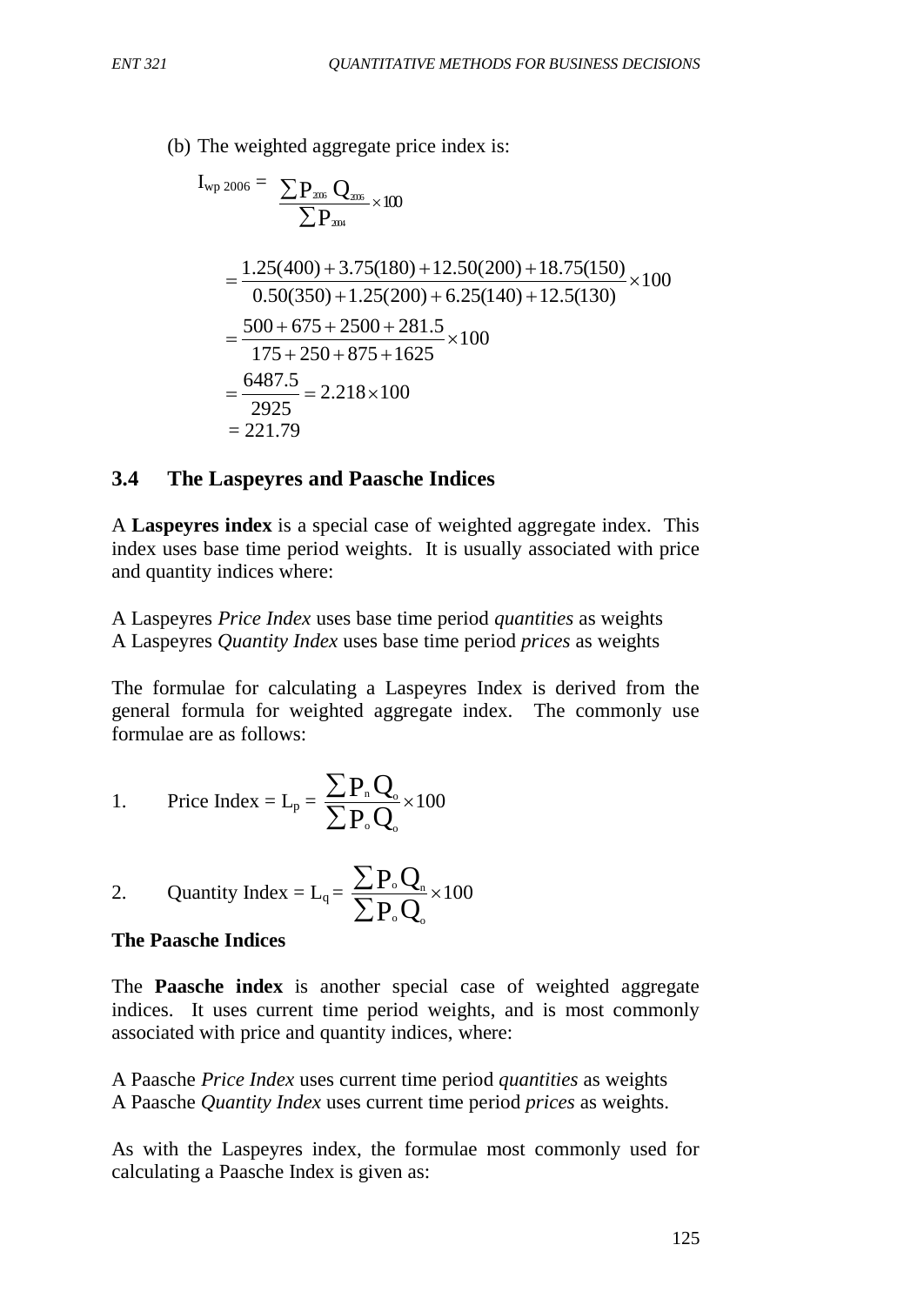$$
Price Index = P_p = \frac{\sum P_n Q_n}{\sum P_o Q_n} \times 100
$$

$$
Quantity Index Pq = \frac{\sum P_{n} Q_{n}}{\sum P_{n} Q_{o}} \times 100
$$

#### **Examples (Paasche and Laspeyres Price Indices):**

The data that follow relate to a set of commodities used in a given production process. You are required to compute the Laspeyres and Paasche price indices for the year 2006:

|                 |                        |                  | 2006                       |                  |  |
|-----------------|------------------------|------------------|----------------------------|------------------|--|
| Units           | Price(P <sub>o</sub> ) | Quantity $(Q_0)$ | Price(P <sub>o</sub> )     | Quantity $(Q_0)$ |  |
| Purchased       | N)                     | (Units)          | $\left( \mathrm{N}\right)$ | (Units)          |  |
| 2 Drum          | 36                     | 100              | 40                         | 95               |  |
| 1 ton           | 80                     | 12               | 90                         | 10               |  |
| $10 \text{ kg}$ | 45                     | 16               | 41                         | 18               |  |
| 100 metres      | 5                      | 1100             | h                          | 200              |  |
|                 |                        |                  | 2003<br>(base Year)        |                  |  |

#### **Solutions:**

Laspeyres Price Index = 
$$
L_p = \frac{\sum P_n Q_o}{\sum P_o Q_o} \times 100
$$

$$
= \frac{40(100) + 90(12) + 41(16) + 6(1100)}{36(100) + 80(12) + 45(16) + 5(1100)} = \frac{12,336}{10,780} \times 100
$$

$$
= 114.43
$$

Paasche Price Index = 
$$
P_p = \frac{\sum P_n Q_n}{\sum P_o Q_n} \times 100
$$

$$
= \frac{40(95) + 90(10) + 41(18) + 6(1200)}{36(95) + 80(10) + 45(18) + 5(1200)} \times 100 = \frac{12,638}{10,030} \times 100
$$
  
= 114.58

Observe that both of the above indices indicate an average increase in prices of about 14.50 percent. The two indices have slightly different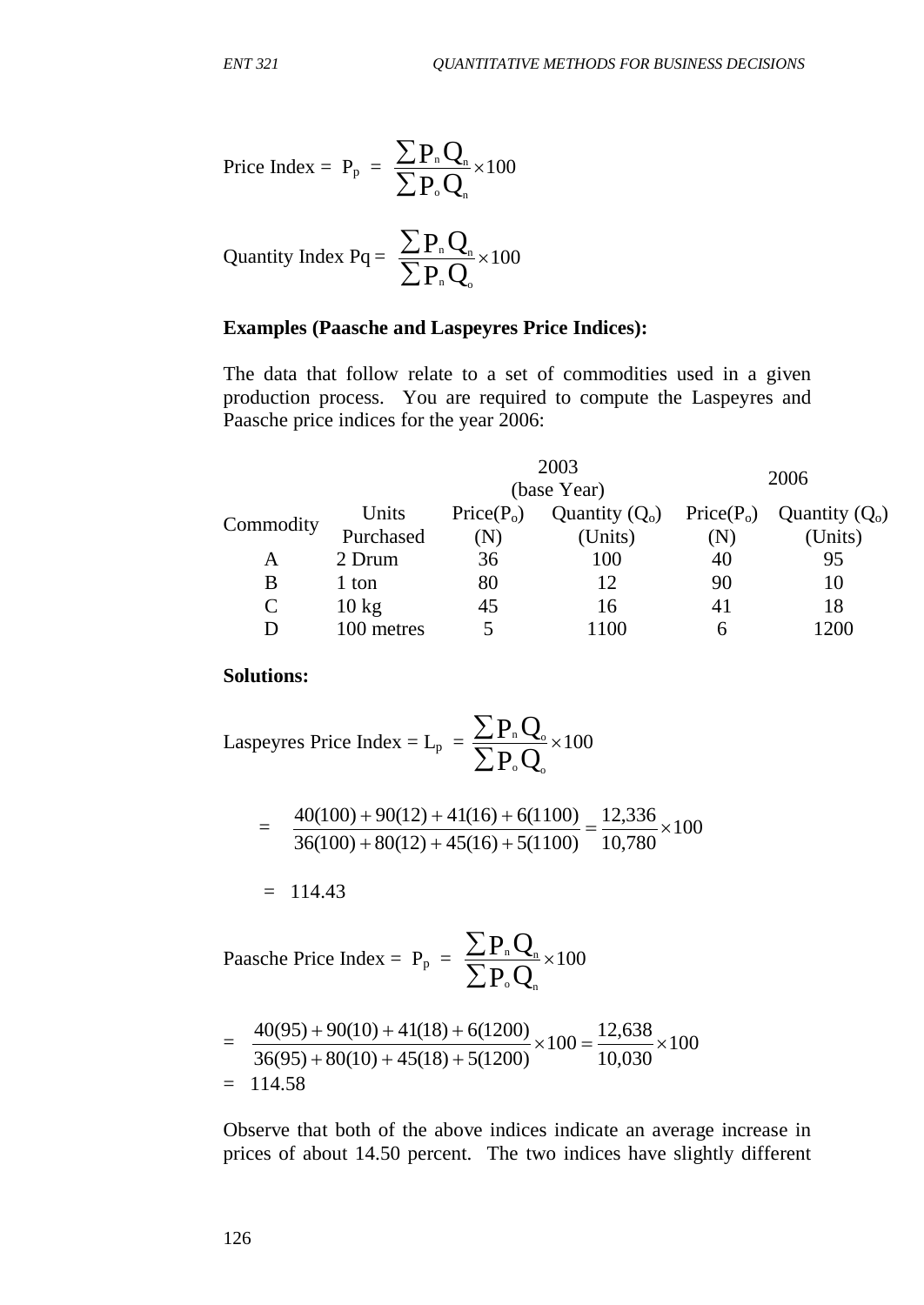values because of the differences in the weights used for the commodities.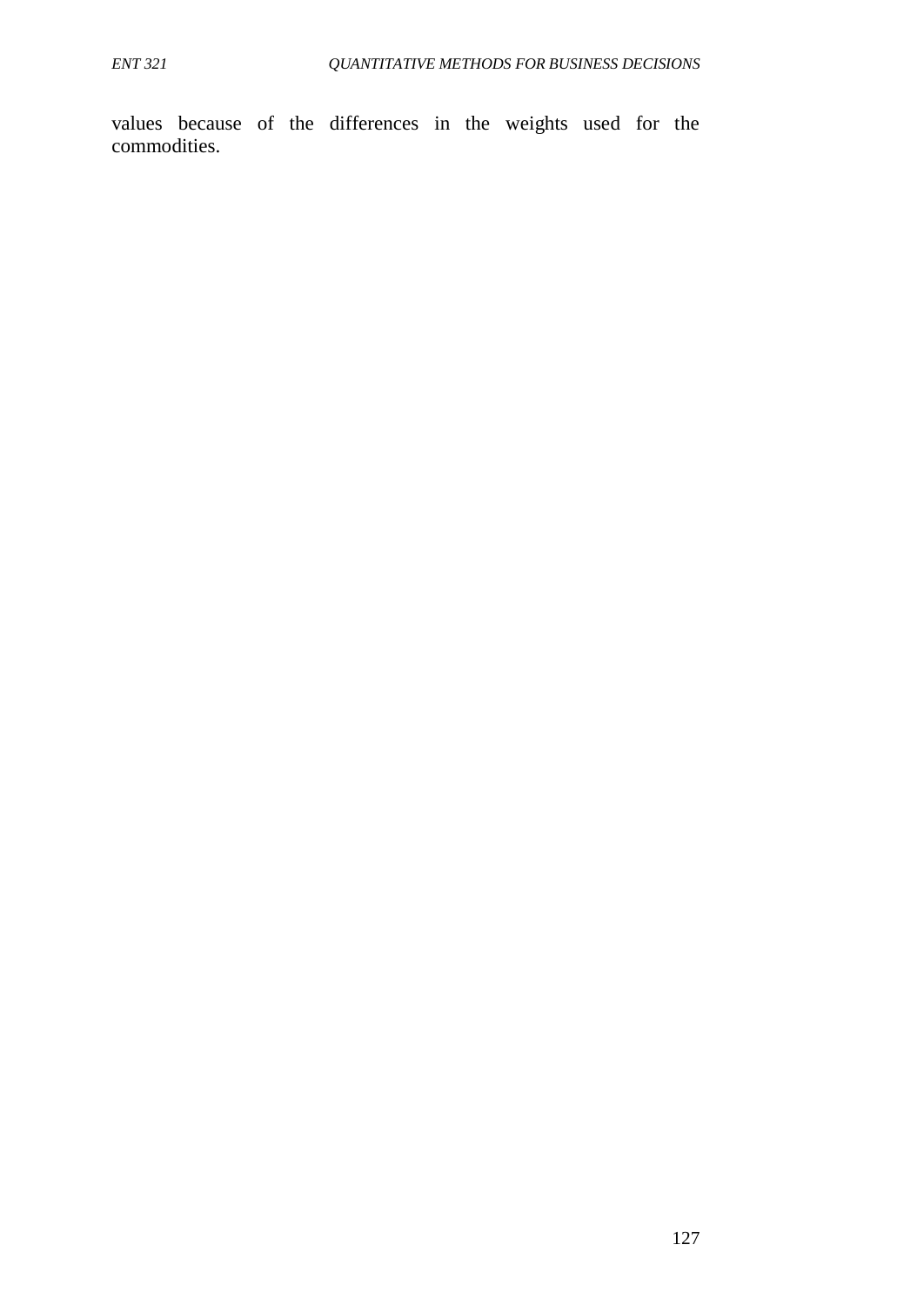## **3.5 Comparing Laspeyres with Paasche Price Indices**

What the Indices are supposed to calculate.

**Laspeyres:**This compares base period expenditure with a hypothetical current period expenditure at base period quantities.

**Paasche:** compares current period expenditure with a hypothetical base period expenditure at current period quantities when prices are rising.

**Laspeyres Index** tends to over-estimate price increases and the **Paasche index** tends to under-estimate price increases. These are often looked at as disadvantages for these indices.

### **Nature of the Indices**

The **Laspeyres Index** is thought of as a 'pure' price index as it compares like with like from period to period. The **Paasche Index** is not considered as 'pure' price index since the weights change from period to period and like is not compared with like. This is the major disadvantage of the Paasche index.

### **Weights used in calculations**

Since the *Laspeyres* index uses base period quantities as weights, the index can be outdated. *Paasche index* uses current quantities as weights and hence it is always up-to-date.

#### **Ease of calculation**

The *Laspeyres index* needs only the base period quantities, no matter the number of periods. The *Paasche index* needs new quantities for each time period.

### **3.6 Uses and Limitations of Index Numbers**

### **3.6.1 Uses of Index Numbers**

Index numbers are mostly used to reflect changes in general economic conditions over identified period of time. For instance, the Retail Price Index (RTI) measures changes in the cost of living; the Index of Industrial Production reflects changes in industrial output; the Ordinary Share Index reflects the general state of the Stock Market.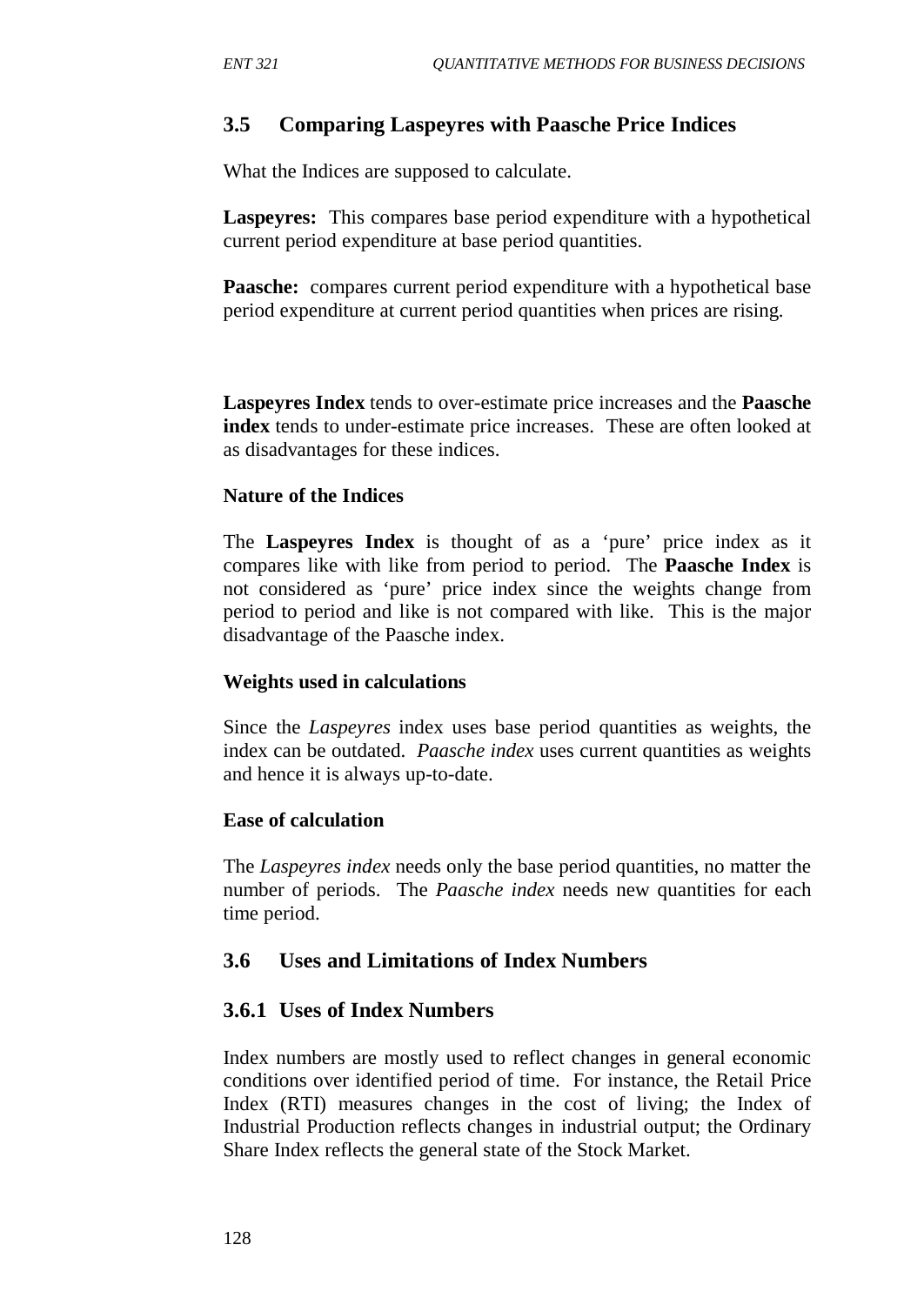Index numbers are used by policy makers to decide on tax changes, subsidies to parastatals, industries, and so on. Trade Unions use national cost of living and production indices in negotiating for wages or in comparing the cost of living across national boundaries, states, or professions. Insurance companies use various cost indices to index-link house policies.

Other uses of index numbers include:

## **1. Determination of real economic values**

In periods of inflation, the actual value of a commodity does not serve as the best guide of its *real value (or worth).* The worth of any commodity can only be measured relative to the value of associated commodities. Some relevant **indicator** (such as index number) against which to judge value is necessary.

### **Example**

Suppose the annual rent of some business shops last year was N250, 000, and this year it has been increased by 10 percent to N275, 000. You can observe that the actual cost is higher. If we obtain some information that the cost of business shops in the state as a whole has risen by 15 percent over the past year, you can rightly argue that the real cost of the given shops has decreased. But if business turnover for the shops (as an alternate indicator) has only increased by 5 percent, you may argue that the real cost of the shops has increased. It follows that, depending on the particular indicator chosen, the real value of a commodity can change.

There are two major types of standard national indicators. These include: *rate of inflation* (often represented by the Retail Price Index), and the *Index of Output of the Production industry.*

## **2. Time-Series Deflation**

Time-series deflation is used to obtain a set of index relatives that measure changes in the real value of some commodities with respect to some given indicators. In general, given a time-series with x-values, and some indicator index series with I-values for comparison, the *Real Value Index* (RVI) for period n is determined by:

$$
RVI = \frac{Current Value(x_n)}{Base Value(x_0)} \times \frac{Base Indicator(I_0)}{Current Indicator(I_n)} \times 100
$$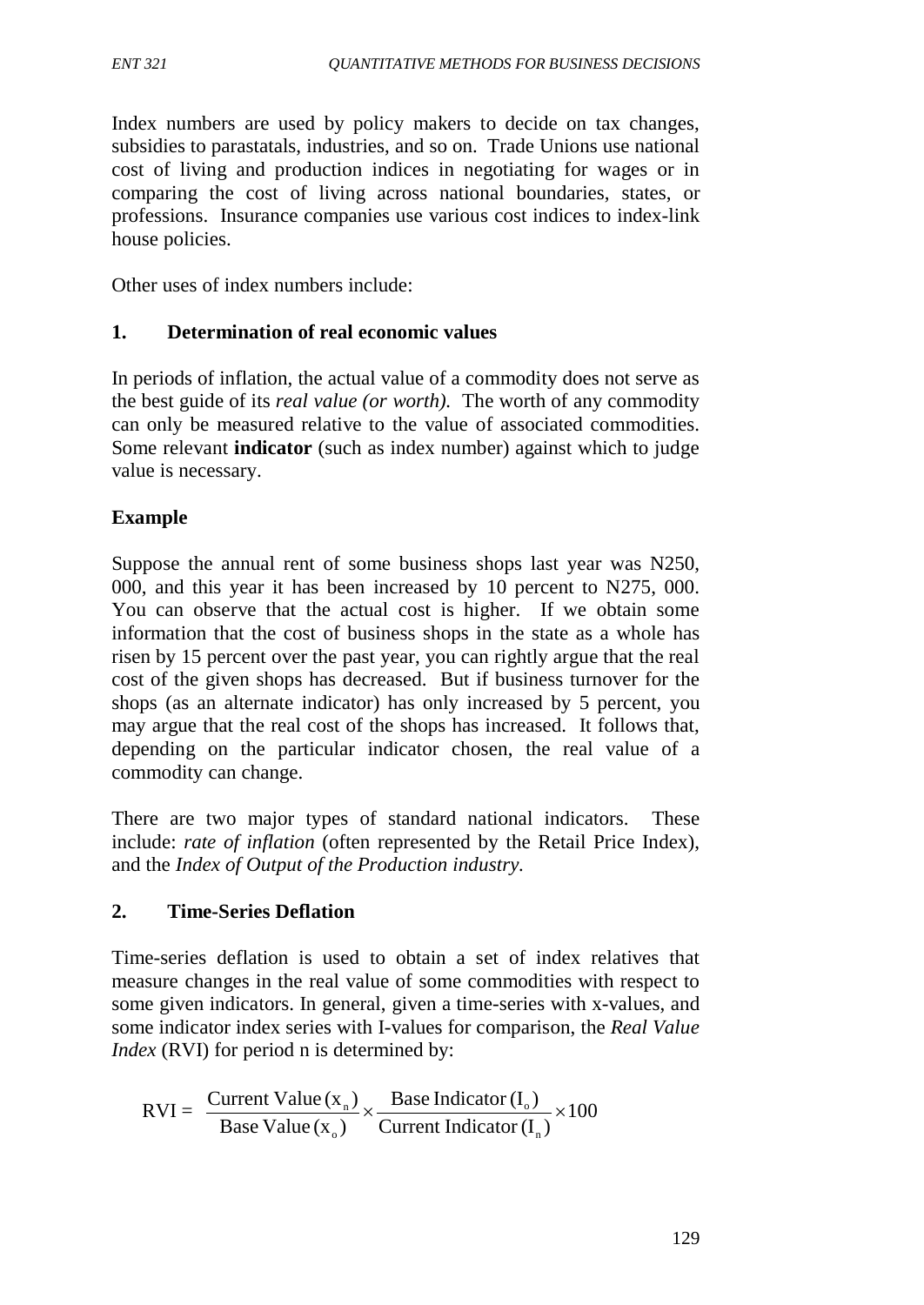$$
= \frac{X_n}{X_o} \times \frac{I_o}{I_n} \times 100
$$

#### **Example:**

The following table presents the values of the average daily wages (N) and Relative Price Index for eight months. You are required to compute the monthly real wage indices.

| Month      |       |  |                                                 |       |                 |
|------------|-------|--|-------------------------------------------------|-------|-----------------|
| Daily      |       |  | $17.60$   18.10   18.90   19.60   20.25   20.30 | 20.60 | 21.40           |
| Wage $(N)$ |       |  |                                                 |       |                 |
| Retail     | 106.1 |  | $107.9$   112.0   113.1   116.0   117.4         |       | $119.5$   119.7 |
| Price      |       |  |                                                 |       |                 |
| Index      |       |  |                                                 |       |                 |

Real Wage Index for *Month 1(Base Period):*

 $\frac{111.00}{17.60} \times \frac{100.1}{106.1} \times 100 = 100$ 106.1 106.1 17.60  $\frac{17.60}{17.60} \times \frac{106.1}{106.1} \times 100 = 100$ 

Real Wage Index for *Month 2:*

 $\frac{10110}{15.68} \times \frac{10011}{105.8} \times 100 = 100.94$ 107.9 106.1 17.60  $\frac{18.10}{25.00} \times \frac{106.1}{105.0} \times 100 =$ 

Real Wage Index for *Month 3:*

 $\frac{10.50}{17.50} \times \frac{100.1}{112.0} \times 100 = 102.03$ 112.0 106.1 17.60  $\frac{18.90}{15.68} \times \frac{106.1}{112.8} \times 100 = 102.03$ 

Real Wage Index for *Month 4:*

 $\frac{15.00}{17.60} \times \frac{100.1}{110.1} \times 100 = 106.6$ 113.1 106.1 17.60  $\frac{19.60}{17.60} \times \frac{106.1}{112.1} \times 100 = 106.6$ 

Real Wage Index for *Month 5:*

 $\frac{20.25}{15.68} \times \frac{100.1}{116.8} \times 100 = 105.3$ 116.0 106.1 17.60  $\frac{20.25}{15.28} \times \frac{106.1}{11.12} \times 100 =$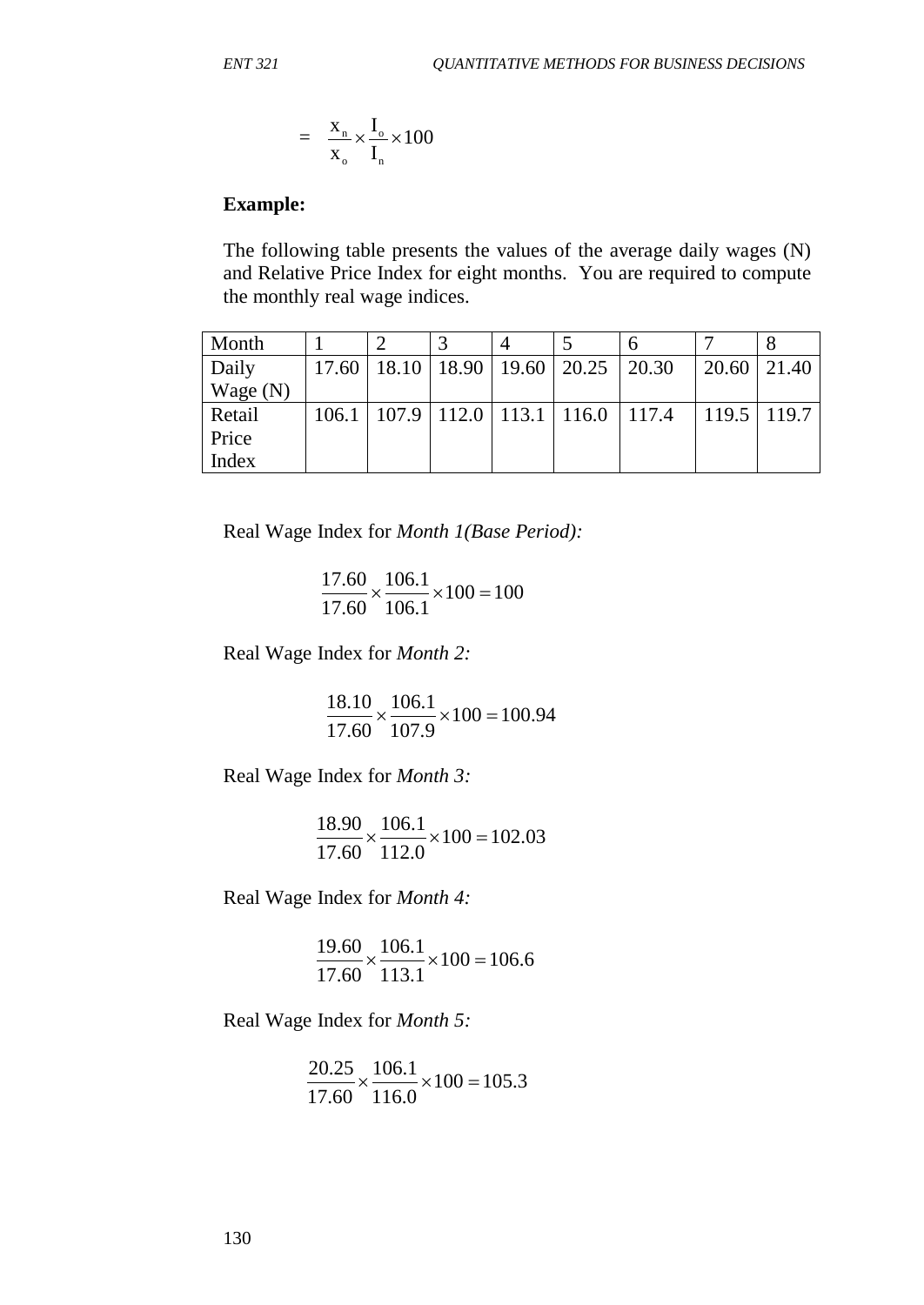Real Wage Index for *Month 6:*

$$
\frac{20.30}{17.60} \times \frac{106.1}{117.4} \times 100 = 104.2
$$

Real Wage Index for *Month 7:*

$$
\frac{20.60}{17.60} \times \frac{106.1}{119.5} \times 100 = 104.2
$$

Real Wage Index for *Month 8:*

$$
\frac{21.40}{17.60} \times \frac{106.1}{119.7} \times 100 = 108.2
$$

The last real wage index indicates that the average daily wage had increased by 8.2 percent over the eight-month period. In real terms, wages increased steadily, except for months 6 and 7.

# **3.6.2 Limitations of Index Numbers**

The limitations include, among others:

- 1. Indices give only general view about economic changes over wide geographical areas. It follows that they will not generally cater for minority groups or professions, or measure regional variations. For instance, an individual's food bill for a particular month may have increased significantly even though the food index or Retail Price Index for that month may have shown a decrease.
- 2. Weighting factors can become out-dated, thus the index may fail to compare 'like with like'.
- 3. If samples were used to obtain data for either values or weights, the information obtained might be biased, incomplete or false.
- 4. Index numbers can be misinterpreted by uninformed laypersons.

## **SELF ASSESSMENT EXERCISE 1**

Outline the uses of index numbers in business and economic decisions.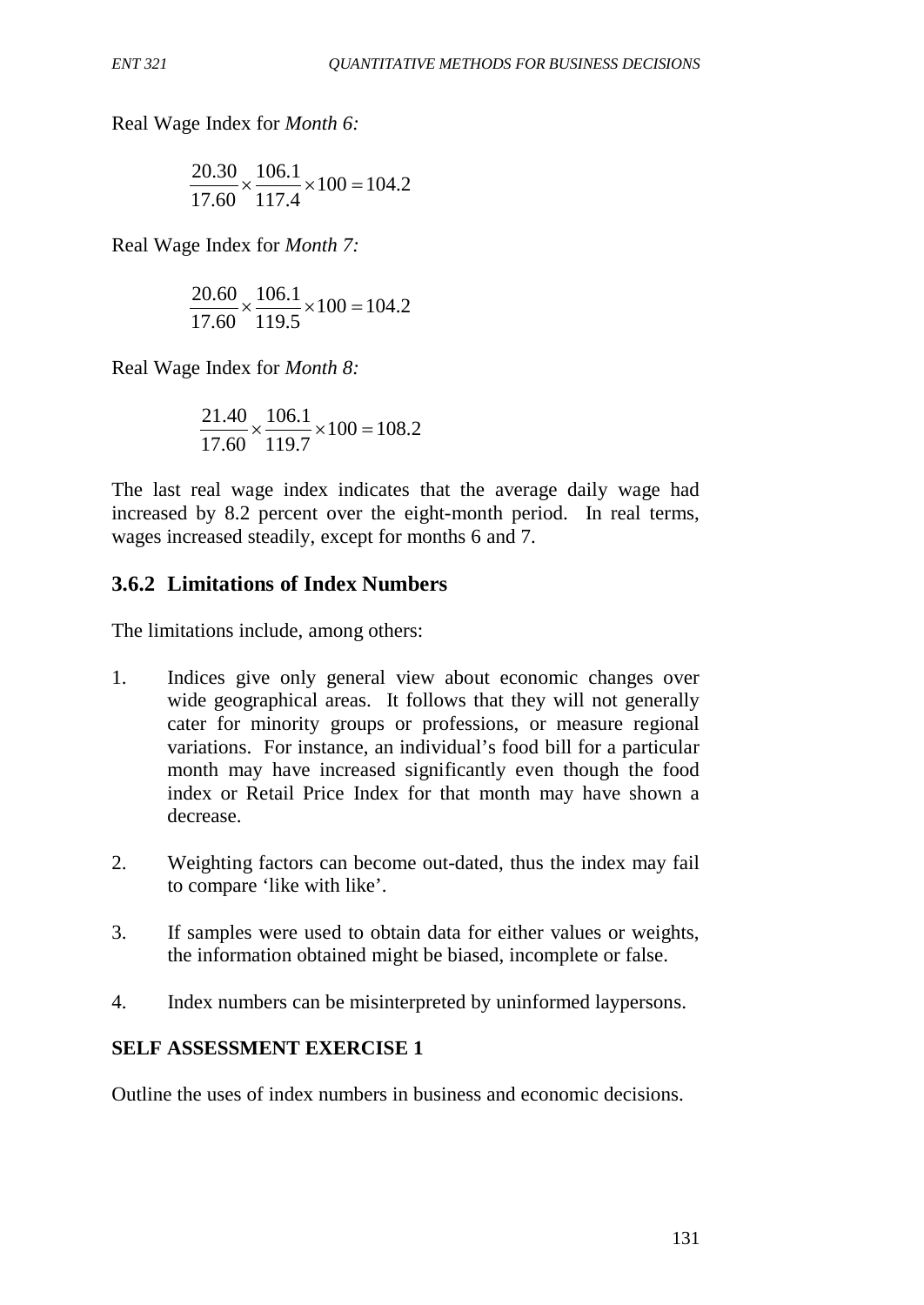# **4.0 CONCLUSION**

Index numbers are often used in stabilising the time value of money and in deflating nominal values. An index number measures the percentage change in the value of some economic commodity over a period of time. Index numbers are expressed in terms of a base of 100. Economic commodity is a term used to describe anything measurable and has some economic relevance. Examples include price, wage quantity, productivity, expenditure, and the like.

Two or more time periods are usually involved in the computation of an index number. One of these time periods represents the base time period. The value of the base time period stands as the standard point of comparison, while the values at the other time periods are used to show the percentage in value from the standard value of the base period.

## **5.0 SUMMARY**

The Simple Price Index can be defined as the ratio of the sum of commodity prices in a given current period to the sum of same commodity prices in the selected base year (or period).

The weighted aggregate price index is the ratio of an aggregate of weighted commodity prices for a given year, K, to an aggregate of the weighted prices of the same commodities in some base year, expressed as a percentage.

Symbolically,

$$
I_k = \frac{{}^n\sum_{i\,=\,1} \! P_{ki} \, q_{ki\,\,x\,100}}{ {}^n\sum_{i\,=\,1} \! P_{oi} \, q_{oi}}
$$

A **Laspeyres index** is a special case of weighted aggregate index. This index uses base time period weights. It is usually associated with price and quantity indices where:

A Laspeyres *Price Index* uses base time period *quantities* as weights A Laspeyres *Quantity Index* uses base time period *prices* as weights

The **Paasche index** is another special case of weighted aggregate indices. It uses current time period weights, and is most commonly associated with price and quantity indices, where:

A Paasche *Price Index* uses current time period *quantities* as weights A Paasche *Quantity Index* uses current time period *prices* as weights.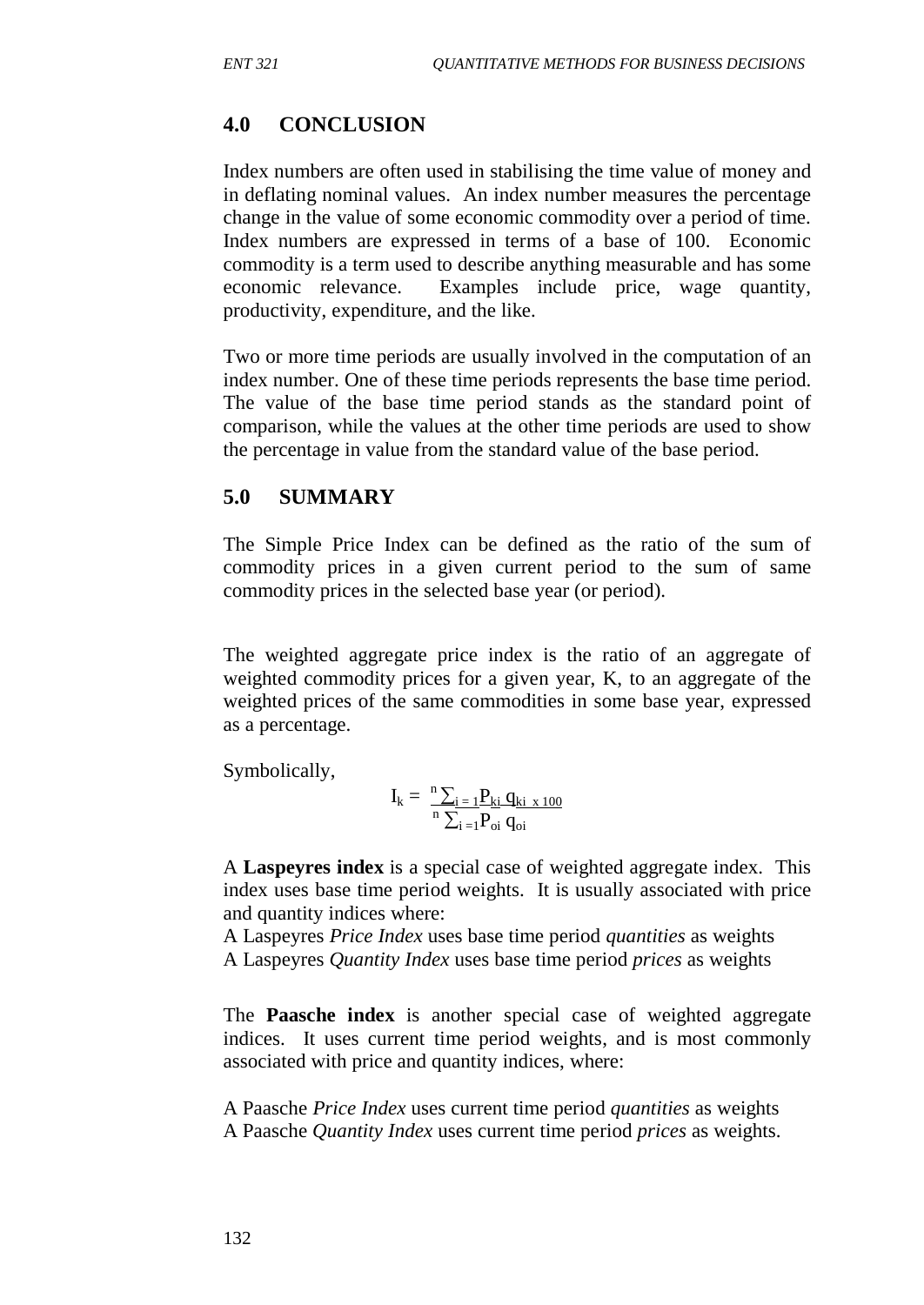The two basic uses of index numbers are (i) determination of real economic value; and, (ii) time-series deflation.

There are some limitations to the use of index numbers among which are:

- (i) They give only general view about economic changes over wide geographical areas;
- (ii) Weighting factors can become out-dated, thus the index may fail to compare 'like with like';
- (iii) Index numbers can be misinterpreted by uninformed laypersons.

## **6.0 TUTOR-MARKED ASSIGNMENT**

The following data present the gross income of a given category of family compared with the Retail Price Index over a seven year period:

| Year     | 1998   | 1999  | 2000                                         | 2003  | 2004  | 2005  | 2006   |
|----------|--------|-------|----------------------------------------------|-------|-------|-------|--------|
| Family   |        |       |                                              |       |       |       |        |
| Income   | 10,000 |       | $12,105$   12,809   13,600   13,911   14,001 |       |       |       | 14,500 |
| (N'000s) |        |       |                                              |       |       |       |        |
| Retail   |        |       |                                              |       |       |       |        |
| Price    | 134.8  | 157.1 | 182.0                                        | 197.1 | 223.5 | 263.7 | 295.0  |
| Index    |        |       |                                              |       |       |       |        |

- (a) Compute the indices of real gross income  $(1998 = 100)$
- (b) Compute the indices of real gross income using the Retail Price Index as indicator

# **7.0 REFERENCES/FURTHER READING**

Onwe, O. J. (2007). *Statistical Methods for Business and Economic Decisions: A Practical Approach* (Lagos: Samalice Publishers)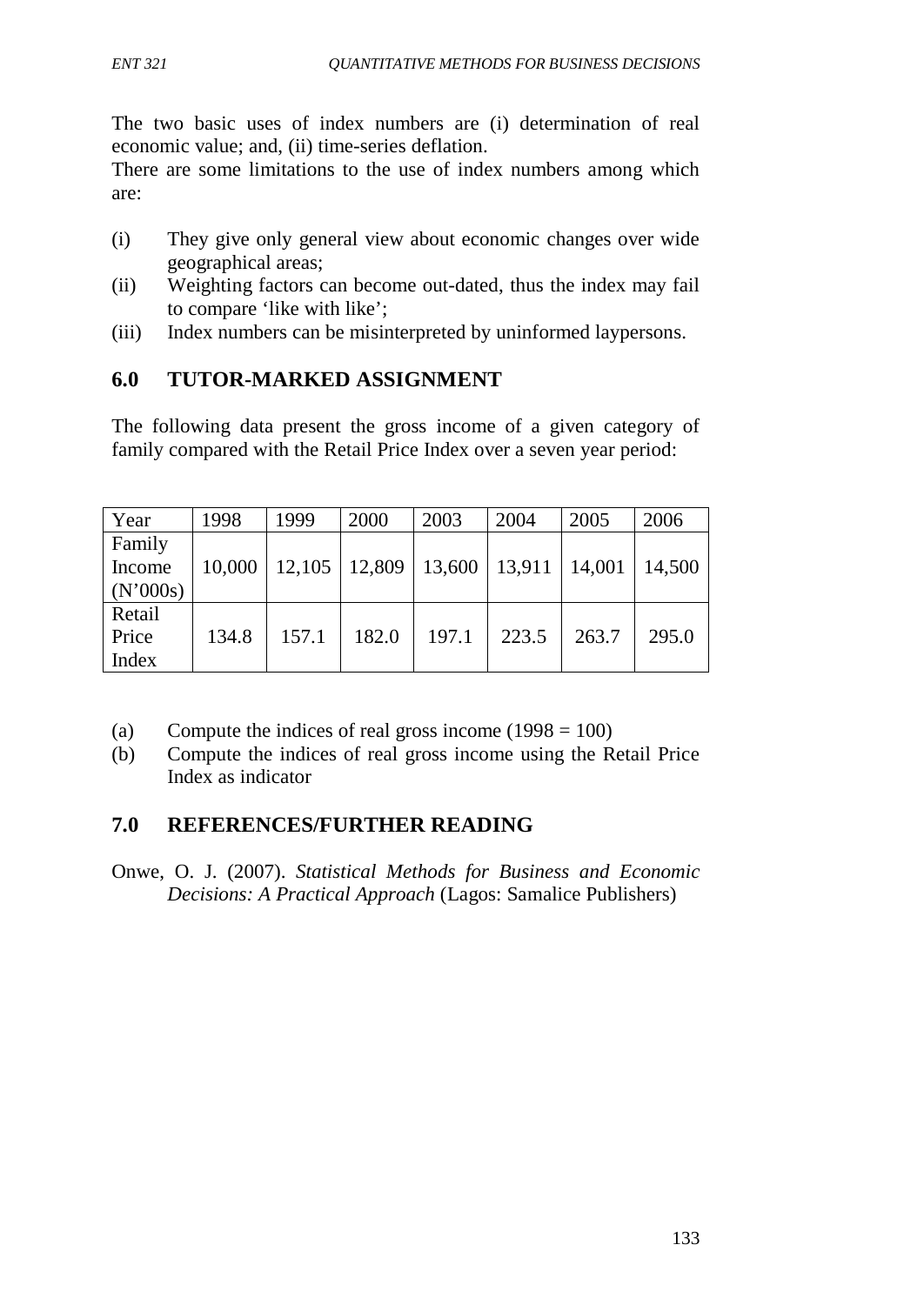## **UNIT 3 INVENTORY CONTROL**

#### **CONTENTS**

- 1.0 Introduction
- 2.0 Objectives
- 3.0 Main Content
	- 3.1 Inventory Costs
	- 3.2 Important Terminologies in the Inventory Control Theories
	- 3.3 Graphical Representation of Inventory Control Problems
	- 3.4 The Inventory Control Systems
		- 3.4.1 Re-order Level System
		- 3.4.2 The Periodic Review System
	- 3.5 Inventory Control Models
		- 3.5.1 The Basic Model
		- 3.5.2 The Adapted Model
- 4.0 Conclusion
- 5.0 Summary
- 6.0 Tutor-Marked Assignment
- 7.0 References/Further Reading

### **1.0 INTRODUCTION**

Decisions involving inventories have become an essential part of management decisions. It is important to note that a business firm must know how it can efficiently and effectively manage its inventories if one of its major objectives is business survival.

The aim of an *inventory control system* is to minimise costs and establish:

- (a) the optimum amount of stock to be ordered
- (b) the period between orders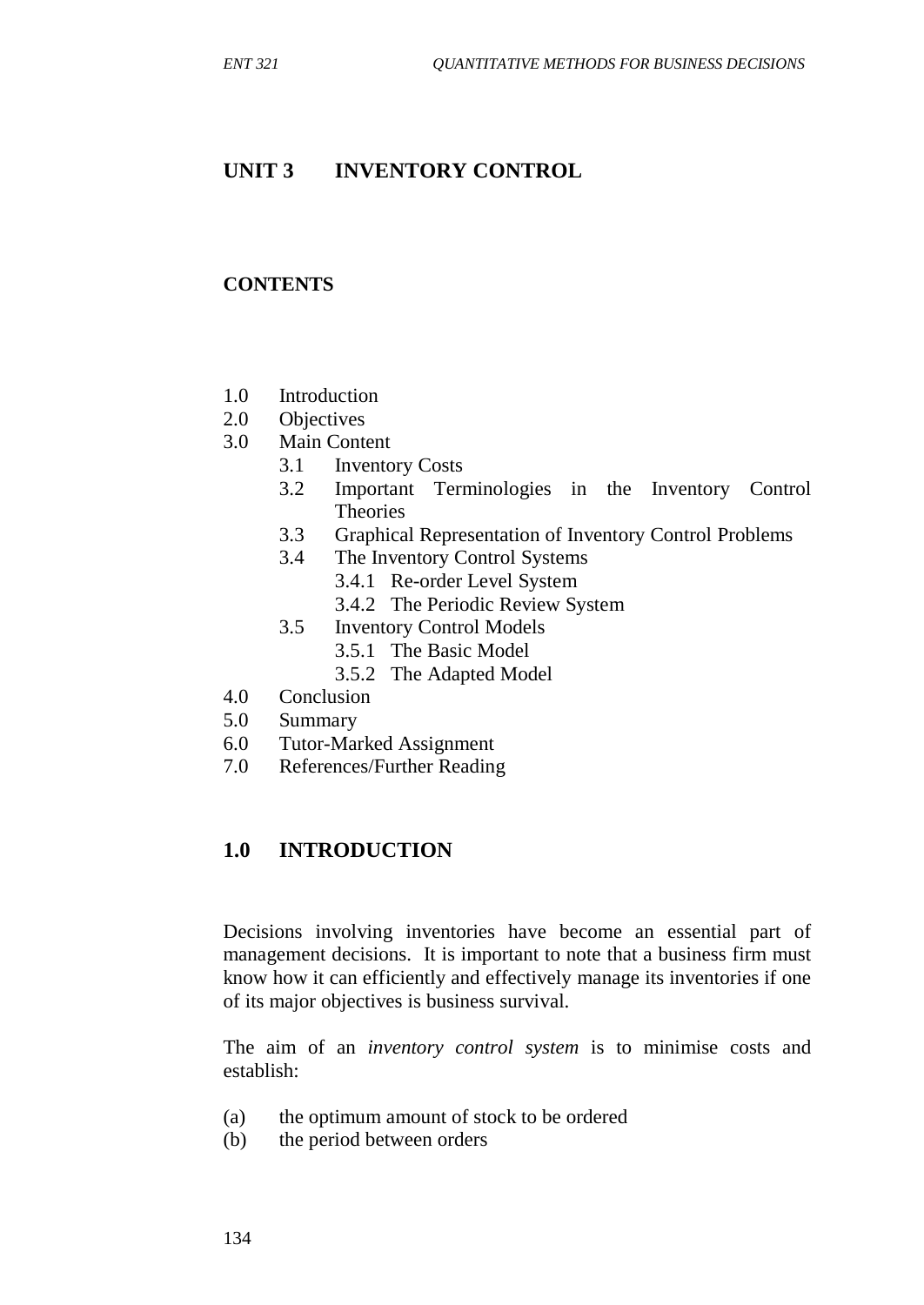A firm's inventory is defined as the total stocks of various kinds including: basic raw materials; partly finished goods and materials; subassemblies; office and workshop supplies and finished goods.

An inventory must be carried by a firm for various reasons:

- 1. Anticipating normal demand
- 2. Taking advantage of bulk-purchase discounts
- 3. Meeting emergency shortages
- 4. As a natural part of the production process
- 5. Absorbing wastages and unpredictable fluctuations

## **2.0 OBJECTIVES**

At the end of this unit, you should be able to:

- define inventory and explain what inventory control is all about
- analyse the cost associated with inventories
- enumerate the inventory control systems
- apply modern inventory control models.

### **3.0 MAIN CONTENT**

### **3.1 Inventory Costs**

Like any other business decision variables there are **costs associated with inventories.** These include:

### **1. Ordering (Replacement) Costs**

These are such costs as transportation costs, clerical and administrative costs associated with the physical movement of the purchased external goods. Where the goods are manufactured internally, there are alternative initial costs to be borne with each production run referred to as set-up costs

### **2. Holding (Carrying) Costs**

These are:

- (a) storage costs in terms of staffing, equipment maintenance, and handling;
- (b) storage overheads (heat, light, rent, and the like);
- (c) cost of capital tied up in inventory;
- (d) insurance, security and pilferage;
- (e) deterioration or breakages.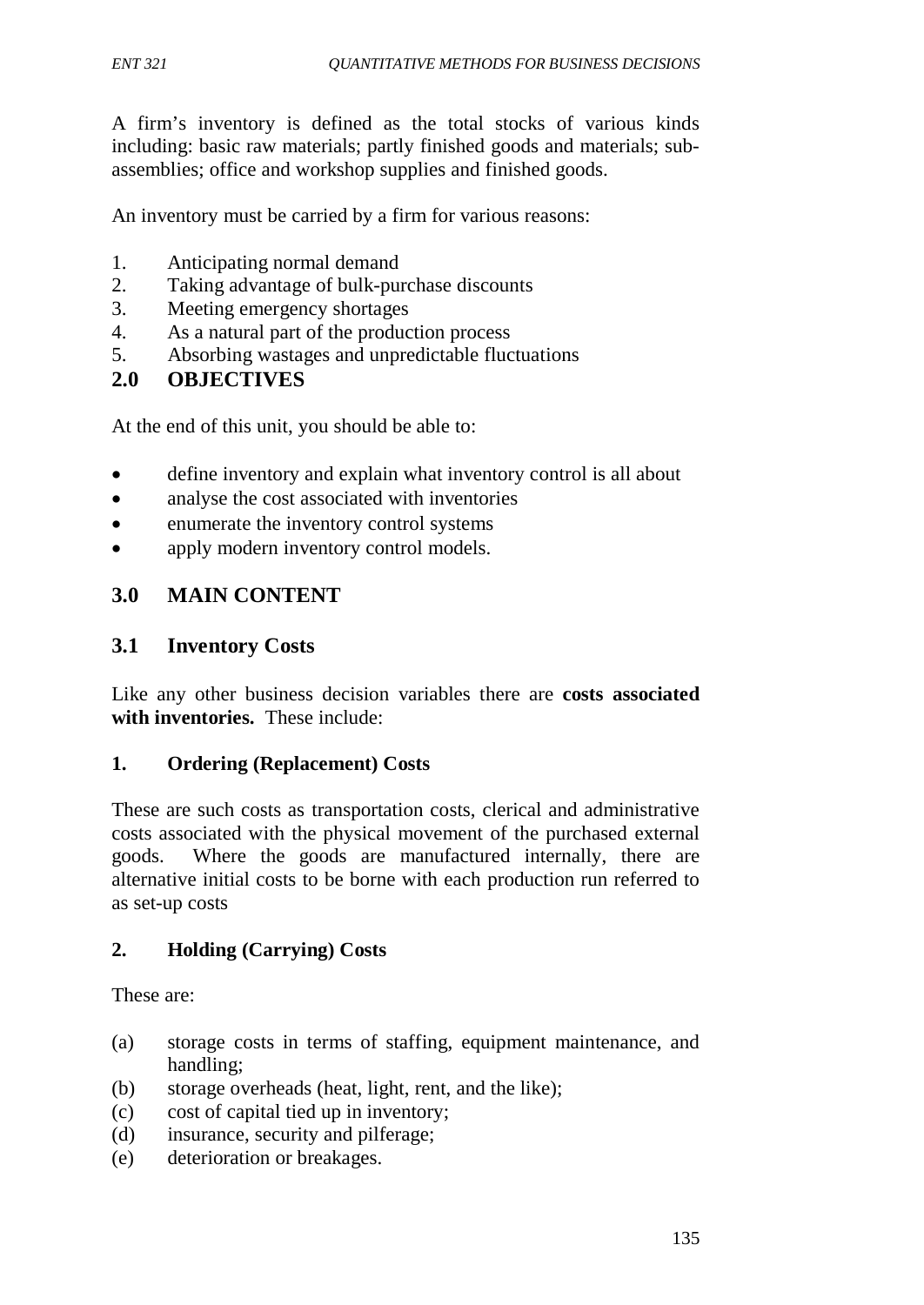## **3. Stock out Costs**

These are costs associated with running out of stock. These include penalty payments, loss of goodwill, idle manpower and machine, and the like.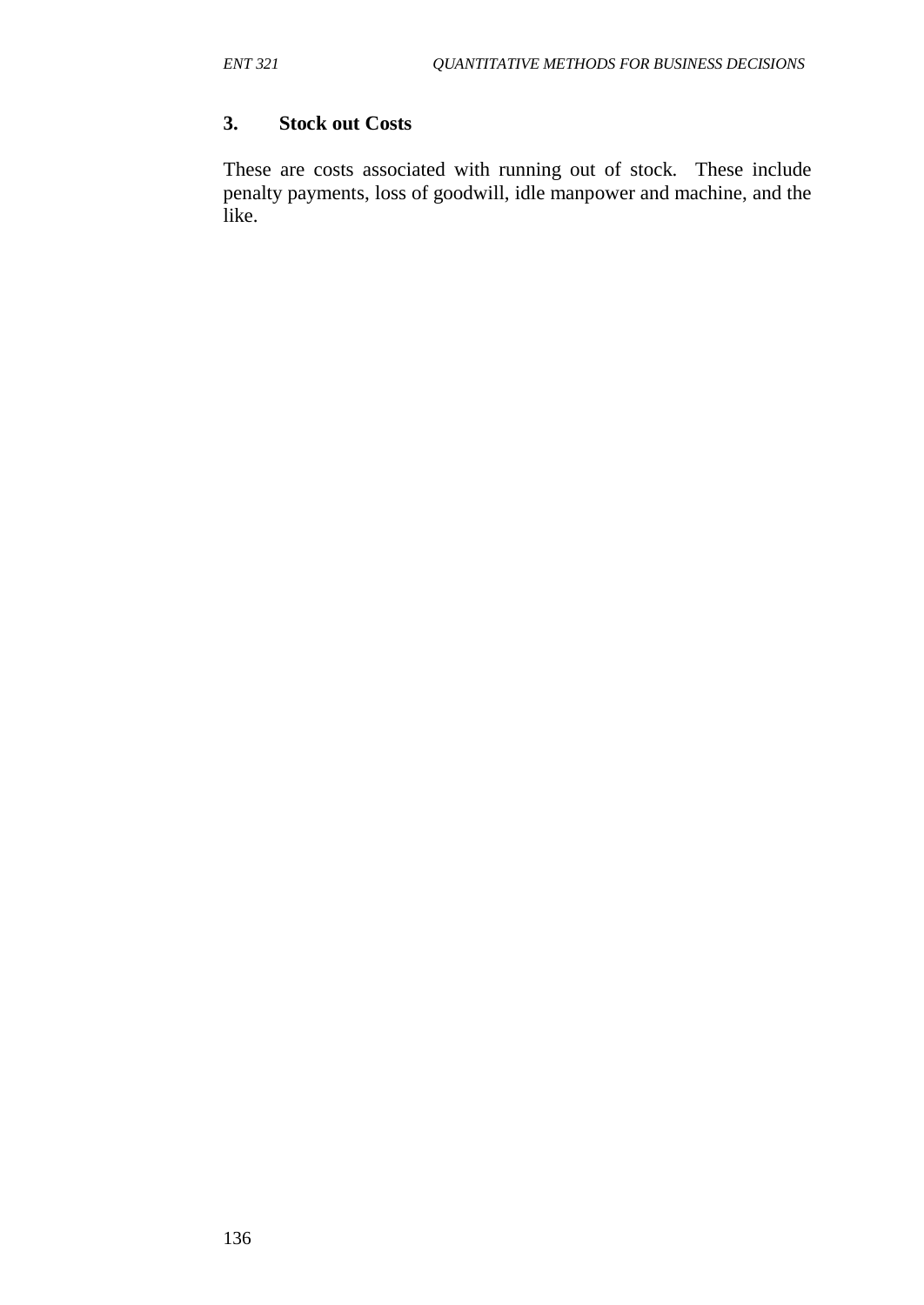# **3.2 Important Terminologies in the Inventory Control Theories**

The followings are some important terminologies used in inventory control theories. You need to know these to enable you make meanings out of inventory theories.

Lead Time: This is the time between ordering of goods and their replenishment. Orders may be internal (requiring a production run) or external.

**Economic Ordering Quantity (EOQ):** This refers to the external order quantity that minimises total inventory costs.

**Economic Batch Quantity (EBQ):**This refers to the size of the internal production run that minimises total inventory costs.

**Safety Stock:** This is a term used to describe the stock held to cover possible deviations in demand or supply during the lead time. It is sometimes referred to as buffer or minimum stock.

**Maximum Stock:** This is a level used as an indicator above which stocks are deemed to be too high.

**Reorder Level:** This is the level of stock, which when reached, signals replenishment order.

**Reorder Quantity:** This is the level of replenishment order.

## **3.3 Graphical Representation of Inventory Control Problems**

The purpose of inventory graph is to present the inventory control problems in graphical terms. It plots the relationship between quantity of stock held (Q) and time (t).

Figure 13.1 presents a general inventory graph with various features. It shows an initial inventory of 100 items, replenished by a further 100 items continuously over a given time period. Observe as indicated that for the next time period, there was no activity, but at time period 2, 100 items were demanded, followed, over the next two periods, by a continuous demand which used up the last 100 items. This stock out position led to the delivery of additional 150 items.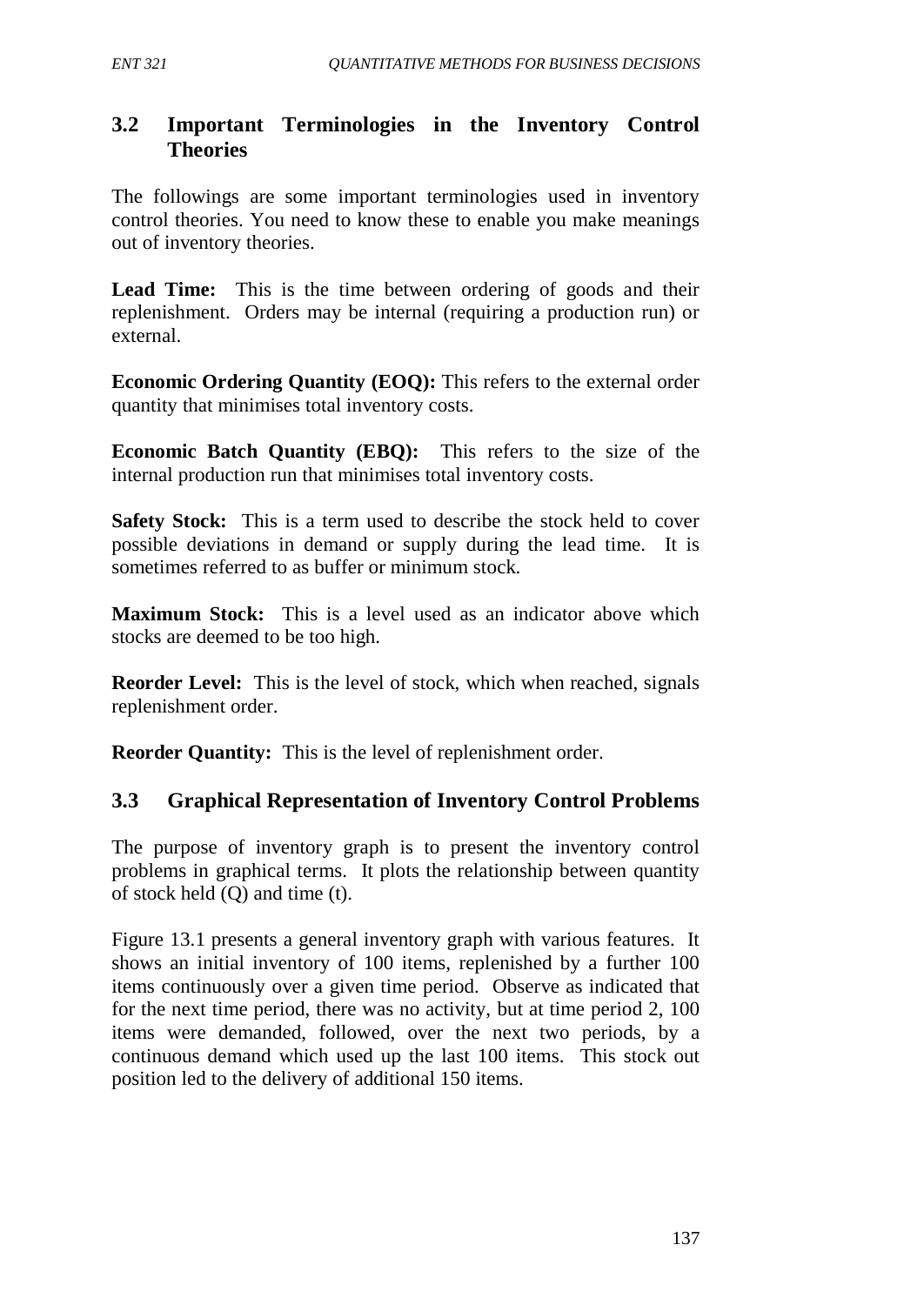

#### **Figure 13.1: The General Inventory Graph**

### **3.4 The Inventory Control Systems**

The periodic review system sets a review period, at the end of which the stock level of the given item is brought up to a predetermined value. There are two basic inventory control systems.

#### **3.4.1 Re-order Level System**

This is the most commonly used control system. It generally results in lower stocks. The system also enables items to be ordered in more economic quantities and is more responsive to fluctuations in demand than the second system discussed below.

The system sets the value of three important levels of stock as warning t or action triggers for management:

- **(i) Re-order Level:**This is an action level of stock which leads to the replenishment order, normally the Economic Order Quantity (EOQ). For a particular time period, the re-order level is computed as follows:
	- $L_{\rm ro}$  = maximum usage per period x maximum lead time (in periods)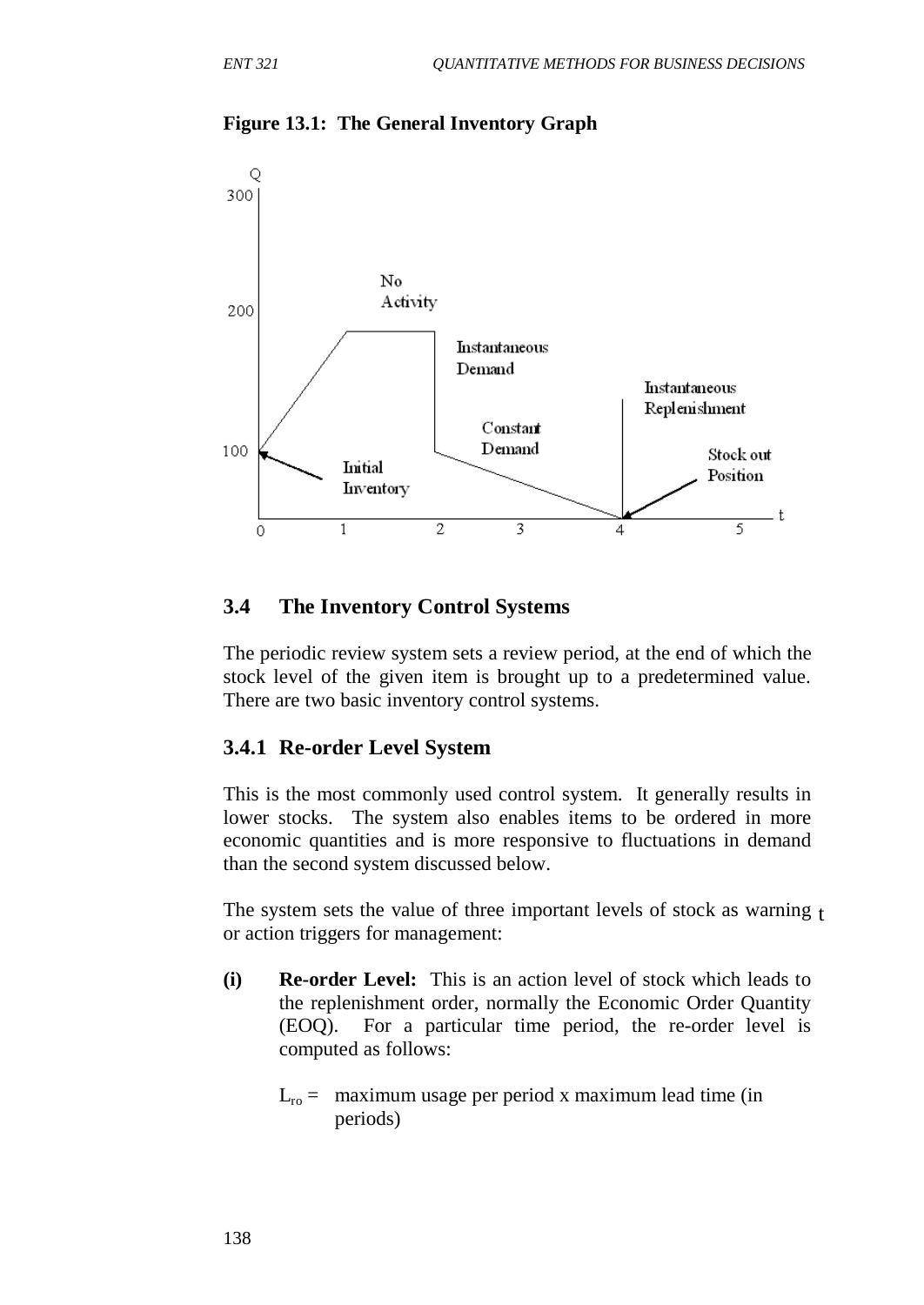**(ii) Minimum Level:**This is a warning level set such that only in extreme cases (above average demand or late replenishment) should it be breached. It is computed as follows:

 $L_{\text{min}}$  = Re-Order Level – (normal Usage x Average lead time)

**(iii) Maximum Level:** This is another warning level set such that only in extreme cases (low levels of demand) should it be breached. It is computed by:

 $L_{\text{max}}$  = Re-order Level + EOQ – (Minimum usage x Minimum lead time)

# **Example:**

Suppose for a particular inventory, there exists:

- (a) the weekly minimum, normal and maximum usage of 600, 1000, and 1400 respectively;
- (b) the lead time which vary between 4 and 8 weeks (average  $= 6$ weeks); and,
- (c) the normal ordering quantity (EOQ) of 20,000.

It follows that:

The Re-order Level  $(L_{ro}) = 1400 \text{ x } 8 = 11,200 \text{ units}$ 

Minimum Stock Level  $(L_{min}) = 11,200 - 1000 \text{ x } 6 = 5,200 \text{ units}$ 

Maximum Stock Level  $(L_{max}) = 11,200 + 20,000 - 600 \text{ x } 4$  $= 28,800$ 

# **3.4.2 The Periodic Review System**

- (i) It enables stock positions to be reviewed periodically so that the chances of obsolete stock items are minimised.
- (ii) Economies of scale are possible when many items are ordered at the same time or in the same sequence.

# **3.5 Inventory Control Models**

Two basic inventory control models are currently in use. These include:

- 1. The Basic Model
- 2. The Adapted Basic Model (with gradual replenishment)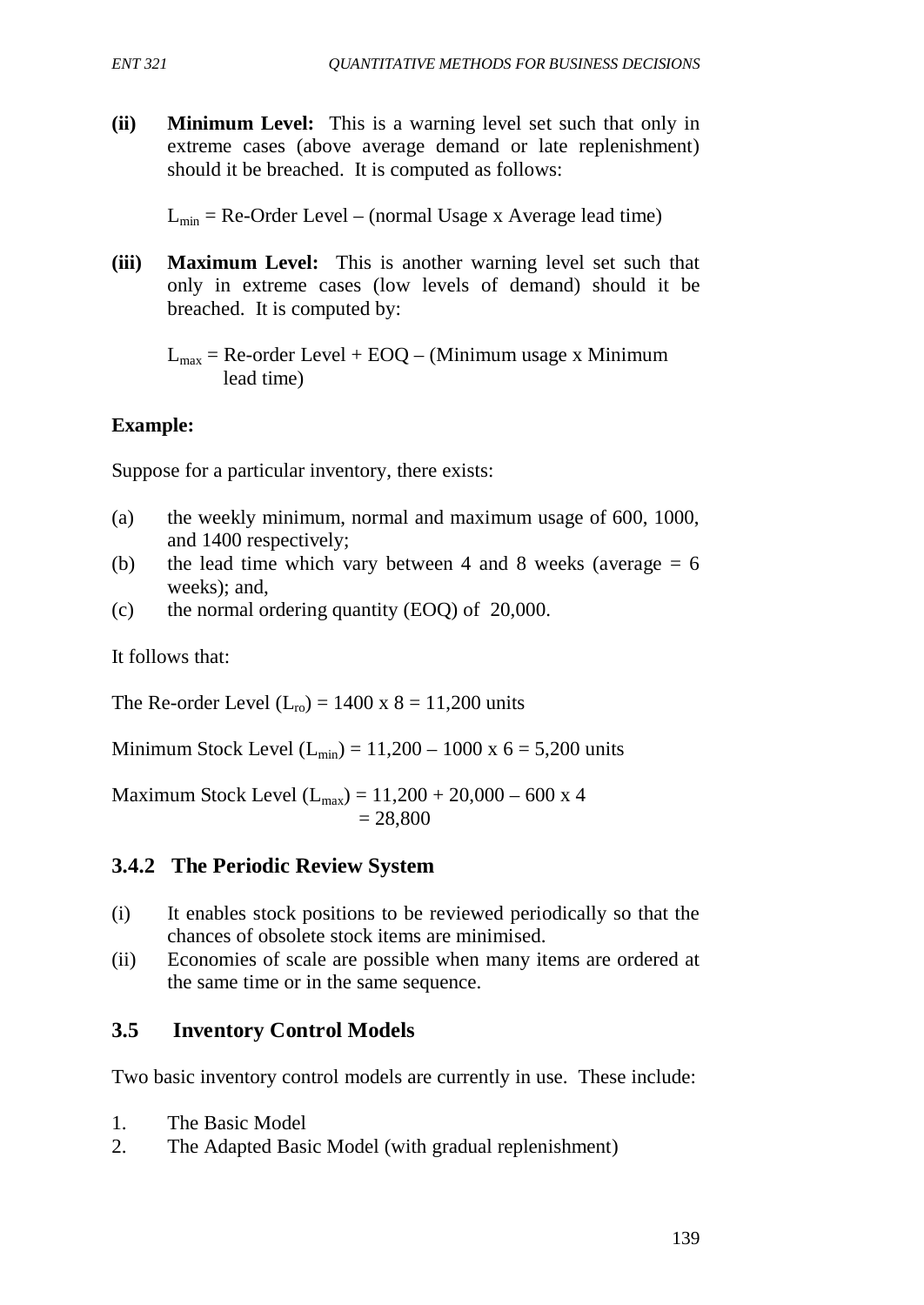The models are as discussed below.

### **3.5.1 The Basic Model**

The basic inventory control model is based on the following assumptions:

- (i) The rate of demand (that is, the number of items demanded per year), D, is constant and continuous over a given period, and no excess demands.
- (ii) The ordering cost  $(C_0 = N/circle)$  is constant and independent of the quantity ordered.
- (iii) Only one type of stock item is considered and its price  $(P =$ N/item) is constant.
- (iv) The holding cost  $(C_h = N/\text{item})$  is the cost of carrying one article in stock for one year.
- (v) The quantity ordered per circle (q) is supplied to store instantaneously whenever the inventory level becomes zero.

Figure 13.2 illustrates the standard inventory graph for the basic model:

#### **Figure 13.2: Inventory Graph for the Basic Inventory Control Model**



For the basic model, the total annual inventory cost is minimised when the Economic Ordering Quantity (EOQ) takes the following value: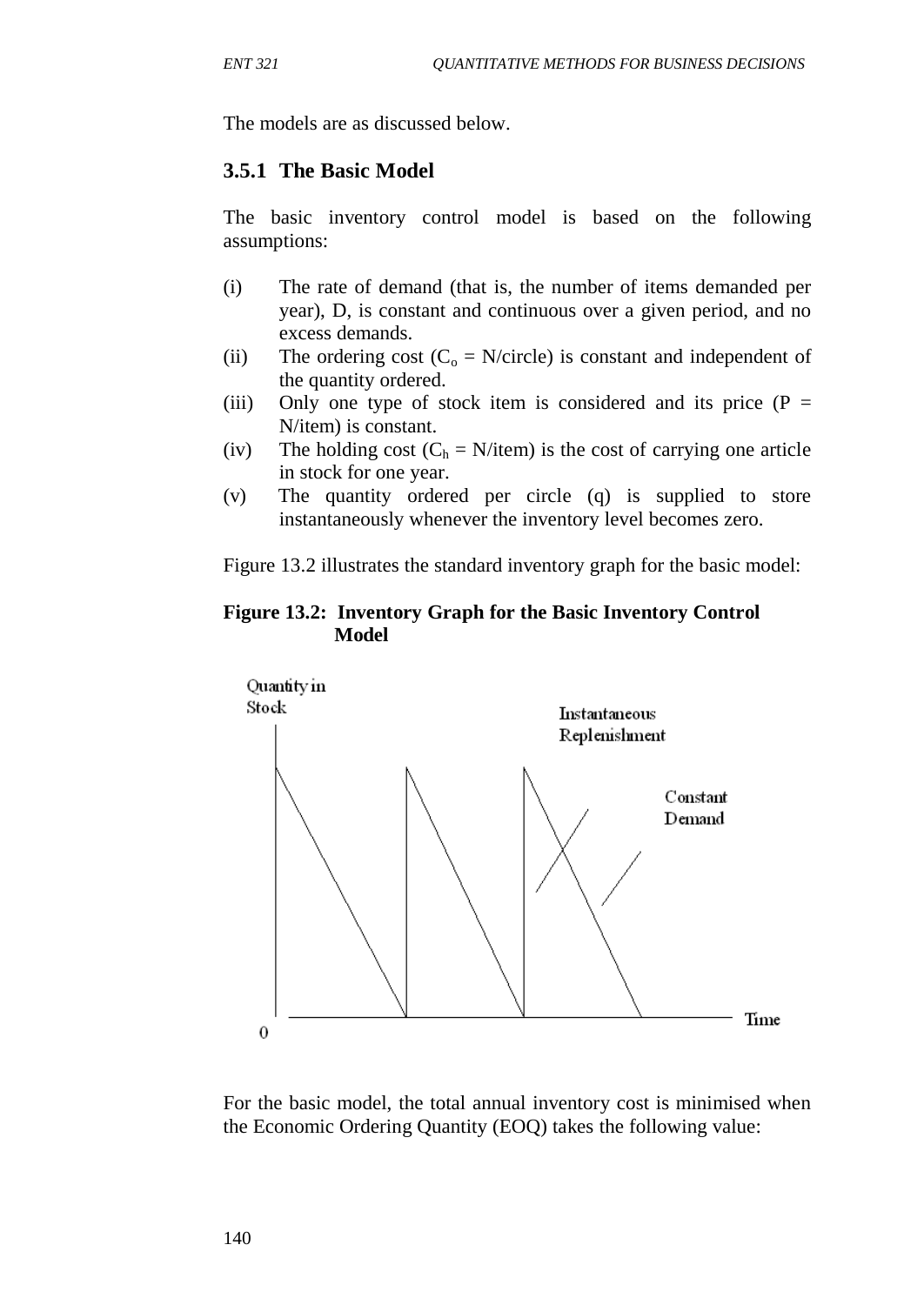$$
EOQ = \frac{\sqrt{2DC_{o}}}{C_{h}}
$$

Where  $D =$  annual demand  $C<sub>o</sub>$  = Order Cost per circle  $C_h$  = Holding Cost per item

The total annual inventory cost, C, is defined by:

 $C = Total$  Ordering Cost + Total Holding Cost  $=$  number of orders per year x order cost  $+$  average inventory level x holding cost per item

 $C = D/q$  x  $C_0 + q/2$  x  $C_h$ 

Notice from the above equation that as q gets larger: Annual ordering cost becomes smaller; and annual holding cost becomes larger.

The basic model also involves the calculation of the following statistics:

(a) Number of orders per year  $=$   $\frac{\text{Yearly Demand}}{\text{EOQ}}$ 

(b) Length of Cycle (days)  $=$   $\frac{\text{Number of Days per year}}{\text{Number of orders per year}}$ 

(c) Average Inventory Level = 
$$
\frac{EOQ}{2}
$$

### **Examples:**

A commodity has a steady rate of demand of 2,000 units per year. Placing an order costs N200 and it costs N50 to hold a unit for a year:

- (a) Estimate the Economic Order Quantity (EOQ)
- (b) Find the number of orders placed per year
- (c) What is the length of the inventory circle?

#### **Solutions:**

Note that from the given information,  $D = 2,000$ ;  $C_0 = 200$ ; and,  $C_h = 50$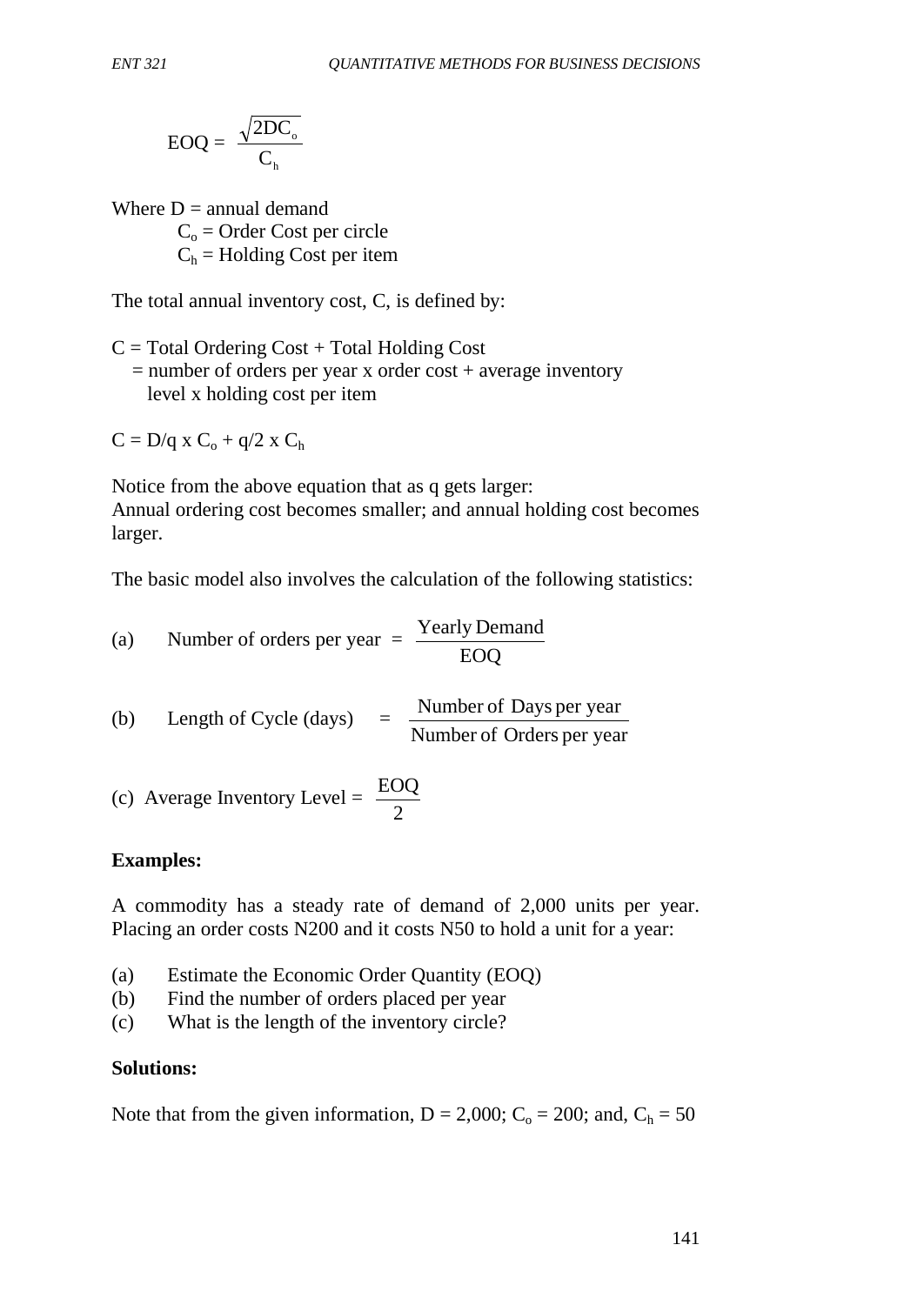(a) The Economic Order Quantity is determined by:

EOQ = 
$$
\sqrt{\{2DC_o/C_h\}} = \sqrt{\{2(2000)(200)/50\}}
$$
  
=  $\sqrt{16000} = 126.491$ 

Thus, the economic order quantity is about 127 units.

(b) Number of orders per year = 
$$
\frac{\text{Yearly Demand}}{\text{EOQ}}
$$

$$
= \frac{2000}{126.491} = 15.81
$$

Thus, the number of orders per year is approximately 16 orders.

(c) The Cycle length = 
$$
\frac{\text{Number of Days per Year}}{\text{Number of Orders per Year}} = \frac{365}{15.81} = 23.1
$$

The cycle length is about 23 days.

#### **3.5.2 The Adapted Model**

The adapted model assumes gradual replenishment unlike the basic model. This assumption is on the premises that when stocks are received from the production line, it is very likely that finished items are received continuously over a period of time. Stock is therefore, subject to gradual replenishment. Like the basic model, this model also assumes constant demand rate, D, and the two cost factors: the order cost per cycle,  $C_0$ , and the holding cost per item,  $C_h$ .

The adapted model is often referred to as the *production run* model whereby:

- (i) a production run is started every time the inventory level decreases to zero , and stops when q items have been produced or supplied. The run lasts for time t and is known as the *run time*
- (ii) the quantity ordered per cycle is referred to as the *run size*, and items are supplied at the rate of R per annum
- (iii) the effective replenishment rate is defined as  $R D$  items.

In figure 13.3, we present the inventory control graph for the adapted model.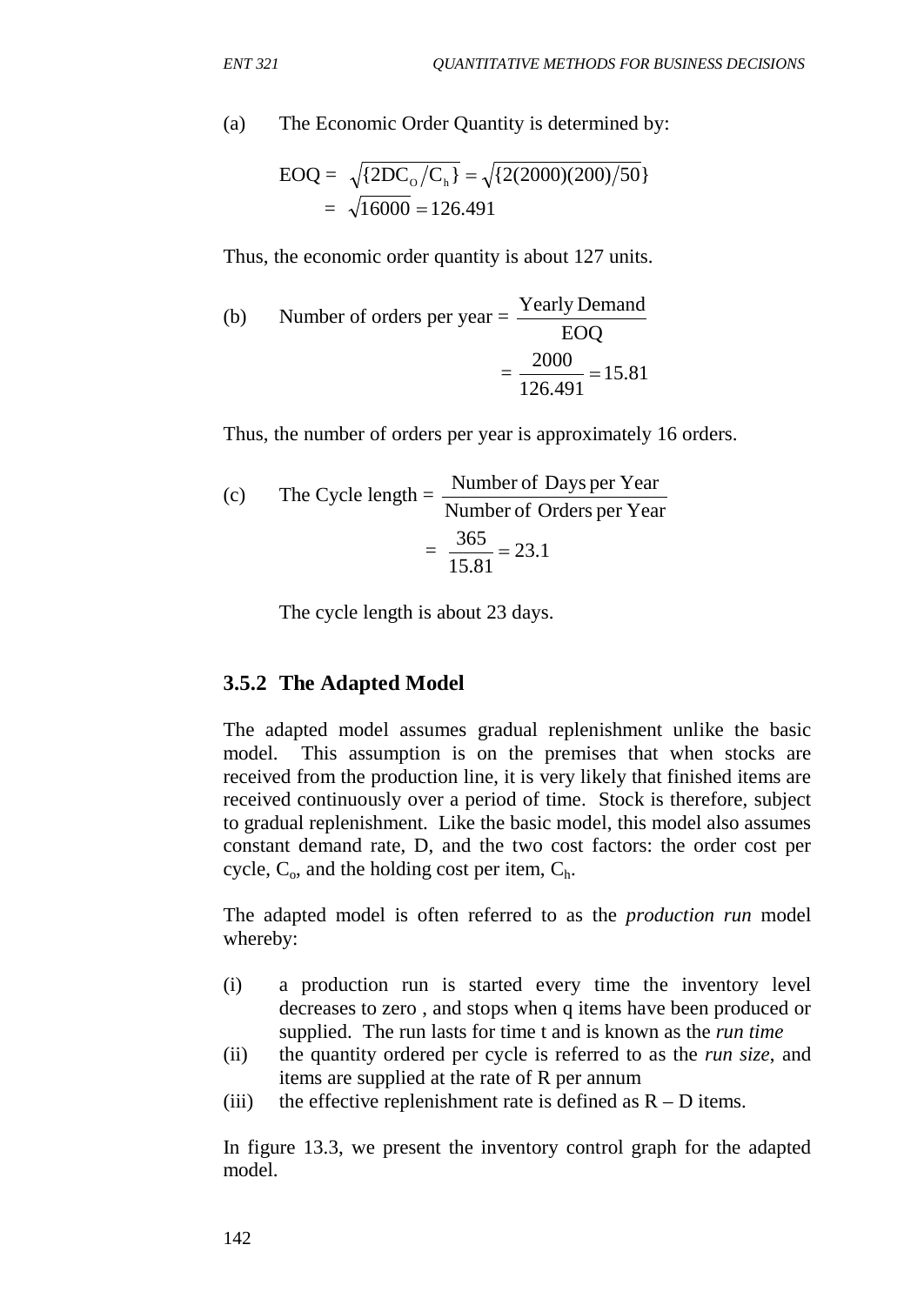



The value of the run size that minimises inventory cost for the adapted model is defined by:

Economic Batch Quantity (EBQ) =  $\sqrt{\frac{2DC_0}{C_h\{1-D/R\}}}$ 2DC h  $\frac{DC_{o}}{-D/R}$ 

Where  $D =$  Annual Demand  $R =$  Annual Production rate  $C_0$  and  $C_h$  are as defined earlier.

The adapted model uses the following optimal statistics:

(a) Number of runs per year  $=$   $\frac{\text{Yearly Demand}}{\text{EOQ}}$ (b) Length of cycle  $=$ Number of Runs per year Number of Days per year (c) Run time  $(days) = \frac{EDQ \times \text{r} (days) - Q \times \text{r}}{Annual production rate}$ EBQ× Numbers of days per year

- (d) Peak Inventory Level = Effective Replenishment rate  $\times$  run time time
- (e) Average inventory level  $= \frac{1}{2} \times$  Peak inventory level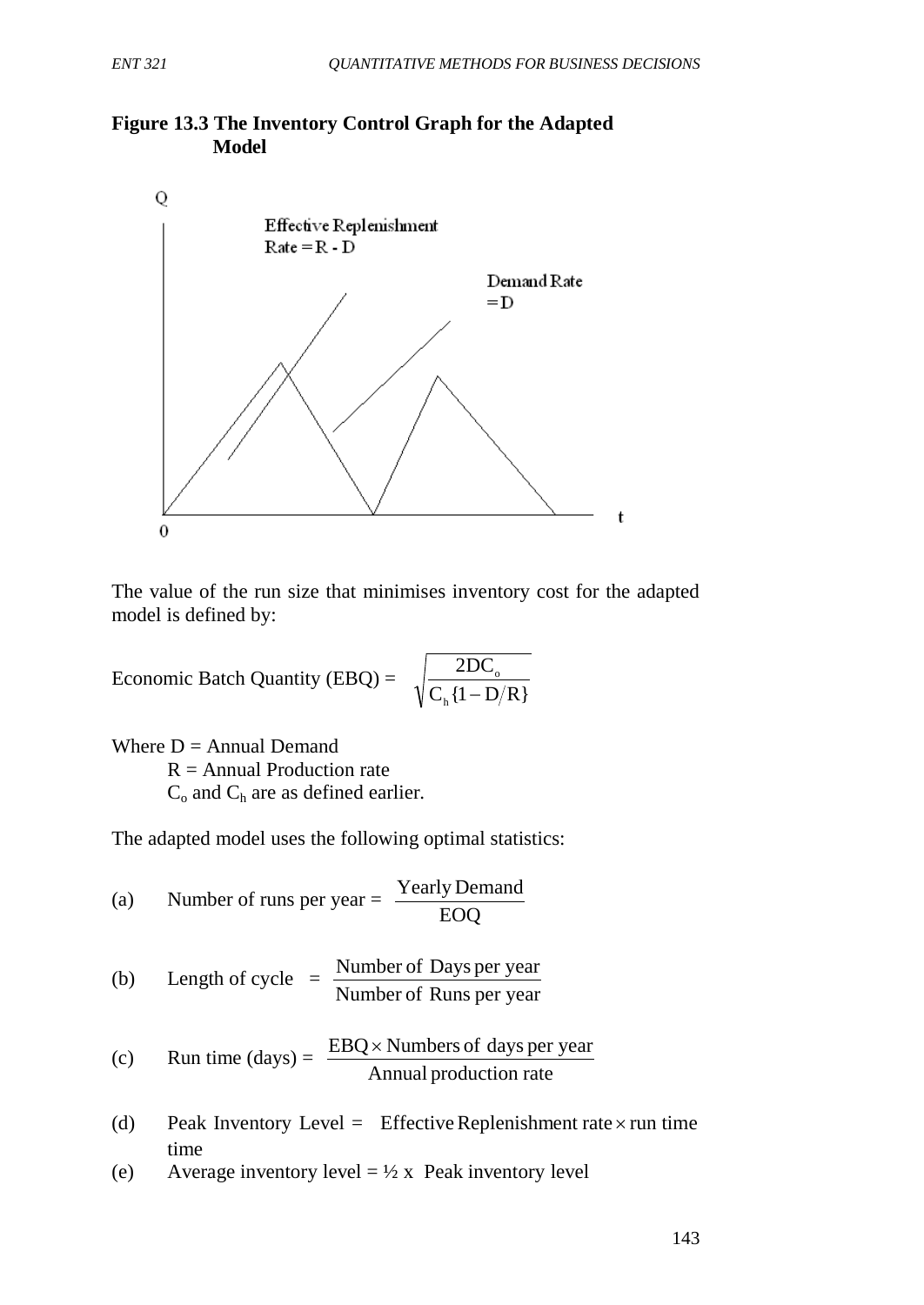The following **example** illustrates the use of the adapted inventory control model:

#### **Example**

A manufacturing activity requires a continuous supply of 3000 items per year from store, replenished by production runs, each of which operates at the constant rate of 5000 items per year. Each production run has a set-up cost of N300, and the holding cost per item per annum is N25. Compute the Economic Batch Quantity (EBQ), and find the number of runs per year, the length of cycle, the run time, the peak inventory level, and the average inventory level.

#### **Solutions**

From the given information:  $D = 3000$ ;  $R = 5000$ ;  $C_0 = 300$ ; and,  $C_h = N25.$ 

Thus,

$$
EBQ = \sqrt{\frac{2DC_{o}}{C_{h} \{1 - D/R\}}}
$$

$$
= \sqrt{\frac{(2 \times 3000 \times)}{\{25 \times (1 - 3000/5000)\}}}
$$

$$
=\sqrt{1,200,000} = 1095.445
$$

It follows that the Economic Batch Quantity (EBQ) is approximately 1096 units

The number of runs per year  $= 3000/1096 = 2.74$ 

The length of cycle =  $365/2.74 = 133.21$  days

The run time  $=$ 5000  $\frac{1096 \times 365}{5000} = 80.01 \text{ days}.$ 

Peak Inventory Level = Effective Replenishment rate  $(R - D) \times Run$  time  $= (5000 - 3000) \times 80.1$  $= 160,200 \text{ units}$ 

Average inventory level =  $\frac{1}{2}$  x 160,200 = 80,100 units.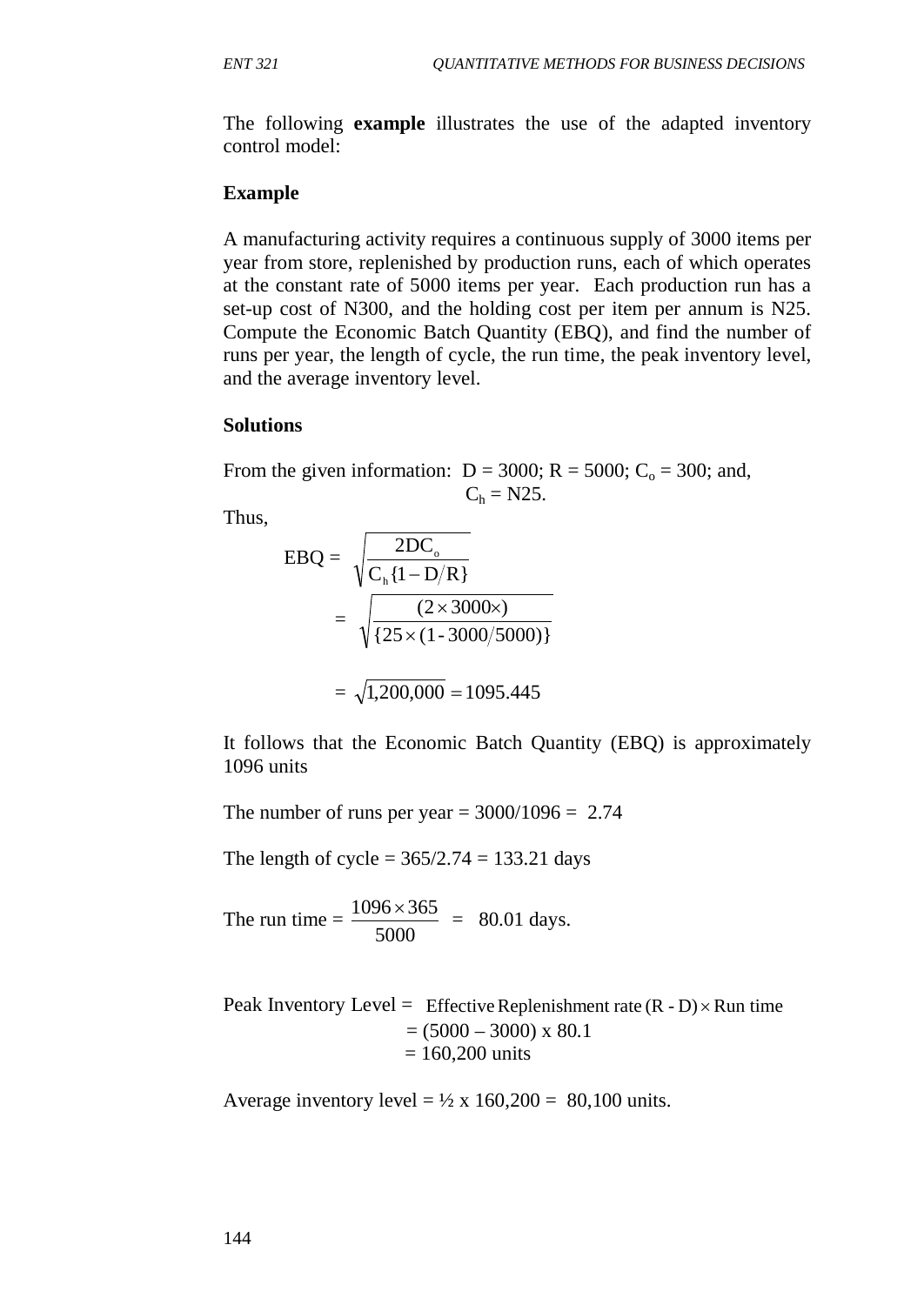## **SELF ASSESSMENT EXERCISE 1**

- 1. What is an inventory? Explain some reasons a firm should carry out an inventory
- 2. What are the differences between EOQ and EBQ?

## **4.0 CONCLUSION**

This unit has looked at inventory control as an essential aspect of managerial function. This is the life wire of any firm aspiring for growth, survival, and continuity.

The aim of an *inventory control system* is to minimise costs and establish:

- (a) the optimum amount of stock to be ordered
- (b) the period between orders

In a given business organisation, an inventory is defined as the total stocks of various kinds including: basic raw materials; partly finished goods and materials; sub-assemblies; office and workshop supplies and finished goods.

An inventory must be carried by a firm for various reasons.

- 1. Anticipating normal demand
- 2. Taking advantage of bulk-purchase discounts
- 3. Meeting emergency shortages
- 4. As a natural part of the production process
- 5. Absorbing wastages and unpredictable fluctuations

### **5.0 SUMMARY**

The discussions in this unit can be summarised as follows:

Just like any other activity in a business setup, the costs associated with inventories include:

- (i) ordering costs;
- (ii) holding costs; and,
- (iii) stock out costs

Two basic inventory systems were identified, including:

- (i) The Re-order Level system; and,
- (ii) The Periodic Review system.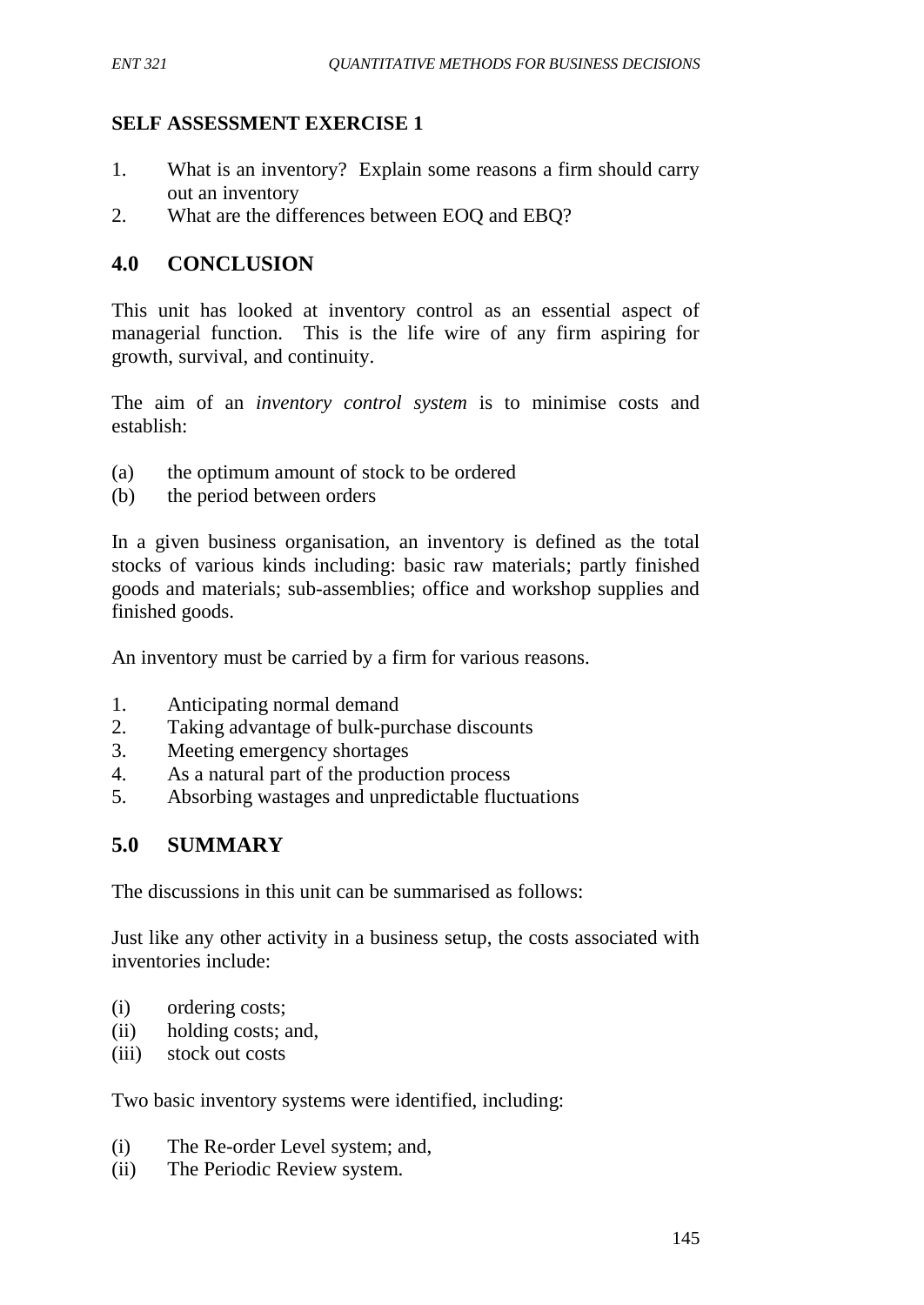Two basic inventory control models are currently in use. These include:

- 1. The Basic Model
- 2. The Adapted Basic Model

## **6.0 TUTOR-MARKED ASSIGNMENT**

An inventory system follows the adapted basic inventory control model. The demand rate is constant at 1,600 items per year, the unit price of the items is N1.80, the holding cost is 10 percent of the unit price per year, and the set-up cost is N12 per run. If the production rate is 5,000 items per year, calculate:

- (a) the optimum run size (EBQ)
- (b) the run time
- (c) the cycle length
- (d) the average inventory level

## **7.0 REFERENCES/FURTHER READING**

Onwe, O. J. (2007) Statistical Methods for Business and Economic Decisions: A Practical Approach (Lagos: Samalice Publishers)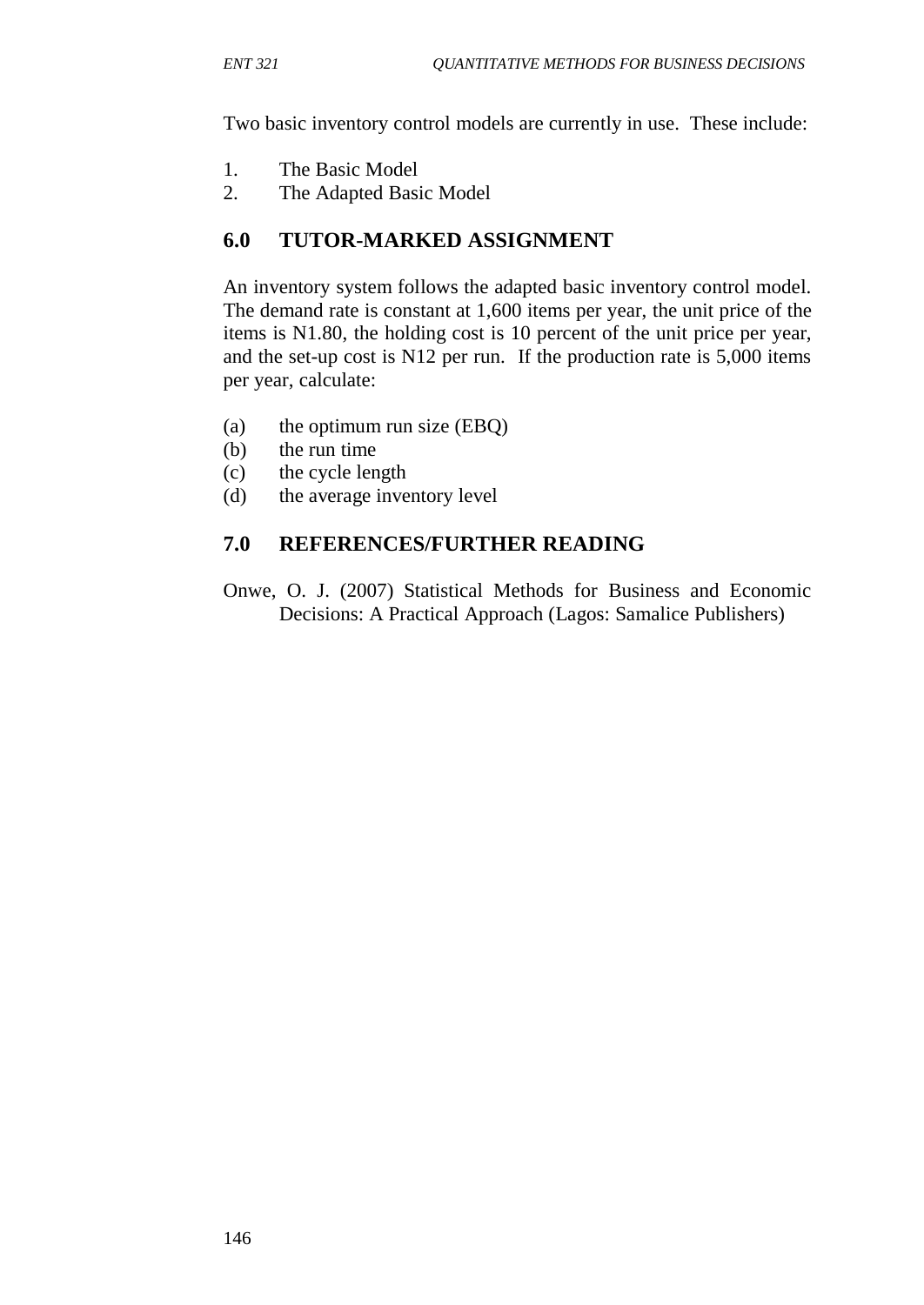# **UNIT 4 DECISION ANALYSIS**

## **CONTENTS**

- 1.0 Introduction
- 2.0 Objectives
- 3.0 Main Content
	- 3.1 Certainty and Uncertainty in Decision Analysis
	- 3.2 Analysis of the Decision Problem
	- 3.3 Expected Monetary Value Decisions
	- 3.4 Decision Making Involving Sample Information
- 4.0 Conclusion
- 5.0 Summary
- 6.0 Tutor-Marked Assignment
- 7.0 References/Further Reading

# **1.0 INTRODUCTION**

Decision analysis is the modern approach to decision making both in economics and in business. It can be defined as the logical and quantitative analysis of all the factors influencing a decision. The analysis forces decision makers to assume some active roles in the decision-making process. By so doing, they rely more on rules that are consistent with their logic and personal behaviour than on the mechanical use of a set of formulas and tabulated probabilities.

The primary aim of decision analysis is to increase the likelihood of good outcomes by making good and effective decisions. A good decision must be consistent with the information and preferences of the decision maker. It follows that decision analysis provides decisionmaking framework based on available information on the business environment, be it sample information, judgemental information, or a combination of both.

## **2.0 OBJECTIVES**

At the end of this unit, you should be able to:

- identify and analyse decision problems
- analyse decisions that are made under conditions of certainty and
- uncertainties
- make expected monetary value decisions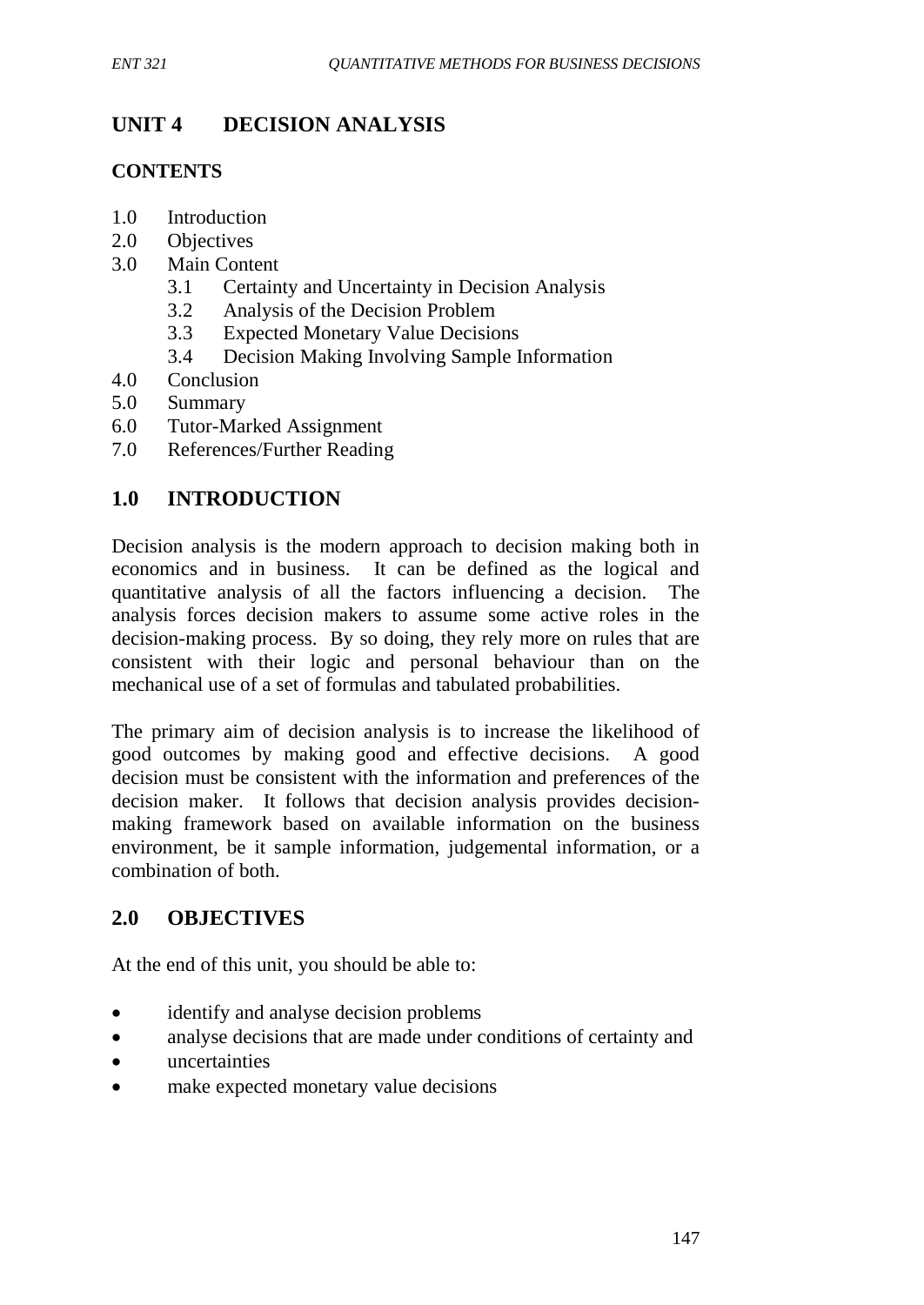# **3.0 MAIN CONTENT**

## **3.1 Certainty and Uncertainty in Decision Analysis**

Most decision-making situations involve the choice of one among several alternative actions. The alternative actions and their corresponding payoffs are usually known to the decision-maker in advance. A prospective investor choosing one investment from several alternative investment opportunities, a store owner determining how many of a certain type of commodity to stock, and a company executive making capital-budgeting decisions are some examples of a business decision maker selecting from a multitude of alternatives. The decision maker however, does not know which alternative will be best in each case, unless he/she also knows with certainty the values of the economic variables that affect profit. These economic variables are referred to, in decision analysis, as *states of nature* as they represent different events that may occur, over which the decision maker has no control.

The states of nature in decision problems are generally denoted by  $s_i$  (i = 1, 2, 3… k), where k is the number of or different states of nature in a given business and economic environment. It is assumed here that the states of nature are mutually exclusive, so that no two states can be in effect at the same time, and collectively exhaustive, so that all possible states are included within the decision analysis.

The alternatives available to the decision maker are denoted by  $a_i$  (i = 1, 2, 3, ..., n), where n is the number of available alternatives. It is also generally assumed that the alternatives constitute a mutually exclusive, collectively exhaustive set.

When the state of nature,  $s_i$ , whether known or unknown, has no influence on the outcomes of given alternatives, we say that the decision maker is operating under *certainty.* Otherwise, he/she is operating under *uncertainty.*

Decision making *under certainty* appears to be simpler than that under uncertainty. Under certainty, the decision maker simply appraises the outcome of each alternative and selects the one that best meets his/her objective. If the number of alternatives is very high however, even in the absence of uncertainty, the best alternative may be difficult to identify. Consider, for example, the problem of a delivery agent who must make 100 deliveries to different residences scattered over Lagos metropolis. There may literally be thousands of different alternative routes the agent could choose. However, if the agent had only 3 stops to make, he/she could easily find the least-cost route.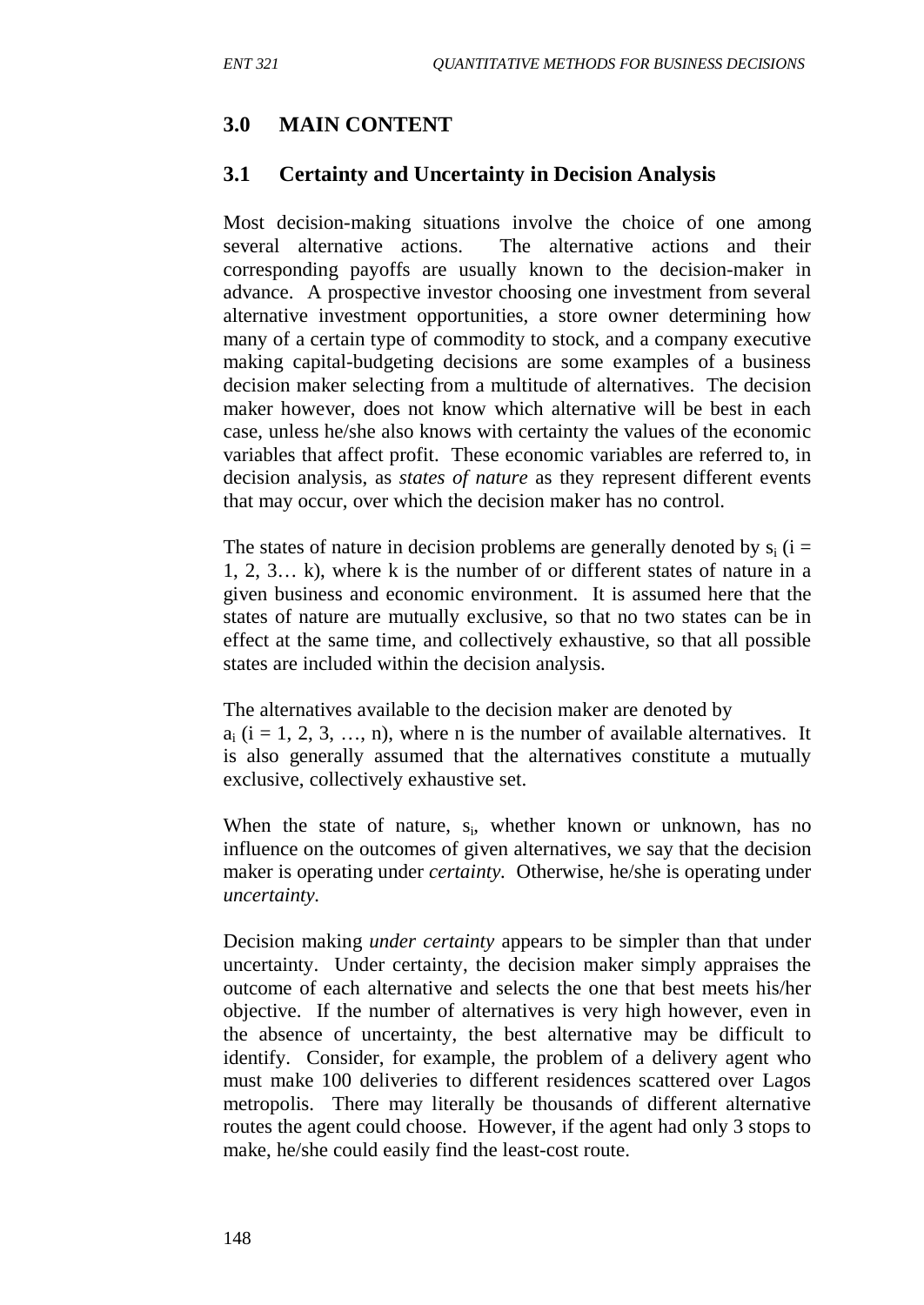Decision making *under uncertainty* is always complicated. It is the probability theory and mathematical expectations that offer tools for establishing logical procedures for selecting the best decision alternatives. Though statistics provides the structure for reaching the decision, the decision maker has to inject his/her intuition and knowledge of the problem into the decision-making framework to arrive at the decision that is both theoretically justifiable and intuitively appealing. A good theoretical framework and commonsense approach are both essential ingredients for decision making under uncertainty. To understand these concepts, consider an investor wishing to invest N100, 000 in one of three possible investment alternatives, A, B, and C. Investment A is a Savings Plan with returns of 6 percent annual interest. Investment B is a government bond with 4.5 percent annual interest. Investments A and B involve no risks. Investment C consists of shares of mutual fund with a wide diversity of available holdings from the

securities market. The annual return from an investment in C depends on the uncertain behaviour of the mutual fund under varying economic conditions.

The investors available actions  $(a_i; I = 1, 2, 3, 4)$  are as follows

 $a_1$ : do not invest

 $a_2$ : select investment A the 6% bank savings plan.

 $a_3$ : select investment B, the 4.5 % government bond.

 $a_4$ : select investment C, the uncertain mutual fund

Observe that actions  $a_1$  to  $a_3$  do not involve uncertainty as the outcomes associated with them do not depend on uncertain market conditions. Observe also that action a 2 dominates actions  $a_1$  and  $a_3$ . In addition, action  $a_1$  is clearly inferior to the risk-free positive growth investment alternatives  $a_2$  and  $a_3$  as it provides for no growth of the principal amount.

Action  $a_4$  is associated with an uncertain outcome that, depending on the state of the economy, may produce either a negative return or a positive return. Thus there exists no apparent dominance relationship between action  $a_4$  and action  $a_2$ , the best among the actions involving no uncertainty.

Suppose the investor believes that if the market is down in the next year, an investment in the mutual fund would lose 10 percent returns; if the market stays the same, the investment would stay the same; and if the market is up, the investment would gain 20 percent returns. The investor has thus defined the states of nature for his/her investment decision-making problem as follows: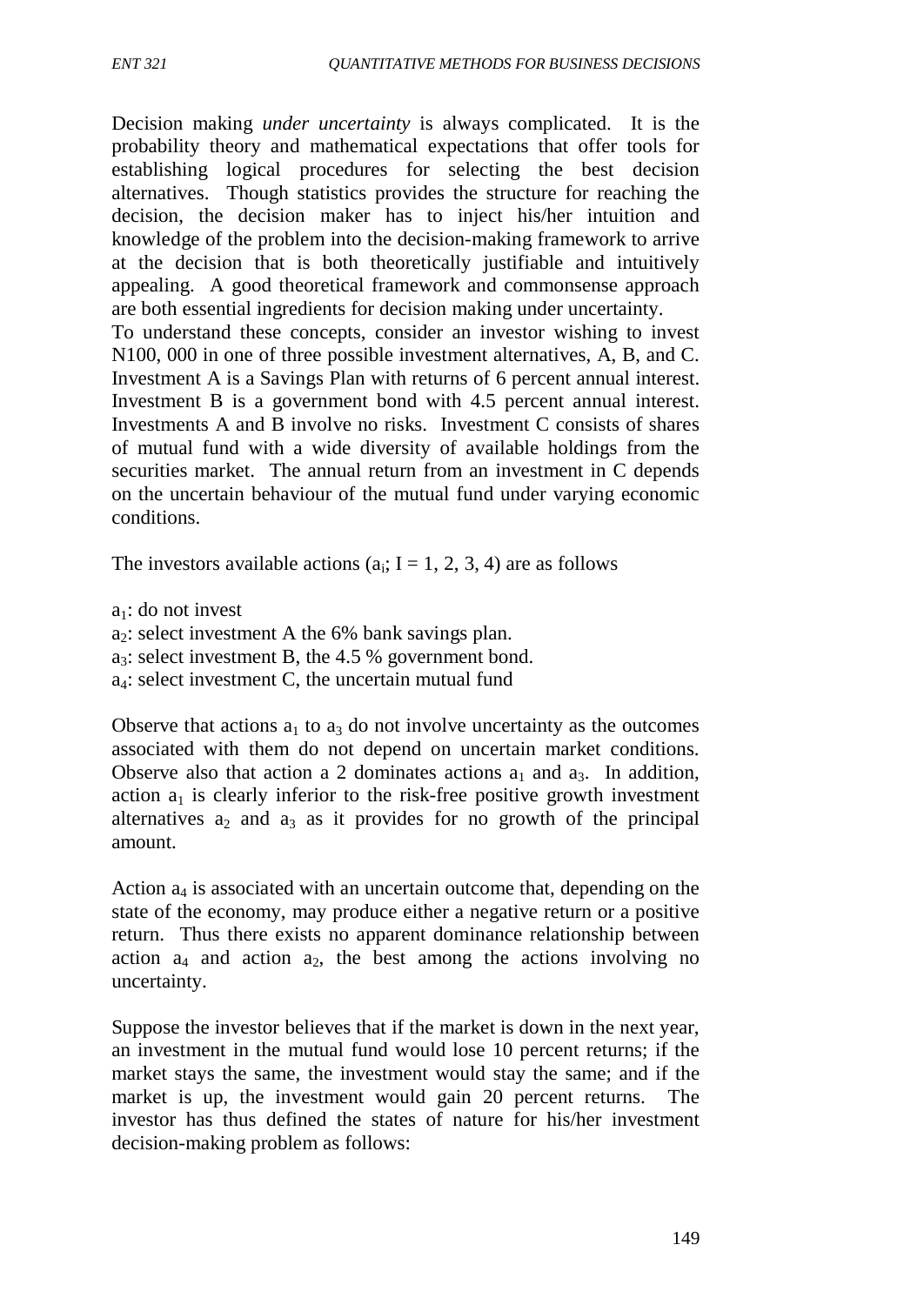- $s_1$ : the market is down.
- $s_2$ : the market remains unchanged.
- $s_3$ : the market is up.

A study of the market combined with economic expectations for the coming year may lead the investor to attach subjective probabilities of 0.25, 0.25, and 0.50, respectively, the states of nature,  $s_1$ ,  $s_2$ , and  $s_3$ . The major question is then, how can the investor use the foregoing information regarding investments A, B, and C, and the expected market behaviour serves as an aid in selecting the investment that best satisfies his/her objectives? This question will be considered in the sections that follow.

### **3.2 Analysis of the Decision Problem**

In problems involving choices from many alternatives, one must identify all the actions that may be taken and all the states of nature which occurrence may influence decisions. The action to take none of the listed alternatives whose outcome is known with certainty may also be included in the list of actions. Associated with each action is a list of payoffs. If an action does not involve risk, the payoff will be the same no matter which state of nature occurs.

The payoffs associated with each possible outcome in a decision problem should be listed in a *payoff table*, defined as a listing, in tabular form, of the value payoffs associated with all possible actions under every state of nature in a decision problem.

The payoff table is usually displayed in grid form, with the states of nature indicated in the columns and the actions in the rows. If the actions are labeled  $a_1, a_2, \ldots, a_n$ , and the states of nature labeled  $s_1, s_2, \ldots,$  $s_k$ , a payoff table for a decision problem appears as in table 14.1 below. Note that a payoff is entered in each of the nk cells of the payoff table, one for the payoff associated with each action under every possible state of nature.

| <b>State of Nature</b> |       |       |       |          |       |
|------------------------|-------|-------|-------|----------|-------|
| <b>ACTION</b>          | $S_1$ | $S_2$ | $S_3$ | $\cdots$ | $S_k$ |
| a <sub>1</sub>         |       |       |       |          |       |
| $a_2$                  |       |       |       |          |       |
| $a_3$                  |       |       |       |          |       |
|                        |       |       |       |          |       |
|                        |       |       |       |          |       |
|                        |       |       |       |          |       |
| $a_{\rm n}$            |       |       |       |          |       |

**Table 14.1: The Payoff Table**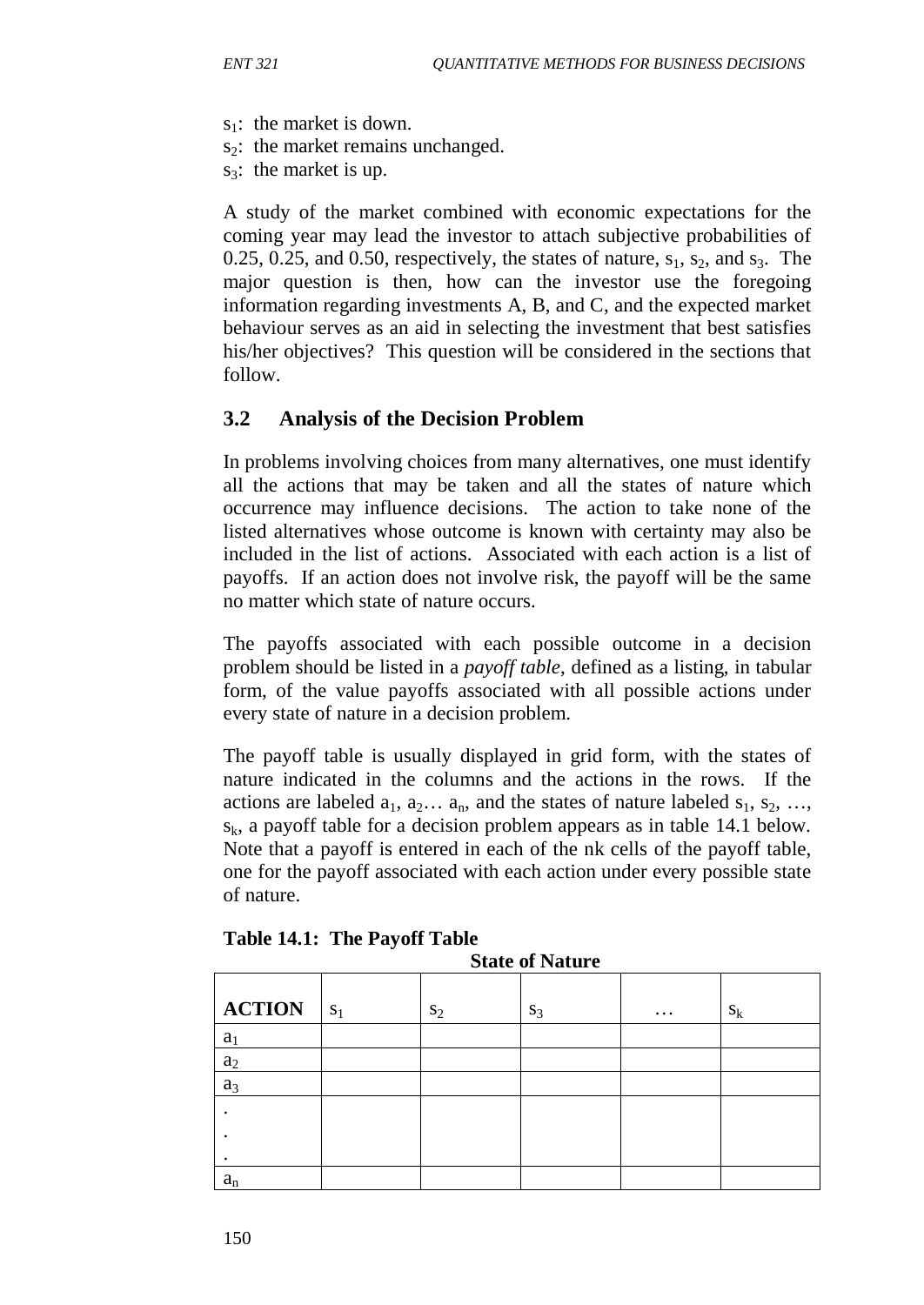### **Example**

The managing director of a large manufacturing company is considering three potential locations as sites at which to build a subsidiary plant. To decide which location to select for the subsidiary plant, the managing director will determine the degree to which each location satisfies the company's objectives of minimising transportation costs, minimising the effect of local taxation, and having access to an ample pool of available semi-skilled workers. Construct a payoff table and payoff measures that effectively rank each potential location according to the degree to which each satisfies the company's objectives.

#### **Solution**

Let the three potential locations be sites A, B, and C. To determine a payoff measure to associate with each of the company's objectives under each alternative, the managing director subjectively assigns a rating on a 0 to 10 scale to measure the degree to which each location satisfies the company's objectives. For each objective, a 0 rating indicates complete dissatisfaction, while a 10 rating indicates complete dissatisfaction. The results are presented in table 14.2 below:

**Table 14.2: Ratings for three alternative plant sites for a Manufacturing Company**

|                             | <b>ALTERNATIVE</b> |        |        |  |
|-----------------------------|--------------------|--------|--------|--|
| <b>COMPANY OBJECTIVE</b>    | Site A             | Site B | Site C |  |
| <b>Transportation Costs</b> |                    |        |        |  |
| <b>Taxation Costs</b>       |                    |        |        |  |
| <b>Workforce Pool</b>       |                    |        |        |  |

To combine the components of payoff, the managing director asks himself, what are the relative measures of importance of the three company objectives I have considered as components of payoff? Suppose the managing director decides that minimising transportation costs is most important and twice as important as either the minimisation of local taxation or the size of workforce available. He/she thus assigns a weight of 2 to the transportation costs and weights of 1 each to taxation costs and workforce. This will give rise to the following payoff measures:

Payoff (Site A) =  $6(2) + 6(1) + 7(1) = 25$ 

Payoff (Site B) =  $4(2) + 9(1) + 6(1) = 23$ 

Payoff (Site C) =  $10(2) + 5(1) + 4(1) = 29$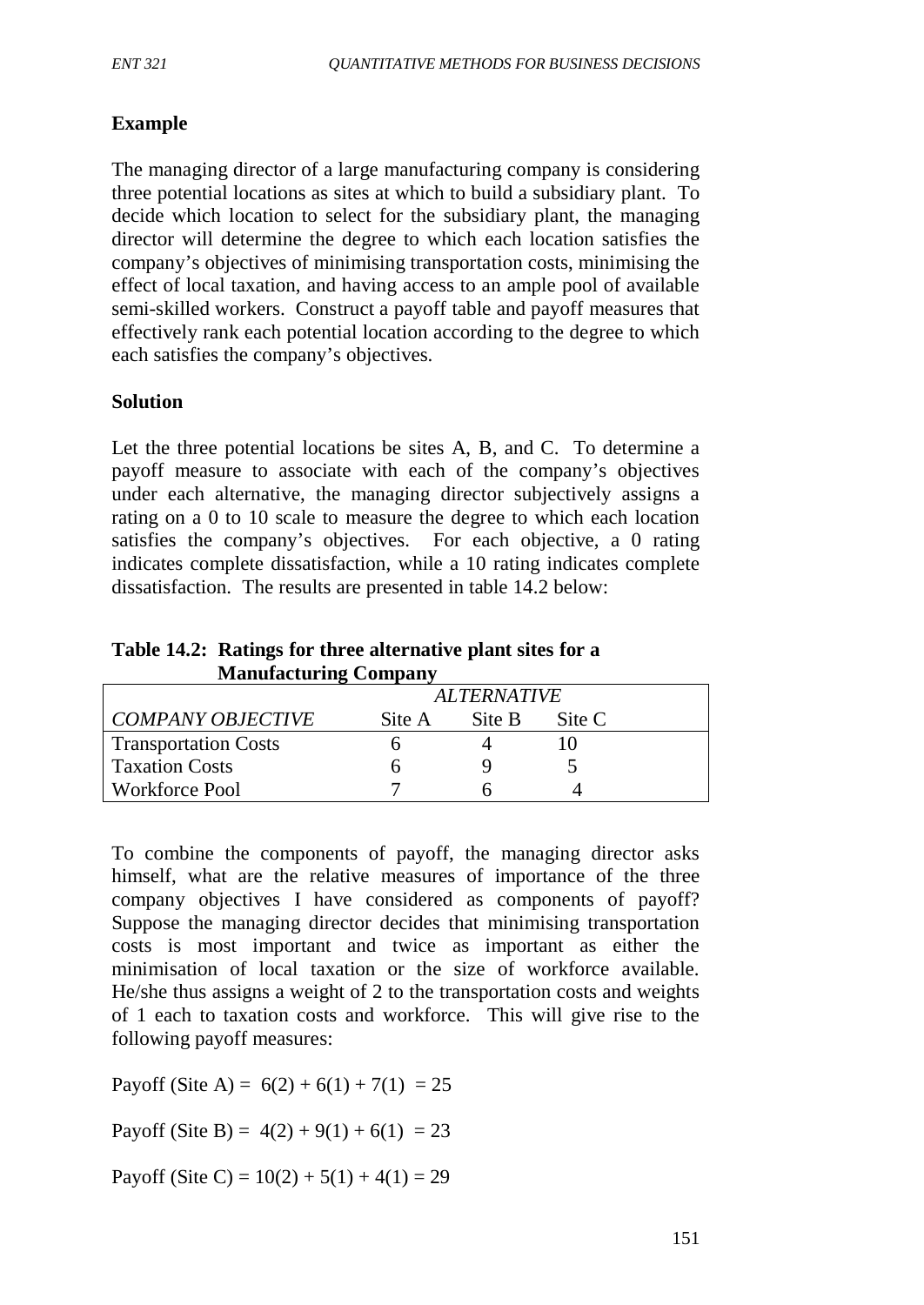#### **3.3 Expected Monetary Value Decisions**

A decision-making procedure, which employs both the payoff table and prior probabilities associated with the states of nature to arrive at a decision, is referred to as the *Expected Monetary Value* decision procedure. Note that by *prior probability,* we mean probabilities representing the chances of occurrence of the identifiable states of nature in a decision problem prior to gathering any sample information. The *expected monetary value decision* refers to the selection of available action based on either the expected opportunity loss or the expected profit of the action.

Decision makers are generally interested in the *optimal monetary value decisions*. The optimal expected monetary value decision involves the selection of the action associated with the minimum *expected opportunity loss* or the action associated with the maximum *expected profit*, depending on the objective of the decision maker.

The concept of expected monetary value applies mathematical expectation, where opportunity loss or profit is the random variable and the prior probabilities represent the probability distribution associated with the random variable.

The *expected opportunity loss* is computed by:

$$
E(L_i) = \sum_{all} L_{ij} P(s_j), \qquad (i = 1, 2, ..., n)
$$

Where  $L_{ii}$  is the opportunity loss for selecting action  $a_i$  given that the state of nature,  $s_i$ , occurs and *P (s<sub>i</sub>)* is the prior probability assigned to the state of nature,  $s_i$ .

The *expected profit for each action is* computed in a similar way:

$$
E(\pi_i) = \sum_{all \ j} \pi_{ij} P(s_j)
$$

Where  $\pi_{ii}$  represents profits for selecting action  $a_i$ 

#### **Example**

By recording the daily demand for a perishable commodity over a period of time, a retailer was able to construct the following probability distribution for the daily demand levels: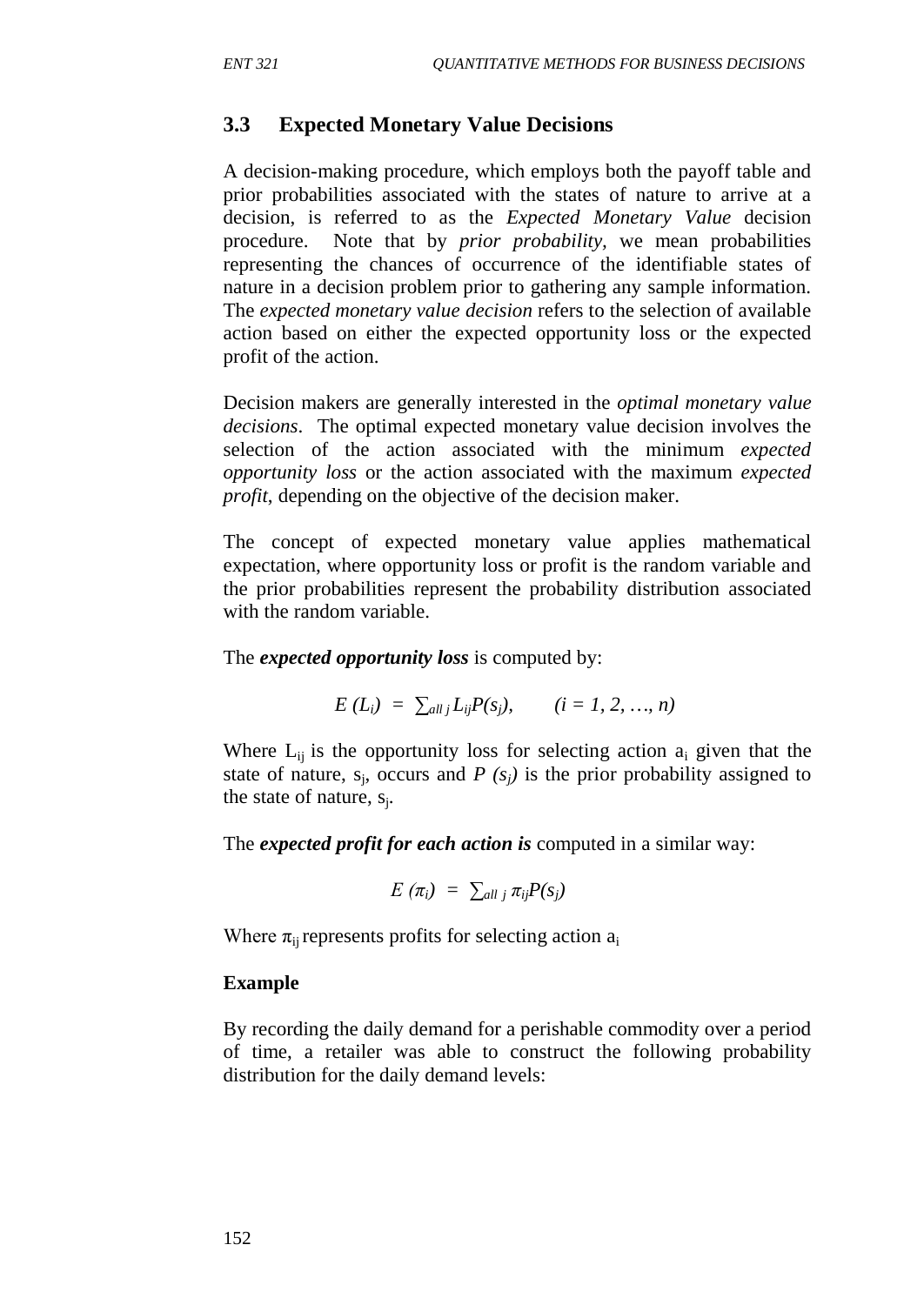| D.        | $\mathbf{C}$ .   |
|-----------|------------------|
|           | 0.5              |
|           | $\overline{0.3}$ |
|           | 0.2              |
| 4 or more |                  |

The opportunity loss table for this demand-inventory situation is as follows:

| <b>Table 14.4: The Opportunity Loss Table</b> |  |
|-----------------------------------------------|--|
|                                               |  |

|                   | <b>State of Nature, Demand</b> |  |  |
|-------------------|--------------------------------|--|--|
| Action, Inventory |                                |  |  |
| $a_1(1)$          |                                |  |  |
| $a_2(2)$          |                                |  |  |
|                   |                                |  |  |

We are required to find the inventory level that minimises the expected opportunity loss.

### **Solution**

Given the prior probabilities in the first table, the expected opportunity loss is computed as follows:

$$
E(L_i) = \sum_{j=1}^{3} L_{ij} P(s_j)
$$
, for each inventory level,  $I = 1, 2, 3$ .

The expected opportunity losses at each inventory level become:

 $E (L_1) = 0(0.5) + 3(0.3) + 6(0.2) = N2.10$ 

 $E (L_2) = 2(0.5) + 0(0.3) + 3(0.2) = N1.60$ 

 $E (L_3) = 4(0.5) + 2(0.3) + 0(0.2) = N2.60$ 

It follows that in order to minimise the expected opportunity loss, the retailer should stock 2 units of the perishable commodity. This is the optimal decision.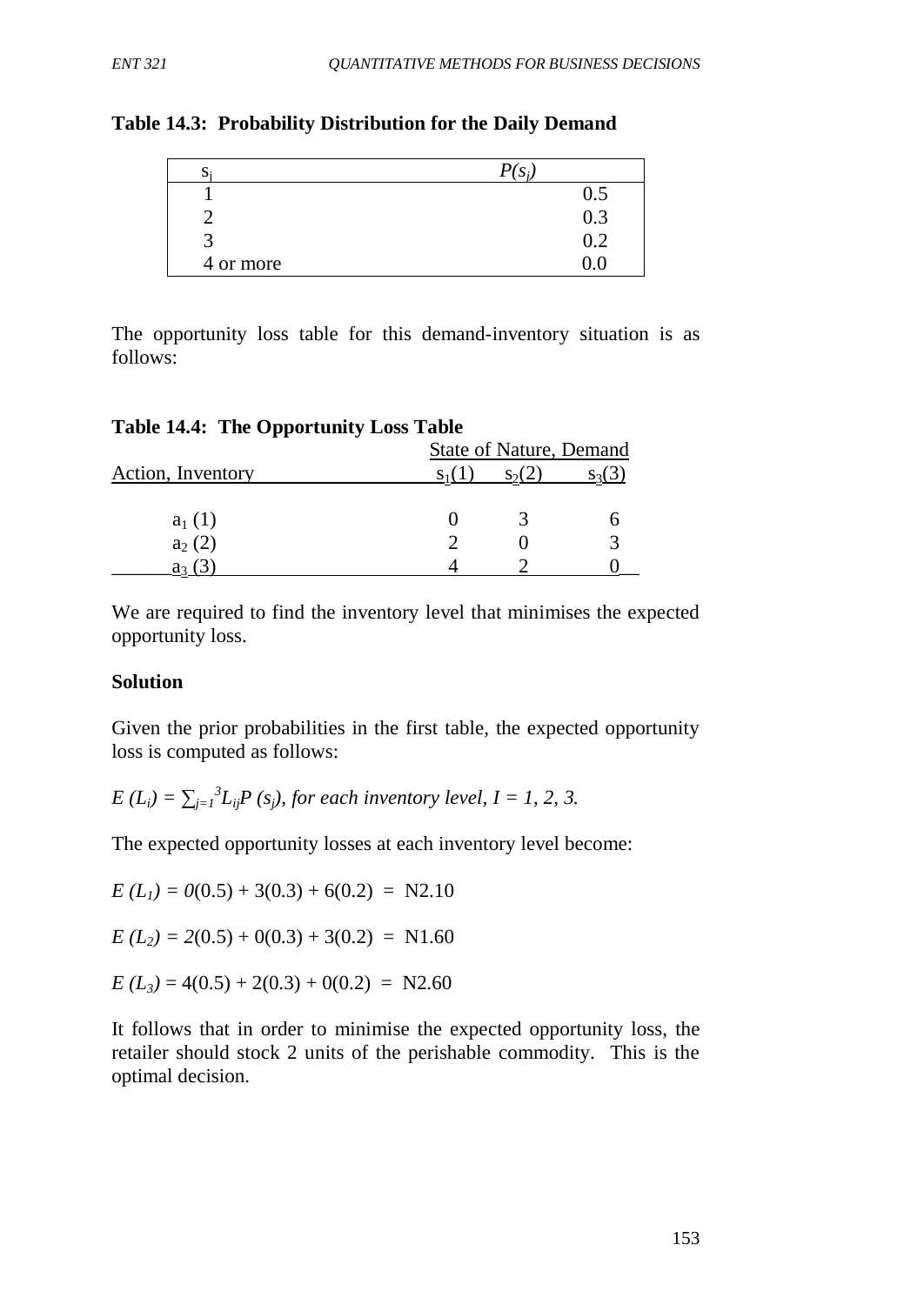## **3.4 Decision Making Involving Sample Information**

Prior probabilities are acquired either by subjective selection or by computation from historical data. No current information describing the probability of occurrence of the states of nature was assumed to be available.

In many cases, observational information or other evidences are available to the decision maker either for purchase or at the cost of experimentation. For example, a retailer whose business depends on the weather may consult a meteorologist before making decisions, or an investor may hire a market consultant before investing. Market surveys carried out before the release of a new product represent another area in which the decision maker may seek additional information. In each of these examples, the decision maker attempts to acquire information relative to the occurrence of the states of nature from a source other than that from which the prior probabilities were computed.

When such information is available, *Baye's Law* can be employed to revise the prior probabilities to reflect the new information. These revised probabilities are referred to as *posterior probabilities.*

By definition, the *posterior probability* represented symbolically by *P*   $(s_k/x)$  is the probability of occurrence of the state of nature  $s_k$ , given the sample information, x. This probability is computed by:

$$
P(s_{k}/x) = \frac{P(x/s_{k})P(s_{k})}{\sum_{\text{alli}} P(x/s_{i})P(s_{i})}
$$

The probabilities,  $P(x/s_i)$  are the conditional probabilities of observing the observational information, x, under the states of nature,  $s_i$ , and the probabilities  $P(s_i)$  are the prior probabilities.

The expected monetary value decisions are formulated in the same way as before, except that the posterior probabilities are used instead of prior probabilities. If the objective is to minimise the expected opportunity loss, the quantity is computed for each action . The expected opportunity loss in this case is computed by:

$$
E(L_i) = \sum_{all \, I} L_{ij} P(s_i/x) \qquad I = 1, 2, 3, ..., n
$$

### **Example**

It is known that an assembly machine operates at a 5 percent or 10 percent defective rate. When running at a 10 percent defective rate, the machine is said to be out of control. It is then shut down and readjusted.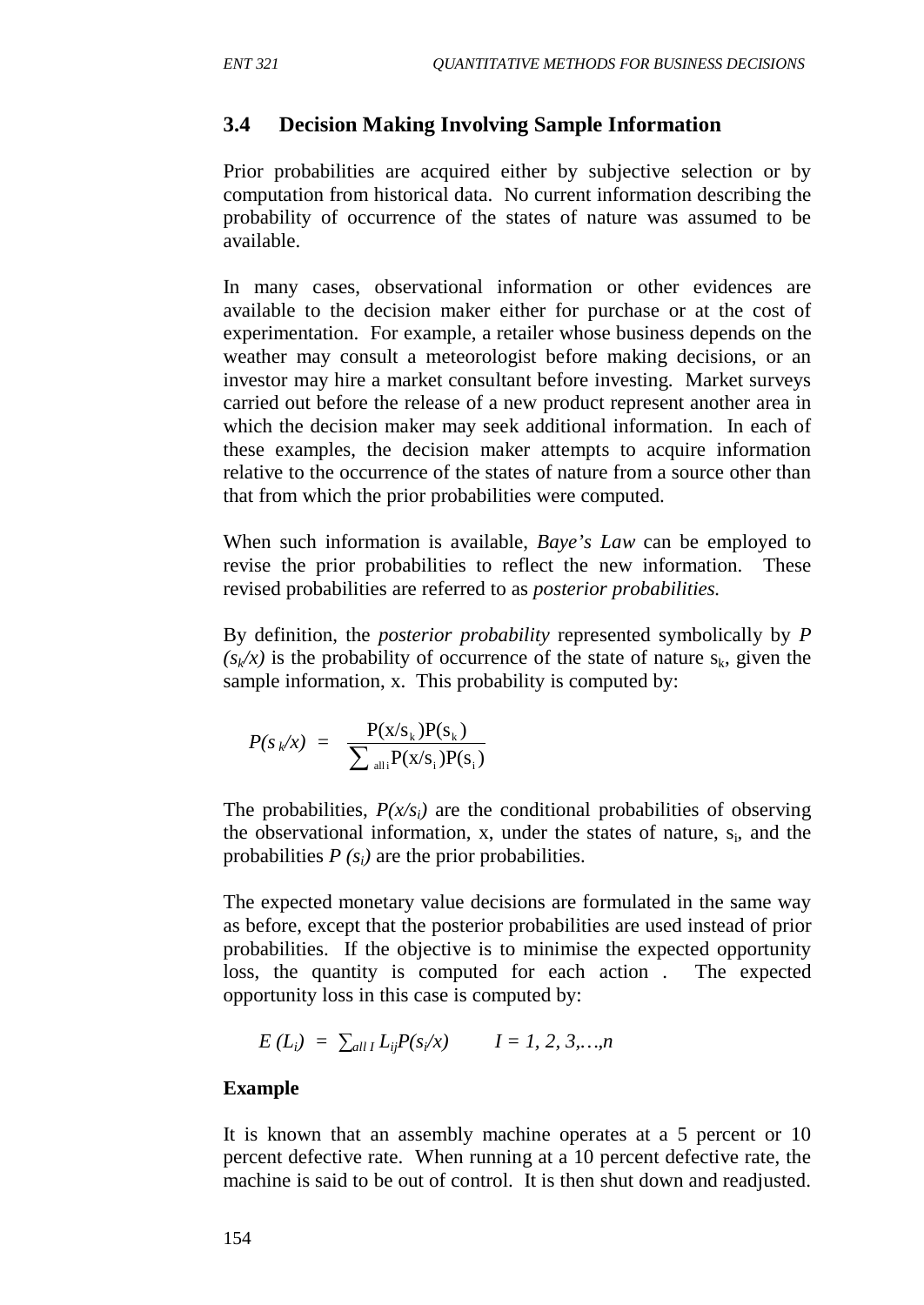From past experience, the machine is known to run at 5 percent defective rate 90 percent of the time. A sample of size  $n = 20$  has been selected from the output of the machine, and  $y = 2$  defectives have been observed. Based on both the prior and sample information, what is the probability that the assembly machine is in control (running at 5 percent defective rate)?

### **Solution**

The states of nature in this example relates to the assembly machine defective rates. Thus the states of nature include:

 $s_1 = 0.05$ , and  $s_2 = 0.10$  with the assumed prior probabilities of occurrence of 0.90 and 0.10. We are required to use these prior probabilities, in line with the observed sample information, to find the posterior probability associated with the state of nature,  $s_1$ .

In this problem, the "experimental information, x" is the observation of  $y = 2$  defectives from a sample of  $n = 20$  items selected from the output of the assembly machine. We need to find the probability that the experimental information, x, could arise under each state of nature, s<sub>i</sub>. This can be done by referring to the binomial probability distribution table found in the appendix.

Under the state of nature  $s_1 = 0.05$ , we obtain:

 $P(x/0.05) = P(n = 20, y = 2/0.05) = 0.925 - 0.736 = 0.189$  (from the binomial distribution table)

Under the state of nature,  $s_2 = 0.10$ , we obtain:

 $P(x/0.10) = P(n = 20, y = 2/0.10) = 0.677 - 0.392 = 0.285$  (from the binomial distribution table).

We now employ the Baye's Law to find the posterior probability that the machine is in control  $(s_1)$  based on both the prior and experimental information. To make the work easy, we use the Columnar's approach to the use of Baye's Law as illustrated below: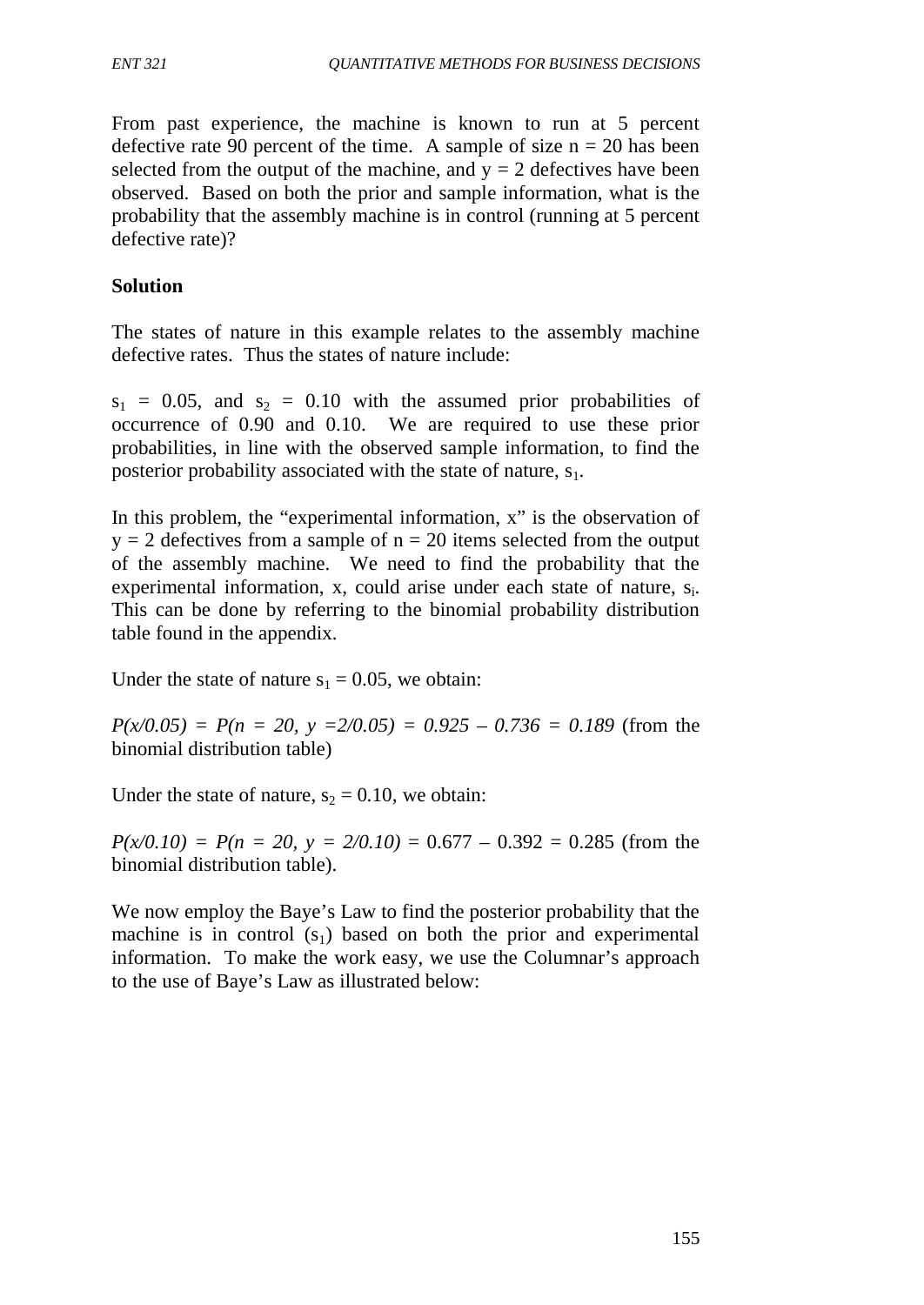|                | THEN THEY COMMITTED TIPPS ORCH TO CDV OF DRYV B LIGHT |          |              |                             |            |
|----------------|-------------------------------------------------------|----------|--------------|-----------------------------|------------|
|                | (1)                                                   | (2)      |              |                             | (5)        |
|                | State of                                              | Prior,   | Experimental | Product,                    | Posterior, |
|                | Nature,                                               | $P(s_i)$ | Information, | $P(s_i)P(x/s_i)$ $P(s_i/x)$ |            |
|                | $S_i$                                                 |          | $P(x/s_i)$   |                             |            |
| S <sub>1</sub> | 0.05                                                  | 0.90     | 0.189        | 0.1701                      | 0.86       |
| $S_2$          | 0.10                                                  | 0.10     | 0.285        | 0.0285                      | 0.14       |
|                |                                                       | $1.00\,$ |              | 0.1986                      | 1.00       |

#### **Table 14.5: Columnar Approach to Use of Baye's Law**

Looking at column (4), we observe the product of the entries in columns (2) and (3). These values measure the *joint probabilities*. The sum of the entries in column (4) is the term in the denominator of the formula for Baye's Law and measures the *marginal probability* of observing the experimental information, x. The posterior probabilities, column (5), are obtained by taking each entry in column (4) and dividing by the sum of the entries in column (4).

Even though we found that 10 percent of the items in the sample is defective (that is, 2 out of the 20 items is defective), the posterior probability that the machine is running at the 10 percent defective rate (running out of control) is only 0.14, which is a little greater than the prior probability that the machine is out of control (0.10). It follows that the probability that the machine is not running out of control is 0.86.

### **SELF ASSESSMENT EXERCISE 1**

Give the justification for using an expected monetary value objective in decision problems.

## **4.0 CONCLUSION**

This unit has uncovered the fact that decision analysis is the modern approach to decision making both in economics and in business. It can be defined as the logical and quantitative analysis of all the factors influencing a decision. Decision analysis forces decision makers to assume some active roles in the decision-making process. By so doing, they rely more on rules that are consistent with their logic and personal behaviour than on the mechanical use of a set of formulas and tabulated probabilities.

The primary aim of decision analysis is to increase the likelihood of good outcomes by making good and effective decisions. A good decision must be consistent with the information and preferences of the decision maker. It follows that decision analysis provides decisionmaking framework based on available information on the business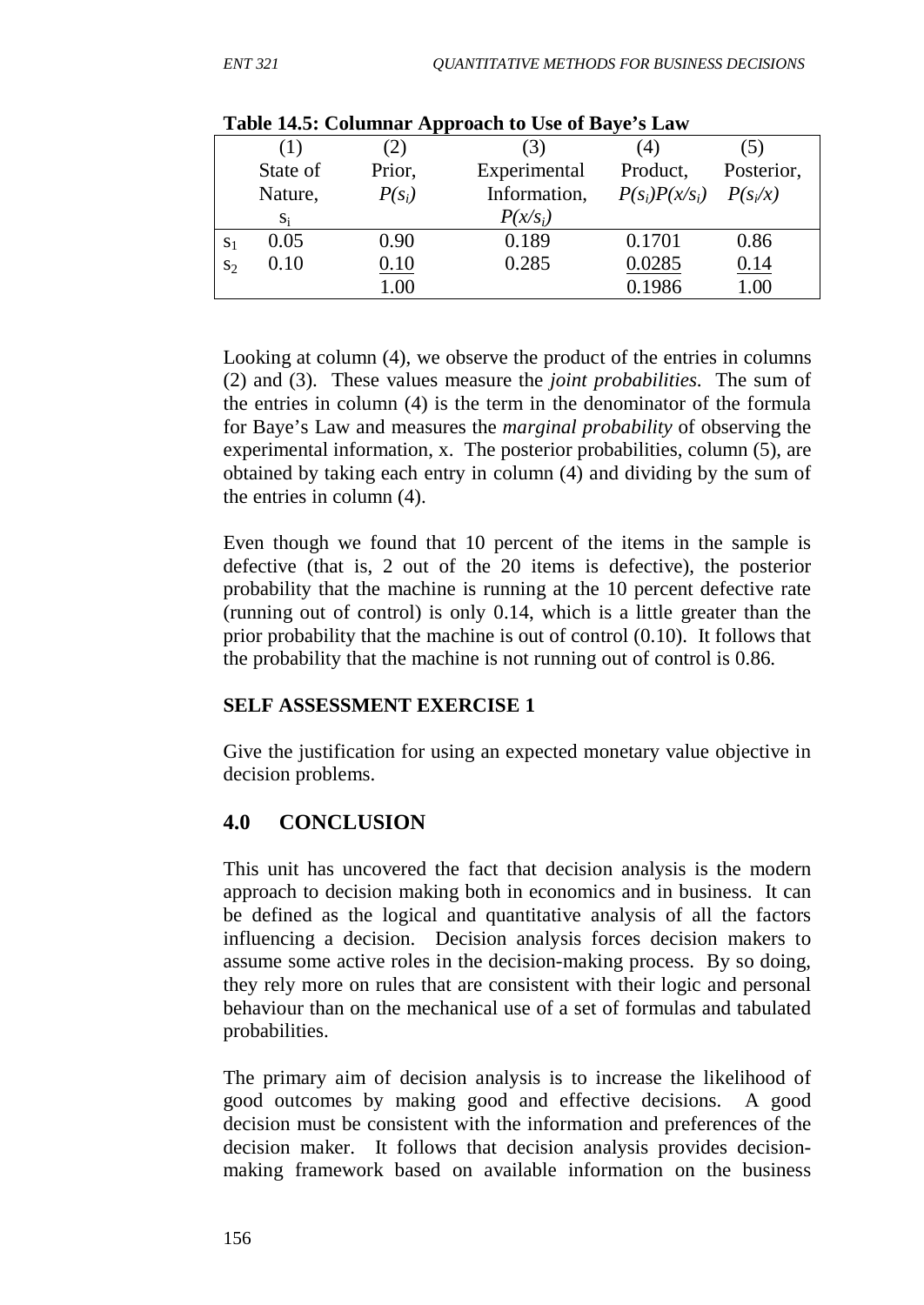environment, be it sample information, judgemental information, or a combination of both.

# **5.0 SUMMARY**

The unit considered the following important elements of decision analysis:

## **1. Decision Problems and Analysis**

In problems involving choices from many alternatives, one must identify all the actions that may be taken and all the states of nature whose occurrence may influence decisions. The action to take none of the listed alternatives whose outcome is known with certainty may also be included in the list of actions. Associated with each action is a list of payoffs. If an action does not involve risk, the payoff will be the same no matter which state of nature occurs.

## **2. Expected Monetary Value Decisions**

A decision-making procedure, which employs both the payoff table and prior probabilities associated with the states of nature to arrive at a decision, is referred to as the *Expected Monetary Value* decision procedure. Note that by *prior probability* we mean probabilities representing the chances of occurrence of the identifiable states of nature in a decision problem prior to gathering any sample information. The *expected monetary value decision* refers to the selection of available action based on either the expected opportunity loss or the expected profit of the action.

### **3. Decision Making Involving Sample Information**

In many decisions, observational information or other evidence are available to the decision maker either for purchase or at the cost of experimentation. For example, a retailer whose business depends on the weather may consult a meteorologist before making decisions, or an investor may hire a market consultant before investing. Market surveys carried out before the release of a new product represent another area in which the decision maker may seek additional information. In each of these examples, the decision maker attempts to acquire information relative to the occurrence of the states of nature from a source other than that from which the prior probabilities were computed.

When such information is available, *Baye's Law* can be employed to revise the prior probabilities to reflect the new information. We refer to such probabilities as *posterior probabilities.*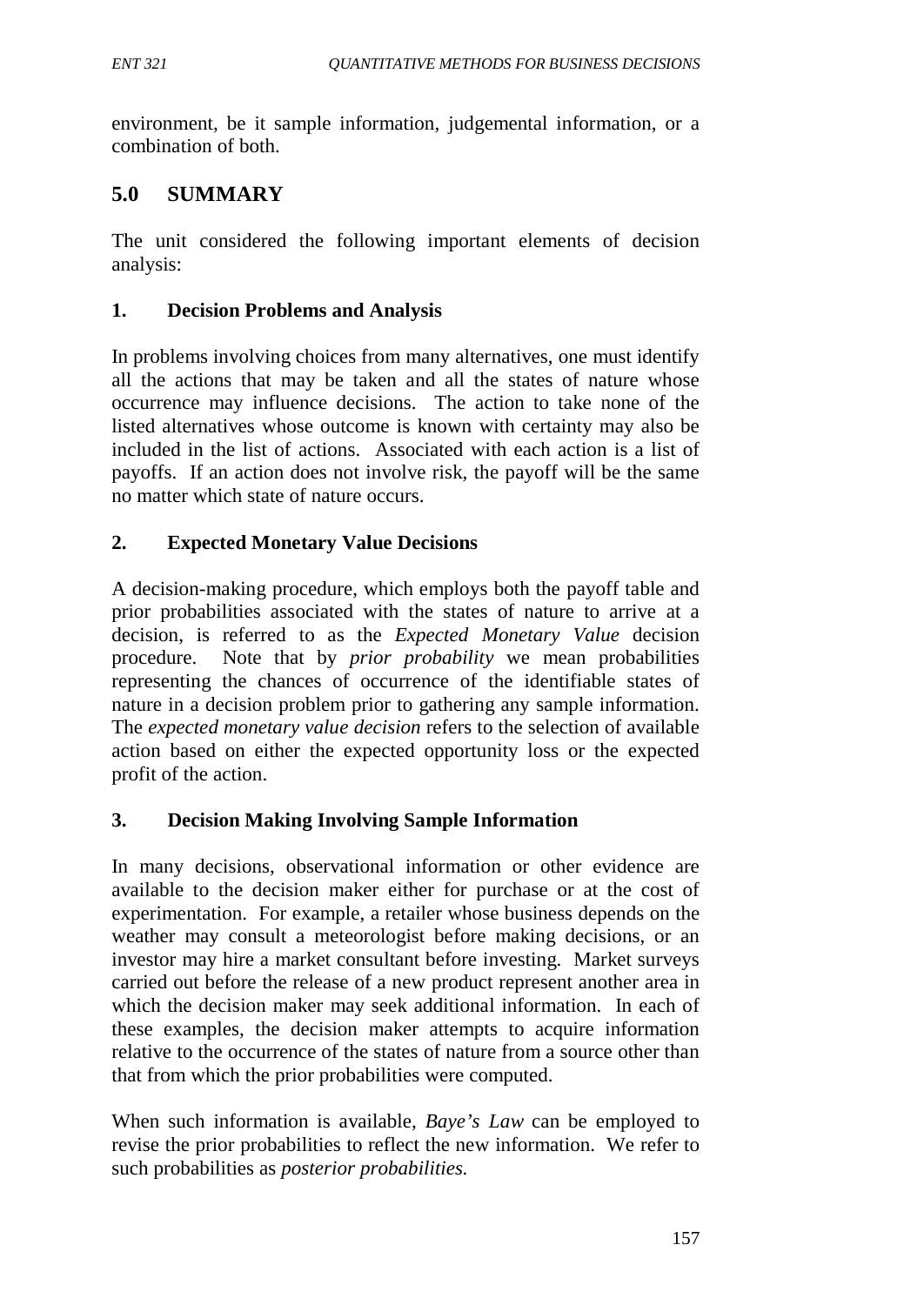#### **6.0 TUTOR-MARKED ASSIGNMENT**

A special commission appointed by the governor of Enugu state is currently studying the issue of site location for a nuclear powergenerating plant. The alternatives being currently considered are  $(a_1)$  to locate the plant at the mouth of Ever-Valley River,  $(a_2)$  to locate the plant inland, and  $(a_3)$  not to build the plant at all. Because of the heat generated in cooling operations,  $a_1$  may prove damaging to a nearby fishing industry vital to the economy of Enugu state. However, there may be insufficient water flow available at site  $a_2$  for adequate cooling. If alternative  $a_3$  is chosen, sufficient energy resources may not be available to meet future needs.

- (a) If you were the economic adviser to the commission, what would you recommend to be used as a measure of payoff for evaluating the three alternatives?
- (b) Suppose the commission has decided that the important attributes of value in the decision model are
	- (i) the ability of each alternative to meet future commercial power needs,
	- (ii) the ability of each alternative to meet future residential power needs,
	- (iii) the effects on the state's fishing industry, and
	- (iv) other environmental effects. What recommendation would you give to the commission regarding the incorporation of these four attributes into a model to derive some reasonable measure of payoff associated with each alternative?

#### **7.0 REFERENCES/FURTHER READING**

A. Francis (1998). *Business Mathematics and Statistics, 5th edition* (Great Britain: Ashford Colour Press).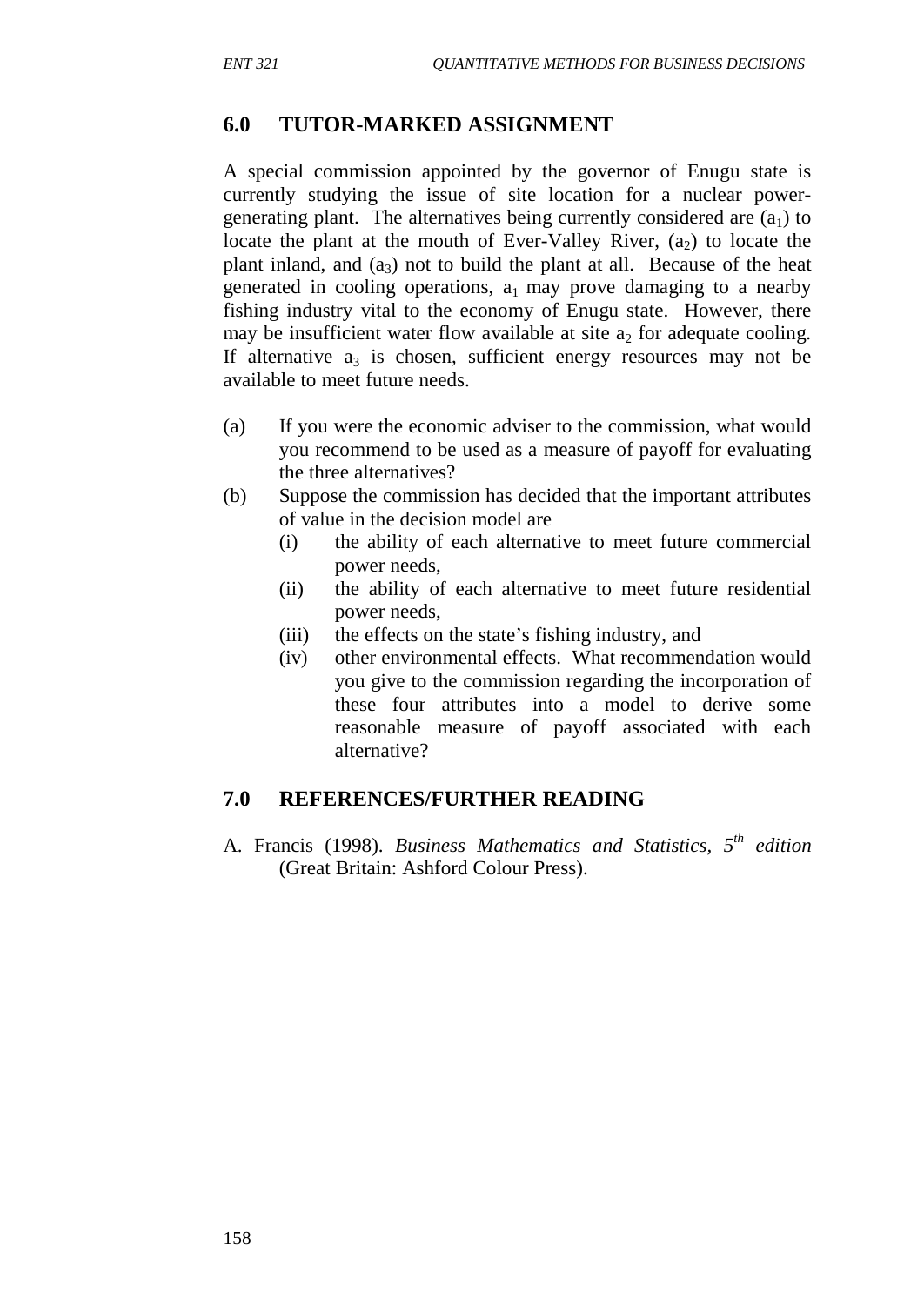# **UNIT 5 NETWORK PLANNING AND ANALYSIS**

## **CONTENTS**

- 1.0 Introduction
- 2.0 Objectives
- 3.0 Main Content
	- 3.1 Activities and Events
	- 3.2 Summary of Network Planning Processes
	- 3.3 Critical Paths
		- 3.3.1 Earliest and Latest Event Times Approach to Critical Path
		- 3.3.2 Tabular Presentation of a Network
- 4.0 Conclusion
- 5.0 Summary
- 6.0 Tutor-Marked Assignment
- 7.0 References/Further Reading

# **1.0 INTRODUCTION**

This unit recognises the managerial importance of networking in production, distribution, and related business activities. *Network planning* is basically the task of breaking down a given business project into its constituent activities and deciding on their time relationships. It involves listing the activities needed to complete a project, as well as defining the time for the completion, organising the order of completion of the activities, and drawing the associated network. This task is very valuable as it can help management in the establishment of objectives and in pinpointing the courses of action to follow. The resulting network chart forms a policy statement.

*Network analysis* covers the way large projects are planned. Such projects include a major construction work, research and development projects, the computerisation of business activities, and the like.

## **2.0 OBJECTIVES**

At the end of this unit, you should be able to:

- define activities and events
- construct activity networks
- construct precedence tables
- state the network planning processes
- explain the critical path analysis.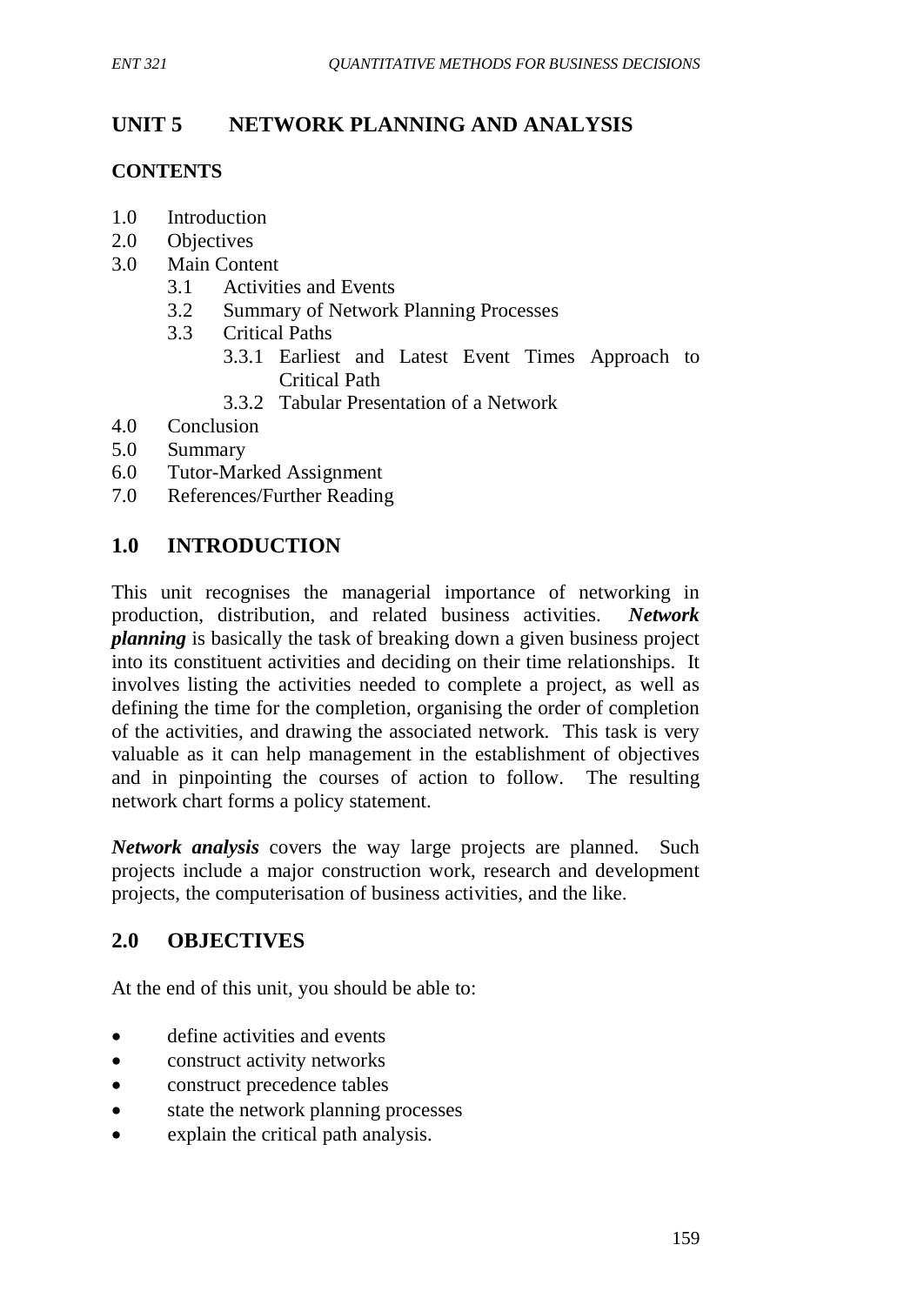### **3.0 MAIN CONTENT**

### **3.1 Activities and Events**

An *activity* in this context is either any task requiring effort (such as drawing a plan for weekly production) or simply waiting for something to happen (such as waiting for a delivery of an order).

The choice of a set of activities for a given project depends on the level of analysis required.

An *event* on the other hand, signifies a point in time in the progress of the given project. All activities must start and end with an event.

The following diagram illustrates the concepts of an activity and an event as presented here.





In constructing a network of activities and events, you should label *activities* with capital letters and *events* with numbers, as illustrated by figure 15.2 below:

#### **Figure 15.2: Construction of Network of Activities and Events**



Figure 15.2 illustrates as follows:

(a) Activities B and C cannot begin until activity A is completed;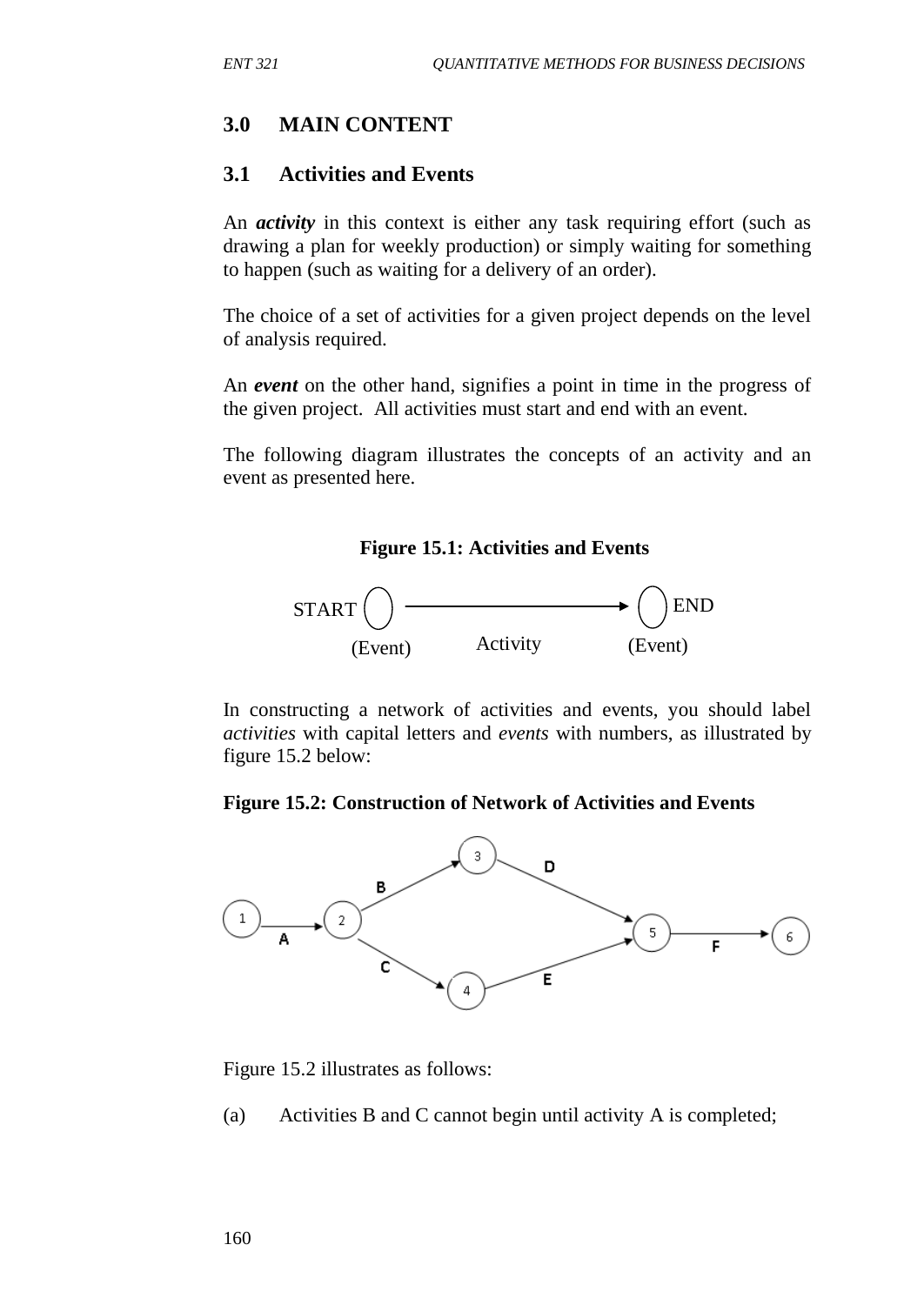- (b) Activity F cannot start until both activities D and E are completed; and,
- (c) It is always the case that there is just one start and end event.

You have to note that before constructing a network, you should construct an activity list showing, for each activity, the preceding or previous activity. This list should be presented in a table referred to as *Precedence Table* as illustrated below (describing the simple network shown in figure 15.2 above):

### **Table 15.1: Precedence Table of Network Activities** *Activity Precedence Activity*

| B, C | А             |
|------|---------------|
| D    | B             |
| Ε    | $\mathcal{C}$ |
| F    | D, E          |

### **Other Example**

Construct the network for the following activity list:

| <b>Activity</b><br><b>Precedence Activity</b> |               |
|-----------------------------------------------|---------------|
| A, B                                          |               |
| C, D                                          | A             |
| E                                             | B             |
| F                                             | $\mathcal{C}$ |
| G                                             | D, E          |

### **Solution:**



In order to ensure that no two activities have the same start and end events you are advised to use what is called **Dummy Activities.**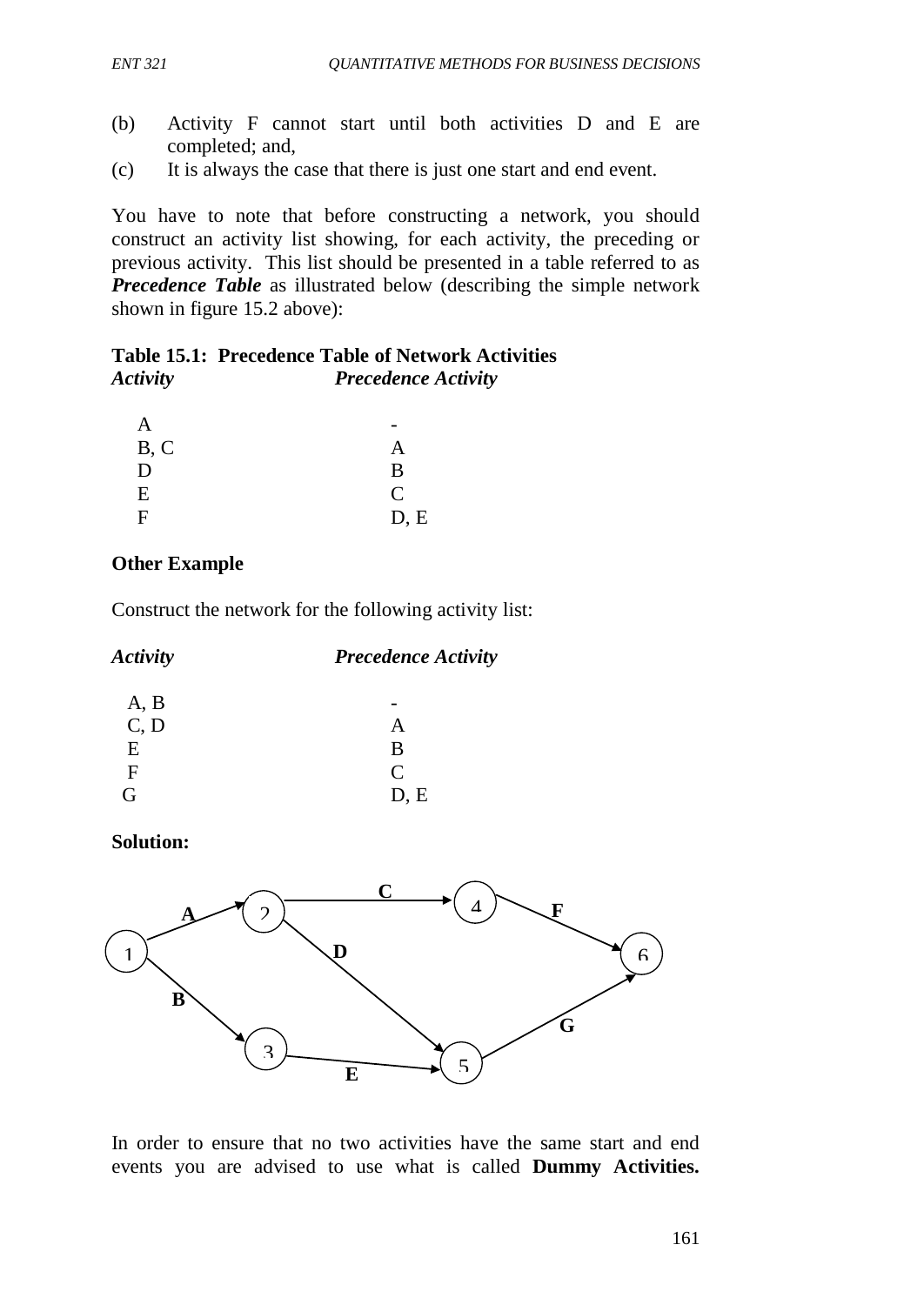Dummy activities are shown in the network as *dashed* lines, as illustrated by the following example.

#### **Example**

Construct a network for the following activity list:

| Activity | Preceding Activity |  |
|----------|--------------------|--|
|          |                    |  |
| E, F     | D                  |  |
| H        | F                  |  |
| G        | E, F               |  |
|          | G, H               |  |
|          |                    |  |

#### **Solution:**



#### **3.2 Summary of Network Planning Processes**

The network planning process can be summarised by the following steps.

**Step 1:** List the relevant activities and times needed to complete them.

**Step 2:** Decide on the activity order and precedents.

**Step 3:** Sketch the network until it is correct.

**Step 4:** Perform checks in the following way.

Note that there cannot be two activities with the same start and end events. To avoid this, insert *dummy* activities.

Ensure that there is just **one start event** and just **one end event**.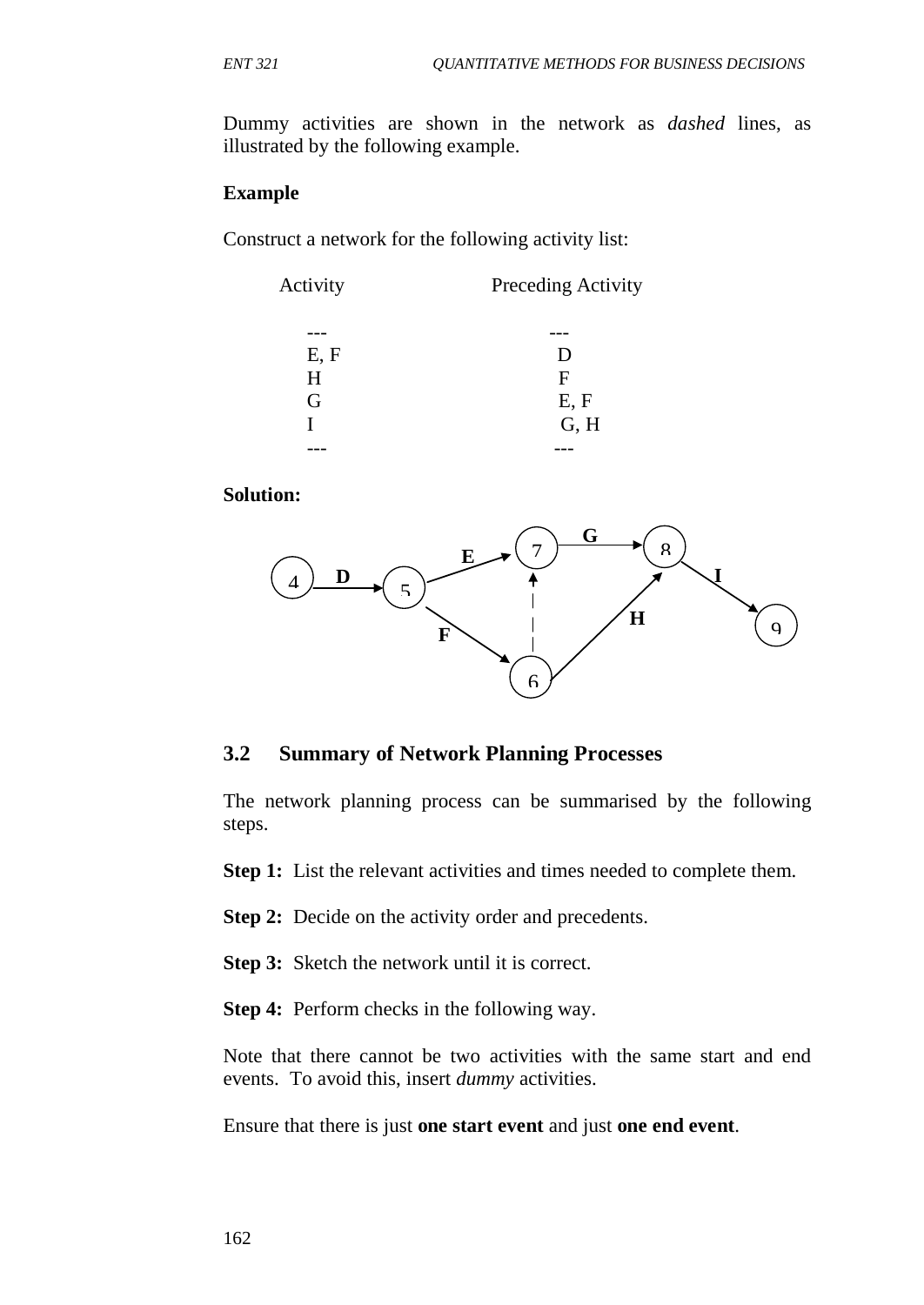As an example, consider the following description of the activities and the times needed to complete each:

- A: letter dictated to secretary (5 minutes)
- B: letter typed (10 minutes)
- C: envelope addressed (3 minutes)
- D: envelope stamped (1 minute)
- E: letter is put in envelope and sealed (1 minute)

The network plan, including the timings can be illustrated as follows:

### **Steps 1 and 2: Activity List, Order and Precedents**:

| <b>Activity</b> | <b>Preceding Activity</b> |
|-----------------|---------------------------|
| A, C, D         |                           |
| R               |                           |
| E.              | R                         |
| F               | C, D, E                   |

**Steps 3 and 4: Sketch and Checks:**



**Note:** The associated times are the highlighted figures.

## **3.3 Critical Paths**

If you know the times for all activities for your chosen project, you can evaluate the time taken for each of the possible paths through the network. The longest of these paths is referred to as the **critical path.** The *shortest time* within which the project can be completed is the *total time on this path*.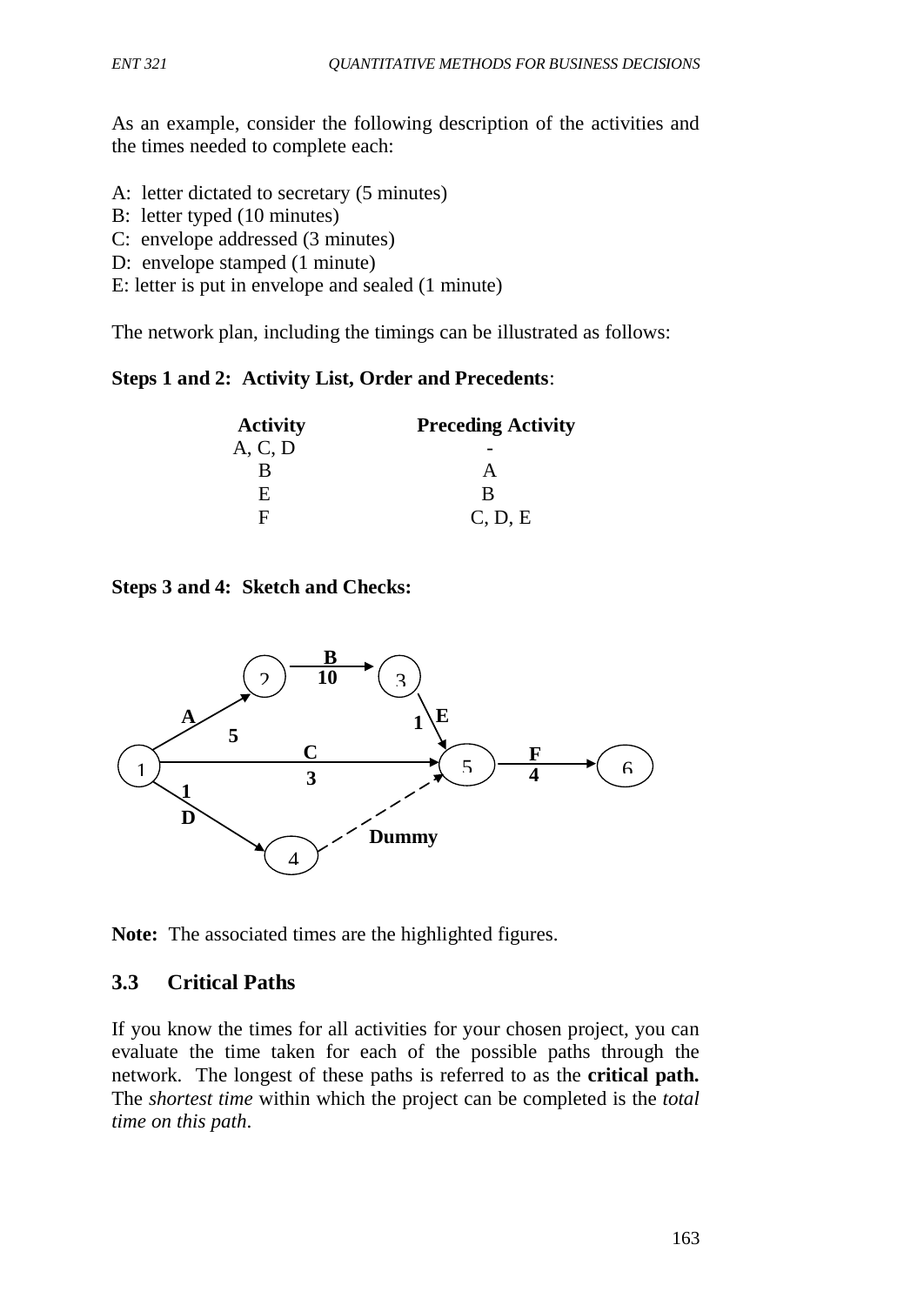Consider again the simple network as illustrated above. You will notice there are three possible paths, and for each of these paths, the length of time is as shown below:

| Path        | <b>Length of Time</b> | <b>Total</b> |
|-------------|-----------------------|--------------|
| <b>ABEF</b> | $5 + 10 + 1 + 4$      | <b>20</b>    |
| CF          | $3 + 4$               |              |
| DOF.        | $1 + 4$               | 5            |

Note that () represents the dummy activity.

You can observe for the above illustration that the **largest value is 20**. This implies that the **critical path is ABEF**.

It follows that in all critical path problems, if you can identify all the paths through a network, with the times associated with them, then the *path with the longest time* is referred to as *the critical path*.

The critical path does not have to be unique and in order to shorten the length of your project, you must reduce the duration time of the activity on the critical path. Reduction of the duration time of an activity outside the critical path will definitely not affect the total time allocated to the project.

# **3.3.1 Earliest and Latest Event Times Approach to Critical Path**

A better systematic method of identifying the critical path, suitable for computerisation, involves the calculation of earliest and latest times for events. An example will demonstrate the method employed for this calculation.

Using the notation for marking events presented in figure 15.3, consider the network in figure 15.4 below:

### **Figure 15.3: Notation for Marking Events**

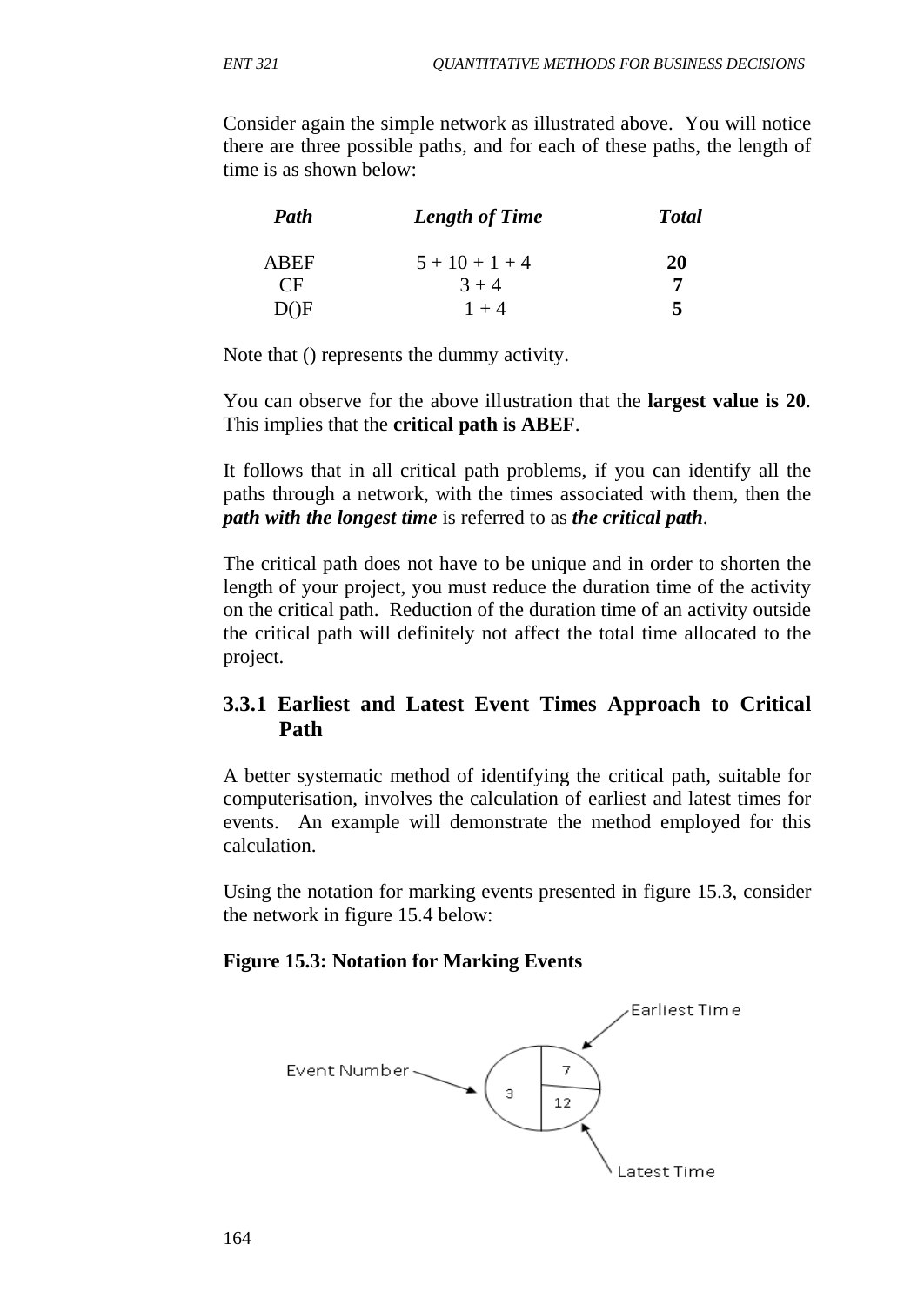### **Figure 15.4: Calculation of earliest and latest times for events**





To enter the earliest time, you work from *left* to *right* in the original network and enter '0' in event 1 early.

The basic technique is to simply go to each event in turn, adding the activity time to the previous event early time. For example, event 2 early = E (2) = E (1) + A = 0 + 2 = 2. You need to note that in this process, you should follow the *arrow head*, and if there is more than one arrow head leading to an event, you should *take the largest of the possible early times.*

Completing the process,  $E(3) = E(1) + B = 0 + 4 = 4$ ;  $E (4) = E (2) + D = 2 + 6 = 8$ 

The earliest time entered is presented below:

#### **Figure 15.4.2: The earliest times entered**

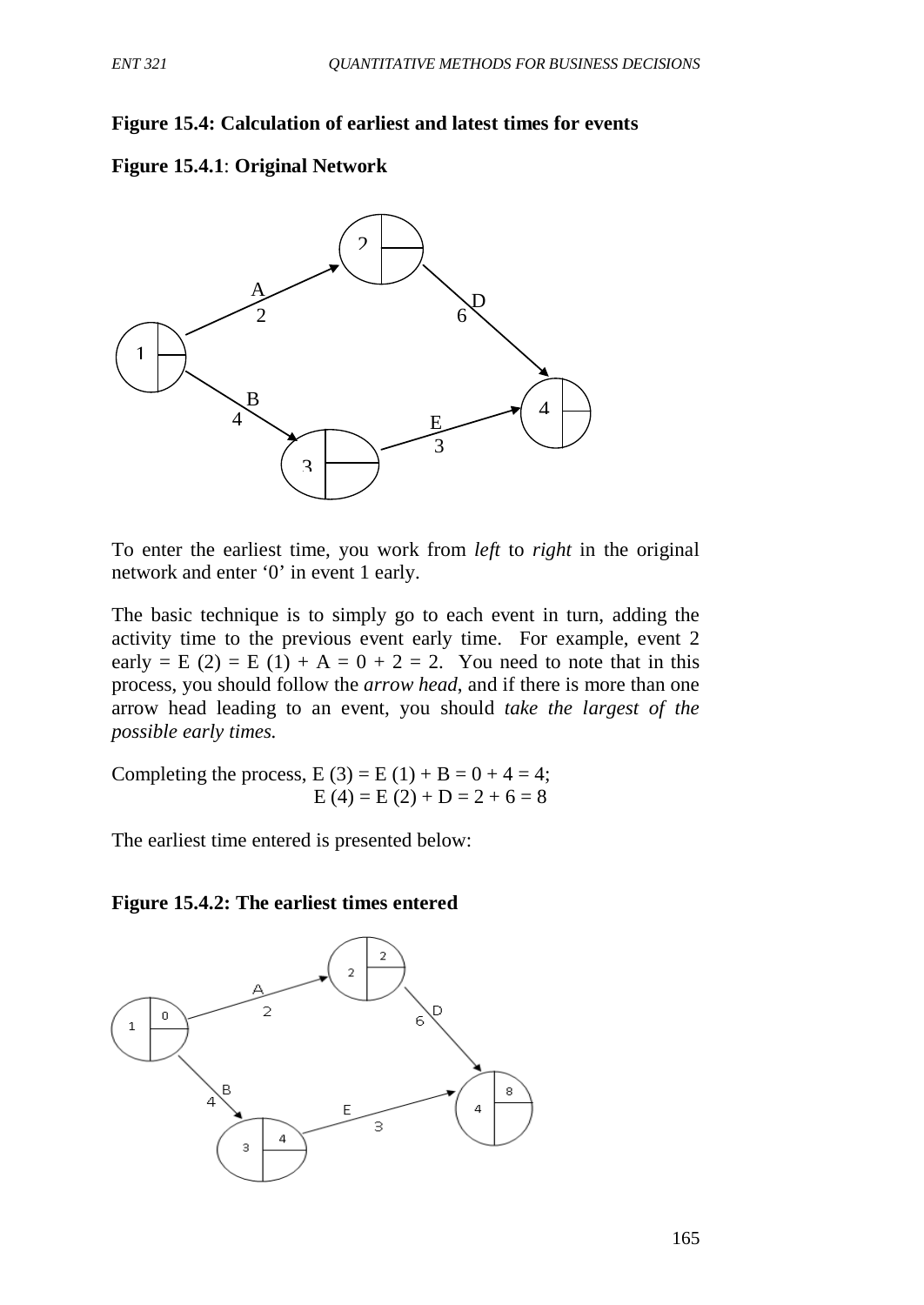You can now work backwards starting from the final event, event E (4), and fill in all the latest event times.

Start with the *event time* for the last event,  $E(4) = 8$ .

You can now calculate the event late time  $= L$  (event) for each event by subtracting the activity time from L(previous). Thus, for the event before event 4,  $E(4)$  which is event 3 or  $E(3)$ , the event late time will be: L (3) = L (4) – E =  $8 - 3 = 5$ . For events with two possibilities (or two arrow heads, the rule will be the reverse of the earlier discussed event choice circle; if there are more than one tail or arrow head leading from the event, you would have to take the smallest difference. This happens to be the case for event 2.

For the event 2, you can observe the choice of  $8 - 6 = 2$  or  $5 - 1 = 4$ . It follows that by this rule,  $L(2) = 2$ . These calculations are presented in figure 13.4.3 below:

**Figure 15.4.3: Earliest and Latest Times Entered**



To summarise these discussions, note the followings:

**Earliest (E) Calculation:** E(event) = E(previous event) + Activity Time

If there are more than one arrow heads leading to an event, choose the largest event time.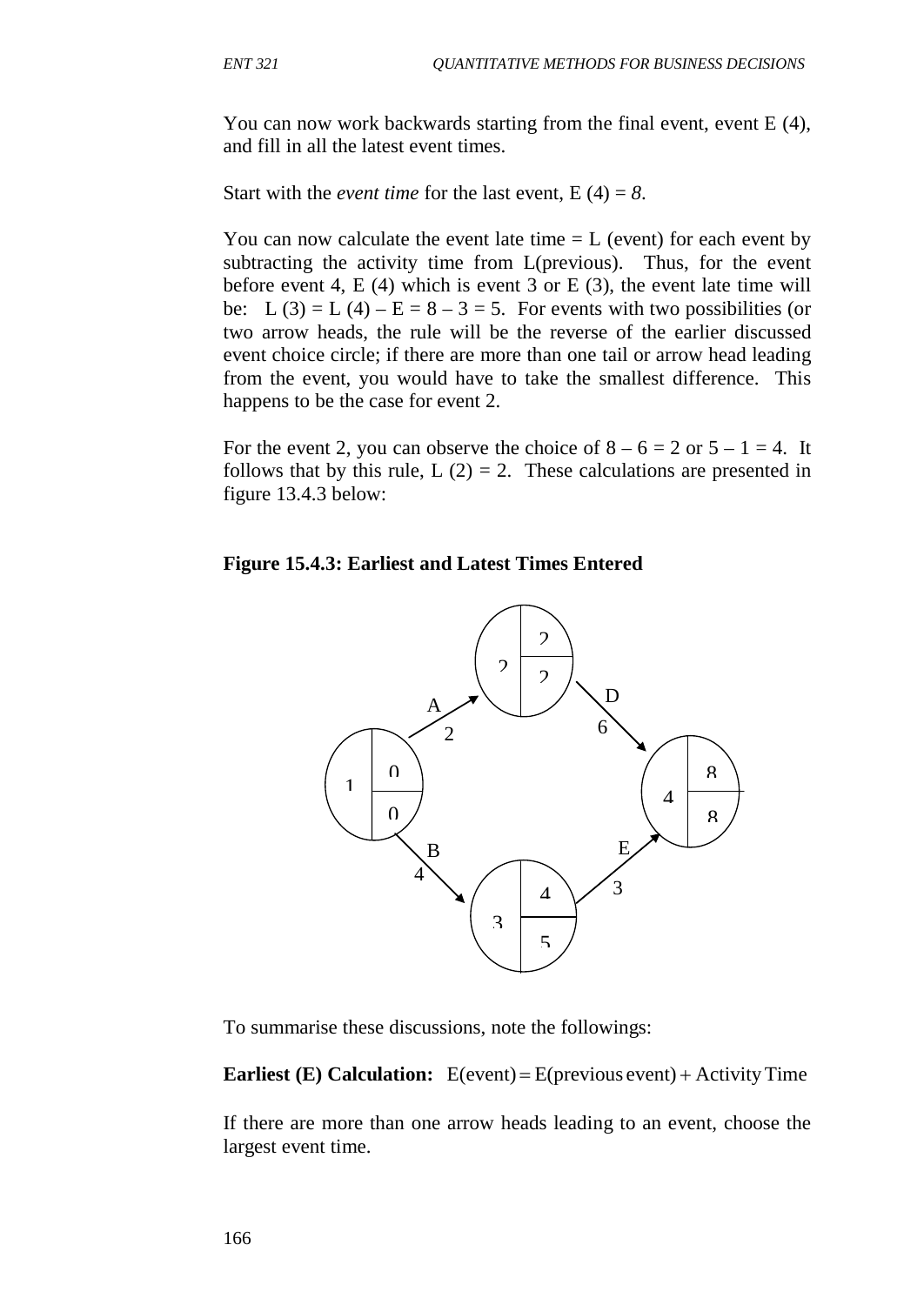**Latest (L) Calculation:** L (event) = L (next event) – Activity Time If there are 'tail' alternatives, choose the smallest event time.

# **3.4.2 Tabular Presentation of a Network**

Activity networks can be presented in a tabular form, showing activity name, duration, and earliest and latest start and finish times. In the following example, you will learn how the tabular presentation of networks can be done. As a guide, note first the following relationships:

- 1. Earliest activity start time = Earliest start of beginning event
- 2. Earliest activity finish time  $=$  Earliest start of beginning event  $+$ activity duration
- 3. Latest activity start time  $=$  Latest start of ending event  $-$  activity duration
- 4. Latest activity finish time = Latest start of ending event

## **The Example**

You are required to put in a tabular form the following network



#### **Solution**

| <b>Activity</b> | <b>Duration</b> | <b>Start</b> |    | <b>Finish</b> |    |
|-----------------|-----------------|--------------|----|---------------|----|
|                 |                 | E            |    | E             |    |
| $1 - 2$         |                 |              |    |               |    |
| - 3             |                 |              |    |               |    |
|                 |                 |              | 13 |               | 16 |
| $2 - 5$         | 8               |              |    | 12            | 12 |
| $3 - 5$         | 3               | 2            | 9  |               | 12 |
|                 | $\overline{2}$  |              | 16 |               | 18 |
|                 |                 | ာ            |    | 18            | 18 |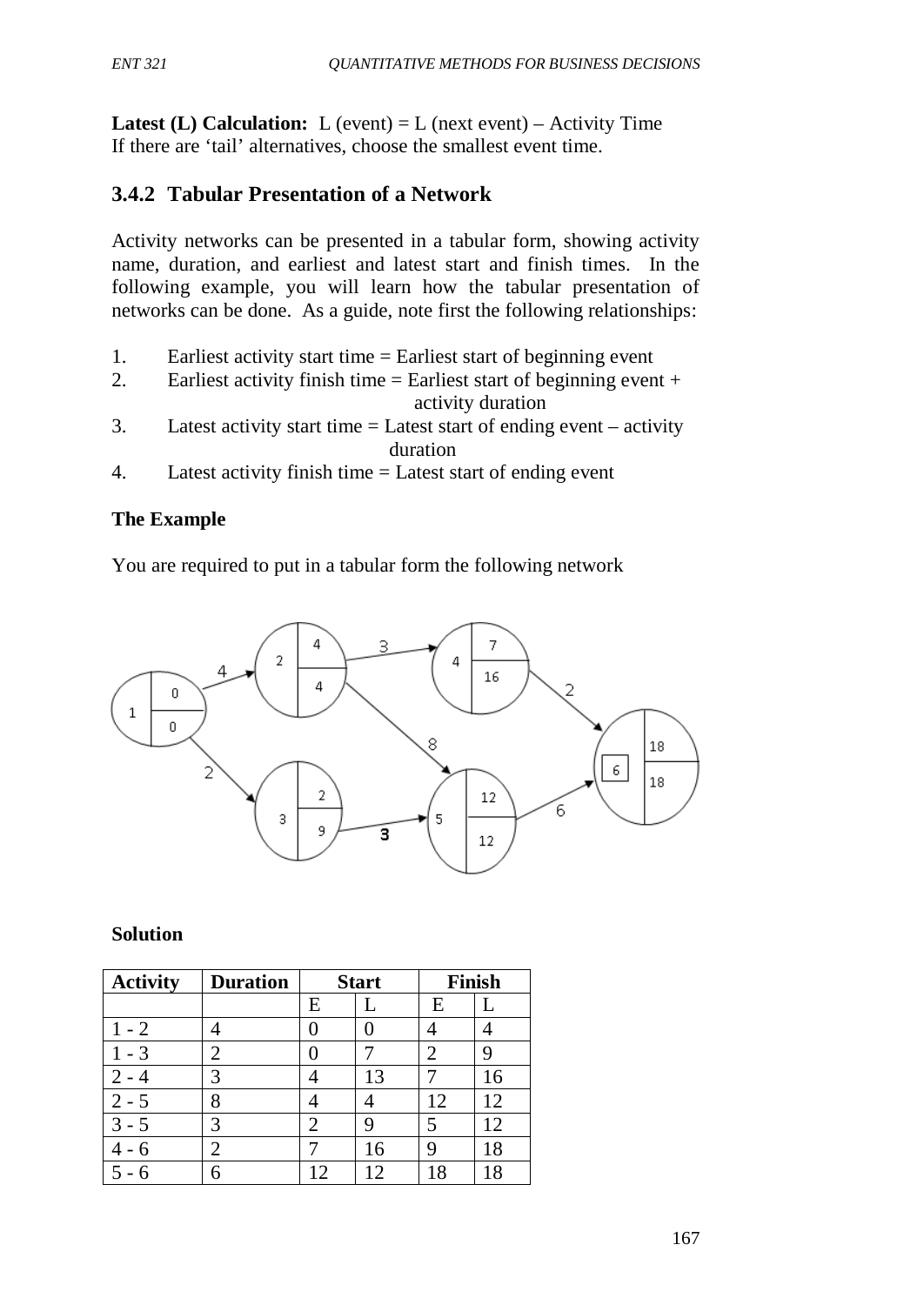### **SELF ASSESSMENT EXERCISE 1**

- 1. Define activities and event as used in network analysis
- 2. What is a precedence table?
- 2. Why are dummy activities necessary?
- 3. What do we mean by a critical path through a network?

## **4.0 CONCLUSION**

This unit has discussed at length the basic principles of activity networking. You have been exposed to the following very important issues.

- 1) Activity and events;
- 2) Construction of network of activities and events;
- 3) Meaning and construction of precedence table;
- 4) Network planning processes; and,
- 5) The critical path analysis

# **5.0 SUMMARY**

The importance of networking in production cannot be over emphasised. As pointed out in this unit, network planning appears to be basically the task of breaking down a given business project into its constituent activities and deciding on their time relationships. It involves listing the activities needed to complete a project, as well as defining the time for the completion, organising the order of completion of the activities, and drawing the associated network. This task is very valuable as it can help management in the establishment of objectives and in pinpointing the courses of action to follow. The resulting network chart forms a policy statement.

*Network analysis* in itself covers the way large projects are planned. Such projects include a major construction work, research and development projects, the computerisation of business activities, and the like.

Other important management issues discussed have to do with critical path analysis. We noted that, if you know the times for all activities for your chosen project, you can evaluate the time taken for each of the possible paths through the network. The longest of these paths is referred to as the *critical path.* The *shortest time* within which the project can be completed is the *total time on this path*.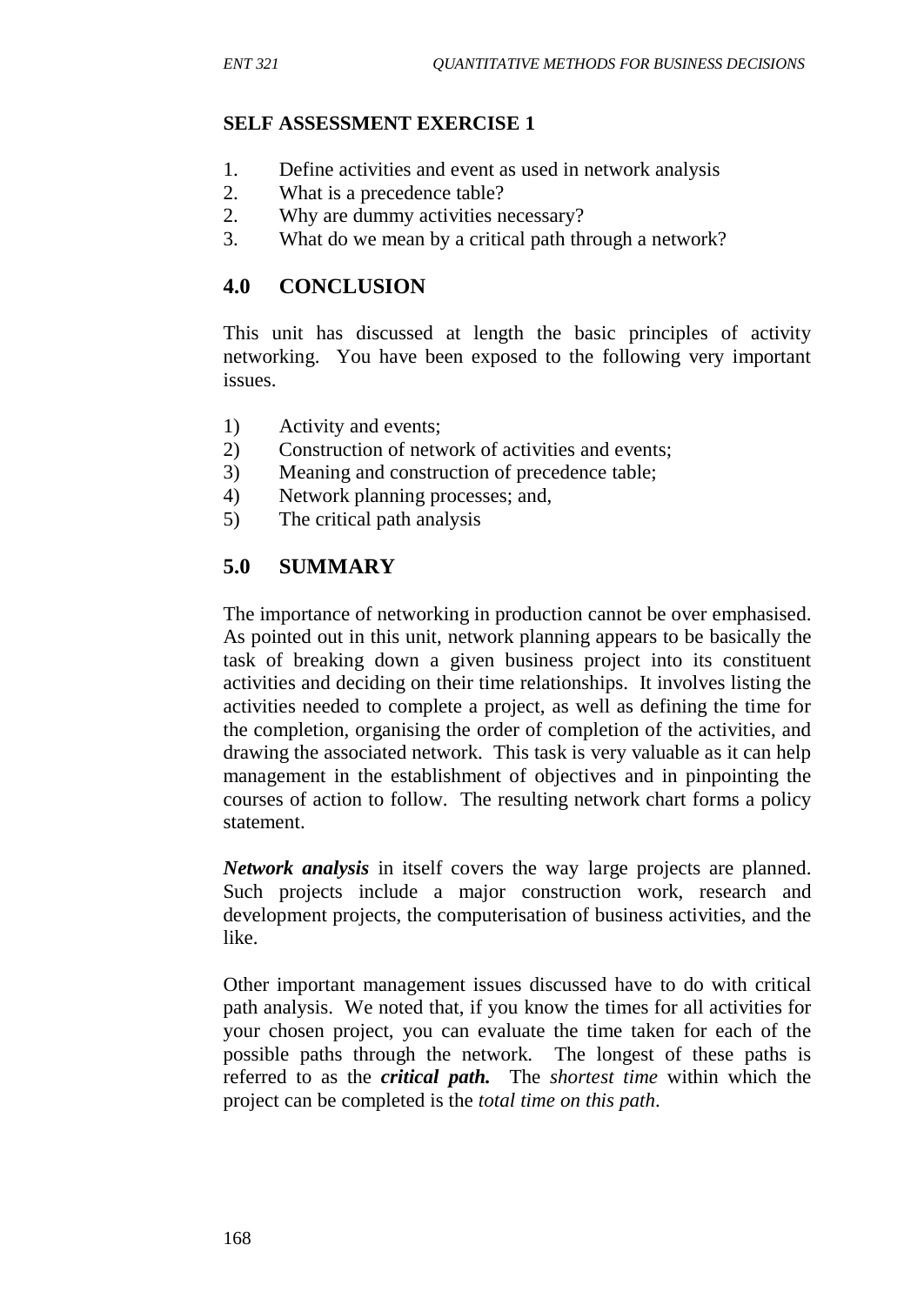# **6.0 TUTOR-MARKED ASSIGNMENT**

The following activities describe the project of 'changing a flat tyre'. The bracketed figures are timing in minutes.

- $A =$  take jack and tools from the boot (1)
- $B =$  remove wheel cover (0.5)
- $C =$ loosen wheel nuts (1.5)
- D = place jack under car  $((0.5)$
- $E =$  jack up the car  $(0.5)$
- $F = get$  spare tyre from the boot  $(0.40)$
- $G$  = remove wheel nuts and the wheel  $(0.5)$
- $H =$  place spare tyre onto the studs (0.25)
- $I =$  guide nuts onto studs  $(0.15)$
- $J =$ lower car and remove jack (0.25)
- $K =$  replace jack in boot (0.15)
- L = tighten nuts on studs  $(0.25)$
- $M =$  put old wheel and tools back to the boot (1)
- $N =$  replace wheel cover (0.5)
- (a) Draw up the relevant precedence table
- (b) Draw up the network
- (c) Draw up a table showing duration, earliest and latest activity times.

## **7.0 REFERENCES/FURTHER READING**

A. Francis (1998). *Business Mathematics and Statistics, 5th edition* (Great Britain: Ashford Colour Press)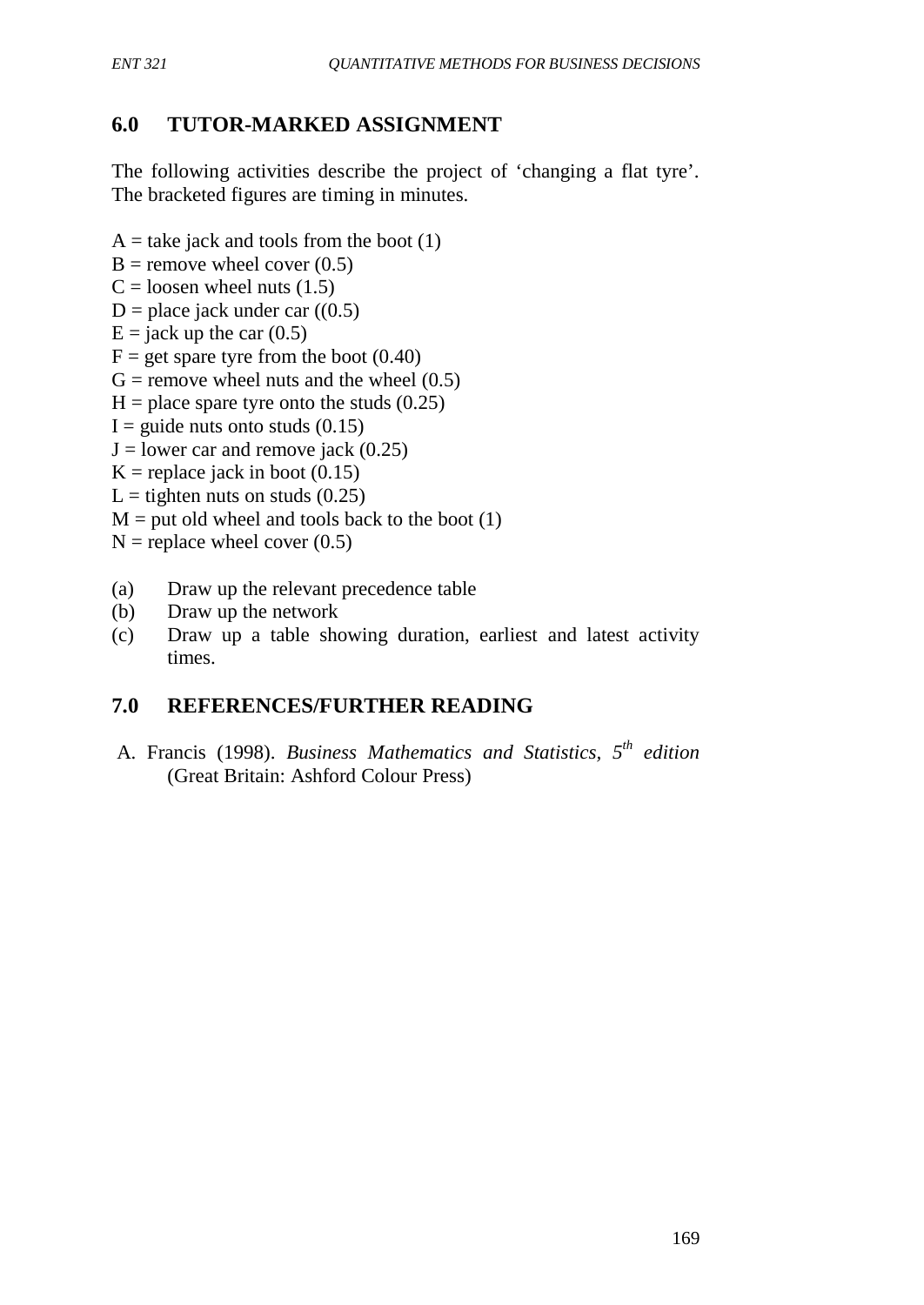# **MODULE 4**

- Unit 1 Arithmetic and Geometric Progression
- Unit 2 Interest Rate and Depreciation<br>Unit 3 Present Values and Investment
- Present Values and Investment Analysis

# **UNIT 1 ARITHMETIC AND GEOMETRIC PROGRESSION**

- 1.0 Introduction
- 2.0 Objectives
- 3.0 Main Content
	- 3.1 Progressions
	- 3.2 Arithmetic Progressions (AP)
	- 3.3 Geometric Progression (GP)
- 4.0 Conclusion
- 5.0 Summary
- 6.0 Tutor-Marked Assignment
- 7.0 References/Further Reading

# **1.0 INTRODUCTION**

As a preliminary, this unit begins with discussions on sequences of numbers referred to as arithmetic and geometric progressions. The form of each of these, including the formulae for calculating the totals are also discussed. The important practical business applications of progression will be presented for your future adaptation to investment decisions.

## **2.0 OBJECTIVES**

At the end of this unit, you should be able to:

- interpret the concepts of arithmetic and geometric progressions
- explain the computational formulae for arithmetic and geometric progression
- apply the concepts of progressions in daily business and investment decisions.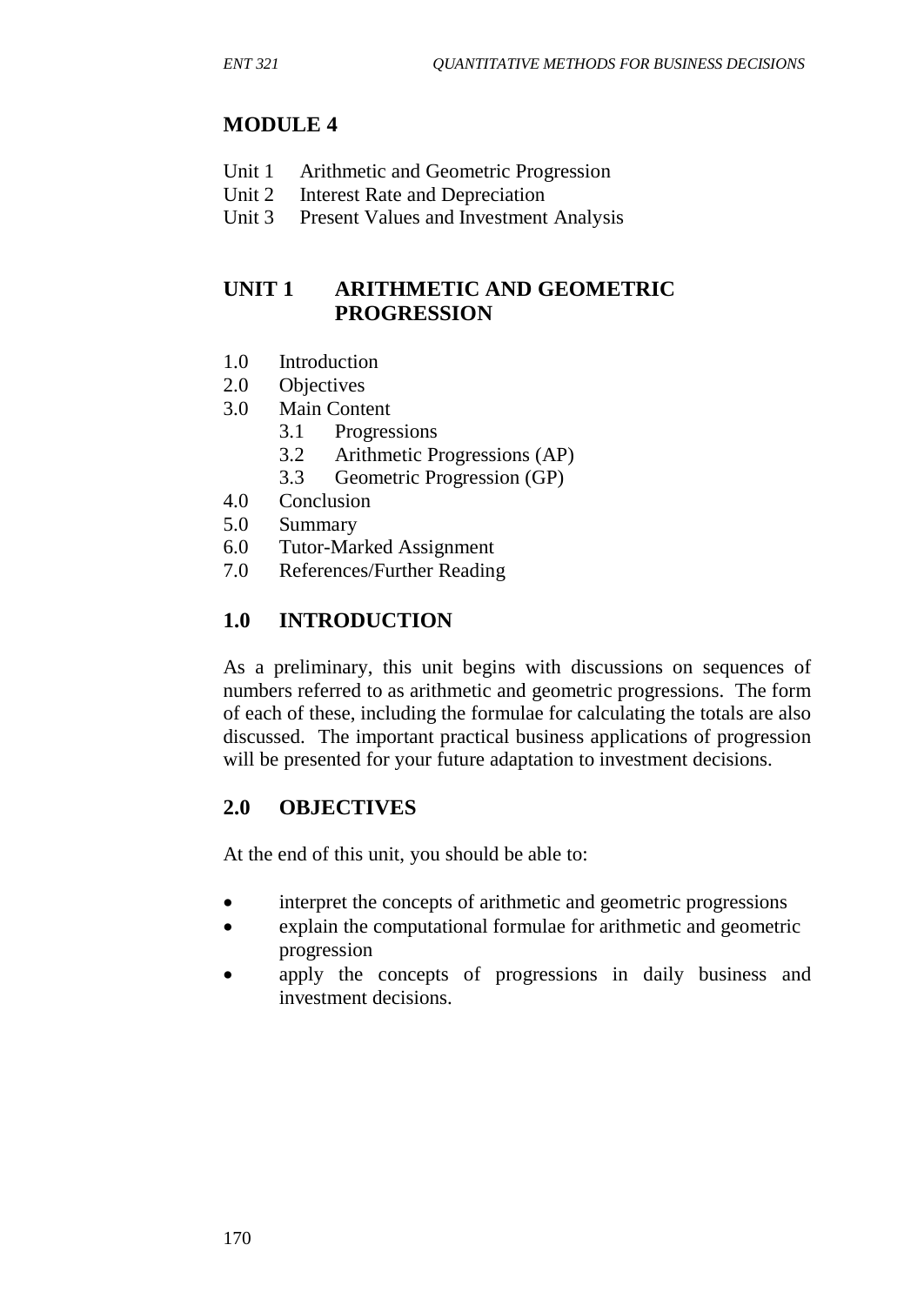# **3.0 MAIN CONTENT**

## **3.1 Progressions**

Mathematical progressions that are often used in business and economics are those of Arithmetic and Geometric progressions. These feature mostly in mathematics of finance, where they are used in calculating interest earnings on investments. Taking these progressions one at a time, discuss as follows.

## **3.2 Arithmetic Progressions (AP)**

An arithmetic progression refers to a sequence of numbers, called *terms*, in which any number after the first can be obtained from the immediate past number by adding a constant number, called the **common difference, d.**

The sequence of numbers: 1, 5, 9, 13, 17, 21, for example is an arithmetic progression, since the common difference between one term and the next is  $4 (5 - 1 = 4; 9 - 5 = 4; 13 - 9 = 4,$  etc.). The constant difference, 4, is the common difference, d.

The first term of an arithmetic progression can be denoted by **a**. This implies that an arithmetic progression takes the general form:

a,  $a + d$ ,  $a + 2d$ ,  $a + 3d$ ,  $a + 4d$  ...

The value of a particular term, the n-th term, and sum of the terms in an arithmetic progression can be ascertained using the following formulae:

1. n-th term =  $a_n = a + (n - 1) d$ ,

Where **a** refers to the first-term; *n* refers to the number of terms in the sequence; and *d* refers to the common difference.

2. Sum of the *n* terms in the sequence  $= S_n = n/2$  [2a + (n – 1) d]

### **Examples**

Consider the progression: 10, 15, 20, 25 … This is an arithmetic progression (AP) as each term is obtained by adding 5 to the previous term. The first term in this progression is 10 and the common difference,  $d = 5$ .

To find the value of the  $6<sup>th</sup>$  term,  $a<sub>6</sub>$ , and the sum of the first 8 terms of this progression, you will do the following: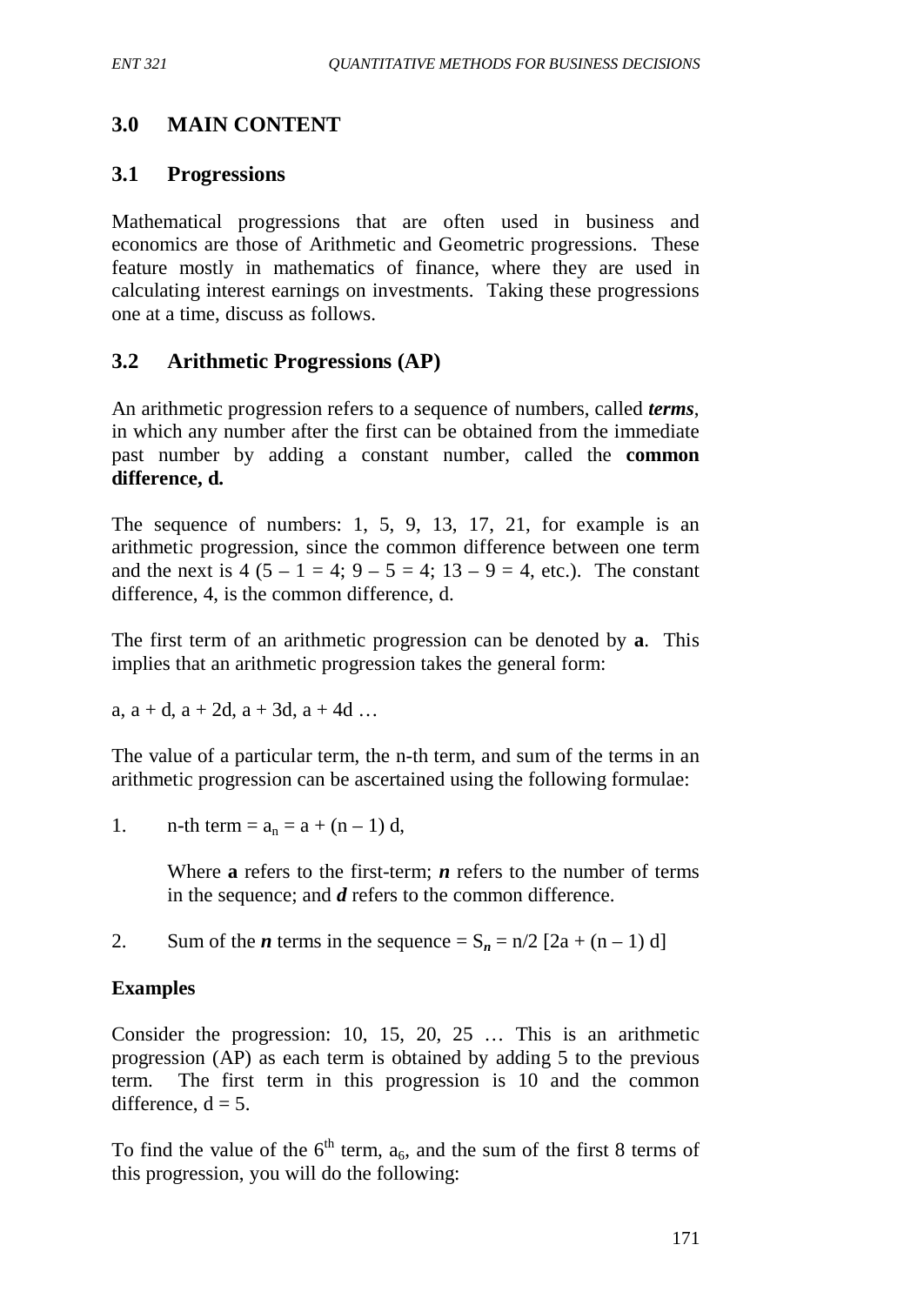First, identify the progression (AP), with first term,  $a = 10$  and the common difference,  $d = 5$ . From the formula,

$$
a_n = a + (n - 1)d, \text{ you get:}
$$
  
\n
$$
6^{th}\text{- term} = a_6 = 10 + (6 - 1)(5), \text{ since } n = 6.
$$
  
\n
$$
a_6 = 10 + 25 = 35.
$$

It follows that the  $6<sup>th</sup>$  term of this progression has the value of 35.

You will obtain the sum of the first 8 terms of this progression using the stated formula for the sum of n terms (that is, 8 terms in this case):

$$
Sn = S8 = 8/2 [2a + (n - 1) d]
$$

$$
= 4[2(10) + (8 - 1) (5)]
$$

$$
= 4[20 + 35]
$$

$$
= 4(55)
$$

$$
= 220.
$$

This means that the sum of the first 8 terms of the progression in question is 220.

## **3.3 Geometric Progression (GP)**

A Geometric Progression (GP) defines a sequence of numbers, referred to as **terms**, in which any term after the first can be obtained from its immediate past term or predecessor by multiplying this past term by a constant term, called the **common ratio** (*r*). Like the arithmetic progression, the first term of the geometric progression is denoted by the letter *a.*

For instance, the sequence of the numbers: 5, 15, 45, 135 … is a geometric progression since each term is being multiplied by the same constant term (3 in this case) to obtain the next term in the sequence. Notice that you can obtain this constant term (that is 3) by dividing the new term by its immediate past term or predecessor:  $15/5 = 3$ ;  $45/15 =$ 3; and  $135/45 = 3$ . This constant term is the common ratio denoted by  $r$ .

The general form of Geometric Progression can be presented as follows:

$$
GP = a, ar, ar^2, ar^3, ar^4...
$$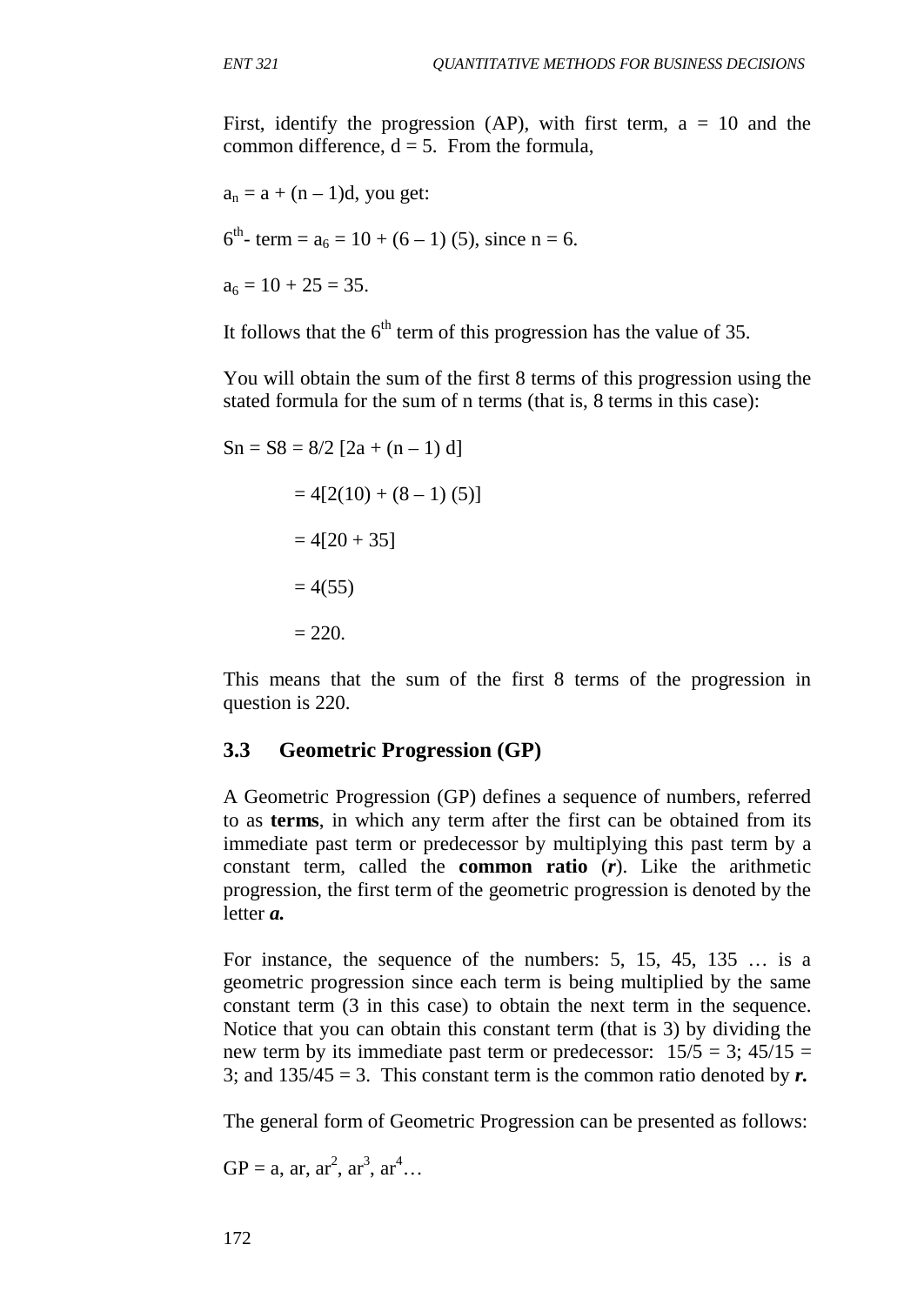In our example above,  $a = 5$  and  $r = 3$ , given the geometric progression as:

5, 
$$
5(3)
$$
,  $5(3)^2$ ,  $5(3)^3$ 

Or, 5, 15, 45, 135

### **Formulae for a Geometric Progression**

If the first term of a geometric progression is given as the letter *a* and the common ratio given as *r*, then:

1. the *nth –term* can be determined by:  $a_n = ar^{n-1}$ 

2. *Sum* of the first *n terms* can be obtained by:

$$
S_n = \frac{a(r^n - 1)}{r - 1} = \frac{a(1 - r^n)}{1 - r}
$$

If the absolute value of r,  $/r < 1$ , the sum to infinity is:

$$
S_{\infty} = a/(1-r)
$$

#### **Examples**

1. Can you find the  $7<sup>th</sup>$  term and the sum of the first 10 terms of the geometric progression: 5, 15, 45, 135 …

### **Solution**

*First*, you should identify this series a geometric progression with the first term,  $a = 5$ , and common ratio,  $r = 3$ . Then using the formula for the nth-term of a geometric progression, you get:

$$
a_n = ar^{n-1}
$$
, where  $n = 7$   
 $a_7 = 5(3)^{7-1} = 5(3)^{6} = 3,645$ 

Using the formula for the sum of a geometric progression, you get:

$$
S_n = \frac{a(r^n - 1)}{r - 1}
$$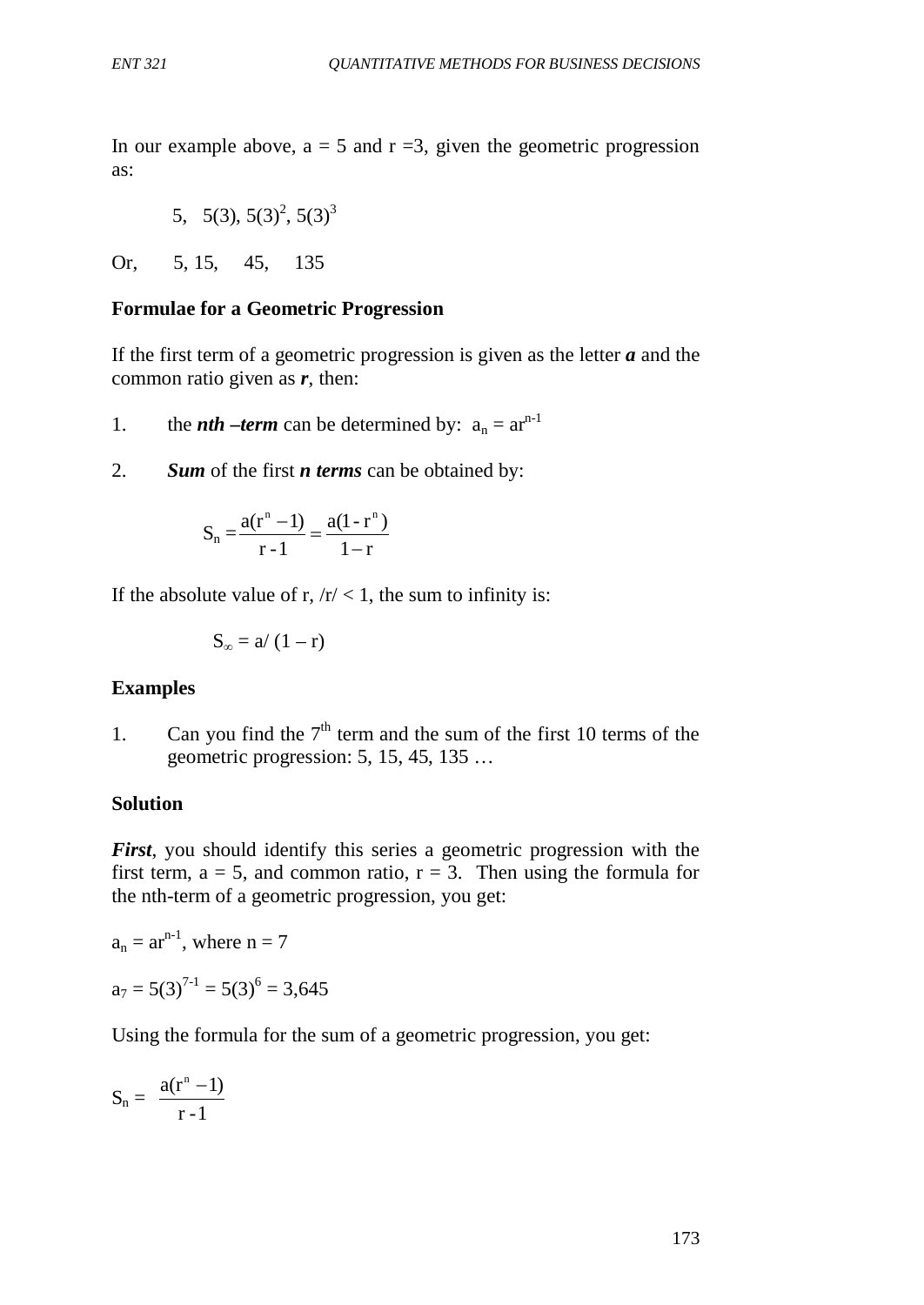Sum of the first 10 terms = 
$$
S_{10} = \frac{5[(3)^{10} - 1]}{3 - 1}
$$
  
=  $\frac{5[59049 - 1]}{2}$   
=  $\frac{295,240}{2}$   
= 147,620

2. Find the *sum to infinity* of the geometric progression:

16, 4, 1, 0.25 … etc

#### **Solution**

Notice that in this progression,  $a = 16$  and  $r = 4/16 = 1/4 = ...$  $= 0.25 < 1$ 

Recall that the sum to infinity is formulated as:

 $S_{\infty} = a/(1 - r)$ , since  $r < 1$  in this example.

Thus  $S_{\infty} = 16/(1 - 0.25) = 16/0.75 = 21.33$ .

#### **SELF ASSESSMENT EXERCISE 1**

- 1. Discuss briefly the basic difference between Arithmetic and Geometric Progressions
- 2. If the first term and common ratio of a geometric progression are denoted by *a* and *r*, respectively, what is the expression used in calculating the sum of the first *n terms*?

#### **4.0 CONCLUSION**

This unit has presented the basic principles of progressions, with special emphasis on arithmetic and geometric progressions. The major conclusions you can draw from the discussions are that:

- 1. the most important applications of progressions in business decisions are in the areas of determination of the numeric values of any term and sum of a given mathematical series.
- 2. the basic difference between an arithmetic progression and a geometric progression is in their constant factors: the common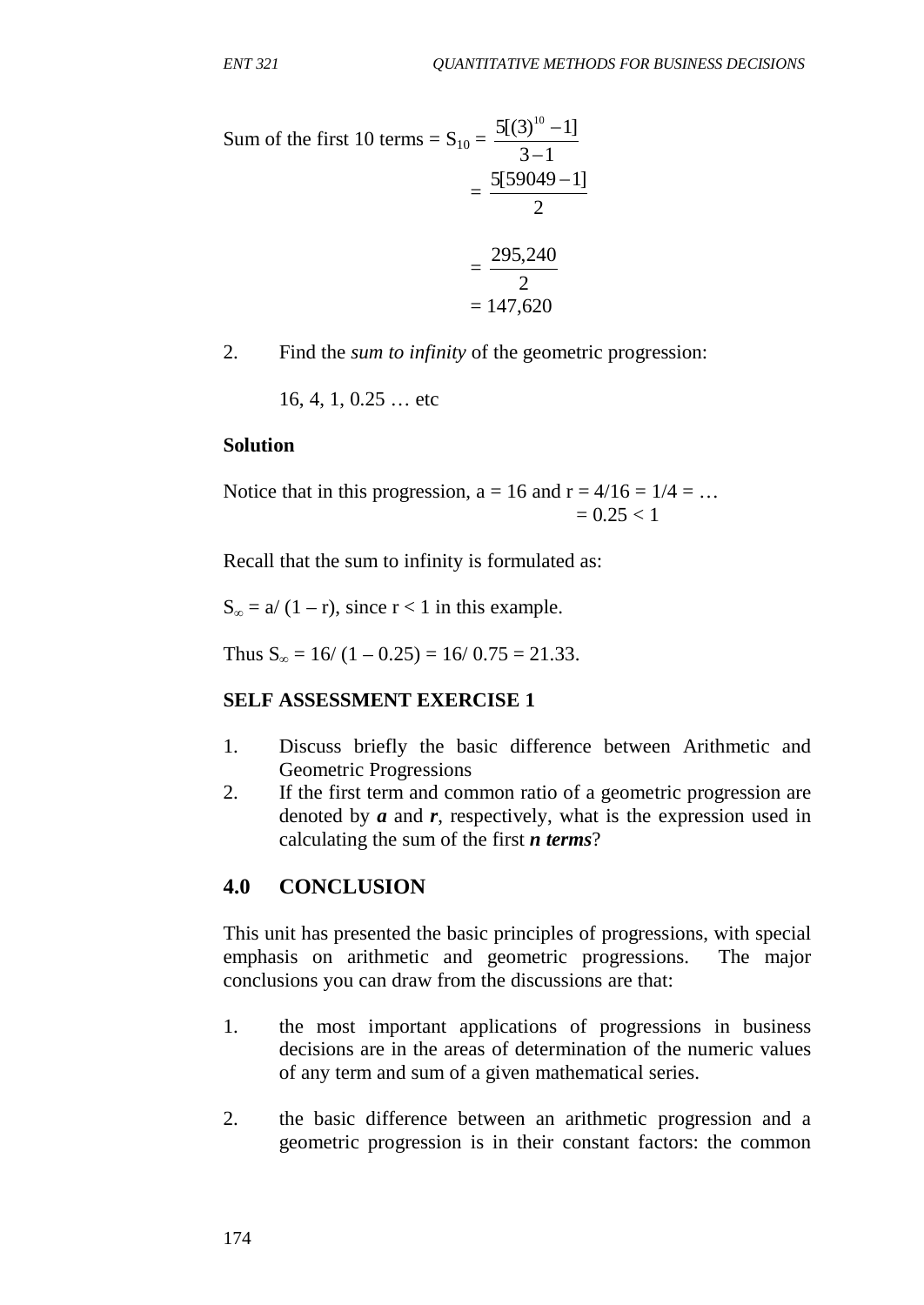difference for an arithmetic progression; and, the common ratio in a geometric progression.

3. identification of the first term and the common factors will enable you know whether a given numeric series is an arithmetic series or a geometric series.

# **5.0 SUMMARY**

The major points you may have learned from this unit can be summarised as follows:

- 1. An arithmetic progression is of the form: a,  $a + d$ ,  $a + 2d$ ,  $A + 3d$ . where *d* represents the common difference, and *a* represents the first term.
- 2. The n-th of an arithmetic progression (AP) is given by:  $a_n = a + (n - 1)d$
- 3. The sum of the first n terms of an AP is given by:  $S_n = n/2[2a + (n-1)d]$
- 4. A geometric progression is of the form: a, ar,  $ar^2$ ,  $ar^3$ ... where *a* is the first term and *r* represents the common ratio.
- 5. The n-th term of a geometric progression is obtained by:  $a_n = ar^{n-1}$
- 6. The sum of the first n-terms of a geometric progression is obtained by:

$$
S_n = \frac{a(r^n - 1)}{r - 1} = \frac{a(1 - r^n)}{1 - r}
$$

7. Sum of a geometric progression to infinity can be obtained by:  $S_{\infty} = a/(1 - r)$ 

# **6.0 TUTOR-MARKED ASSIGNMENT**

- (1) Find the sum of the first 15 terms of the progression: 48, 40, 32, 24 …
- (2) Find the  $6<sup>th</sup>$  term and the sum of the first 8 terms of the progression: 1, 3, 9, 27 …
- (3) Find the sum to infinity of the progression: 14, 14(0.8), 14(0.8)<sup>2</sup>, 14(0.8)<sup>3</sup>...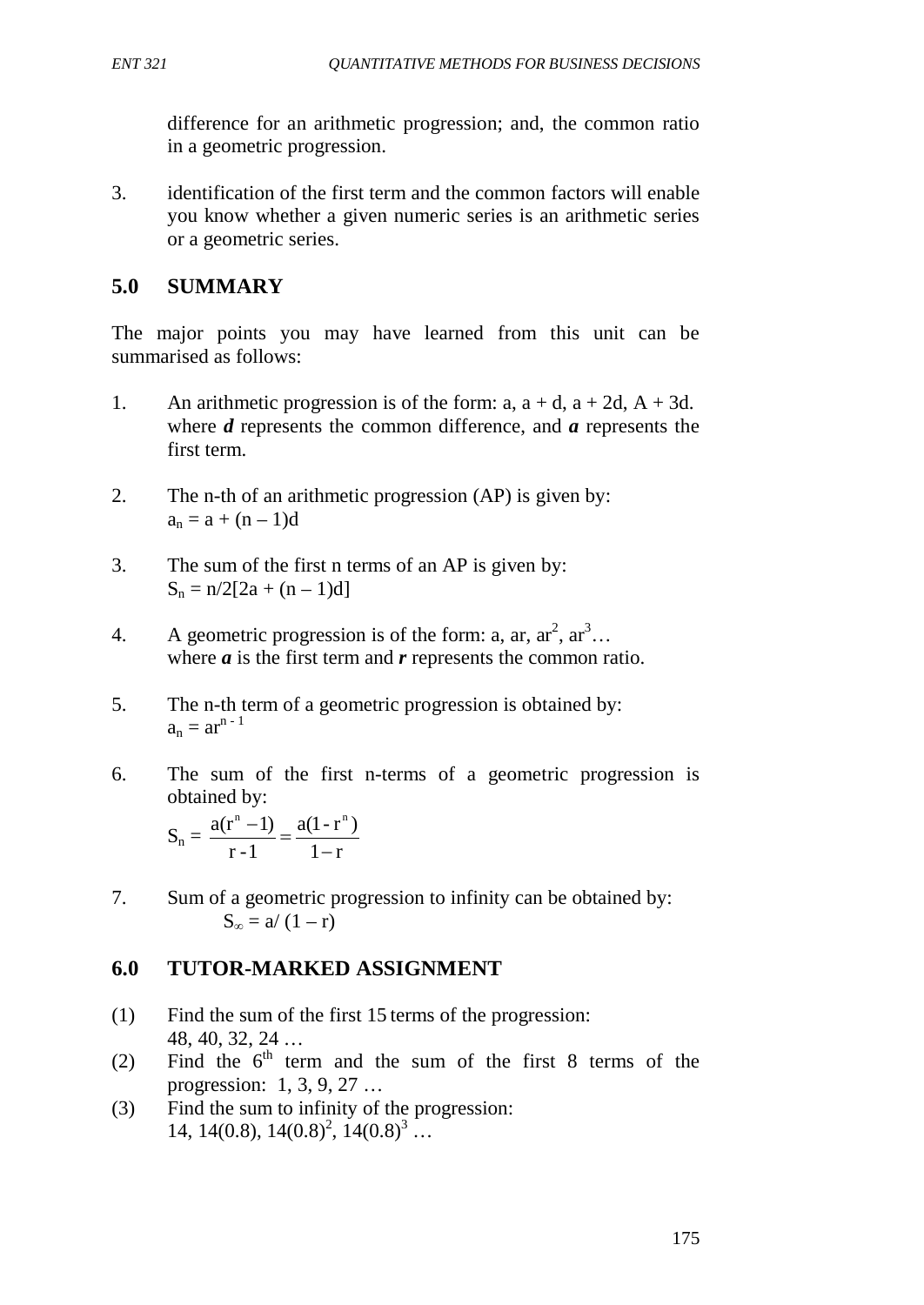# **7.0 REFERENCES/FURTHER READING**

A. Francis (1998). *Business Mathematic and Statistics, 5th edition* (Great Britain: Ashford Colour Press).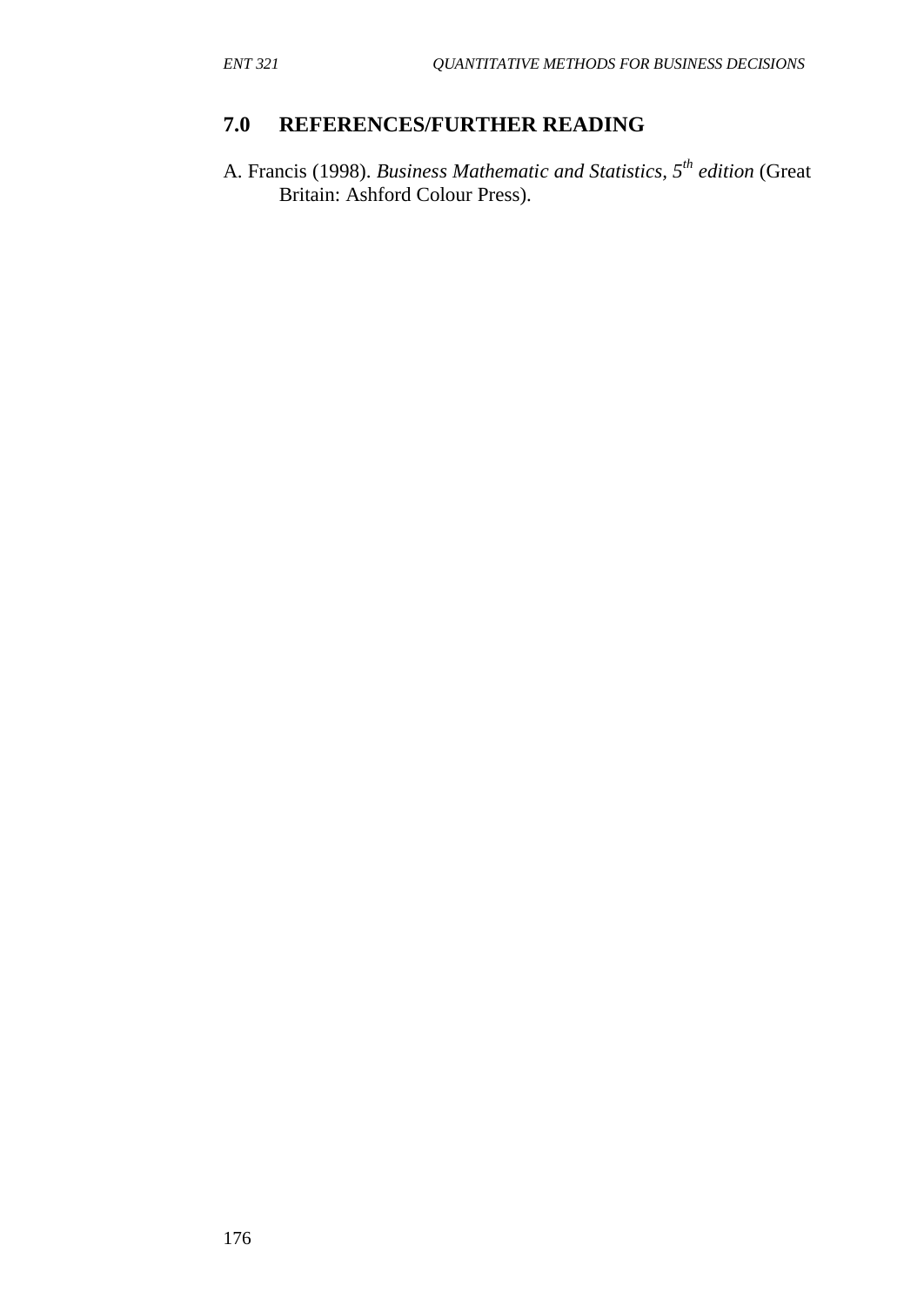# **UNIT 2 INTEREST RATE AND DEPRECIATION**

## **CONTENTS**

- 1.0 Introduction
- 2.0 Objectives
- 3.0 Main Content
	- 3.1 Simple Interest, Compound Interest, and Depreciation
		- 3.1.1 Simple Interest
		- 3.1.2 Compound Interest
	- 3.2 Formulae for Amount Accrued: Simple and Compound Interest
		- 3.2.1 Accrued Amount for Simple Interest
		- 3.2.2Accrued Amount for Compound Interest
	- 3.3 Nominal and Effective Interest Rates
	- 3.4 Depreciation
		- 3.4.1 The Straight Line Depreciation
		- 3.4.2 Reducing Balance Depreciation
- 4.0 Conclusion
- 5.0 Summary
- 6.0 Tutor-Marked Assignment
- 7.0 References/Further Reading

# **1.0 INTRODUCTION**

The terms interest rate and depreciation are fundamental concepts in business and economics. Interest is earned on money you invested and paid on money you borrowed. To discuss interest rates and depreciation in an understandable manner, you need to understand the principles behind progressions, and the differences between simple and compound interest. This unit will put these issues together for you to understand.

# **2.0 OBJECTIVES**

At the end of this unit, you should be able to:

- identify the differences between simple and compound interest and how they can be calculated
- explain nominal and effective interest rates
- recognise the basic concept of depreciation and how it can be calculated.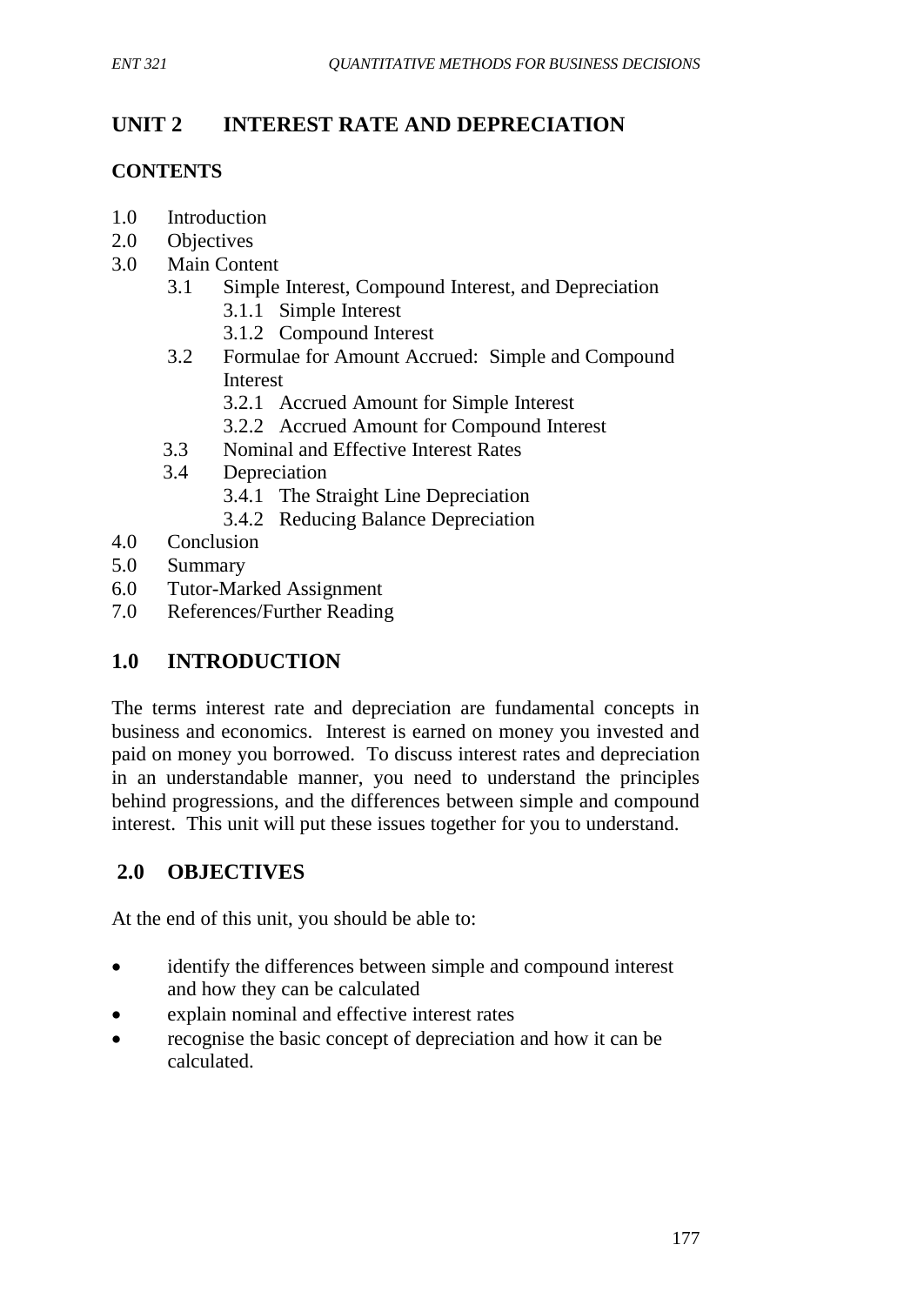# **3.0 MAIN CONTENT**

### **3.1 Simple Interest, Compound Interest, and Depreciation**

If a given amount of money is invested over a number of years, the interest earned can be dealt with in two ways:

## **3.1.1 Simple Interest**

In simple interest calculations, interests earned are not added back to the principal amount invested.

For **example**, suppose N1000 is invested at 15 percent simple interest per year. You can use the following table to show the state of the investment on a yearly basis:

#### **Table 17.1: Annual Interest Earnings on Investment**

| Year           | Principal<br>Amount | Interest          | <b>Cumulative Amount</b> |
|----------------|---------------------|-------------------|--------------------------|
|                | (P)                 | Earned15% of<br>P | Accrued $(P + interest)$ |
|                |                     |                   | Earned)                  |
|                | N <sub>1000</sub>   | N <sub>150</sub>  | $N(1000 + 150) =$        |
|                |                     |                   | N <sub>1</sub> ,150      |
| $\overline{2}$ | N <sub>1000</sub>   | N <sub>150</sub>  |                          |
|                |                     |                   | $N(1,150 + 150) =$       |
| 3              | N1000               | N <sub>150</sub>  | N <sub>1</sub> ,300      |
|                |                     |                   |                          |
|                |                     |                   | $N(1,300 + 150) =$       |
| etc            |                     |                   | N <sub>1</sub> ,450      |
|                |                     |                   |                          |

## **3.1.2 Compound Interest**

In compound interest calculations, you add interest earned back to the previous amount accrued.

Example, suppose that the N1000 is invested at 15 percent compound interest, the state of this investment can be shown annually according to table 17.2 below: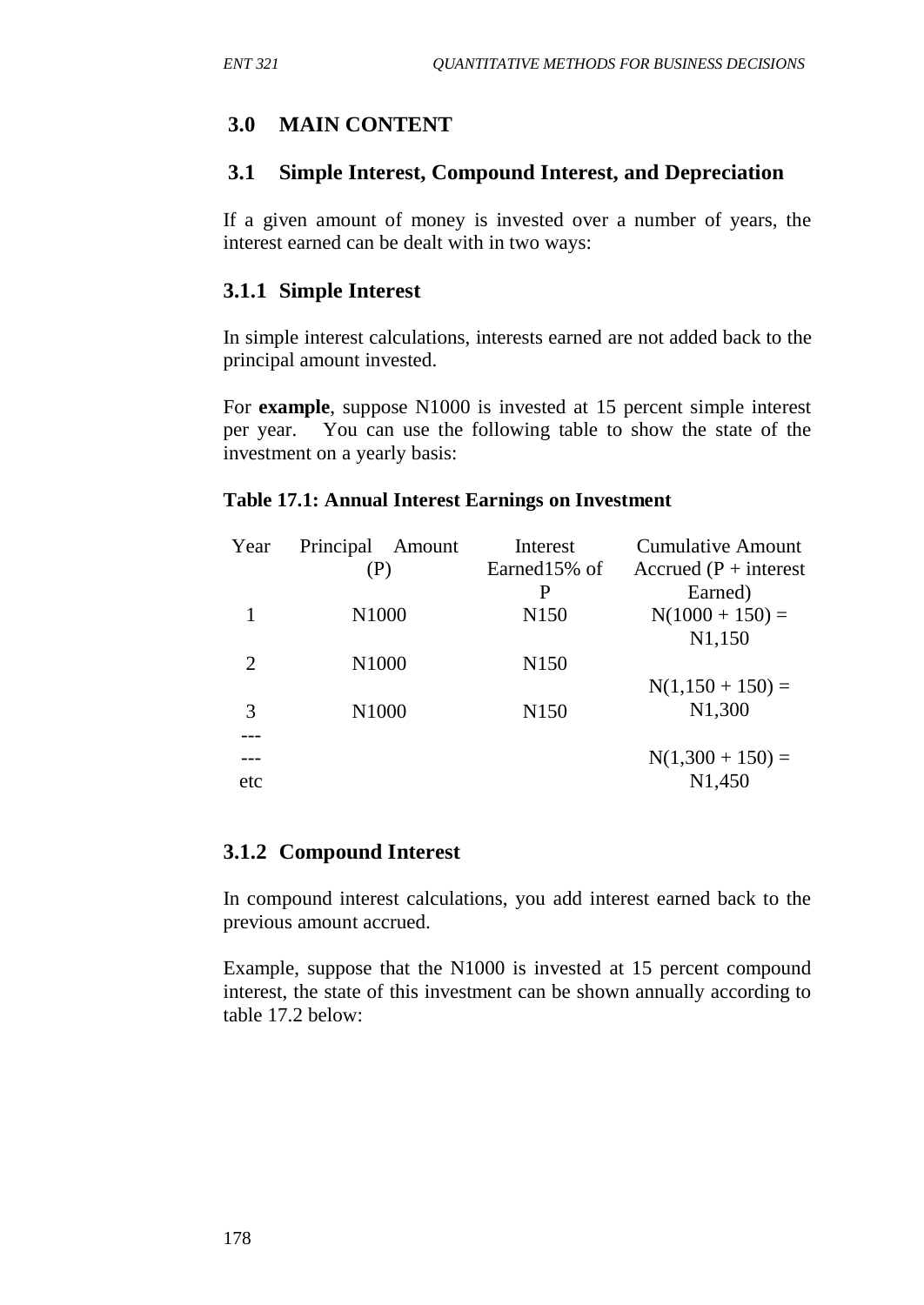| Year     | Principal              | Interest Earned 15% of Cumulative Amount |                     |
|----------|------------------------|------------------------------------------|---------------------|
|          | Amount $(P)$           |                                          | Accrued             |
|          | N1000                  | 15\% of $1000 = N150$                    | N <sub>1</sub> ,150 |
| 2        | N <sub>1</sub> ,150    | 15\% of $1150 =$                         | N1,172.50           |
| 3        | N <sub>1</sub> ,172.50 | N <sub>172.50</sub>                      | N1,348.38           |
| $\cdots$ |                        | 15\% of $1172.5 =$                       |                     |
|          |                        | N <sub>175.88</sub>                      |                     |

#### **Table 17.2: Investment Compounded at 15% annually**

### **3.2 Formulae for Amount Accrued: Simple and Compound Interest**

### **3.2.1 Accrued Amount for Simple Interest**

 $A_n = P (1 + nr)$ 

Where:

 $A_n$  = the accrued amount at end of the n-th year

 $P = Principal amount$ 

 $r =$  annual rate of interest

 $n =$  number of years

Note however, that simple interest is of no practical value in modern business situations, since in practice, interest earnings are always compounded.

## **3.2.2****Accrued Amount for Compound Interest**

If a principal amount, P is invested at a compound interest rate of r percent annually over n years then:

 $A_1 = P + rP =$  total amount accrued at the end of the first year

 $= P (1 + r)$ , by factorisation

 $A_2 = P(1 + r) + P(1 + r) r =$  accrued amount at year 1 times r

 $= P (1 + r)(1 + r)$  by factorisation

$$
= P (1+r)^2
$$

Similarly,  $A_3 = P(1 + r)^3$  $A_4 = P(1 + r)^4$ , and so on.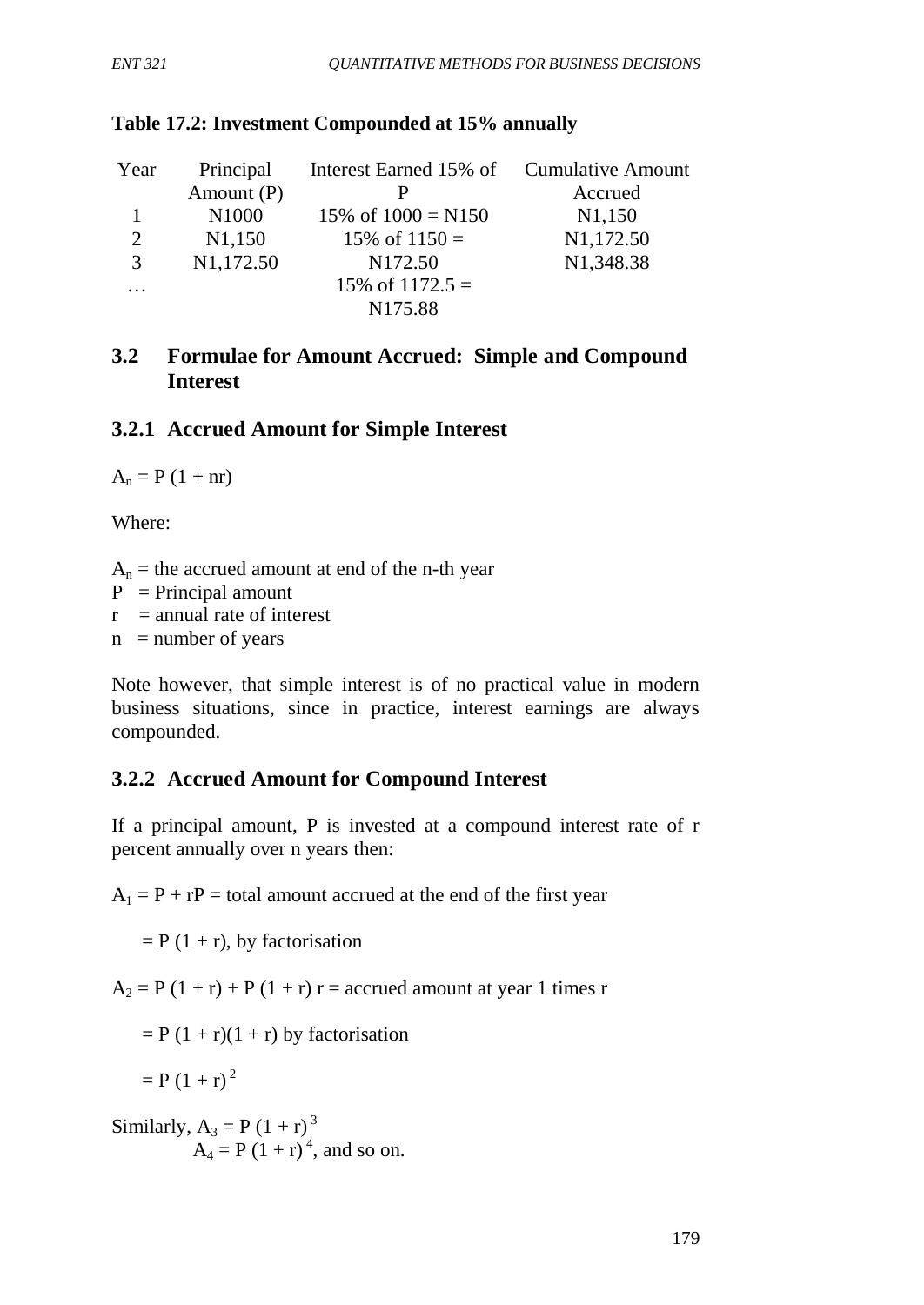For **example**, Assume N50, 000 ( $P = N50$ , 000) is invested by you in the form of Certificate of Deposit (CD) at 10 percent per year  $(r = .10)$ , then:

Amount accrued after **1 year** would be:

 $A_1 = P(1 + r)$ 

$$
= 50,000(1 + 0.10) = 50,000(1.10) = N55,000
$$

Amount accrued after *two* years:

$$
A_2 = P (1 + r)^2 = 50,000(1.10)^2 = N60,500
$$

Amount accrued after **three** years:

$$
A_3 = P (1 + r)^3 = 50,000(1.10)^3 = N66,550,
$$

and so on.

In general terms, if the principal amount, P, is invested at r percent compounded annually. Then the amount accrued over n number of years can be calculated by the formula:

 $A_n = P(1 + r)^n$ where  $A_n$  = the accrued amount at the end of n-th year  $P =$  the principal amount  $r =$  the annual rate of interest  $n =$  number of years.

Note the following points:

1. The above accrued amount formula can be transposed to make the principal, P, the subject by solving for P as follows:

$$
P = A/(1+r)^n
$$

It follows that, given an interest rate, r, the accrued amount, A, and the time period involved, n, the principal amount can be obtained if you know the accrued amount.

For **example**, using our previous example, you may want to calculate the principal amount, given that the annual rate of interest is 10 percent ( $r = 0.10$ ), the accrued amount,  $A = N66$ , 550, and the number of years of interest is  $n = 3$  years. You can calculate the principal amount as follows:  $P = A/(1 + r)^{n}$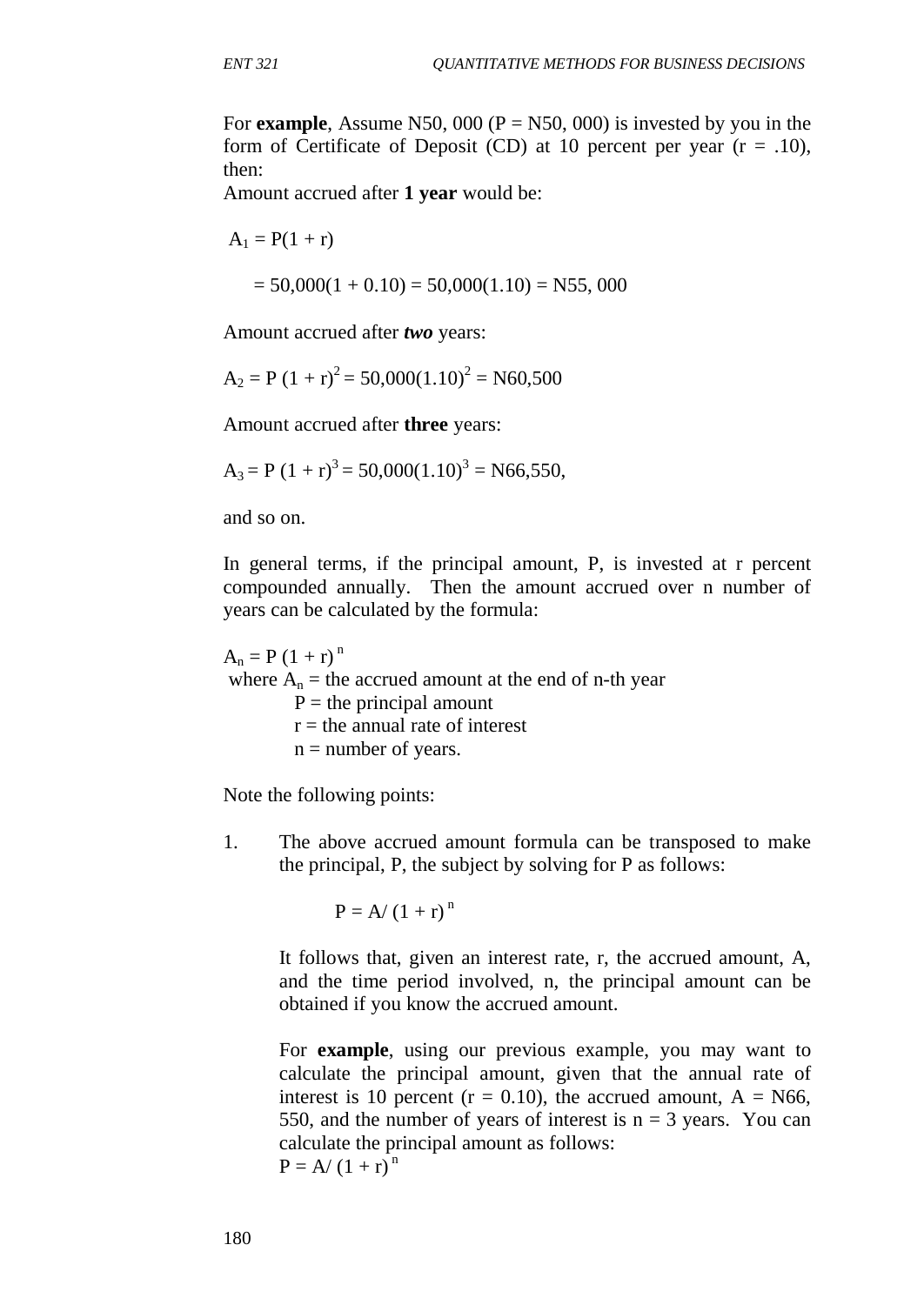$= 66,500/(1 + 0.10)^3$  $= 66,500$  1.33  $=$  N50, 000

2. The standard time period for the calculation of interest earning is usually 1 year, so that the value of n in the formulae is assumed to be the number of years, unless otherwise stated.

# **3.3 Nominal and Effective Interest Rates**

It is a normal practice in business to express interest rates as figures per annum, even though the interest may be compounded over time periods of less than 1 year. The given annual rate in this case is referred to as **nominal rate**.

Compounding may be six-monthly, quarterly, monthly, or daily. The actual annual rate of interest, referred to as **effective rate** or **actual percentage rate (APR),** is **always greater** than the **nominal rate.**

The standard method of determining the **APR** is to make the *effective time* period *equal* to the *compounding* period and actually compound over a 1 year period.

To reflect this proposition, the following formula has been put together for your convenience:

Given the nominal annual rate of interest, the effective rate or actual percentage rate, APR, can be calculated by:

$$
APR = (1 + r/n)^n - 1
$$

Where r is the given annual rate of interest and, n is the number of equal compounding periods in 1 year.

## **Examples**

- 1. A 10 percent nominal rate compounded quarterly will give you an APR of  $(1 + 0.10/4)^4 - 1 = (1.025)^4 - 1 = 1.1038 - 1 = 10.38\%$
- 2. A 10 percent nominal rate compounded monthly will give you an APR of  $(1 + 0.10/12)^{12}$  -  $1 = 1.008$  $^{12}$  -  $1 = 1.1003$  -  $1 = 10.03\%$ .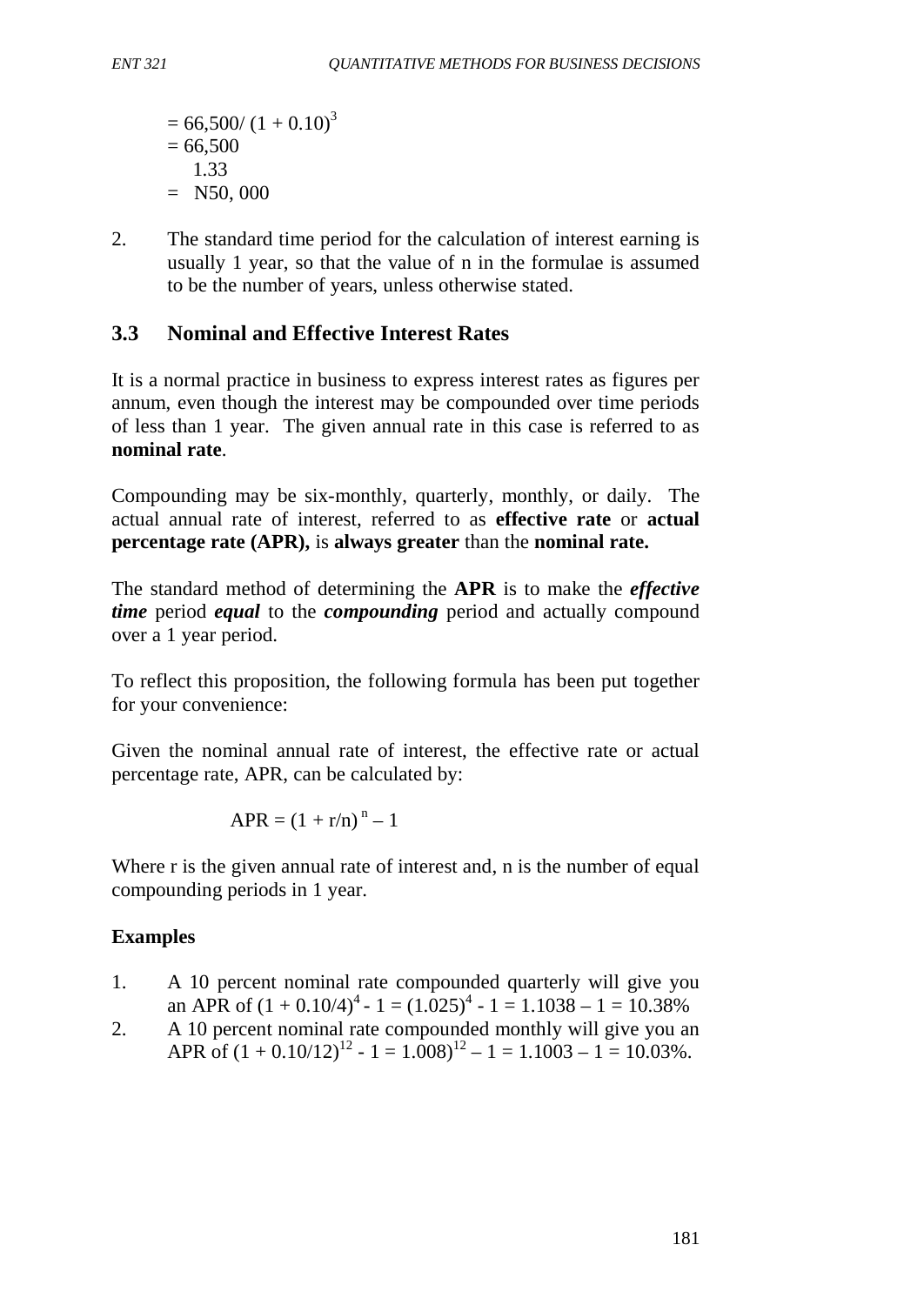### **Other Examples**

Consider the following business situation: A company wanted to spend N300, 000 on a new plant in two years from this point. The current nominal investment rates are at 10 percent per annum:

- 1. What single sum should be invested now if compounding is sixmonthly?
- 2. What is your estimate of the actual percentage rate, APR?

#### **Solutions**

1. Since the compounding period is six-monthly, the investment which you can denote as P will accrue to a value of N300,000 after two years (four six-monthly) periods. You can observe that the interest rate for each six-month period is  $(10/2) = 5$  percent.

Use the compounding (accrued amount) formula, you get:

 $300,000 = P (1 + 0.05)^4$ , and solving for P you get:

 $P = \frac{300,000}{(1 + 0.05)^4}$ +

 $= 300,000/(1.05)^4$ 

 $= 300000/1.216 = N246, 710.53.$ 

This implies that the amount to be invested is N246, 710.53 approximately.

2. When you apply the actual percentage rate (APR) formula, you will get:

 $APR = (1 + r/n)^{n} - 1$  $=(1 + 0.10/2)^2 - 1$  $=(1 + 0.05)^2 - 1$  $=(1.05)^{2} - 1 = 0.1025$  or 10.25%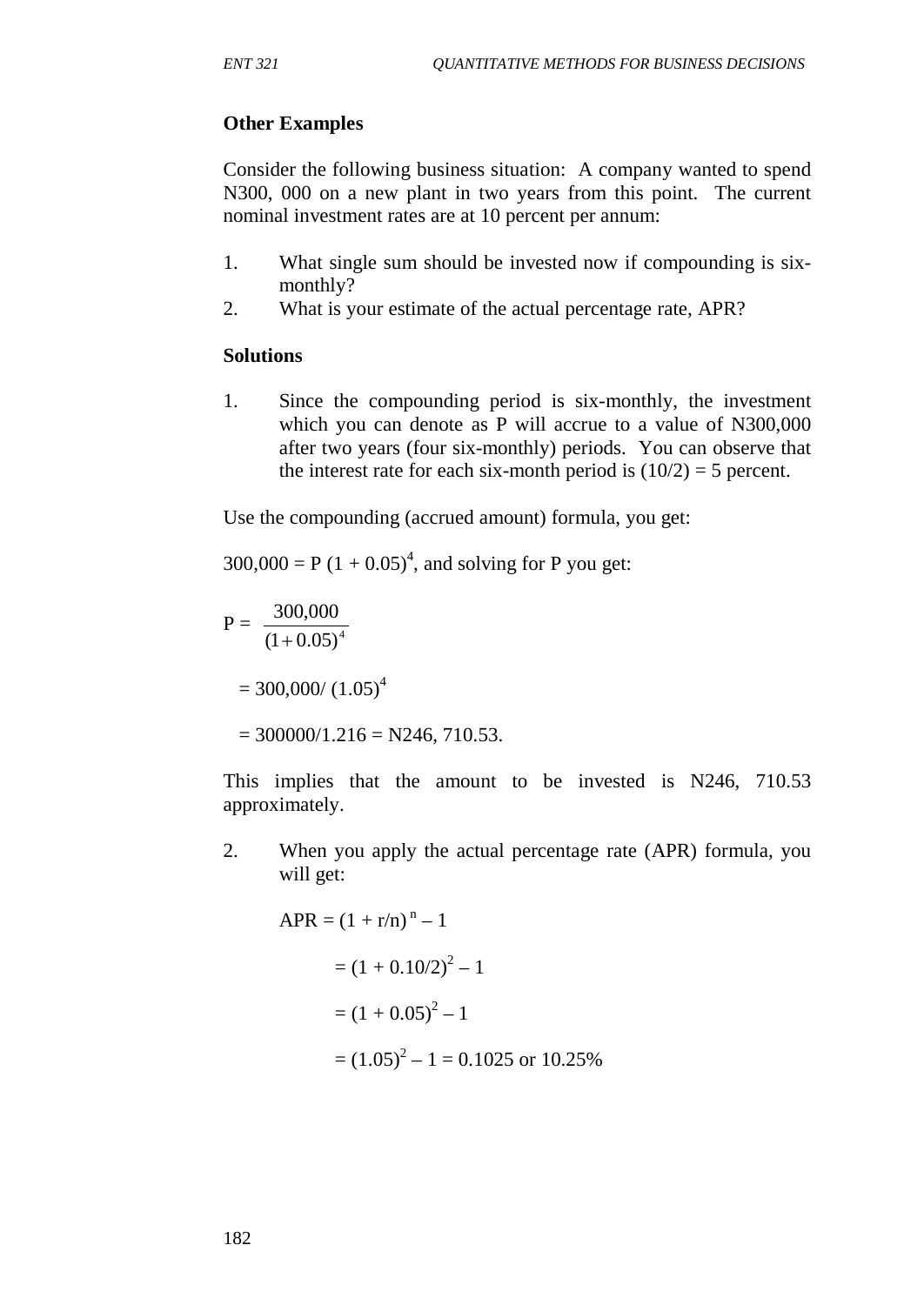# **3.4 Depreciation**

You can refer to *'depreciation'* as an allowance made in estimate, valuation or accounting balance sheets, usually for wear and tear. Two of the various methods used in calculating depreciation include:

- 1. **Straight Line** (or equal installment) depreciation; and,
- 2. **Reducing Balance** depreciation.

You can regard these two methods as the converse of the interest rate calculation techniques we discussed earlier. This means that, instead of adding value to an original principal amount, P, as in the calculation of interest, some values are taken out in order to reduce the original amount. Straight line depreciation is the converse of simple interest. In straight line depreciation, amounts are subtracted, rather than added. In reducing balance depreciation method, you get the converse of compound interest.

# **3.4.1 The Straight Line Depreciation**

As you noticed earlier, the straight line depreciation method requires that you subtract the same amount from the original book value of investment each year. For instance, if the value of a given machine is to depreciate from N250,000 to N50,000 over a period of five years, then the yearly depreciation will be:

$$
\frac{N(250,000 - 50,000)}{5}
$$
  
= 
$$
\frac{N200,000}{5}
$$
  
= N40,000

# **3.4.2 Reducing Balance Depreciation**

If you need to depreciate some values, say P, by r percent, you need to calculate P  $(1 - r)$ . You will notice that the multiplier is now  $1 - r$ , rather than  $1 + r$  as was with the case of compound interest calculations where you were calculating the value  $P(1 + r)$ . If you carry out the depreciation successively in n-times the accrued depreciation value will be  $P(1 - r)^n$ .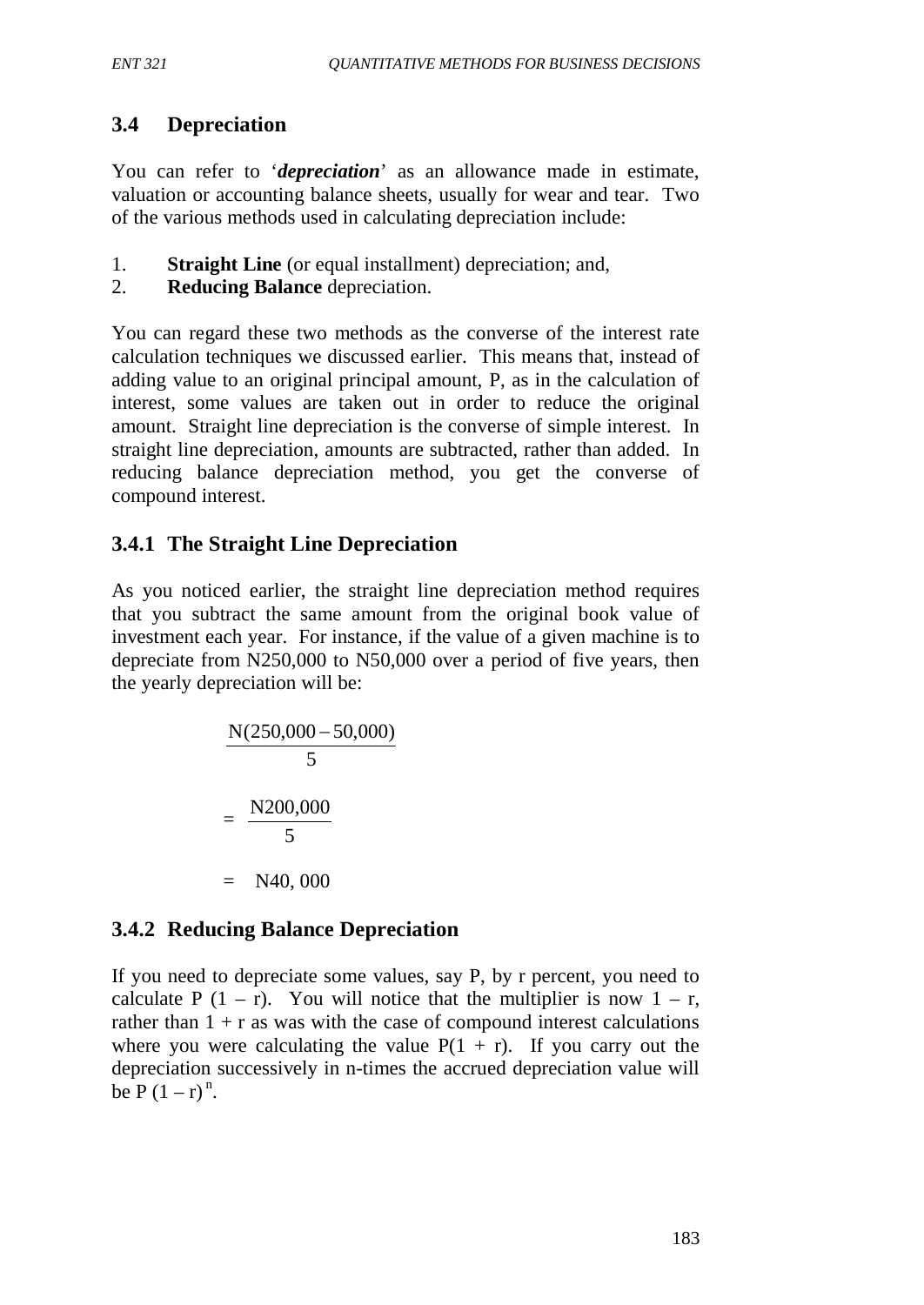For example, if N250, 000 is depreciated by you by 10 percent ( $r =$ 0.10), over four time periods ( $n = 4$ ), your final depreciated value will be:

N { $250,000(1-0.10)^4$ }  $= N \{250,000(0.90)^4\}$  $= N164, 025.$ 

The formula for reducing balance depreciation can be written as follows:

 $D = P(1 - r)^n$ 

Where  $D =$  depreciated value at the end of the n-th time period

 $P =$  the original book value

 $r =$  depreciation rate

 $n =$  number of time periods, normally in years.

#### **SELF ASSESSMENT EXERCISE 1**

- 1. If the sum of N560, 000 is invested at 16 percent simple interest. How much would have accrued after 8 years?
- 2. Find the amount of:
	- (a) N150, 000 compounded at 15 percent over 4 years
	- (b) N200, 000 compounded at 12.5 percent over 7 years.

#### **4.0 CONCLUSION**

This unit has revealed that interest rate and depreciation are fundamental concepts in business and economics. Interest is earned on money you invested and paid on money you borrowed. To discuss interest rates and depreciation in an understandable manner, you need to understand the principles behind progressions, and the differences between simple and compound interest. This and the immediate past unit have put these issues together for you to understand.

The unit also points out that the standard time period for the calculation of interest earning is usually 1 year, so that the value of n in the interest rate formulae is assumed to be the number of years, unless otherwise stated.

It is a normal practice in business to express interest rates as figures per annum, even though the interest may be compounded over time periods of less than 1 year. The given annual rate in this case is referred to as **nominal rate**.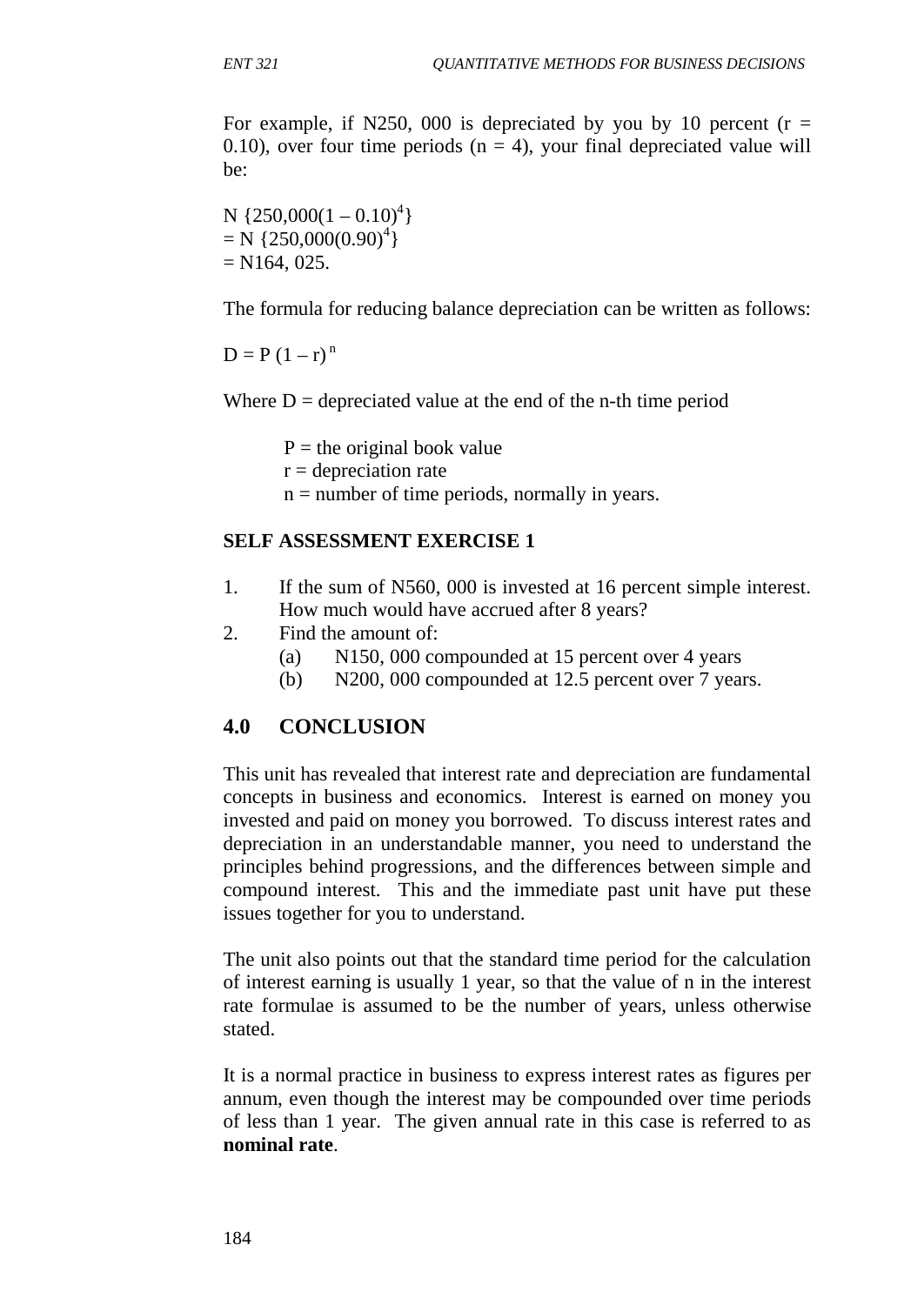Compounding may be six-monthly, quarterly, monthly, or daily, and, the actual annual rate of interest, referred to as **effective rate** or **actual percentage rate (APR),** is **always greater** than the **nominal rate.**

The standard method of determining the **APR** is to make the *effective time* period *equal* to the *compounding* period and actually compound over a 1 year period.

# **5.0 SUMMARY**

The major issues presented in this unit can be summarised as follows:

- 1. In simple interest calculations, interest earned are not added back to a principal amount, while in compound interest calculation, interest earned is added back to the previously accrued amount
- 2. The actual percentage rate of interest (APR) is always greater than the nominal rate and is formulated by:

 $APR = (1 + r/n)^n - 1.$ 

The term "depreciation" refers to an amount made in estimate, valuation or accounting balance sheet. There are two major techniques employed in the calculation of depreciation, including:

- 1. The straight line depreciation technique, requiring that you subtract some amount from the original book value of a given investment each year.
- 2. Reducing balance depreciation, which is a direct opposite of the computational process for compounding interest. The formula for this type of depreciation is worth noting again:

 $D = P (1 - r)^n$  = the depreciated value at end of the n-th time period.

# **6.0 TUTOR-MARKED ASSIGNMENT**

A business firm invests N400, 000 per year (at the end of every year) at 15 percent compounded to meet a fixed obligation at a particular time period. If the obligation is N800, 000 to be paid in exactly three years from now, what single sum to be invested now needs to be added in order to meet the obligation.

# **7.0 REFERENCES/FURTHER READING**

A. Francis (1998). *Business Mathematic and Statistics, 5th edition* (Great Britain: Ashford Colour Press).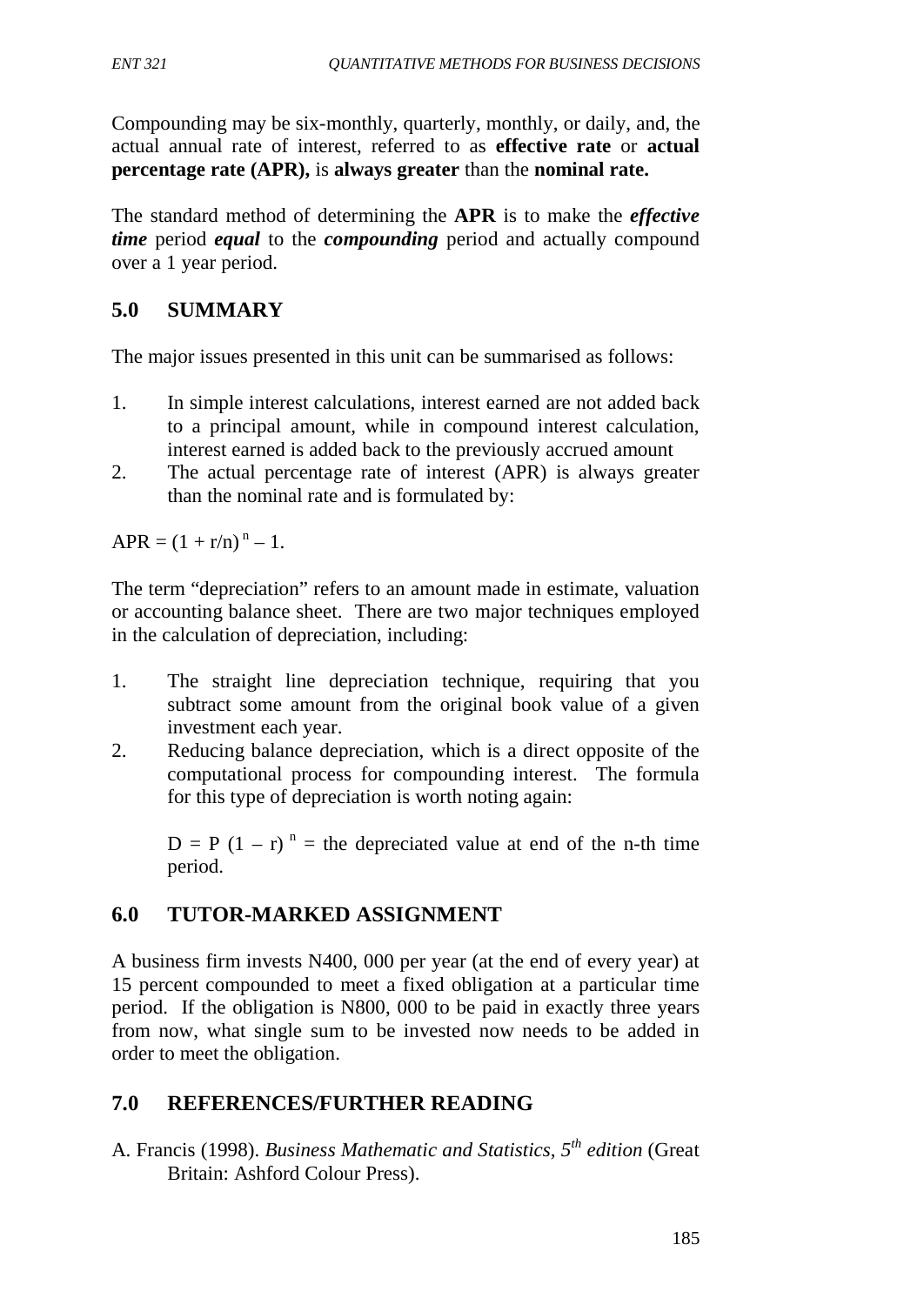## **UNIT 3 PRESENT VALUE AND INVESTMENT APPRAISALS**

#### **CONTENTS**

- 1.0 Introduction
- 2.0 Objectives
- 3.0 Main Content
	- 3.1 Calculation of the Present Value
	- 3.2 Present Value of an Interest-Bearing Debt
	- 3.3 Capital Investment Appraisals
		- 3.3.1 Discounted Cash Flow
		- 3.3.2 The Internal Rate of Return (IRR)
	- 3.4 Comparisons of Different Projects and Different Appraisal **Techniques** 
		- 3.4.1 Comparison of Projects
		- 3.4.2 Comparison of Appraisal Techniques
- 4.0 Conclusion
- 5.0 Summary
- 6.0 Tutor-Marked Assignment
- 7.0 References/Further Reading

# **1.0 INTRODUCTION**

The technique of present value and how it can be applied to future cash flows in order to find their worth in today's money value are becoming essential for any productive real investment outlays. The concept 'Present Value' enables businesses calculate discounted cash flows for investments. Another important tool needed for investment decision is that of investment appraisal method. In this unit, these issues will be thoroughly addressed, with the aim of acquainting you with the basic tools of investment appraisals.

## **2.0 OBJECTIVES**

At the end of this unit, you should be able to:

- describe the present value concept
- discuss investment appraisal techniques
- calculate present values
- define capital investments and the discounted cash flow
- identify concept of internal rate of return (IRR)
- explain profitable investment decisions.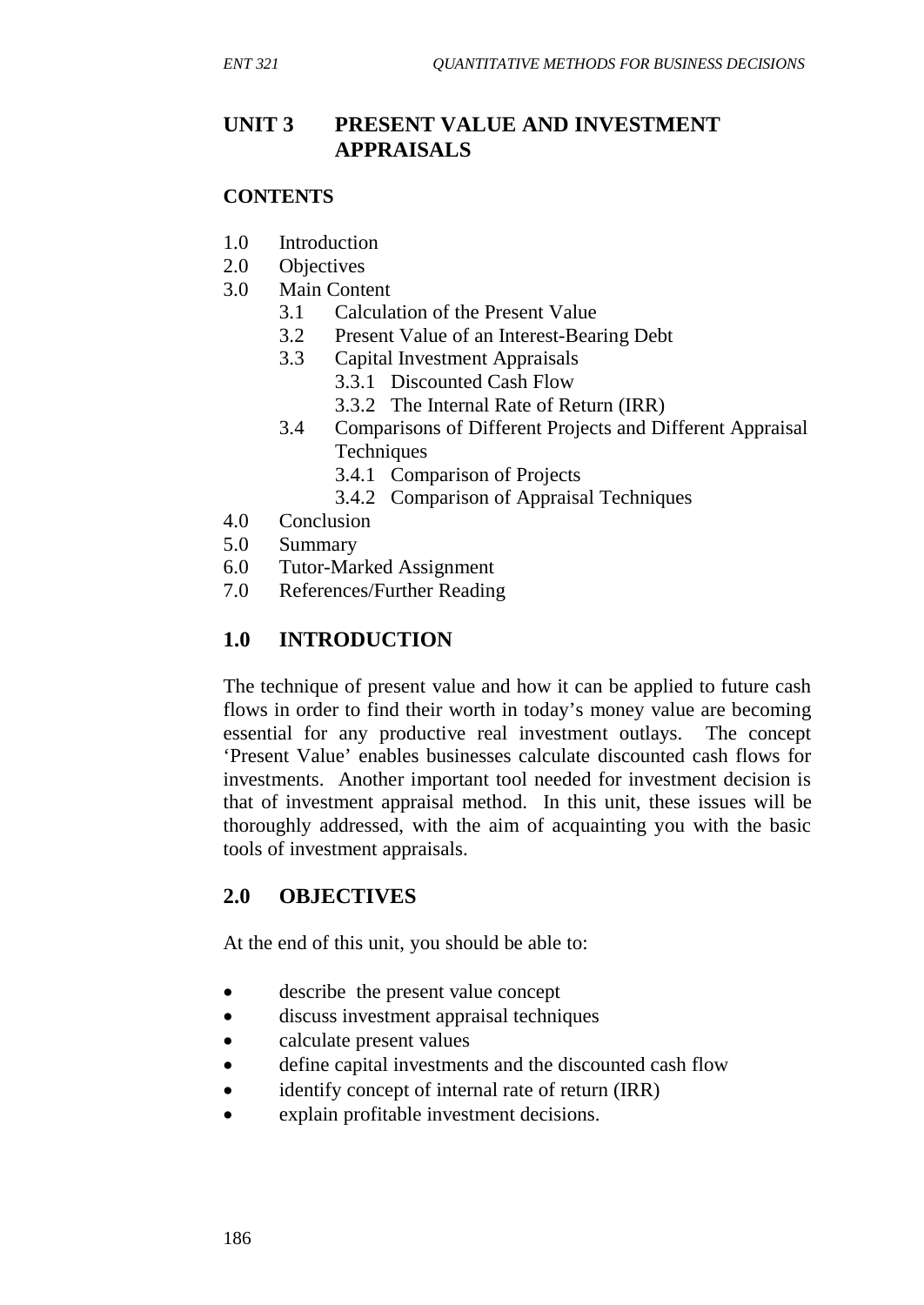## **3.0 MAIN CONTENT**

## **3.1 Calculation of the Present Value**

You can imagine that some money is invested at 10 percent per year. Then, you can invest N10, 000 and earn N1000 in one year time period, and your investment will be worth N11, 000. Or put it differently, the value of N11, 000 in one year time is exactly the same as N10, 000 now. This exemplifies the concept of the present value of a future sum.

To state this precisely, if the current investment rate is 10 percent, then the present value of N11, 000 in one year's time would be:

$$
N(11,000/1.1) = N10,000
$$

Similarly, the present value of N20, 000 in two years time would be:

N (20,000/(1.1)<sup>2</sup> = N16,528.93, and so on.

The **investment rate**, which is 10 percent in this illustration, is referred to as the **discount rate.**The technique for calculation of present value can be generalised using the following formula:

The present value of an amount NA, payable in n year's time, subject to a discount rate of r percent can be obtained by:

 $PV = A/(1 + r)^n$ , Where  $PV = present value$  $A =$  amount payable in n year's time  $r =$  the discount rate  $n =$  the number of time periods in years.

The term in the above formula,  $A/(1 + r)^n$  is known as the **present value factor** or the **discount factor**.

#### **3.2 Present Value of an Interest-Bearing Debt**

The amount of money borrowed by you will always attract interest at an appropriate borrowing rate. Assuming there are no intermediate payments made by you, at the end of the period involved, the amount of debt plus the interest must be repaid by you as a lump sum. This requires the calculation of present value of such amount.

Thus, given that the amount borrowed is say, P at r percent interest compounded for n years, this debt will amount to  $P(1 + r)^n$ . If the investment or discount rate is j percent, the debt amount would have to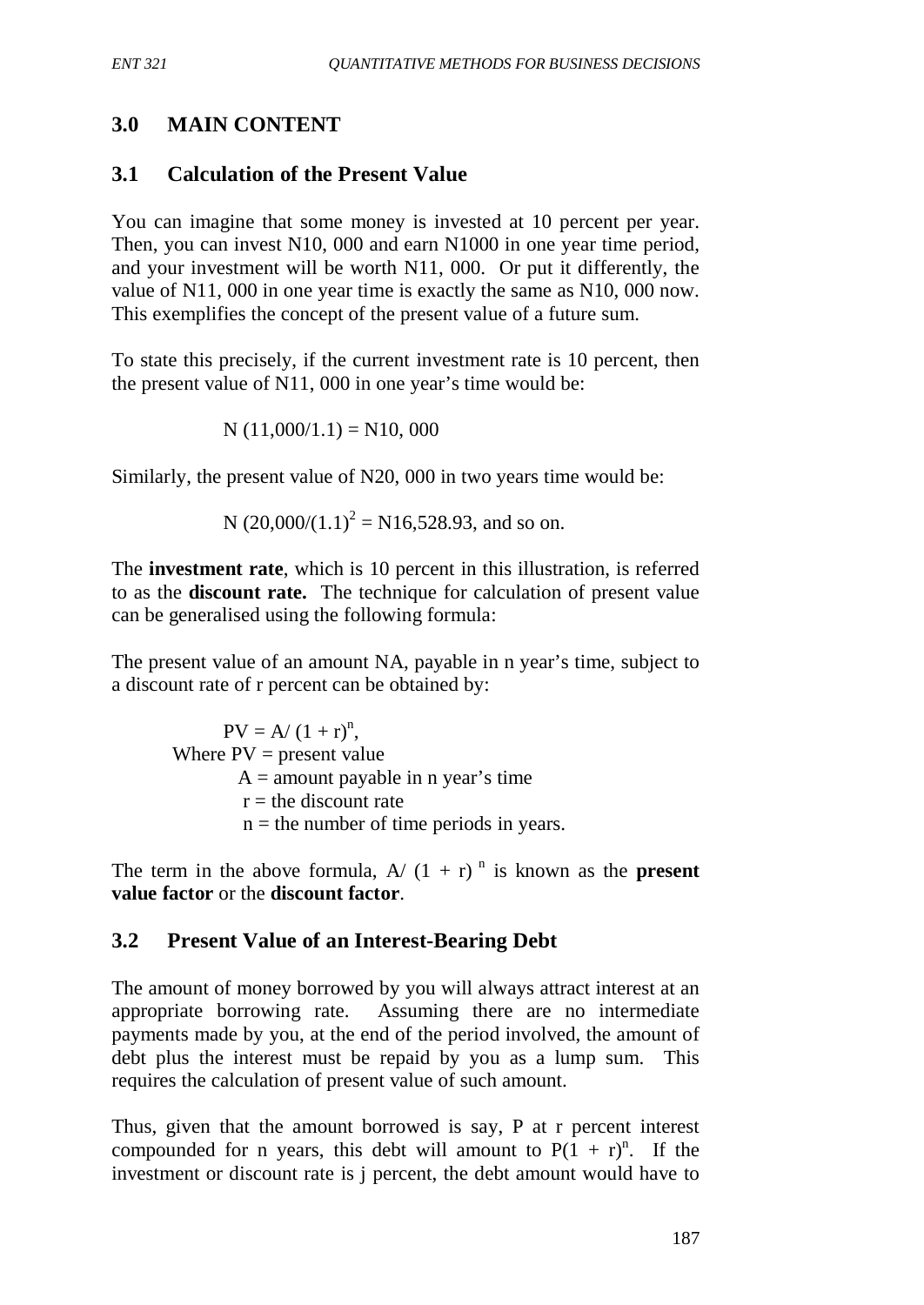be discounted at j percent back over the n years. Thus the present value of the interest-bearing debt is given by the formula:

$$
PV = \frac{P(1+r)^n}{(1+j)^n}
$$

Where  $r =$  the borrowing rate

 $i =$  the discount rate

 $P =$  the original amount borrowed

 $n =$  the number of time periods.

Note that the borrowing rate will always be greater than the investment rate, that is,  $r > j$ , so that the ratio:

$$
\frac{P(1+r)^n}{(1+j)^n}
$$

will always be greater than 1. This is to say that the present value of the debt (PV) will always be greater than P (the original amount borrowed).

#### **Example**

Can you find the present value of a debt valued at N250, 000 taken out over 3 years, with no intermediate payments, given that the borrowing rate is 15 percent per year and the discount rate or the worth of money is 10 percent.

#### **Solution**

The maturity value of the debt will be calculated as:

$$
P(1 + r)^3 = 250,000(1 + 0.15)^3 = N[250,000(1.15)^3] = N3802,218.75
$$

Therefore, the present value becomes:

$$
PV = \frac{3,802,218.75}{(1.10)^3}
$$

$$
= N2, 856,663.22
$$

This means that the original debt of N250, 000 will cost (in today's monetary terms) N2, 856, 663.22 to repay.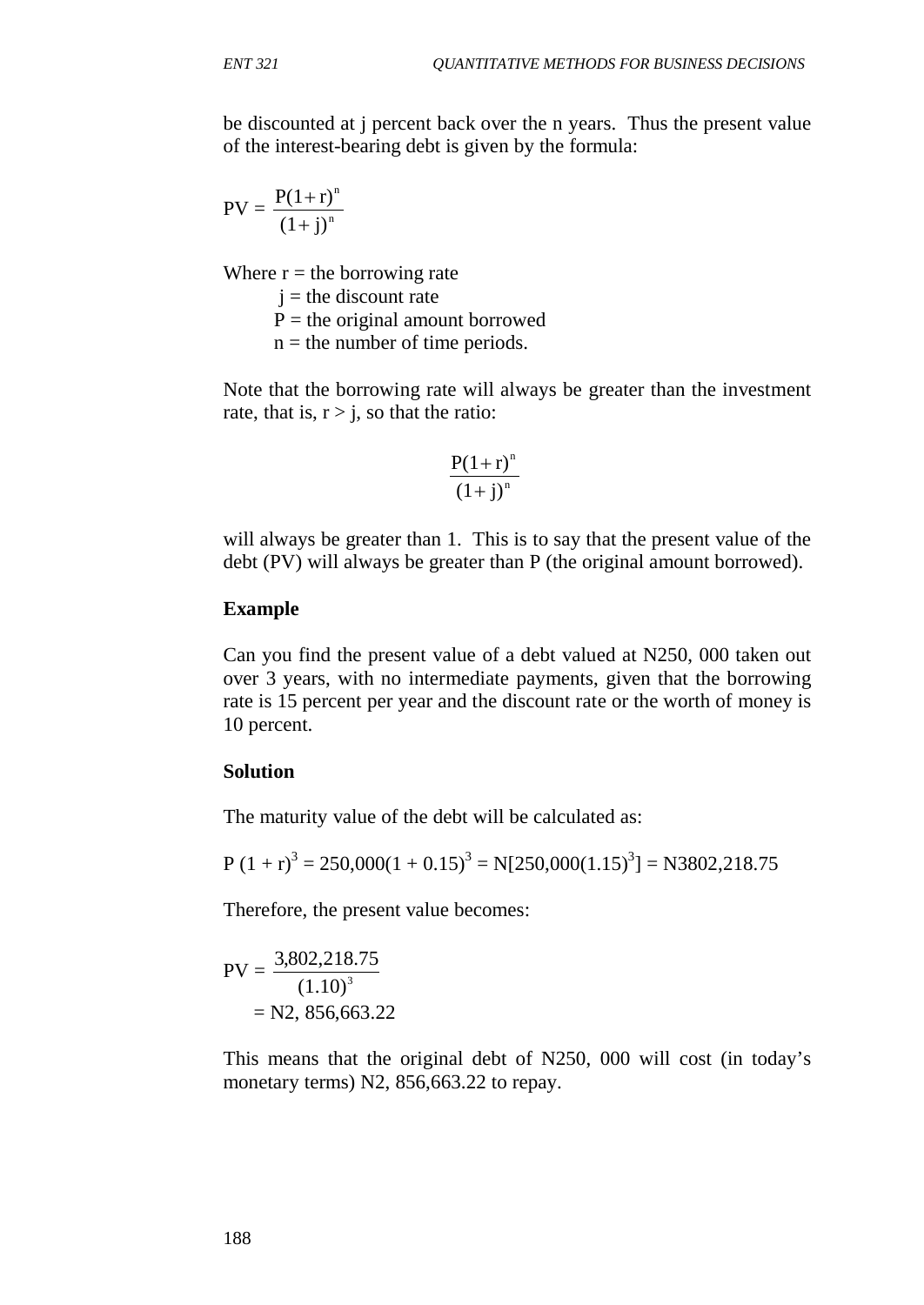## **3.3 Capital Investment Appraisals**

In its simplest form, capital investment is a project consisting of:

- (i) an initial outlay
- (ii) a set of estimated cash inflows and outflows over the life of the project
- (iii) optionally, a resettlement figure which might be as a result of plant resale or shares, or cash settlement for clearing any liabilities in the cause of project execution.

There are many ways you can appraise and compare capital investments, but we look at two ways or techniques, both using the concept of discounting, including:

- 1. Discounted Cash Flow
- 2. Internal Rate of Return (IRR).

### **3.3.1 Discounted Cash Flow**

The discounted cash flow technique involves calculating the sum of the present values of all cash flows associated with an investment project. This sum is referred to as the *Net Present Value (NPV)* of the project. The cash flows are tabulated net per year. The standard presentation format is illustrated by the example that follows.

#### **Example**

Assume that a business project is being considered, with initial costs of N12,000 and corresponding revenues or inflows over the following 4 years of N8,000, N12,000, N10,000, and N6,500, respectively. If the project costs (outflows) over the 4 years are estimated at N8,500, N3,000, N1,500, and N1,500, respectively, and the discount rate is 10 percent, evaluate the project's Net Present Value (NPV).

#### **Solution**

Tables 18.1 and 18.2 below present the project's cash flows and the discounted cash flows respectively. Table 18.2 yields the net present value of the project.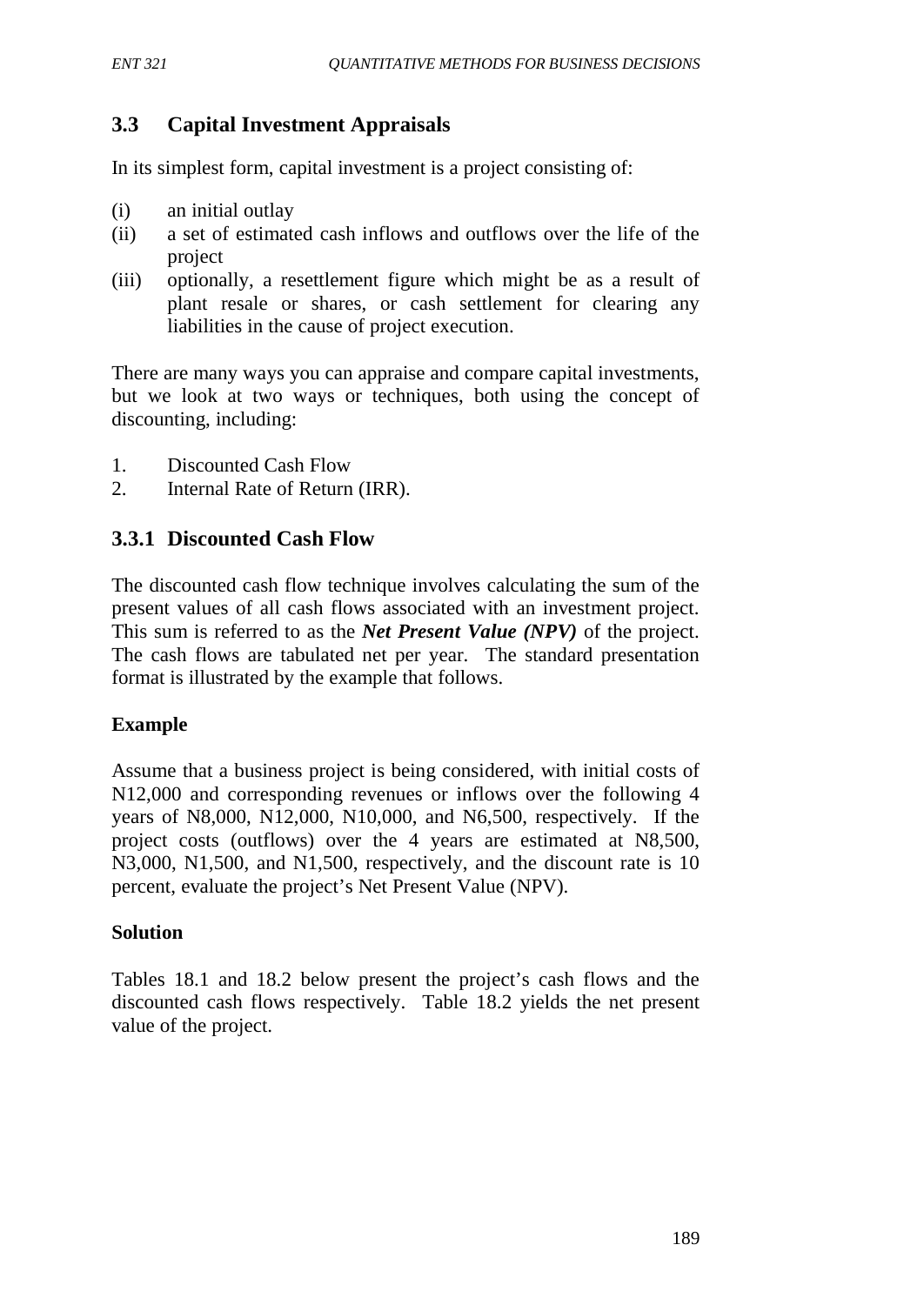| Year              | <b>Cash Inflow</b> | <b>Cash Outflow</b> | <b>Net Cash Flow</b> |
|-------------------|--------------------|---------------------|----------------------|
|                   | (a)                | $\mathbf{(b)}$      | $(a) - (b)$          |
|                   |                    | 12000               | 12000)               |
|                   | 8000               | 8500                | (500)                |
| ◠                 | 12000              | 3000                | 9000                 |
| $\mathbf{\Omega}$ | 10000              | 1500                | 8500                 |
|                   | 6500               | 1500                | 5000                 |

**Table 18.1: The Cash Flows**

#### **Table 18.2: The Discounted Cash Flow**

| Year           |         | Net Cash   Discount Factor      | <b>Present Value</b>       |
|----------------|---------|---------------------------------|----------------------------|
|                | Flow    | At 10 %                         |                            |
| $\theta$       | (12000) | $1/(1.10)^{0} = 1.0000$ (12000) |                            |
|                | (500)   | $1/(1.10)^1 = 0.9091$           | (454.55)                   |
| 2              | 9000    | $1/(1.10)^2 = 0.8265$           | 7438.50                    |
| 3              | 8500    | $1/(1.10)^3 = 0.7513$           | 6386.05                    |
| $\overline{4}$ | 5000    | $1/(1.10)^4 = 0.6830$ 3415.00   |                            |
|                |         |                                 | $NPV = 3415 + 6386.05 +$   |
|                |         |                                 | $7438.50 - 454.55 - 12000$ |
|                |         |                                 | $= N4785.00$               |

In general,

- If  $NPV > 0$ , the project is profitable and should be undertaken
- If  $NPV = 0$ , the project breaks even, and
- If  $NPV < 0$ , the project will make a loss. It is not worthwhile and It should not be undertaken.

Alternatively,

- If  $NPV > 0$ , the project earns more than the discount rate and it is worthwhile
- If  $NPV = 0$ , the project earns the same as the discount rate and,
- If NPV < 0, the project earns less than the discount rate and it is not worthwhile.

#### **3.3.2 The Internal Rate of Return (IRR)**

The internal rate of return (IRR) is another technique used for investment appraisals. The IRR of a given investment project can be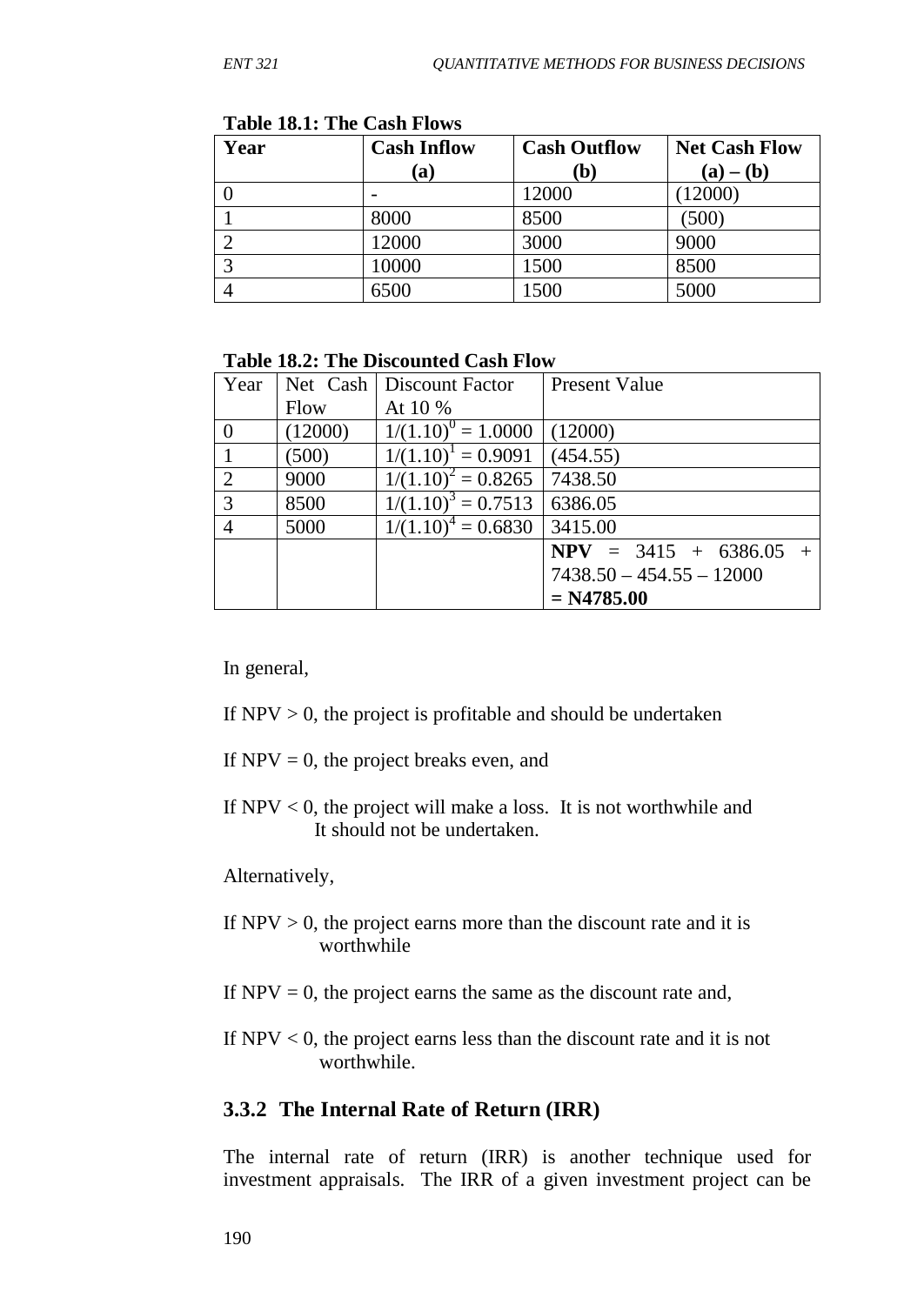defined as the value of the discount rate that gives a zero Net Present Value (NPV), (that is, NPV = 0). The internal rate of return can also be viewed as the rate earned by a given project.

Presently, there does not exist a precise formula for calculating the internal rate of return for a project. Nevertheless, IRR can be estimated using a linear interpolation formula as presented below:

$$
IRR = \frac{N_1R_2 - N_2R_1}{N_1 - N_2}
$$

Where the discount rate,  $R_1$  gives NPV of  $N_1$ , and the discount rate  $R_2$ gives NPV of  $N_2$ 

## **Example**

Let the discount rate,  $R_1 = 15\%$  yield an NPV of N140, 000 (that is,  $R_1 = 0.15$  and  $N_1 = 140,000$ ; and, the discount rate of  $R_2 = 17\%$  yield an NPV of -N70, 000 ( $R_2 = 0.17$  and  $N_2 = -70,000$ ). It follows that:

 $\text{IRR} =$ 140,000 - (-70,000)  $(140,000)(0.17)$  - (-70,000) $(0.15)$  $\equiv$  $140,000 + 70,000$  $23,800 + 10,500$ + +  $\gamma_{\rm eff}$  = 210,000 34,300  $= 0.1633$  or 16.33 percent.

Therefore, the estimate of the internal rate of return (IRR) is approximately 16.33 percent. This is the discount rate that yields NPV  $= 0.$ 

In the following example, you will see the use of the above formula from a discount cash flow table.

## **Example**

Using table 18.3 below, we wish to calculate the NPV corresponding to each of two discount rates, 6 percent and 9 percent, summing up to 15 percent. We also estimate the internal rate of return of the project.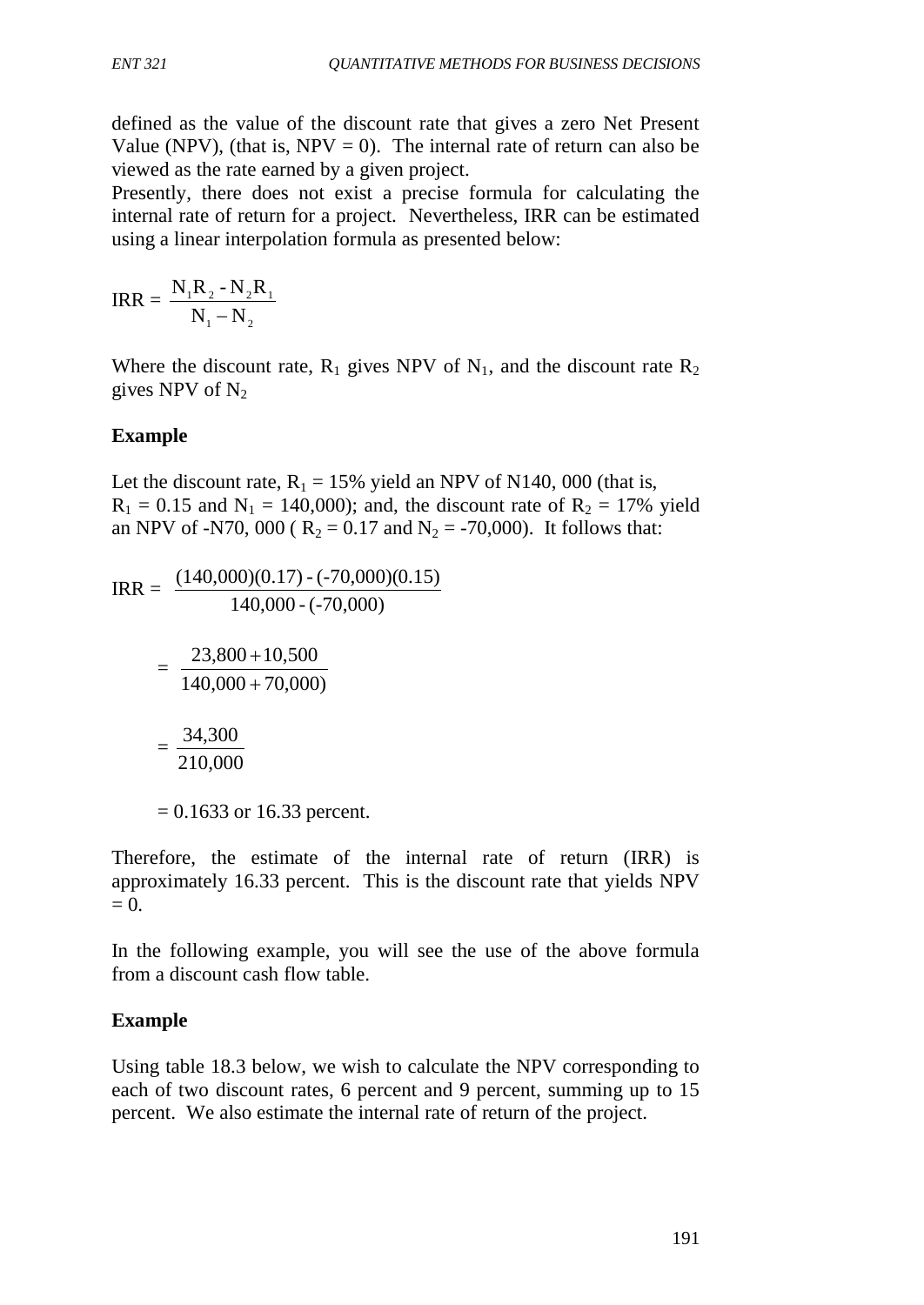#### **Solution**

When calculating the NPVs of a project using two separate discount rates, you should combine both sets of calculations into a single table. This dual discounted cash flow table for the project is presented in table 18.3 below.

| Year     | <b>Net Flow</b> | <b>Discount</b> | <b>Present</b> | <b>Discount</b> | <b>Present</b> |
|----------|-----------------|-----------------|----------------|-----------------|----------------|
|          |                 | factor<br>at    | Value          | factor<br>at    | <b>Value</b>   |
|          |                 | 6%              |                | 9%              |                |
| $\theta$ | (60,000)        | 1.0000          | (60,000)       | 1.0000          | (60,000)       |
|          | (10,000)        | 0.9434          | (9, 434)       | 0.9174          | (9174)         |
| 2        | 15,000          | 0.8900          | 13,350         | 0.8417          | 12,625.50      |
| 3        | 20,000          | 0.8396          | 16,792         | 0.7722          | 15,444         |
| 4        | 20,000          | 0.7921          | 15,842         | 0.7084          | 14,168         |
| 5        | 20,000          | 0.7473          | 14,946         | 0.6499          | 12,998         |
| 6        | 20,000          | 0.7050          | 14,100         | 0.5963          | 11,926         |
|          |                 | <b>NPV</b>      | 5,596          |                 | (2,012.50)     |

**Table 18.3: The Dual Discounted Cash Flow**

Using the formula, we estimate the IRR as follows:

$$
IRR = \frac{N_1 R_2 - N_2 R_1}{N_1 - N_2}
$$

Where  $N_1 = 5596$ ;  $N_2 = -2,012.50$ ;

 $R_1 = 0.06$ ;  $R_2 = 0.09$ 

 $\text{IRR} =$  $5596 - (-2012.50)$  $(5596)(0.09) - (-2012.50)(0.06)$  $-$ )  $-(-$ 

$$
= \frac{503.64 + 120.75}{5569 + 2012.50}
$$

$$
= \frac{524.39}{7608.50}
$$

$$
=0.082065
$$

 $= 0.0821$  or 8.21 percent.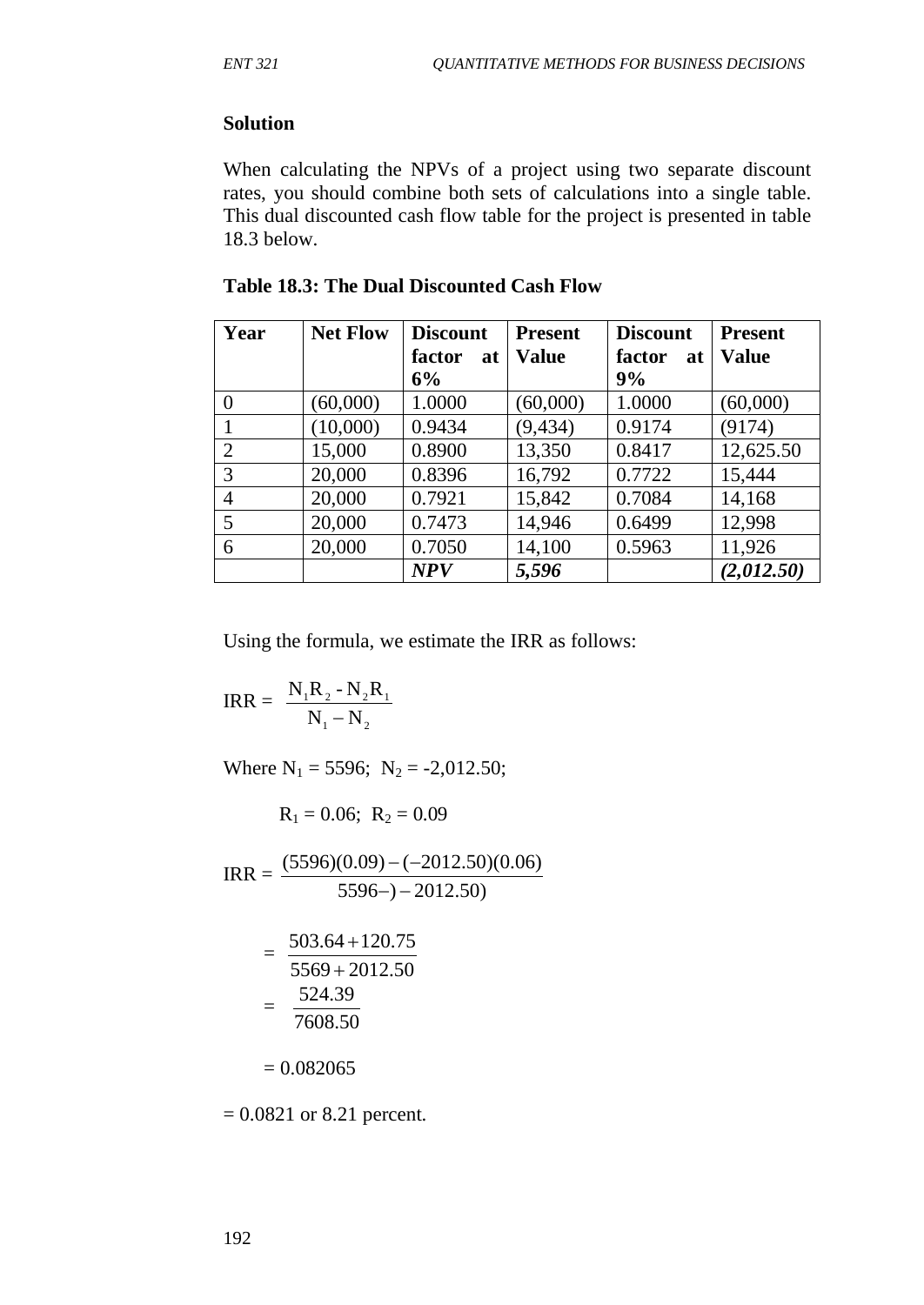It follows that the internal rate of return (IRR) is about 8.21 percent which is below the required 15 percent. The **project should therefore** be **rejected**.

# **3.4 Comparisons of Different Projects and Different Appraisal Techniques**

This section examines how you can compare two or more different investment or project alternative, as well as how you can compare two or more different appraisal techniques. These comparisons will help in the choice of the best investment alternative and the best appraisal technique.

# **3.4.1 Comparison of Projects**

It appears there is no standard formula for deciding which among a number of projects the best choice is. At times a choice will be obvious, and at other times, it will not be clear. This depends on a particular business circumstance with regard to the following factors.

- 1. Whether capital is available or it needs to be borrowed,
- 2. The ability to pay rates of interest,
- 3. General liquidity,
- 4. Uncertainty of estimated flow.

Given that these factors are not significantly different for two or more similar projects, both NPV and IRR can be used for the comparisons. This can be done according to the following discussions.

# **3.4.2 Comparison of Appraisal Techniques**

## **1. The Net Present Value (NPV)**

You will normally choose the project that has the largest NPV as your most profitable project. It appears the NPV technique is the most suitable to projects with similar pattern of cash flows over the same length of time.

The **advantage** of the use of NPV as project appraisal technique is that it is practical and relevant as it discounts net flows. In this technique, further adjustments can be made to take account of factors such as inflation and taxation. In addition, this technique gives results in money terms.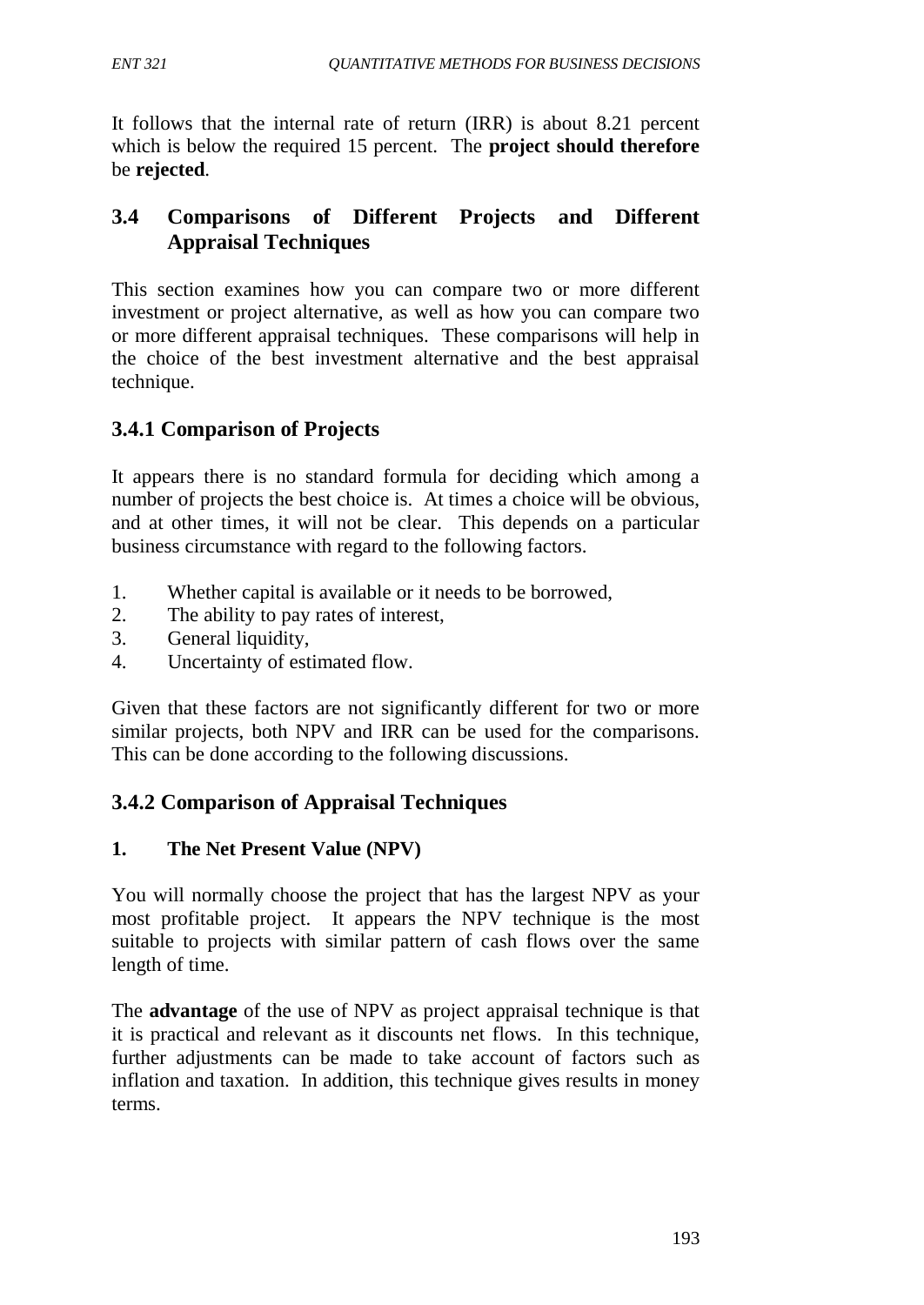The **disadvantage** however, is that it relies on the choice of a discount factor. In some cases, where negative cash flows occur during the life of a project, changing the discount rate might change a previous choice of project.

### **2. The Internal Rate of Return (IRR)**

Using the IRR technique, the project with the highest internal rate of return will be chosen. The major **advantage** of this method of investment appraisal is that it does not depend on any external rate of interest, whereas the NPV depends on the choice of a discount rate. The **disadvantage** is that the IRR returns a relative (percentage) value and thus does not differentiate between the scales of projects. This is to say that one project could involve cash flows in units of N100, 000, the other in units of N100, which is of significance for some project comparisons.

### **Example**

The followings are two capital projects involving the purchase, use and final disposal of two machines, machine A and machine B:

| <b>Machine</b> | <b>Initial</b> | <b>Net Cash Flows</b> |               |        |        |
|----------------|----------------|-----------------------|---------------|--------|--------|
| <b>Type</b>    | Cost           |                       |               |        |        |
|                |                | Year 1                | <b>Year 2</b> | Year 3 | Year 4 |
| Machine        | 50,000         | 25,500                | 24,500        | 17,000 | 14,000 |
| A              |                |                       |               |        |        |
| Machine        | 45,000         | 12,500                | 15,500        | 21,000 | 38,000 |
| B              |                |                       |               |        |        |

You are required to choose between projects A and B using in turn each of the following appraisal techniques:

- (a) Net Present Value (NPV), using a cost of capital of 22% (and 28%).
- (b) Internal Rate of Return (IRR), to be estimated using the results from (a).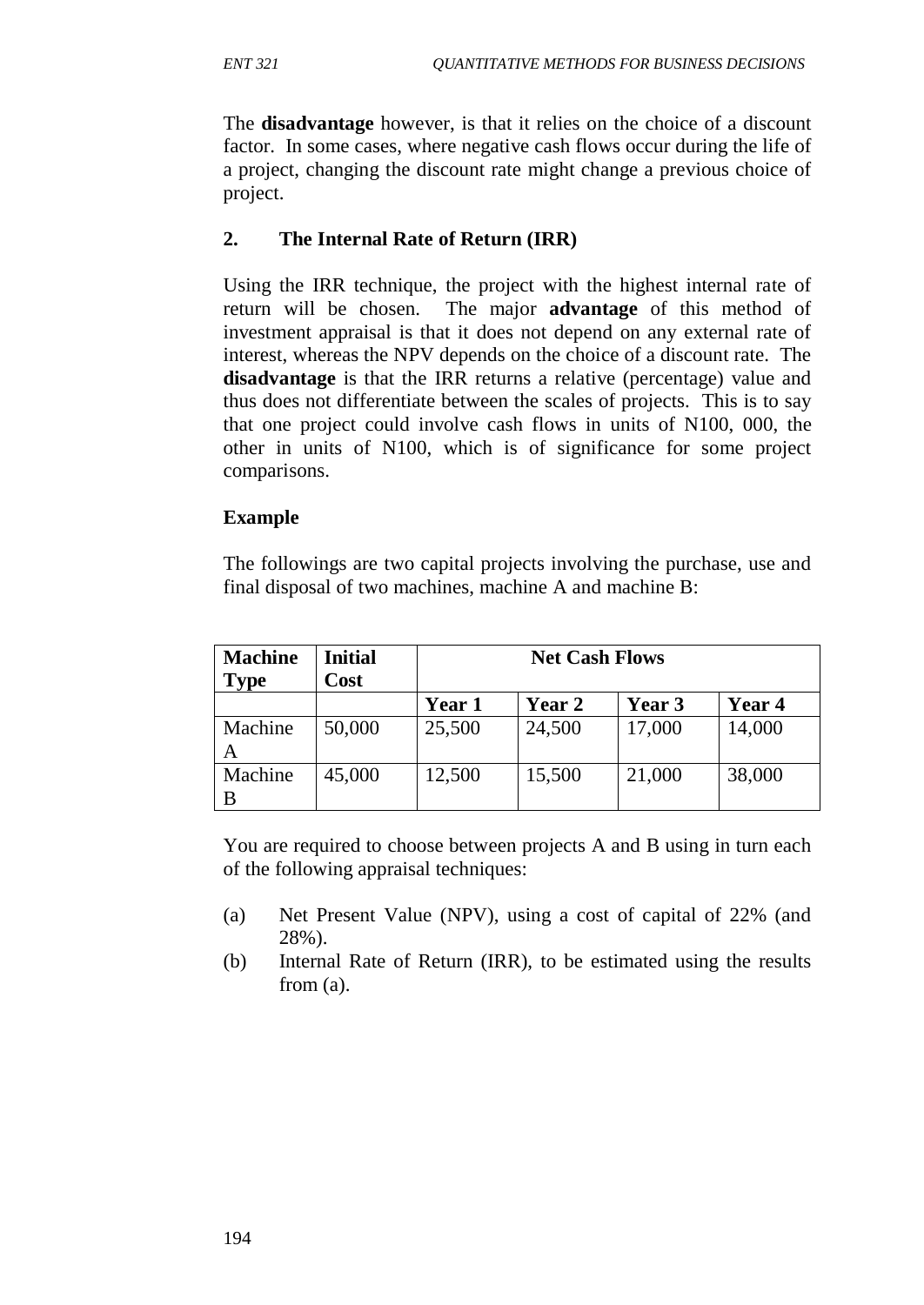## **Solutions**

The solutions are provided with the aid of tables 18.4 that follows.

### **Table 18.4: Calculation for the Required Costs of Capital for Machines A and B**

|                | <b>Cash Flows for Machine A</b> |                 |                |                 |                |
|----------------|---------------------------------|-----------------|----------------|-----------------|----------------|
| Year           | <b>Net Flow</b>                 | <b>Discount</b> | <b>Present</b> | <b>Discount</b> | <b>Present</b> |
|                |                                 | factor<br>at    | <b>Value</b>   | factor<br>at    | <b>Value</b>   |
|                |                                 | 22%             |                | 28%             |                |
|                | (50,000)                        | 1.0000          | (50,000)       | 1.0000          | (50,000)       |
|                | 25,500                          | 0.8197          | 20,902.25      | 0.7813          | 19,923.15      |
| $\overline{2}$ | 24,500                          | 0.6719          | 16,461.54      | 0.6104          | 14,954.79      |
| 3              | 17,000                          | 0.5507          | 9,361.90       | 0.4768          | 8,105.59       |
| 4              | 14,000                          | 0.4514          | 6,319.60       | 0.3725          | 5,215.00       |
|                |                                 | <b>NPV</b>      | 3,045.40       |                 | (1,801.45)     |

|      | <b>Cash Flows for Machine B</b> |                 |                |                 |                |  |
|------|---------------------------------|-----------------|----------------|-----------------|----------------|--|
| Year | <b>Net Flow</b>                 | <b>Discount</b> | <b>Present</b> | <b>Discount</b> | <b>Present</b> |  |
|      |                                 | factor<br>at    | <b>Value</b>   | factor<br>at    | <b>Value</b>   |  |
|      |                                 | 22%             |                | 28%             |                |  |
|      | (45,000)                        | 1.0000          | (45,000)       | 1.0000          | (45,000)       |  |
|      | 12,500                          | 0.8197          | 10,246.25      | 0.7813          | 9,766.25       |  |
| 2    | 15,500                          | 0.6719          | 10,414.45      | 0.6104          | 9,461.19       |  |
| 3    | 21,000                          | 0.5507          | 11,564.70      | 0.4768          | 10,012.80      |  |
| 4    | 38,000                          | 0.4514          | 17,153.19      | 0.3725          | 14,155.00      |  |
|      |                                 | <b>NPV</b>      | 4,378.60       |                 | (1,604.75)     |  |

Observe that machine B has the highest NPV at 22%. You will then choose machine B as the best alternative. Note also that machine B has a higher NPV at 28% than that of machine A.

In calculating the internal rate of return (IRR), you observe as follows:

For **machine A**, with R1 = 0.22; N1 = 3045.40; R2 = 0.28 and N2 = -1801.45, the IRR is given by:

 $\text{IRR} =$  $3045.40 - (-1801.45)$  $(3045.40)(0.28) - (-1801.45)(0.22)$  $-( -( =$  $3045.40 + 1801.45$ 852.712 + 396.319 + +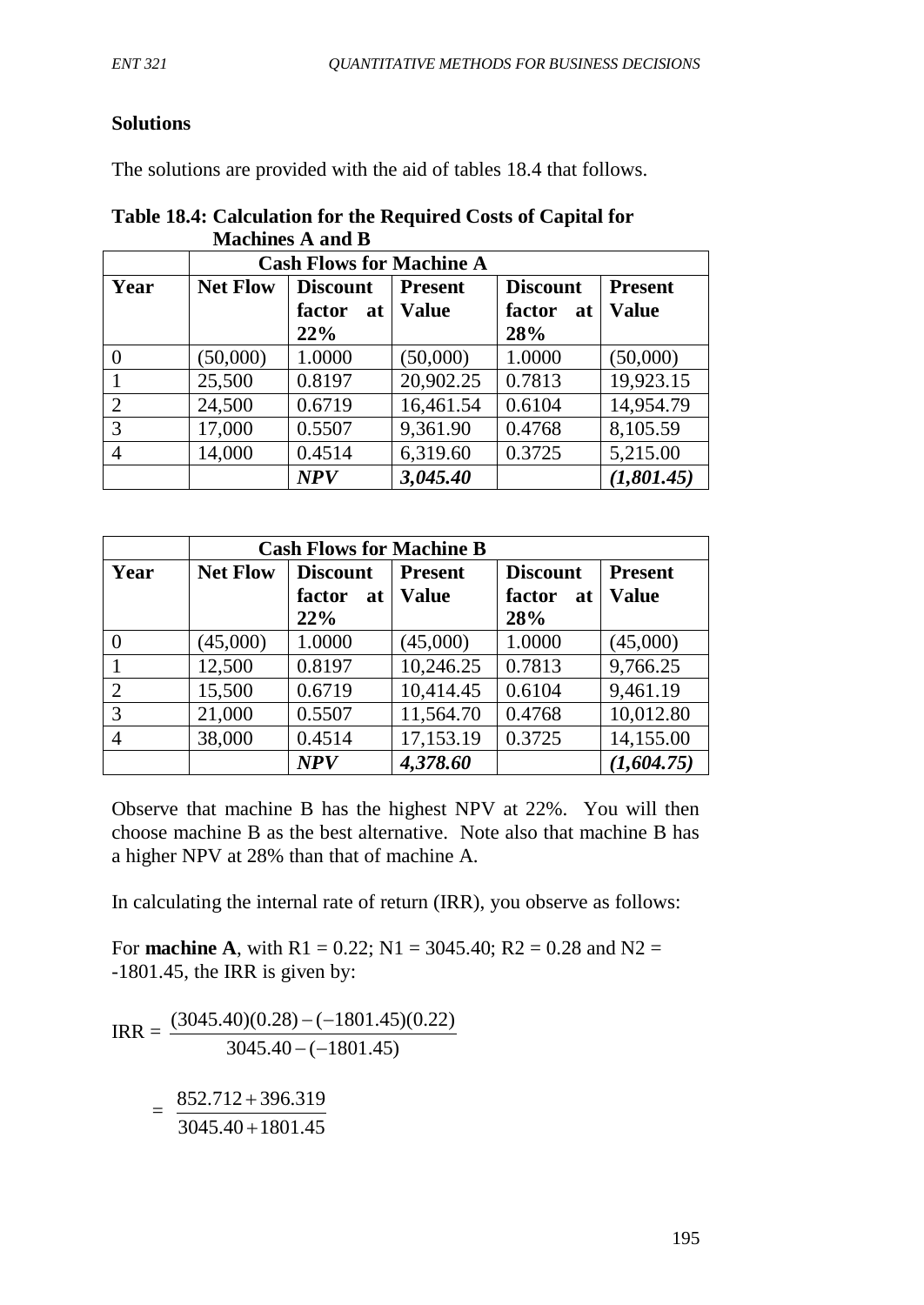$=$ 4846.85 1249.031

 $= 0.2577$  or 25.8 percent

For machine B, with  $R1 = 0.22$ ;  $N1 = 4378.60$ ;  $R2 = 0.28$ ;  $N2 =$ -1604.75, the IRR is given by:

$$
IRR = \frac{(4378.60)(0.28) - (-1604.75)(0.22)}{4378.60 - (-1604.75)}
$$
  
= 
$$
\frac{1226.01 + 3530.5}{4376.6 + 1604.70}
$$
  
= 
$$
\frac{1579.06}{5981.30}
$$
  
= 0.264 or 26.4 percent.

It follows that machine B has a higher rate of return (IRR  $= 26.4\%$ ) than machine A, with  $IRR = 25.8\%$ . Overall, machine B is clearly the best choice.

#### **SELF ASSESSMENT EXERCISE 1**

- 1. What do you understand by Net Present Value (NPV) and Internal Rate of Return (IRR)? How are they used?
- 2. Why do you think it is useful to know the present value of an interest-bearing debt?
- 3. What are the basic methods available for appraising and comparing capital investments?

#### **4.0 CONCLUSION**

This unit has brought to bear the technique of present value and how it can be applied to future cash flows in order to find their worth in today's money value. We noted that this is highly essential for any productive real investment outlays. The concept 'Present Value' enables businesses calculate discounted cash flows for investments. Another important tool needed for investment decision is that of investment appraisal method. There are two basic investment appraisal techniques including, the net present value (NPV) and the internal rate of return (IRR). We discovered that the best choice of investment alternative is the alternative with either the highest NPV or the highest IRR or both as the case maybe.